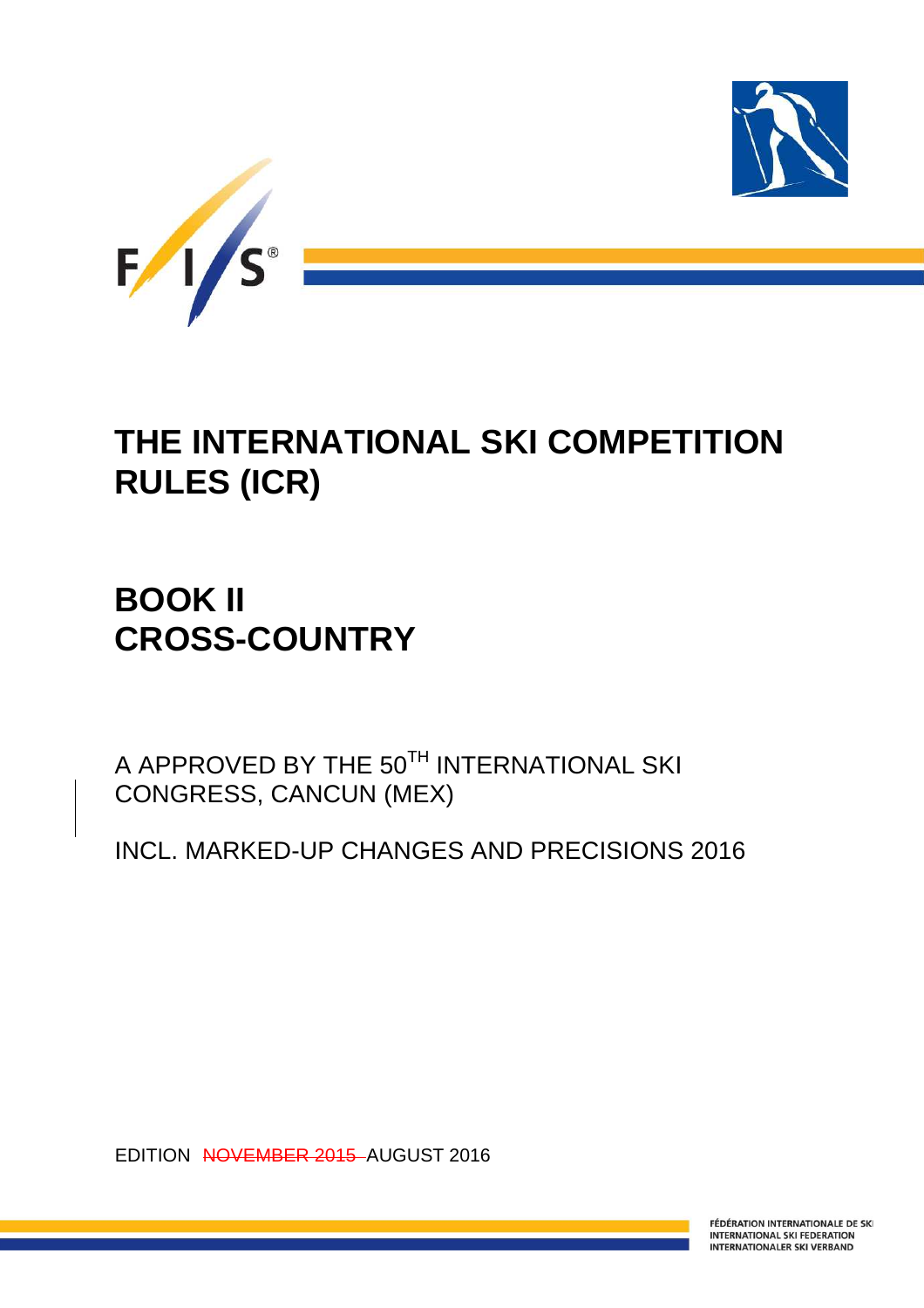## INTERNATIONAL SKI FEDERATION FEDERATION INTERNATIONALE DE SKI INTERNATIONALER SKI VERBAND

Blochstrasse 2; CH- 3653 Oberhofen / Thunersee; Switzerland

| Telephone: | +41 (33) 244 61 61 |
|------------|--------------------|
| Fax:       | +41 (33) 244 61 71 |
| Website:   | www.fis-ski.com    |

All rights reserved. Copyright: International Ski Federation FIS, Oberhofen, Switzerland, 2016.

\_\_\_\_\_\_\_\_\_\_\_\_\_\_\_\_\_\_\_\_\_\_\_\_\_\_\_\_\_\_\_\_\_\_\_\_\_\_\_\_\_\_\_\_\_\_\_\_\_\_\_\_\_\_\_\_\_\_\_\_\_\_\_\_\_\_\_\_\_\_\_\_

Printed in Switzerland

Oberhofen, September 2012 August 2016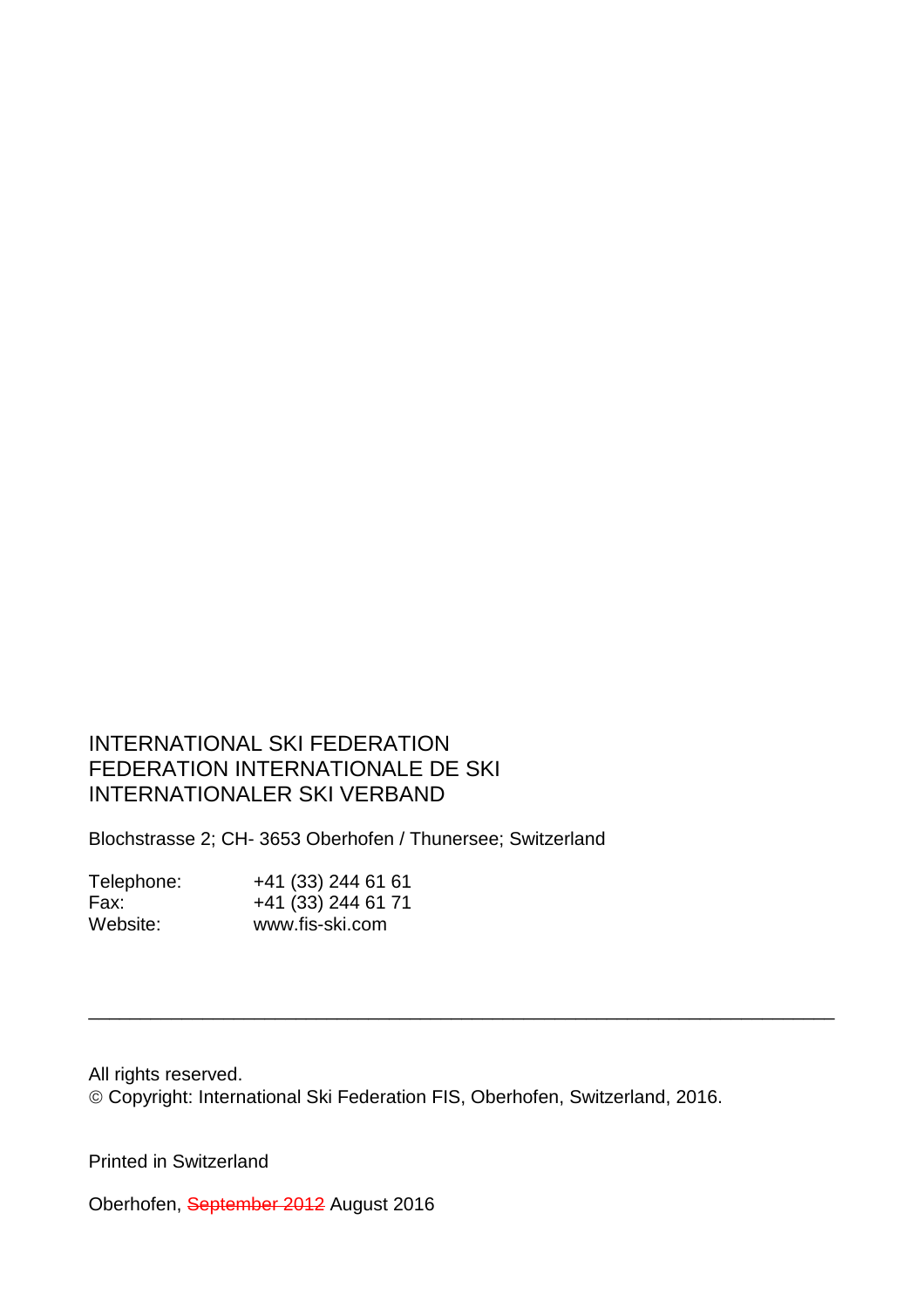## **Table of Contents**

## $1<sup>st</sup>$  Section

| 200<br>201 |                                                                  |  |
|------------|------------------------------------------------------------------|--|
| 202        |                                                                  |  |
| 203        |                                                                  |  |
| 204        |                                                                  |  |
| 205        |                                                                  |  |
| 206        |                                                                  |  |
| 207        |                                                                  |  |
| 208        |                                                                  |  |
| 209        |                                                                  |  |
| 210        |                                                                  |  |
| 211        |                                                                  |  |
| 212        |                                                                  |  |
| 213        |                                                                  |  |
| 214        |                                                                  |  |
| 215        |                                                                  |  |
| 216        |                                                                  |  |
| 217        |                                                                  |  |
| 218        |                                                                  |  |
| 219        |                                                                  |  |
| 220        | Team Officials, Coaches, Service Personnel, Suppliers and Firms' |  |
|            |                                                                  |  |
|            |                                                                  |  |
| 221        |                                                                  |  |
| 222        |                                                                  |  |
| 223        |                                                                  |  |
| 224        |                                                                  |  |
| 225        |                                                                  |  |
| 226        |                                                                  |  |
| 300        |                                                                  |  |
|            |                                                                  |  |
| 301        |                                                                  |  |
| 302        |                                                                  |  |
| 303        |                                                                  |  |
| 304        |                                                                  |  |
| 305        |                                                                  |  |
|            |                                                                  |  |
| 310        |                                                                  |  |
| 311        |                                                                  |  |
| 312        |                                                                  |  |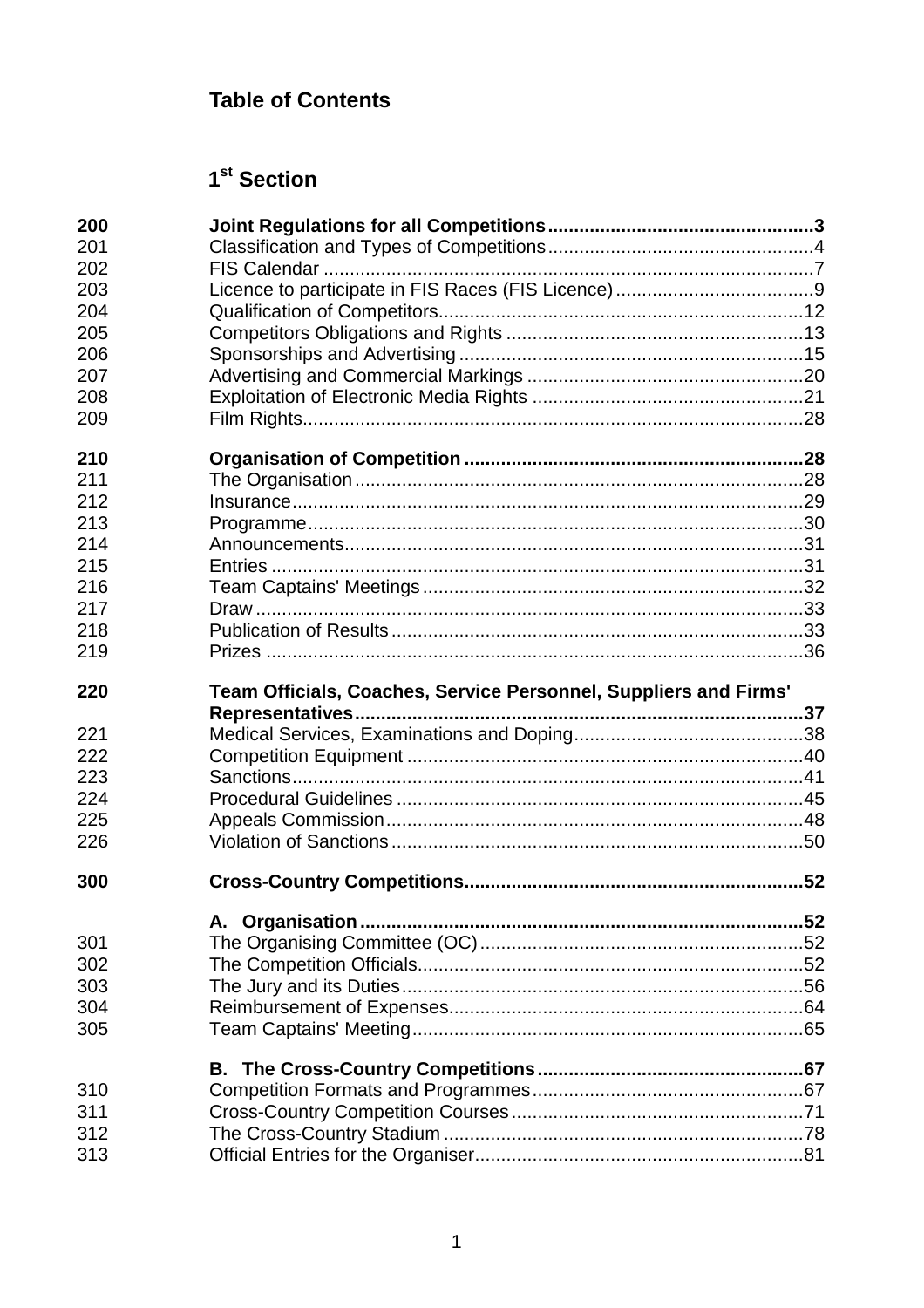| 314 |                                                            |  |
|-----|------------------------------------------------------------|--|
| 315 |                                                            |  |
| 316 |                                                            |  |
| 317 |                                                            |  |
|     |                                                            |  |
| 321 |                                                            |  |
| 322 |                                                            |  |
| 323 |                                                            |  |
| 324 |                                                            |  |
| 325 |                                                            |  |
| 326 |                                                            |  |
| 327 |                                                            |  |
|     |                                                            |  |
| 341 |                                                            |  |
| 342 |                                                            |  |
| 343 |                                                            |  |
| 344 |                                                            |  |
|     |                                                            |  |
|     |                                                            |  |
| 351 |                                                            |  |
| 352 |                                                            |  |
|     |                                                            |  |
| 361 |                                                            |  |
| 362 |                                                            |  |
|     |                                                            |  |
| 380 | Definition of Popular Cross-Country Competitions (PCCC)132 |  |
| 381 |                                                            |  |
| 382 |                                                            |  |
| 383 |                                                            |  |
| 384 |                                                            |  |
| 385 |                                                            |  |
| 386 |                                                            |  |
| 387 |                                                            |  |
| 388 |                                                            |  |
| 389 |                                                            |  |
|     |                                                            |  |
| 396 |                                                            |  |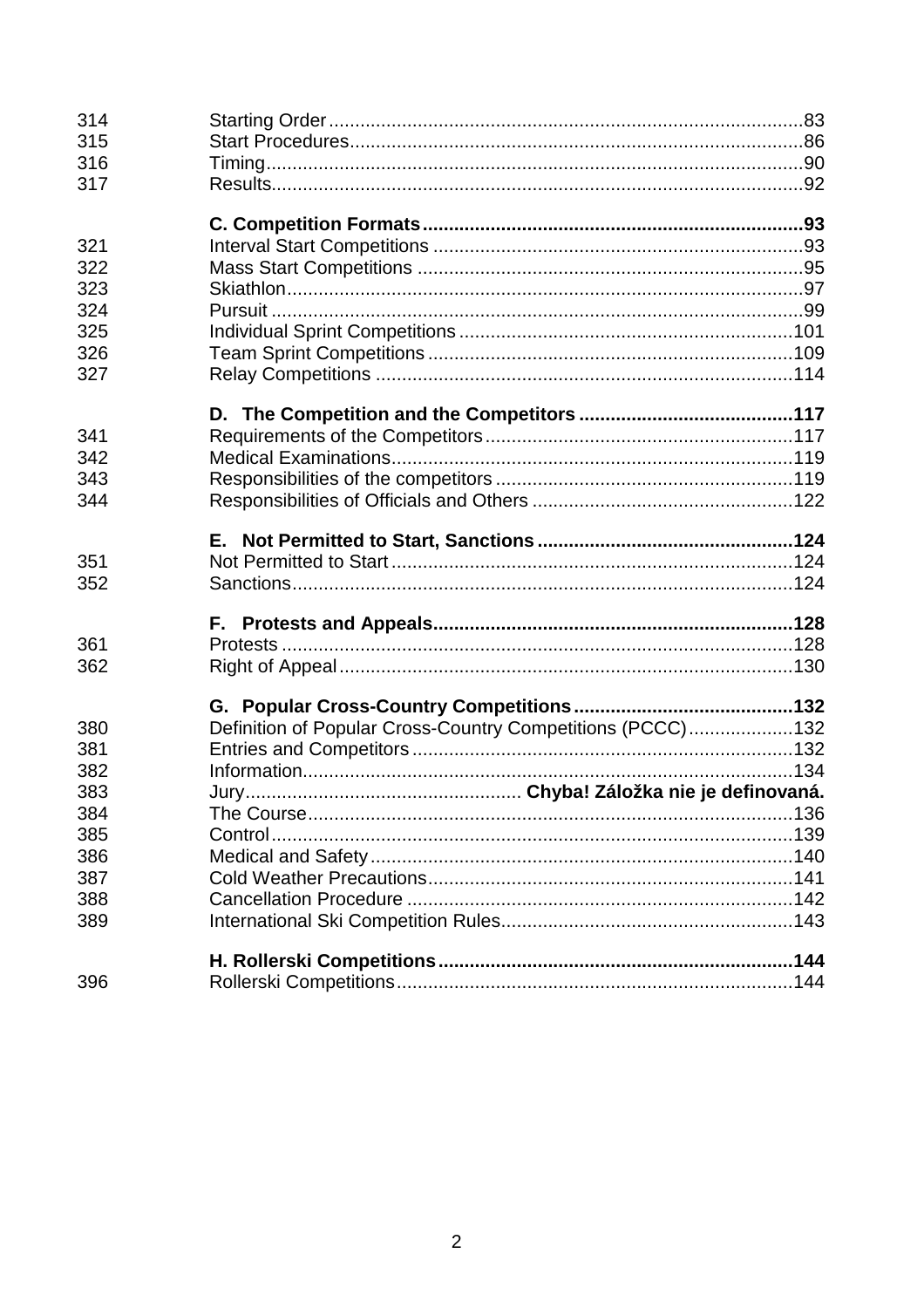**1 st Section** 

## **200 Joint Regulations for all Competitions Spoločné predpisy pre všetky súťaže**

- 200.1 All events in the FIS Calendar must be held under the applicable FIS Rules<sup>1</sup>. Všetky podujatia kalendára FIS sa musia konať podľa platných pravidiel FIS.
- **200.2 Organisation and Conduct Organizácia a vedenie**

 Rules and instructions for the organisation and conduct of the various competitions are to be found in their respective rules.

Pravidlá a pokyny pre organizovanie a vedenie rôznych súťaží nájdete v ich príslušných smerniciach.

### **200.3 Participation**

#### **Účasť**

 Competitions listed in the FIS Calendar are only open to all properly licensed competitors entered by their National Ski Associations in accordance with current quotas.

Súťaže uvedené v kalendári FIS sú otvorené iba pre všetkých riadne oprávnených súťažiacich, ktorých registruje Národná lyžiarska asociácia v súlade s aktuálnymi kvótami.

#### **200.4 Special Regulations Zvláštne predpisy**

The FIS Council can authorise a National Ski Association to adopt rules and regulations to organise national or international competitions with different grounds for qualification but only provided that they do not go beyond the limits laid down in the present rules.

 Rada FIS môže oprávniť Národnú lyžiarsku asociáciu, aby vypracovala pravidlá a predpisy na organizovanie národných a medzinárodných súťaží s iným rozsahom pre kvalifikáciu, ale iba za predpokladu, že neprekročí medze, ktoré sú stanovené v aktuálnych pravidlách.

## **200.5 Control**

l

#### **Kontrola**

All competitions listed in the FIS Calendar must be supervised by a Technical Delegate of the FIS.

Na všetky súťaže uvedené v kalendári FIS musí dohliadať Technický delegát FIS.

200.6 Every legal sanction imposed and published in respect of a competitor, official or trainer will be recognised by the FIS and the National Ski Associations respectively.

FIS a Národná lyžiarska asociácia zoberú každá zvlášť na vedomie každú zákonnú sankciu, ktorá bola uložená a zverejnená ohľadne súťažiaceho, funkcionára alebo trénera.

 $1$  Throughout the ICR, the use of the masculine he/his, etc also includes the feminine she/her, etc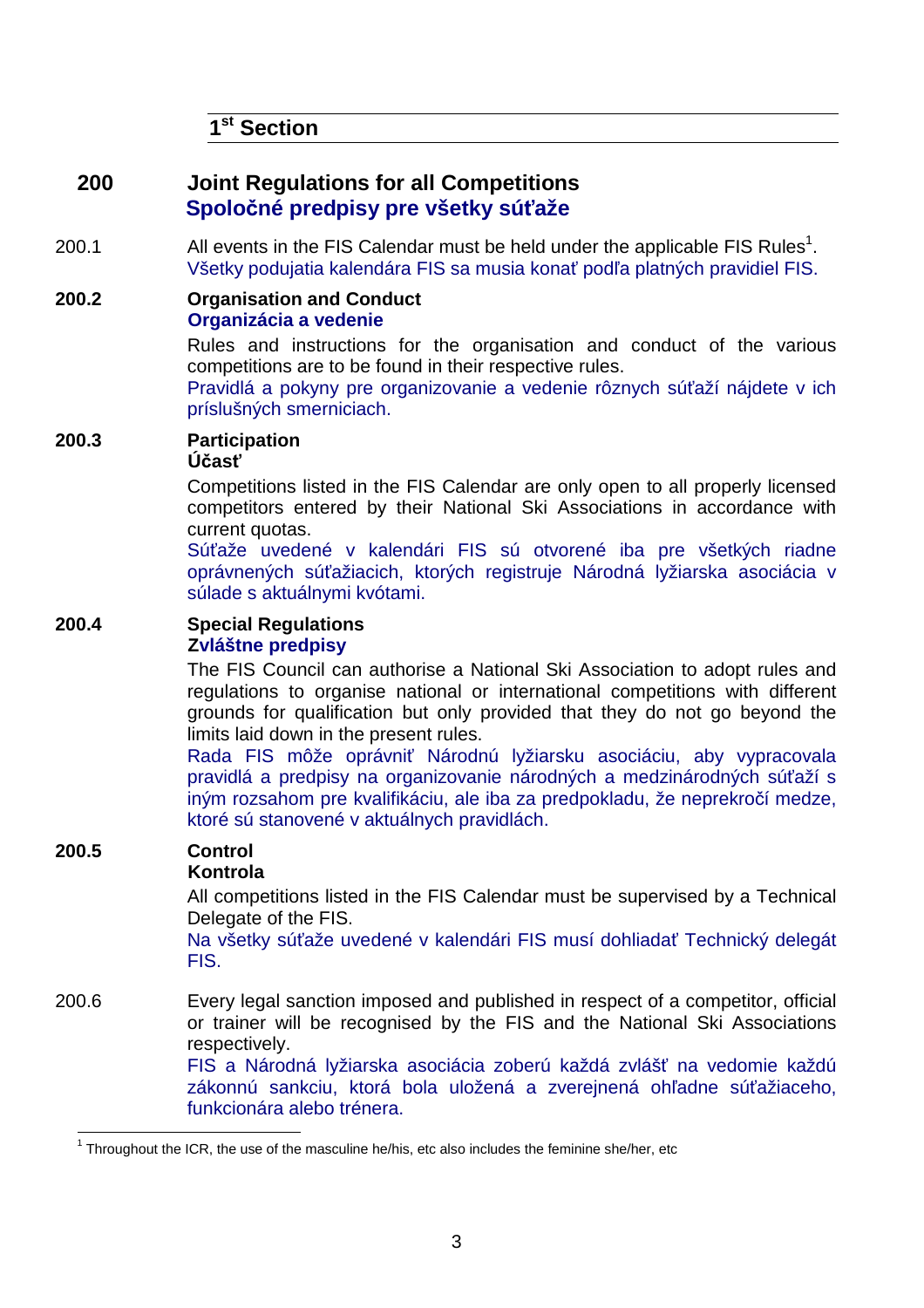## **201 Classification and Types of Competitions Klasifikácia a typy súťaží**

#### **201.1 Competitions with Special Rules and/or Limited Participation Súťaže so špeciálnymi pravidlami a/alebo obmedzenou účasťou**

National Ski Associations affiliated with the FIS - or clubs belonging to these National Ski Associations with the approval of their association - may invite neighbouring National Ski Associations or their clubs to their own competitions. But these competitions must not be promulgated or announced as international competitions, and the limitation must be made clear in the announcement.

Národné lyžiarske asociácie pridružené k FIS – alebo kluby, ktoré majú ich súhlas - môžu pozvať susedné národné lyžiarske asociácie alebo ich kluby na vlastné súťaže. Ale tieto súťaže sa nesmú vyhlasovať alebo oznamovať ako medzinárodné súťaže a obmedzenie musí byť v propozíciách jasné.

201.1.1 Competitions with special rules and/or limited participation or including nonmembers may be held under special competition rules as approved by the FIS Council. Any such rules must be published in the announcement. Súťaže so špeciálnymi pravidlami a/alebo obmedzenou účasťou, alebo ak zahŕňajú nečlenov sa môžu konať podľa špeciálnych súťažných pravidiel, ako to schválila Rada FIS. Všetky také pravidlá musia byť zverejnené v rozpise.

#### **201.2 Competitions with Non-Members of the FIS Súťaže s nečlenmi FIS**

 The FIS Council can authorise one of its member National Ski Associations to invite a non-member organisation (military etc.) to competitions, or accept invitations from such an organisation.

Rada FIS môže dať oprávnenie jednej zo svojich členských národných lyžiarskych asociácii, aby pozvala nečlenskú organizáciu (vojenskú, atď.) na súťaže alebo akceptovať pozvania od takýchto organizácií.

## **201.3 Classification of Competitions**

Klasifikácia súťaží

201.3.1 Olympic Winter Games, FIS World Ski Championships and FIS World Junior Ski Championships

> Zimné Olympijské Hry, Majstrovstvá sveta v lyžovaní FIS a Juniorské majstrovstvá sveta FIS v lyžovaní

- 201.3.2 FIS World Cups Svetové poháre FIS
- 201.3.3 FIS Continental Cups Kontinentálne poháre FIS
- 201.3.4 International FIS Competitions (FIS Races) Medzinárodné súťaže FIS (Preteky FIS)
- 201.3.5 Competitions with Special Participation and/or Qualifications Súťaže so Špeciálnou účasťou a/alebo kvalifikáciou
- 201.3.6 Competitions with Non-Members of the FIS Súťaže s nečlenmi FIS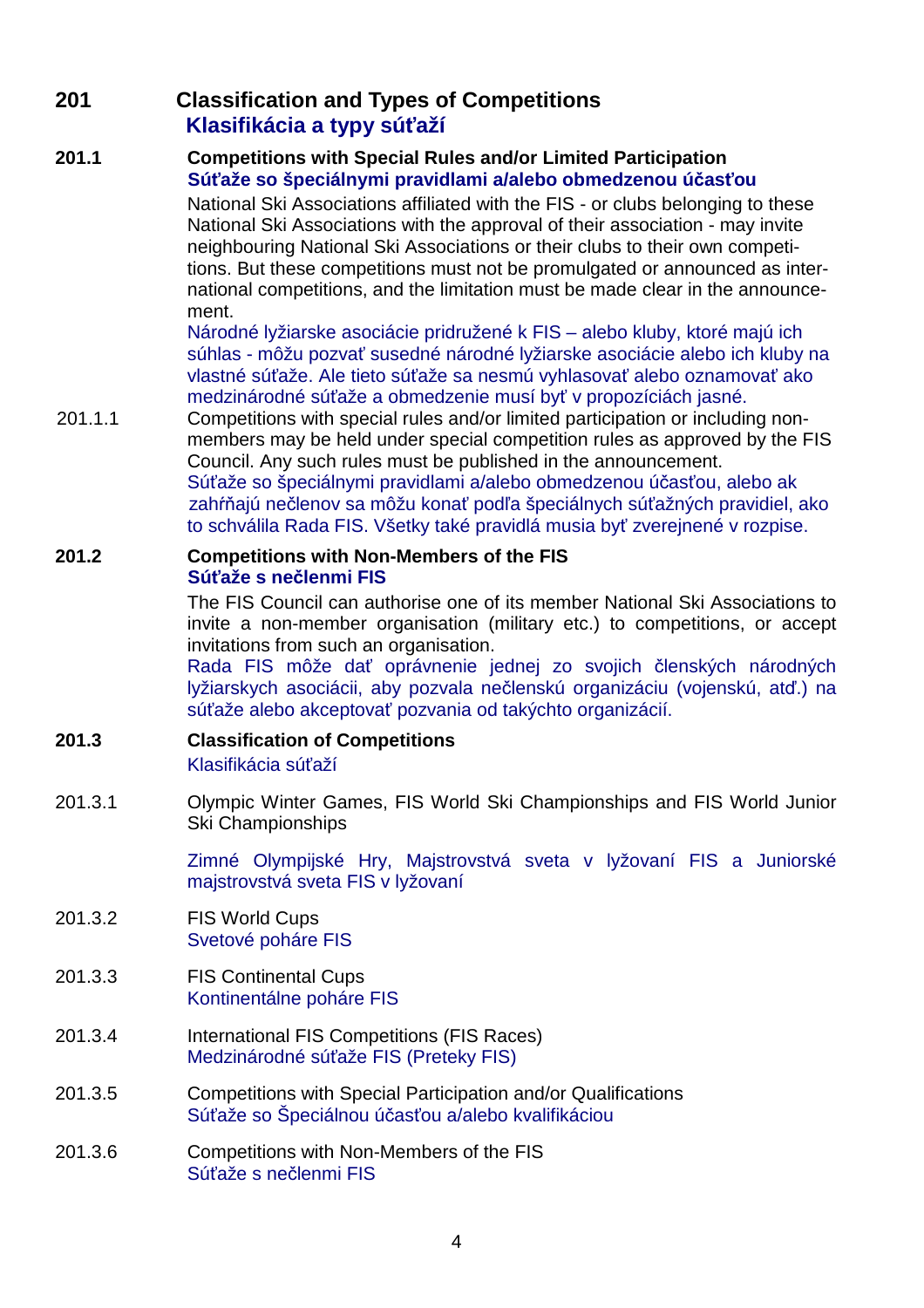## **201.4 FIS Disciplines**

#### **Disciplíny FIS**

 A discipline is a branch of a sport and may comprise one or several events. For example Cross-Country Skiing is a FIS Discipline, whereas the Cross-Country Sprint is an Event.

Disciplína je odvetvím športu a môže ju tvoriť jedno alebo niekoľko pretekov. Napríklad bežecké lyžovanie je disciplínou FIS, zatiaľ čo bežecký šprint sú preteky.

201.4.1 Recognition of Disciplines in the International Ski Federation New disciplines, comprising one or several events, widely practised in at least twenty-five countries and on three continents may be included as part of the programme of the International Ski Federation.

Schválenie disciplín v Medzinárodnej lyžiarskej federácii Nové disciplíny, ktoré zahŕňajú jeden alebo niekoľko pretekov, ktoré sa široko praktizujú aspoň v dvadsiatich piatich krajinách a na troch kontinentoch, sa môžu začleniť ako časť programu Medzinárodnej lyžiarskej federácie.

201.4.2 Exclusion of Disciplines from the International Ski Federation Vyňatie disciplín z Medzinárodnej lyžiarskej federácie

> If a discipline is no longer practised in at least twelve National Ski Associations on at least two continents the FIS Congress may decide to exclude the discipline from the programme of the International Ski Federation.

> Ak sa disciplína nevykonáva v aspoň dvanástich národných lyžiarskych asociáciách a aspoň na dvoch kontinentoch Kongres FIS môže rozhodnúť o vyňatí disciplíny z programu Medzinárodnej lyžiarskej federácie.

#### **201.5 FIS Events FIS podujatia**

 An event is a competition in a sport or in one of its disciplines. It results in a ranking and gives rise to the award of medals and/or diplomas.

Podujatia FIS

 Podujatie je športovou súťažou alebo jednou z jej disciplín. Jej výsledkom je klasifikácia a umožňuje vznik udeľovania medailí a/alebo diplomov.

**201.6 Types of Competitions Typy súťaží**

International competitions consist of: Medzinárodné súťaže pozostávajú z nasledovných disciplín:

## 201.6.1 Nordic Events

#### Severské disciplíny

Cross-Country, Rollerskiing, Ski Jumping, Ski Flying, Nordic Combined, Team Competitions in Nordic Combined, Nordic Combined with Rollerskiing or Inline, Team Ski Jumping, Ski Jumping on plastic jumping hills, Popular Cross-Country races

Beh na lyžiach, beh na kolieskových lyžiach, skoky na lyžiach, lety na lyžiach, severská kombinácia, tímové súťaže v severskej kombinácii, severská kombinácia s behom na kolieskových lyžiach alebo in-line, skoky tímov na lyžiach, skoky na mostíkoch z umelej hmoty, masové behy na lyžiach.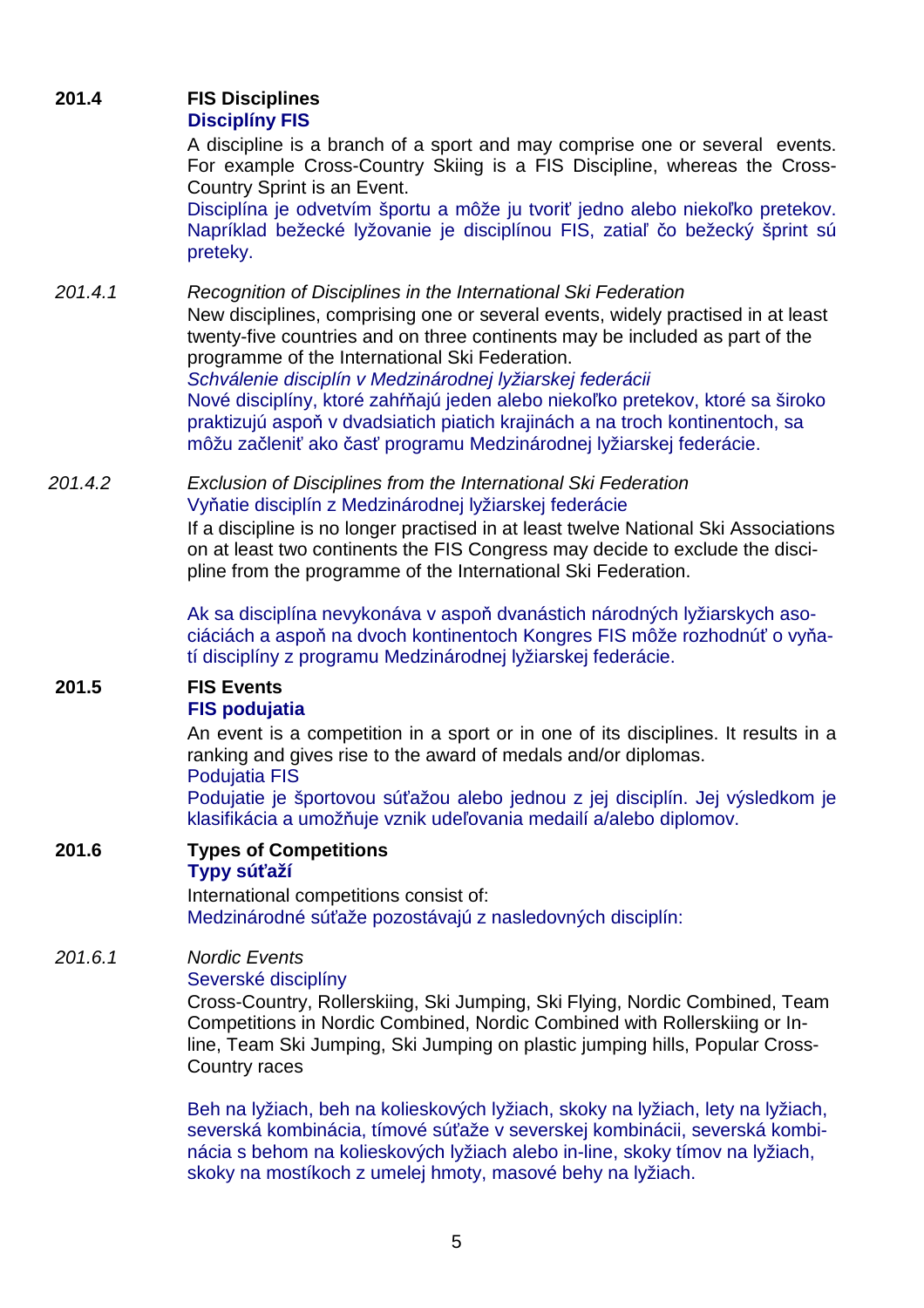| 201.6.2  | <b>Alpine Events</b><br>Downhill, Slalom, Giant Slalom, Super-G, Parallel Competitions, Combined,<br><b>KO, Team Competitions</b><br>Alpské disciplíny<br>Zjazd, slalom, obrovský slalom, super-G, paralelné súťaže, kombinácia, KO,<br>súťaže tímov.                                                                                                                                                                                                                                                                                         |
|----------|-----------------------------------------------------------------------------------------------------------------------------------------------------------------------------------------------------------------------------------------------------------------------------------------------------------------------------------------------------------------------------------------------------------------------------------------------------------------------------------------------------------------------------------------------|
| 201.6.3  | <b>Freestyle Events</b><br>Moguls, Dual Moguls, Aerials, Ski Cross, Half Pipe, Slopestyle, Team Compe-<br>titions<br>Disciplíny voľného štýlu<br>Jazdy na terénnych nerovnostiach /moguls/, duálne jazdy na terénnych<br>nerovnostiach, akrobatické skoky, ski cross, U-rampa, slopestyle, tímové<br>preteky                                                                                                                                                                                                                                  |
| 201.6.4  | <b>Snowboard Events</b><br>Slalom, Parallel Slalom, Giant Slalom, Parallel Giant Slalom, Super-G, Half<br>Pipe, Snowboard Cross, Big Air, Slopestyle, Team Competitions<br>Snowboardové disciplíny<br>Slalom, paralelný slalom, obrovský slalom, paralelný obrovský slalom, super-<br>G, U-rampa, snowboard cross, big air, špeciálne súťaže, slopestyle                                                                                                                                                                                      |
| 201.6.5  | <b>Telemark Events</b><br>Telemarkové disciplíny                                                                                                                                                                                                                                                                                                                                                                                                                                                                                              |
| 201.6.6  | Firngleiten<br><b>Firngleiten</b>                                                                                                                                                                                                                                                                                                                                                                                                                                                                                                             |
| 201.6.7  | <b>Speed Skiing Events</b><br>Speed 1 (S1), Speed Downhill (SDH), Speed Downhill Junior (SDH Jun)<br>Disciplíny rýchlostného lyžovania<br>Rýchlostné 1(S1), Rýchlostný zjazd (SDH), Rýchlostný zjazd juniorov (SDH<br>Jun)                                                                                                                                                                                                                                                                                                                    |
| 201.6.8  | <b>Grass Ski Events</b><br>Lyžiarske preteky na tráve                                                                                                                                                                                                                                                                                                                                                                                                                                                                                         |
| 201.6.9  | <b>Combined Events with other Sports</b><br>Kombinácia s inými športmi                                                                                                                                                                                                                                                                                                                                                                                                                                                                        |
| 201.6.10 | Youth, Masters, <i>Disabled Para Snow Events, etc.</i> Events, etc.<br>Majstrovstvá mládeže, veteránov, preteky para športovcov, atď.                                                                                                                                                                                                                                                                                                                                                                                                         |
| 201.7    | <b>FIS World Championship Programme</b><br><b>Program Majstrovstiev sveta FIS</b>                                                                                                                                                                                                                                                                                                                                                                                                                                                             |
| 201.7.1  | To be included in the programme of the FIS World Championships, events<br>must have a recognised international standing both numerically and<br>geographically, and have been included for at least two seasons in the World<br>Cup before a decision about their admission can be considered.<br>Aby preteky boli zahrnuté v programe Majstrovstiev sveta FIS, musia byť<br>medzinárodne uznané numericky aj geograficky, a musia byť zahrnuté aspoň<br>dve sezóny vo Svetovom pohári, predtým ako sa rozhodne o posúdení ich<br>schválenia. |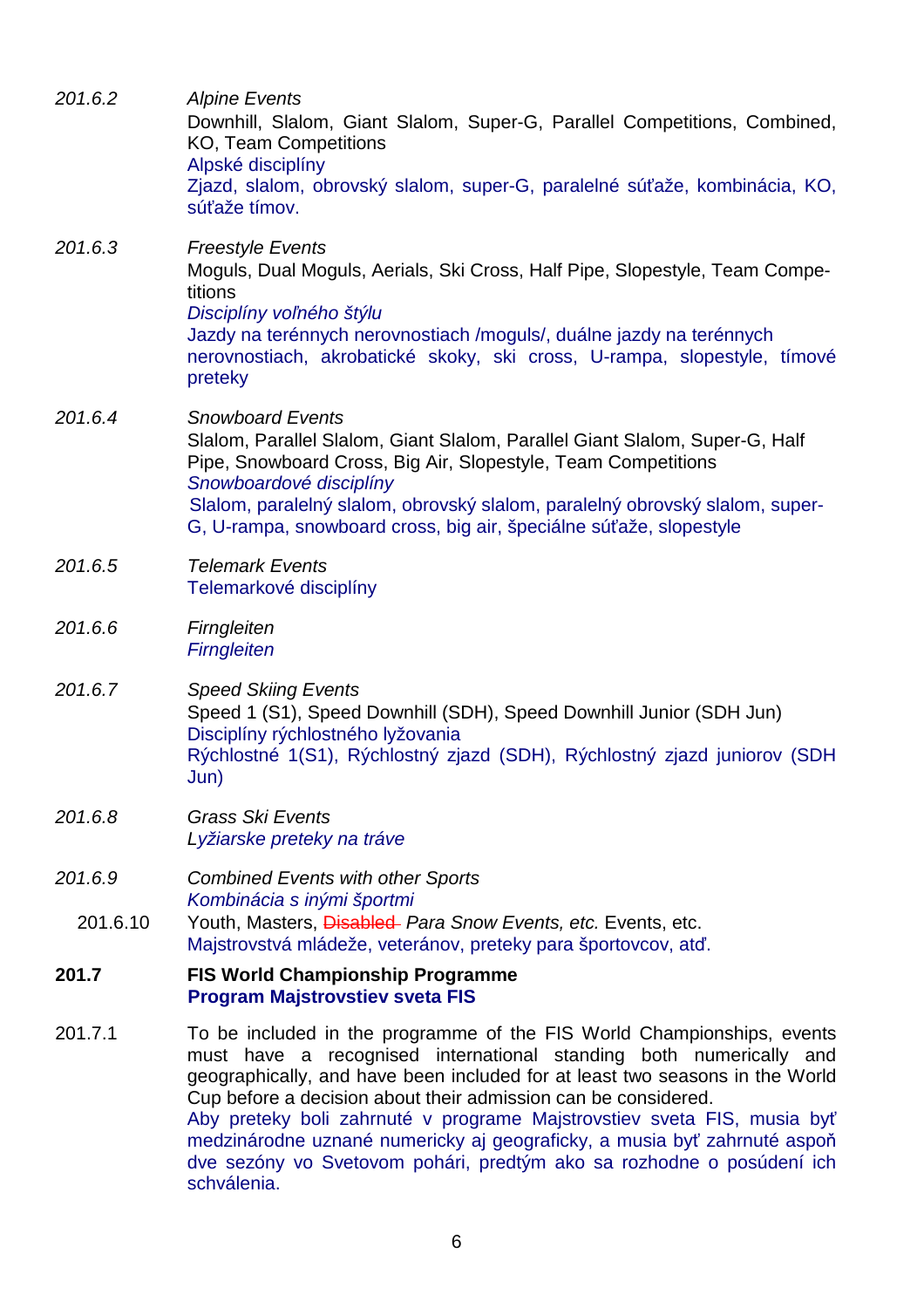201.7.2 Events are admitted no later than three years before specific FIS World Championships.

Preteky musia byť schválené do troch rokov pred danými Majstrovstvami sveta FIS.

201.7.3 A single event cannot simultaneously give rise to both an individual and a team ranking.

V jedných pretekoch nemôžu byť súčasne zúčastnené jednotlivci aj tímy.

201.7.4 Medals may only be awarded at the FIS World Championships and FIS Junior World Championships in all disciplines (Alpine, Nordic, Snowboard, Freestyle, Grass Skiing, Rollerski, Telemark, Speed Skiing) when there are a minimum of 8 nations participating in team competitions and 8 nations represented in an individual event.

Medaily sa môžu udeľovať iba na Majstrovstvách sveta FIS a Juniorských majstrovstvách sveta FIS vo všetkých disciplínach (alpskej, severskej, snowboard, voľný štýl, lyžovanie na tráve, na kolieskových korčuliach, Telemark, rýchlostné lyžovanie), kde je minimálne 8 národov zúčastnených v tímových súťažiach a 8 národov zastúpených v individuálnych pretekoch.

**202 FIS Calendar** 

### **FIS kalendár**

#### **202.1 Candidature and Announcement Kandidatúra a ohlásenie**

- 202.1.1 Each National Ski Association is entitled to present its candidature for the organising of the FIS World Ski Championships in accordance with the published "Rules for the Organisation of World Championships" Každá národná lyžiarska asociácia je oprávnená prezentovať svoju kandidatúru na organizovanie Majstrovstiev sveta v lyžovaní FIS v súlade so zverejnenými "Pravidlami pre organizovanie majstrovstiev sveta"
- 202.1.2 For all other competitions, the registrations for inclusion in the International Ski Calendar have to be made to FIS by the National Ski Association according to the Rules for the FIS Calendar Conference published by the FIS. Všetky ostatné preteky začlenené do medzinárodného lyžiarskeho kalendára FIS musí národná asociácia prihlásiť vo FIS podľa pravidiel kalendárnej konferencie FIS, ktoré zverejní FIS.
- 202.1.2.1 National Ski Associations (NSA) are entered by have to be sent to FIS using the FIS Calendar program in the member section of the FIS website: www.fisski.com ftp://ftp.fisski.ch/Software/Programs/) by 31st August (31st May for the Southern Hemisphere). Národné lyžiarske federácie (NLA) vstupujú na FIS použitím programu Kalendára FIS v členskej sekcii FIS stránky do 31.augusta (31. mája pre južnú pologuľu ).

## 202.1.2.2 Allocation of competitions Pridelenie sú*ť*aží

Allocation of the competitions to the National Ski Associations is made through the electronic communication process between FIS and the National Ski Associations. In the case of FIS World Cup competitions, the calendars are subject to the approval of the Council, on proposal of the respective Technical Committee.

Pridelenie súťaží národným lyžiarskym asociáciám sa uskutočňuje elektronic-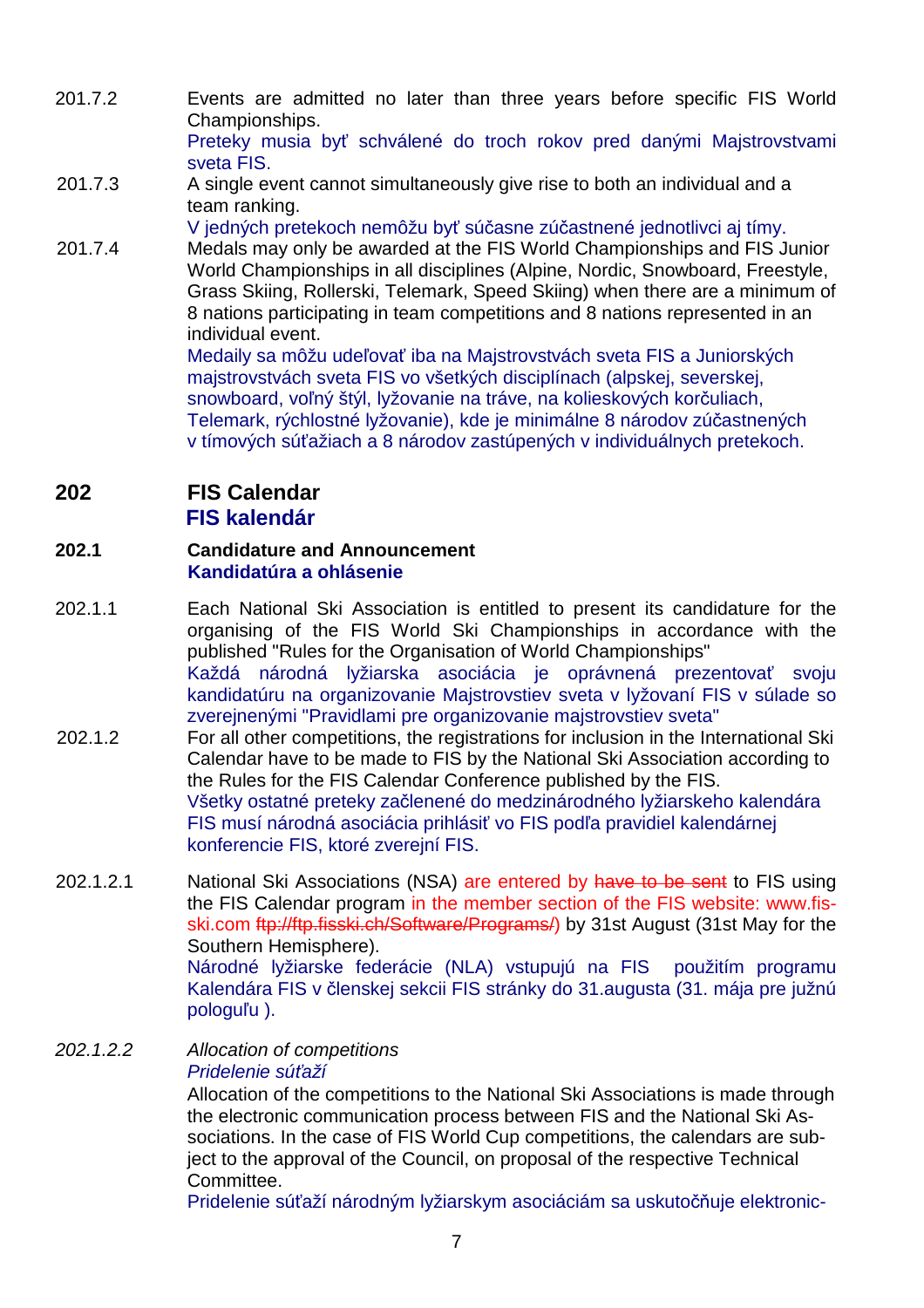kým komunikačným procesom medzi FIS a národnými lyžiarskymi asociáciami. V prípade súťaží Svetového pohára FIS kalendáre podliehajú schváleniu Rady na návrh príslušného Technického výboru.

#### 202.1.2.3 Homologations

#### **Homologácia**

Competitions that appear in the FIS Calendar may only take place on competition courses or jumping hills homologated by the FIS.

The homologation certificate number must be indicated when applying for the inclusion of competition in the FIS Calendar.

Súťaže, ktoré sa objavia v kalendári FIS, sa môžu konať na súťažných tratiach alebo skokanských mostíkoch, ktoré schváli FIS.

Ak sa žiada o začlenenie súťaže do kalendára FIS, musí sa uviesť číslo osvedčenia o homologácii

202.1.2.4 Publication of the FIS Calendar Zvereinenie Kalendára FIS

> The FIS calendar is published by FIS on the FIS website www.fis-ski.com. It will be updated to reflect cancellations, postponements and other changes continuously by FIS.

FIS zverejňuje kalendár FIS na webovej stránke FIS www.fis-ski.com.

 FIS ho priebežne aktualizuje, aby zobrazoval zrušenie pretekov, odloženie a iné zmeny.

#### 202.1.2.5 Postponements

#### Odloženie pretekov

In case of the postponement of a competition listed in the FIS Calendar, the FIS has to be informed immediately and a new invitation must be sent to the National Ski Associations, otherwise the competition cannot be considered for FIS Points.

V prípade odloženia súťaží uvedených v Kalendári FIS, musí byť FIS okamžite informovaná a musí byť zaslaná nová pozvánka národným lyžiarskym asociáciám, ináč sa súťaž nemôže zvažovať z hľadiska FIS bodov.

#### 202.1.2.6 Calendar Fees

#### Kalendárne poplatky

In addition to the annual subscription, a calendar fee is set by the FIS Congress and is due for each year and for each event listed in the FIS Calendar. For additional events, a 50% surcharge will be made in addition to the regular calendar fee for applications submitted 30 days before the date of the competition. The calendar fee for a competition that has to be rescheduled remains the responsibility for payment in full of the original organising National Ski Association.

At the beginning of the season, each NSA will receive an invoice for 70 % of its total invoice from the previous season. This amount will be debited from its FIS account. At the end of the season each NSA will receive a detailed invoice for all registered competitions during the season. The balance will be subsequently be debited or credited to the NSA account at FIS.

Okrem ročného predplatného Kongres FIS stanovuje kalendárny poplatok, ktorý je splatný za každý rok a každý pretek a v Kalendári FIS je uvedené, že sa má zaplatiť.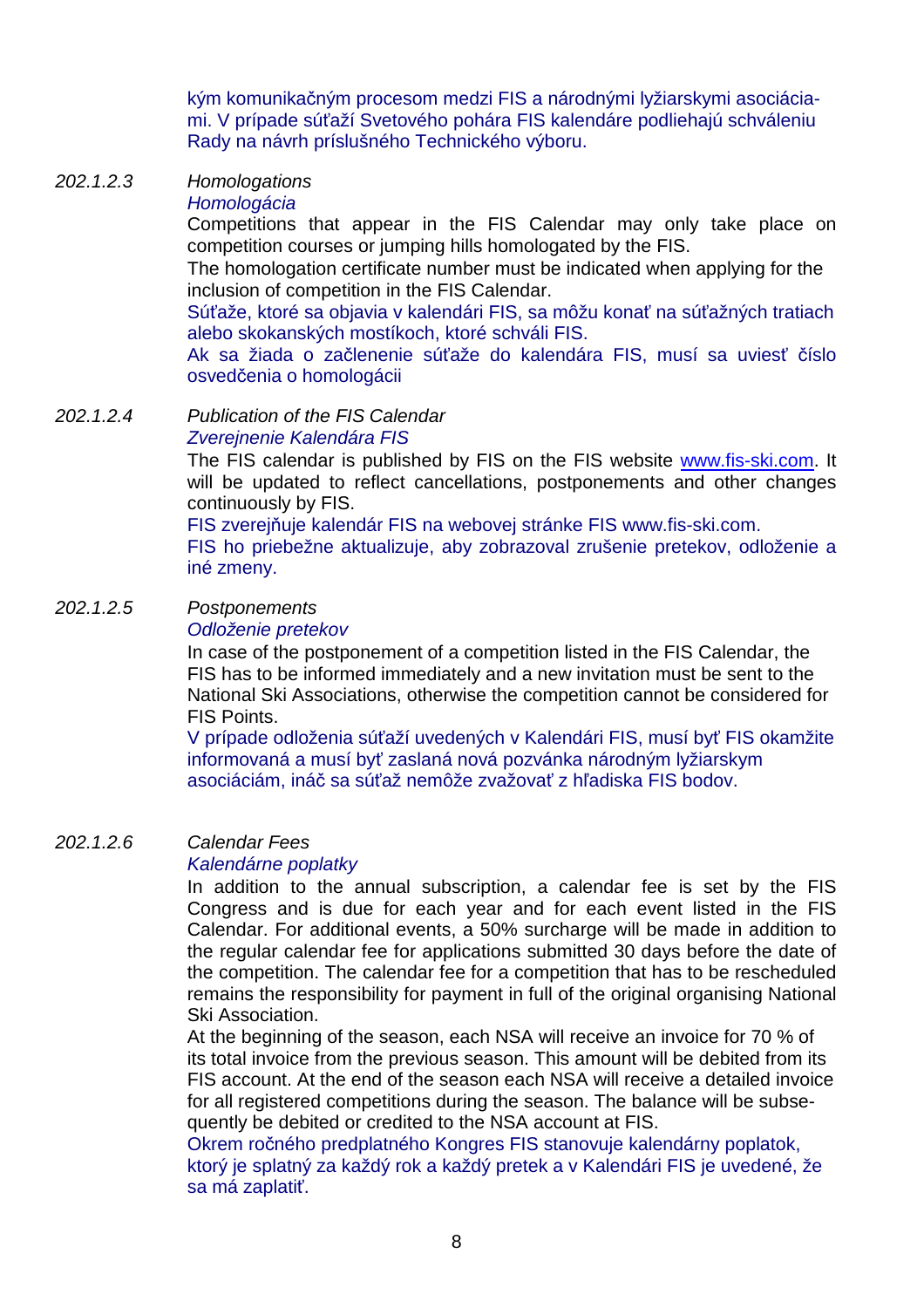Na ďalšie preteky je navyše 50% príplatok k pravidelnému kalendárnemu poplatku za prihlášky, ktoré sa podajú 30 dní pred dátumom súťaže. Kalendárny poplatok za súťaž, ktorá musí mať preložený termín, ostáva plným platobným záväzkom pôvodného organizovania národnej lyžiarskej asociácie.

Na začiatku sezóny každá NLA obdrží faktúru na 70 % sumy z celkovej faktúry predošlej sezóny. Táto čiastka sa účtuje na ťarchu z jej účtu FIS. Na konci sezóny každá NLA obdrží podrobnú faktúru za všetky registrované súťaže počas sezóny. Zostatok sa následne pripíše na ťarchu alebo v prospech účtu NLA vo FIS.

202.1.3 Appointment of Race Organiser Určenie organizátora pretekov

In the event that the National Ski Association appoints a race organiser, such as an affiliated ski club, it shall do so using the form "Registration Form National Ski Association and Organiser" or by means of a similar written agreement. An application by a National Ski Association for inclusion of an event on the International Ski Calendar shall mean that the necessary agreement to organise the event has been established.

V prípade že národná lyžiarska asociácia určí organizátora pretekov ako pridružený lyžiarsky klub, musí to urobiť tak, že použije "Registračný Formulár Národná lyžiarska asociácia a Organizátor" alebo pomocou podobnej písomnej dohody. Prihláška národnej lyžiarskej asociácie na začlenenie podujatia do Medzinárodného lyžiarskeho kalendára znamená, že bola uskutočnená potrebná dohoda organizovať podujatie.

#### **202.2 Organisation of Races in other Countries Organizácia pretekov v iných krajinách**

 Competitions which are organised by other National Ski Associations may only be included in the FIS Calendar when the National Ski Association of the country concerned where the competitions will be organised gives its approval. Súťaže, ktoré organizujú národné lyžiarske asociácie, sa môžu začleniť do Kalendára FIS iba vtedy, ak národná lyžiarska asociácia uvedenej krajiny, kde sa bude organizovať súťaž, dá k tomu súhlas.

## **203 Licence to participate in FIS Races (FIS Licence) Licencia na účasť v pretekoch FIS (Licencia FIS)**

A licence to participate in FIS races is issued by a National Ski Association to competitors who fulfil the criteria for participation through registering the competitor with FIS in the respective discipline(s).

Licenciu na účasť v pretekoch FIS vydáva národná lyžiarska asociácia pretekárom, ktorí spĺňajú kritéria na účasť prostredníctvom registrácie pretekára vo FIS v jednotlivej/jednotlivých disciplíne (disciplínach).

203.1 The FIS licence year begins on July  $1<sup>st</sup>$  and finishes on June  $30<sup>th</sup>$  of the following year.

Súťažná sezóna FIS začína 1. júla v kalendárnom roku a končí sa 30.júna nasledujúci kalendárny rok.

203.2 To be eligible for participation in FIS events, a competitor must have a licence issued by his National Ski Association. Such a licence shall be valid in the Northern and Southern hemispheres for the licence year only. The validity of a licence can be limited to participation in one specific country or in one or more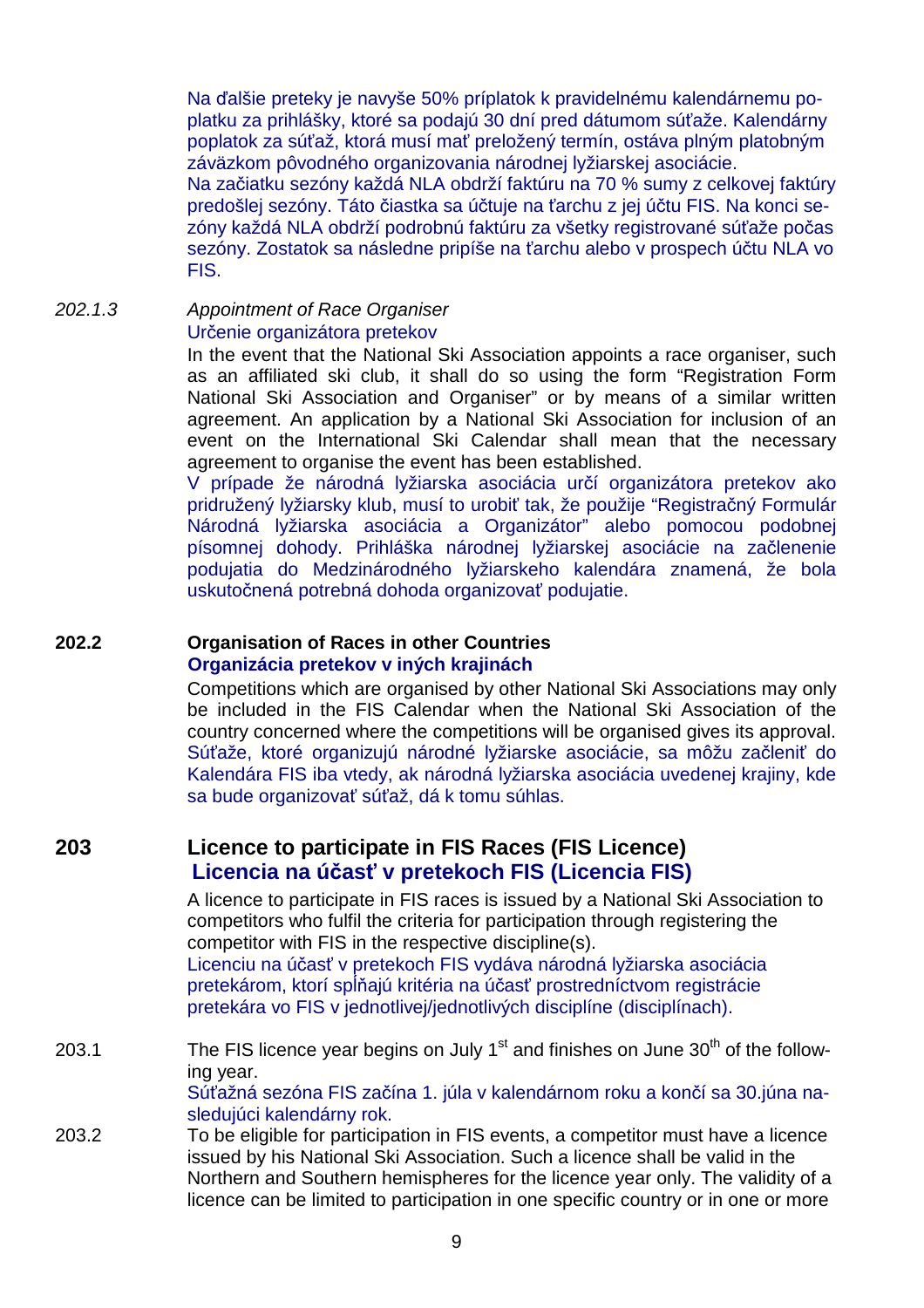specific events.

Aby pretekár bol kvalifikovaný na účasť v FIS pretekoch, musí národná lyžiarska asociácia vydať pretekárovi licenciu. Takáto licencia musí byť platná na severnej a južnej pologuli iba na súťažný rok. Platnosť licencie môže byť obmedzená na účasť v jednej špecifickej krajine alebo v jednom alebo viacerých špecifických pretekoch.

203.2.1 The National Ski Association must guarantee that all competitors registered with a FIS License to participate in FIS races accept the Rules of the International Ski Federation, in particular the provision which foresees the exclusive competence of the Court of Arbitration for Sport as the court of appeal in doping cases.

Národná lyžiarska asociácia musí zaručiť, že všetci súťažiaci registrovaní s licenciou FIS na účasť na pretekoch FIS budú akceptovať Pravidlá Medzinárodnej Lyžiarskej Federácie, obzvlášť tie, ktorých zabezpečenie predpokladá výlučnú príslušnosť Arbitrážneho súdu pre šport ako odvolacieho súdu v záležitostiach dopingu.

203.3 A National Ski Association may only issue a FIS licence to participate in FIS races when the competitor has proven his nationality and therefore eligibility by submitting a copy of his passport and signed the Athletes Declaration in the form approved by the FIS Council and returned it to his National Ski Association. All forms from under-age applicants must be counter signed by their legal guardians. Both the copy of the passport and signed Athletes Declaration must be made available to FIS on request.

Národná lyžiarska asociácia môže vydať licenciu pretekárovi FIS na účasť v pretekoch FIS, iba ak súťažiaci preukázal svoju národnosť a z uvedeného dôvodu pre kvalifikačné predpoklady predloží kópiu svojho cestovného pasu a podpísané Vyhlásenie športovca na formulári schválenom Radou FIS a vráti ho Národnej lyžiarskej asociácii. Všetky formuláre maloletých žiadateľov musia byť podpísané ich zákonnými zástupcami. Kópia cestovného pasu aj podpísané Vyhlásenie športovca musia byť dostupné na žiadosť FIS.

203.4 During the FIS licence year, a competitor may only participate in International FIS competitions with a FIS licence to participate in FIS races issued by one National Ski Association.

Pretekár sa môže zúčastňovať v súťažnej sezóne len medzinárodných pretekov FIS, na ktoré mu jeho národná lyžiarska asociácia vydala licenciu.

#### **203.5 Application for a change of FIS Licence Registration**  Žiadosti na zmenu registrácie FIS licencie

All applications to change licence registration from one member National Ski Association to another are subject to consideration by the FIS Council at its Meetings in the spring. In principle an application to change licence registration will not be granted unless the competitor demonstrates his personal association with the new nation.

Prior to submitting an application to change licence registration a competitor must possess the citizenship and passport of the country for which he wishes to compete. In addition, the competitor must have had his principal legal and effective place of residence in the new country for a minimum of two (2) years immediately prior to the date of the request to change registration to the new country/National Ski Association. An exception to the two year residency rule may be waived if the competitor was born in the territory of the new country, or whose mother or father is a national of the new country. Furthermore the com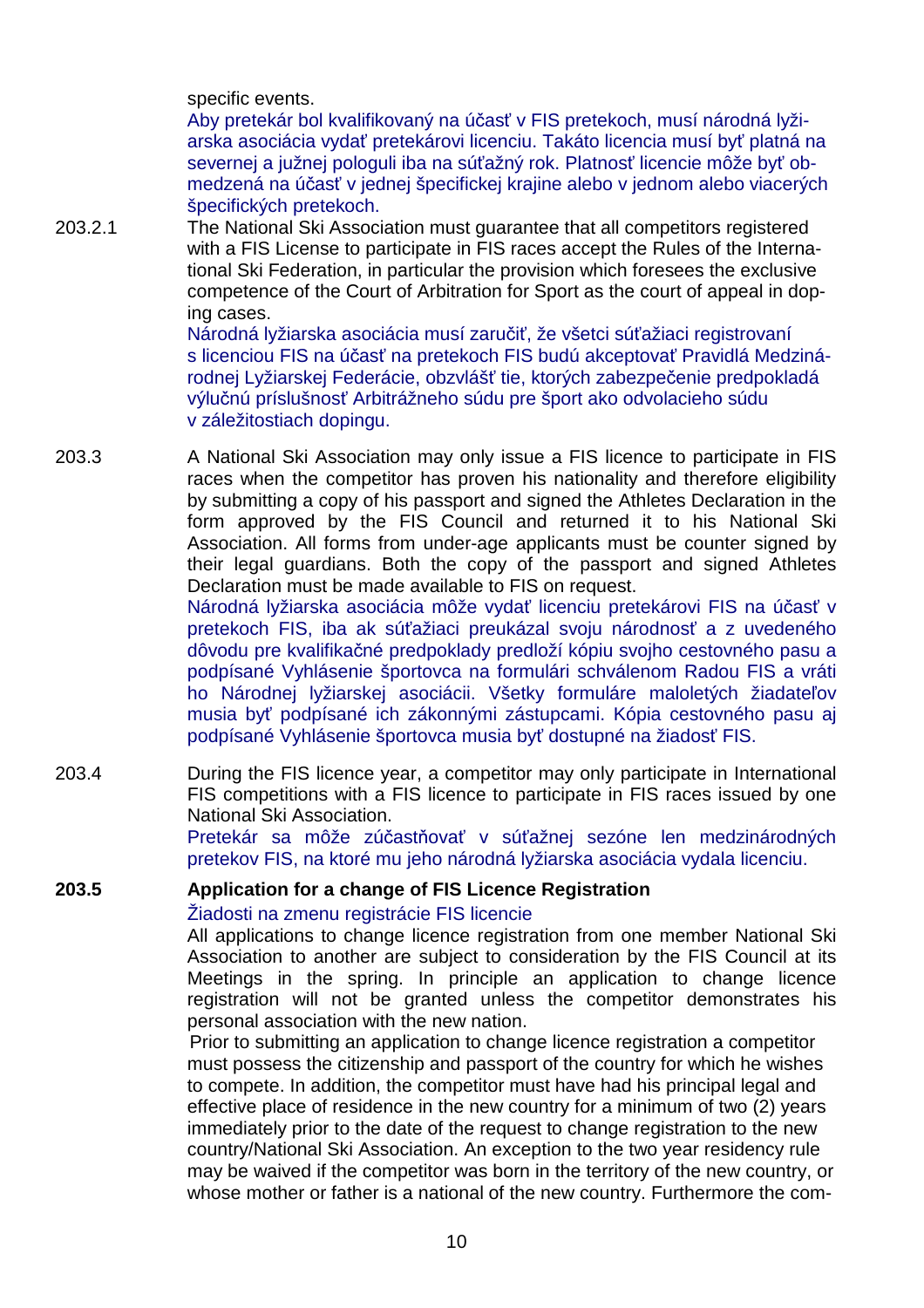petitor is required to submit a detailed explanation with the application about his personal circumstances and the reason for requesting a change of licence registration.

Všetky žiadosti na zmenu registrácie licencie z jednej členskej národnej lyžiarskej asociácie do druhej sú predmetom posúdenia Rady FIS na jej stretnutiach na jar. Zásadne sa nevyhovie žiadosti na zmenu registrácie licencie, pokiaľ súťažiaci nepreukáže jeho osobné spojenie s novým národom.

Predtým ako súťažiaci podá žiadosť na zmenu registrácie licencie, musí vlastniť občianstvo a cestovný pas krajiny, pre ktorú si želá súťažiť. Navyše súťažiaci musí mať svoje zákonné a skutočné bydlisko v novej krajine aspoň dva (2) roky hneď pred dátumom žiadosti na zmenu registrácie v novej krajine /národ-nej lyžiarskej asociácii. Výnimku z pravidla dvojročného pobytu možno odpustiť v prípadoch, keď športovec sa narodil na území novej krajiny, alebo ktorého matka alebo otec sú štátnym príslušníkom novej krajiny. Ďalej sa vyžaduje od súťažiaceho, aby predložil podrobné vysvetlenie spolu so žiadosťou o jeho osobných okolnostiach a dôvode, prečo žiada zmenu registrácie licencie.

203.5.1 If a competitor has already participated in FIS calendar events for a National Ski Association, he must have the written agreement to be released from the former National Ski Association in addition to the citizenship, passport and residency requirements in art. 203.5 before the new National Ski Association may submit a request to FIS for a change of registration.

If such a written agreement is not given, the competitor may not participate in any FIS calendar events for a period of twelve months from the end of the last season in which he competed for his present National Ski Association, nor may he be issued with a licence to participate in FIS races by the new National Ski Association.

These rules are also valid when a competitor has more than one nationality and would like to change National Ski Association licence registration.

Ak sa pretekár už zúčastnil na pretekoch Kalendára FIS za národnú lyžiarsku asociáciu, musí mať podpísanú písomnú dohodu o uvoľnení z bývalej národnej lyžiarskej asociácie navyše k občianstvu, cestovnému pasu a náležitostiam k bydlisku uvedenými v článku 203.5 predtým ako nová národná lyžiarska asociácia môže podať žiadosť na FIS na zmenu registrácie.

Ak neexistuje takáto písomná dohoda, pretekár sa nesmie zúčastňovať ani podujatí kalendára FIS po dobu dvanástich mesiacov od konca poslednej sezóny, v ktorej súťažil za súčasnú národnú lyžiarsku asociáciu, ani sa mu nevydá licencia na účasť na pretekoch FIS novou národnou lyžiarskou asociáciou.

Tieto pravidlá tiež platia, ak pretekár má viac ako jednu národnosť a chcel by zmeniť registráciu licencie v národnej lyžiarskej asociácii.

203.5.2 The FIS Council reserves the right in its absolute discretion, to grant or to decline to grant, a change of licence notwithstanding the fulfilment of the aforementioned conditions where it deems it is contrary to the spirit of the rule and in the best interests of the International Ski Federation to do so (e.g. to decline to grant a change of licence if a member National Ski Association tries to "import" a competitor).

Rada FIS si vyhradzuje právo na svoje úplné zváženie udeľovať alebo odmietať zmenu licencie nehladiac na splnenie hore uvedených podmienok, ak to považuje za rozpor ku charakteru pravidiel a k najlepším záujmom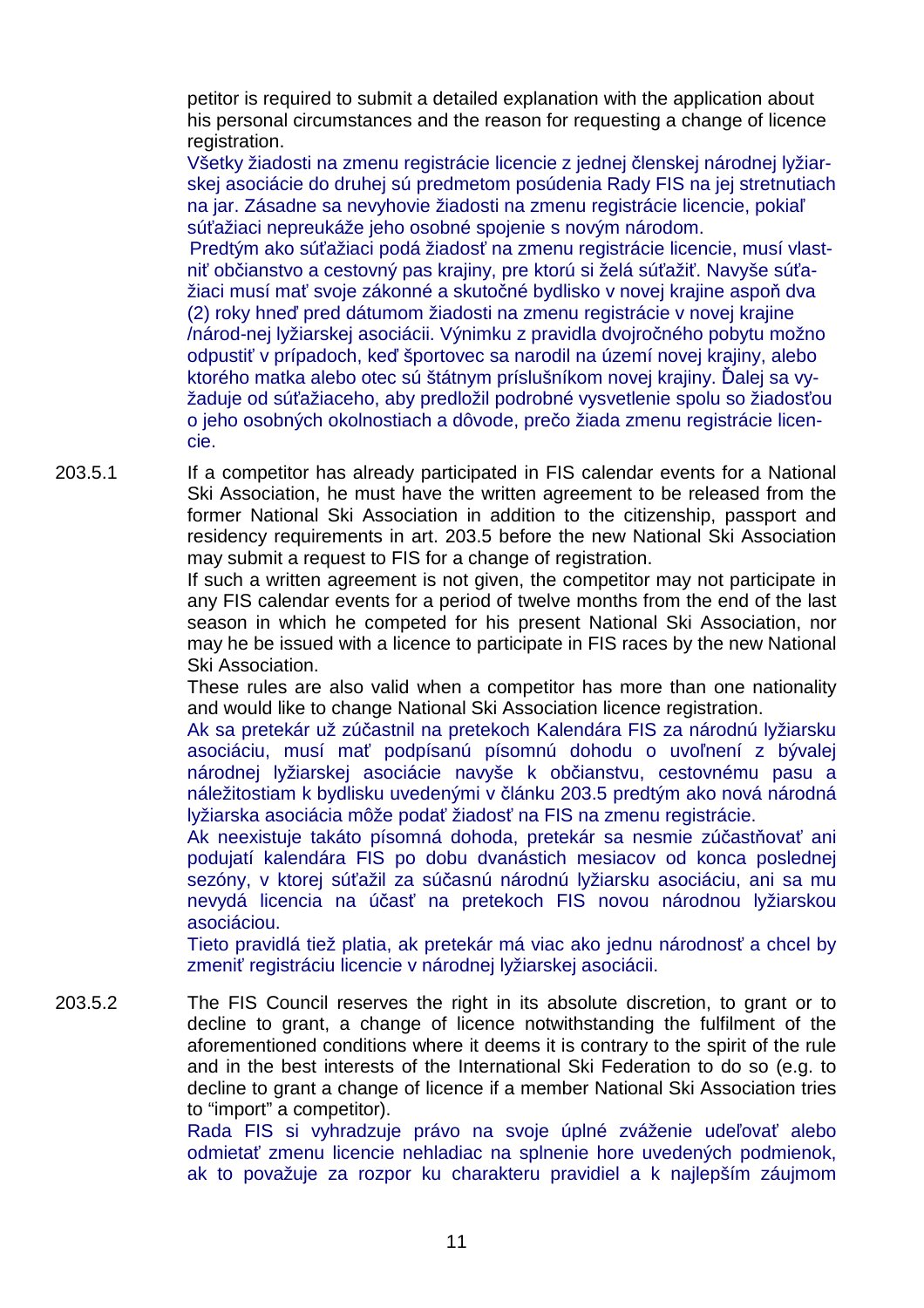Medzinárodnej lyžiarskej federácie (napr. zamietnutie zmeny licencie, ak členská národná lyžiarska asociácia sa pokúša "importovať" pretekára).

203.5.3 In the event that a competitor does not fulfil all the criteria required to apply for a change of National Ski Association licence registration, the onus shall be on the competitor to demonstrate in writing to the satisfaction of the FIS Council that exceptional circumstances exist and it is in the best interests of the International Ski Federation to grant the change.

> V prípade, že pretekár nespĺňa kritéria, ktoré sa vyžadujú pri žiadosti o zmenu registrácie licencie národnej lyžiarskej asociácie, ostane povinnosť na pretekárovi, písomne preukázať zadosťučinenie Rade FIS, že existujú mimoriadne okolnosti, a je to v záujme Medzinárodnej lyžiarskej federácie, aby udelila povoleniena zmenu.

203.5.4 A competitor will retain his FIS Points if he changes his National Ski Association under the condition that the former National Ski Association granted the release of the competitor.

Pretekár si zachová bodovanie FIS, ak zmení národnú lyžiarsku asociáciu za podmienky, že bývala národná lyžiarska asociácia povolila uvoľnenie pretekára.

203.5.5 In the event that any of the documents for an application to change licence registration submitted by the National Ski Association (letter of release from the former National Ski Association, passport, residency papers) are found to be false, the FIS Council will sanction the competitor and the new National Ski Association.

> V prípade, ak sa zistí, že niektorý z dokumentov k žiadosti o zmenu registrácie licencie podanou národnou lyžiarskou asociáciou (list o uvoľnení z bývalej národnej lyžiarskej asociácie, cestovný pas, dokumentu o trvalom bydlisku) je falošný, Rada FIS a nová národná lyžiarska asociácia budú sankcionovať pretekára.

## **204 Qualification of Competitors Kvalifikácia pretekárov**

**204.1 A National Ski Association shall not support or recognise within its structure, nor shall it issue a licence to participate in FIS or national races to any competitor who:** 

**Národná lyžiarska asociácia nesmie podporiť pretekára alebo uznať ho za svojho, ani nesmie vydať licenciu pretekárovi k účasti na pretekoch FIS alebo národných pretekoch, ktorý:** 

- 204.1.1 has conducted himself in an improper or unsportsmanlike manner or has not respected the FIS medical code or anti-doping rules, sa nevhodne alebo nešportovo správa alebo správal alebo nerešpektoval lekársky kódex FIS a antidopingové pravidlá
- 204.1.2 accepts or has accepted, directly or indirectly, any money-payments for the participation at competitions, ak príjme alebo prijal za účasť na pretekoch, a to priamo alebo nepriamo peňažnú odmenu,
- 204.1.3 accepts or has accepted a prize of a higher value than fixed by article 219, ak príjme alebo prijal cenu vyššej hodnoty ako je to stanovené v článku 219,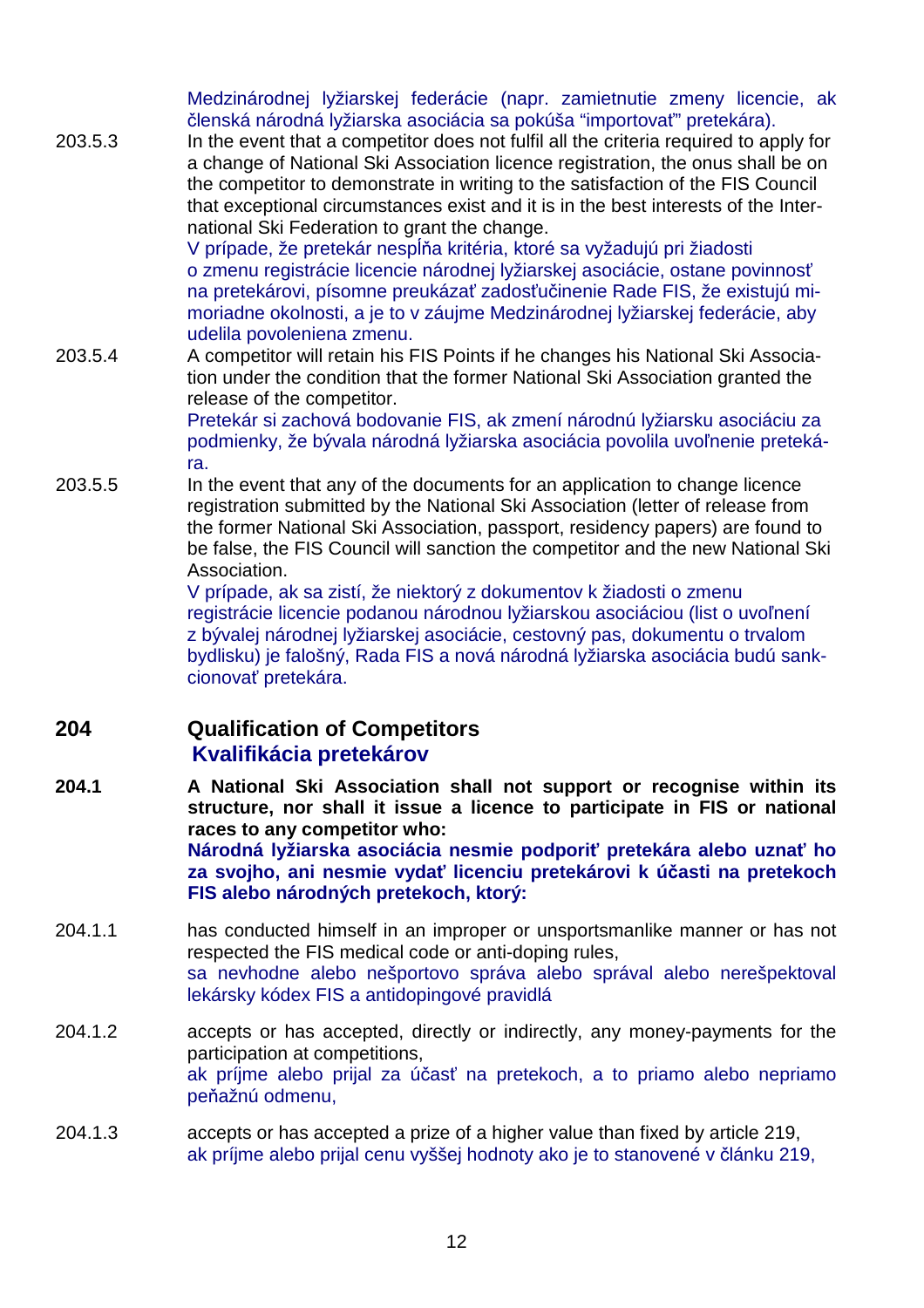- 204.1.4 permits or has permitted his name, title or individual picture to be used for advertising, except when the National Ski Association concerned, or its pool for this purpose, is party to the contract for sponsorship, equipment or advertisements, ak dovolí alebo dovolil použiť svoje meno, názov alebo svoje fotografie na reklamné účely, s výnimkou ak Národná lyžiarska asociácia alebo jej pool uzavrel na tento účel zmluvu ohľadne sponzorstva, vybavenia alebo reklamy
- 204.1.5 knowingly competes or has competed against any skier not eligible according to the FIS Rules, except if: ak sa vedome zúčastní alebo zúčastnil na pretekoch s lyžiarmi mimo kvalifikácie podľa pravidiel FIS, s výnimkou:
- 204.1.5.1 the competition is approved by the FIS Council, is directly controlled by the FIS or by a National Ski Association, and the competition is announced "open", ak sú preteky schválené Radou FIS, sú priamo kontrolované FIS alebo národnou lyžiarskou asociáciou a sú vyhlásené za "otvorené",
- 204.1.6 has not signed the Athletes Declaration, ak nepodpísal vyhlásenie športovca,
- 204.1.7 is under suspension. má pozastavenú činnosť.
- 204.2 With the issuance of a licence to participate in FIS competitions and entry the National Ski Association confirms, that valid and sufficient accident insurance for training and competition is in place for the competitor and assumes full responsibility.

Po vydaní licencie k účasti na pretekoch FIS a na vstup do pretekov národná lyžiarska asociácia potvrdzuje, že pretekár má na preteky a tréning dostatočné úrazové poistenie a preberá za pretekára v tomto prípade plnú zodpovednosť.

#### **205 Competitors Obligations and Rights Povinnosti a práva pretekárov**

 Competitors whatever their age, gender, race, religion or belief, sexual orienta tion, ability or disability have the right to participate in snow sports in a secure environment and protected from abuse.

 FIS encourages all member nations to develop policies to safeguard and promote the welfare of children and young persons.

 Pretekári bez ohľadu na ich vek, pohlavie, rasu, náboženstvo alebo vieru, sexuálnu orientáciu, schopnosť či postihnutie majú právo podieľať sa na zimných športoch v bezpečnom prostredí a chránené pred zneužitím. FIS nabáda všetky členské štáty, aby vytvorili politiky, ktorými zaručia a podporia blaho detí a mladistvých

205.1 The competitors are obliged to make themselves familiar with the appropriate FIS Rules and must comply with the additional instructions of the Jury. Competitors must also follow the FIS rules regulations. Pretekári sú povinní sa oboznámiť s príslušnými pravidlami pretekov FIS a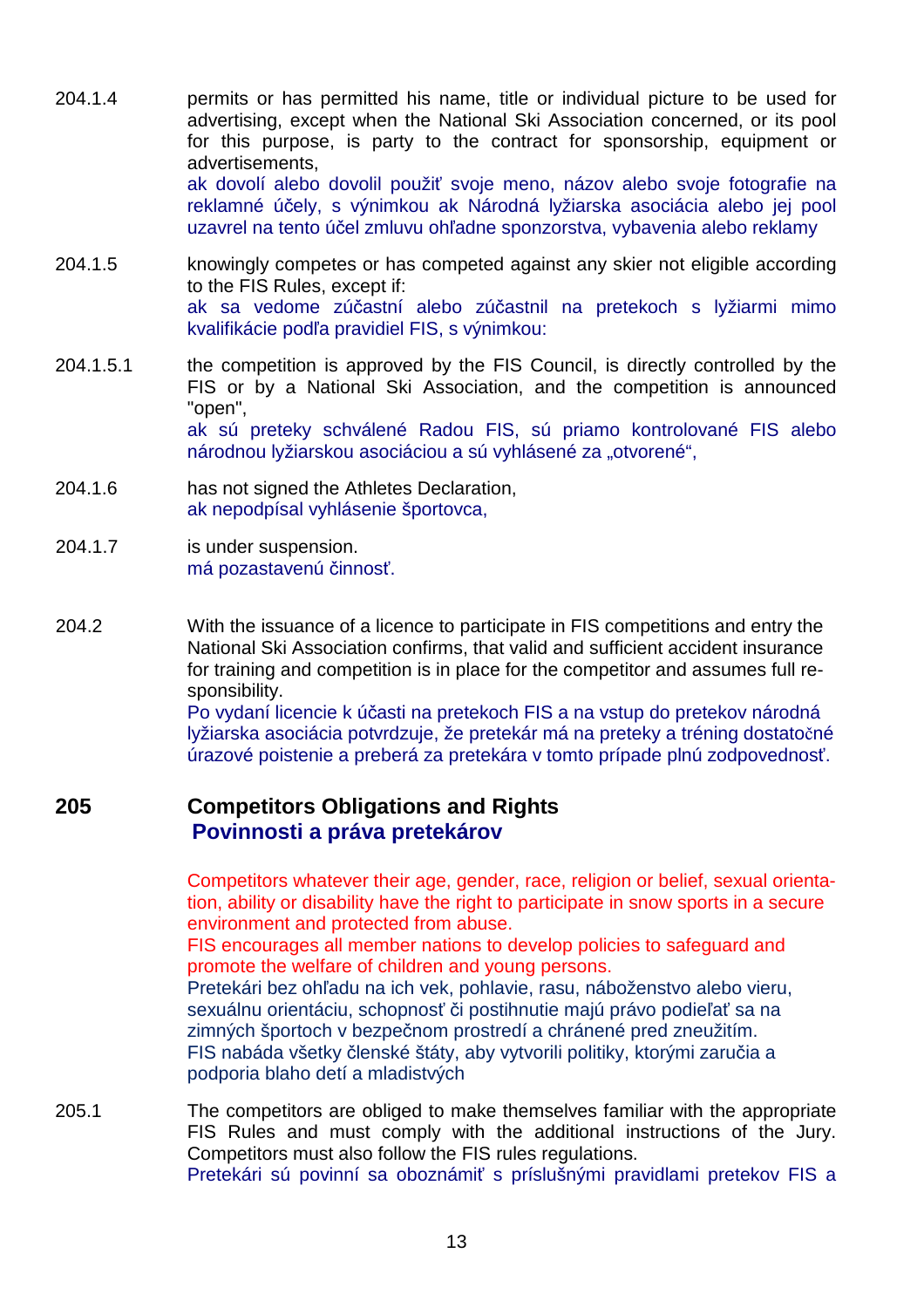musia akceptovať ďalšie pokyny rozhodcov. Pretekári musia rešpektovať pravidlá a predpisy FIS.

- 205.2 Competitors are not permitted to use doping. (see FIS Anti-Doping Rules and Procedural Guidelines). Pretekári nemajú povolené súťažiť, ak sú pod vplyvom dopingu (pozri Antidopingové pravidlá a smernice súdneho procesu).
- 205.3 As stated in the Athletes Declaration, competitors have the right to inform the Jury of safety concerns they may have regarding the training and competition courses. More details are given in the corresponding discipline rules. Ako je uvedené vo Vyhlásení športovca, pretekári majú právo informovať Jury o obavách, ktoré môžu mať pri tréningu a pretekoch. Viac podrobností nájdete v príslušných pravidlách jednotlivých disciplín.
- 205.4 Competitors who do not attend the prize-giving ceremonies without excuse lose their claim to any prize including prize money. In exceptional circumstances, the competitor may be represented by another member of his team, but this person has no right to take his place on the podium. Pretekári, ktorí sa bez udania dôvodu nezúčastnia odovzdávania cien, strácajú nárok na cenu vrátane finančnej odmeny. Za výnimočných okolností môže byť pretekár zastupovaný iným členom tímu, ale táto osoba nemá právo zaujať miesto na pódiu.
- 205.5 Competitors must behave in a correct and sportsmanlike manner towards members of the Organising Committee, volunteers, officials and the public. Pretekári sa musia správať slušne a športovo voči členom organizačného výboru, dobrovoľníkom, funkcionárom a verejnosti.

#### **205.6 Support for the Competitors Podpora pretekárov**

- 205.6.1 A competitor is registered with FIS by his National Ski Association to participate in FIS races may accept: Pretekár, ktorý je registrovaný u FIS jeho národnou lyžiarskou asociáciou k ú*č*asti na pretekoch FIS, môže dosta*ť*:
- 205.6.2 full compensation for travel cost to training and competition, plnú náhradu cestovných výdavkov na miesto tréningov a súťaží,
- 205.6.3 full reimbursement for accommodation during training and competitions, plnú náhradu za ubytovanie v mieste tréningu a pretekov,
- 205.6.4 pocket money, vreckové,
- 205.6.5 compensation for loss of income according to decisions of his National Ski Association,

náhradu za ušlú mzdu podľa rozhodnutia národnej lyžiarskej asociácie,

- 205.6.6 social security including insurance for training and competition, sociálne zabezpečenie vrátane poistenia počas tréningov a súťaží,
- 205.6.7 scholarships. štipendiá.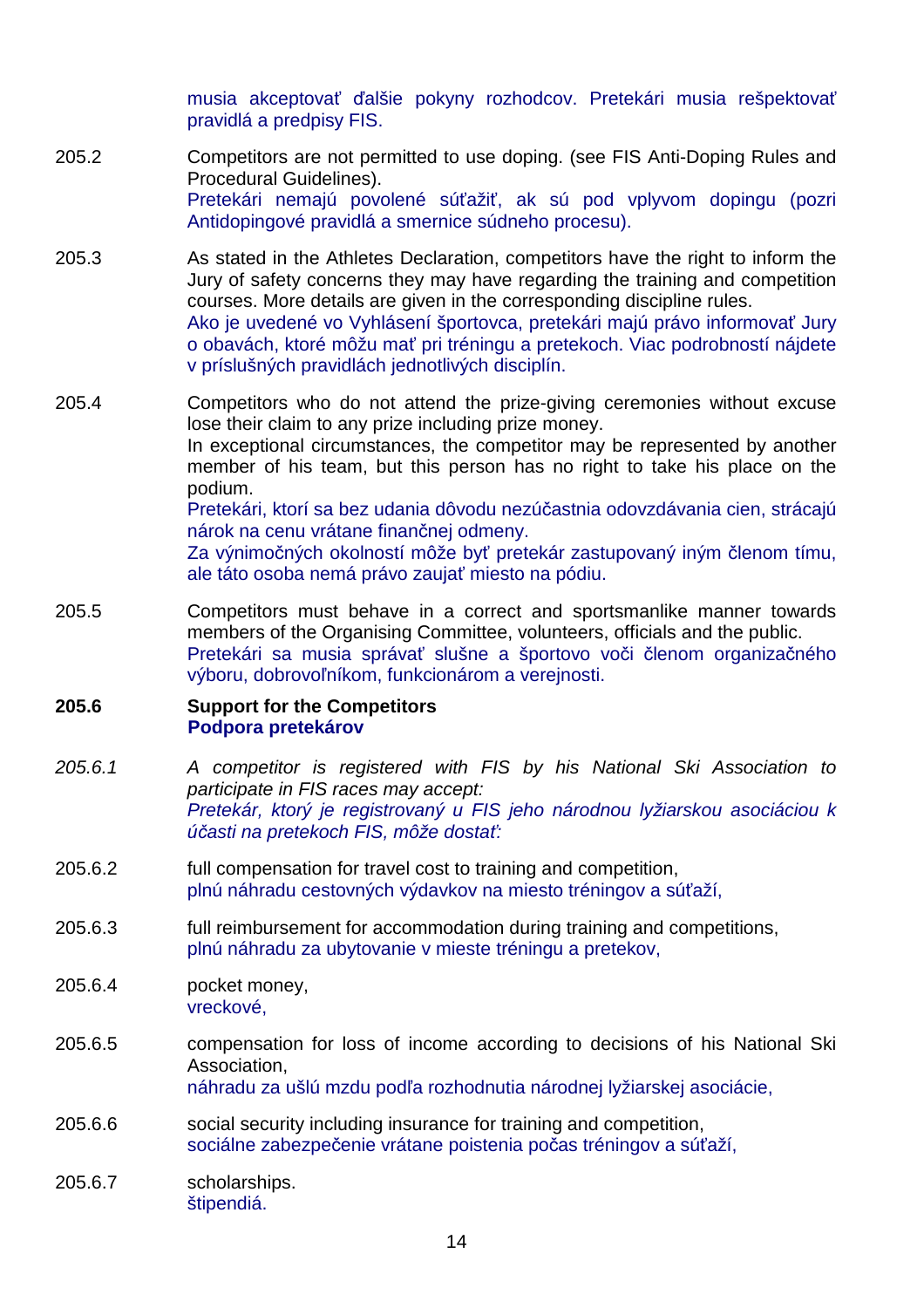205.7 A National Ski Association may reserve funds to secure a competitor's education and future career after retiring from active competitive skiing. The competitor has no claim to these funds which shall be dispensed only according to the judgement of his National Ski Association.

> Národná lyžiarska asociácia môže vytvoriť fond na vzdelávanie pretekárov a zabezpečenie budúcej kariéry po odchode z aktívneho pretkového lyžovania. Pretekár nemá nárok na tieto fondy, ktoré sa rozdeľujú podľa posúdenia národnej lyžiarskej asociácie.

#### **Gambling on Competitions**

#### Stávkovanie na pretekoch

Competitors, trainers, team officials and technical officials are prohibited from betting on the outcome of competitions in which they are involved. Reference is made to the FIS Betting and other Anti-Corruption Violations Rules, July 2013.

Pretekári, tréneri, tímoví funkcionári a technickí funkcionári majú zakázané stávkovať o výsledkoch pretekov, v ktorých sú zaangažovaní. Odkazuje sa na FIS stávkové a proti korupčné porušenia pravidiel, júl 2013.

## **206 Advertising and Sponsorship Reklama a sponzorstvo**

In the context of this rule advertising is considered as the presentation, of signage or other visibility at the venue informing the public of the name of a product or service to achieve awareness of a company or an organisation and its brand name, activities, products or service. On the other hand Sponsorship provides a company with the opportunity to have a direct association with the competition or series of events.

V rámci tohto pravidla reklamy je považované za prezentáciu, označenie alebo iné zviditeľnenie v mieste konania informujúc verejnosť o názve výrobku alebo služby na dosiahnutie povedomia o spoločnosti alebo organizácie a jej obchodnej značky, činností, výrobkov alebo služieb. Na druhej strane Sponzorstvo poskytuje spoločnosti príležitosť na priamu spojitosť s pretekmi alebo sériou pretekov.

## **206.1 Olympic Winter Games and FIS World Championships**

All Advertising and Sponsorship rights to the Olympic Winter Games and FIS World Championships belong to the IOC and to the FIS respectively and are subject to separate contractual arrangements.

Všetky reklamné a sponzorské práva k Zimným Olympijskym hrám a FIS Majstrovstvám sveta patrie MOV a FIS a sú predmetom osobitných zmluvných podmienok.

#### **206.2 FIS Events**

For all FIS Events the FIS Advertising Rules define the advertising opportunities in the competition area and are subject to the approval of the FIS Council. For the FIS World Cup Events the FIS Advertising Rules form an integral part of the FIS Organisers Agreement with the National Ski Associations and Organisers.

#### FIS podujatia

Pre všetky podujatia FIS FIS Reklamné Pravidlá definujú reklamné príležitosti v pretekovej oblasti a podliehajú schváleniu Radou FIS. Pre podujatia FIS Svetového pohára sú FIS pravidlá pre reklamu neoddeliteľnou súčasťou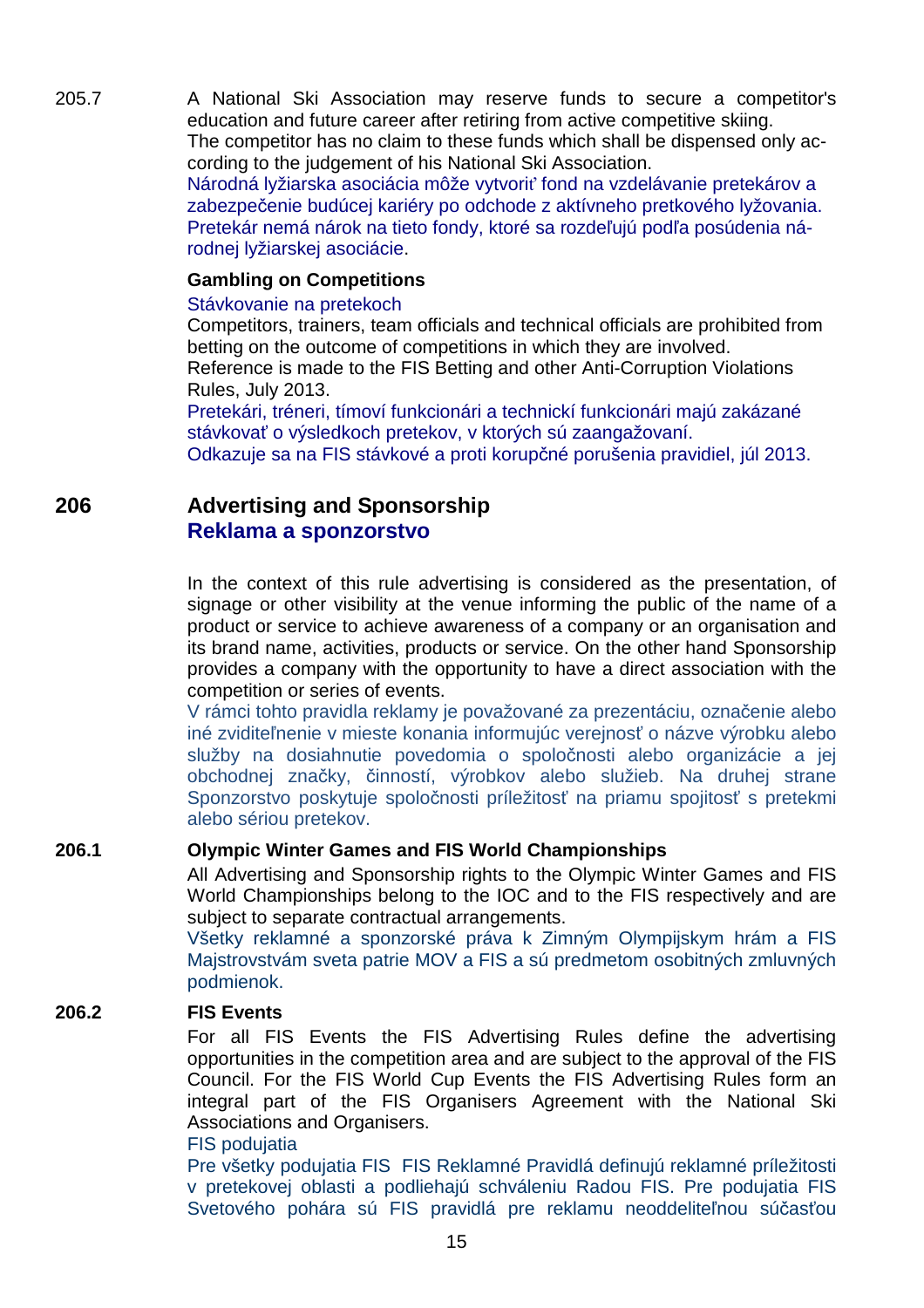#### dohody FIS organizátorov s národnými lyžiarskymi asociáciami a organizátormi.

#### **206.3 Member National Ski Associations**

Each FIS affiliated National Ski Association that organises events in its country which are included in the FIS calendars, has the authority as the owner of the event advertising rights to enter into contracts for their sale. In the case of FIS World Cup competitions these rights shall be defined in the Organiser Agreement upon approval of the FIS Council and considering the National Ski Associations responsibilities.

In cases where a National Ski Association organises events outside its own country these FIS Advertising rules also apply.

Členské Národné Lyžiarske asociácie

Každá pridružená Národná lyžiarska asociácia vo FIS, ktorá organizuje podujatia vo svojej krajine, ktoré sú obsiahnuté v kalendári FIS, má autoritu ako vlastníka práva uzatvárať zmluvy na ich predaj na podujatia. V prípade pretekov FIS Svetového pohára musia byť tieto práva definované v rámci dohody s organizátorom po schválení Radou FIS a s ohľadom k zodpovednosti Národných lyžiarskych asociácií.

V prípadoch, keď Národná Lyžiarska Asociácia organizuje akcie mimo svoju vlastnú krajinu, sa tiež použijú tieto pravidlá.

#### **206.4 Title and Presenting Sponsorship Rights**

 In the case of FIS series approved by the FIS Council, FIS markets the rights of the title/presenting sponsor (alternative naming possible) package. For the FIS World Cup series these are marketed to appropriate sponsors that promote the image and values of the discipline concerned. The revenue generated from the sale of the title/presenting sponsor rights is invested by FIS to provide a professional organisation.

Názov a prezentovanie Sponzorských práv

 V prípade sérií FIS schválených Radou FIS, FIS predáva práva titulu/prezentácie sponzora (alternatívne pomenovanie je možné) balík. Pre seriály FIS Svetového pohára sú predávané na zodpovedajúcich vhodných sponzorov, ktorí podporujú obraz a hodnoty danej disciplíny. Výnos z predaja titulu/prezentovania sponzorských práv je investovaná FIS na poskytnutie profesionálnej organizácii.

#### **206.5 Use of Markings and supports**

All Advertising and commercial markings and supports used shall comply with the technical specifications set forth in the applicable FIS Advertising Rules. Použitie značiek a podpory

Všetky reklamné a obchodné značky a podpory by mali byť používané v súlade s technickými špecifikáciami stanovenými v platných FIS reklamných pravidlách.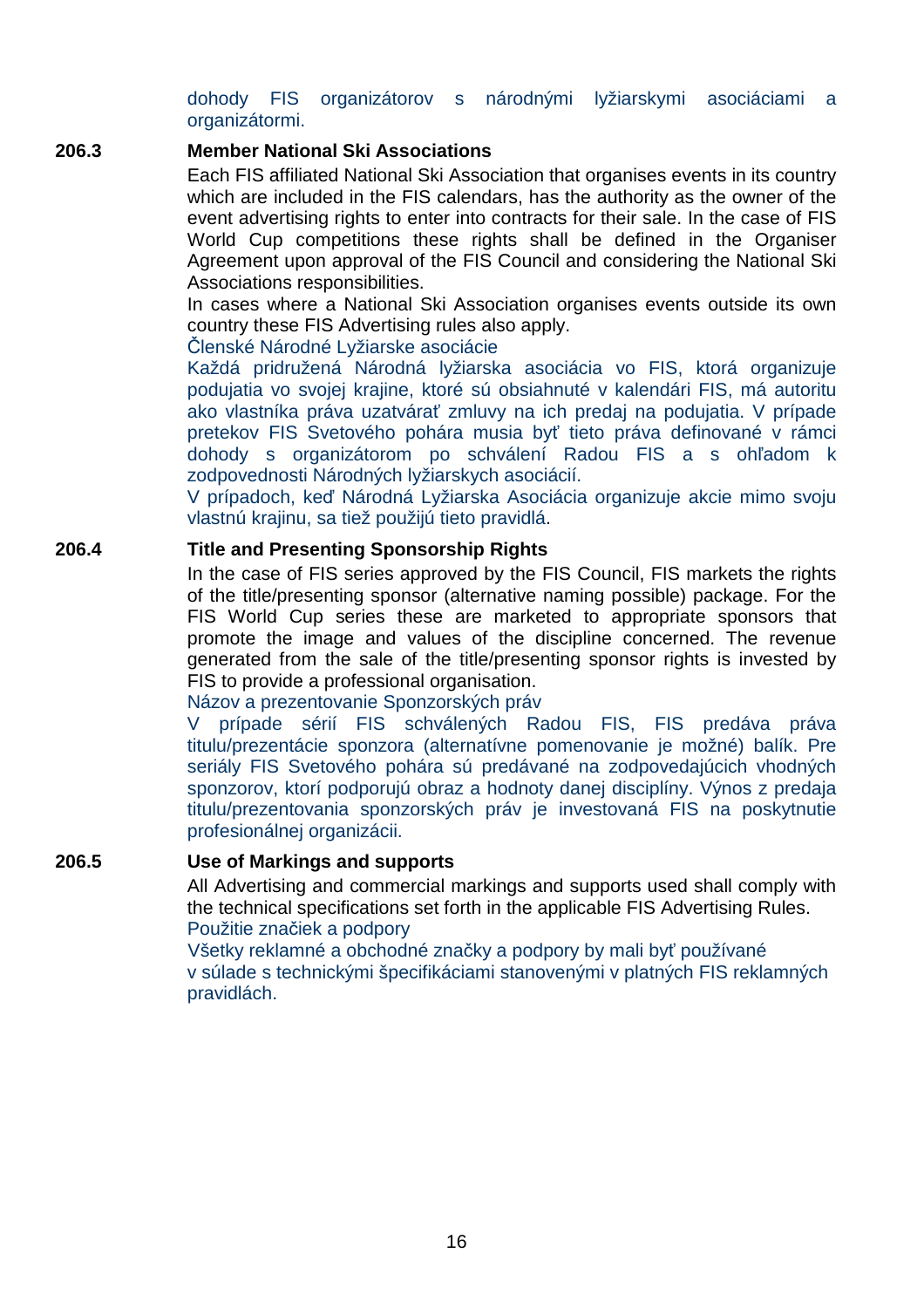#### **206.6 Advertising Packages**

Location, number, size and form of the advertising are specified in the FIS Advertising Rules for each discipline. Detailed information including graphical illustrations is laid out in the discipline-specific Marketing Guides which are published on the FIS Website. The Marketing Guides are reviewed and updated as necessary by the Committee for Advertising Matters and approved by the FIS Council prior to their publication.

Reklamné balíky

Rozmiestnenie, počet, veľkosť a forma reklamy je špecifikovaná vo FIS Reklamných pravidlách pre každú disciplínu. Detailné informácie vrátane grafických ilustrácií sú uvedené v Marketingovom sprievodcovi jednotlivých disciplín, ktoré sú publikované na stránke FIS. Marketingoví sprievodcovia sú posudzovaní a obnovovaní podľa potreby Komisiou pre reklamné záležitosti a schvaľovaní FIS Radou pred ich publikovaním.

#### **Sponsorships by commercial betting companies**

Sponzorstvo obchodnými stávkovými spoločnosťami

206.7.1 FIS will not allocate Title / Presenting Sponsor rights to commercial betting companies

FIS nebude prerozdeľovať titul/prezentáciu sponzorských práv pre obchodné stávkové spoločnosti.

206.7.2 Sponsorships of events by commercial betting companies is permitted subject to 206.7.3 below.

Sponzorovanie podujatí zo strany obchodných stávkových spoločností je povolené v 206.7.3 nižšie.

206.7.3 Advertising of commercial betting companies or other betting activities on or with the athletes (head sponzors, competition suits, starting bibs) is prohibited with the exception of lotteries and companies operating non-sport betting only. Propagovanie obchodných stávkových spoločností alebo iných stávkových aktivít na alebo so športovcami ( sponzor na čiapke, pretekové oblečenie, štartové čísla) je zakázané s výnimkou s lotérií a spoločností vykonávajúcimi len nie športové stávkovanie.

206.8 A National Ski Association or its pool may enter into contracts with a commercial firm or organisation for financial sponsorship and or the supply of goods or equipment if the specific company or organisation is acknowledged as an Official Supplier or Sponsor by the National Ski Association.

> Advertising using photographs, likeness or names of FIS competitors with any sportsman not eligible according to either the FIS eligibility rules or the eligibility rules of the IOC, is forbidden.

> Advertising with or on competitors with tobacco or alcohol products or drugs (narcotics) is forbidden.

> Národná lyžiarska asociácia alebo jej pool sú oprávnení uzatvárať zmluvy s komerčnými firmami alebo organizáciami na finančnú podporu športovcov a/alebo na zabezpečenie materiálneho vybavenia športovcov, ak daná firma alebo organizácia je oficiálnym dodávateľom alebo sponzorom národnej lyžiarskej asociácie.

> Reklama s použitím fotografií, podobizní alebo mien pretekárov FIS s iným športovcom, ktorý nie je kvalifikovaný buď podľa kvalifikačných pravidiel FIS alebo MOV, je zakázaná.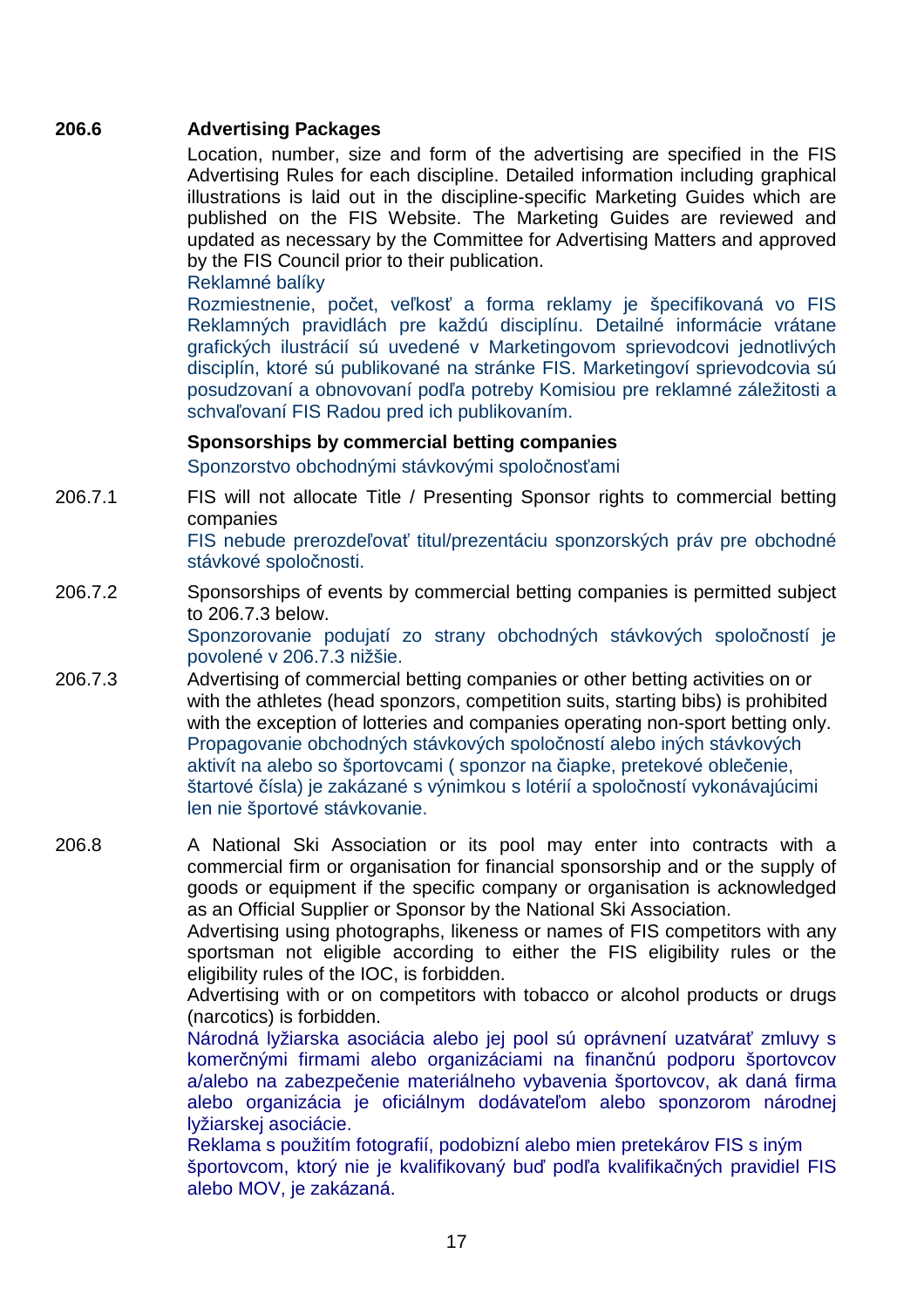Reklama s pretekármi alebo na pretekároch s tabakovými alebo alkoholickými výrobkami alebo drogami (narkotikami) je tiež zakázaná.

206.9 All compensation under such contracts must be made to the National Ski Association or its ski pool which shall receive the compensation subject to the regulations of each National Ski Association. Competitors may not directly receive any part of such compensation except as stated in art. 205.6. The FIS may at any time call for a copy of the contract. Všetky financie z takýchto zmlúv musia ísť národnej lyžiarskej asociácii alebo jej poolu v súlade s predpismi národnej lyžiarskej asociácie. Pretekári nesmú priamo prijímať financie s výnimkou ako je to uvedené v článku 205.6. FIS má právo kedykoľvek si vyžiadať kópiu zmluvy.

206.10 Equipment goods supplied to and used by the national team must, with reference to markings and trademarks, conform with the specifications stated in art. 207.

Zariadenia, ktoré sú dodávané a používané národným tímom, musia byť v súlade s predpismi v článku 207, čo sa týka značky a obchodnej známky.

#### **206.4 Competition Equipment at FIS Events Pretekársky výstroj na podujatiach FIS**

 Only the competition equipment, according to the FIS rules on advertising, provided by the National Ski Association, complete with the commercial markings approved by the National Ski Association, may be worn in FIS World Cup and FIS World Ski Championship competitions. Obscene names and/or symbols on clothing and equipment are forbidden.

Na pretekoch Svetového pohára FIS a na Svetových majstrovstvách FIS v lyžovaní smú pretekári nosiť iba pretekársku výstroj podľa pravidiel FIS o reklame, ktorú poskytla národná lyžiarska asociácia, doplnenú o obchodné označenie povolené národnou lyžiarskou asociáciou. Obscénne mená a/alebo symboly na oblečení a výstroji sú zakázané.

- 206.5 Competitors are not permitted to take off one or both skis or snowboard before crossing the red line in the finish area, as defined by the organiser. Pretekári si nesmú odopnúť jednu alebo oba lyže ani snowboard skôr, ako pretnú cieľovú čiaru označenú červenou farbou, ako to určil organizátor.
- 206.6 At FIS World Ski Championships, FIS World Cups and all events of the FIS Calendar, a competitor is not allowed to take equipment (skis/board, poles, ski boots, helmet, glasses) to the official ceremonies which have anthems and/or flag raising. Holding/carrying equipment on the victory podium after conclusion of the whole ceremony (handing over trophies and medals, national anthems) for press photos, pictures, etc. is however permitted. Na pretekoch Majstrovstiev sveta v lyžovaní FIS, na Svetovom pohári FIS alebo podujatiach kalendára FIS pretekár nemá povolené počas oficiálneho ceremoniálu alebo pri hymne a /alebo spúšťaní alebo dvíhaní zástavy, mať so sebou výstroj (lyže/snowboard, palice, lyžiarky, prilbu, okuliare). Po slávnostnom ceremoniáli (odovzdávaní cien a medailí, národných hymnách) sa však povoľuje držať/nosiť výstroj pre fotenie do tlače, fotky, atď.)

#### **206.7 Winners presentation / Equipment on the podium Prezentácia víťazov / Výstroj na pódiu**

At FIS World Ski Championships and all events of the FIS Calendar, a competitor is allowed to take the following equipment on the podium: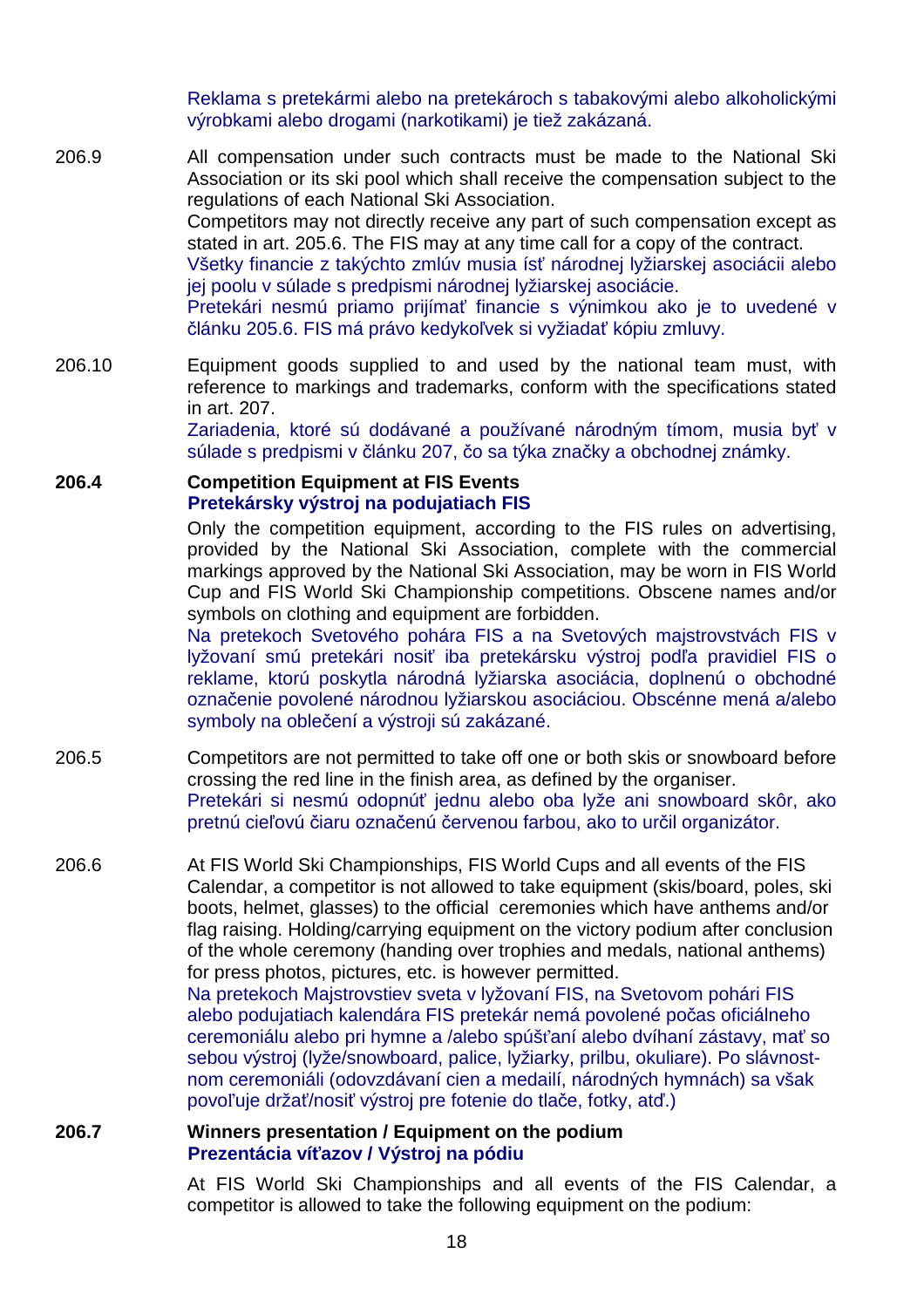- Skis / Snowboards
- Footwear: The athletes may wear their boots on their feet, but are not allowed to wear them anywhere else (such as around their neck). Other shoes cannot be taken on the podium during presentation except if they are worn on the feet.
- Poles: not on/around skis, normally in the other hand
- Goggles: either worn or around the neck
- Helmet: if worn only on the head and not on another piece of equipment, e.g. skis or poles
- Ski straps: maximum of two with name of the producer of skis; eventually one can be used for a wax company
- Nordic Combined and Cross-Country Ski Poles Clips. A clip can be used to hold the two poles together. The clip can be the width of the two poles, though not wider than 4 cm. The length (height) can be 10 cm. The long side of the clip is to be parallel to the poles. The commercial marking of the pole manufacturer can cover the entire surface of the clip.
- All other accessories are prohibited: waist bags with belt, phones on neckbands, bottles, rucksack/backpack, etc.

Počas Majstrovstiev sveta v lyžovaní FIS a na všetkých podujatiach kalendára FIS smie pretekár brať na pódium nasledovnú výstroj:

- Lyže / snowboardy
- Obuv: Športovci môžu mať na nohách lyžiarky, ale nikde inde (ako napr. okolo krku). Iné topánky sa nesmú brať na pódium počas vyhlasovania, iba ak by boli obuté.
	- Palice: nie na lyžiach/okolo lyží, normálne v druhej ruke
	- Lyžiarske okuliare: buď na očiach alebo okolo krku
	- Prilba: ak je nosená, tak iba na hlave a nie na inom kuse výstroje, napr. lyžiach alebo paliciach.
	- Lyžiarske remene: maximálne dva s menom výrobcu lyží
	- Prípadne jeden môže byť použitý pre spoločnosť, ktorá vyrába vosk
	- Severská kombinácia a príchytky na bežecké palice. Príchytka sa môže používať na to, aby držala palice pokope. Príchytka môže mať šírku dvoch palíc, avšak nemôže byť širšia ako 4 cm. Dĺžka (výška) môže byť 10 cm. Pozdĺžna strana príchytky musí byť paralelná s palicami. Obchodné označenie výrobcu palice môže pokrývať povrch celej príchytky.
- Všetky iné doplnky sú zakázané: ľadvinky s opaskom, telefóny na krku, fľaše, ruksaky/plecniaky, atď.
- 206.8 An unofficial presentation (flower ceremony) of the winner, and the winners ceremony immediately after the event in the event area with the national anthem even before the protest time has expired, is allowed at the organiser's own risk. Visible wearing of the starting bibs is mandatory. Neoficiálne vyhlásenie víťazov (kvetinová slávnosť), hneď po podujatí v priestore podujatia s národnou hymnou ešte pred uplynutím časového limitu na odovzdávania protestov, sa povoľuje jedine na vlastné riziko organizátora. Viditeľne oblečené štartové číslo je povinné.
- 206.9 Visible wearing of the starting bib of the event or other outerwear of the NSA is mandatory in the restricted corridor (including the leader board and TV interview locations). Viditeľné nosenie štartového čísla podujatia alebo iného vonkajšieho oblečenia NLA je povinné vo vyhradenom koridore (vrátane hlavnej tabule a miestach TV rozhovorov).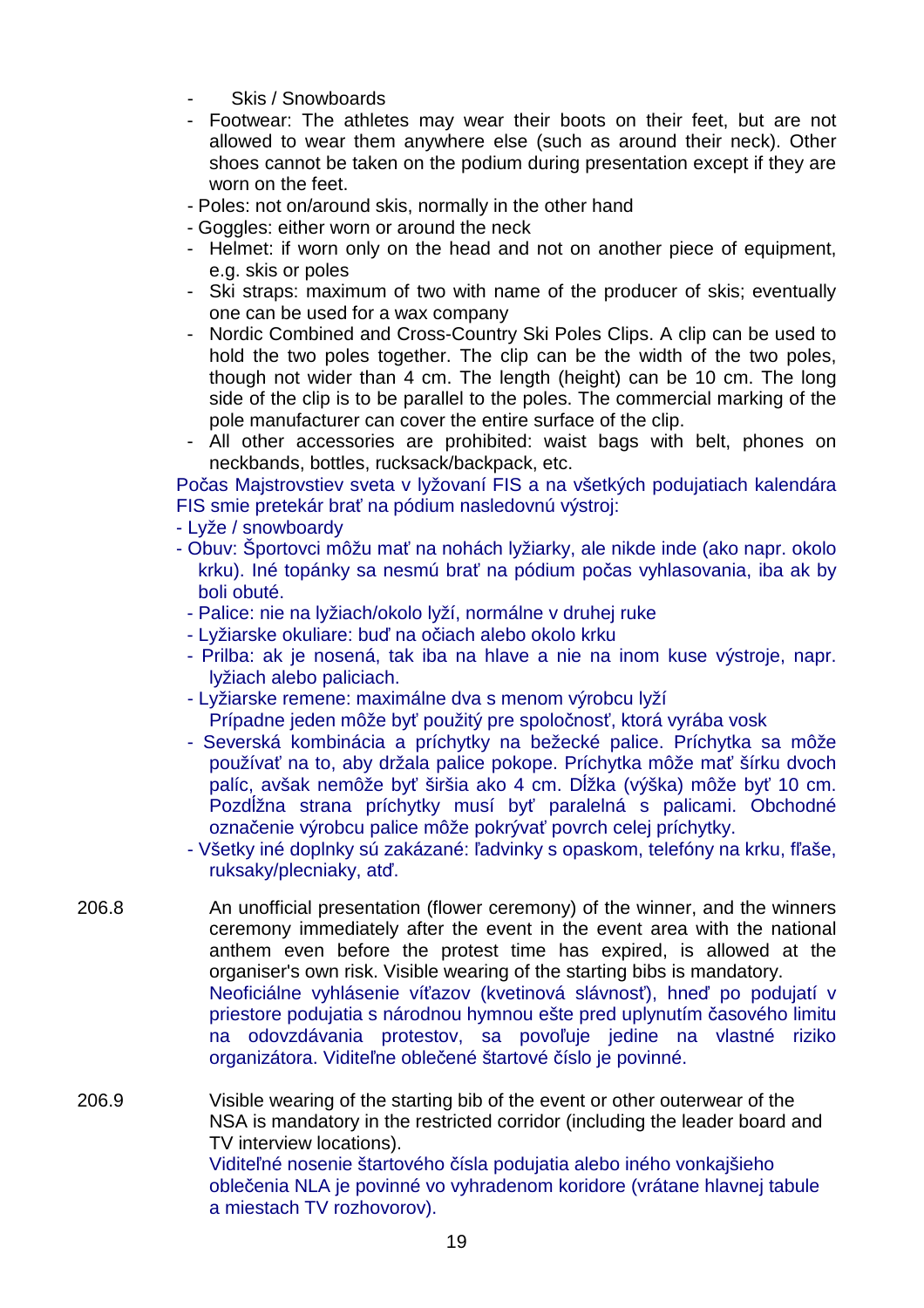## **207 Advertising and Commercial Markings Reklama a komerčné označenia**

Technical Specifications about the size, the form and the number of commercial markings are decided by the FIS Council each spring for the following competition season and published by the FIS. Technické údaje o veľkosti, tvare a počte reklamných označení určuje Rada FIS. FIS ich určí a zverejní vždy na jar, pred začiatkom súťažnej sezóny.

- 207.1 The rules covering advertising on equipment must be followed. Predpisy, ktoré zastrešujú reklamu na výstroji, sa musia dodržiavať.
- 207.2 Any competitor who breaches these rules shall be reported to the FIS forthwith. Každý pretekár, ktorý poruší tieto predpisy, bude bezodkladne ohlásený na FIS.
- 207.3 If a National Ski Association fails to enforce these rules or for any reason prefers to refer the case to the FIS, the FIS may take immediate steps to suspend a competitor's licence. The competitor concerned and/or his National Ski Association have the right to make an appeal before a final decision is taken.

Ak národnej lyžiarskej asociácii sa nepodarí zabezpečiť dodržanie týchto pravidiel, alebo pre nejaký dôvod uprednostní odovzdanie veci FIS, FIS môže podniknúť okamžité kroky a zrušiť licenciu pretekára.

Uvedený pretekár a/alebo jeho národná lyžiarska asociácia majú právo sa odvolať predtým ako sa urobí konečné rozhodnutie.

207.4 If an advertiser uses the name, title or individual picture of a competitor in connection with any advertisement, recommendation or sale of goods without the approval or knowledge of the competitor, the competitor may give a "power of attorney" to his National Ski Association or to the FIS to enable them, if necessary, to take legal action against the company in question. If the competitor concerned fails to do so, the FIS shall judge the situation as if the competitor had given permission to the company.

Ak nejaký propagátor bez súhlasu alebo vedomosti pretekára použije jeho meno, názov alebo osobné fotografie v spojení s reklamnou činnosťou, odporúčaním alebo predajom tovaru, pretekár môže dať "plnú moc" jeho národnej lyžiarskej asociácii alebo FIS a umožní im, ak to bude nevyhnutné, súdne zakročiť voči uvedenej spoločnosti. Ak uvedený pretekár tak neurobí, FIS bude posudzovať situáciu tak, ako keby pretekár dal súhlas spoločnosti.

- 207.5 The FIS Council shall review if and how far infractions or breaches of rules have taken place in regard to qualification of competitors, sponsorship and advertising and support for the competitors. Rada FIS posúdi, či a do akej miery sa uskutočnili priestupky a ako boli porušené pravidlá ohľadne kvalifikácie pretekárov, sponzorovania, reklamy a podpory pretekárov.
- 207.6 In all competitions of the FIS Calendar (especially for the FIS World Cups) the "FIS Advertising Guidelines" must be observed in regard to advertising possibilities in the competition area, respectively in the TV area.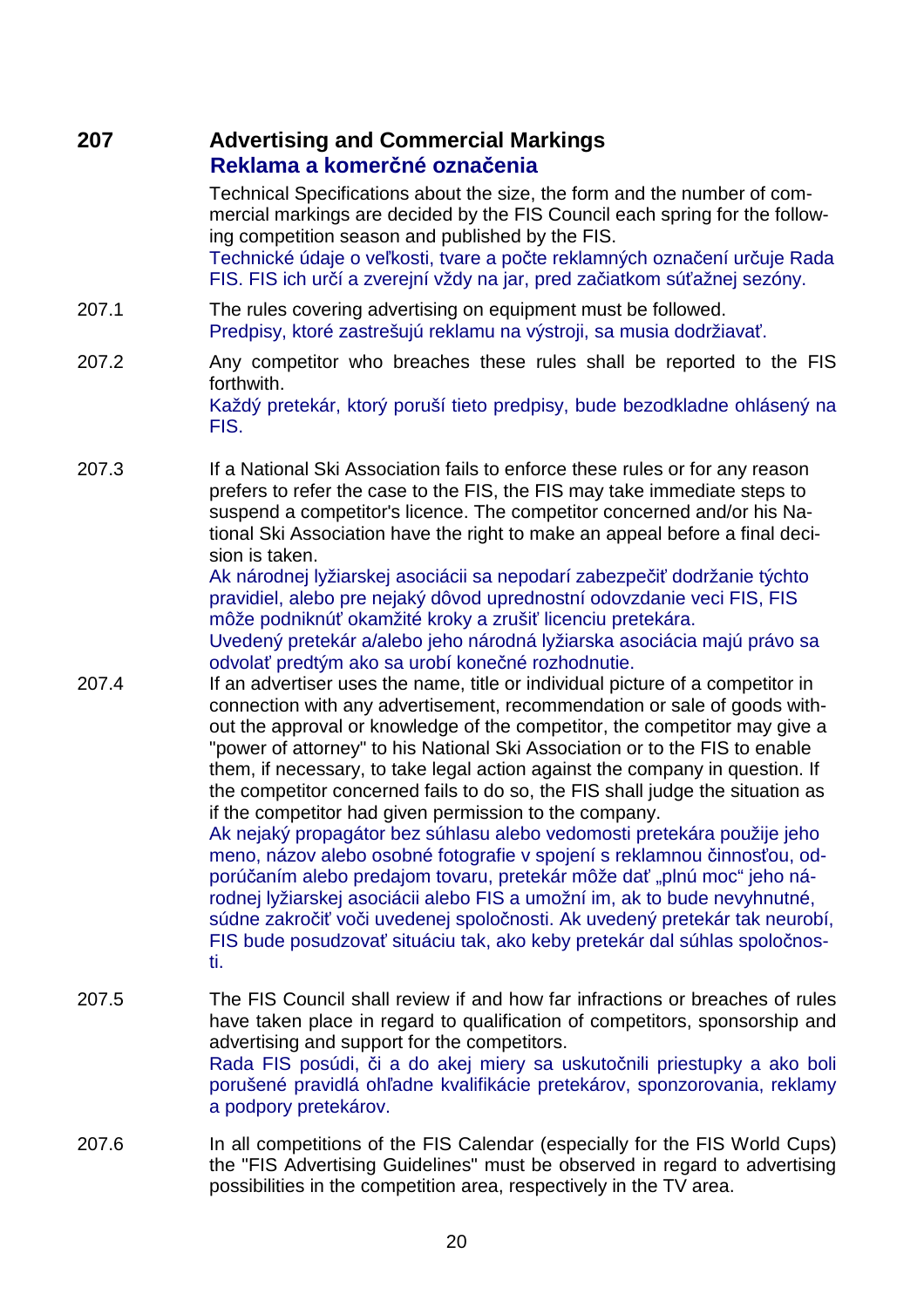These "FIS Advertising Guidelines", approved by the FIS Council, are an integral part of the FIS contracts with cup organisers. Na všetkých pretekoch v Kalendári FIS (obzvlášť pre svetové poháre FIS) musia byť dodržané " Smernice FIS o reklame" ohľadne možnosti propagácie v areáli pretekov v priestore televízneho prenosu. Tieto " Smernice FIS o reklame", schválené Radou FIS, sú neoddeliteľnou súčasťou zmlúv FIS s organizátormi pohárov.

## **208 Exploitation of Electronic Media Rights Využívanie práv elektronických médií**

#### **208.1 General Principles Všeobecné zásady**

208.1.1 Olympic Winter Games and FIS World Championships Zimné Olympijské Hry a Majstrovstvá sveta FIS All Media rights to the Olympic Winter Games and FIS World Championships

belong to the IOC and to the FIS respectively, and are subject to separate contractual arrangements.

Všetky mediálne práva na Zimné Olympijské Hry a Majstrovstvá sveta FIS patria MOV a FIS jednotlivo a podliehajú samostatným zmluvným dojednaniam. 208.1.2Rights owned by the member National Ski Associations

Vlastnícke práva *č*lenských národných lyžiarskych asociácií

Each FIS affiliated National Ski Association that organises events in its country which are included in the annual FIS calendars, has the authority as the owner of the electronic media rights to enter into contracts for the sale of the electronic media rights on those events. In cases where a National Ski Association organises events outside its own country, these rules also apply, subject to bilateral agreement with the National Ski Association of the country where the event takes place.

Každá národná lyžiarska asociácia pričlenená k FIS, ktorá organizuje podujatia vo svojej krajine, a ktoré sú začlenené do ročného kalendára FIS, má právo ako majiteľ práv elektronických médií podpisovať zmluvy ohľadne predaja práv elektronických médií na tie podujatia. V prípadoch, keď národná lyžiarska asociácia organizuje podujatia mimo svojej vlastnej krajiny, platia tiež tieto predpisy s výhradou bilaterálnej dohody s národnou lyžiarskou asociáciou krajiny, v ktorej sa podujatie koná.

#### 208.1.3 Promotion

#### Podpora

Contracts shall be prepared in consultation with the FIS with the intention of giving the widest promotion and exposure to the sports of skiing and snowboarding and considering the best interests of the National Ski Associations.

Zmluvy sa pripravujú po konzultáciách s FIS s úmyslom poskytnúť čo najširšiu podporu a zviditeľnenie športového lyžovania a snowbordingu a s ohľadom na najlepšie záujmy národných lyžiarskych asociácií.

#### 208**.**1.4 Access to events

#### Prístup na podujatia

For all competitions, admission of personnel and their equipment to the media areas will be limited to those having the necessary accreditation and access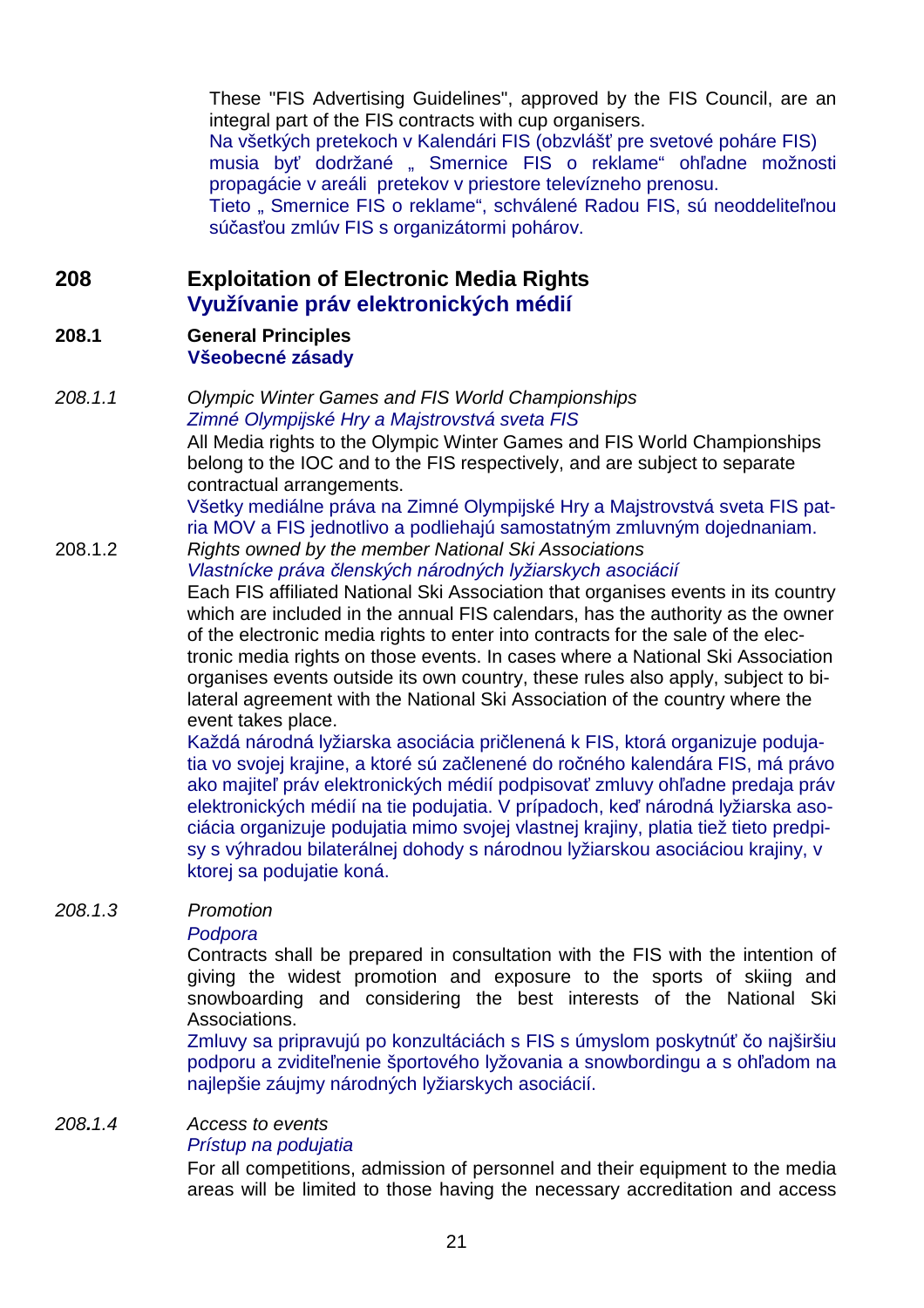passes. Priority access will be given to rights holders and the system of accreditation and access control must avoid possible abuse by non-rights holders.

U všetkých súťaží, vstup pracovníkov médií a ich vybavenia do mediálnych priestorov budú obmedzené na tých, ktorí majú túto akreditáciu a prístup bude schválený. Prednostný prístup budú mať držitelia práv a systém akreditácie a riadenia prístupu sa musí vyhnúť možnému zneužívaniu tých, ktorí nemajú mediálne práva.

#### 208.1.5 Control by the FIS Council Kontrola Radou FIS

The FIS Council exercises control over the adherence to the principles of this Rule by National Ski Associations and all organisers. Should a contract or individual clauses thereof, create a major conflict of interest for the FIS, a member National Ski Association or its organiser, then this will be evaluated by the FIS Council. Full information will be provided so that the appropriate solution can be found.

Rada FIS vykonáva kontrolu nad dodržiavaním týchto zásad národnými lyžiarskymi asociáciami a všetkými organizátormi. V prípade, že zmluva alebo jednotlivé ustanovenia zmluvy vytvárajú konflikt záujmov pre FIS, členskú národnú lyžiarsku asociáciu alebo organizátora, musí to zhodnotiť Rada FIS. Poskytnú sa úplné informácie, aby sa našlo príslušné riešenie.

#### **208.2 Definitions Definície**

In the context of this rule the following definitions will apply:

"Electronic Media Rights" means the rights for Television, Radio, Internet and Mobile devices.

"Television rights" means the distribution of television images, both analogue and digital, comprising video and sound, by means of terrestrial transmitters, satellite, cable, fibre or wire for public and private viewing on television screens. Pay-per-view, subscription, interactive TV, video on demand services, IPTV or similar technologies, are also included in this definition.

"Radio rights" means the distribution and reception of radio programmes, both analogue and digital, over the air, by wire or via cable to devices, both fixed and portable.

"Internet" means access to images and sound through interconnected computer networks.

"Mobile and portable devices" means the provision of images and sound through a telephone operator and receivable on mobile telephone or other non fixed devices, such as Personal Digital Assistants.

V kontexte týchto predpisov platia nasledovné definície:

"Práva na elektronické médiá" znamenajú práva na televíziu, rádio, internet a mobilné prístroje.

"Práva na televíziu" znamenajú distribúciu a prijímanie televízneho obrazu,

analogického i digitálneho, zahŕňajú signály videa a zvuku pomocou terestriálnych vysielačov, satelitnou, káblovou službou, optickým vláknom a telegraficky pre verejné a súkromné prezeranie na televíznej obrazovke. Služby pay-per-view /plať za kliknutie, predplatné a interaktívne služby, video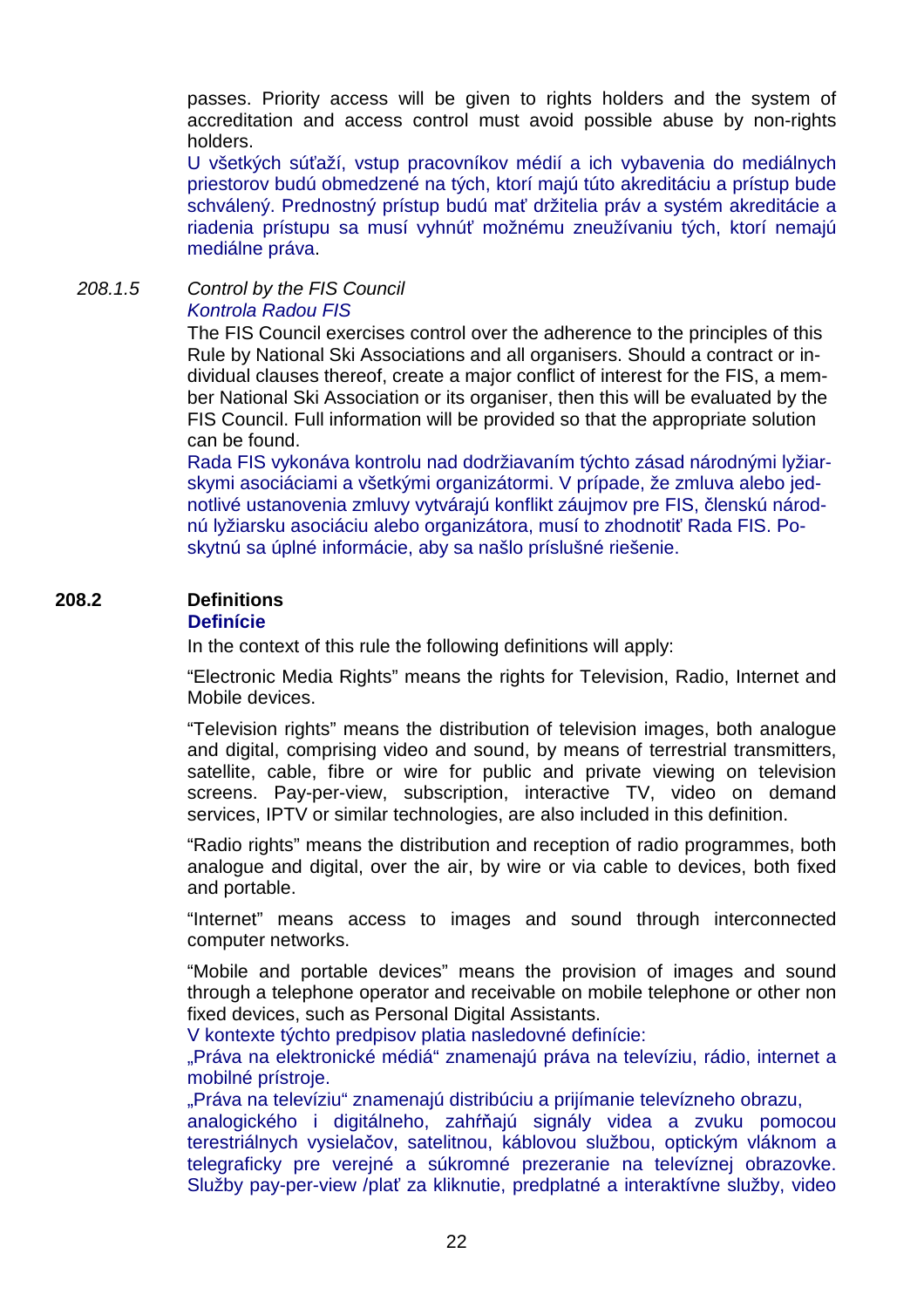na požiadanie a televíziu cez internetový protokol/ IPTV alebo podobných technológií možno zahrnúť do tejto definície.

"Práva na rádio" znamenajú distribúciu a prijímanie rozhlasových programov, analogických aj digitálnych, atmosférou, telegraficky, káblom do pevných a prenosných zariadení.

"Internet" znamená prístup k obrazu a zvuku prostredníctvom prepojenia počítačovej siete.

"Mobilné a prenosné prístroje" znamenajú poskytovanie obrazu a zvuku prostredníctvom telefónneho operátora a prijímajú sa na mobilných telefónoch alebo iných nie pevne zabudovaných prístrojov, ako elektronických organizátorov.

#### **208.3 Television Televízia**

#### 208.3.1 Standard of production and promotion of competitions

In the agreements concerning production with a TV organisation or agency acting as host broadcaster, the quality of TV transmissions for ski and snowboard events published in the FIS Calendar – especially for FIS World Cup competitions – must be considered. Of particular importance, while taking into consideration applicable national laws and rules affecting broadcasting, are:

- a) Top quality and optimal production of a TV signal (for live or deferred transmission depending on the event) in which sport is the centrepiece;
- b) Adequate consideration and appearance of venue advertising and event sponsors;
- c) A standard of production in conformity with the FIS TV Production Guidelines and appropriate to current market conditions for the discipline and to the level of the FIS competition series. This means live coverage of the entire event including the winner presentation for live transmission (unless circumstances determine that a live production is not provided). This coverage shall be produced in a neutral way, shall not concentrate on any athlete or nation and shall show all competitors
- d) The live international signal of the host broadcaster must include appropriate graphics in English, particularly the official FIS logo, timing and data information and results, and international sound.
- e) Where it is appropriate to the individual TV market, there should be live TV transmission in the country where the event takes place and in other countries with a high interest.

Štandard výroby a propagácia súťaží

 V dohodách týkajúcich sa výroby s TV organizáciou alebo agentúrou, ktorá pôsobí ako hostiteľská televízna organizácia, musí sa brať do úvahy kvalita televíznych prenosov lyžiarskych a snowbordovových podujatí, ktoré sú zverejnené v kalendári FIS - najmä pre preteky Svetového pohára FIS. Osobitný význam, pri zohľadnení platných vnútroštátnych právnych predpisov a pravidiel týkajúcich sa vysielania, majú:

- a) špičková kvalita a optimálna výroba TV signálu (živé a odložené prenosy v závislosti od podujatia), kde šport je hlavným bodom;
- b) primeraná pozornosť a vzhľad reklamy v miesta konania a sponzorov pretekov;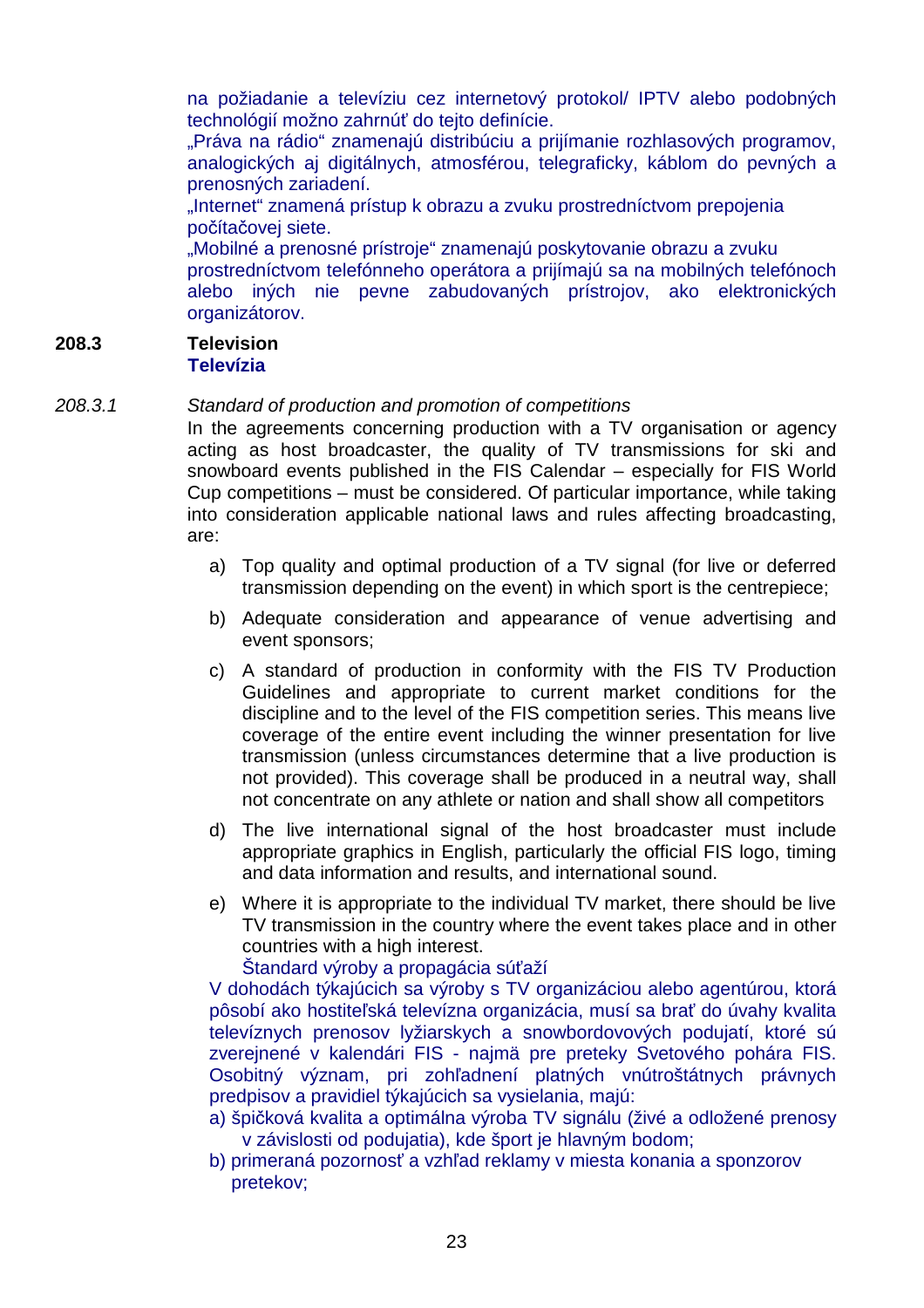- c) štandard výroby v súlade so smernicami výroby FIS pre TV a zodpovedajúci súčasným podmienkam na trhu pre disciplínu a úrovni série súťaží FIS. To znamená, že živé pokrytie celej akcie, vrátane prezentácie víťaza pre priamy prenos (pokiaľ okolnosti nestanovujú, že živá výroba nie je súčasťou dodávky). Tento prenos sa poskytne neutrálnym spôsobom, nesústredí sa na žiadneho športovca alebo národ a musí zobraziť všetkých pretekárov.
- d) živý TV prenos musí zahŕňať príslušnú grafiku v anglickom jazyku, najmä oficiálne logo FIS, meranie času, informácie o dátach a výsledky a medzinárodný význam.
- e) Tam, kde je vhodné pre jednotlivý televízny trh, tam by mal byť živý televízny prenos v krajine, kde sa preteky konajú a v iných krajinách, kde je veľký záujem.

#### 208.3.2 Production and Technical costs Výrobné a technické náklady

Except when otherwise agreed between the National Ski Association and the agency/company managing the rights, the cost of producing the television signal for the exploitation of the different rights will be borne by the broadcaster having acquired the rights in the country where the competition takes place or a production company mandated to produce the signal by the company owning the rights. In certain cases, the organiser or the National Ski Association may assume these costs.

For each of the different rights granted under this rule the technical expenses that are to be paid for by those organisations that have acquired the rights and which are seeking to access the television signal (original picture and sound without commentary), have to be agreed between the producing company or the agency/company managing the rights, as applicable. This also applies to any other production costs that may be requested.

Okrem prípadov, kedy nie je dohodnuté inak medzi národnou lyžiarskou asociáciou a agentúrou / spoločnosťou spravujúcou autorské práva, náklady na výrobu televízneho signálu pre využitie rôznych práv bude hradiť televízna organizácia, ktorá nadobudla práva v krajine, kde súťaž prebieha alebo produkčná spoločnosť poverila produkciou signálu spoločnosť, ktorá vlastní práva. V niektorých prípadoch usporiadateľ alebo národná lyžiarska asociácia môže prevziať tieto náklady.

Všetky technické náklady, na ktoré boli udelené rozličné práva podľa týchto predpisov, ktoré majú zaplatiť organizácie, ktoré získali práva a ktoré sa snažia získať prístup k televíznemu signálu (pôvodné obraz a zvuk bez komentára), musia byť dohodnuté medzi výrobnou spoločnosťou alebo agentúrou / spoločnosťou, ktorá spravuje práva, podľa potreby. To platí aj pre akékoľvek iné výrobné náklady, ktoré sa môžu požadovať.

#### 208.3.3 Short extracts

#### Krátke spravodajstvo

Short extracts granting news access for non-rights holders are to be provided to television companies according to the following rules. It is noted that in a number of countries national legislation governs the showing of short extracts in news programmes.

These extracts may only be used in regularly scheduled news programmes and cannot be kept for archive purposes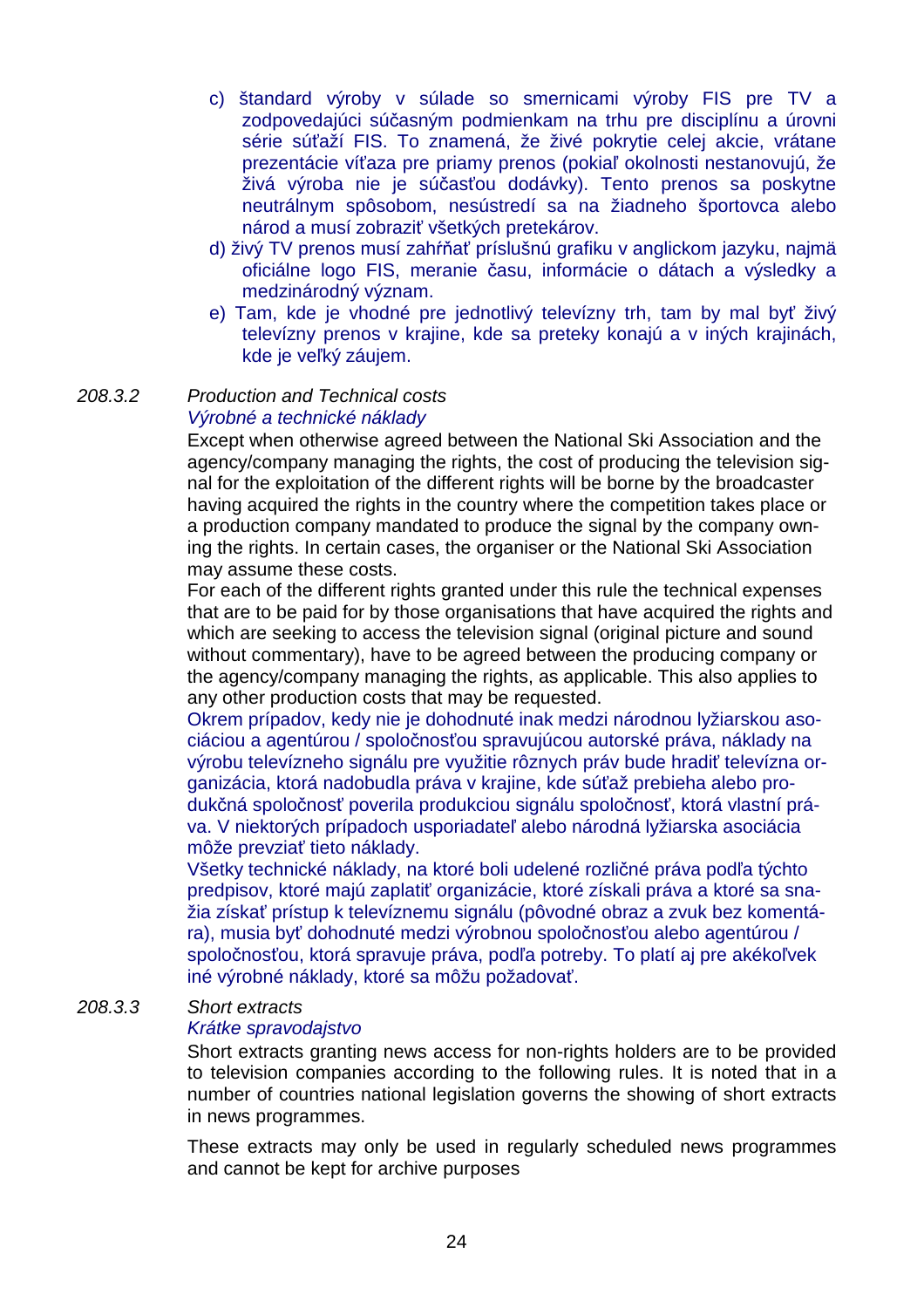- a) In those countries where legislation exists regarding news access to sporting events then this legislation will always hold precedence for reporting on FIS events.
- b) In those countries where no legislation exists regarding news access by competing networks and provided that agreements between the company managing the rights and the primary rights holder take precedence then short extracts of a maximum of 90 seconds news access will be granted to competing networks by the agency/company managing the rights for transmission four hours after the rights holding network has shown the competition. The use of this material will cease 48 hours after the end of the competition. If the rights holding network delays its transmissions by more than 72 hours from the end of the competition, then competing networks can show extracts of a maximum of 45 seconds commencing 48 hours after and ending 72 hours after the event itself. Any request to exploit short extracts shall be addressed to the agency/company managing the rights which shall grant to the broadcasters access to the short extracts subject to agreement regarding the technical costs incurred to receive the material.
- c) In those countries where no transmission rights have been purchased by a television company, all television organisations will be able to transmit short extracts of 45 seconds as soon as the material is available, subject to agreement with the agency/company managing the rights regarding the technical costs to be incurred to receive the material. Permission for the use of this material will expire after 48 hours.
- d) Short extracts will be produced by the host broadcaster or the agency/ company managing the rights and distributed by that agency/company, taking into consideration 208.3.2 above. Prístup ku krátkemu spravodajstvu pre tých, ktorí nemajú práva, sa musia poskytnúť televíznym spoločnostiam podľa nasledovných pravidiel. Je potrebné poznamenať, že v mnohých krajinách reguluje národná legislatíva používanie spravodajského materiálu. Tieto krátke spravodajstvá môžu byť použité iba v pravidelnom spravodajstve a nemôžu byť pre účely archivácie.
- a) V tých krajinách, kde existuje legislatíva ohľadne prístupu k správam o športových podujatiach, má táto legislatíva prioritu pri spravodajstve z pretekov FIS.
- b) V tých krajinách, kde neexistuje legislatíva ohľadne prístupu k správam medzi konkurenčnými televíznymi organizáciami a za predpokladu, že dohody medzi spoločnosťou spravujúcou práva a majiteľom základného práva majú prednosť, potom agentúra/spoločnosť, ktorá spravuje práva na štyri hodiny vysielania, poskytne konkurenčným televíziám možnosť krátkeho spravodajstva maximálne 90 sekúnd po tom, čo televízna sieť odvysielala preteky. Použitie takéhoto materiálu sa ukončí 48 hodín po skončení pretekov. Ak televízna sieť, ktorá má práva, sa omešká s vysielaním o viac ako 72 hodín od ukončenia preteku, potom konkurenčné televízne siete môžu ukázať 45 sekúnd spravodajstva najskôr po uplynutí 48 hodín a najneskôr 72 hodín od samotných pretekov. Každá žiadosť o využití krátkeho spravodajstva sa adresuje agentúre/spoločnosti, ktorá spravuje práva, a ktorá môže udeliť prístup na vysielanie krátkeho spravodajstva podľa dohody o technických nákladov vynaložených na získanie materiálu.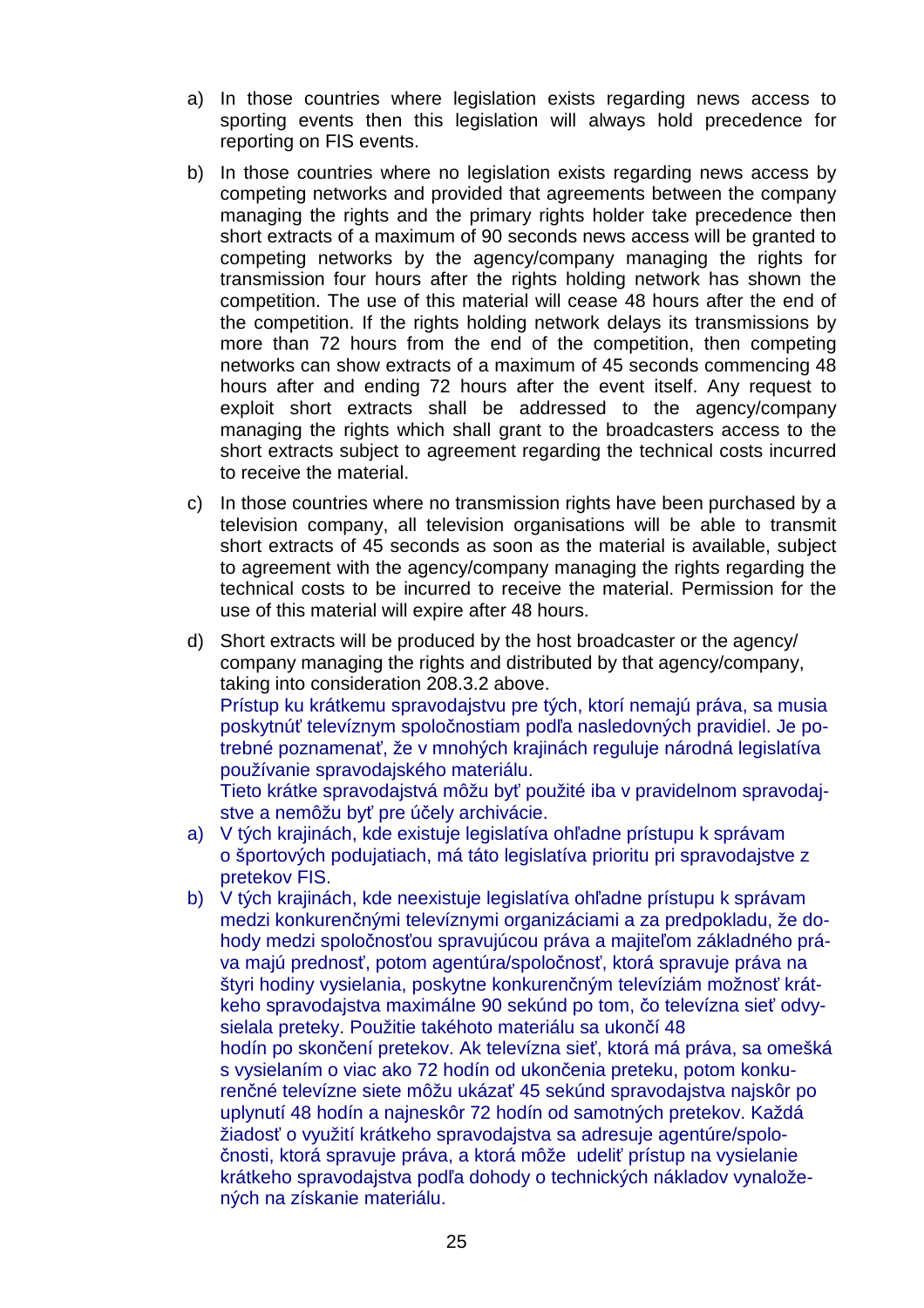- c) V tých krajinách, kde národná televízna spoločnosť nekúpila vysielacie práva, všetky televízne organizácie budú môcť vysielať spravodajstvo 45 sekúnd len čo materiál bude prístupný, po dohode s agentúrou / spoločnosťou spravujúcou práva ohľadne technických nákladov vynaložených na získanie materiálu.
- d) Krátke spravodajstvo vyrobí a distribuuje hostiteľská televízna spoločnosť alebo agentúra/spoločnosť, ktorá spravuje práva a distribuuje agentúra/spoločnosť s prihliadnutím na hore uvedené 208.3.2.

#### **208.4 Radio Rádio**

The promotion of FIS events through radio programmes will be encouraged by making available accreditation to the principle radio station(s) in each interested country. Access to the venue will be granted solely to those radio organisations that have obtained the necessary contractual authorisation from the rights holder, and will be only for the production of radio (audio) programmes. If accepted by national practice and the authorisation is granted, these programmes can also be distributed on the internet site of the radio station.

Propagácia pretekov FIS cez rozhlasové programy sa podporí sprístupnením akreditácie hlavnej rozhlasovej stanici (hlavným rozhlasovým staniciam) v každej zainteresovanej krajine. Prístup do miesta konania pretekov sa udelí výlučne tým rozhlasovým organizáciám, ktoré získali potrebné zmluvné poverenie od majiteľa práv a je iba na výrobu rozhlasových (audio) programov. Ak to príjme národná prax a je udelené povolenie, môžu byť tieto programy tiež distribuované na internetových stránkach rozhlasovej stanice.

## **208.5 Internet**

#### **Internet**

Unless the contract for the sale of the Electronic Media Rights on FIS events states otherwise, each television rights holder that also acquires the internet rights, will ensure that video streams from its website other than short extracts are geoblocked against access from outside its own territory. Regularly scheduled news bulletins containing material of FIS events may be streamed on the rights holding broadcaster's website, provided no changes are made to the bulletin as transmitted in the original programme.

Video and audio material produced in public areas where accreditation, tickets or other permissions are not required to gain access must not contain race footage. It is recognised that new technology provides members of the public with the possibility to produce unauthorised video recordings that may be posted on websites. Appropriate information advising that the unauthorised production and use of video material is prohibited and that legal proceedings could be taken, will be shown at all entrances and printed on entrance tickets. Ak zmluva o predaji elektronických mediálnych práv na podujatia FIS nestanovuje inak, každý majiteľ televíznych práv, ktorý tiež získa internetové práva, zabezpečí, aby video streamy na jeho webových stránkach, iné než krátke spravodajstvo sú geo blokované proti prístupu zvonku na jeho vlastného územie. Pravidelné prehľady správ, ktoré obsahujú materiál z pretekov FIS, môžu byť prenášané na webové stránky vysielateľa, ktorý vlastní práva, pokiaľ nie sú vykonané žiadne zmeny v prehľade správ ako sú vysielané v pôvodnom programe.

Video materiál a zvukový materiál vytvorený na verejných priestoroch, kde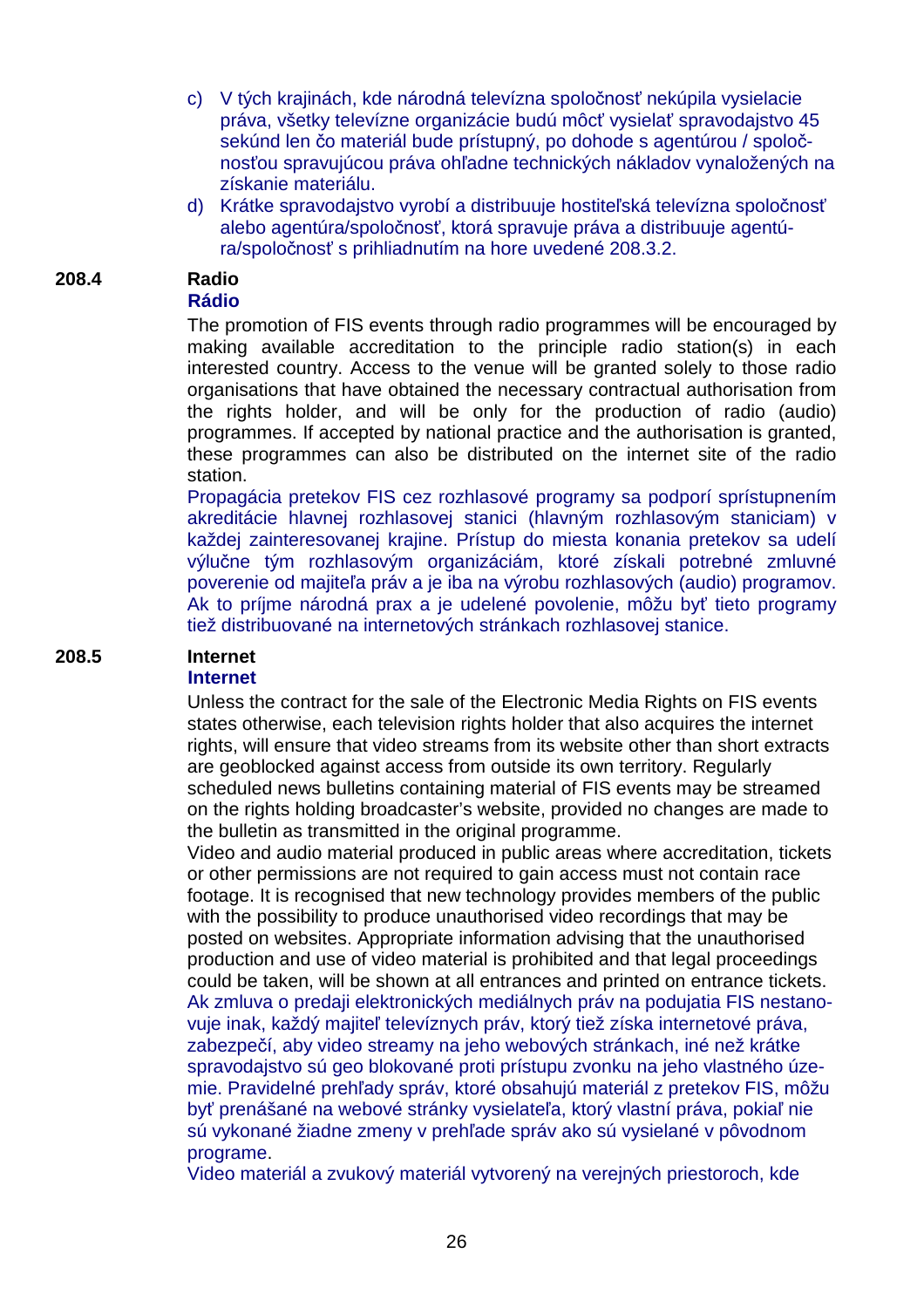akreditácia, lístky alebo iné povolenia sa nevyžadujú, aby ste získali prístup, nesmie obsahovať zábery z pretekov. Je známe, že nová technológia umožňuje verejnosti urobiť neoprávnené videonahrávky, ktoré môžu byť zverejnené na internetových stránkach. Príslušné informácie vyhlasujúce, že nezákonná výroba a využitie obrazového materiálu je zakázané, a že mohlo by dôjsť k súdnemu konaniu, je vyvesené pri každom vchode a vytlačené na vstupných lístkoch.

All National Ski Associations and the rights holders/agencies will give permission for short extracts to be placed on the FIS website for noncommercial use subject to the following conditions:

- a) When short extracts have not been acquired for Internet distribution the maximum duration of the news material from FIS competitions will be 30 seconds per discipline/per session and will be accessible on the FIS website until 48 hours after the end of the competition. The financial conditions relating to the provision of this material will be agreed between the FIS and the rights owner.
- b) The material will be provided by the rights owner or host broadcaster as soon as possible, but at the latest six hours after the end of the competition.

Všetky národné lyžiarske asociácie a osoby / agentúry, ktoré vlastnia práva dajú povolenie umiestniť krátke sekvencie na webových stránkach FIS pre nekomerčné použitie a podliehajú nasledovným podmienkam:

- a) ak krátke sekvencie neboli získané pre internetovú distribúciu, maximálna doba trvania spravodajského materiálu zo súťaží FIS bude 30 sekúnd na disciplínu/ na jednu sekciu a bude k dispozícii na webových stránkach FIS do 48 hodín po skončení súťaže. Finančné podmienky týkajúce sa poskytovania tohto materiálu budú dohodnuté medzi FIS a vlastníkom práv.
- b) Materiál bude zabezpečovať vlastník práv alebo hostiteľský vysielateľ čo najskôr, ale najneskôr do šiestich hodín po skončení súťaže.

### **208.6 Mobile and portable devices Mobilné a prenosné zariadenia**

In the cases where the rights for distribution by mobile and portable devices have been awarded, the rights purchaser/operator will be free to produce from the television signal the content it considers best meets the needs of its customers. Any live streaming of television programmes on a national basis using these devices shall not be altered from that available through other distribution channels.

In countries where no mobile distribution rights have been sold, short extracts or clips of a maximum duration of 20 seconds will be offered to operators when the material has been produced and for a period of 48 hours on the condition that the operators pay all related technical costs to the agency/company managing the rights.

V prípadoch, kedy boli udelené práva na distribúciu prostredníctvom mobilných a prenosných zariadení, oprávnený kupujúci / prevádzkovateľ budú mať možnosť vyrábať z televízneho signálu obsah, ktorý považujú za najlepší a ktorý vyhovuje potrebám svojich zákazníkov. Všetky živé vysielania televíznych programov na vnútroštátnej úrovni, ktoré používajú tieto zariadenia, sa nesmú meniť od tých, ktoré sú k dispozícii prostredníctvom iných distribučných kanálov.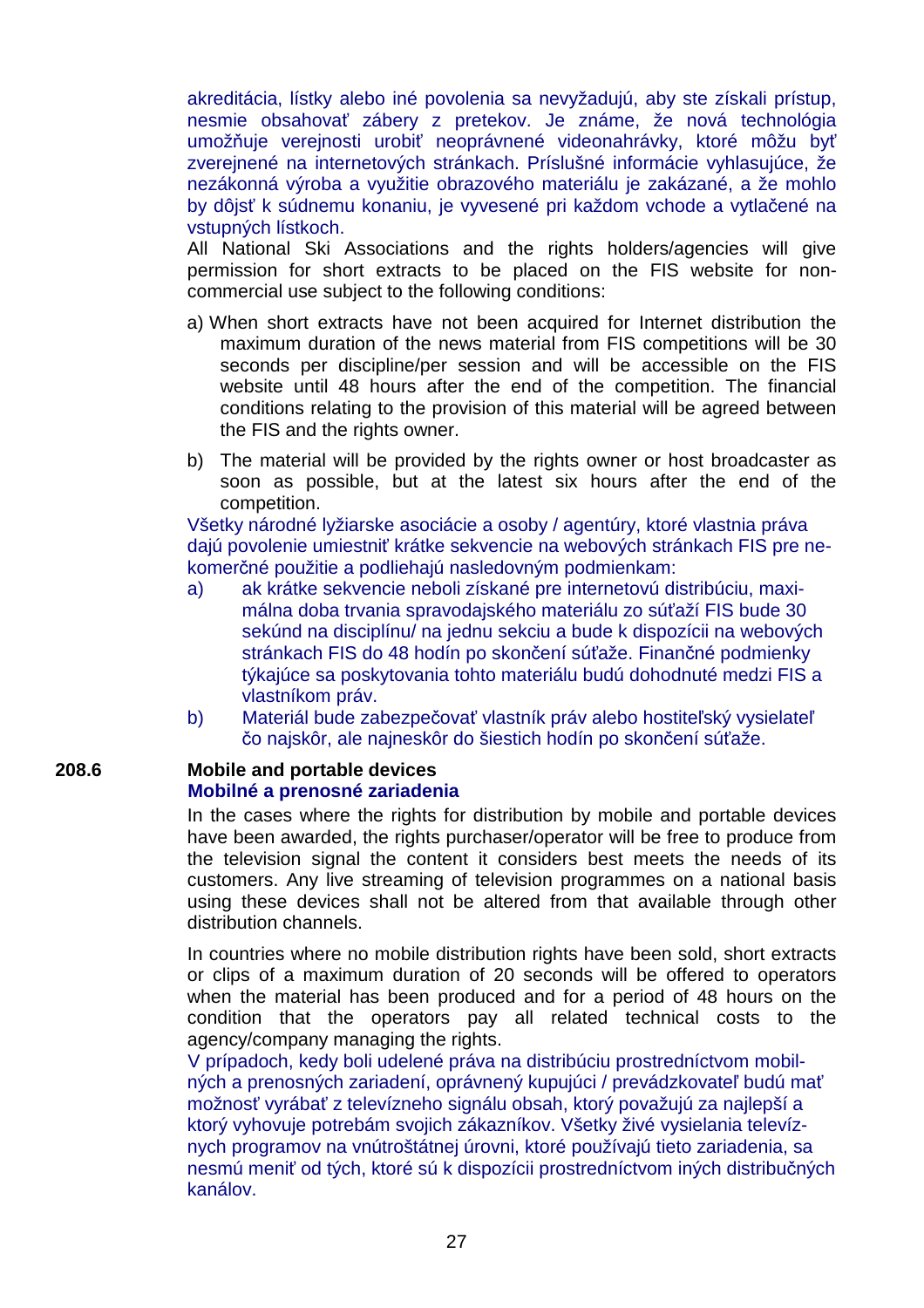V krajinách, kde neboli predané žiadne mobilné distribučné práva, sa prevádzkovateľom ponúkajú krátke spravodajstvá alebo klipy o maximálnej dĺžke 20 sekúnd, ak materiál bol vyrobený a po dobu 48 hodín za podmienky, že prevádzkovatelia zaplatia všetky súvisiace technické náklady agentúre / spoločnosti, ktorá spravuje práva.

#### **208.7 Future developments Budúce technológie**

 The principles contained in this Rule 208 shall be the basis for the exploitation of Electronic Media Rights to FIS events in the future. The FIS Council, on the recommendation of the National Ski Associations, the relevant commissions and experts, will establish the conditions considered appropriate to each new development.

 Zásady, ktoré riadia nové médiá obsiahnuté v týchto pravidlách pod 208, sú základom pre využitie práv FIS budúcimi technológiami. Rada FIS na odporúčanie príslušných národných lyžiarskych asociácií, príslušných ko-misií a odborníkov stanoví podmienky príslušné každej novej technológii.

## **209 Film Rights Filmové práva**

 All agreements regarding film productions of FIS competitions will be between the film producer and the National Ski Association or the company managing the related rights. All contractual arrangements reg -arding the exploitation of other media rights will be respected.

Všetky dohody ohľadne filmovej produkcie z pretekov FIS budú uzavreté medzi filmovým producentom a národnou lyžiarskou asociáciou alebo spoločnosťou, ktorá spravuje príslušné práva. Všetky zmluvné dohody ohľadne využívania iných mediálnych práv sa musia rešpektovať.

## **210 Organisation of Competition Organizácia pretekov**

## **211 The Organisation Organizácia**

- **211.1 The Organiser**  Usporiadateľ
- 211.1.1 The Organiser of a FIS competition is the person or group of persons who make the necessary preparations and directly carry out the running of the competition in the resort. Usporiadateľ pretekov FIS je osoba alebo skupina osôb, ktorí robia nevyhnutné prípravy a priamo uskutočňujú priebeh pretekov v stredisku.
- 211.1.2 If the National Ski Association itself is not the competition organiser, it may appoint an affiliated club to be the organiser. Ak samotná národná lyžiarska asociácia nie je usporiadateľom pretekov, môže určiť ako usporiadateľa svoj pridružený klub.
- 211.1.3 The organiser must ensure that accredited persons accept the regulations regarding the competition rules and Jury decisions, and in World Cup races the organiser is obliged to obtain the signature of all persons who do not have a valid FIS season accreditation to this effect.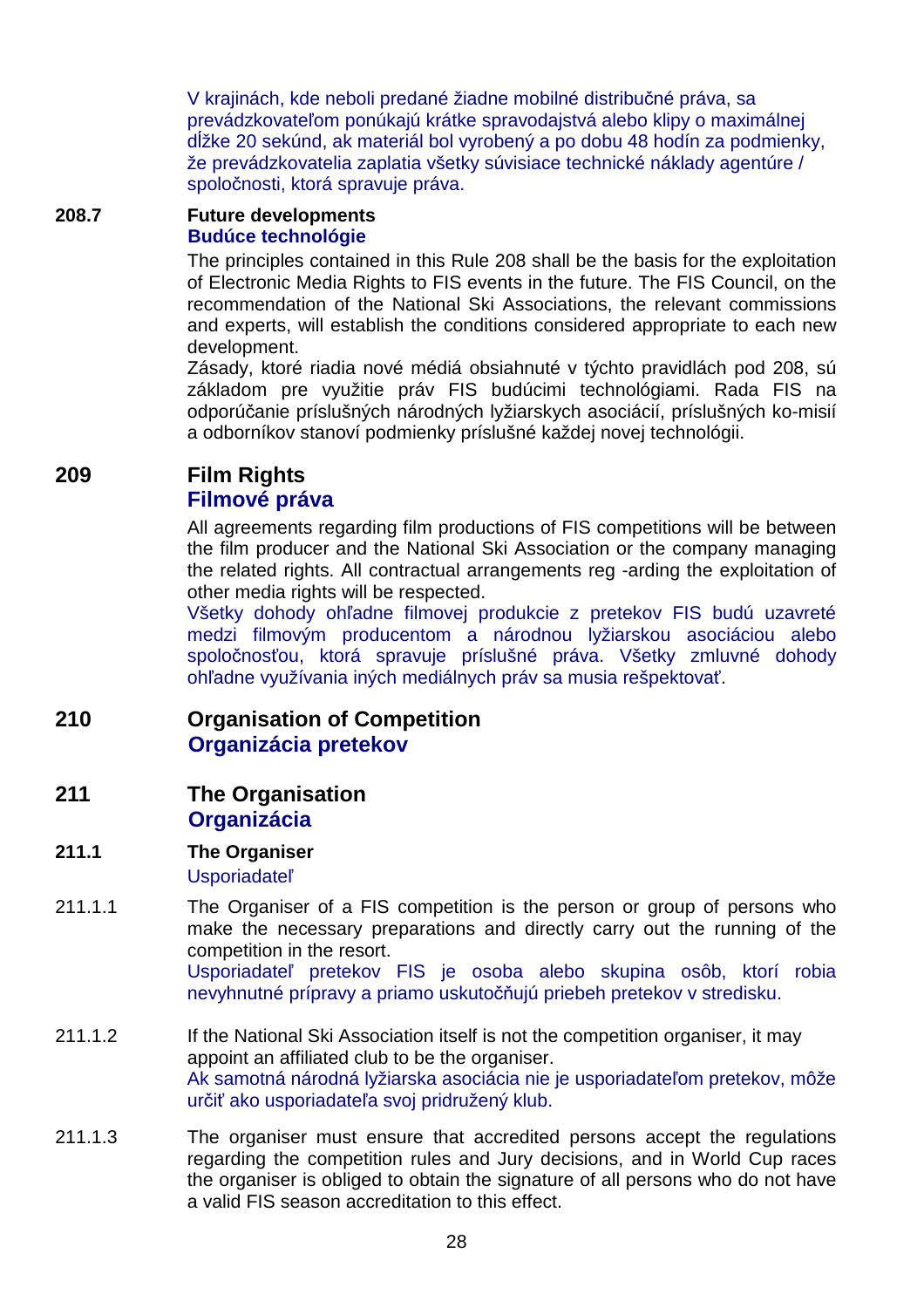Usporiadateľ sa musí uistiť, že splnomocnené osoby budú akceptovať predpisy ohľadne pravidiel pretekov a rozhodnutí poroty, a na pretekoch Svetového pohára je usporiadateľ povinný získať podpis všetkých osôb, ktoré nemajú platnú akreditáciu na FIS sezónu pre tento účel.

#### **211.2 The Organising Committee Organizačný výbor**

 The Organising Committee consists of those members (physical or legal) who are delegated by the organiser and by the FIS. It carries the rights, duties and obligations of the organiser.

Organizačný Výbor pozostáva z členov (fyzických alebo právnických osôb), ktorí sú menovaní usporiadateľom alebo FISom. Vykonáva všetky práva a povinnosti, ktoré prislúchajú usporiadateľovi.

211.3 Organisers which hold competitions involving competitors not qualified under art. 203 - 204 have violated the International Competition Rules and measures are to be taken against them by the FIS Council. Usporiadatelia, ktorí organizujú súťaže s pretekármi, ktorí nie sú kvalifikovaní podľa č. 203 – 204, porušujú Medzinárodné Pravidlá Pretekov a Rada FIS musí urobiť proti nim opatrenia.

#### **212 Insurance Poistenie**

212.1 The organiser must take out liability insurance for all members of the Organising Committee. The FIS shall provide its employees and appointed officials, who are not members of the Organising Committee (e.g. equipment controller, medical supervisor, etc.), with liability insurance when they are acting on behalf of the FIS.

> Usporiadateľ musí vystaviť poistenie povinného ručenia pre všetkých členov Organizačného Výboru. FIS poskytne svojim zamestnancom a menovaným funkcionárom, ktorí nie sú členmi Organizačného Výboru (napr. operátorom zariadení, zdravotníckym pracovníkom, atď.), poistenie povinného ručenia, ak konajú v mene FIS.

212.2 Before the first training day or competition, the organiser must be in possession of a binder or cover notes issued by a recognised insurance company and present it to the Technical Delegate. The Organising Committee requires liability insurance with coverage of at least CHF 1 million; whereby it is recommended that this sum is at least CHF 3 million; this sum can be increased according to decisions of the FIS Council (World Cup etc). Additionally, the policy must explicitly include liability insurance claims by any accredited participant, including competitors, against any other participant

including but not limited to officials, course workers, coaches, etc Pred prvým dňom tréningu alebo pretekov usporiadateľ musí mať zmluvy alebo kópie zmlúv, ktoré vydala uznávaná poisťovňa a predložiť ich Technickému delegátovi. Organizačný Výbor vyžaduje poistenie povinného ručenia s poistným krytím aspoň na 1milión CHF; pričom sa odporúča, aby táto suma bola aspoň na 3 miliónov CHF; táto suma sa môže zvyšovať podľa rozhodnutí Ra-

dy FIS (Svetový pohár, atď.).

Navyše poistná zmluva musí explicitne zahŕňať nároky poistenia povinného ručenia každého akreditovaného účastníka, vrátane športovcov voči inému účastníkovi vrátane ale nie obmedzene na funkcionárov, traťových technikov, trénerov, atď.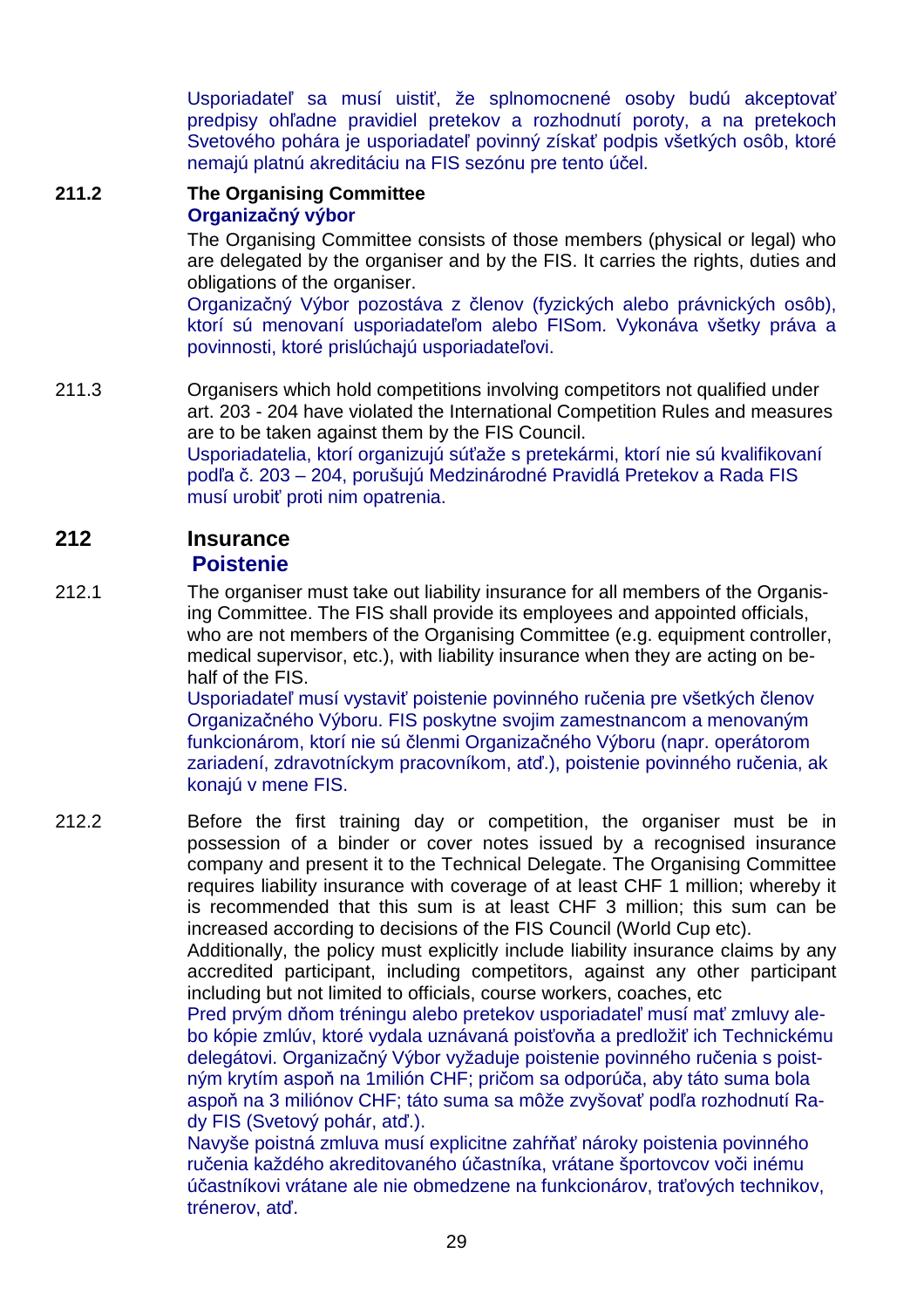212.3 The Organiser respectively its' National Ski Association may request the FIS insurance broker to arrange cover for the competition (at the cost of the Organiser) if the organiser does not have the necessary insurance cover in place.

Usporiadateľ a jeho národná lyžiarska asociácia každý zvlášť môžu požiadať poisťovacieho agenta FIS, aby dojednal poistné krytie na preteky (na náklady usporiadateľa), ak usporiadateľ nemá potrebné poistné krytie na príslušnom mieste.

212.4 All competitors participating in FIS events must carry accident insurance, in sufficient amounts to cover accident, transport and rescue costs including race risks as well as an appropriate third party liability insurance. The National Associations are responsible for adequate insurance coverage of all their competitors sent and inscribed by them.

> The National Ski Association or their competitors must be able to show proof of the respective insurance coverage at any time on request of the FIS, one of its representatives or the organising committee.

> Všetci pretekári, ktorí sa zúčastňujú pretekov FIS, musia mať dostatočné krytie úrazového poistenia pre prípad úrazu, prepravy a nákladov na záchranné práce vrátane rizika pretekov a tiež vhodné poistenie zodpovednosti tretej osoby(strany) . Národné asociácie sú zodpovedné za adekvátne poistné krytie všetkých svojich pretekárov, ktorých vyšlú a zapíšu. Národná lyžiarska asociácia alebo jej pretekári musia byť schopní preukázať príslušné poistné krytie kedykoľvek na požiadanie FIS, jednému z jej zástupcov alebo organizačnému výboru.

212.5 All trainers and officials inscribed and sent to FIS events by a National Association must carry accident and third party liability insurance, in sufficient amounts to cover accident, transport and rescue costs from damages caused. The National Ski Association or their trainers and officials must be able to show proof of the respective insurance coverage at any time on request of the FIS, one of its representatives or the organising committee.

 Všetci tréneri a funkcionári prihlásení na podujatia FIS prostredníctvom Národnej asociácie musia mať poistenie úrazu a zodpovednosti za škodu spôsobenú v dostatočnom množstve na pokrytie nákladov na nehody, dopravu a záchranné náklady pred škodami. NLA alebo ich tréneri a funkcionári musia byť schopní preukázať príslušné poistné krytia kedykoľvek na požiadanie FIS, jedného z jej zástupcov alebo organizačného výboru.

# **213 Programme**

#### **Program**

A programme must be published by the organisers for each competition listed in the FIS Calendar which must contain the following:

Usporiadateľ musí zverejniť program na každé preteky uvedené v Kalendári FIS, ktorý musí obsahovať nasledovné:

213.1 name, date and place of the competitions, together with information on the competition sites and the best ways of reaching them, názov, dátum a miesto, pretekov spolu s informáciami o mieste pretekov a možnosti najjednoduchšej prepravy na miesto pretekov,

213.2 technical data on the individual competitions and conditions for participation, technické údaje o jednotlivých pretekoch a podmienky účasti,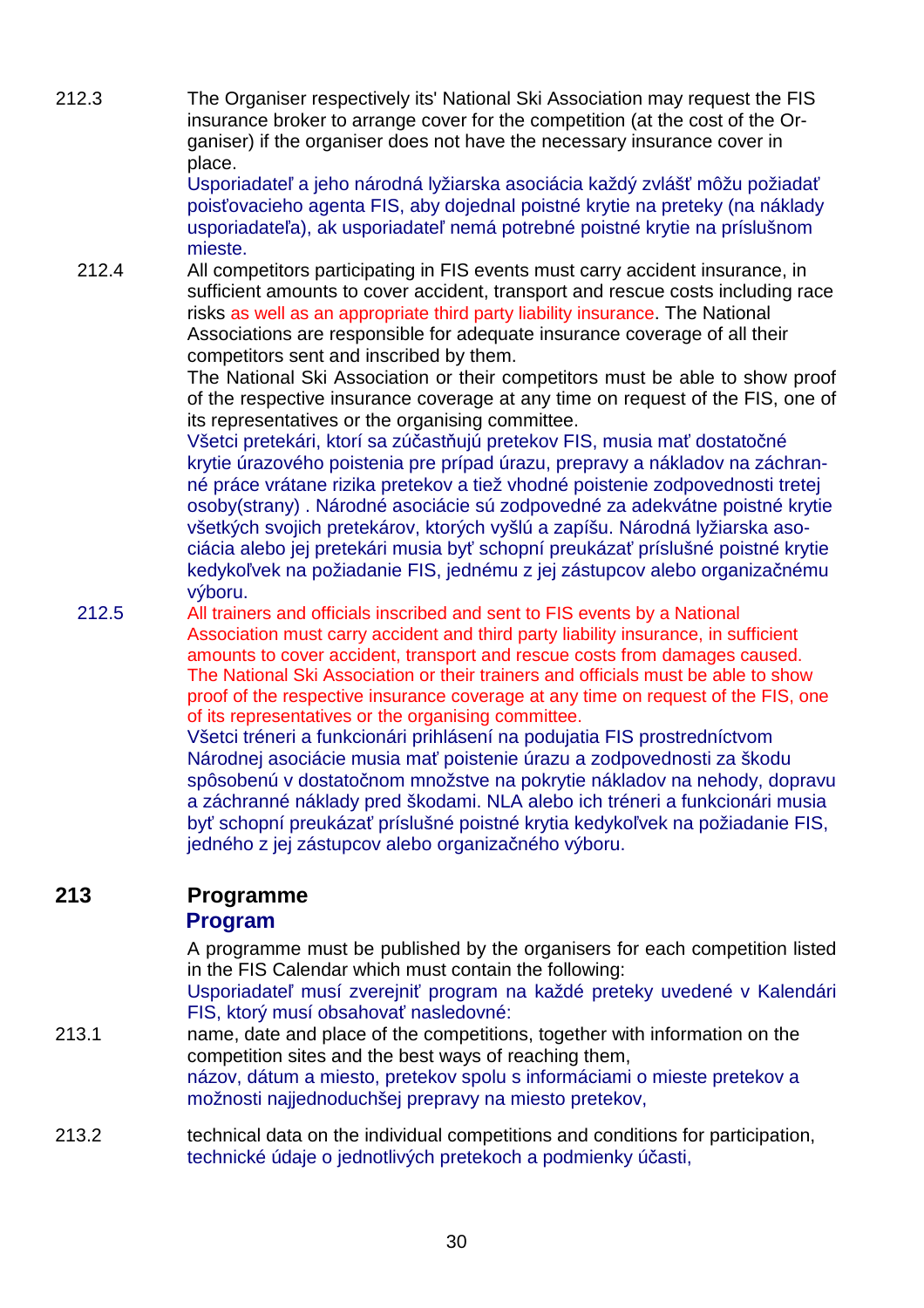- 213.3 names of principal officials,
- mená hlavných funkcionárov,
- 213.4 time and place for the first team captains' meeting and the draw, čas a miesto prvej schôdzky vedúcich družstiev a žrebovania poradia štartujúcich pretekárov,
- 213.5 timetable for the beginning of the official training and the start times, časový rozpis pre začiatok oficiálneho tréningu a štartovacie časy pretekov,
- 213.6 location of the official notice board, umiestnenie oficiálnej informačnej tabule,
- 213.7 time and place for the prize-giving, čas a miesto pre vyhlasovanie výsledkov,
- 213.8 final date of entry and address for entries, including telephone, telefax and email address. posledný termín doručenia prihlášok, adresy, vrátane telefónu, telefaxu a emailovej adresy.

## **214 Announcements Propozície (Rozpis)**

- 214.1 The Organising Committee must publish an announcement for the event. It must contain the information required by art. 213. Organizačný Výbor je povinný zverejniť propozície o pretekoch. Tie musia obsahovať informácie požadované v čl. 213.
- 214.2 Organisers are bound by the rules and decisions of the FIS in limiting the number of entries. A further reduction in entries is possible under art. 201.1 provided it is made clear in the announcement. Čo sa týka obmedzenia počtu prihlásených sú usporiadatelia viazaní pravidlami a rozhodnutiami FIS. Ďalšie zníženie prihlásených je možné podľa čl. 201.1 za predpokladu, že je to vysvetlené v propozíciách.
- 214.3 Postponements or cancellations of competitions and programme alterations must be communicated immediately by telephone, e-mail or telefax to the FIS, all invited or entered National Ski Associations and the appointed TD. Competitions moved to an earlier date must be approved by the FIS. Odloženie alebo odrieknutie pretekov musí byt oznámené okamžite telefonicky, e-mailom, či telefaxom všetkým pozvaným alebo prihláseným národným lyžiarskym asociáciám a určenému technickému delegátovi. Súťaže presunuté na skorší dátum musia byť schválené FIS.

## **215 Entries Prihlášky**

215.1 All entries must be sent so that the Organising Committee receives them before the final date of entry. The organisers must have a final and complete list not later than 24 hours before the first draw. Všetky prihlášky musia byť zaslané tak, aby ich Organizačný Výbor dostal pred uzávierkou termínu prihlásenia. Usporiadatelia musia mať konečný a kompletný zoznam 24 hodín pred prvým losovaním.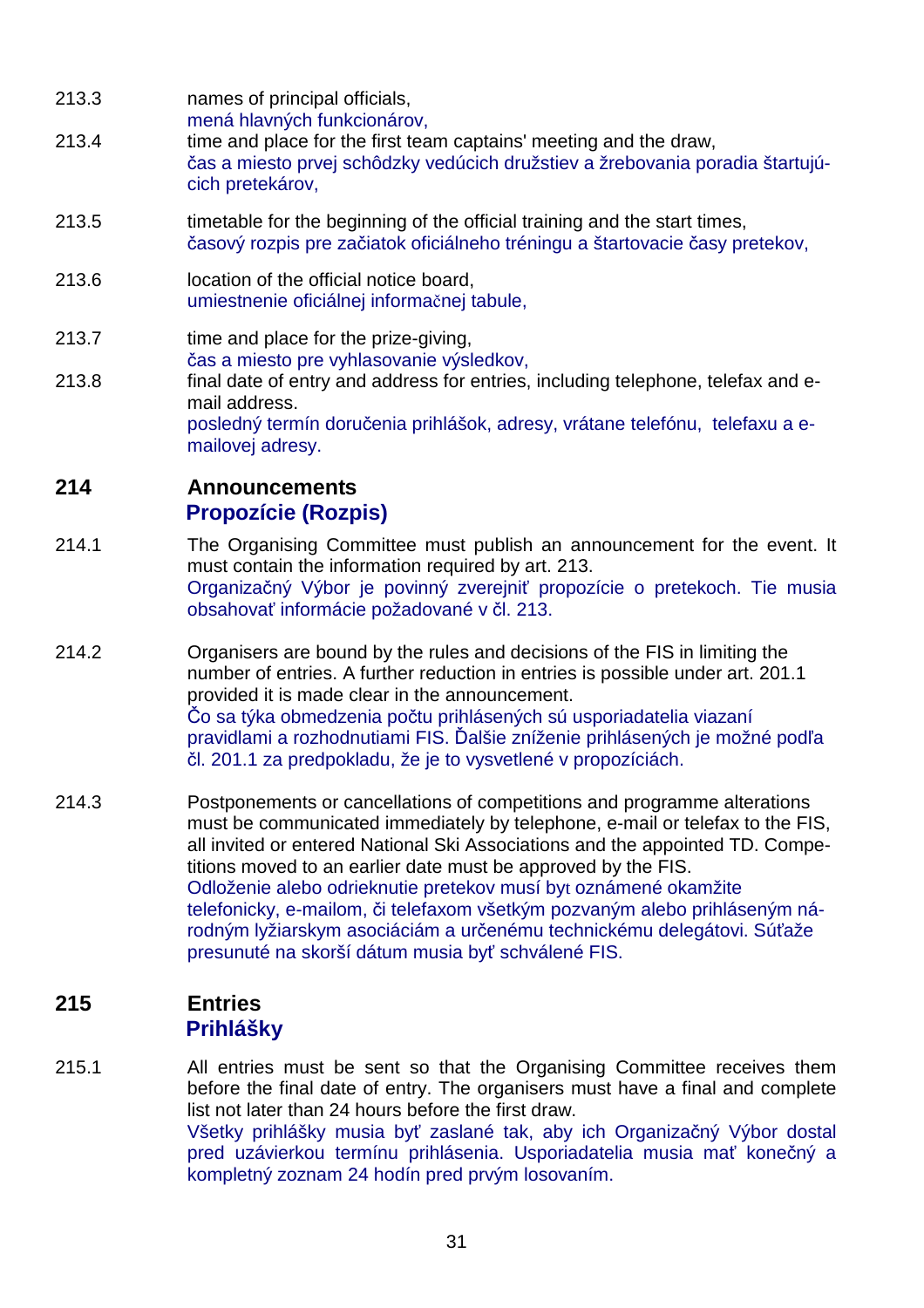- 215.2 National Ski Associations are not permitted to enter and draw the same competitors in more than one competition on the same date. Národné lyžiarske asociácie nesmú prihlásiť a losovať tých istých pretekárov na viac ako jedny preteky v rovnakom termíne.
- 215.3 Only National Ski Associations are entitled to make entries for international competitions. Every entry should include: Iba národné lyžiarske asociácie sú oprávnené prihlasovať na medzinárod né súťaže. Každá prihláška musí obsahovať:
- 215.3.1 code number, name, first name, year of birth, National Ski Association; kódové číslo pretekára, meno a priezvisko, dátum narodenia a jeho národnú lyžiarsku asociáciu;
- 215.3.2 an exact definition of the event for which the entry is made. presné údaje o disciplíne, v ktorej bude pretekár súťažiť.
- 215.4 Entries for FIS World Championships (see Rules for the Organisation of FIS World Championships). Prihlášky na Majstrovstvá sveta FIS (pozri Pravidlá pre organizovanie Majstrovstiev sveta FIS).
- 215.5 The entry of a competitor by the National Ski Association for a race shall constitute a contract solely between the competitor and the organiser and shall be governed by the Athletes Declaration. Prihlásenie pretekára národnou lyžiarskou asociáciou na preteky predstavuje zmluvu výlučne medzi pretekárom a usporiadateľom a riadi sa Vyhlásením športovca.

## **216 Team Captains' Meetings Porady vedúcich družstiev**

216.1 The time and location of the first team captains' meeting and of the draw must be shown in the programme. The invitations for all other meetings have to be announced to the team captains at their first meeting. Emergency meetings must be announced in good time.

Čas a miesto prvej porady a losovania musia byť uvedené v programe. Pozvánky na všetky ostatné stretnutia musia byť zverejnené vedúcim družstiev na ich prvej porade. Mimoriadne porady sa musia zverejniť včas.

216.2 Representation by a substitute from another nation during discussions at team captains' meetings is not allowed.

Zastúpenie inou krajinou počas diskusií na poradách vedúcich družstiev nie je dovolené.

- 216.3 The team captains and trainers must be accredited by the organisers according to quota. Vedúci družstiev a tréneri musia byť akreditovaní usporiadateľmi podľa kvót.
- 216.4 Team captains and trainers must obey the ICR and the decisions of the Jury and must behave in a proper and sportsmanlike manner. Vedúci družstiev a tréneri musia dodržiavať ICR a rozhodnutia rozhodcov a musia sa správať slušne a športovo.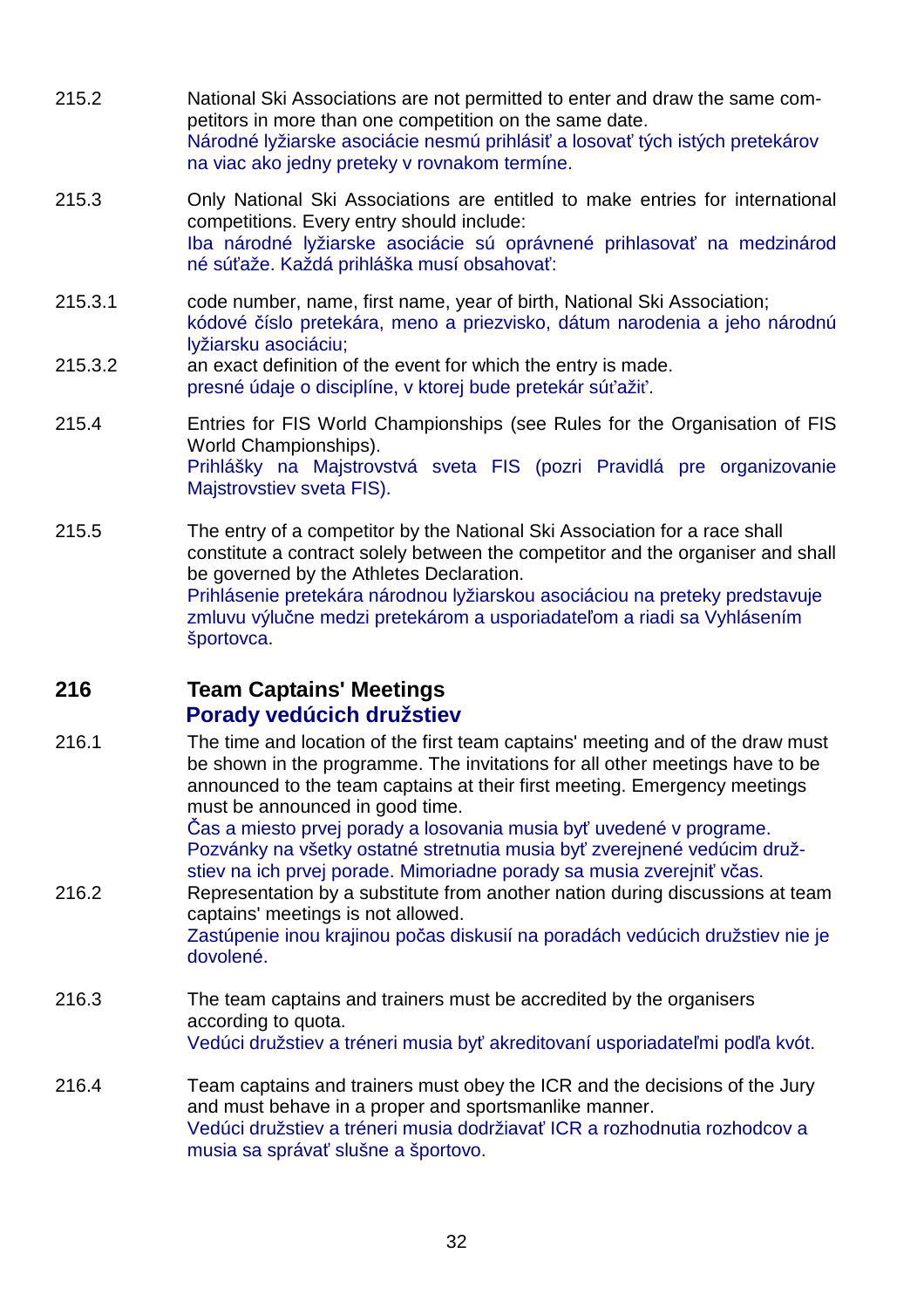## **217 Draw Žrebovanie**

- 217.1 Competitors' starting order for each event and each discipline is decided according to a specific formula by draw and/or point order. O pretkárovom štartovom poradí sa rozhodne pre každé preteky a každú disciplínu podľa špeciálneho vzorca žrebovaním alebo podľa počtu získaných bodov.
- 217.2 The competitors entered by a National Ski Association will only be drawn if provided written entries have been received by the organiser before the closing date. Pretekári prihlásení národnou lyžiarskou asociáciou budú žrebovaní len ak

usporiadateľ obdržal ich písomné prihlášky pred dátumom konečnej uzávierky.

- 217.3 If a competitor is not represented at the draw by a team captain or trainer, he will only be drawn if it is confirmed by telephone, telegram, e-mail or telefax by the beginning of the meeting that the competitors who are entered will participate. Ak pretekára pri žrebovaní nezastupuje vedúci družstva alebo tréner, bude žrebovaný iba vtedy, ak sa do začiatku stretnutia potvrdí telefonicky, telegrafom, emailom alebo telefaxom, že pretekár, ktorý bol prihlásený, bude štartovať.
- 217.4 Competitors who have been drawn and are not present during the competition must be named by the TD in his report, indicating if possible the reasons for absence. Pretekári, ktorí boli vyžrebovaní a nie sú prítomní počas súťaže, musia byť

menovaní v správe technického delegáta s uvedením možných dôvodov absencie.

- 217.5 Representatives of all the nations taking part must be invited to the draw. Na žrebovanie musia byť pozvaní zástupcovia všetkých zúčastnených krajín.
- 217.6 If a competition has to be postponed by at least one day, the draw must be done again. Ak sa preteky preložia aspoň o jeden deň, musí prebehnúť nové losovanie štartového poradia pretekárov.

### **218 Publication of Results Zverejnenie výsledkov**

- 218.1 The unofficial and official results will be published in accordance with the rules for the specific event. Neoficiálne a oficiálne výsledky budú zverejnené v súlade s pravidlami pre jednotlivé preteky.
- 218.1.1 Transmission of Results Prenos výsledkov

For all international competitions, there must be direct communication between the Start and the Finish. In Olympic Winter Games the communications must be assured by fixed wiring.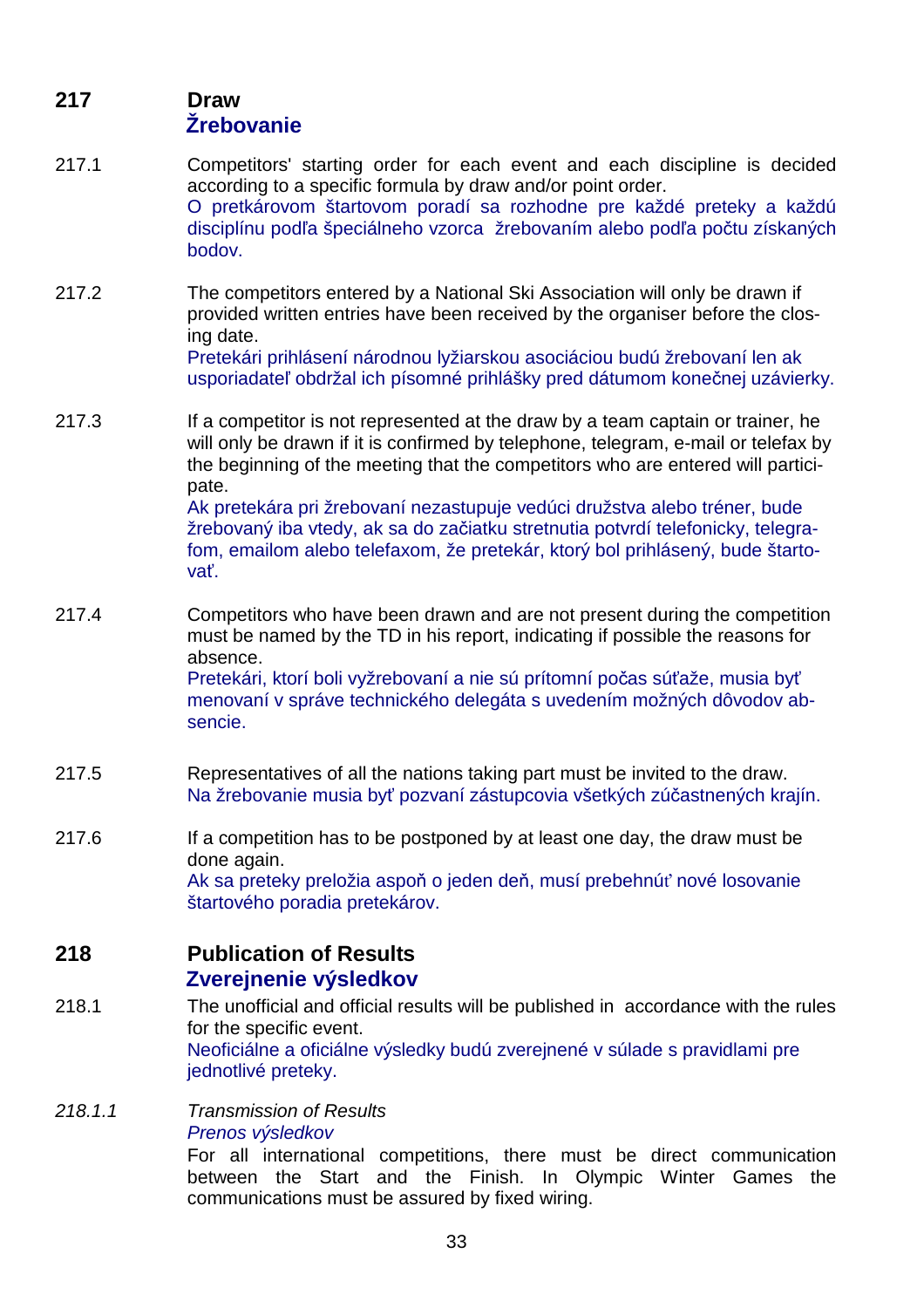In the data service area, access to the internet (at least ADSL speed) | s required for World Cup, World Championships and Olympic Winter Games competitions.

Pri medzinárodných súťažiach musí byť priama komunikácia medzi štartom a cieľom. Na Zimných Olympijských Hrách musí byť komunikácia zaistená pevným prepojením.

Pre súťaže Svetového pohára, Majstrovstiev sveta a Zimných Olympijských Hier sa v dátovom centre vyžaduje prístup na internet (najmenej rýchlosťou ADSL).

218.2 The data and timing generated from all FIS competitions is at the disposal of FIS, the organiser, the National Ski Association and participants for use in their own publications, including websites. Use of data and timing on websites is subject to the conditions laid down in the FIS Internet Policies. Všetky údaje vo výsledkoch z pretekov FIS sú k dispozícii FIS, usporiadateľovi národnej lyžiarskej asociácii a účastníkom. Môžu ich použiť v ich vlastných

publikáciách vrátane webových stránok. Použitie údajov a časov na webových stránkach podlieha podmienkam, ktoré sú stanovené v Internetovej politike FISu.

#### **218.3 FIS Internet Policies and Exchange of Data relating to the FIS Competitions**

Internetová politika FIS a výmena informácií vo vzťahu k súťažiam FIS

#### 218.3.1 General

As part of the ongoing promotion of skiing and snowboard, the International Ski Federation encourages and appreciates the efforts made by the National Ski Associations to provide messages and information to their members and fans. An increasingly important medium for this provision of information is through the Internet.

The following policy has been established in order to assist National Ski Associations through the provision of data from FIS competitions, and to clarify certain conditions that relate to the use and presentation of the data from FIS competitions.

#### Všeobecne

Ako súčasť trvalej podpory lyžovania a snowbordingu Medzinárodná lyžiarska federácia podporuje a oceňuje snahy národných lyžiarskych asociácií pri poskytovaní správ a informácií svojim členom a fanúšikom. Čoraz viac dôležité médium na poskytovanie informácií je internet.

Nasledovná politika bola vytvorená na pomoc národným lyžiarskym asociáciám pri poskytovaní údajov zo súťaží FIS a ozrejmovaním určitých podmienok, ktoré sa vzťahujú na používanie a prezentáciu údajov zo súťaží FIS.

## 218.3.2 FIS Calendar data

#### Údaje Kalendára FIS

The online FIS Calendar programme has been developed for the free use of National Ski Associations and other third parties. An updated Fiscal zip file containing revised calendar information will be available every week from the ftp site: ftp://ftp.fisski.ch for uploading into the FIS Calendar program.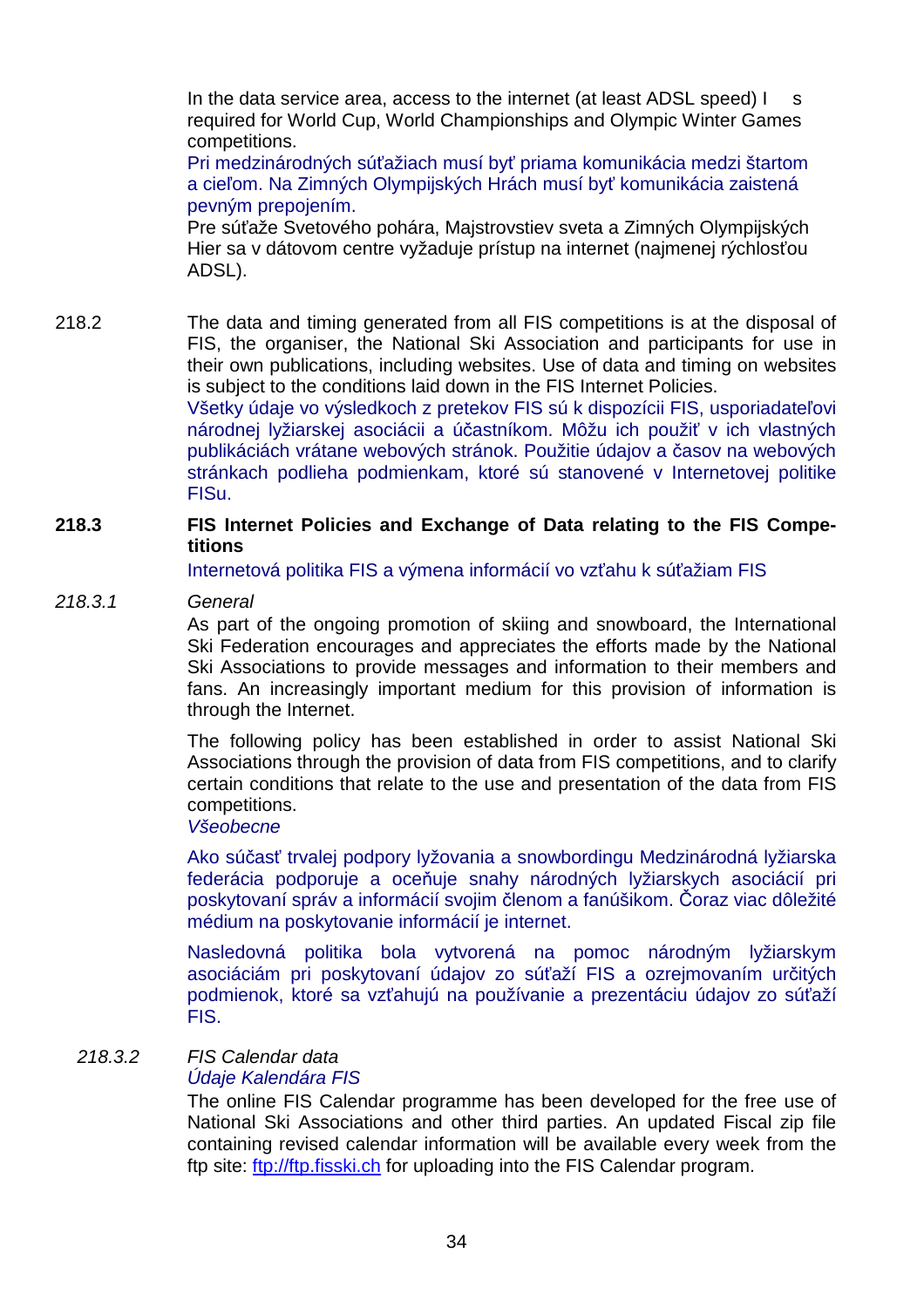Thereafter it may be exported into National Ski Association's own software if necessary for planning purposes, etc. This data may not be passed on to third parties or organisation for commercial use.

On-line program Kalendára FIS bol vypracovaný na bezplatné využitie národným lyžiarskym asociáciám a iným tretím stranám. Aktualizovaný fiškálny súbor zip, ktorý obsahuje revidované informácie v kalendári, bude dostupný každý týždeň zo stránky ftp:ftp://ftp.fisski.ch na odsunutie do programu Kalendára FIS.

Potom môže byť exportovaný do vlastného softvéru národnej lyžiarskej asociácie, ak je to potrebné pre účely plánovania, atď. Tieto údaje sa nesmú dávať tretím stranám alebo organizáciám na komerčné použitie.

218.3.3 Results and Standings

### Výsledky a umiestnenia

National Ski Associations can obtain official results, after they have been approved by the FIS Points verification procedure at the FIS Office. This data will be available on request to the FIS IT Manager who will provide the necessary instructions and/or routines on a case-by-case basis. The FIS World Cup results will include a credit to the results service providers. Standings from the various Cup series will also be available after receipt from the results service providers in the case of the FIS World Cup, or they have been input manually for other Cup series.

Národné lyžiarske asociácie môžu získať oficiálne výsledky po tom, čo boli schválené metódou FIS na overovania bodov v úrade FIS. Tieto údaje budú dostupné na žiadosť podanú manažérovi informačných technológií FIS, ktorý poskytne nevyhnutné inštrukcie a/alebo postupy bežnej praxe od prípadu k prípadu. Výsledky Svetového pohára FIS budú zahŕňať dôveru vo výsledky poskytovateľov služieb. Jednotlivé umiestnenia z rôznych sérií Pohára budú dostupné po potvrdení výsledkov poskytovateľov služieb v prípade Svetového pohára FIS alebo po ich manuálnom zadaní do sérií Pohára.

1. The results and data from FIS competitions may only be used on the National Ski Associations', Organisers' and participants' websites and may not be passed on for commercial use to third parties or organisations.

The National Ski Association may download the data into its' own software for evaluating performances, etc.

Výsledky a údaje zo súťaží FIS sa môžu použiť iba na webových stránkach národných lyžiarskych asociácií, usporiadateľov a účastníkov a nemôžu sa dávať na komerčné použitie tretím stranám alebo organizáciám.

Národná lyžiarska asociácia si môže stiahnuť údaje do svojho vlast ného softvéru na hodnotenie výkonov, atď.

2. National Ski Associations who wish to display results on their website, but do not have a database structure to upload the raw data can create a link to the relevant page of the FIS website. The exact addresses can be obtained from the FIS IT Manager. Národné lyžiarske asociácie, ktoré si želajú zobraziť výsledky na ich we-

bových stránkach, ale nemajú databázovú štruktúru na vloženie prvotných údajov, môžu si vytvoriť prepojenie na príslušnú stranu webovej stránky FIS. Presné adresy môžete získať od manažéra informačných technológií FIS.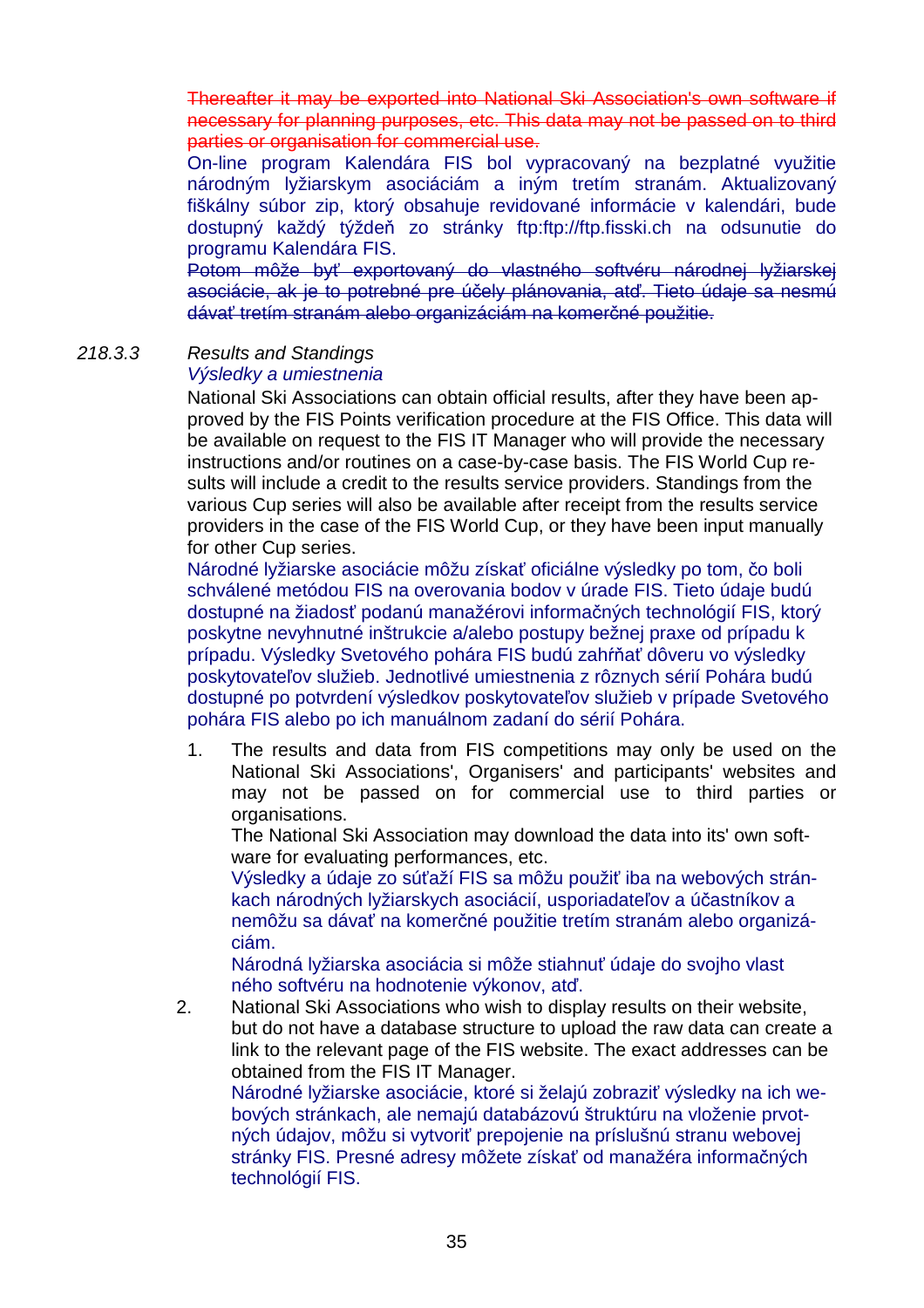3. A link will be established from the FIS Website to all National Ski Associations with their own website, as well as the ski industry and relevant media websites on requests. A reciprocal link to the FIS website should also be created.

Spojenie bude vytvorené z webovej stránky FIS na všetky národné lyžiarske asociácie s ich vlastnými webovými stránkami, ako aj lyžiarsky priemysel a príslušné stránky médií na požiadanie. Recipročné prepojenie na webovú stránku FIS by sa tiež malo vytvoriť.

# 218.3.4 Organisers access to results Prístup usporiadate*ľ*ov k výsledkom

Organisers of FIS World Cup races can obtain official results from their races after they have been approved by the FIS Points verification procedure in the results database. The upload is a computer-automated procedure for World Cup races and takes place immediately after the end of the race.

Usporiadatelia pretekov Svetového pohára FIS môžu získať oficiálne výsledky z ich pretekov po tom čo boli schválené metódou FIS na overovania bodov v database výsledkov. Uploading je počítačom automatizovaná metóda pre preteky Svetového pohára a koná sa hneď po ukončení pretekov.

The pdf file containing the results and standings can be downloaded from www.fis-ski.com and from ftp://ftp.fisski.ch/ followed by the discipline code and the name of the site: AL (Alpine), CC (Cross-Country), JP (Ski Jumping), NK (Nordic Combined); SB (Snowboarding), FS (Freestyle Skiing) etc. The individual competition can be identified by the competition codex as published on the detailed page of the calendar on www.fis-ski.com.

Súbor pdf, ktorý obsahuje výsledky a umiestnenia sa môže stiahnuť z www.fisski.com a z ftp://ftp.fisski.ch/, za ním nasleduje kód disciplíny a miesto pretekov: AL (alpské lyžovanie), CC (beh na lyžiach), JP (skoky na lyžiach), NK (severská kombinácia); SB (snowbording), FS (voľný štýl) atď. Individuálne preteky sa môžu identifikovať kódexom pretekov, ako je to detailne uvedené na strane Kalendára na www.fis-ski.com.

# **219 Prizes Ceny**

219.1 The detailed rules concerning the awarding of prizes will be published by the FIS. Prizes shall consist of mementos, diplomas, cheques or cash. Prizes for records are forbidden. The FIS Council decides in the autumn on the minimum respectively maximum values of the prize money approximately one and a half years before the competition season. The organisers have to inform the FIS by October  $15<sup>th</sup>$  of the amount.

> Podrobné pravidlá ohľadne udeľovania cien bude zverejňovať FIS. Ceny pozostávajú zo spomienkových predmetov, diplomov, šekov alebo hotovosti. Ceny za rekordy sú zakázané. Rada FIS rozhodne na jeseň jednotlivo o minimálnych najvyšších finančných hodnotách cien približne jeden a pol roka pred súťažnou sezónou. Usporiadatelia musia informovať FIS do 15. októbra o sume.

219.2 If two or more competitors finish with the same time or receive the same points, they shall be given the same placing. They will be awarded the same prizes, titles or diplomas. The allocation of titles or prizes by drawing lots or by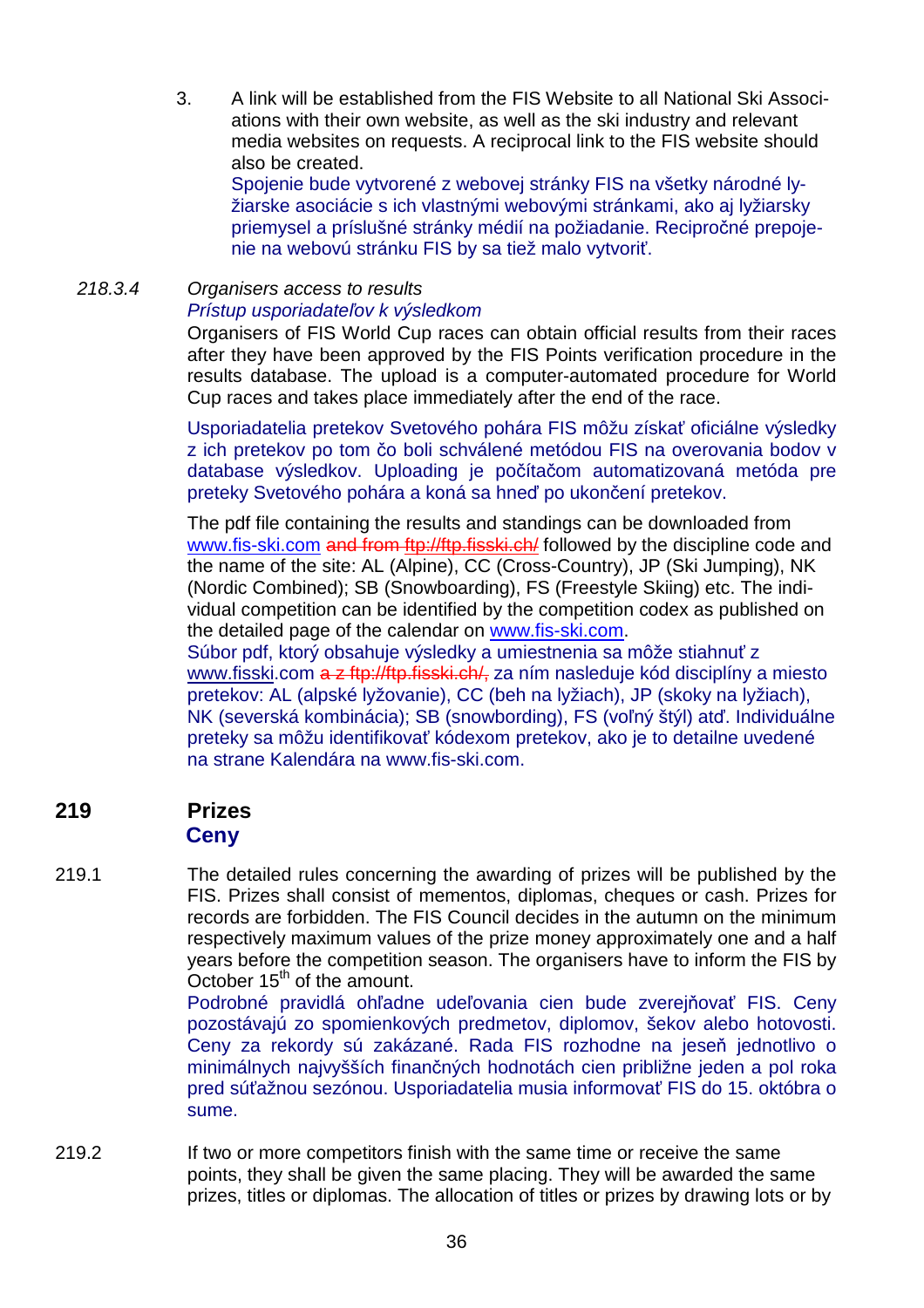another competition is not allowed.

Ak dvaja alebo viacerí pretekári skončia s tým istým časom alebo dosiahnu tie isté body, musia mať rovnaké umiestnenie. Budú im udelené tie isté ceny, tituly a diplomy. Pridelenie titulov alebo cien losovaním alebo inou súťažou nie je povolené.

219.3 All prizes are to be awarded no later than the final day of a competition or event series. Všetky ceny budú udelené najneskôr v posledný deň súťaže alebo série pretekov.

# **220 Team Officials, Coaches, Service Personnel, Suppliers and Firms' Representatives Tímoví funkcionári, tréneri, servisný personál, dodávatelia a zástupcovia firiem**

In principle these regulations apply to all disciplines, taking into consideration the special rules.

V zásade tieto predpisy platia na všetky disciplíny berúc do úvahy špeciálne pravidlá.

- 220.1 The Organising Committee of an event must provide the Technical Delegate with a list of persons accredited to the competition. Organizačný Výbor pretekov je musí poskytnúť Technickému Delegátovi Zoznam osôb akreditovaných na dané preteky.
- 220.2 It is forbidden for suppliers and for persons in their service to advertise inside the restricted area or to wear clearly visible commercial markings on their clothing or equipment which do not conform with art. 207. Je zakázané, aby dodávatelia a osoby v ich službe robili reklamu vo vnútri obmedzeného priestoru alebo mali oblečené jasne viditeľné označenia na ich oblečení alebo zariadení, ktoré nevyhovujú článku 207.
- 220.3 Team officials accredited service personnel and suppliers receive from the FIS an official FIS accreditation and must perform their specified function. The individual organisers are free to accredit additional company representatives or other important persons.

Tímoví funkcionári, akreditovaný servisný personál a dodávatelia dostanú od FISu oficiálnu akreditáciu FIS a musia vykonávať ich stanovenú funkciu. Individuálni usporiadatelia môžu akreditovať ďalších zástupcov firiem alebo iné dôležité osoby.

220.4 Only persons who have the official FIS accreditation or a special accreditation from the organiser for course or jumping-hill have access to the courses and jumping-hills (according to special rules of the discipline). Iba osoby, ktoré majú oficiálnu akreditáciu FIS alebo špeciálnu akreditáciu od usporiadateľa pre trať alebo mostíky, majú prístup na trate a skokanské mostíky (podľa špeciálnych pravidiel disciplíny).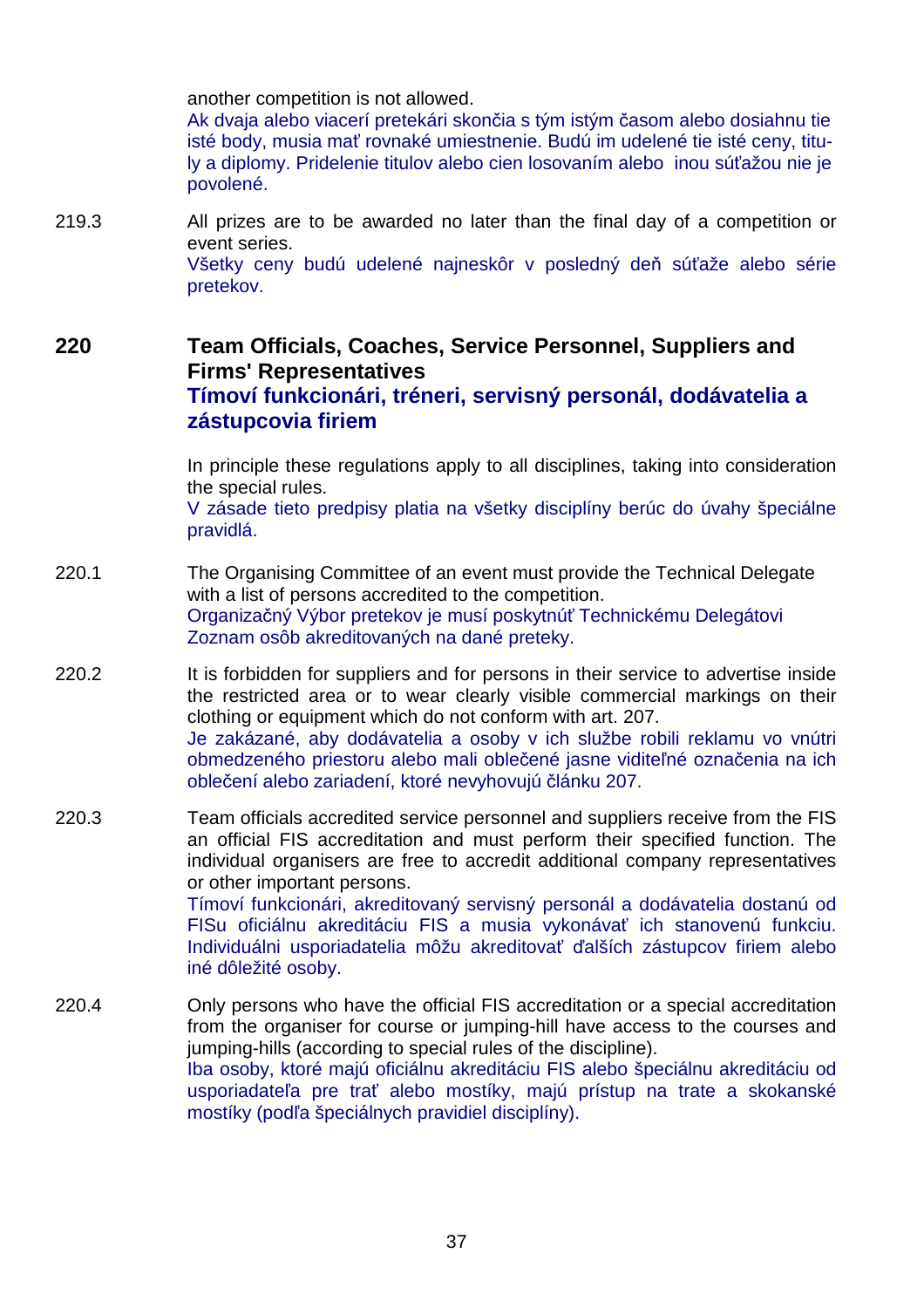## **220.5 The Different Types of Accreditation Rôzne typy akreditácie**

- 220.5.1 Technical Delegates, the Jury, and the persons mentioned in art. 220 with clearly visible accreditation have access to the courses and jumping-hills. Technickí delegáti, rozhodcovia a osoby spomenuté v článku 220 s jasne viditeľnou akreditáciou, majú prístup na trate a skokanské mostíky.
- 220.5.2 Servicemen attached to teams are permitted entry to start area and service area at the finish. They are not allowed entry to the courses or jumping-hills. Ďalší servisní pracovníci, ktorí tvoria doprovod súťažiacich pretekárov, majú prístup v štartovacom priestore alebo v priestore vyhradenom pre servis v cieli. Nemajú povolený prístup na trať alebo mostíky.
- 220.5.3 Company representatives accredited at the discretion of the organisers who do not have FIS accreditation are not permitted entry to the courses and restricted service areas. Zástupcovia spoločnosti akreditovaní rozhodnutím organizátorov, ktorí nemajú FIS akreditácie, nemajú povolený vstup na trate ani k vyhradeným servisným priestorom.

## **221 Medical Services, Examinations and Doping Zdravotnícke služby, lekárske prehliadky a doping**

221.1 National Ski Associations are responsible for the fitness of their competitors to race. All competitors, male and female are required to undergo a thorough evaluation of their medical health. This evaluation is to be conducted within the competitor's own nation. Národné lyžiarske asociácie sú zodpovedné za spôsobilosť svojich pretekárov

na preteky. Všetci súťažiaci, muži i ženy sa musia podrobiť celkovému posúdeniu ich zdravotného stavu. Posúdenie stavu sa má uskutočniť v rámci pretekárovho vlastného národa.

- 221.2 If requested by the FIS Medical Committee or its representative, competitors must undergo a medical examination before or after the competition. Ak Zdravotnícky výbor FISu alebo jeho zástupcovia to budú požadovať, súťažiaci musia podstúpiť lekárske vyšetrenie pred alebo po pretekoch.
- 221.3 Doping is forbidden. Any offence under these FIS Anti Doping Rules will be punished under the provisions of the FIS Anti-Doping Rules. Doping je zakázaný. Akýkoľvek priestupok voči Antidopingovým pravidlám FIS bude potrestaný podľa ustanovení Antidopingových pravidiel FIS.
- 221.4 Doping controls may be carried out at any FIS competition (as well as out-of competition). Rules and procedures are published in the FIS Anti-Doping Rules and FIS Procedural Guidelines. Dopingové kontroly môžu byť uskutočňované na akýchkoľvek súťažiach FIS (ako aj mimo súťaže). Pravidlá a postupy sú zverejnené v Antidopingových pravidlách FIS a Procesných smerniciach FIS.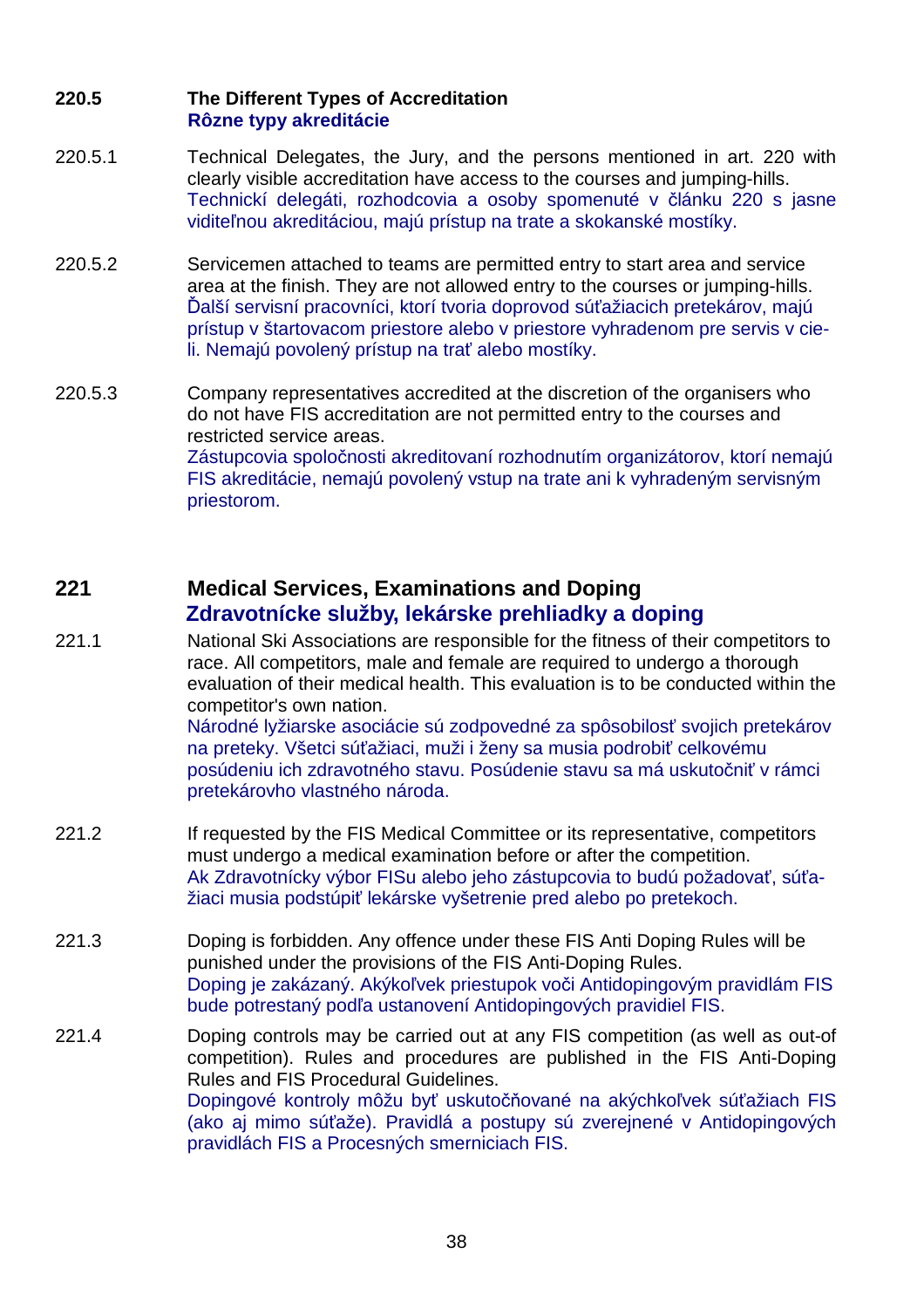## **221.5 Gender of the Competitor Pohlavie pretekára**

If any question or protest arises as to the gender of the competitor, FIS shall assume responsibility for taking the necessary steps to determine the gender of the competitor.

Pri akýchkoľvek otázkach alebo pri podaní protestu o pohlaví pretekára je FIS povinná prevziať na seba zodpovednosť a vykonať príslušné kroky na určenie pohlavia pretekára.

# **221.6 Medical Services Required from Event Organisers Požadované zdravotnícke služby od usporiadateľov pretekov**

The health and safety of all those involved in a FIS competition is a primary concern of all event Organisers. This includes the competitors as well as volunteers, course workers and spectators.

The specific composition of the medical support system is dependent on several variables:

- The size, level, type of the event being held (World Championships, World Cup, Continental Cup, FIS-level, etc.) together with the local medical standards of care and geographic locations and circumstances.
- The estimated number of competitors, support staff and spectators
- The scope of responsibility for the Event Medical Organisation (competitors, support staff, spectators) should also be determined.

The Organiser / The Chief of Medical and Rescue Services must confirm with the race director or technical delegate that the required rescue facilities are in place before starting the official training or competition. In the event of an incident, or issue that prevents the primary medical plan from being utilized, the back up plan must be in place before recommencing the official training or competition.

The specific requirements concerning facilities, resources, personnel and team physicians are contained in the respective discipline rules and the FIS Medical Guide.

Zdravie a bezpečnosť všetkých zainteresovaných v súťažiach FIS je prvotným záujmom usporiadateľov pretekov. Toto zahŕňa súťažiacich ako aj dobrovoľníkov, traťových pracovníkov a divákov.

Špecifická štruktúra zdravotníckeho podporného systému je závislá na niekoľkých parametroch:

- Veľkosť a úroveň konajúcich sa pretekov (Majstrovstvá sveta, Svetový pohár, Kontinentálny pohár, FIS-level, atď.) spolu s miestnymi zdravotníckymi normami, geografickým umiestnením a okolnosťami
- Odhadovaný počet súťažiacich, podporný personál a diváci
- Mal by byť určený rozsah zodpovednosti pre zdravotnícku organizáciu podujatia (pretekári, podporný personál, diváci). Usporiadateľ / vedúci zdravotníckych a záchranných služieb musí overiť s riaditeľom pretekov a technickým delegátom, že požadované záchranné vybavenie je na mieste pred začiatkom oficiálneho tréningu alebo súťažou. V prípade incidentu alebo problému musí byť na mieste záložný plán pred opätovným začiatkom tréningu alebo preteku. Špecifické požiadavky týkajúce sa vybavenia, zdrojov, personálu a tímových lekárov sú obsiahnuté v príslušných disciplinárnych pravidlách a v Zdravotníckom sprievodcovi FIS, ktorý zahŕňa Zdravotnícke pravidlá a smernice.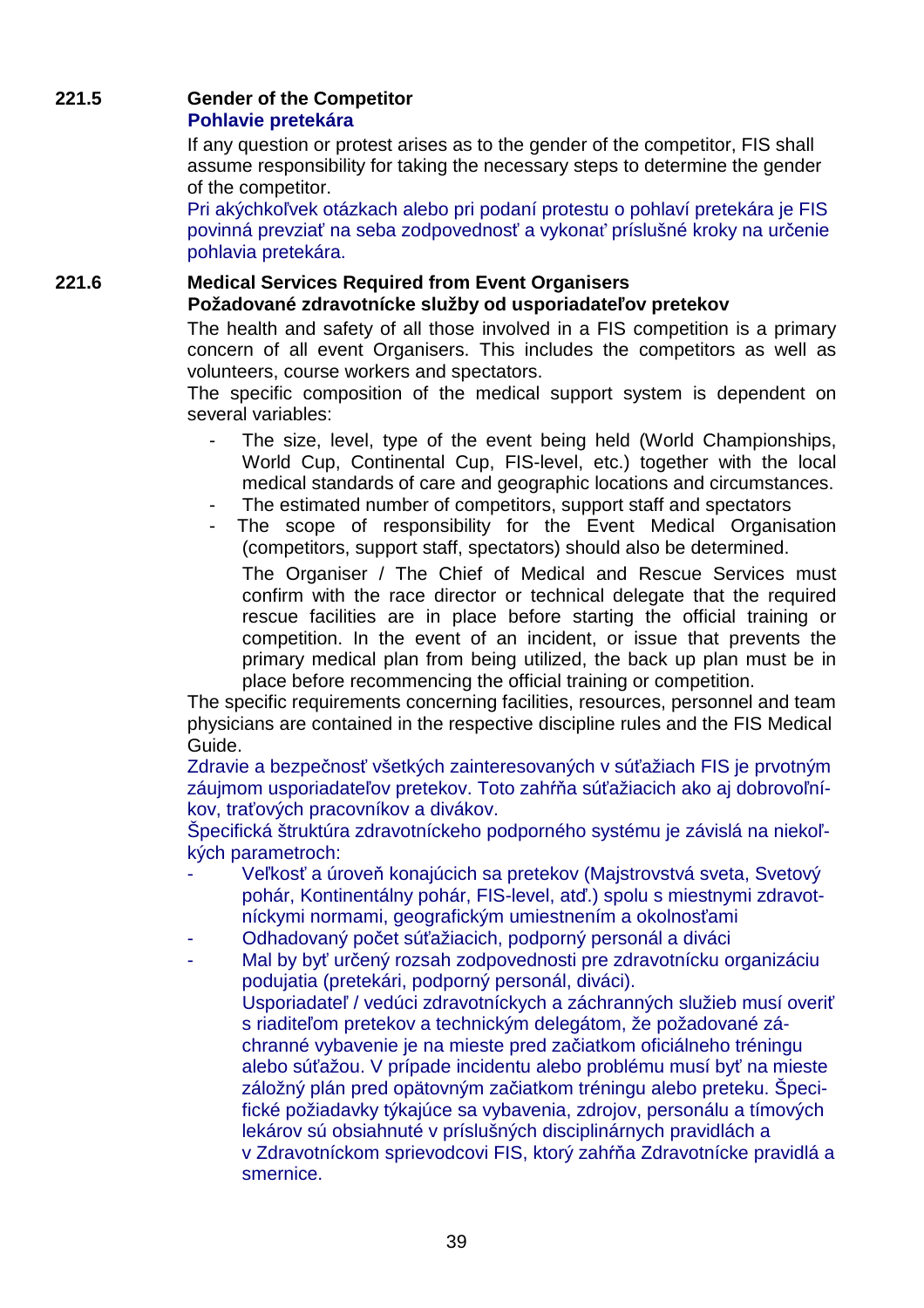# **222 Competition Equipment Pretekársky výstroj**

222.1 A competitor may only take part in a FIS competition with equipment which conforms to the FIS Regulations. A competitor is responsible for the equipment that he uses (skis, snowboard, bindings, ski boots, suit, etc). It is his duty to check that the equipment he uses conforms to the FIS specifications and general safety requirements and is in working order.

Pretekár sa môže zúčastniť pretekov FIS iba ak má výstroj zodpovedajúci predpisom FIS. Za svoj výstroj (lyže, snowboard, viazanie, lyžiarky, oblečenie, atď.) preberá osobnú zodpovednosť, vystroj musí spĺňať všetky bezpečnostné predpisy, aby nedošlo k poraneniu pretekára ani ostatných účastníkov pretekov. Je jeho povinnosťou skontrolovať výstroj, ktorý používa, či zodpovedá technickým podmienkam FIS a všeobecným požiadavkám na bezpečnosť, a či je v prevádzkovom stave.

222.2 The term competition equipment encompasses all items of equipment which the competitor uses in competitions. This includes clothing as well as apparatus with technical functions. The entire competition equipment forms a functional unit.

Pojem výstroj pretekára predstavuje súbor všetkých vecí a predmetov, ktoré pretekár používa v súťaži. Zahŕňa oblečenie ako aj zariadenie s technickými funkciami. Celá výstroj súťaže tvorí funkčnú jednotku.

222.3 All new developments in the field of competition equipment must be approved in principle by the FIS.

> The FIS does not take any responsibility for the approval of new technical developments, which at the time of introduction may contain unknown risk to the health or cause an increase in the risk of accidents.

> Všetky nové zlepšenia na poli súťažnej výstroje musia byť zásadne schválené FIS.

> FIS neberie zodpovednosť za schválenie nových technických noviniek, ktoré v čase uvedenia môžu obsahovať neznáme zdravotné riziko alebo spôsobiť zvýšenie rizika nehodovosti.

222.4 New developments must be submitted by May  $1<sup>st</sup>$ , at the latest, for the following season. The first year new developments can only be approved provisionally for the following season and must be finally confirmed prior to the subsequent competition season.

> Novinky vo vývoji je potrebné nahlásiť FIS na schválenie najneskoršie do 1. mája pred nasledujúcou sezónou. Novinky v prvom roku sa môžu schvaľovať iba provizórne na nasledovnú sezónu a až v nasledujúcej sezóne sa definitívne potvrdí ich používanie v súťažnej sezóne.

222.5 The Committee for Competition Equipment publishes equipment by-laws after approval by the FIS Council (definitions or descriptions of the equipment items which are allowed).

In principle unnatural or artificial aids which modify the performance of the competitors and/or constitute a technical correction of the individual's physical predisposition to a defective performance, as well as competition equipment which impact the health of the competitors or increase the risk of accidents are to be excluded.

Technická komisia pre výstroj a výzbroj po schválení novinky uverejní interné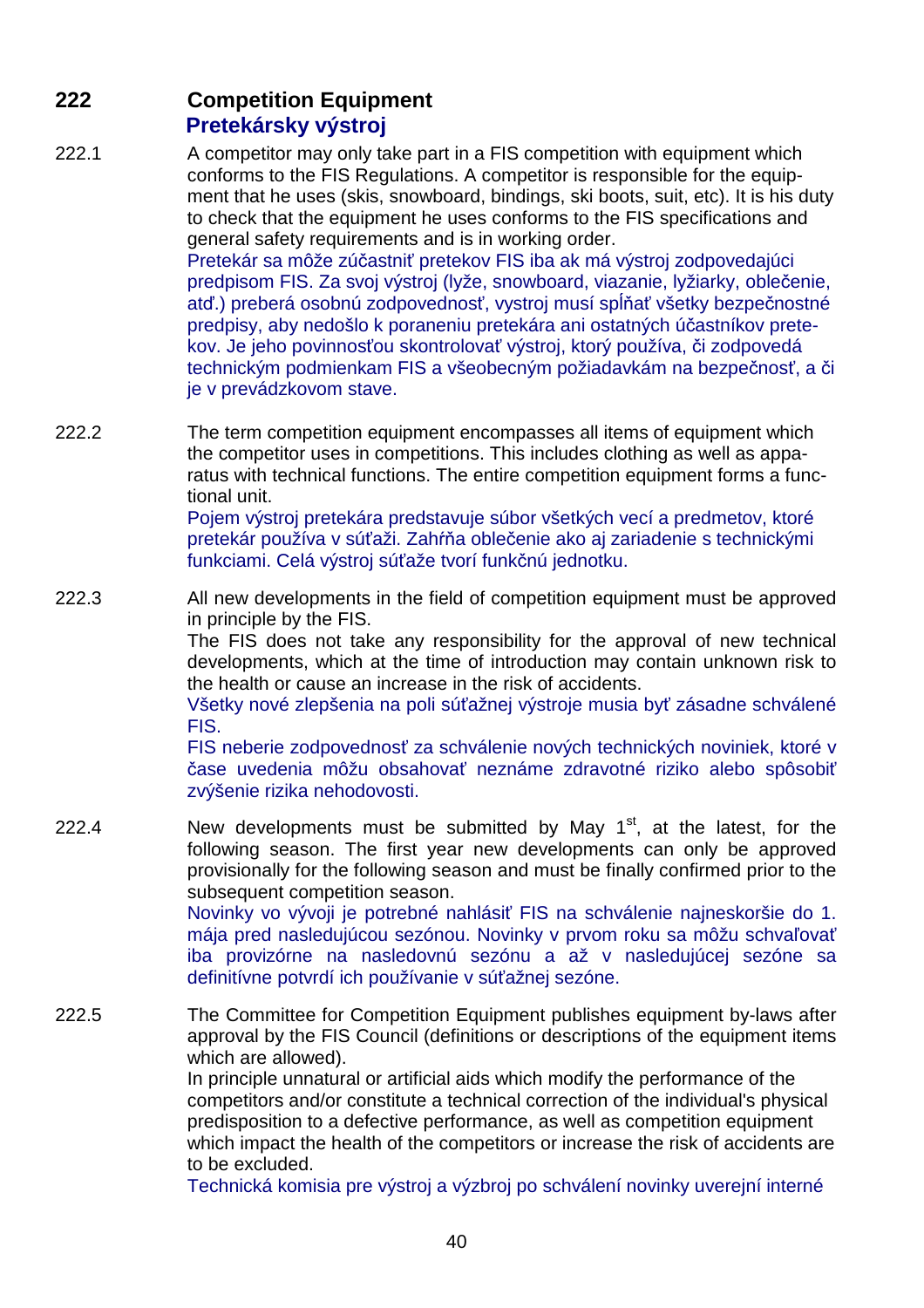predpisy výstroja po schválení Radou FIS (definície alebo popisy súčastí výstroja, ktoré sú povolené).

Zásadne musia byť vyňaté neprírodné alebo umelé pomôcky, ktoré upravujú výkon pretekárov a/alebo predstavujú technickú korekciu fyzickej spô-sobilosti jednotlivca k chybnému výkonu, ako aj pretekárskeho výstroja, ktoré majú dopad na zdravie pretekárov alebo zvyšujú riziko nehodovosti.

### **222.6 Controls Kontroly**

**Before and during the competition season or on submission of protests to the Technical Delegate at the competition concerned, various controls can be carried out by members of the Committee for Competition Equipment or official FIS Equipment Controllers. Should there be a wellfounded suspicion that regulations were violated, the equipment items must be confiscated immediately by the controllers or Technical Delegates in the presence of witnesses and be forwarded sealed to the FIS, which will submit the items to a final control by an officially recognised institution. In cases of protest against items of the competition equipment, the losing party will bear the investigation costs.**  No testing of equipment or material in independent laboratories may be requested at races where a FIS Technical Expert has performed the controls, unless it can be demonstrated that the controls have not been carried out ac-

cording to the rules.

Kontroly vybavenia a výstroja pred a počas súťažnej sezóny a pri podaní protestov technickému delegátovi na danej súťaži sa uskutočňujú členmi Výboru Technickej komisie alebo oficiálnymi kontrolórmi výstroja FIS. Ak sa vyskytne dôvodné podozrenie, že došlo k porušeniu predpisov vo výstroji pretekára, musia byť súčasti výstroja pretekára ihneď odobraté kontrolórmi alebo technickými delegátmi za prítomnosti svedkov a zapečatené odoslané FISu, ktorý podá časti výstroja na konečnú kontrolu oficiálne uznávanej inštitúcii. V prípade protestov proti častiam pretekárskeho výstroja zmluvná strana, ktorá prehrá, bude niesť náklady na preskúšanie.

Žiadne testovanie výstroja alebo materiálu v nezávislých laboratóriách sa nemôže požadovať na pretekoch, kde Technický Expert FIS vykonal kontroly, ibaže by sa mohlo dokázať, že kontroly neboli uskutočnené podľa pravidiel.

222.6.1 At all FIS events where official FIS measurement experts using the official FIS measurement tools are appointed, the result of measurements carried out at the time are valid and final, irrespective of previous measurements. Na všetkých pretekoch FIS, kde boli menovaní oficiálni odborníci merania FIS s použitím meracích nástrojov FIS, výsledky merania, ktoré boli uskutočnené v danom čase sú platné a konečné, nehľadiac na predošlé merania.

## **223 Sanctions Sankcie**

### **223.1 General Conditions Všeobecné podmienky**

- 223.1.1 An offence for which a sanction may apply and a penalty be imposed is defined as conduct that:
	- is in violation or non-observance of competition rules, or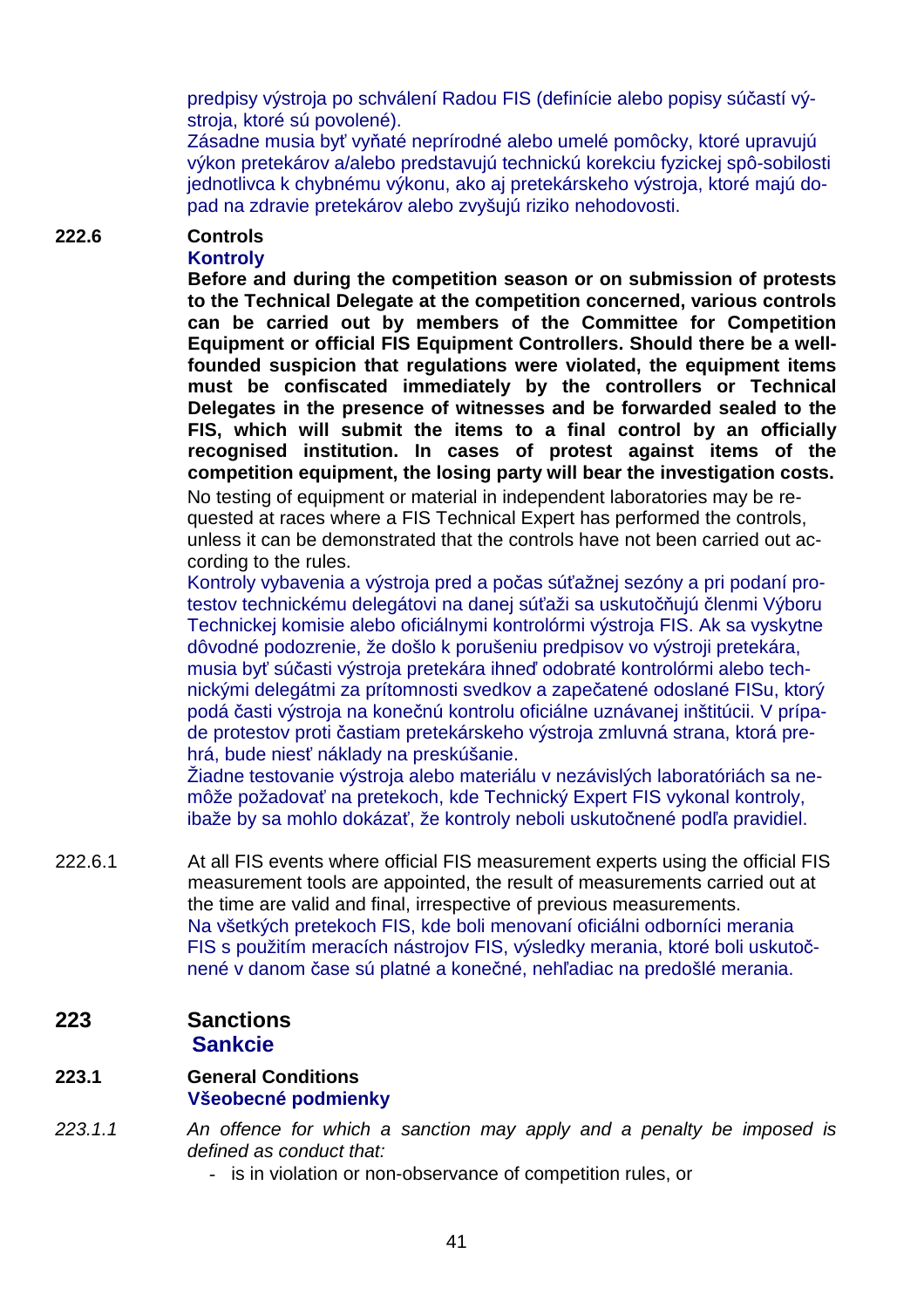- constitutes non-compliance with directives of the jury or individual members of the jury in accordance with 224.2 or
- constitutes unsportsmanlike behaviour

Priestupok, za ktorý sa môže použi*ť* sankcia a uvali*ť* pokuta, sa definuje ako správanie, ktoré:

- je porušením alebo nedodržiavaním pravidiel súťaže, alebo
- predstavuje neplnenie smerníc porotcov alebo jednotlivých členov poroty súlade s 224.2
- alebo predstavuje nešportové správanie
- 223.1.2 The following conduct shall also be considered an offence:
	- attempting to commit an offence
	- causing or facilitating others to commit an offence
	- counselling others to commit an offence
	- Nasledovné správanie sa tiež môže považova*ť* ako priestupok:
		- pokus o spáchanie priestupku
		- spôsobenie alebo podnecovanie iných na spáchanie priestupku
		- nabádanie iných, aby spáchali priestupok
- 223.1.3 In determining whether conduct constitutes an offence consideration should be given to:
	- *-* whether the conduct was intentional or unintentional,
	- whether the conduct arose from circumstances of an emergency
	- Pri ur*č*ovaní, *č*i správanie predstavuje priestupok, malo by sa posúdi*ť*:
		- či správanie bolo úmyselné alebo neúmyselné,
		- či správanie vzniklo z okolností naliehavej núdze
- 223.1.4 All FIS affiliated associations, including their members registered for accreditation, shall accept and acknowledge these rules and sanctions imposed, subject only to the right to appeal pursuant to the FIS Statutes and ICR.

Všetky pridružené asociácie FIS, vrátane ich členov registrovaných pre akreditáciu, sú povinné akceptovať a brať na vedomie tieto pravidlá a uvalené sankcie, s výhradou práva na odvolanie podľa Stanov FIS a ICR.

### **223.2 Applicability Okruh pôsobnosti**

#### 223.2.1 Persons

These sanctions apply to:

- all persons who are registered with or accredited by the FIS or the organiser of an event published in the FIS calendar (an event) both within and outwith the confines of the competition area and any location connected with the competition, and
- all persons who are not accredited, within the confines of the competition area

#### **Osoby**

- Tieto sankcie sa vzťahujú na:
- všetky osoby, ktoré sú akreditované FISom alebo usporiadateľom podujatia uverejnenom v Kalendári FIS (pretek) aj v rámci aj mimo obmedzenia súťažného priestoru a na akomkoľvek mieste spojenom so súťažou, a
- všetky osoby, ktoré nie sú akreditované, v medziach súťažného priestoru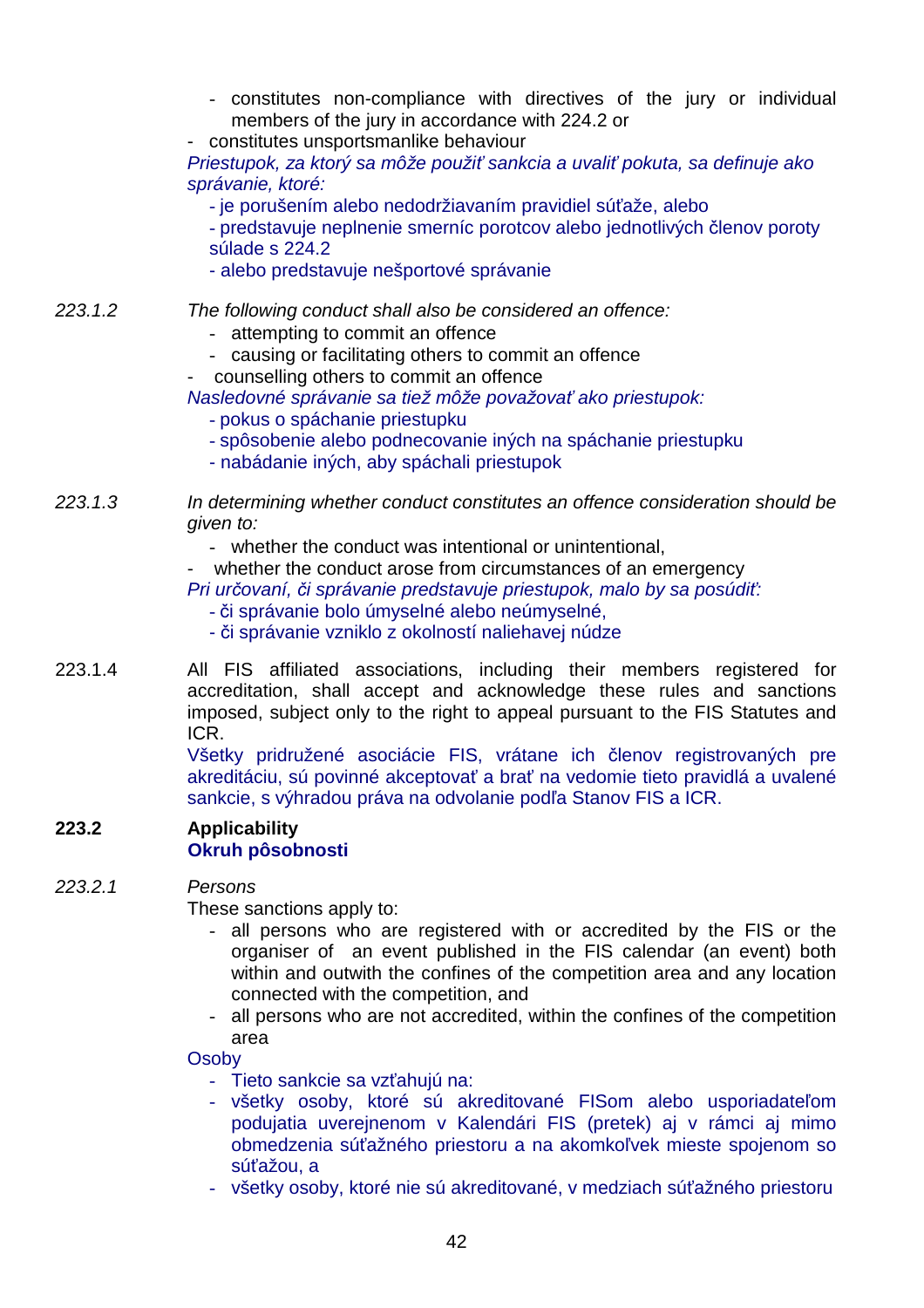### **223.3 Penalties Pokuty**

- 223.3.1 The commission of an offence may subject a person to the following penalties:
	- Reprimand written or verbal
	- Withdrawal of accreditation
	- Denial of accreditation
	- Monetary fine not more than CHF 100'000.--
	- A time penalty
	- Spáchanie priestupku môže vystavi*ť* osobu nasledovným pokutám:
		- Napomenutie písomné alebo ústne
		- Odobratie akreditácie
		- Zamietnutie akreditácie
		- Peňažná pokuta nie viac ako CHF 100'000.--
		- Časová pokuta

223.3.1.1 FIS-affiliated associations are liable to the FIS for the payment of any fines and incurred administrative expenses imposed on persons whose registration or accreditation they arranged. Pridružené asociácie FIS sú povinné platiť FIS pokuty a vzniknuté administratívne výdavky uložené osobám, ktorých registráciu pre akreditáciu zabezpečili.

223.3.1.2 Persons not subject 223.3.1.1 also are liable to the FIS for fines and incurred administrative expenses. If such persons do not pay these fines, they shall be subject to a withdrawal of any permission to apply for accreditation to FIS events for a period of one year.

Osoby, ktoré nepodliehajú 223.3.1.1 sú tiež povinné platiť pokuty FIS a vzniknuté administratívne výdavky. Ak tieto osoby neplatia pokuty, stiahne sa im povolenie žiadať o akreditáciu na preteky FIS na obdobie jedného roka.

223.3.1.3 Payment of fines is due within 8 (eight) days following their imposition. Platba pokút je splatná do 8 (ôsmich) dní po ich uložení.

## 223.3.2 All competing competitors may be subject to the following additional penalties:

- Disqualification
- Impairment of their starting position
- Forfeiture of prizes and benefits in favour of the organiser
- Suspension from FIS events
- Všetci súťažiaci pretekári môžu podliehať nasledovným dodatočným pokutám:
	- Diskvalifikácia
	- Zníženie ich štartovacej pozície
	- Prepadnutie cien a benefitov v prospech usporiadateľa
	- Vylúčenie z pretekov FIS

223.3.3 A competitor shall only be disqualified if his mistake would result in an advantage for him with regard to the end result, unless the Rules state otherwise in an individual case.

Súťažiaci môže byť diskvalifikovaný iba vtedy, ak jeho chyba by vyústila do výhody pre neho s ohľadom na konečný výsledok, s jedinou výnimkou keď pravidlá v jednotlivom prípade stanovujú ináč.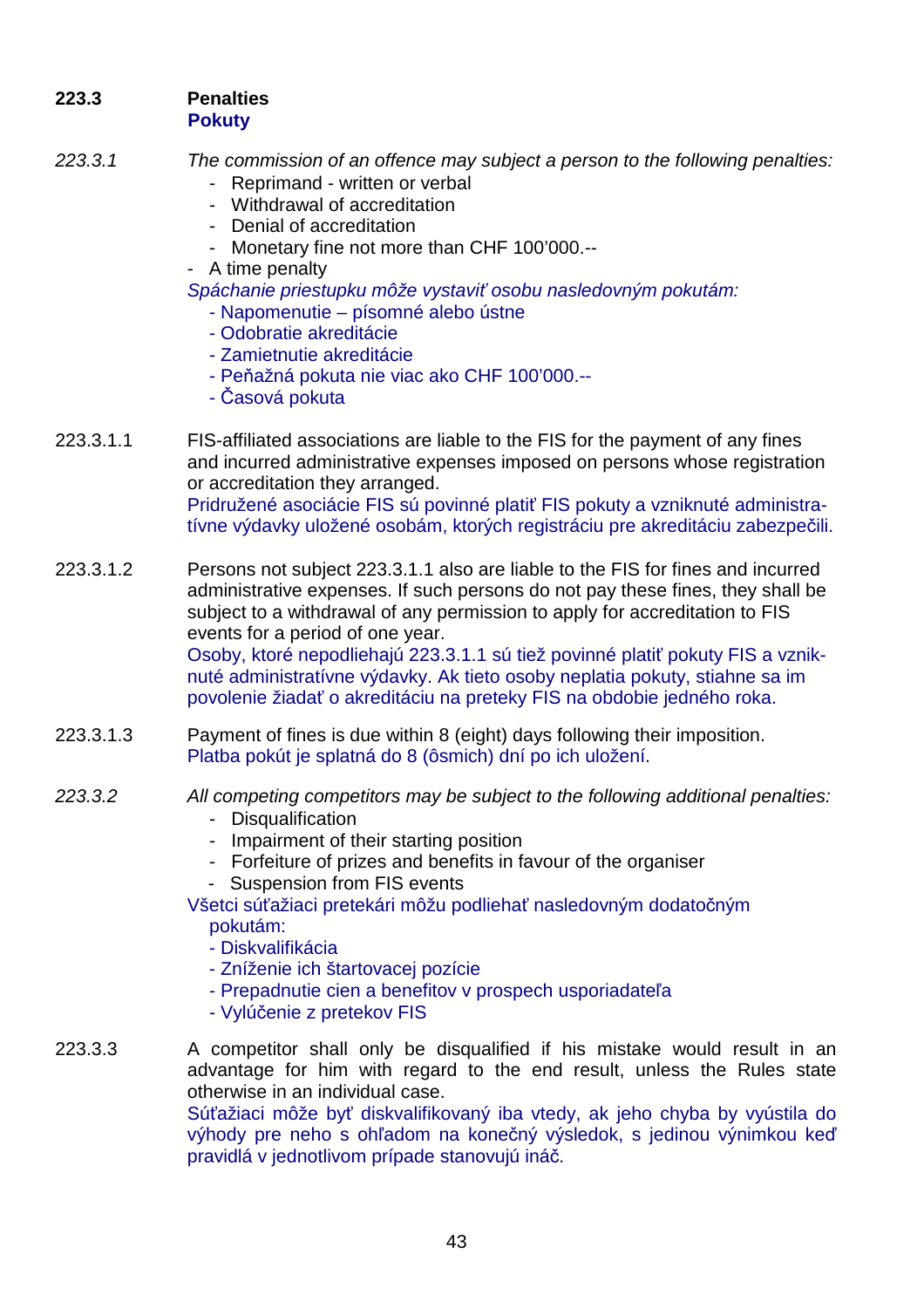223.4 A jury may impose the penalties provided in 223.3.1 and 223.3.2, however they may not impose a monetary fine of more than CHF 5'000.-- or suspend a competitor beyond the FIS event at which the offence occurred.

Jury (súťažný výbor) môže uvaliť pokutu podľa 223.3.1 a 223.3.2, avšak nesmie uložiť peňažnú pokutu viac ako CHF 5'000.- alebo vylúčiť pretekára zo súťaže FIS, na ktorej vznikol priestupok.

## **223.5 The following Penalty decisions may be given verbally:**

- reprimands
- the withdrawal of accreditation for the current event from persons who had not been registered with the organiser through their National Associations
- the withdrawal of the accreditation for the current event from FISaccredited persons
- the denial of accreditation to the current event from persons who are within the confines of the competition area or any other location connected with the competition.
	- Nasledovné rozhodnutia o pokutách sa môžu dať verbálne:
- pokarhania
- stiahnutie akreditácie pre aktuálne preteky osobám, ktoré neboli registrované u usporiadateľa cez ich národné asociácie
- stiahnutie akreditácie na aktuálne preteky od akreditovaných osôb FIS
- odmietnutie akreditácie na aktuálne preteky osobám, ktoré sú v rámci obmedzenia súťažného areálu alebo iného miesta spojeného s pretekmi.

### **223.6 The following Penalty decisions shall be in writing:**

- monetary fines
- disqualification
- impaired starting position
- competition suspensions
- withdrawal of accreditation from persons who had been registered through their National Association
- withdrawal of accreditation of FIS accredited persons

Nasledovné rozhodnutia o pokutách musia byť písomne:

- peňažné pokuty
- diskvalifikácia
- zníženie štartovacej pozície
- vylúčenie zo súťaží
- odobratie akreditácie osobám, ktoré boli registrované cez ich národnú asociáciu
- odobratie akreditácie osobám, ktoré akreditoval FIS
- 223.7 Written Penalty decisions must be sent to the offender (if it is not a competitor), the offender's National Association and the Secretary General of FIS.

Písomné rozhodnutie o pokute musí byť zaslané vinníkovi (ak to nie je pretekár), vinníkovej národnej asociácii a Generálnemu tajomníkovi FIS.

223.8 Any disqualification shall be recorded in the Referee's and/or the TD`s Report. Každá diskvalifikácia musí byť zaznamenaná v správe rozhodcu a/alebo technického delegáta.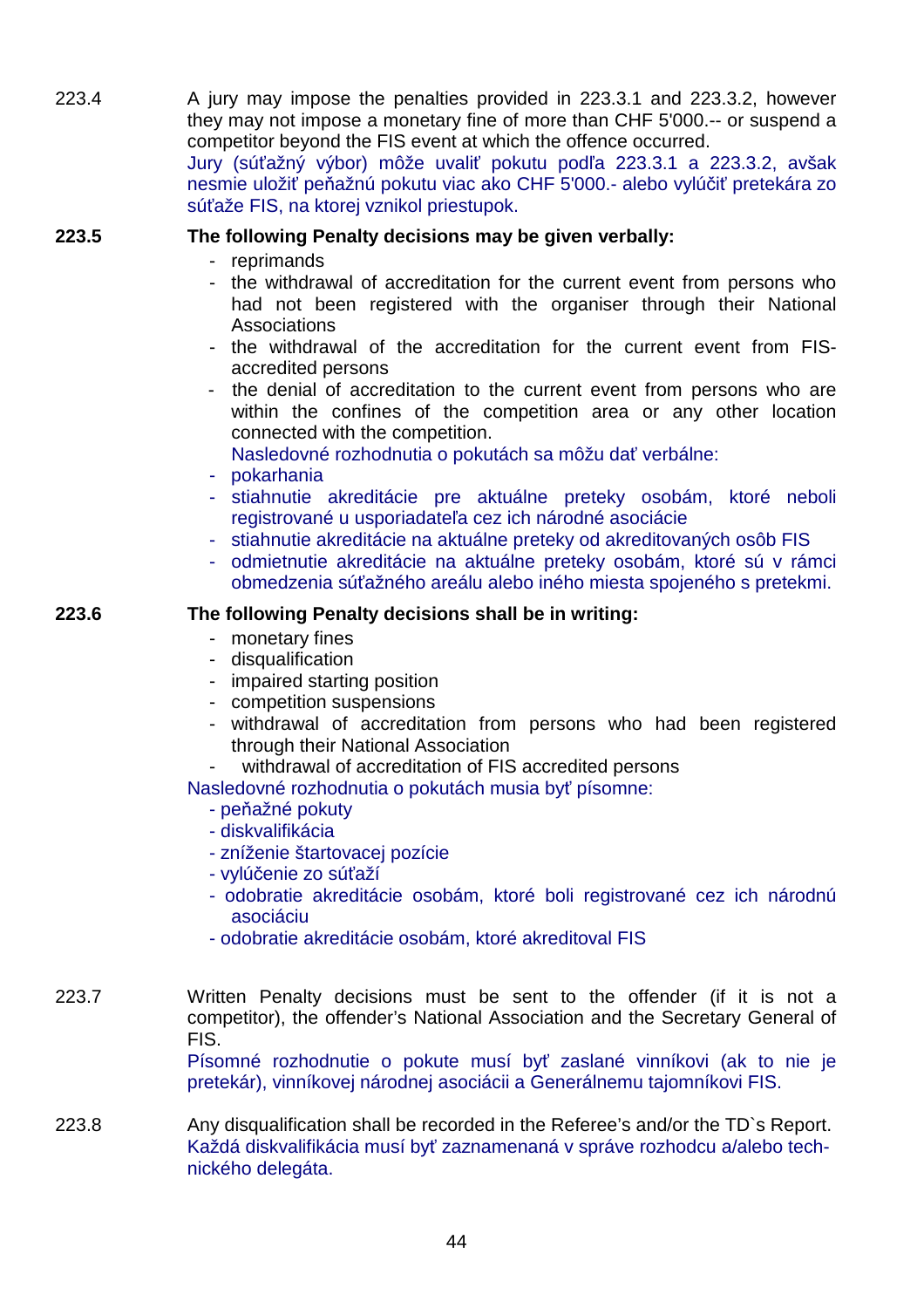223.9 All penalties shall be recorded in the TD's Report. Všetky pokuty musia byť zaznamenané v správe technického delegáta.

## **224 Procedural Guidelines Procedurálne smernice**

# **224.1 Competence of Jury Právomoc súťažného výboru**

The Jury at the event has the right to impose sanctions according to the above rules by majority vote. In the case of a tie, the chairman of the Jury has the deciding vote.

Jury (súťažný výbor) na pretekoch má právo uložiť sankcie podľa hore uvedených pravidiel väčšinovým hlasovaním. V prípade nerozhodného výsledku má rozhodujúci hlas predseda rozhodcovského zboru.

224.2 Within the location, especially during the training and the competition period, each voting Jury member is authorised to issue oral reprimands and withdraw the accreditation which is issued for the current event.

V rámci daného miesta, obzvlášť počas obdobia tréningu a súťaže každý člen hlasujúceho (súťažného výboru) Jury je oprávnený vydať ústne pokarhanie a stiahnuť akreditáciu, ktorá je vydaná na aktuálne preteky.

#### **224.3 Collective Offences Kolektívne priestupky**

If several persons commit the same offence at the same time and under the same circumstances, the Jury's decision as to one offender may be considered binding upon all offenders. The written decision shall include the names of all offenders concerned, and the scope of the penalty to be assessed upon each of them. The decision will be delivered to each offender. Ak niekoľko osôb spácha ten istý priestupok v rovnakom čase a za tých istých okolností, rozhodnutie rozhodcovského zboru voči jednému vinníkovi sa môže považovať za záväzné pre všetkých vinníkov. Písomné rozhodnutie musí obsahovať mená všetkých vinníkov, ktorých sa to týka, a rozsah trestu, ktorý

## **224.4 Limitation**

## **Obmedzenie**

A person shall not be sanctioned if proceedings to invoke such sanction have not been commenced against that person within 72 hours following the offence.

sa vymeral každému z nich. Rozhodnutie sa doručí každému vinníkovi.

Osoba nesmie byť sankcionovaná, ak konanie, ktoré uplatňuje takúto sankciu, nebolo začaté voči osobe do 72 hodín po vykonaní priestupku.

224.5 Each person who is a witness to an alleged offence is required to testify at any hearing called by the Jury, and the Jury is required to consider all relevant evidence.

Od každej osoby, ktorá je svedkom údajného priestupku, sa vyžaduje svedčiť na každom výsluchu, ktorý zvolá rozhodcovský zbor a od rozhodcov sa vyžaduje, aby posúdiť závažné dôkazy.

224.6 The Jury may confiscate objects that are suspected of being used in violation of equipment guidelines. Rozhodcovský zbor môže zhabať predmety, ak sa predpokladá, že boli použi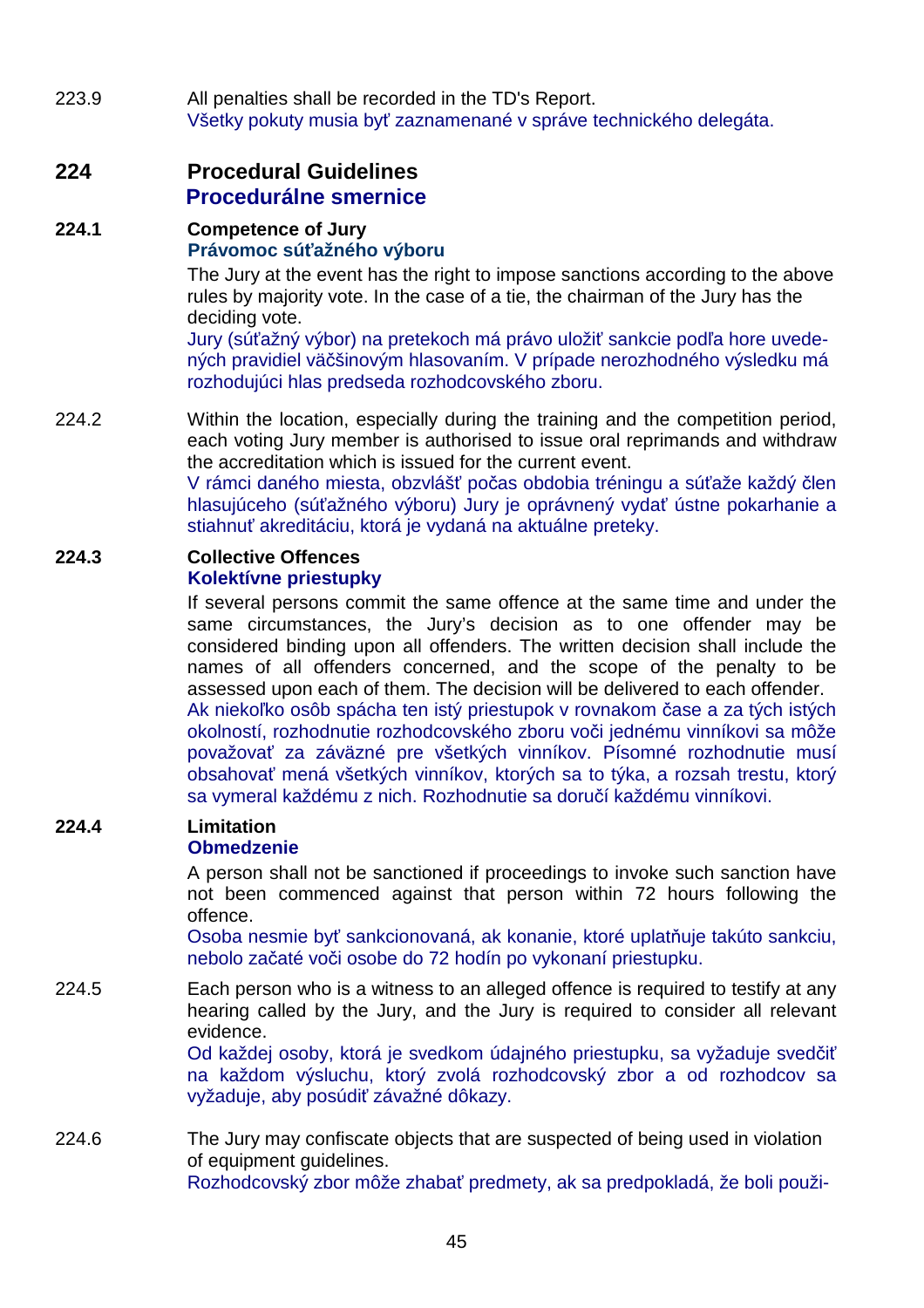té v rozpore so smernicami o výstroji.

224.7 Prior to the imposition of a penalty (except in cases of reprimands and withdrawal of accreditation according to 223.5 and 224.2), the person accused of an offence shall be given the opportunity to present a defence at a hearing, orally or in writing.

Predtým ako sa uloží trest (okrem prípadov pokarhania a odobratia akreditácie podľa 223.5 a 224.2), osoba, ktorá je obvinená z priestupku musí dostať príležitosť obhajoby pri vypočúvaní, ústne alebo písomne.

- **224.8 All Jury decisions shall be recorded in writing and shall include: Všetky rozhodnutia rozhodcovského zboru sa zaznamenávajú písomne a musia obsahovať:**
- 224.8.1 The offence alleged to have been committed údajný priestupok, ktorý bol spáchaný
- 224.8.2 The evidence of the offence dôkaz o priestupku
- 224.8.3 The rule (s) or Jury directives that have been violated pravidlo (á) alebo príkazy rozhodcov, ktoré boli porušené
- 224.8.4 The penalty imposed. uložený trest
- 224.9 The penalty shall be appropriate to the offence. The scope of any penalty imposed by the Jury must consider any mitigating and aggravating circumstances.

Trest má byť primeraný k priestupku. Rozsah každého uloženého trestu rozhodcovským zborom musí zvážiť zmierňujúce a priťažujúce okolnosti.

## **224.10 Remedies Opravné prostriedky**

- 224.10.1 Except as provided for in 224.11, a penalty decision of the Jury may be appealed in accordance with the provisions in the ICR. Okrem toho ako je to uvedené v 224.11, rozhodnutie rozhodcovského zboru o treste môže byť napadnuté v súlade s ustanoveniami v ICR.
- 224.10.2 If an appeal is not filed within the deadline established in the ICR, the penalty decision of the Jury becomes final. Ak odvolanie sa nepodá v rámci lehoty na odvolanie, ktorá je stanovená v ICR, rozhodnutie rozhodcovského zboru o treste sa stáva konečným.
- **224.11 The following decisions of the Jury are not subject to appeal: Nasledovné rozhodnutia rozhodcovského zboru nie sú predmetom odvolania:**
- 224.11.1 Oral penalties imposed under 223.5 and 224.2 Ústne tresty uložené podľa 223.5 a 224.2
- 224.11.2 Monetary fines less than CHF 1'000.-- (One Thousand Swiss Francs) for single offence and a further CHF 2'500.-- for repeated offences by the same person. Peňažné pokuty menej ako CHF 1'000.-- (tisíc švajčiarskych frankov) za jeden priestupok a ďalších CHF 2'500.—za opakované priestupky tej istej osoby.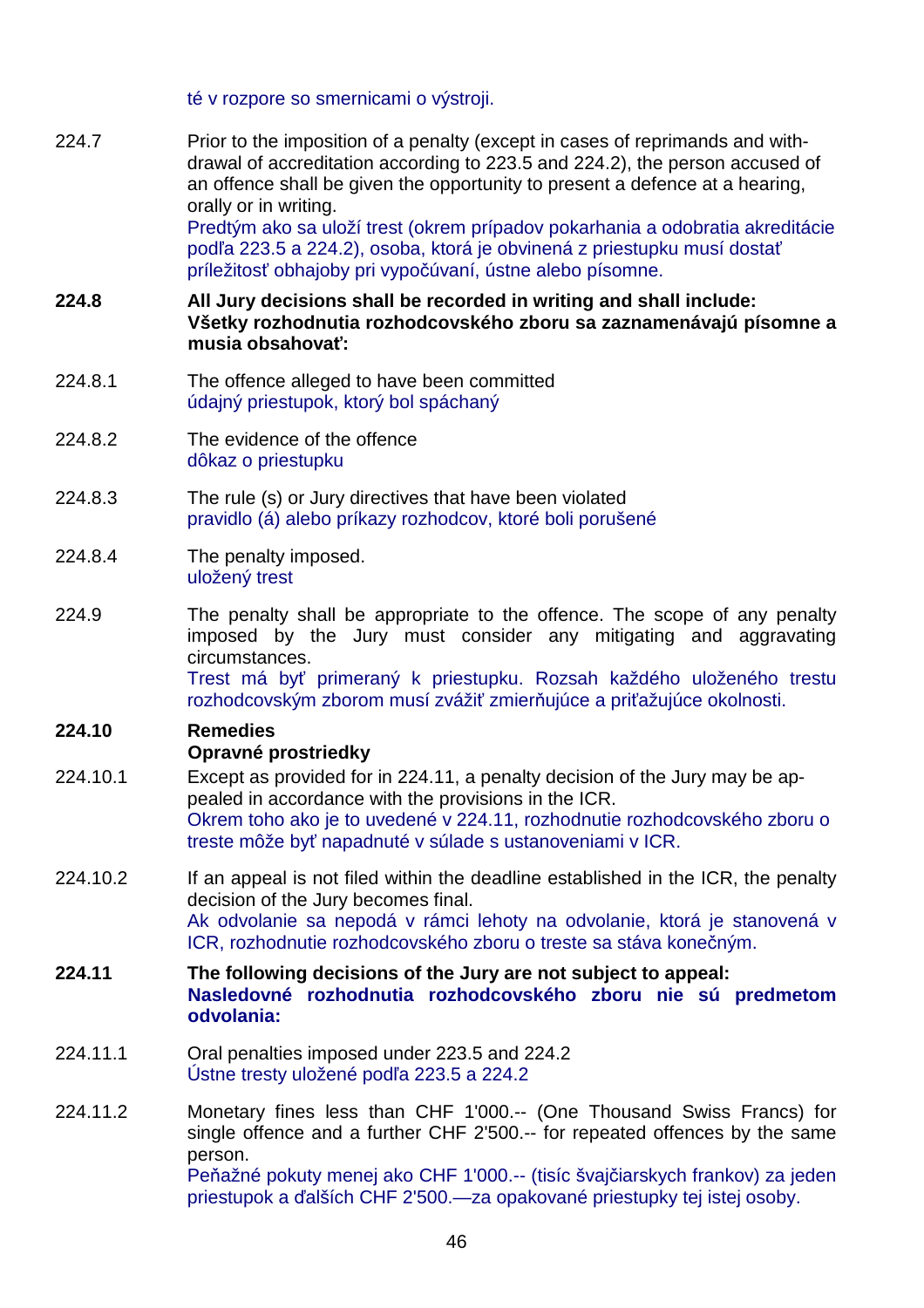- 224.12 In all remaining cases, appeals are to be directed to the Appeals Commission, as per the ICR. Vo všetkých ostatných prípadoch odvolania sa majú podávať na Odvolaciu komisiu, ako je uvedené v ICR.
- 224.13 The Jury shall have the right to submit to the Appeals Commission recommendations for penalties in excess of monetary fines of CHF 5'000.- and suspensions beyond the event in which the offence occurred (223.4). Rozhodcovský zbor má právo podať Odvolacej komisii odporúčania na tresty vyššie ako sú peňažné pokuty CHF 5'000.- a odporúčania na prerušenie pretekania po pretekoch, v ktorom sa priestupok vyskytol (223.4).
- 224.14 FIS Council shall have the right to submit to the Appeals Commission comments with respect to any written penalty decisions by the Jury. Rada FIS má právo podať Odvolacej komisii komentáre s ohľadom na akékoľvek písomné rozhodnutia o treste rozhodcovského zboru.

### **224.15 Costs of Proceedings Procesné trovy**

Fees and cash expenses, including travel expenses (costs of the proceedings) are to be calculated comparable to costs paid to TD's and are to be paid by the offender. In the case of a reversal of Jury decisions, in whole or in part, the FIS covers all costs.

Poplatky a hotové výdaje, vrátane cestovných nákladov (procesné trovy) sa musia účtovať porovnateľne s nákladmi platenými technickému delegátovi a musí ich zaplatiť vinník. V prípade protichodnosti rozhodnutia rozhodcovského zboru celkovo alebo čiastočne, všetky náklady pokrýva FIS.

#### **224.16 Enforcement of Monetary Fines Vymáhanie peňažných pokút**

- 224.16.1 The FIS oversees the enforcement of monetary fines and the costs of proceedings. Enforcement costs are considered costs of the proceedings. FIS dohliada na vymáhanie peňažných pokút a procesných trov. Náklady na vymáhanie sa považujú za procesné trovy.
- 224.16.2 Any outstanding monetary fines imposed on an offender is considered a debt of the National Association to which the offender is a member. Všetky nedoplatky na peňažných pokutách uložené vinníkovi sa považujú za dlhy národnej asociácie, ktorej členom je vinník.

#### **224.17 Benefit Fund Dobročinný fond**

All monetary fines are paid into the FIS Youth Promotion Fund. Všetky peňažné pokuty sa platia do Fondu FIS na podporu mládeže.

224.18 These rules are not applicable to any violation of FIS Doping rules. Tieto pravidlá sa nevzťahujú na akékoľvek porušenie Dopingových pravidiel FIS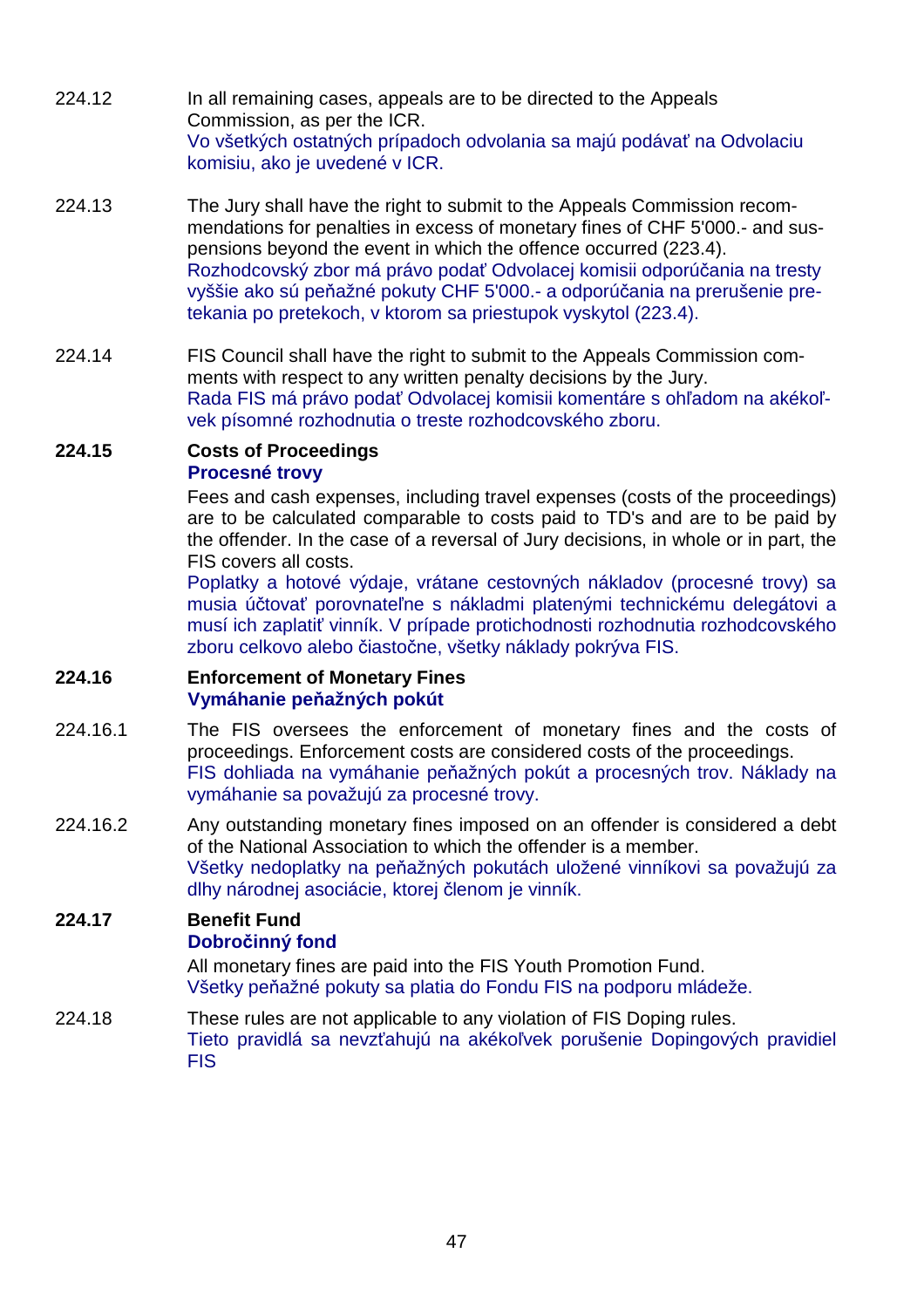# **225 Appeals Commission Odvolacia komisia**

#### **225.1 Appointments Menovania**

225.1.1 The FIS Council shall appoint from the Discipline Sub-committee for Rules (or Discipline Committee if there is no Rules Sub-Committee) a Chairman and a Vice Chairman of the Appeals Commission. The Vice Chairman shall preside when the Chairman is either unavailable or is disqualified for bias and prejudice.

Rada FIS menuje z disciplinárnej subkomisie pre pravidlá (alebo disciplinárnej komisie, ak tam nie subkomisia pre pravidlá) predsedu a podpredsedu odvolacej komisie. Podpredseda predsedá ak nie je k dispozícii predseda alebo v prípade zaujatosti a predsudkom.

225.1.2 The Chairman shall appoint 3 members, which may include himself, to the Appeals Commission from the Discipline Rules Sub-Committee or Discipline Committee for each case appealed or submitted to be heard, whose decisions shall be by majority vote.

Predseda určí 3 členov, v ktorých môže byť on sám zahrnutý do odvolacej komisie z disciplinárnej subkomisie alebo disciplinárnej komisie pre každý odvolací prípad alebo ktorý bol podaný na vypočutie, kde sa vyžaduje väčšinové hlasovanie.

225.1.3 To avoid either actual bias and prejudice or the appearance of bias and prejudice, members appointed to an Appeals Commission shall not be members of the same National Association as the offender whose case is under appeal. In addition, members appointed to an Appeals Commission must report voluntarily to the Chairman any bias and prejudice they may hold for or against the offender. Persons who are biased and prejudiced shall be disqualified from serving on the Appeals Commission by the Chairman or, in the event the Chairman is disqualified, by the Vice Chairman.

Aby sa vyhlo zaujatosti a predsudkom alebo objaveniu zaujatosti a predsudkov, členovia menovaní do odvolacej komisie nemajú byť členovia tej istej národnej asociácie ako vinník, ktorého prípad je v odvolaní. Navyše, členovia menovaní do odvolacej komisie musia dobrovoľne oznámiť predsedovi akúkoľvek zaujatosť a predsudok, ktorý majú v prospech vinníka alebo proti nemu. Zaujaté osoby a osoby s predsudkami budú diskvalifikované predsedom z odvolacej komisie alebo v prípade, že je diskvalifikovaný predseda, tak podpredsedom.

### **225.2 Responsibility Zodpovednosť**

225.2.1 The Appeals Commission shall only hold hearings with respect to appeals by offenders or by the FIS Council from decisions of competition juries, or matters referred to it by competition juries recommending penalties in excess of those provided for in the Sanction rules.

Odvolacia komisia vedie vypočúvania s ohľadom na odvolania vinníkov alebo Rady FIS z rozhodnutí rozhodcovského zboru pretekov alebo ohľadne záležitostí, ktoré sa vzťahujú na odporúčané tresty rozhodcovského zboru pretekov dodatočne k tým, ktoré sú uvedené v Sankčných pravidlách.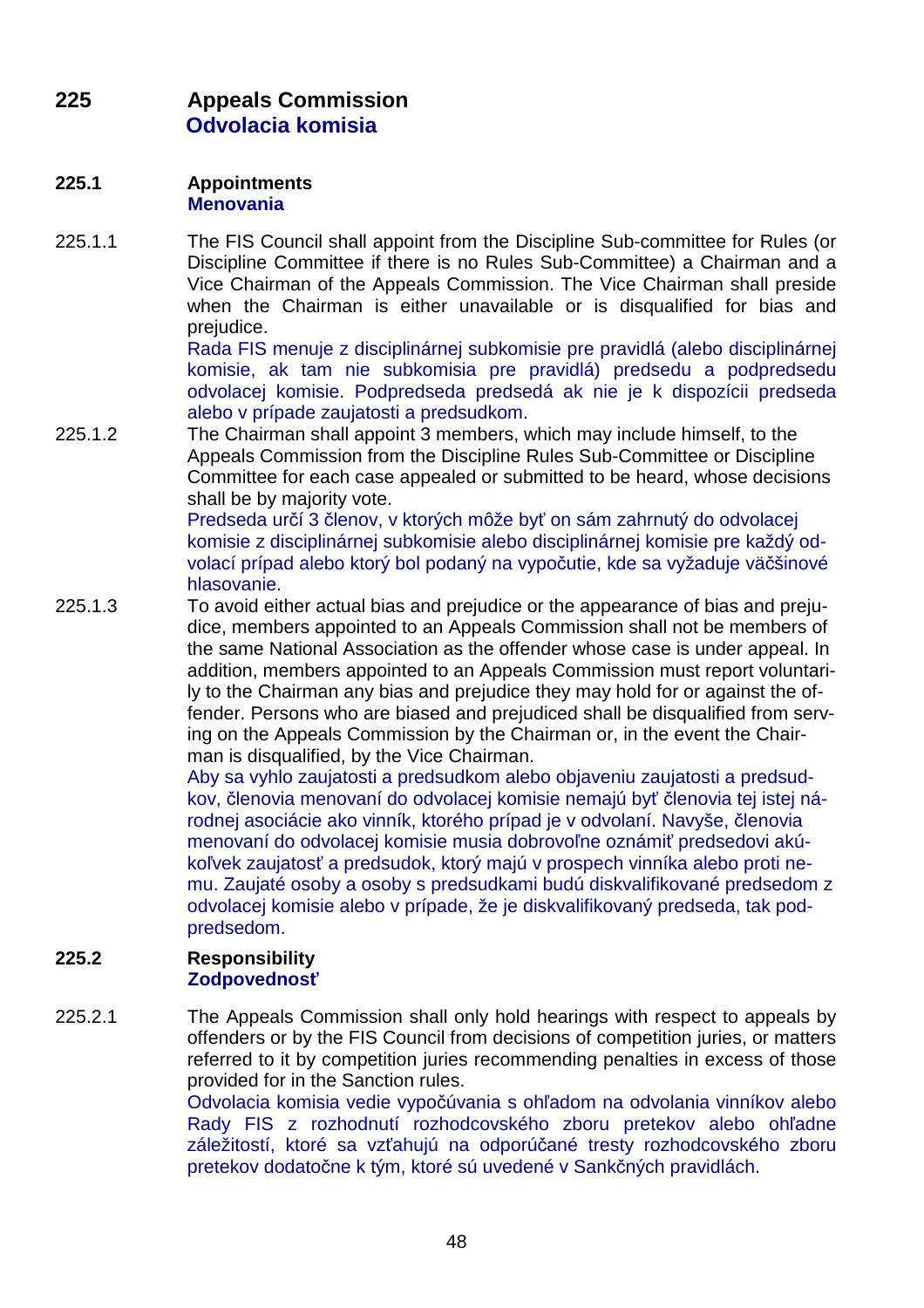## **225.3 Procedures Postupy**

- 225.3.1 The Appeal must be decided within 72 hours of receipt of the Appeal by the Chairman, unless all parties involved in the Appeal agree in writing to an extension of time for the hearing. O odvolaní sa musí rozhodnúť do 72 hodín od prijatia odvolania predsedom, pokiaľ všetky zúčastnené strany zainteresované do odvolania nesúhlasia písomne s predĺžením času na vypočúvanie.
- 225.3.2 All appeals and responses must be submitted in writing, including any evidence the parties intend to offer in support of or in response to the Appeal. Všetky odvolania a odpovede sa musia podať písomne, vrátane akýchkoľvek dôkazov strán, ktoré sa zamýšľajú ponúknuť na podporu alebo ako odpoveď na odvolanie.
- 225.3.3 The Appeals Commission shall decide on the location and format for the Appeal (phone conference, in person, e-mail exchanges). The Appeals Commission members are required to respect the confidentiality of the appeal until the decision is made public and to consult only with the other members of the panel during the deliberations.

The Chairman of the Appeals Commission may request additional evidence from any of the parties involved, providing this does not require disproportionate means.

Odvolacia komisia musí rozhodnúť o mieste a forme odvolania ( konferenčný hovor, osobné stretnutie, výmena e-mailov). Od členov odvolacej komisie sa vyžaduje rešpektovanie utajovania údajov o odvolaní, kým sa rozhodnutie nezverejní a konzultovať môže iba s inými členmi poroty počas rokovania. Predseda odvolacej komisie môže požadovať dodatočné dôkazy od ktorejkoľvek zúčastnenej strany za predpokladu, že to nevyžaduje neprimerané prostriedky.

225.3.4 The Appeals Commission shall allocate costs of the appeal pursuant to 224.15. Odvolacia komisia rozdelí trovy konania podľa 224.15.

225.3.5 Decisions of the Appeals Commission may be announced orally at the conclusion of the deliberations or hearing should one take place. The decision, together with its reasoning, shall be submitted in writing to the FIS, which shall deliver them to the parties involved, their National Associations and all members of the Jury whose decision was appealed. In addition, the written decision shall be available at the FIS Office.

Rozhodnutia odvolacej komisie sa môžu oznámiť ústne na konci rokovania. Rozhodnutie spolu so zdôvodnením sa má písomne predložiť FISu, ktorý to doručí zúčastneným stranám, ich národným asociáciám a všetkým členom rozhodcovského zboru, ktorých rozhodnutie bolo napadnuté. Navyše písomné rozhodnutie má byť k dispozícii na úrade FIS.

### **225.4 Further Appeals Ďalšie odvolania**

225.4.1 Decisions of the Appeals Commission may be appealed to the FIS Court in accordance with Article 52; 52.1 and 52.2 of the Statutes.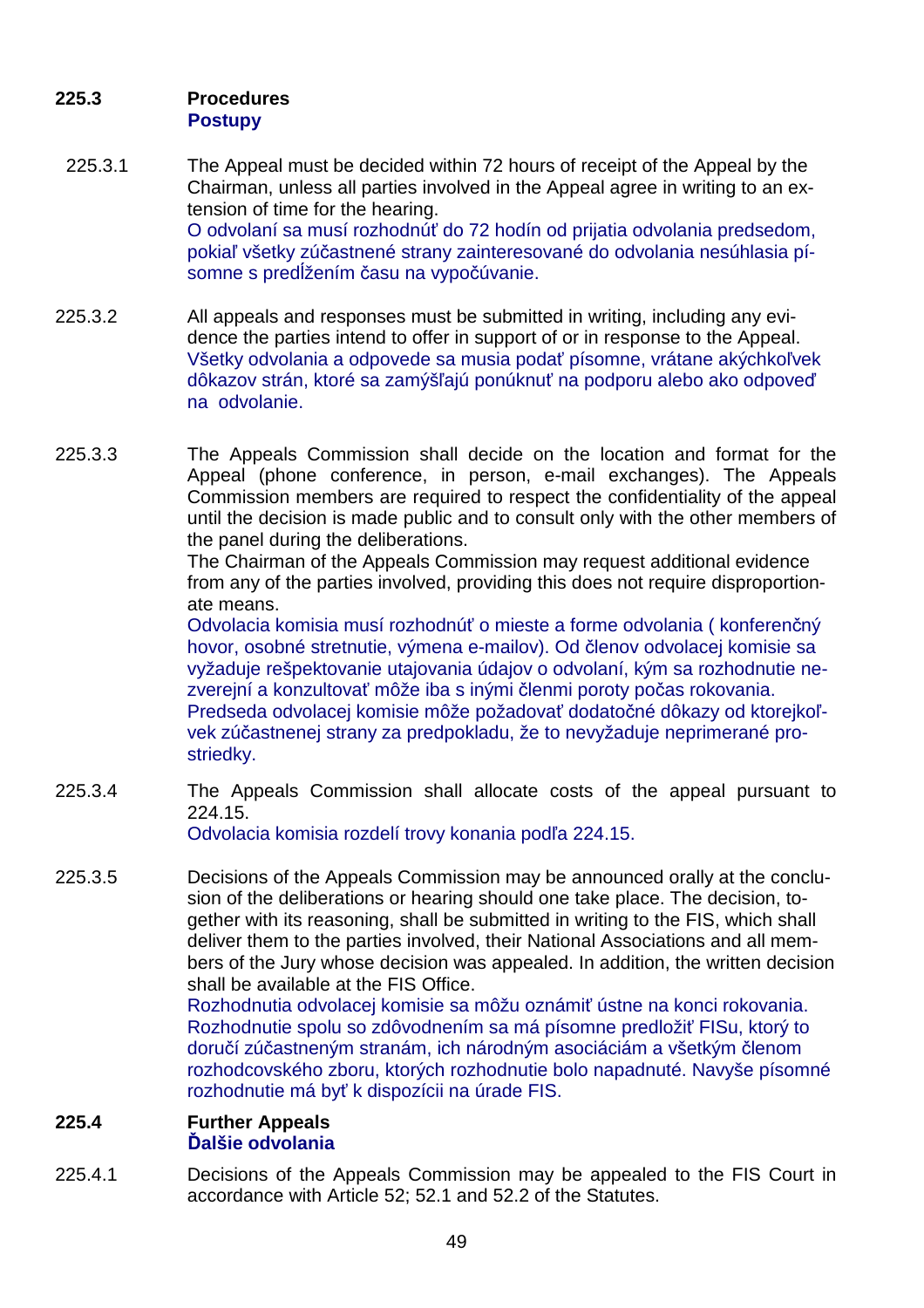Voči rozhodnutiam odvolacej komisie sa môže odvolať na súd FIS v súlade s článkom 52; 52.1 a 52.2 Stanov

225.4.2 Appeals to the FIS Court shall be in writing and submitted to the FIS Secretary-General in accordance with the time limits prescribed in Article 52; 52.1 and 52.2 of the Statutes from the date of the publication of the Appeals Commission decision. Odvolanie na súd FISu má byť písomné a má sa podať generálnemu tajomníkovi FIS v súlade s určenou lehotou, predpísanou v článku 52; 52.1 a 52.2 Stanov od dátumu zverejnenia rozhodnutia odvolacej komisie.

225.4.3 An Appeal to the Appeals Commission or to the FIS Court will not delay the implementation of any penalty decision of the Competition Jury, Appeals Commission or Council.

Odvolanie na odvolaciu komisiu alebo na súd FIS nezdrží uskutočnenie žiadneho rozhodnutia rozhodcovského zboru pretekov alebo odvolacej komisie o treste.

## **226 Violation of Sanctions Porušenie sankcií**

Where there is a violation of a sanction that has been imposed (according to ICR 223 or the FIS Anti-Doping Rules, the Council may impose such further and other sanctions that it considers appropriate.

In such cases, some or all of the following sanctions may apply:

Ak sa poruší sankcia, ktorá bola uložená (podľa ICR 223 alebo Antidopingových pravidiel FIS, Rada môže uložiť ďalšie a iné sankcie, ktoré bude považovať za vhodné.

V takýchto prípadoch sa môžu uplatniť niektoré alebo všetky nasledovné sankcie:

### **226.1 Sanctions against individuals involved:**

- a written reprimand;

and/or

- a monetary fine not to exceed the sum of CHF 100'000.- and/or

- competition suspension at the next level of sanction - for example if a three month suspension for a doping offence was imposed, a violation of the suspension will cause a two year suspension; if a two year suspension for a doping offence was imposed, a violation of the suspension will cause a lifetime suspension;

and/or

- withdrawal of accreditation from individuals involved.

Sankcie udelené jednotlivcom:

- písomné napomenutie;

a/alebo

- peňažná pokuta nepresahujúca čiastku CHF 100'000.- a/alebo

- zastavenie pretekania na ďalšiu úroveň sankcie - napríklad ak bolo uložené zastavenie na tri mesiace pre prečin dopovania, porušenie zastavenia spôsobí dvojročné pozastavenie pretekania, ak bolo uložené pozastavenie činnosti na dva roky pre prečin dopovania, porušenie pozastavenej činnosti spôsobí doživotné zastavenie;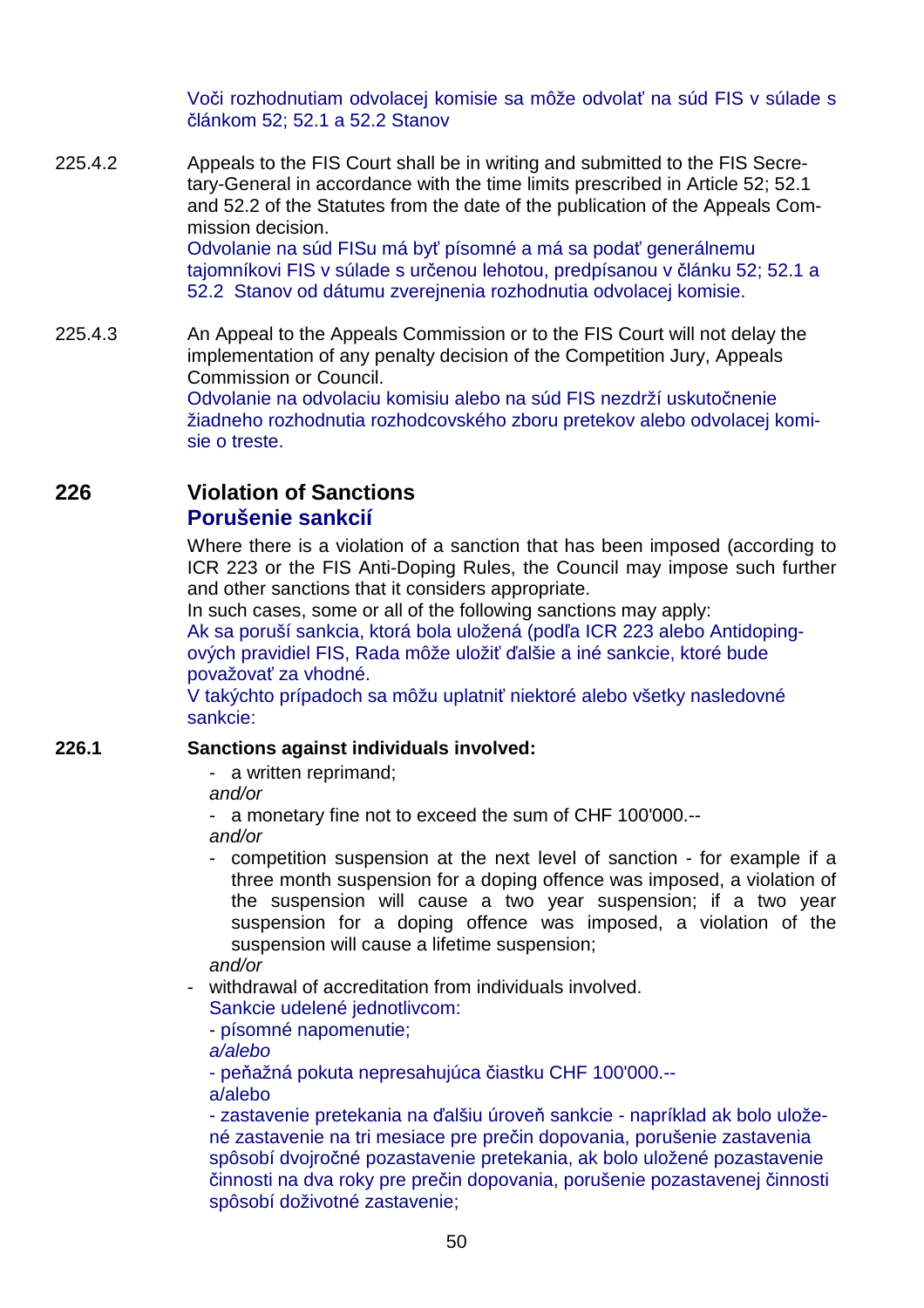- a / alebo
- Odňatie akreditácie od zúčastnených jednotlivcov.

#### **226.2 Sanctions against a National Ski Association: Sankcie proti národnej lyžiarskej asociácii:**

- withdrawal of FIS funding to the National Ski Association; and/or
- cancellation of future FIS events in the country involved; and/or
- withdrawal of some or all FIS membership rights, including participation in all FIS calendar competitions, voting rights at the FIS Congress, membership of FIS Committees.

- odobratie FIS prostriedkov na financovanie národnej lyžiarskej asociácie a / alebo

- zrušenie budúcich FIS podujatí v zapojenej krajine

a / alebo

- odňatie niektorých alebo všetkých členských práv FIS, vrátane účasti vo všetkých súťažiach kalendára FIS, hlasovacích práv na FIS kongrese, členstvo FIS výborov.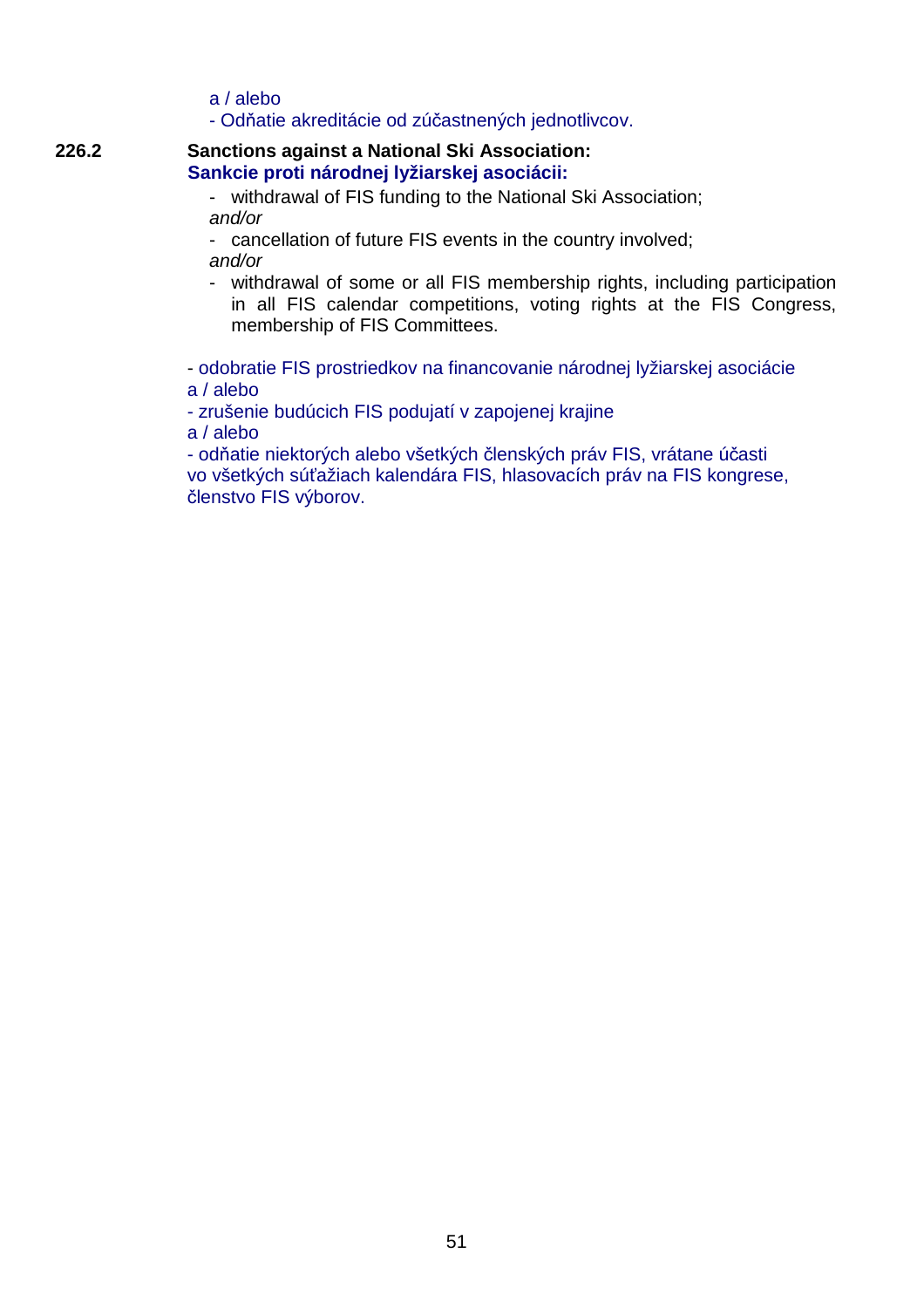# **2 nd Section**

## **300 Cross-Country Competitions Preteky v behu na lyžiach**

300.1 FIS sanctioned competitions are governed by the following FIS publications: ICR – first section (200s), second section (300s), World Cup Rules, Rules and Guidelines of the FIS Points and annual Cross-Country Guidelines approved by the FIS Cross-Country Committee.

> Preteky, ktoré schvaľuje FIS, sú riadené podľa nasledovných dokumentov: ICR - prvá časť (časť 200), druhá časť (časť 300), Pravidlá pre Svetový pohár, Pravidlá a smernice pre FIS body a smernice pre preteky v behu na lyžiach, platné pre daný rok a schválené komisiou FIS pre beh na lyžiach.

**A. Organisation Organizácia**

# **301 The Organising Committee (OC) Organizačný výbor (OV)**

301.1 An OC must be appointed for an international competition. The OC consists of members appointed by the National Ski Association (NSA) and the OC. The OC administers the rights, duties and obligations of the organiser. See article 210.

> Pre medzinárodné preteky musí byť menovaný organizačný výbor (OV). OV je zložený z členov, menovaných národným lyžiarskym zväzom a organizačným výborom. OV spravuje práva, povinnosti a záväzky usporiadateľa. Pozri článok 210.

## **302 The Competition Officials Činovníci pretekov**

- **302.1 Appointment of the Competition Officials Vymenovanie činovníkov pretekov**
- **302.1.1 FIS appointed officials are**
	- At Olympic Winter Games (OWG) and World Ski Championships (WSC): the Technical Delegate (TD), Assistant TD, Jury Members and FIS Race Director (RD)
	- At World Cup (WC): the TD, Assistant TD and FIS Race Director (RD)
	- At Junior World Ski Championships (JWSC): the TD, Assistant TD and one Jury member
	- At Continental Cups (COC) and FIS competitions: the TD

## **Funkcionári menovaní FIS sú:**

- pre Zimné olympijské hry (ZOH) a Majstrovstvá sveta v lyžovaní (MS): technický delegát (TD), asistent TD (ATD), členovia jury a FIS riaditeľ pretekov (RD)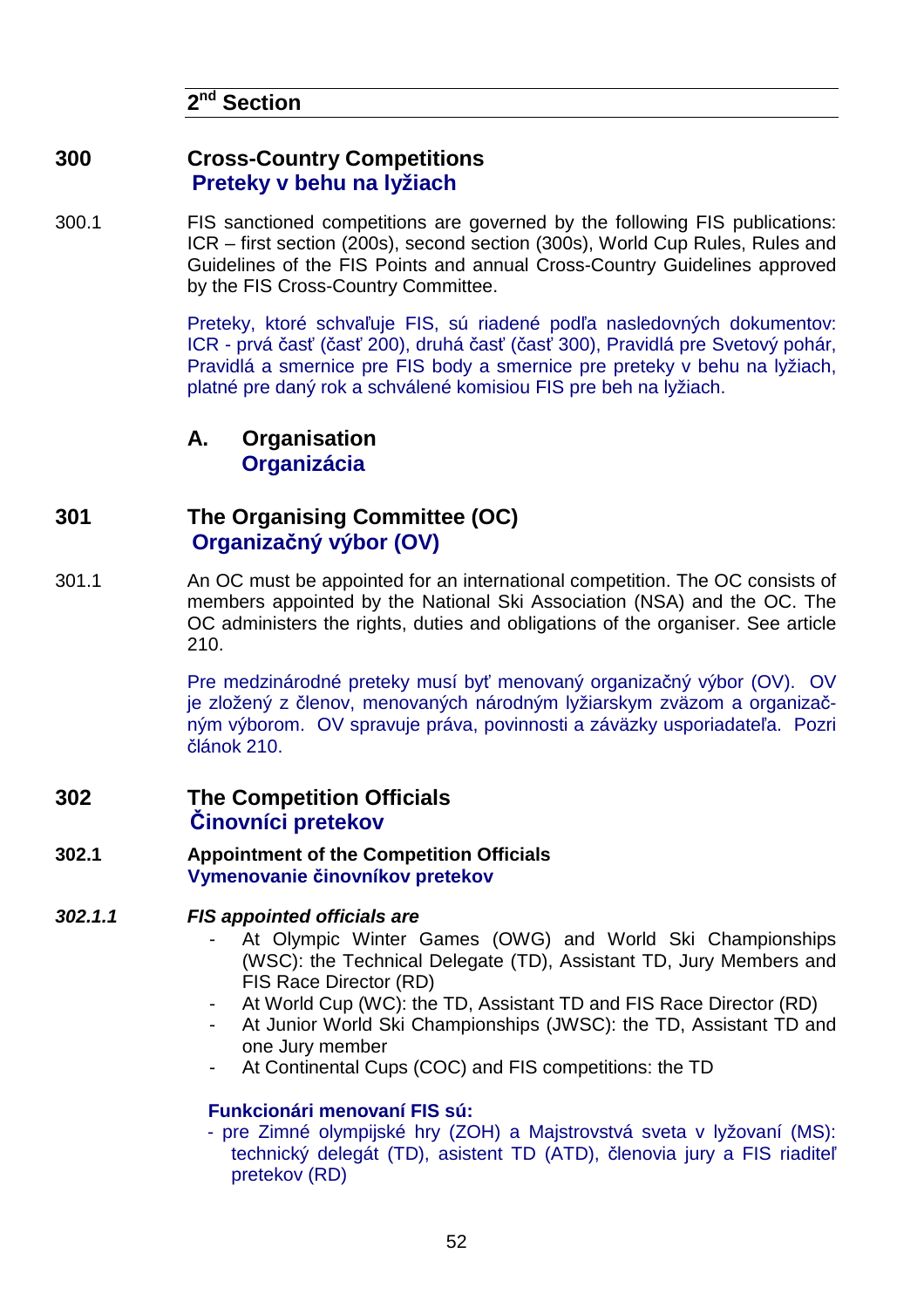- pre Svetový pohár (SP): technický delegát (TD), asistent TD (ATD) a FIS riaditeľ pretekov

- pre majstrovstvá sveta juniorov (MSJ): technický delegát (TD), asistent technického delegáta (ATD) a jeden člen jury

- pre kontinentálne poháre (KoP) a FIS preteky: technický delegát (TD)

302.1.2 NSA appointed officials are

At JWSC, WC, COC and FIS competitions: National Assistant TD Funkcionári menovaní Národným lyžiarskym zväzom sú

- pre Majstrovstvá sveta juniorov (MSJ), Svetový pohár (SP), kontinentálne poháre (KoP) a preteky FIS: národný asistent TD

302.1.3 Organising Committee Appointed Members Členovia menovaní organizačným výborom

> The Organiser appoints all other members. The Chair of the OC or his/her Assistant represents the OC to the public and chairs the meetings of the OC. He/she cooperates before and after the competition closely together with FIS. See art. 210.

> Within the OC there must be one person appointed as the Chief of Competition who is qualified to conduct the competition and to supervise the technical aspects of the competition. The Competition Officials are specialists who are particularly well qualified for their assigned duties. Each official is allowed to do only one job. Officials must be easily recognized by their uniforms, armbands or badges.

> Všetkých ostatných členov menuje organizátor. Predseda OV alebo jeho/jej asistent reprezentujú OV na verejnosti a predsedajú poradám OV. Úzko spolupracujú s FIS pred pretekmi i po pretekoch, pozri článok 210.

> V rámci OV musí byť jedna osoba určená do funkcie riaditeľa pretekov, ktorý má dostatočnú kvalifikáciu na vedenie pretekov a pre dohľad nad technickými aspektmi pretekov. Funkcionári pretekov sú špecialisti, ktorí sú obzvlášť dobre kvalifikovaní pre vykonávanie svojich povinností. Každý funkcionár smie vykonávať iba jednu funkciu. Pre ľahké rozoznanie musía byť funkcionári vybavení jednotnými uniformami, páskami na rukávoch alebo odznakmi.

- 302.1.3.1 The Organiser appoints all other members. For all Olympic Winter Games (OWG, YOG) and World Ski Championships (WSC, JWSC) the following key technical officials have to be submitted to the FIS Council for approval:
	- − Chief of Competition
	- − Ass. Chief of Competition
	- − Competition Secretary
	- − Chief of Course
	- − Chief of Stadium

Usporiadateľ menuje všetkých ostatných členov. Pre všetky Zimné olympijske hry (ZOH, YOG) a majstrovstvá sveta ( MS, MSJ) majú byť predložení rade FIS na schválenie:

- riaditeľ pretekov
- asistent riaditela pretekov
- sekretár pretekov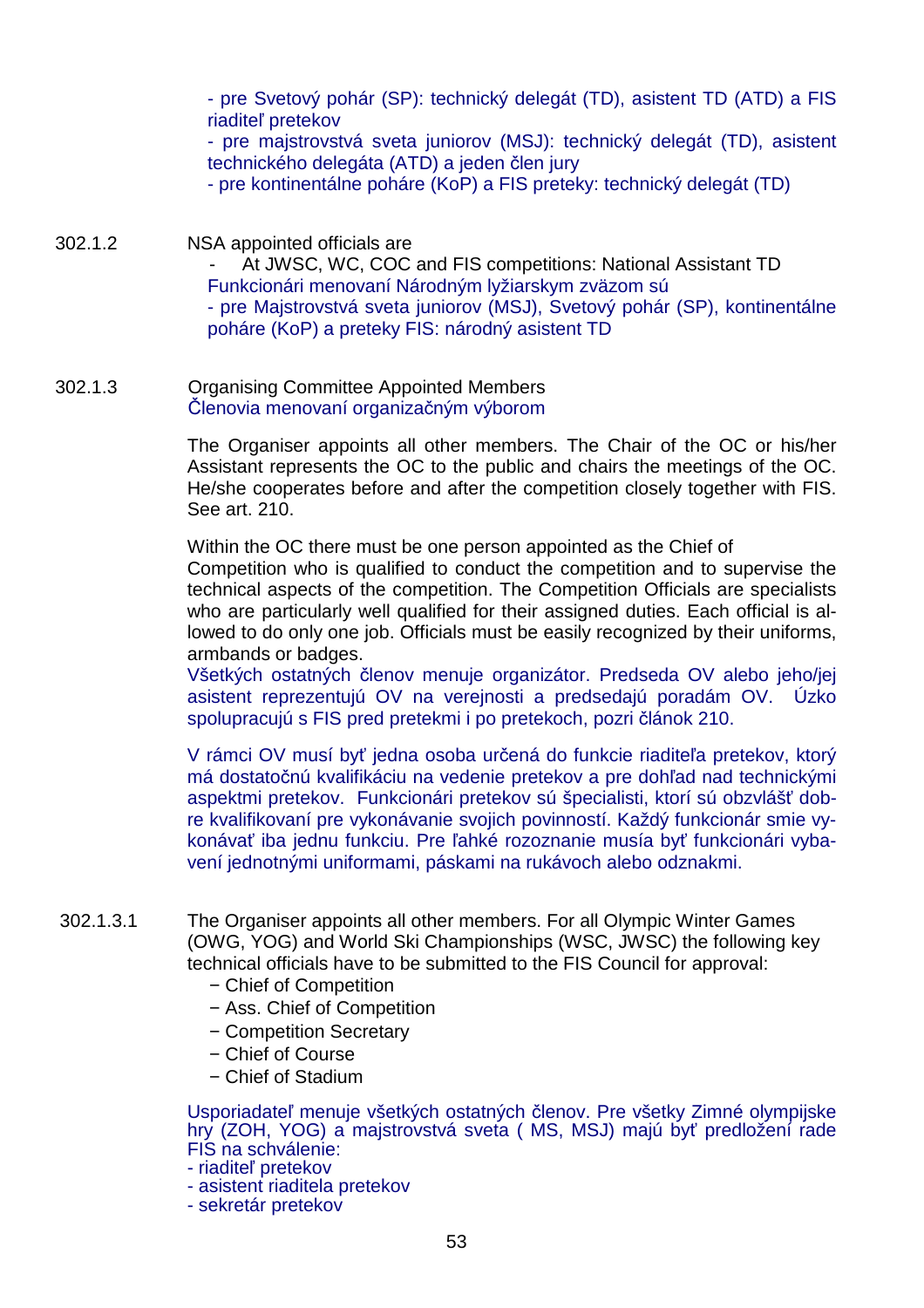- veliteľ tratí - veliteľ štadióna

302.1.4 The TD and the Jury must be constantly informed by the OC of progress in their preparatory work and of changes that may have to be made.

> Organizačný výbor musí technického delegáta (TD) a jury neustále informovať o priebehu prípravných prác a o zmenách, ktoré je potrebné vykonať.

**302.2 Competition Officials Appointed by the Chief of Competition**  Funkcionári pretekov menovaní riaditeľom pretekov

### 302.2.1 The Competition Officials are

- Competition secretary
- Chief of course
- Chief of timekeeping and data processing
- Chief of stadium
- Chief of control and competition security

 The chief of competition will appoint other officials as necessary. Funkcionári pretekov sú

- -sekretár pretekov
- veliteľ tratí
- veliteľ časomiery a spracovania dát (hlavný rozhodca)
- veliteľ štadióna
- veliteľ kontrol a bezpečnosti pretekov

Pokiaľ je nevyhnutné, menuje riaditeľ pretekov ďalších funkcionárov.

#### **302.3 The Competition Officials and their Duties**

Funkcionári pretekov a ich povinnosti

302.3.1 The chief of competition is responsible for all aspects of the competition and supervises the work of all other competition officials. He must inform the TD constantly about the preparatory work and about changes that may have to be made.

> Riaditeľ pretekov zodpovedá za všetky aspekty pretekov a dohliada na prácu všetkých funkcionárov pretekov. Sústavne informuje TD o priebehu prípravných prác a o zmenách, ktoré je potrebné vykonať.

302.3.2 The competition secretary is responsible for all secretarial work concerned with the technical aspects of the competition: entries, team captains' meeting, minutes, publication of start lists and results, protests.

> Sekretár pretekov zodpovedá za všetky kancelárske práce, týkajúce sa technických aspektov pretekov: prihlášky, porady vedúcich tímov, zápisy, zverejňovanie štartových listín a výsledkov, protestov.

302.3.3 The chief of course is responsible for the preparation (grooming, markings, and fencing) of the competition course, ski testing areas and warm-up course.

> Veliteľ tratí zodpovedá za prípravu (úprava trati, označenie, oplotenie) pretekové trate, zóny testovania lyží a zahrievacieho okruhu.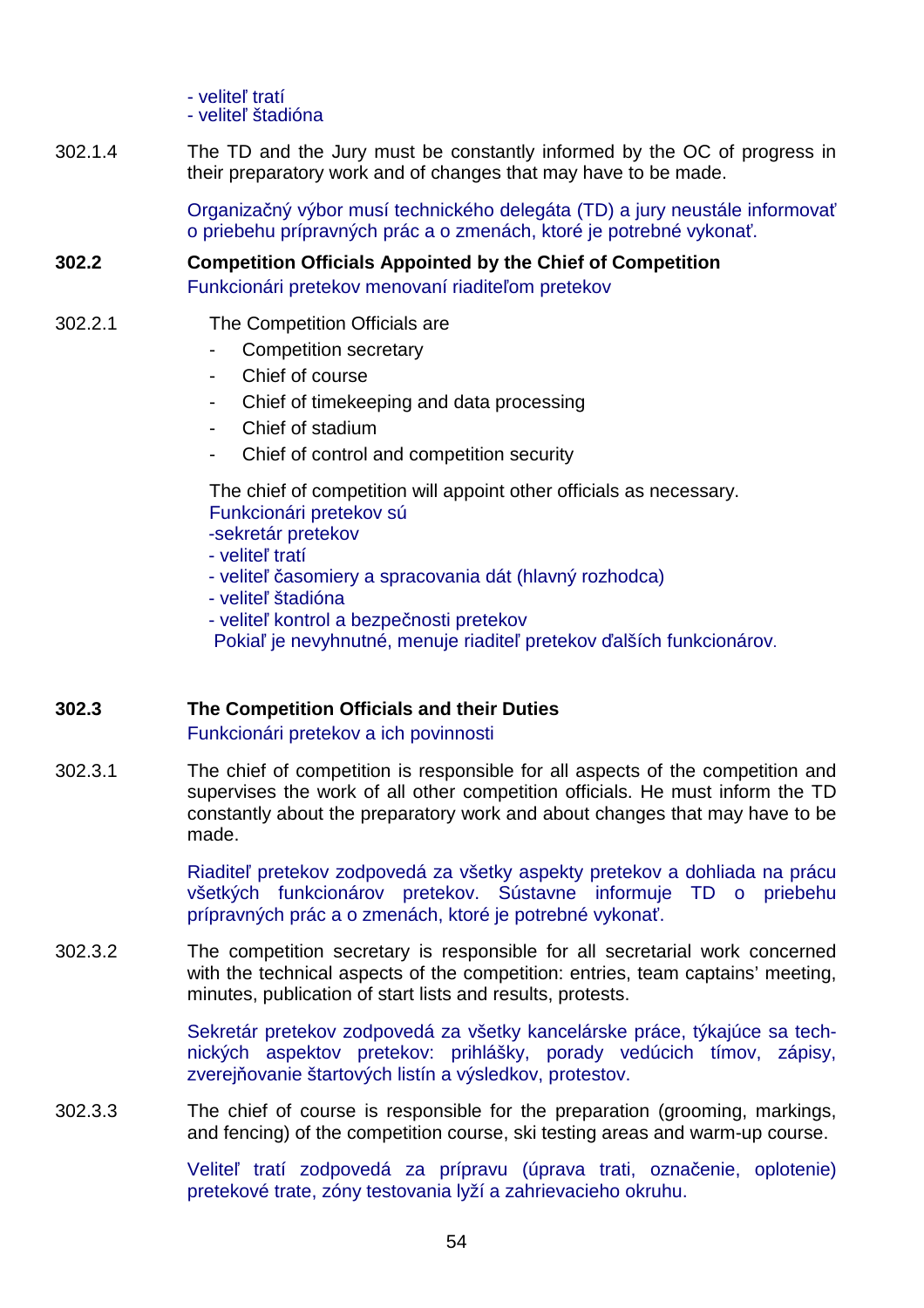302.3.4 The chief of timekeeping and data processing is responsible for the direction and coordination of the officials working in the timing area (starter, finish referee, finish controller, manual timers, electronic timers, intermediate timekeepers and calculations officials' work.

> Veliteľ časomiery a spracovania dát zodpovedá za riadenie a koordinovanie usporiadateľov, pracujúcich v priestore časomiery (štartér, cieľový rozhodca, kontrolór v cieli, ručných časomeračov, elektronických časomeračov, meračov medzičasov a práce personálu výpočtového strediska.

302.3.5 The chief of stadium is responsible for all activities in the stadium area. This includes the course preparation in the stadium, flow of competitors to the start, commercial markings, flow from the finish area, and support for anti-doping controllers.

> Veliteľ štadióna zodpovedá za všetky činnosti v areáli štadióna. Patrí sem príprava štadióna, príchod pretekárov na štart, reklamné a komerčné označenie, odchod z cieľového priestoru a podpora antidopingovej kontrole.

302.3.6 The chief of control and competition security is responsible to organise together with the Jury the suitable placing of controllers, to collect all pertinent information and control cards after the competition and to report any incidents to the Jury.

> Two controllers are necessary for each post. The number and placing of the controllers is determined without notifying the competitors, coaches or other officials. The controllers at each post record violations and the passing of the competitors. They may use video equipment. After the competition they must inform the chief of control and competition security of any violations to the rules and be ready to testify before the Jury.

> Veliteľ kontrol a bezpečnosti pretekov rozhoduje spolu s jury o vhodnom umiestnení kontrol, zhromažďuje všetky relevantné informácie a zápisy kontrol, odovzdáva jury všetky informácie o incidentoch.

> Na každom mieste sú potrební dvaja rozhodcovia. Počet kontrol a ich umiestnenie je urdžované v tajnosti pred pretekármi, trénermi i ďalšími usporiadateľmi. Rozhodcovia vedú na každom poste záznam o porušení a prechodu pretekárov. Môžu použiť videokamery. Po ukončení pretekov musia informovať veliteľa kontrol a bezpečnosti pretekov o akomkoľvek porušení pravidiel a musia byť pripravení svedčiť pred Jury.

 302.3.7 The chief of media information is responsible for providing optimal working conditions for media, equipment suppliers and competition officials in the media areas and the mixed zone. This includes the layout of the mixed zone, the positions for photographers, journalists and commentators. Rooms for press conferences and related media infrastructure must be provided.

> He is also responsible for the flow of pertinent information to the press, radio and TV, and for the efficient functioning of the loudspeakers at the stadium area.

> Šéf mediálnych informácií zodpovedá za vytvorenie optimálnych pracovných podmienok pre médiá, dodávateľov vybavenia a funkcionárov pretekov v priestoroch pre médiá a v mix zóne. Patrí sem vymedzenie mix zóny, miest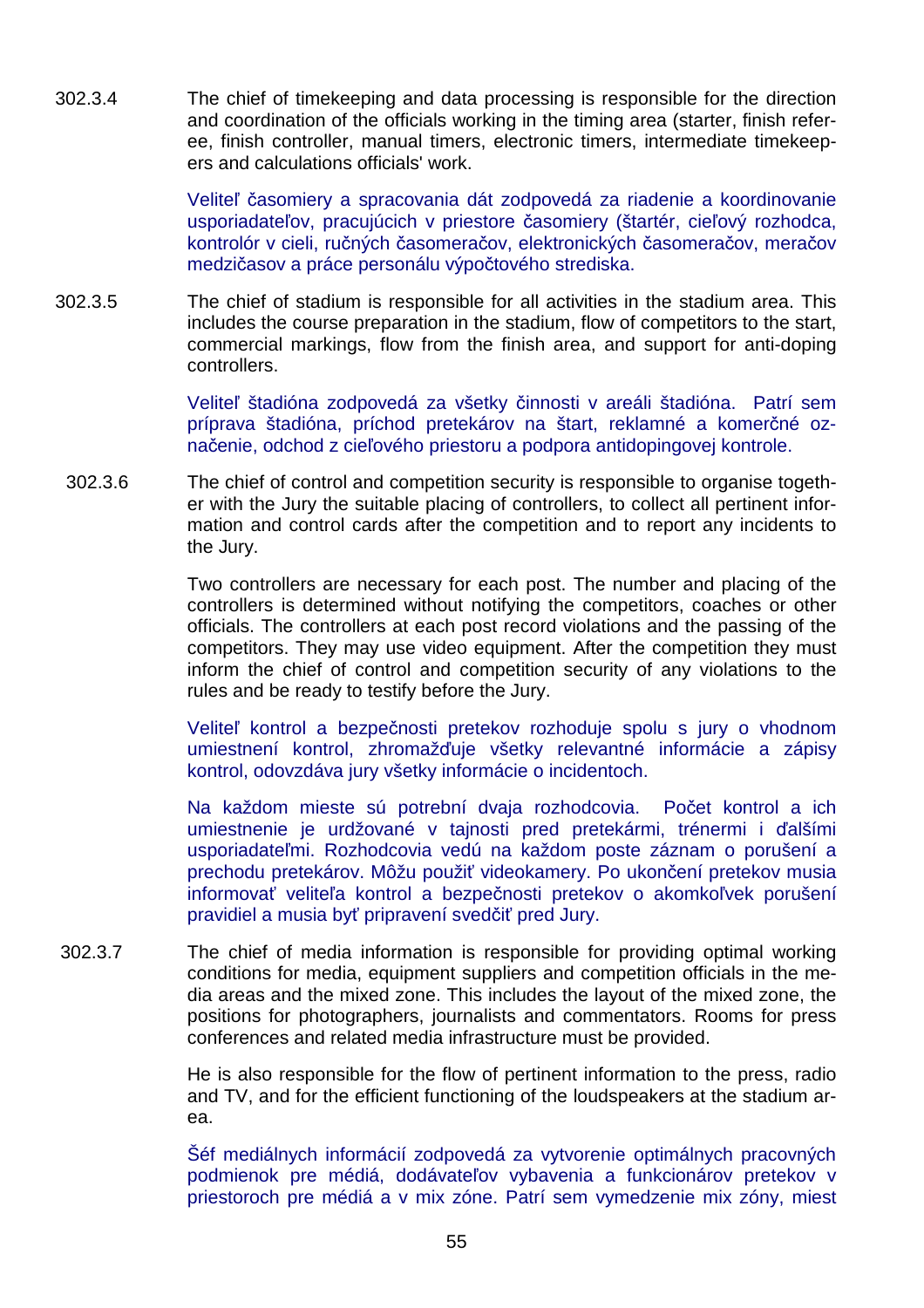pre fotografov, novinárov a komentátorov. Je nutné zabezpečiť miestnosti pre tlačové konferencie a súvisiacu mediálnu infraštruktúru.

Tiež zodpovedá za tok aktuálnych informácií pre tlač, rozhlas a televíziu, tiež za správnu funkčnosť reproduktorov v priestore štadióna.

302.3.8 The chief of medical and rescue services is responsible for the organisation of all medical and first aid arrangements and for the quick transport of patients to the nearest appropriate medical facility.

> The first aid and medical services must be completely operational during all training times.

> Details of the Medical Support Requirements are given in chapter 1 of the FIS Medical Guide containing Medical Rules and Guidelines.

> Šéf zdravotníckych služieb je zodpovedný za organizáciu všetkých zdravotníckych záležitostí a opatreniach prvej pomoci, aj za rýchlu prepravu pacientov do najbližšieho vhodného zdravotníckeho zariadenia.

> Prvá pomoc a zdravotnícke služby musia byť v plnej pohotovosti, v dobe všetkých tréningov.

> Podrobné požiadavky na zdravotnícke zabezpečenie sú uvedené v kapitole 1 príručky FIS Lekársky sprievodca, ktorá obsahuje Lekárske pravidlá a smernice

# **303 The Jury and its Duties Jury (súťažný výbor/ďalej len SV/) a jeho povinnosti**

### **303.1 Members of the Jury Členovia SV**

- 303.1.1 For all Olympic Winter Games (OWG) and World Ski Championships (WSC) the following will serve in the Jury:
	- The TD, who is chair of the Jury (appointed by FIS)
	- The Assistant TD (appointed by FIS)
	- The Chief of Competition
	- Two other foreign members (appointed by FIS).
	- FIS Race Director (appointed by FIS)

FIS appointed officials mentioned above are appointed by the FIS Council on proposal by the FIS Cross-Country Committee.

Pre Zimné olympijské hry (ZOH) a Majstrovstvá sveta v lyžovaní (MS) pracujú v SV nasledujúci členovia:

- TD, ktorý je predsedom SV (menovaný FIS)
- asistent TD (menovaný FIS)
- riaditeľ pretekov
- dvaja ďalší zahraniční členovia (menovaní FIS)
- FIS riaditeľ (menovaný FIS)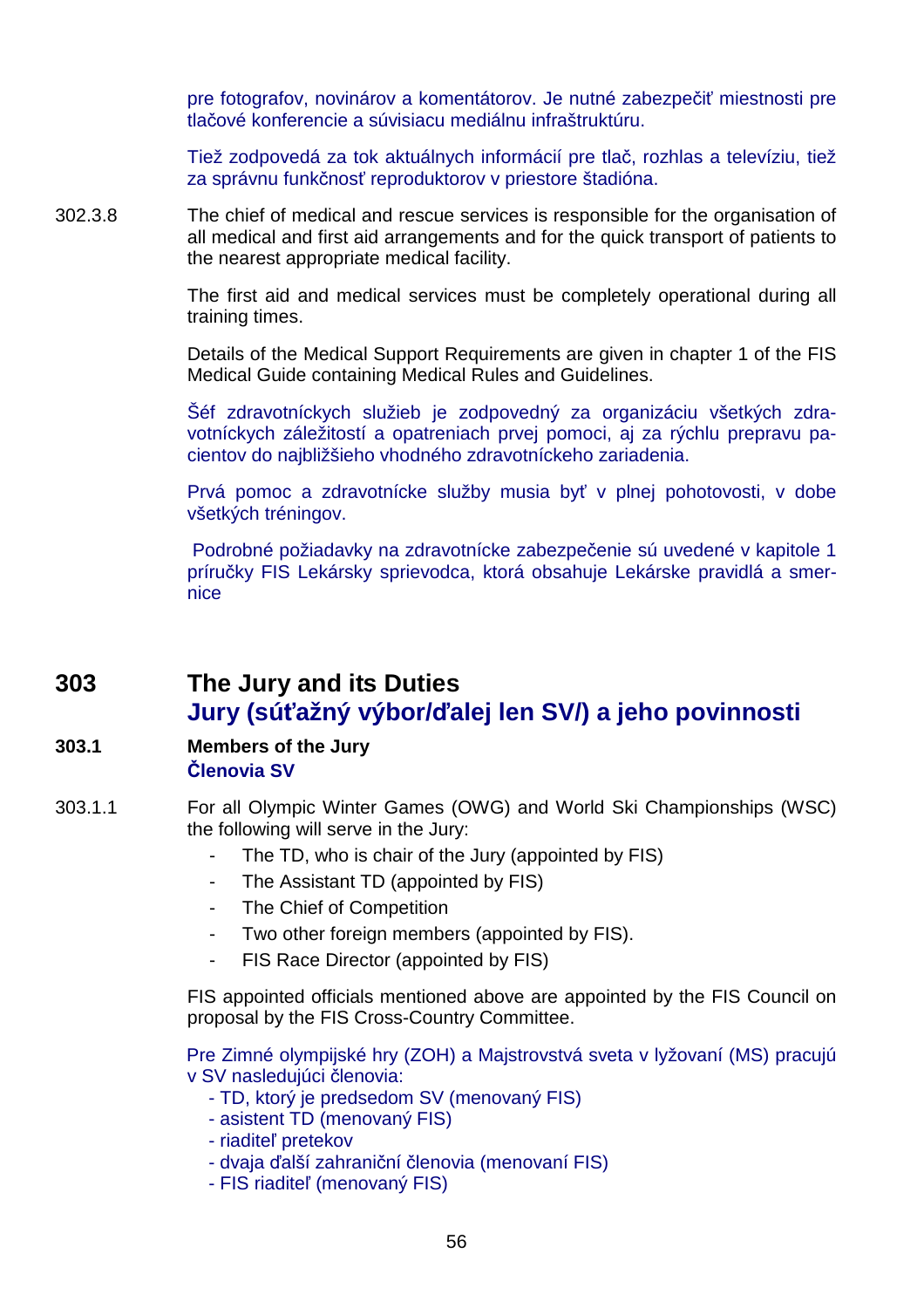Vyššie zmienení činovníci menovaní FIS sú menovaní Radou FIS na návrh FIS výboru behu na lyžiach (CCC).

- 303.1.2 For WC the Jury will consist of the following
	- The TD, (appointed by FIS)
	- The Assistant TD (appointed by FIS)
	- FIS Race Director (appointed by FIS)
	- The Chief of Competition
	- The National TD Assistant (appointed by the host NSA in cooperation with the regional TD coordinator)

Pre SP musí mať SV nasledujúcich členov

- TD, (menovaný FIS)
- asistent TD (menovaný FIS)
- FIS riaditeľ závodu (menovaný FIS)
- riaditeľ pretekov
- národný asistent TD (menovaný hosťujúcou národnou lyžiarskou federáciou v spolupráci s regionálnym koordinátorom TD)

## 303.1.3 For JWSC the Jury will consist of the following

- The TD (appointed by FIS)
- The Assistant TD (appointed by FIS)
- One Jury member (appointed by FIS)
- The Chief of Competition
- The National TD Assistant (appointed by the host NSA in cooperation with the regional TD coordinator)

Pre MSJ musí mať SV nasledujúcich členov:

- TD, (menovaný FIS)
- asistent TD (menovaný FIS)
- jeden člen jury (menovaný FIS)
- riaditeľ pretekov

národný asistent TD (menovaný hosťujúcou národnou lyžiarskou federáciou v spolupráci s regionálnym koordinátorom TD)

- 303.1.4 For University Winter Games (UWG) the jury will consist of the following :
	- The TD, who is chair of the Jury (appointed by FIS)
	- The Assistant TD (appointed by FIS)
	- Race director (appointed by FISU)
	- The Chief of Competition

- The National TD Assistant (appointed by the host NSA in cooperation with the regional TD coordinator)

Pre Univerziádu sa bude skladať SV z nasledujúcich členov:

- TD, ktorý predsedá jury (menovaný FIS)
- asistenta TD (menovaný FIS)
- riaditeľa súťaže (menovaný FISU /Svetová federácia univerzitného športu/)
- riaditeľa pretekov

- národného TD asistenta (menovaného hostiteľskou asociáciou v spolupráci s regionálnym TD koordinátorom)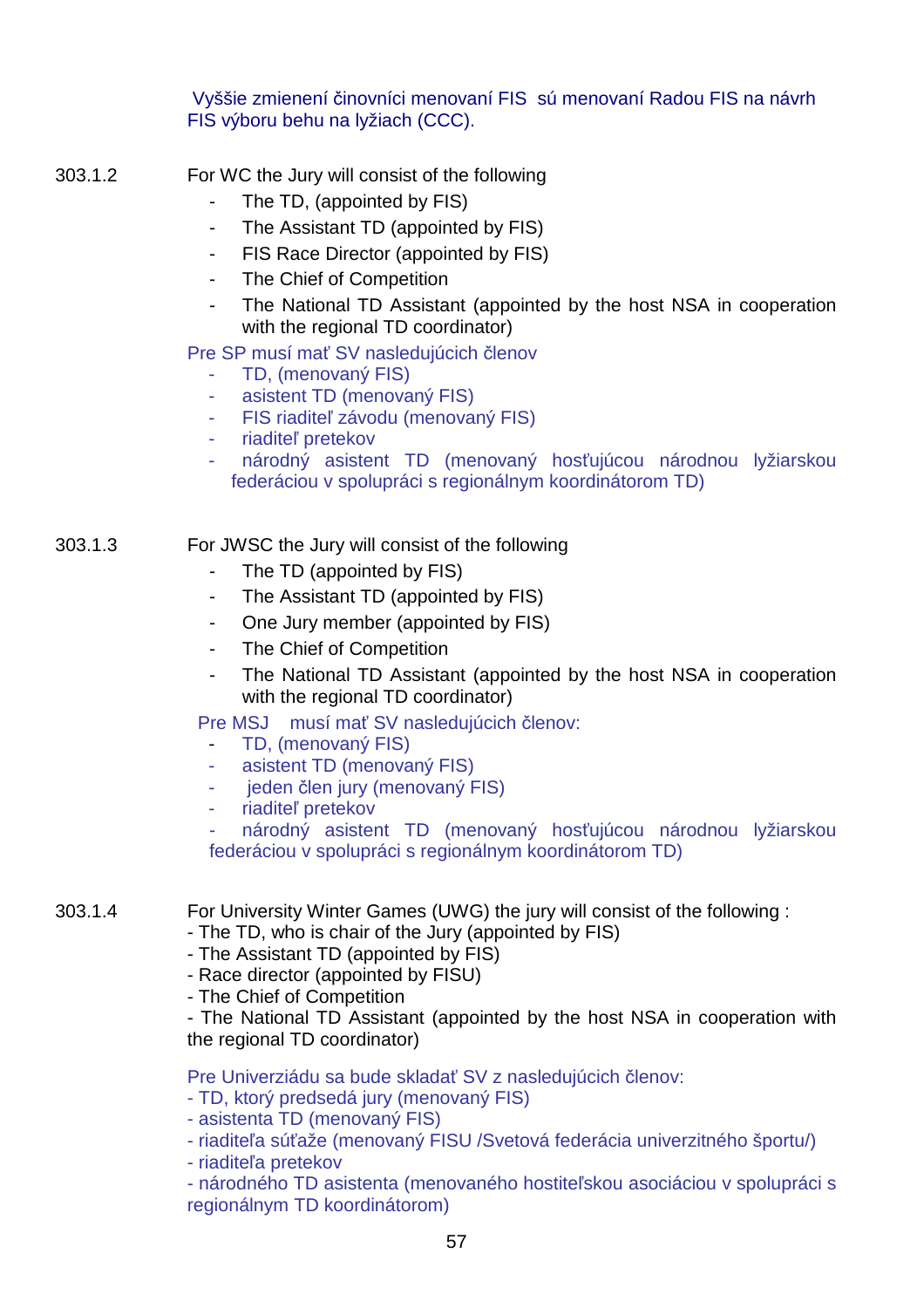303.1.5 For Asian Winter Games (AWG) and for Roller skiing WSC the jury will consist of the following :

- The TD, who is chair of the Jury (appointed by FIS)

- The Assistant TD (appointed by FIS)

- The Chief of Competition

- The National TD Assistant (appointed by the host NSA in cooperation with the regional TD coordinator)

Pre Ázijské zimné hry a pre majstrovstvá sveta na kolieskových lyžiach sa bude skladať SV z nasledujúcich členov:

- TD, ktorý predsedá SV ( menovyný FIS)

- asistenta TD ( menovaný FIS)

- riaditeľa pretekov

- národného TD asistenta ( menovaného hostiteľskou asociáciou v spolupráci s regionálnym TD koordinátorom )

### 303.1.6 For COC and FIS competitions, for Roller skiing WC and FIS competitions the Jury will consist of the following

- The TD, who is chair of the Jury (appointed by FIS)
- The Chief of Competition
- The National TD Assistant (appointed by the host NSA in cooperation with the regional TD coordinator)

Pre KoP a FIS preteky, preteky svetového pohára na kolieskových lyžiach a FIS pretekoch sa bude skladať SV z nasledujúcich členov

- TD, ktorý je predsedom jury (menovaný FIS)
- riaditeľ pretekov
- národný asistent TD (menovaný hosťujúcou NLA v spolupráci s regionálnym TD koordinátorom)
- **303.2 The Role of the Technical Delegate (TD) and Assistant Technical Delegate (ATD) at WC, WSC, OWG, JWSC, COC and FIS competitions Úloha technického delegáta (TD) a asistenta technického delegáta pri SP, MS, ZOH, MSJ, KoP a FIS pretekoch**

#### 303.2.1 Authority Právomoci

 The TD is the delegate of the FIS to the organising body, and is a guarantor for the FIS that the competition is conducted in accordance with the FIS Rules. The TD must have a valid TD license and he must be able to speak and write in the English language. The TD has the responsibility to involve and utilize the FIS appointed Assistant TD and the NSA appointed Assistant TD in the preparation, the carrying out and the follow up of the competition. The TD is responsible for organising the work of the Jury.

TD je pre organizátora delegátom za FIS a pre FIS je garantom, že preteky budú prebiehať v súlade s pravidlami FIS. TD musí mať platnú licenciu TD a musí byť schopný hovorit a písať v anglickom jazyku. TD má zodpovednosť za zapojenie a využívanie asistenta TD, ktorého vymenúva FIS, a národného asistenta TD, menovaného národnou asociáciou, do prípravy, realizácie a sledovania pretekov. TD je zodpovedný za organizovanie práce SV.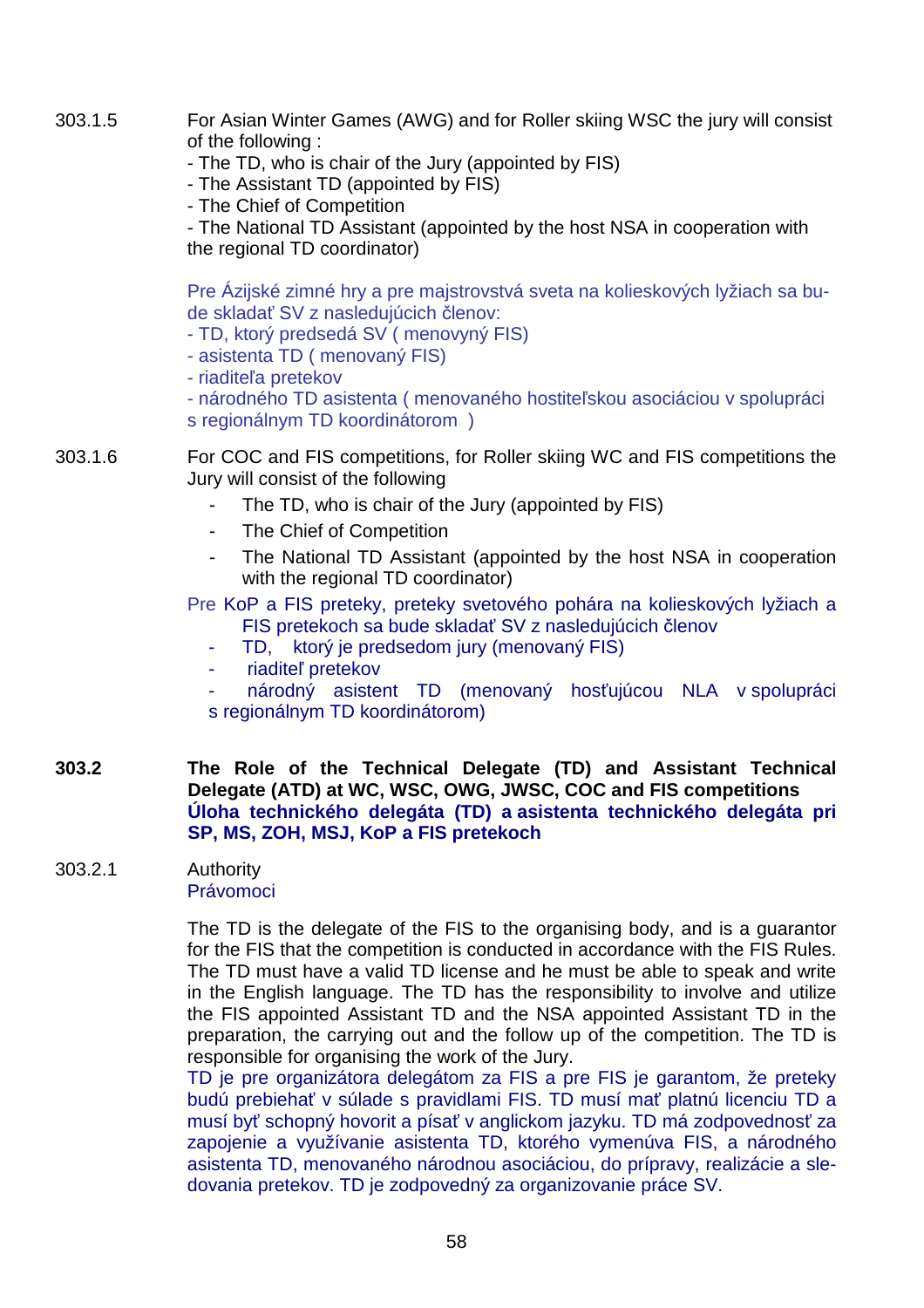- 303.2.2 Appointment **Menovanie**
- 303.2.2.1 For OWG, WSC, WC and JWSC, the TD, Assistant TD and other Jury members must possess a TD-license for Cross-Country. Pre preteky ZOH, MS, SP a MSJ musí TD, asistent TD, a každý člen SV mať TD licenciu pre beh na lyžiach.
- 303.2.2.2 For all OWG, WSC and WC competitions the TD and Assistant TD must be from another nation. For other international competitions, TDs from the same nation may be appointed. Competitions which appear regularly in the FIS Calendar shall have a foreign TD at least every four years. Pre preteky ZOH, MS a SP musí byť TD a asistent TD z rôznych národov. Pre ostatné medzinárodné preteky môžu byť vymenovaní TD rovnakej národnosti. Preteky, ktoré sú pravidelne zaradené v kalendári FIS, majú mať zahraničného TD najmenej raz za štyri roky.
- 303.2.2.3 For OWG, WSC, JWSC and WC competitions the TD and Assistant TD are appointed by the FIS Cross-Country Committee. For OWG and WSC the appointments of the FIS Cross-Country Committee must be confirmed by the FIS Council. For other international competitions the TDs are appointed by the Sub-Committee for Rules and Control. For JWSC, WC, COC and FIS competitions the NSA must appoint a National Assistant TD who is supervised and instructed by the TD.

Pre všetky preteky ZOH, MS, MSJ a SP je TD a asistent TD menovaný FIS komisiou behu na lyžiach. Pre ZOH a MS musí byť menovanie FIS komisie behu na lyžiach potvrdené predsedníctvom FIS. Pre ostatné medzinárodné preteky sú TD menovaní subkomisiou pre pravidlá a kontrolu. Pre preteky MSJ, SP a KoP a preteky FIS musí národná lyžiarska asociácia vymenovať národného asistenta TD, ktorého dozoruje a inštruuje TD.

303.2.2.4 Persons holding a position of responsibility for a Nations Team are not permitted to be nominated for the position of a TD or Jury member for OWG, WSC, JWSC and WC. Osoby, ktoré zaujímajú zodpovedné pozície v národných reprezentačných tí-

moch, nesmú byť menované na pozícii TD alebo člena jury pre ZOH, MS, MSJ a SP.

#### **303.3 Duties of the Jury Povinnosti SV**

303.3.1 The Jury must ensure that the competition is organised and carried out according to the FIS Rules. The responsibilities begin when the Jury is appointed and are ended when protests from the final competition have been decided and the official results are produced. The first Jury meeting should be held before the first official training.

> SV musí zaistiť, aby preteky boli organizované a prebiehali podľa pravidiel FIS. Jej zodpovednosť začína vymenovaním a končí po vyriešení protestov z posledných pretekov a po vydaní oficiálnych výsledkov. Prvé zasadnutie jury by sa malo konať pred prvým oficiálnym tréningom.

- 303.3.2 The Jury must clarify and decide
	- Whether a competition shall be postponed, interrupted or cancelled.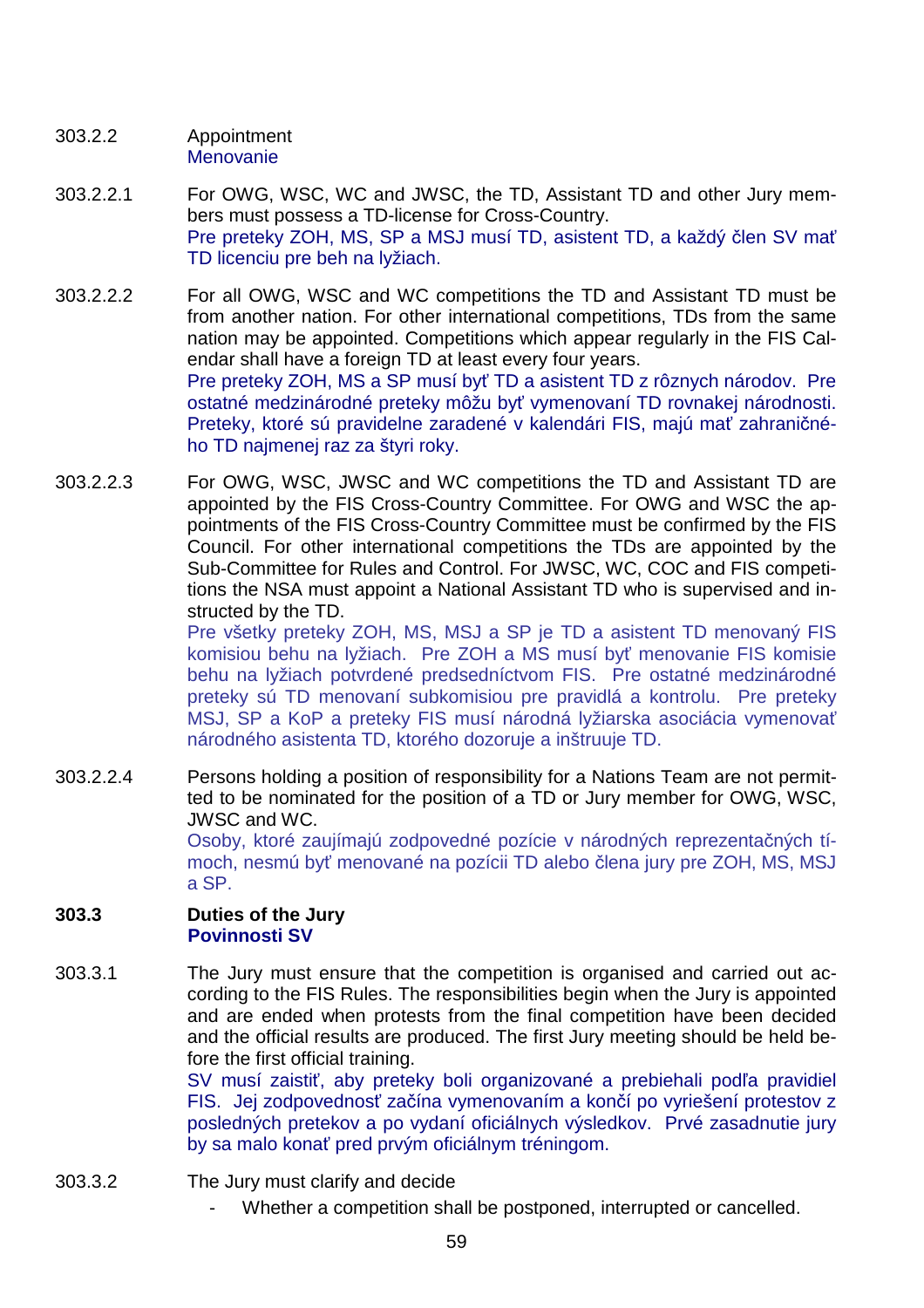- Whether late entries and substitutions may be accepted
- Whether protests should be accepted and sanctions or disqualification announced
- Whether to apply for sanctions against an athlete or coach
- Whether there will be a change of starting order and method of start in special cases
- Any questions not covered by FIS Rules

Jury musí objasniť a rozhodnúť:

- či majú byť preteky odložené, prerušené alebo zrušené
- či môžu byť akceptované neskoré prihlášky a náhradníci
- či by mali byť protesty akceptované a budú udelené sankcie alebo diskvalifikácia
	- či budú použité sankcie proti pretekárovi alebo trénerovi
- či bude vykonaná zmena poradia na štarte a metódy štartu v špeciálnych prípadoch
	- akékoľvek otázky, ktoré nie sú pokryté pravidlami FIS
- 303.3.3 Within the location, especially during the official training and competition times, each voting Jury member is authorized to issue oral reprimands and withdraw the accreditation which is valid for the current event. V priestoroch pretekov, hlavne počas oficiálneho tréningu a v priebehu pretekov, je každý hlasujúci člen SV oprávnený udeliť ústne napomenutie a odobrať akreditáciu, ktorá je platná pre prebiehajúce preteky.
- 303.3.4 Decisions of the Jury are made by a majority vote. In the case of a tie, the chairman of the Jury has the casting vote. Rozhodnutia jury sú schvaľované väčšinou hlasov. V prípade nerozhodného výsledku má predseda jury rozhodujúci hlas.

### **303.4 Jury Duties before and during the Competition Povinnosti SV pred a v priebehu pretekov**

303.4.1 Normally jury members should arrive at to the venue early enough to have 2 full working days before first competition day.

> The TD is responsible that all Jury duties are carried out and should distribute tasks among Jury members according to their abilities and experience.

> Jury members should be able to ski the course and make a judgment of the course preparations.

> Zvyčajne majú členovia SV prísť na miesto konania pretekov dostatočne včas, aby mali 2 plné pracovné dni pred prvým pretekovým dňom

> TD zodpovedá za vykonanie všetkých povinností SV a mal by rozdeľovať úlohy medzi členmi SV podľa ich schopností a skúseností.

Členovia SV by mali byť schopní prejsť trať na lyžiach a posúdiť prípravy tratí.

- 303.4.2 Jury duties before arrival to competition site
	- Invitation
	- Competition programme
	- Entries and eligibility questions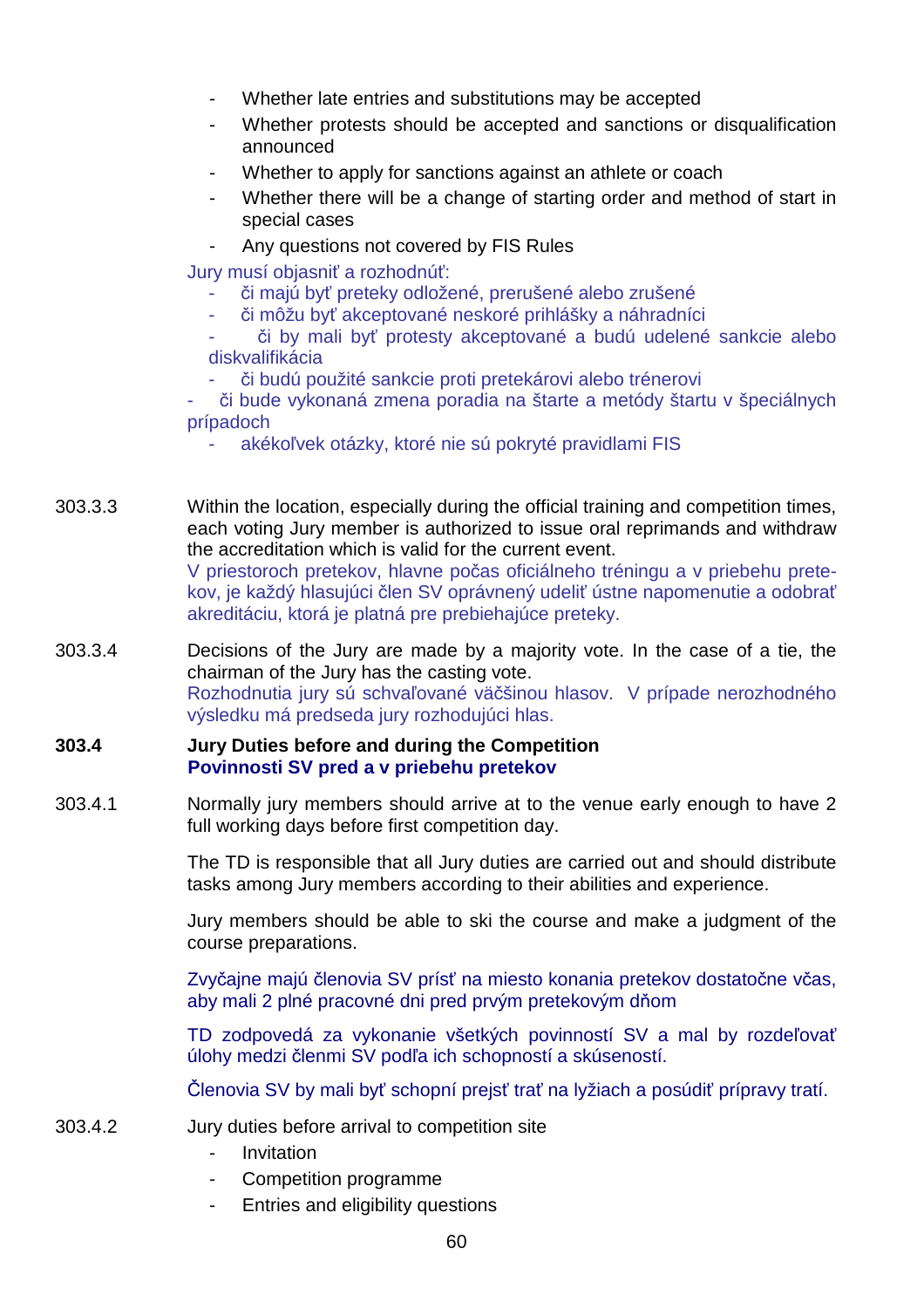- Course and stadium plans
- Snow conditions, contingency plans (in case of bad snow conditions)
- Site visits (if decided by FIS Cross-Country Committee)

Povinnosti SV pred príchodom na miesto pretekov

### -pozvanie

- program pretekov
- prihlášky a vzniknuté otázky
- plány tratí a štadióna
- snehové podmienky, náhradné trate (v prípade nepriaznivých snehových podmienok)
- návšteva miesta (ak tak rozhodne bežecká komisie FIS)

303.4.3 Jury duties on competition site before competition

- Liability insurance (ICR 212.2)
- Course:

Homologation, preparation (snow conditions, grooming, grooming equipment, forerunners, snow patrols, plans in case of extreme weather conditions including salting plan), course marking, safety measures, coach/no coach areas, feeding stations, ski doo access paths (if applicable)

- Team area: Waxing facilities, test area, warm-up courses
- Stadium: Detailed plans, markings, fencing, general logistics, information points, loudspeakers
- Medical service First aid stations, rescue plans, doping control (facilities, chaperons)
- Team accommodation: Level, distance, pricing, meal arrangements and quality
- Race office:

Location, organisation, equipment, opening hours, information for the teams, forms, lists (FIS Points, cup standings, written reprimand), entries (eligibility, quotas, FIS Codes, grouping – if applicable)

- Team Captains' meeting: Place, schedule, room equipment, refreshments, agenda, presentation, information for teams, test draw (if applicable), monitor the meeting and make decisions during the meeting if necessary
- Timing:

Start and finish procedures, photo finish, primary timing, backup timing, data processing, start list content and layout, result list content and layout, XML data transmission to FIS

- Competition control: Posts, technique control, equipment, procedures, ski marking (if applicable)
- Jury: Working conditions, identification, communication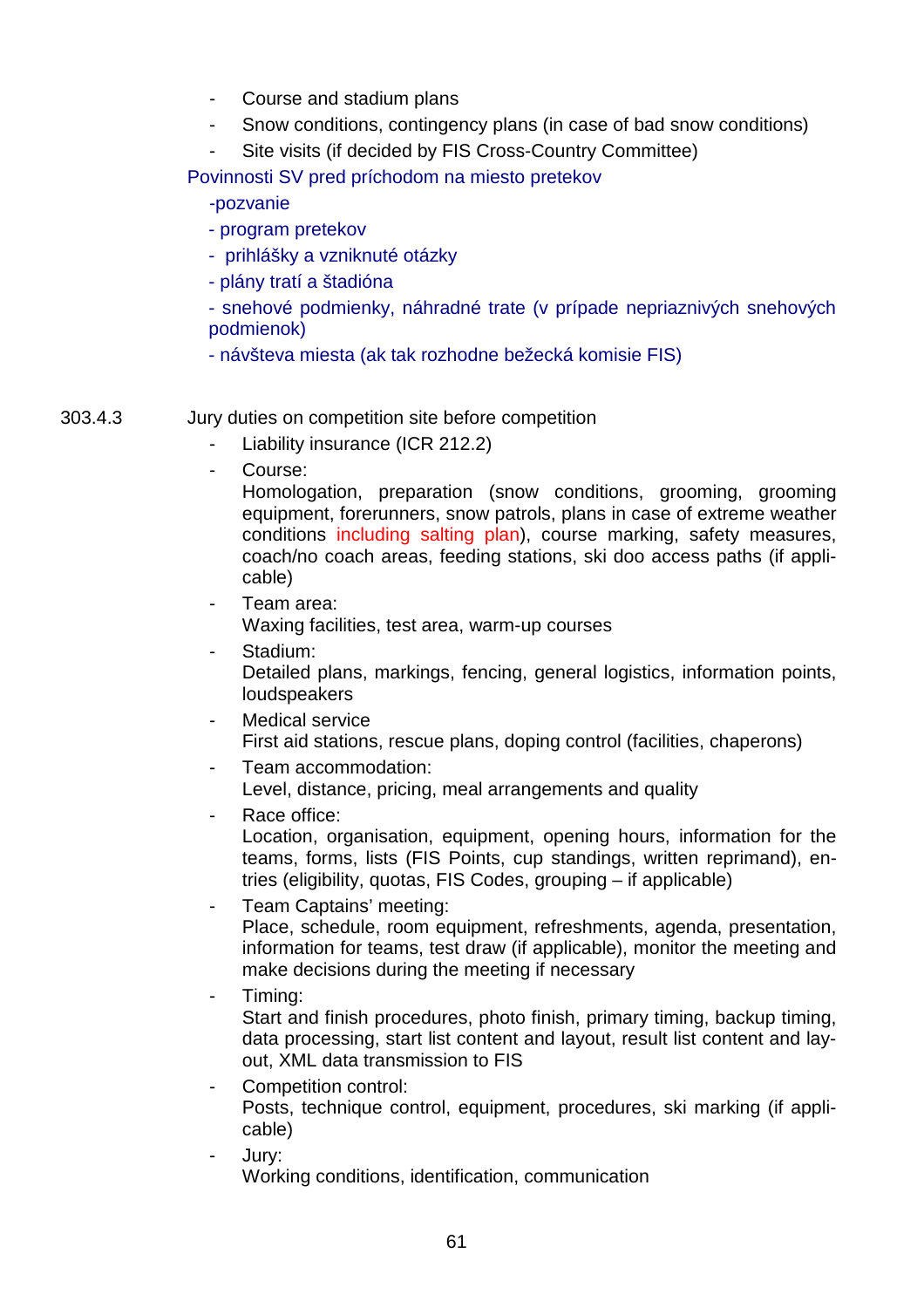- Ceremonies: Schedule, award of prizes, protocol
- Media (if applicable): Press center, media information, press conferences
- Security: Accreditation system, identification, access points and access control
- **Transportation**

Povinnosti SV v mieste pretekov pred pretekmi

- zákonné poistenie zodpovednosti (ICR 212.2)
- Trate:

homologácia, príprava (snehové podmienky, úprava tratí, mechanizmy na úpravu, predjazdci, snehové delá, plán v prípade extrémnych poveternostných podmienok vrátane plánu solenia tratí), značenie trate, bezpečnostné opatrenia, zóny pre trénerov a zákaz kde nemôžu, občerstvovacie stanice, prístupová cesta pre skúter (ak existuje)

- Tímová zóna:

zariadenie servisných buniek, testovací priestor, trate na rozbehanie

- Štadión: detailný plán, značenie štadióna, oplotenie, základná logistika, informačné body, ozvučenie
- Zdravotné zabezpečenie: miesto prvej pomoci, únikový plán, dopingová kontrola (vybavenie, kontrolóri)
- Ubytovanie tímov:

úroveň, vzdialenosť, cena, príprava a kvalita jedla

- Preteková kancelária:

miesto, oraganizácia, materiálne vybavenie, prevádzková doba, informácie tímom, formuláre, listiny (FIS body, poradie v pohári, písomné napomenutie), prihlášky (kvalifikácia, kvóty, FIS kódy, nasadenie do skupín ak bude použité)

- Porada vedúcich tímov: miesto, program, vybavenie miestnosti, občerstvenie, agenda, prezentácia, informácie pre tímy, test žrebovania (ak bude požité), sledovať priebeh porady a v prípade potreby rozhodnúť o vzniknutých otázkach
- Časomiera: štartová a cieľová procedúra, foto finiš, časomiera, záložná časomiera, spracovávanie dát, štruktúra a obsah štarovných a výsledkových listín, odoslanie výsledkov v XML formáte na FIS
- Kontroly pretekov: rozmiestnenie, kontrola štýlu, materiálne vybavenie, značenie lyží (ak bude použité)
- SV: pracovné podmienky, označenie, komunikácia
- Ceremoniál: program, vyhlásenie výsledkov, protokol
- Novinári (ak sú prítomní): tlačové stredisko, informácie pre novinárov, tlačové konferencie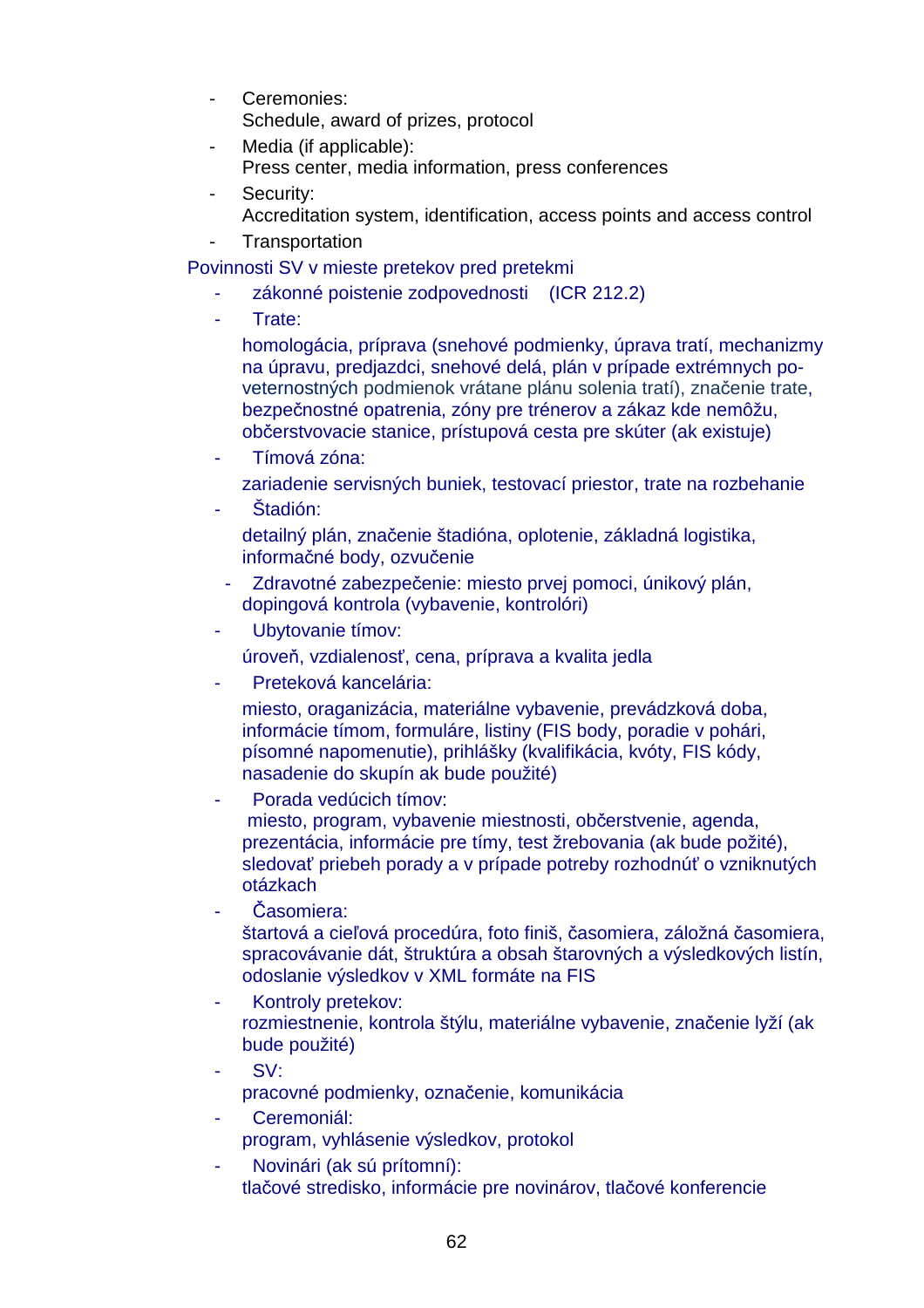- Bezpečnosť: akreditačný systém, identifikácia-označenie, miesta vstupov a kontrola vstupov
- **Doprava**

303.4.4 Jury duties during competition

- All Jury members should be present on competition site in good time (normally 2 hours before first start)
- Can competitions start as scheduled (stadium and course preparation, weather conditions, teams on site?)
- Substitutions and late entries
- Changes to warm-up and ski test procedures on course
- Decide on re-grooming, rescheduling of forerunners and use of snow patrols if necessary
- Decide on salting if necessary
- Inform teams on Jury decisions
- Monitor the execution of competitions
- Decide on all reported infractions including ICR 207 and late starts (if force majeure was the reason for late start)
- Decide on valid protests
- Document Jury decisions along with used evidence to be used in case of appeal
- Check timing and results, calculate race penalty, declare official results
- Check that official results are published on FIS website
- TD must prepare his/her TD report within 3 days after the competition.

Povinnosti SV v priebehu pretekov

- všetci členovia SV by sa mali dostaviť na miesto pretekov v správny čas (bežne 2 hodiny před prvým štartom)
- či môžu preteky startovat podľa programu (pripravený štadión a trate, poveternostné podmienky, prítomnosť tímov na pretekoch?)
- náhradníci a neskoré prihlášky
- zmena postupov zahrievania a testovania lyží na trati
- rozhodnutie o opätovnom vykonaní úpravy trate, zmene využitia predjazdcov a využitie snehovej rolby, ak je to nutné
- rozhodnúť o solení tratí, ak je to potrebné
- informovať tímy o rozhodnutiach jury
- sledovať priebeh pretekov
- rozhodnúť o všetkých ohlásených porušeniach pravidiel vrátane ICR 207
- a neskorého štartu (ak bol neskorý štart zapríčinený vyššou mocou)
- rozhodnúť o platnosti protestov
- Dokumentovať rozhodnutia jury spolu s dôkazmi, ktoré sa použijú v prípade odvolania

Kontroluje časomieru a výsledky, počíta penalizácia daných pretekov, potvrdzuje oficiálne výsledky

- Overuje, že oficiálne výsledky boli zverejnené na webovej stránke FIS
- TD musí spracovať správu TD do 3 dní po pretekoch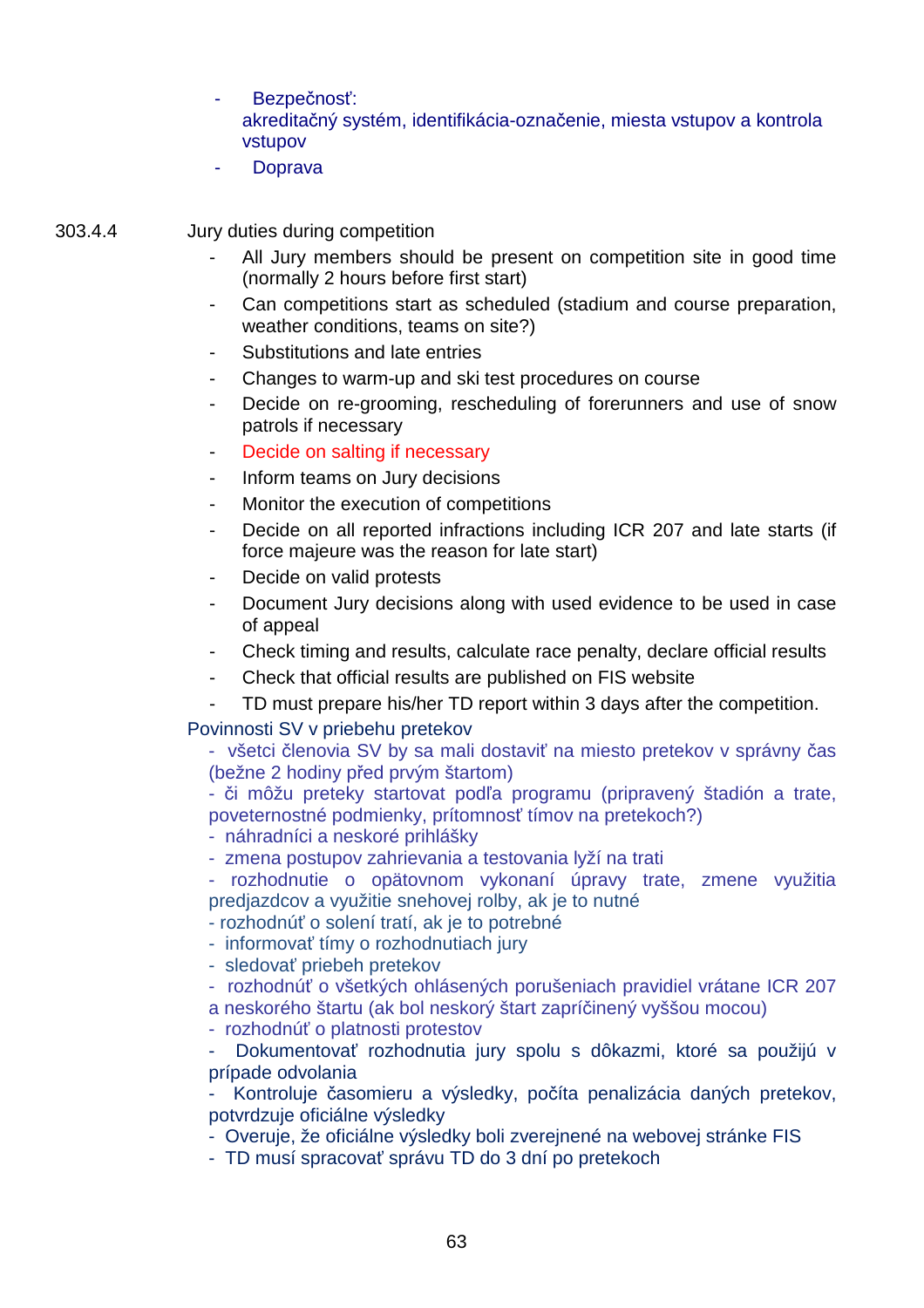## **304 Reimbursement of Expenses Náhrada výdavkov**

### **304.1 Requirements of the Organisers Požiadavky na organizátora**

304.1.1 The competition officials have a right to reimbursement for their travel expenses (highway taxes included), as well as free accommodation and meals during the assignment. This rule also applies to agreed inspections as well as the trip to the competition (train, first class; for longer distances air fare, tourist class; or payment of a per kilometer fee of CHF 0.70 or equivalent). In addition a fixed daily rate of CHF 100 is added for the travel days to and from, as well as each day of the assignment, which includes postage charges for mailing reports, etc. Double charges (e.g. travelling home on the same day as the last race) are not permitted. If overnight accommodation during the journey to and from the assignment is necessary, this must be justified and reimbursed separately.

> The maximum payment for personal vehicle transportation cannot exceed the equivalent cost of an airfare in economy class.

> Činovníci pretekov majú právo na náhradu cestovných výdavkov (vrátane diaľničných poplatkov), takisto na bezplatné ubytovanie a stravovanie počas jeho poverenia. Toto pravidlo sa uplatňuje tiež na odsúhlasenej inšpekcie, rovnako ako na cestu na preteky (vlak, prvá trieda, na väčšie vzdialenosti letenka, turistická trieda; alebo náhrada za prejdené kilometre vo výške CHF 0.70 alebo ekvivalentná suma). Naviac sa pripočítava fixná denná sadzba CHF 100, - za dni cesty do miesta až miesta konania, rovnako tak za každý deň výkonu poverenia, čo zahŕňa poštovné pre zasielanie správ poštou atď Nie je povolené dvojité uplatnenie nákladov (napr. pri ceste domov v rovnakom dni , v ktorom prebehli posledné preteky). Ak je nutné pri ceste do až miesta výkonu poverenia prenocovať, musí to byť zdôvodnené a uhradí sa zvlášť.

> Maximálny obnos za dopravu vlastným vozidlom nesmie byť vyšší než ekvivalentné náklady za leteckú dopravu v ekonomickej triede.

- 304.1.2 Reimbursement applies as follows:
	- For OWG, WSC and JWSC special regulations apply.
	- At WC for the TD, the foreign Assistant TD and the National Assistant TD.
	- At other international competitions for the TD and the National Assistant TD.

Preplácanie náhrad je uplatňované nasledovne:

- pre ZOH, MS a MSJ platia osobitné predpisy
- pri SP pre TD, zahraničného asistenta TD a pre národného menovaného asistenta TD
- pri ostatných medzinárodných pretekoch pre TD a národného asistenta TD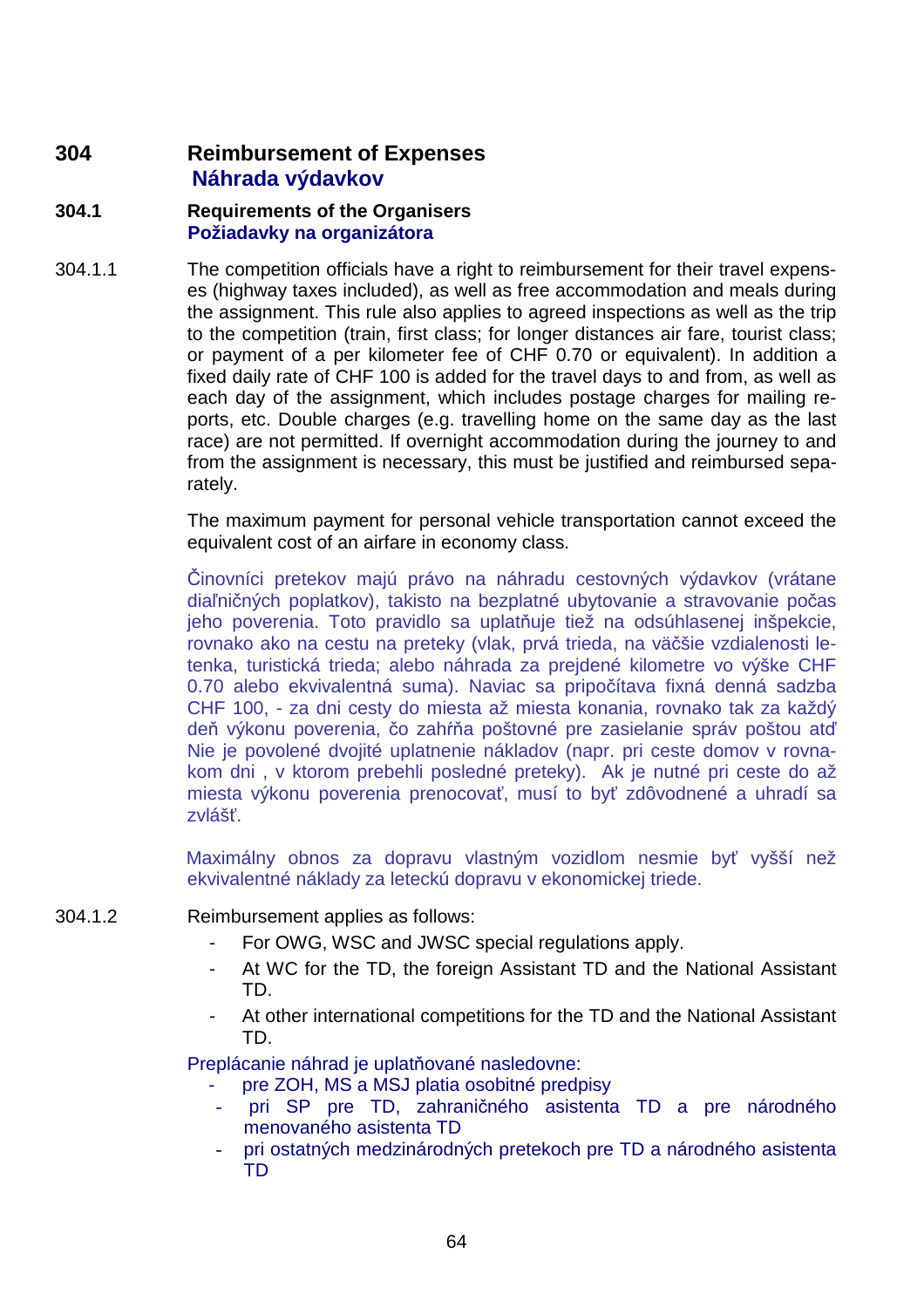304.13 The right of reimbursement also applies in the event of race cancellation or postponement. Daily fees apply to the actual travel and assignment days. Travel expenses including non-refundable ticket costs or ticket change fees must also be reimbursed.

Právo na náhradu platí aj v prípade zrušenia pretekovu alebo ich odloženie. Denné poplatky sa vzťahujú na skutočné cestovné a priradené dni. Cestovné výdavky vrátane nenávratných nákladov cestovných lístkov alebo kurzových poplatkov musia byť tiež uhradené.

## **305 Team Captains' Meeting Porada vedúcich tímov**

## **305.1 Procedure**

Postup

305.1.1 Before each competition a Team Captains' meeting is carried out. It should take place one day before the competition.

> Pred každými pretekmi sa koná porada vedúcich tímov. Mala by sa konať deň pred pretekmi.

305.1.2 The date, time and place of the Team Captains' meeting have to be published in the competition programme (article 216). The Jury decides how many representatives per participating team and how many accredited officials are allowed to take part in the Team Captains' meeting.

> Dátum, čas a miesto konania musia byť publikované v programe pretekov (článok 216). Jury rozhodne, koľko zástupcov z každého zúčastneného tímu a koľko akreditovaných funkcionárov sa smie porady vedúcich tímov zúčastniť.

305.1.3 At OWG, WSC, WC and JWSC competitions the seating arrangements of the participating teams have to be marked.

> Pri ZOH, MS, SP a MSJ musí byť vyznačený zasadací poriadok zúčastnených výprav.

305.1.4 At OWG, WSC, WC and JWSC competitions the Team Captains' meeting is held in English and also in the original language of the organiser if necessary. Supplementary translations should be provided.

> Pri ZOH, MS, SP a MSJ je rokovacou rečou porady vedúcich tímov angličtina a ak je potrebné, aj jazyk organizátora. Mal by byť poskytnutý dodatočný preklad.

305.1.5 The Team Captains' meeting is conducted by the chief of competition.

Poradu vedúcich tímov vedie riaditeľ pretekov.

305.1.6 At the Team Captains' meeting, a majority of the voting members is enough for a Jury recommendation. Each team has one vote.

> Pri porade vedúcich tímov postačí jednoduchá väčšina hlasov pre odporúčania SV. Každý tím má jeden hlas.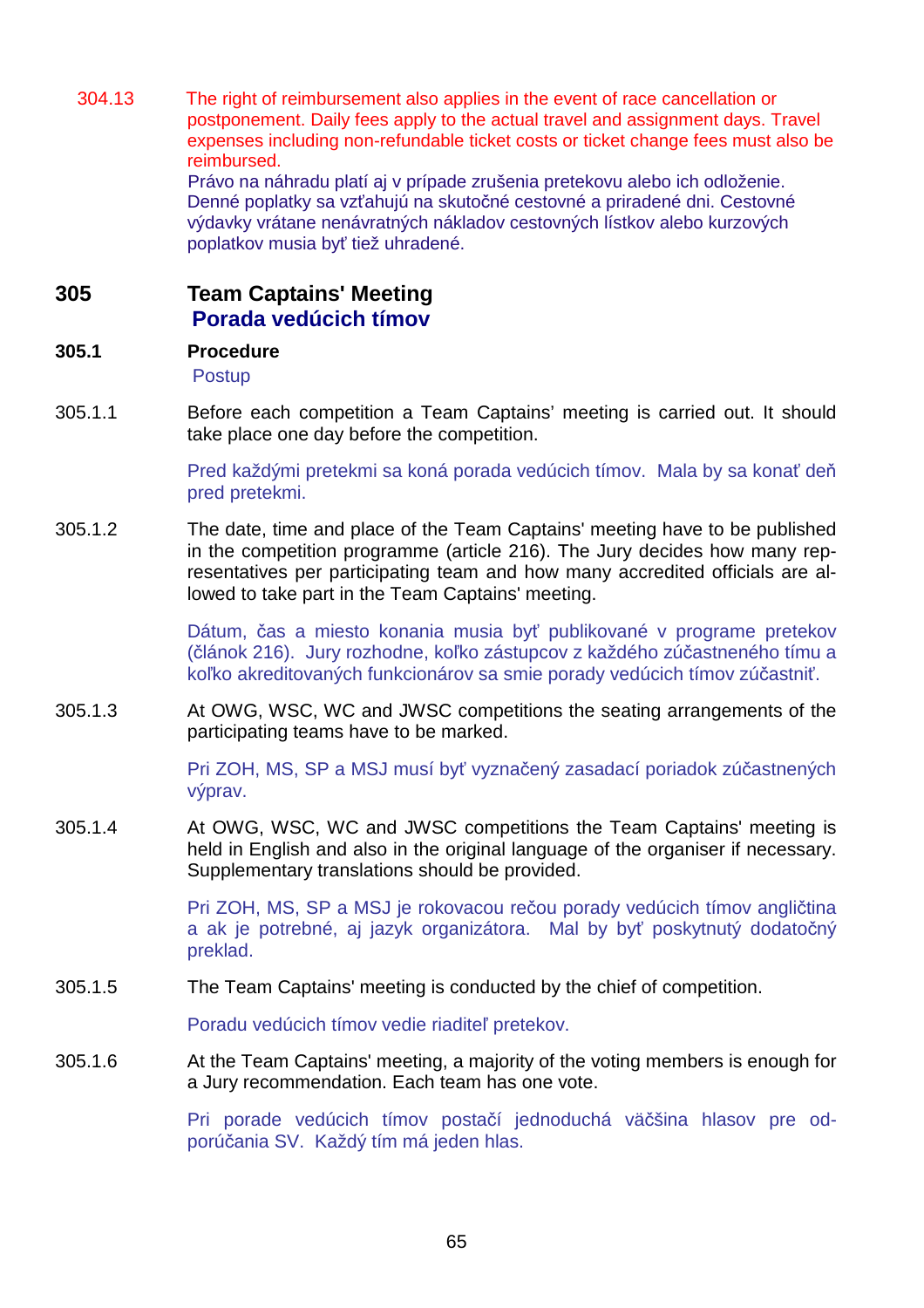305.1.7 When necessary, the Jury may decide to interrupt the meeting in order to make a decision on recommendations and bring this result back to the meeting (article 303.3.2).

> Keď je to potrebné, môže SV rozhodnut o prerušení porady vedúcich tímov, aby mohla rozhodnúť o odporúčaniach a potom znovu na porade predniesť výsledné rozhodnutie (článok 303.2.2).

### **305.2 Agenda Agenda**

305.2.1 A written agenda has to be distributed for the Team Captains' meeting. It is prepared by the competition secretary in cooperation with the chief of competition and the Jury.

> Pre poradu má byť rozdaná písomná agenda. Pripravuje ju sekretár pretekov v spolupráci s riaditeľom pretekov a s Jury

- 305.2.2 At all international competitions the agenda normally contains the following items
	- Roll call
	- introduction of the members of the OC
	- introduction of the Jury, if necessary appointment of the Jury
	- weather forecast
	- checking of the entries or grouping of the competitors
	- draw or start list composition
	- description of the stadium (access, ski marking [if applicable], start, finish, exchange zone for relay, tents for clothes changing, exit etc.)
	- description of the course (access, profile, locations for intermediate timing and feeding, security problems, course markings etc.)
	- preparation of the course
	- time, locations and regulations for ski testing
	- times and courses for training
	- general information from the TD
	- general information from the FIS Race Director
	- general information from the Organiser

Na všetkých medzinárodných pretekoch sú v agende zvyčajne obsiahnuté nasledujúce položky:

- menovitá kontrola prítomnosti prezencia prítomných
- predstavenie členov organizačného výboru (OV)
- predstavenie SV, ak je potrebné, jej zvolenie
- predpoveď počasia
- kontrola prihlášok alebo rozdelenie pretekárov do skupín
- žrebovania alebo štartová listina pretekárov
- popis štadióna (príchod, značenie lyží (či bude vykonávané), štart, cieľ, úsek pre odovzdávku pri štafetách, stany na prezliekanie, východy, atď)
- popis trate (prístup, profil, umiestnenie stanovíšť pre meranie medzičasov, občerstvovacie stanice, bezpečnostné problémy, značenie trate, atď)
- príprava tratí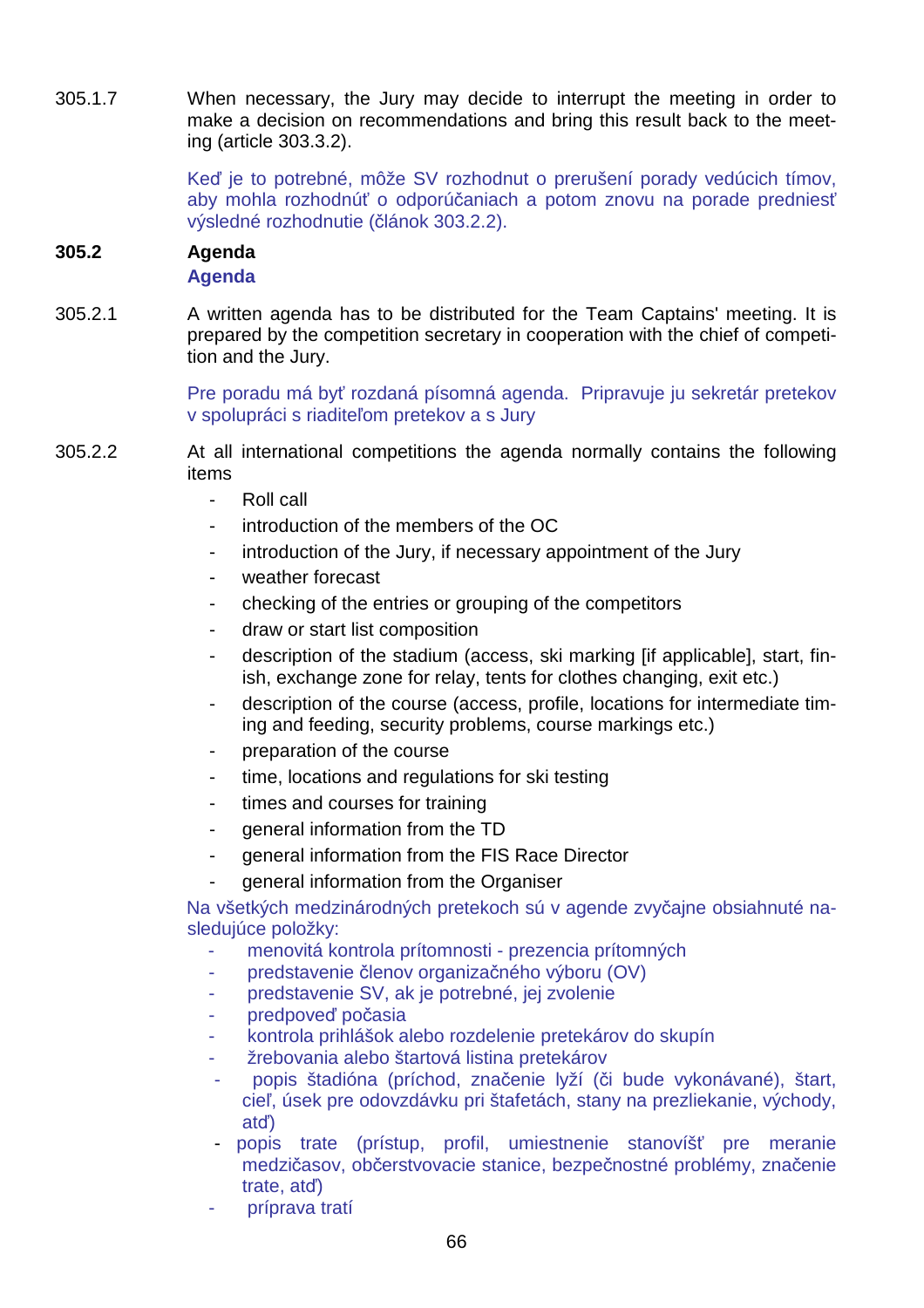- čas, miesto a pravidlá pre testovanie lyží
- čas a miesto pre tréning
- všeobecné informácie od TD
- všeobecné informácie od FIS riaditeľa disciplíny
- všeobecné informácie od usporiadateľa

### 305.2.3.1.1 Minutes which contain all topics of discussion, Jury decisions and the recommendations made must be taken at the Team Captains' meeting.

Z porady vedúcich tímov musí byť zhotovený zápis, ktorý obsahuje všetky body diskusie a príslušné rozhodnutia a odporúčania jury.

# **B. The Cross-Country Competitions Preteky v behu na lyžiach**

## **310 Competition Formats and Programmes Formát pretekov a program**

## **Table for Distances and Course Lengths Tabuľka vzdialeností a dĺžok tratí**

| Race Format                  | <b>Competition Distance</b> | Course Length (km)      |
|------------------------------|-----------------------------|-------------------------|
|                              | (km)                        |                         |
| <b>Druh pretekov</b>         | Dĺžka pretekov (km)         | Dĺžka okruhu (km)       |
| Interval start               | 5, 7.5, 10, 15, 30, 50      | 2.5, 3.3, 3.75, 5, 7.5, |
| competition                  |                             | 8.3, 10, 12.5, 15, 16.7 |
| Intervalový štart            |                             |                         |
| <b>Mass Start</b>            | 10, 15, 30, 50              | 2.5, 3.3, 3.75, 5, 7.5, |
| competition                  |                             | 8.3, 10                 |
| Hromadný štart               |                             |                         |
| Popular competitions         | No limitations              | No limitations          |
| Verejné<br>preteky           | Bez obmedzení               | Bez obmedzení           |
| <b>Skiathlon</b>             | 5+5, 7.5+7.5, 10+10,        | 2.5, 3.3, 3.75, 5, 7.5, |
| <b>Skiathlon</b>             | $15 + 15$                   | 10                      |
| Pursuit competition          | 5, 7.5, 10, 15              | 2.5, 3.3, 3.75, 5, 7.5, |
| $(2^{nd}$ part)              |                             | 10                      |
| Pursuit (2. časť)            |                             |                         |
| Relay competition            | 2.5, 3,3, 5, 7.5, 10        | 2.5, 3.3, 3.75, 5       |
| (teams with 3 or 4           |                             |                         |
| competitors, can             |                             |                         |
| include mixed gender)        |                             |                         |
| Preteky štafiet              |                             |                         |
| (3 alebo 4 pretekári v       |                             |                         |
| družstve, môžu byť           |                             |                         |
| zmiešané)                    |                             |                         |
| <b>Individual Sprint Men</b> | $1 - 1.8$                   | $0.5 - 1.8$             |
| Individuálny šprint          |                             |                         |
| muži                         |                             |                         |
| <b>Individual Sprint</b>     | $0.8 - 1.6$                 | $0.4 - 1.6$             |
| Ladies                       |                             |                         |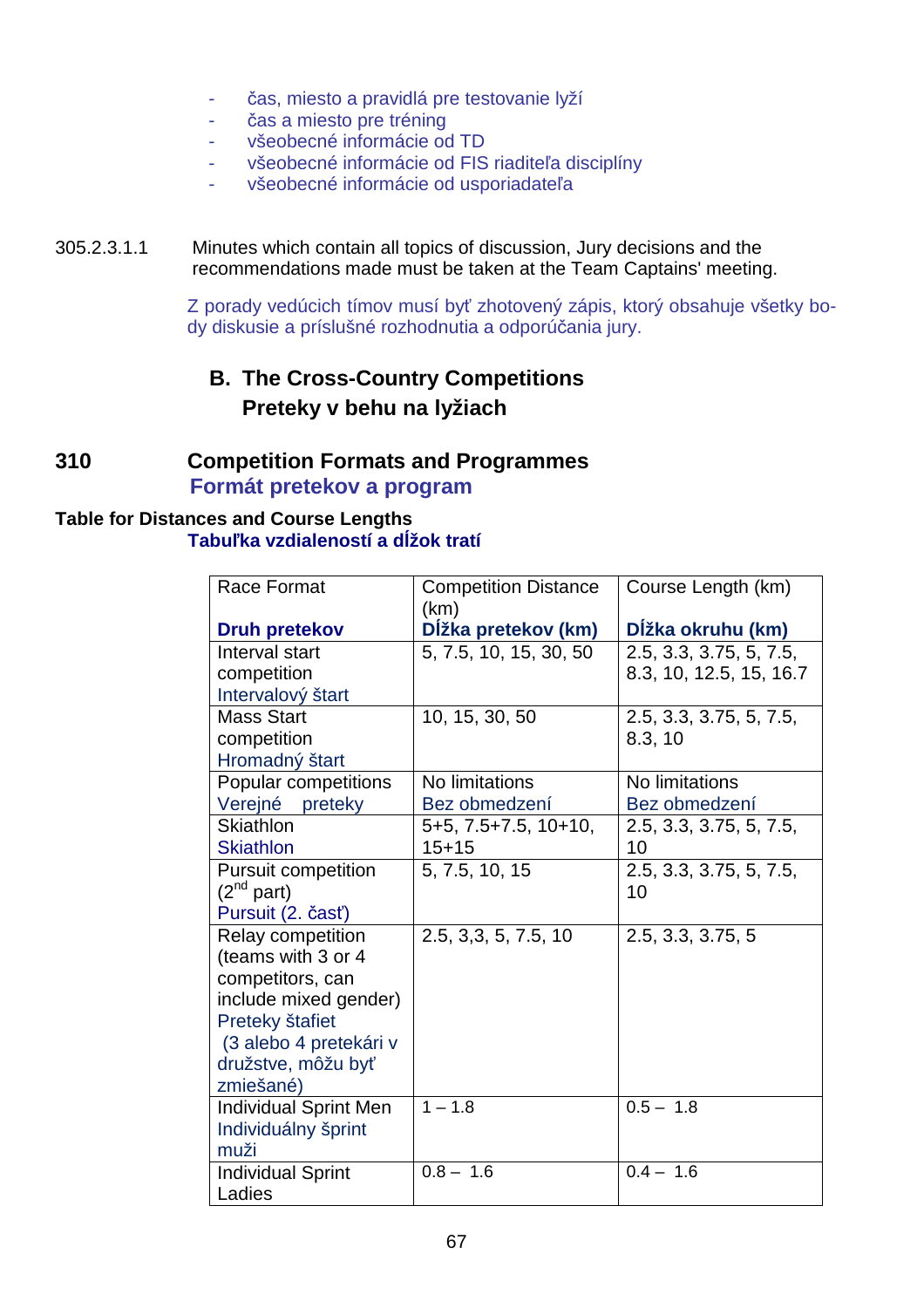| Individuálny šprint<br>ženy                  |                            |             |
|----------------------------------------------|----------------------------|-------------|
| <b>Team Sprint Men</b><br>Tím šprint muži    | $2x(3-6)$ x 1 – 1.8        | $0.5 - 1.8$ |
| <b>Team Sprint Ladies</b><br>Tím šprint ženy | $2x(3-6) \times 0.8 - 1.6$ | $0.4 - 1.6$ |

 This table is valid for organising multi-lap races but when choosing a short course with many laps the overall distance, start format and course width must be considered.

 Individual Sprint and Team Sprint competitions can be carried out on one or more laps.

Táto tabuľka platí pre organizovanie pretekov na viac kôl, ale pri voľbe krátkej trati a veľkého počtu kôl je nutné vziať do úvahy formát štartu a šírku trate.

 Preteky v individuálnom šprinte a tím šprinte môžu prebiehať na jednom alebo viacerých okruhoch.

### **310.2 Technique Definitions Definícia techník**

- 310.2.1 Classical Technique Klasická technika
- 310.2.1.1 Classical technique includes the diagonal techniques, the double poling techniques, herringbone techniques without a gliding phase, downhill techniques and turning techniques.

Klasická technika zahŕňa techniku striedavého behu, techniku jazdy súpaž, techniku "stromčeka" bez fázy sklzu, techniku zjazdu a techniku zatáčania.

310.2.1.2 Single or double-skating is not allowed.

Jednostranné alebo obojstranné korčuľovanie nie je dovolené

310.2.1.3 Turning techniques comprise steps and pushes in order to change directions. Where there is a set track, turning techniques with pushing are not allowed. This will also apply to competitors skiing outside of the set track. Where there is one or more set tracks, repeatedly changing or stepping in and out of truck is not allowed.

> Technika zatáčania zahŕňa odšlapovánie pri zmenách smeru. Kde je vyrezaná stopa, zatáčanie s odšlapováním nie je dovolené. Toto pravidlo platí aj pre tých pretekárov, ktorí idú mimo stopu. Ak je na trati narysovaná jedna alebo viac stôp, opakované zmeny smeru do a zo stopy nie je dovolené.

310.2.1.4 The jury may ban the use of specific techniques on marked sections of the course. All infractions will be reported to the jury.

> Jury môže zakázať použitie špecifických techník na označených úsekoch trate. Všetky priestupky budú hlásené jury.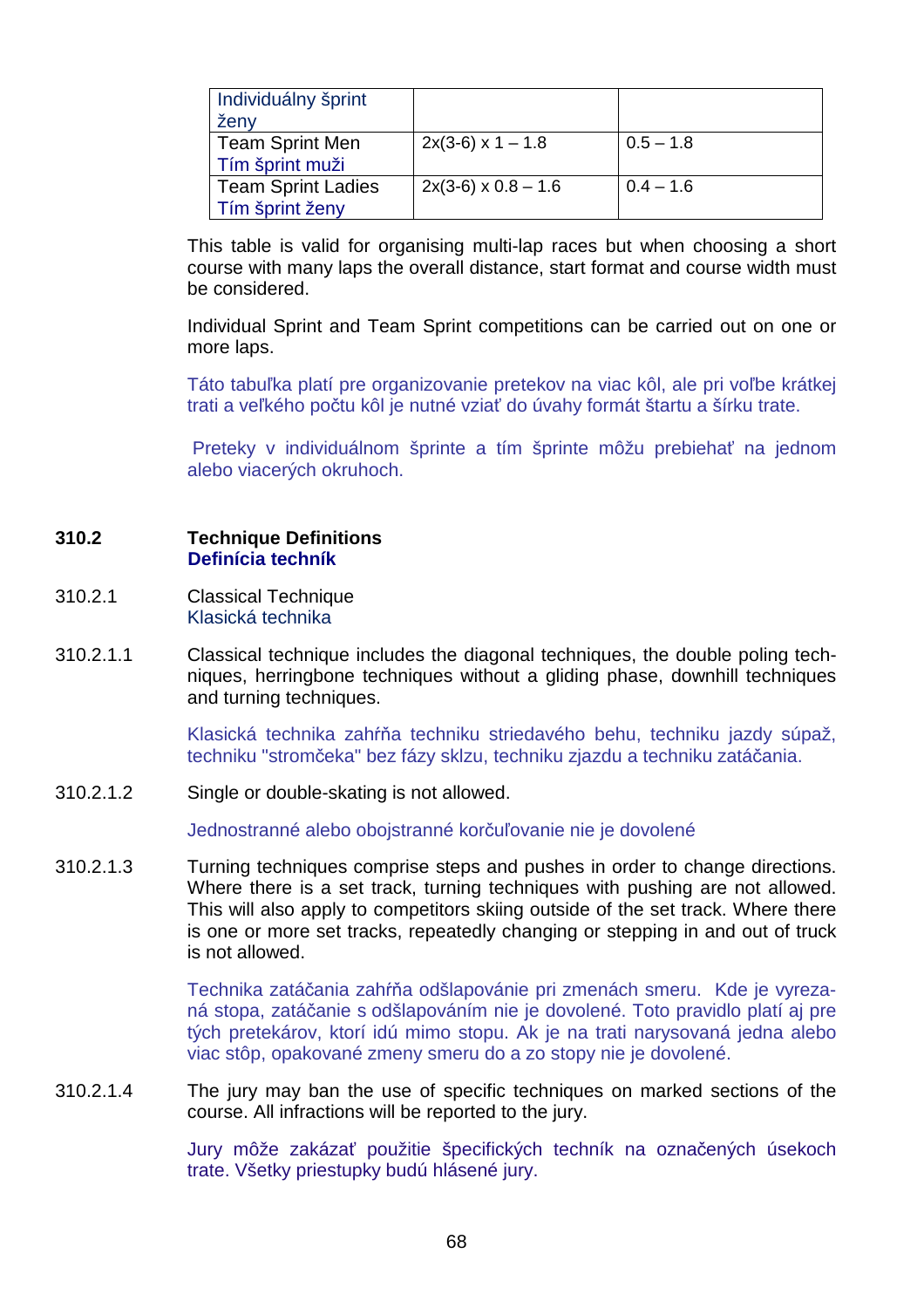- 310.2.2 Free Technique Voľná technika Free technique includes all Cross-Country skiing techniques. Voľná technika zahŕňa všetky techniky bežeckého lyžovania.
- **310.3 The Programmes for OWG, WSC, JWSC, WC and FIS Competitions**  Programy pre ZOH, MS, MSJ, SP a FIS preteky
- 310.3.1 OWG and WSC ZOH a MS

310.3.1.1 For the OWG and the WSC competitions, the programme is:

| Interval start competitions:    | Men:<br>Ladies: | 15 km C/F<br>10 km C/F                         |
|---------------------------------|-----------------|------------------------------------------------|
| Mass start competitions:        | Men:<br>Ladies: | 50 km C/F<br>30 km C/F                         |
| Skiathlon:                      | Men:<br>Ladies: | 15 km $C - 15$ km $F$<br>7.5 km $C - 7.5$ km F |
| Relay competitions:             | Men:<br>Ladies  | 4 x 10 km C/F<br>$4 \times 5$ km C/F           |
| Individual Sprint competitions: | Men:<br>Ladies: | $1.0 - 1.8$ km C/F<br>$0.8 - -1.6$ km C/F      |
| <b>Team Sprint competitions</b> | Men<br>Ladies   | $1.0 - 1.8$ km C/F<br>$0.8 - 1.6$ km C/F       |

 NOTE: Techniques (C/F) will alternate between OWG and WSC, as well as between Individual and Team Sprint competitions, and between Interval and Mass start competitions.

 The composition of the programme can change due to the fact that there are more competition days available during the OWG than at WSC. The TV coverage will be a major factor in these considerations.

 Skiathlon will always be conducted with classical technique first and then free technique.

The relay competitions will be conducted using two legs classical first and then two free technique legs.

Program pretekov pre ZOH a MS je:

| Preteky s intervalovým štartom: | muži:<br>ženy: | 15 km $C/F$<br>10 km $C/F$               |
|---------------------------------|----------------|------------------------------------------|
| Preteky s hromadným štartom:    | muži:<br>ženy: | 50 km C / F<br>30 km C / F               |
| Skiathlon:                      | muži:<br>ženy: | 15 km C - 15 km F<br>7.5 km C - 7.5 km F |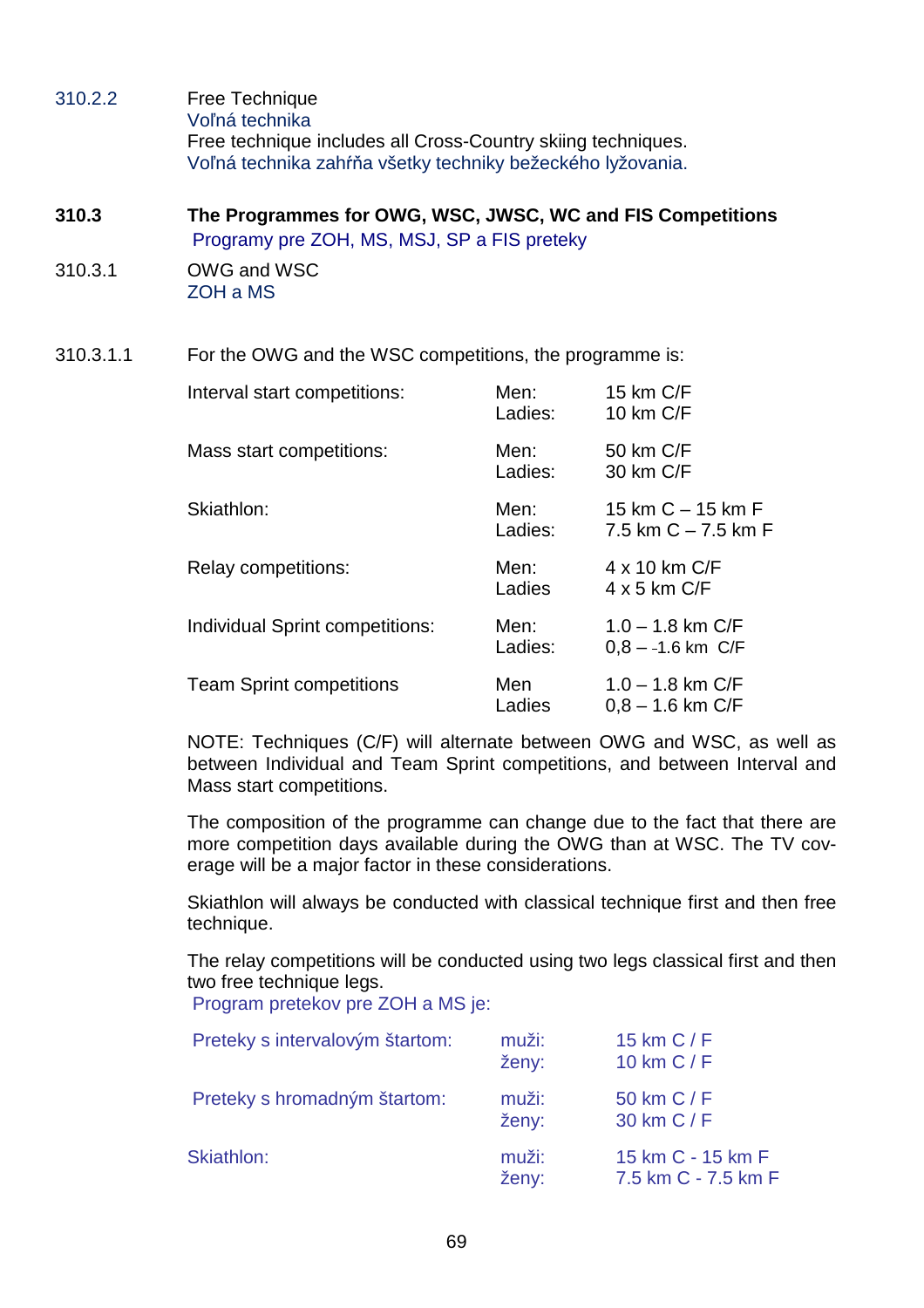| Preteky štafiet:     | muži:<br>ženy: | $4 \times 10$ km C / F<br>$4 \times 5$ km C / F   |
|----------------------|----------------|---------------------------------------------------|
| Individuálny šprint: | muži:<br>ženy: | 1.0 - 1.8 km $C/F$<br>$0.8 - 1.0, 8 - 6$ km C / F |
| Tím šprint:          | muži<br>ženy   | 1.0 - 1.8 km $C/F$<br>$0,8 - 1.6$ km C / F        |

 Poznámka: Techniky (klasika / voľne) sa na ZOH a MS striedajú, a to v individuálnom šprinte a tímovom šprinte a v intervalových pretekoch a v pretekoch s hromadným štartom.

 Zloženie programu sa môže meniť vzhľadom k faktu, že pri ZOH je k dispozícii viac dní, kedy môžu prebehnúť preteky ako na MS. Hlavným faktorom pri tomto rozhodovaní bude televízny prenos.

V skiatlone je vždy prvá časť klasickou technikou a druhá voľne.

V pretekoch štafiet sú prvé dva úseky klasickou technikou a nasledujúce dva voľnou technikou.

- 310.3.1.2. At WSC a qualification competition will be scheduled for the athletes who did not reach the entry requirements (check the WSC Rules). Na majstrovstvách sveta bude naplánovaná kvalifikačná súťaž pre športovcov, ktorí nedosiahli vstupné požiadavky (pozri pravidlá pre účasť na majstrovstvách sveta).
- 310.3.2 World Cup Svetový pohár

 The programme for the World Cup season is determined by the FIS every year. Distances and techniques are decided annually. To be able to support development of the Cross-Country sport, test competitions can be a part of the WC programme. Long distance competitions may be included.

Program pre sezónu SP je určovaný FIS každý rok. Dĺžky pretekov a techniky sú určované každoročne. Pre zaistenie podpory vývoja bežeckého lyžovania môžu byť súčasťou programu SP testovacie (ukážkové) preteky. Môžu byť zahrnuté aj preteky na dlhých tratiach.

#### 310.3.3 JWSC MSJ

For JWSC competitions the formats, distances and techniques will be

|                                   | Ladies                            | Men                   |
|-----------------------------------|-----------------------------------|-----------------------|
| Interval start $\vert$ 5 km $F^*$ |                                   | 10 km $F^*$           |
| Skiathlon                         | $5 \text{ km C} + 5 \text{ km F}$ | 10 km $C + 10$ km $F$ |
| <b>Sprint</b>                     | $0.8 - 1.6$ km $C^*$              | $1 - 1.8$ km $C^*$    |
| Relay                             | 4 x 3.3 km C/F                    | $4 \times 5$ km C/F   |

\* Interval start and Sprint competitions will alternate techniques each year.

Pre MSJ budú nasledujúce druhy pretekov, dĺžky a techniky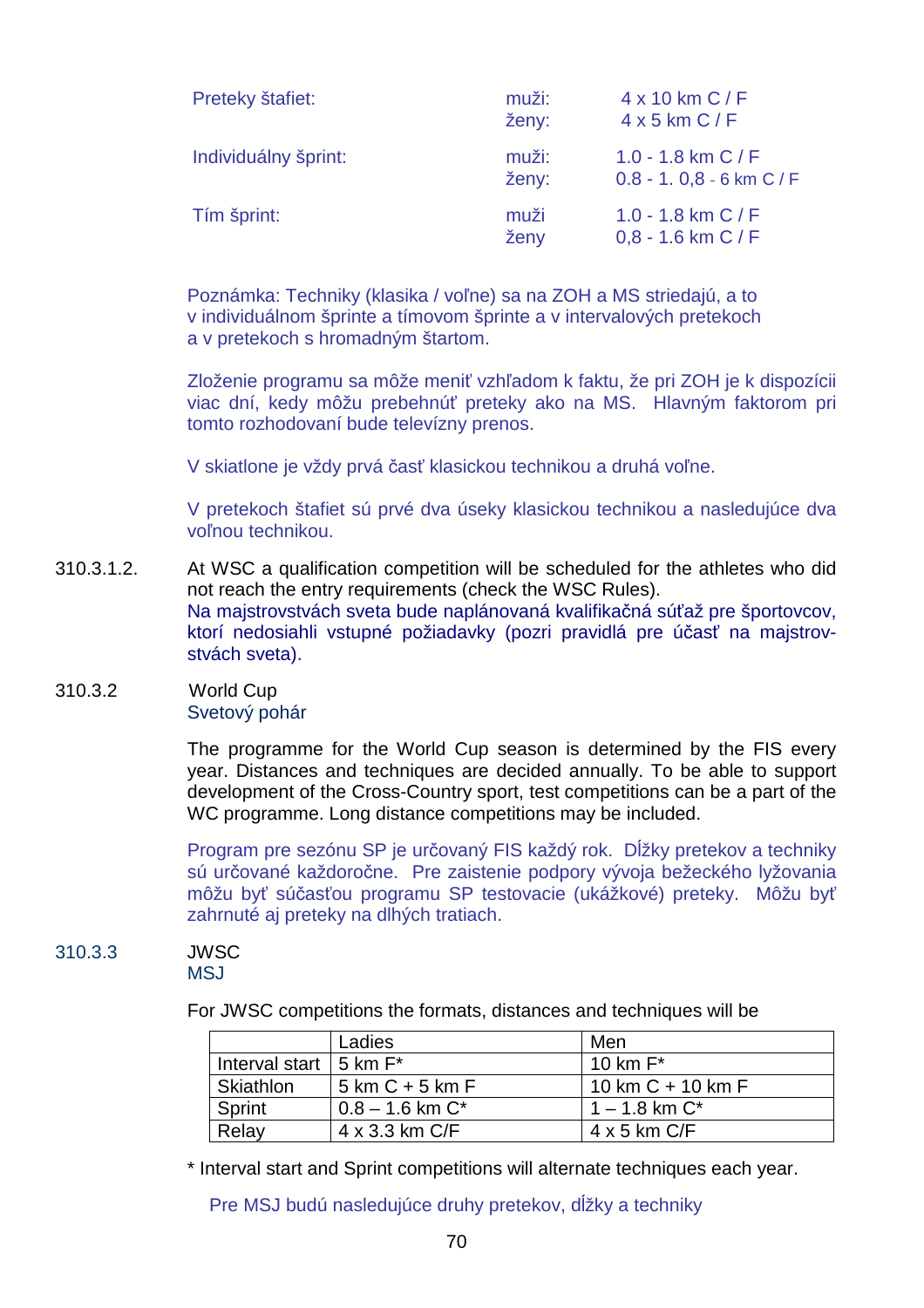|                  | juniorky                    | juniori                                                                                  |
|------------------|-----------------------------|------------------------------------------------------------------------------------------|
| Intervalový      | 5 km voľne*                 | 10 km voľne*                                                                             |
| <b>Skiathlon</b> | 5 km klasicky + 5 km voľne  | 10 km klasicky + 10 km voľne                                                             |
| <b>Sprint</b>    | $0.8 - 1.6$ km klasicky $*$ | 1 - 1.8 km klasicky $*$                                                                  |
| Štafety          | 4 x 3.3 km klasicky / voľne | 4 x 5 km klasicky / voľne                                                                |
|                  |                             | . A construction of the state of the Machine and Machine and a construction Milk Machine |

Pri pretekoch s intervalovým štartom a v šprinte sa technika každý rok mení.

#### 310.3.4 U23 WSC

#### MS do 23 rokov

|                              | Ladies                | Men                   |
|------------------------------|-----------------------|-----------------------|
| Interval start   10 km $F^*$ |                       | 15 km $F^*$           |
| Skiathlon                    | 7.5 km $C + 7.5$ km F | 15 km $C$ + 15 km $F$ |
| Sprint                       | $0.8 - 1.6$ km $C^*$  | $1 - 1.8$ km $C^*$    |

\* Interval start and Sprint competitions will alternate techniques each year.

|                  | ženy                                                      | muži                    |
|------------------|-----------------------------------------------------------|-------------------------|
| Intervalový      | 10 km voľne *                                             | 15 km volne *           |
| <b>Skiathlon</b> | 7.5km klasicky+ 7.5 km voľne 15 km klasicky + 15 km voľne |                         |
| <b>Sprint</b>    | $0.8 - 1.6$ km klasicky $*$                               | 1 - 1.8 km klasicky $*$ |

\* Pri pretekoch s intervalovým štartom a v šprinte sa technika každý rok mení.

## **311 Cross-Country Competition Courses Trate pre preteky v behu na lyžiach**

## **311.1 Fundamental Characteristics**

Základné charakteristiky

311.1.1 Cross-Country courses must be laid out so that they provide a technical, tactical and physical test of the competitors' qualifications. The degree of difficulty should be in accordance with the level of the competition. The course should be laid out as naturally as possible to avoid any monotony, with rolling undulating sections, climbs, and downhill sections.

> Rhythm should not be broken by too many sharp changes in direction or steep climbs. The downhill sections must be laid out so that they create a challenge to the competitors. At the same time it should be possible to ski the course even under fast conditions.

> Trate pre bežecké lyžovanie musia byť navrhnuté tak, aby preverili technické, taktické a psychické schopnosti pretekárov. Stupeň obtiažnosti má byť v súlade s úrovňou pretekov. Priebeh trati má byť navrhnutý pokiaľ možno prirodzene, aby sa predišlo monotónnosti, so zvlnenými úsekmi, stúpaniami a zjazdmi.

> Rytmus trate nemá byť prerušovaný príliš mnohými prudkými zmenami smeru alebo prudkými stúpaniami. Zjazdové úseky majú byť navrhnuté tak, aby pre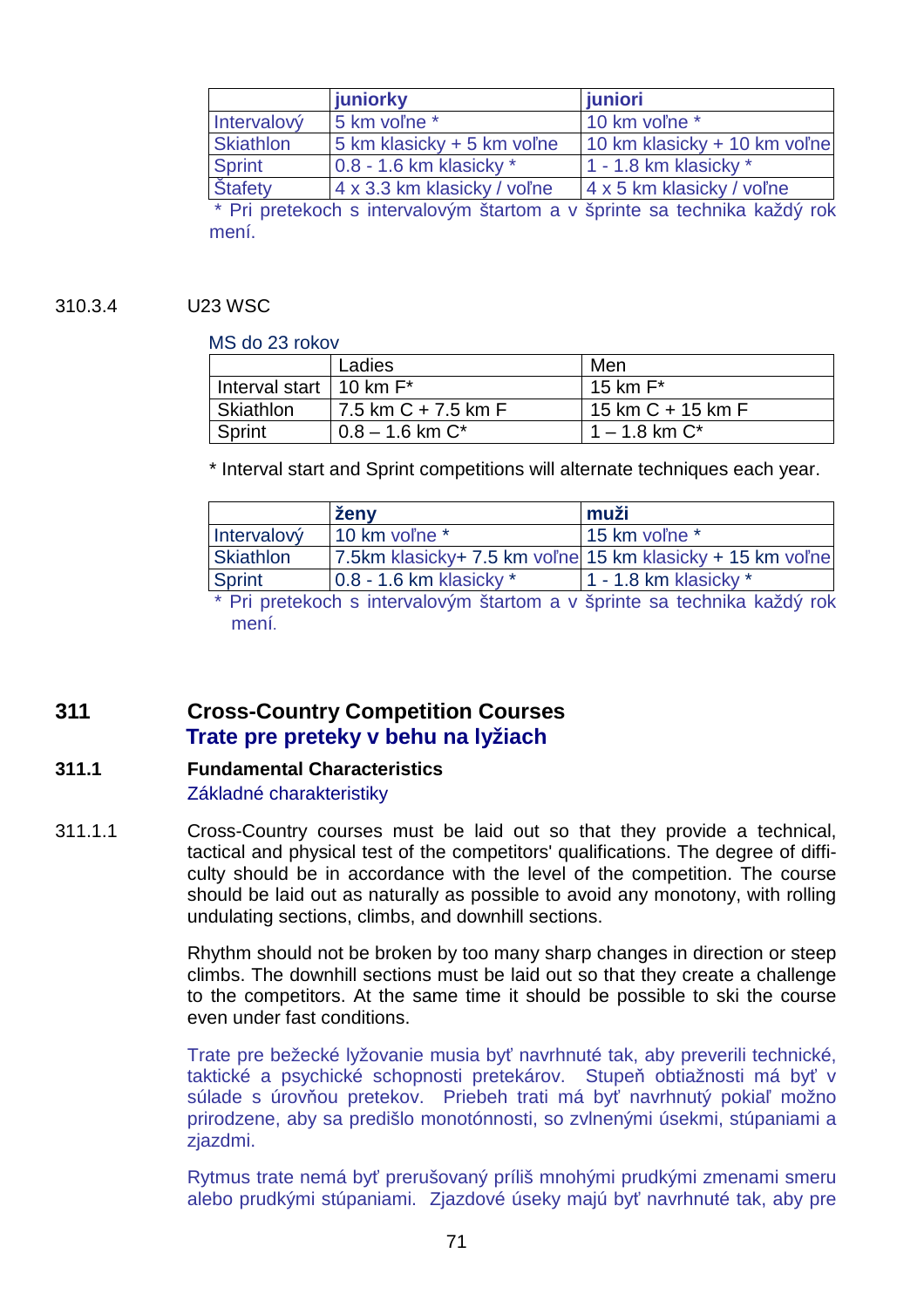pretekárom predstavovali výzvu. Súčasne má byť možné prejsť trať aj za rýchlych podmienok.

- 311.1.2 In principle, the Cross-Country course should consist of
	- One third uphills defined as climbs with a gradient between 9% (1:11) and 18% (1:5.5) with height differences over 10 meters plus some short climbs steeper than 18%.
	- One third undulating, rolling terrain, utilizing all terrain features with short climbs and downhills (with height differences of 1-9 meters).
	- One third varied downhills, demanding versatile downhill techniques.
	- V zásade sa má trať pre beh na lyžiach skladať z

jednej tretiny stúpanie definovaných sklonom medzi 9% (1:11) a 18% (1:5.5) s výškovým rozdielom cez 10 metrov plus nejaké krátke stúpanie, prudšie než 18%

jednej tretiny zvlneného terénu, využívajúceho všetky vlastnosti terénu, s krátkymi stúpaniami a zjazdmi (s výškovým rozdielom 1-9 metrov).

jednej tretiny rôznych zjazdov, vyžadujúcich všestranné zjazdové techniky.

311.1.3 At OWG, WSC, JWSC, WC and COC Cross-Country competitions the courses may only be used in the direction established in the homologation certificates.

> Pre ZOH, MS, MSJ, SP a KoP sa môžu použiť trate len v smere danom v homologačnných certifikátoch.

311.1.4 A ski glide testing area with testing tracks for all participating teams must be located close to the stadium. It should be close to the team wax cabins and warm-up track. The testing tracks must be prepared to the same standard as the competition tracks.

> Priestor pre testovanie lyží s testovacími stopami pre všetky zúčastnené tímy musí byť situovaný v blízkosti štadióna. Má byť tiež blízko servisných buniek tímov a stôp pre rozbehenie. Testovacie stopy musia byť upravené na rovnakej úrovni ako preteková trať.

311.1.5 Warm up courses should be prepared as close as possible to the stadium. Trate pre rozbehenie majú byť čo najbližšie k štadiónu.

# **311.2 The Homologation**

Homologácia

311.2.1 All FIS Cross-Country competitions should be carried out on homologated courses. The details on homologation procedure are described in FIS Cross-Country homologation manual.

> Všetky FIS preteky sa majú konať na homologovaných tratiach. Detailný homologačný proces je popísaný vo FIS homologačnom manuále.

311.2.2 In competitions designed for Cross-Country sport promotion it is possible to use courses outside of the homologation standards providing they have been approved by the Sub-Committee for Rules and Control.

> V súťažiach určených pre športovú propagáciu behu na lyžiach je možné použiť trate, ktoré nemajú homologáciu, ale za predpokladu, že boli schválené subkomisiou pre pravidlá a kontrolu.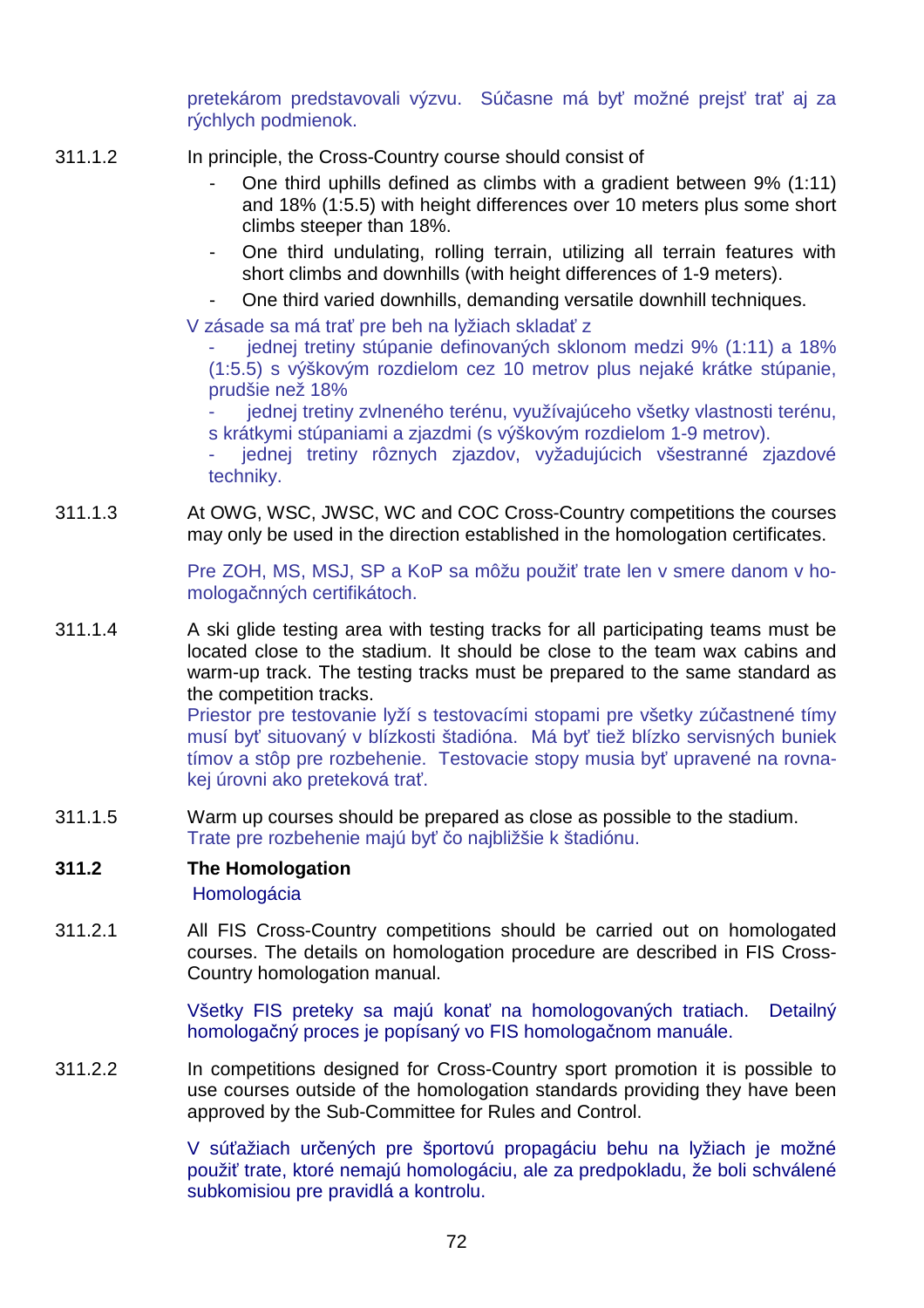311.2.3 The Organiser must supply copies of the approved course maps and the homologation certificate to its TD. A graduated scale and a north direction arrow must be included.

> Usporiadateľ musí technickému delegátovi dodať kópie schválených máp a homologačné certifikáty. Mapy musia byť opatrené mierkou a šípkou označujúcu sever.

- 311.2.4 Definitions **Definície**
- 311.2.4.1 HD (height difference) is the difference in height between the lowest and highest points of a competition course.

HD (výškový rozdiel) je rozdiel výšky medzi najnižším a najvyšším bodom trate pretekov.

- 311.2.4.2 MC (Maximum climb) is the climb with the highest partial total climb, in other terms, the biggest uphill. The uphill can be interrupted by a section of undulating terrain that does not exceed 200 m in length or a downhill that does not exceed 10 m PHD. MC (maximálne stúpanie) je stúpanie s najvyšším čiastočným výškovým stúpaním, inak povedané, najväčšie stúpanie. Stúpanie môže byť prerušené úsekom zvlneného terénu, ktorý nie je dlhší ako 200m, alebo zjazdom, ktorý nepresahuje 10 výškových metrov.
- 311.2.4.3 TC (Total climb) represents a total of all climbs on the course. TC (celkové stúpanie) predstavuje súčet všetkých stúpaní na trati.
- 311.2.5 Norms for Cross-Country courses. Normy pre bežecké trate.

The HD, TC and MC of the homologated competition courses should be within the following norms:

HD, TC a MC homologovaných pretekových tratí má byť v tomto rozmedzí:

| Course distance<br>Dĺžka trate | HD        | <b>MC</b>   | TC                                                                |
|--------------------------------|-----------|-------------|-------------------------------------------------------------------|
| <b>Sprint F</b>                | max. 50m  | $0 - 30$ m  | $0 - 60$ m                                                        |
| Sprint C                       | max. 50m  | $10 - 40m$  | $20 - 60$ m                                                       |
| 2.5 km                         | max. 50m  | $30 - 50$ m | $75 - 105$ m                                                      |
| 3.3 km                         | max. 65m  | $30 - 65$ m | $100 - 140$ m                                                     |
| 3.75 km                        | max. 80m  | $30 - 80$ m | $110 - 160$ m                                                     |
| 5 km                           | max. 100m | $30 - 80$ m | $150 - 210$ m                                                     |
| 7.5 km                         | max. 125m | $30 - 80$ m | $200 - 300$ m                                                     |
| 8.3 km                         | max. 125m | $30 - 80$ m | $210 - 350$ m                                                     |
| 10 km                          | max. 125m | $30 - 80$ m | $250 - 420$ m                                                     |
| 15 km and over<br>15 km a viac | max. 150m | $30 - 80$ m | $400 - 600$ m<br>trate musia byť<br>v súlade s touto<br>tabuľkou. |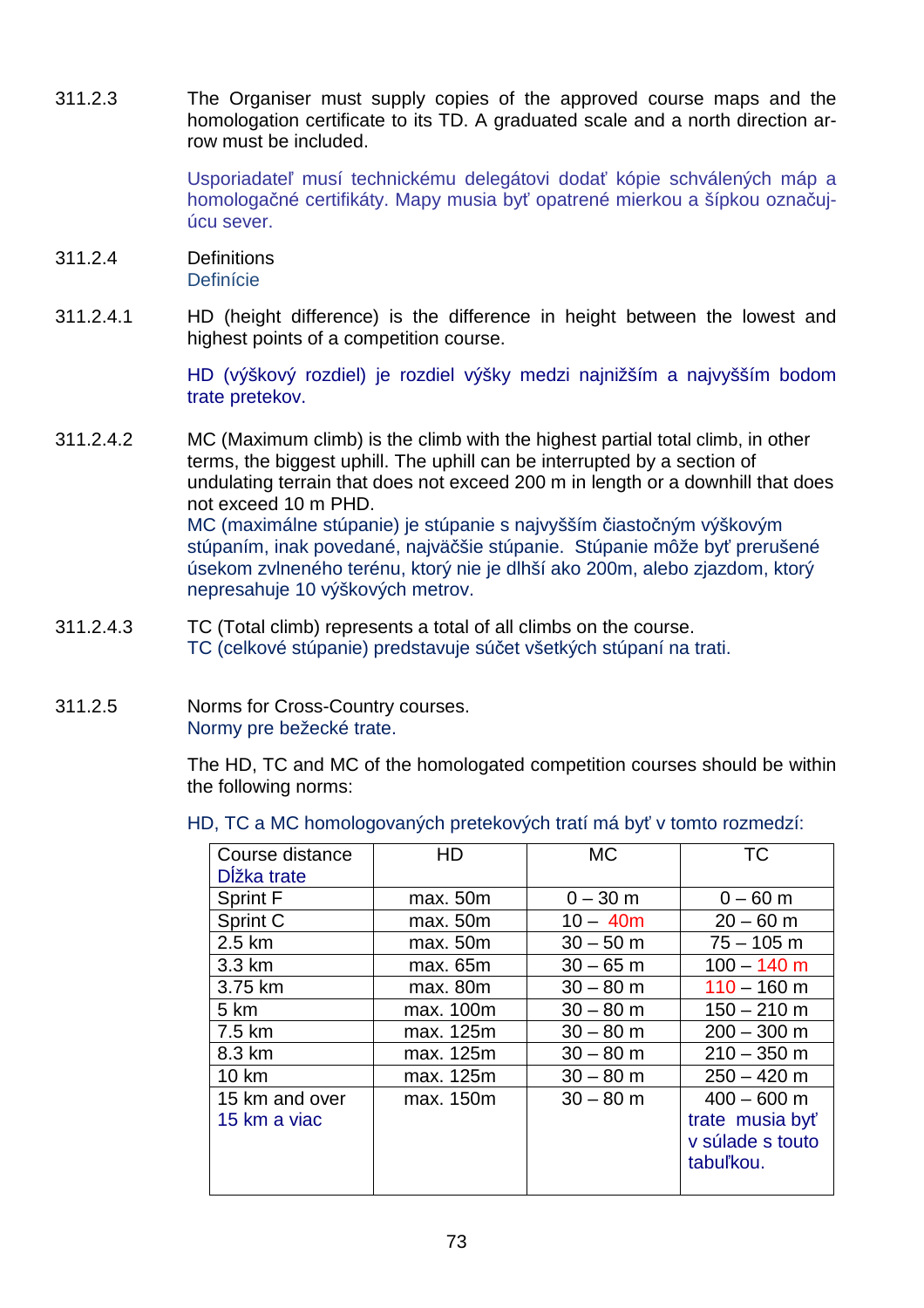# 311.2.6 Course width categories Kategórie šírky tratí

Course widths for particular competition formats should follow the following table:

| Category |                 | <b>Minimum course width</b> |                  | <b>Used for</b>                                                                              |
|----------|-----------------|-----------------------------|------------------|----------------------------------------------------------------------------------------------|
|          | <b>Uphills</b>  | <b>Undulated</b><br>terrain | <b>Downhills</b> |                                                                                              |
| A        | 3 <sub>m</sub>  | 3 <sub>m</sub>              | 3 <sub>m</sub>   | Interval start C                                                                             |
| B        | 4 m             | 4 m                         | 4 m              | Interval start F<br>Relay C                                                                  |
| C        | 6 m             | 6 m                         | 6 m              | Mass start C<br>Skiathlon C part<br>Pursuit C<br><b>Relay F</b><br>Sprint C<br>Team sprint C |
| D        | 9 <sub>m</sub>  | 9 <sub>m</sub>              | 6 m              | Mass start F<br>Skiathlon F part<br><b>Pursuit F</b><br><b>Sprint F</b><br>Team sprint F     |
| Е        | 12 <sub>m</sub> | 9 <sub>m</sub>              | 9 <sub>m</sub>   | <b>Skiathlon</b><br>(when both techniques<br>are used on the same<br>course)                 |

| <b>Kategória</b> |                 | Minimálna šírka trate   |                | Použitá pre                                                                                                                                    |
|------------------|-----------------|-------------------------|----------------|------------------------------------------------------------------------------------------------------------------------------------------------|
|                  | <b>Stúpania</b> | <b>Zvlnený</b><br>terén | <b>Zjazdy</b>  |                                                                                                                                                |
| A                | 3 <sub>m</sub>  | 3 <sub>m</sub>          | 3 <sub>m</sub> | Intervalový štart klasicky                                                                                                                     |
| B                | 4 m             | 4 m                     | 4 <sub>m</sub> | Intervalový štart voľne<br><b>Štafety klasicky</b>                                                                                             |
| C                | 6 <sub>m</sub>  | 6 m                     | 6 <sub>m</sub> | Hromadný štart klasicky<br>Skiathlon klasická časť<br><b>Pursuit klasika</b><br>Stafety voľne<br><b>Sprint klasicky</b><br>Tím šprint klasicky |
| D                | 9 <sub>m</sub>  | 9 <sub>m</sub>          | 6 m            | Hromadný štart voľne<br>Skiathlon voľná časť<br><b>Pursuit volne</b><br>Sprint voľne<br>Tím šprint voľne                                       |
| F                | 12 <sub>m</sub> | 9 <sub>m</sub>          | 9 <sub>m</sub> | Skiathlon (keď obe<br>techniky sú použité na<br>rovnakej trati)                                                                                |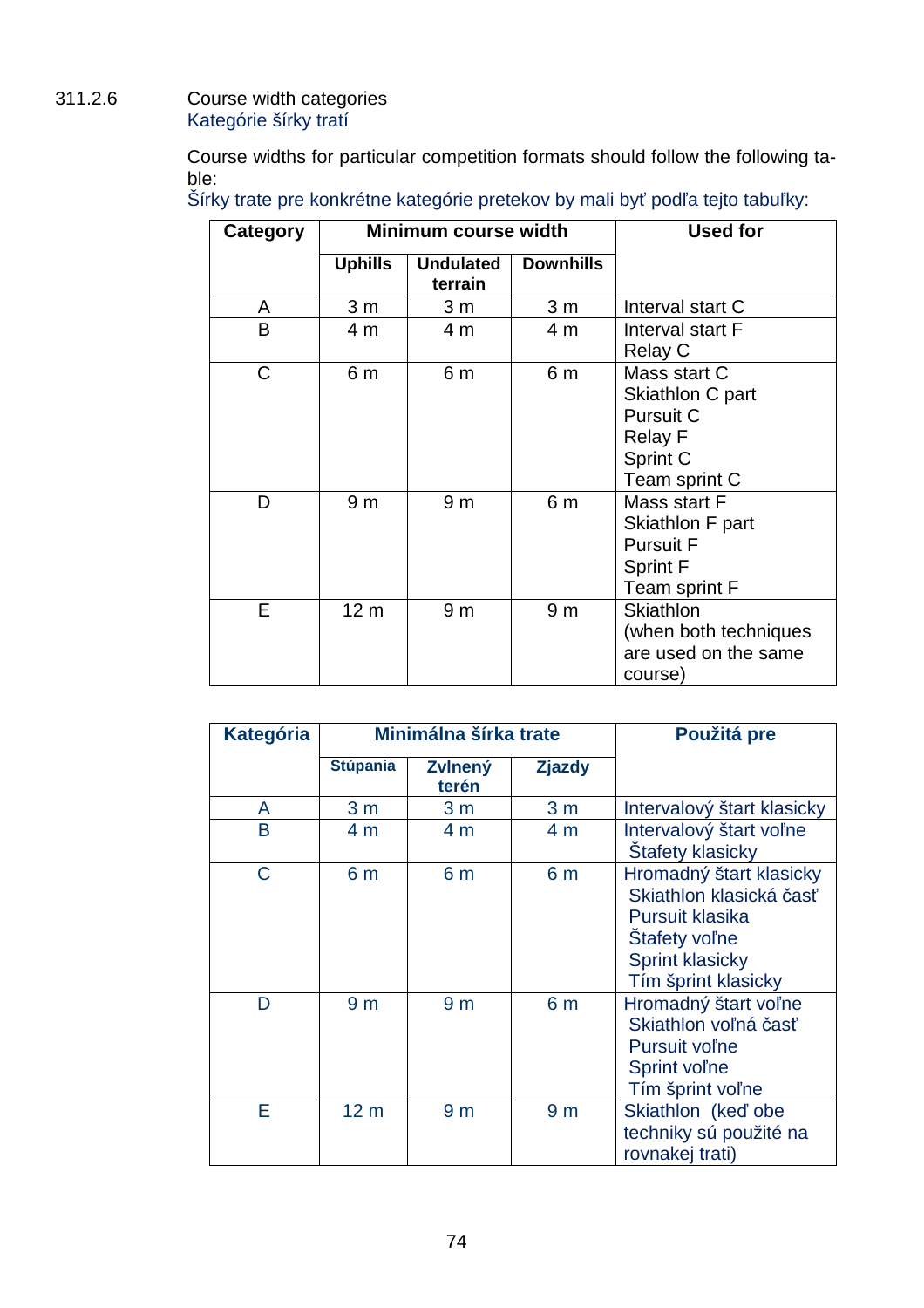- 311.2.6.1 It is possible to use a lower category course for a particular format at COC or FIS level competitions providing it is approved by the TD. The number and level of competitors must be considered. Je možné použiť nižšiu kategórie trate pre konkrétny formát na KoP alebo na úrovni FIS pretekov za predpokladu, že ich schváli TD. Je potrebné brať do úvahy počet a úroveň pretekárov.
- 311.2.7 At OWG, WSC, JWSC and WC competitions, the highest point of a Cross-Country course should not exceed 1800 m. Na pretekoch ZOH, MS, MSJ a SP by nadmorská výška najvyššieho bodu trate nemala prekročiť 1800 m
- 311.2.8 For COC and FIS level competitions, courses with a minimum MC of 25 m and/or highest point above 1800 m can be homologated. Pre preteky KoP a preteky úrovne FIS môže byť homologovaná trať s minimálnym MC 25 m alebo s najvyšším bodom trati nad 1800 m nm

#### **311.3 Preparation of the Course Príprava tratí**

311.3.1 Pre-Season Preparation Predsezónna príprava

> The courses must be prepared before the winter so that they can be raced even with very little snow. Rocks, stones, roots, stumps, brush and similar obstacles should be removed. Sections of the course that have drainage problems must be corrected. The summer preparations should be of a standard which allows for carrying out of competitions with approximately 30 cm of snow. Special attention must be given to downhill sections and the need for banking the curves.

> Trate musia byť pripravené pred zimou tak, aby mohli byť použité pre preteky i pri veľmi malej snehovej pokrývke. Je nutné odstrániť vyčnievajúce skaly, kamene, korene, pne, krovia a podobné prekážky. Musia byť opravené sekcie, v ktorých sú problémy s odvodnením. Letná príprava by mala byť štandardom, ktorý umožní konania pretekov približne pri vrstve 30 cm snehu. Osobitnú pozornosť je potrebné venovať zjazdom a vyrovnanie plôch zákrut.

- 311.3.2 General Preparation for the competition Všeobecná príprava na preteky
- 311.3.2.1 The course should be completely prepared with mechanical equipment. If heavy machines are used, they should follow the original configuration of the ground as much as possible in order to preserve the undulations of the terrain. Trať má byť kompletne upravená mechanickým zariadením. Ak sú použité ťažké stroje, mali by čo najpresnejšie sledovať pôvodný tvar terénu, aby bolo zachované jeho zvlnenie.
- 311.3.2.2 The course must be prepared to the recommended width according to the Homologation Manual and the competition format (see ICR articles section C). The course must be prepared so that competitors can ski and pass unobstructed. On slopes where the courses traverse, they must be wide enough to allow for good preparation.

Trať musí byť upravená na odporúčanú šírku podľa Homologačnej príručky a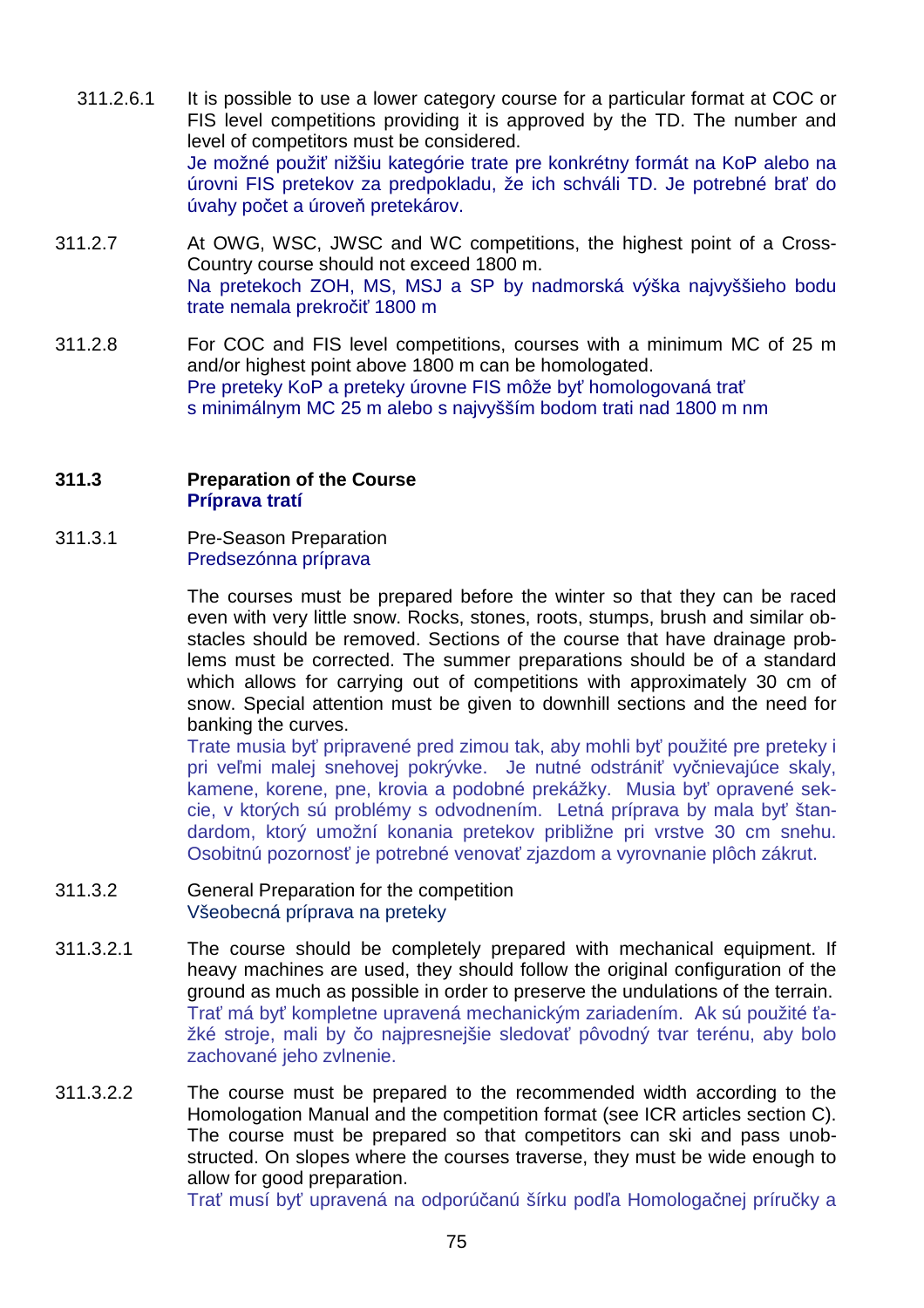druhu pretekov (pozri ICR, články sekcie C). Trať musí byť upravená tak, aby pretekári mohli voľne ísť a predbiehať. Vo svahoch, kde trate traverzujú, musia byť dostatočne široké pre dobrú prípravu.

- 311.3.2.3 The courses and the warm up tracks must be completely prepared before the official training, correctly marked and with the kilometer signs in place. The testing tracks should have the same preparation as the competition course. Trate a zahrievacie stopy musia byť plne upravené pred oficiálnym tréningom, správne vyznačené a s umiestnenými kilometrovými značkami. Skúšobné stopy majú mať rovnakú úpravu ako preteková trať.
- 311.3.2.4 The same conditions must be ensured for all competitors during the competition. If it is snowing or blowing hard, a sufficient number of qualified forerunners and/or especially equipped patrols must be available and utilized in order to maintain constant conditions. An action plan has to be prepared in cooperation with the Jury.

Počas pretekov musia byť zaistené rovnaké podmienky pre všetkých pretekárov. Ak silno sneží alebo je silný vietor, musí byť k dispozícii dostatočný počet kvalifikovaných predjazdcov alebo špeciálne vybavených hliadok, ktoré budú využité pre dodržanie konštantných podmienok. Plán opatrení musí byť pripravený v spolupráci s jury.

- 311.3.2.5 All use of artificial means in order to improve the glide on the snow are forbidden. In special cases use of chemicals to prevent a soft surface is allowed. Použitie akých koľvek umelých prostriedkov pre zlepšenie sklzu na snehu je zakázané. V osobitných prípadoch je povolené použitie chemických prípravkov pre uchovanie pevného povrchu trate.
- 311.3.3 Preparation for Classical Technique Príprava pre klasickú techniku
- 311.3.3.1 The number of tracks will be decided by the Jury according to the length, the width, the profile of the course and to the competition format (see ICR articles section C).

Jury rozhodne o počte stôp na trati pre daný druh pretekov podľa dĺžky, šírky a profilu trate (pozri ICR, články sekcie C).

- 311.3.3.2 The tracks should be in general set along the ideal skiing line of the competition course. The track is normally set in the middle of the course except through curves. V zásade by stopa mala byť narysovaná v ideálnej línii pretekovej trate. Stopa je zvyčajne narysovaná uprostred trate s výnimkou ostrých zákrut.
- 311.3.3.3 In curves there should only be set track where the skis can glide unrestrained in the set track. Where the curves are too sharp and the speed is considered to be too high for the skier to stay in the track, the track should be removed. In curves the track is to be set close to the fence to avoid the possibility to ski between the track and the fence.

V zákrutách by stopa mala byť upravená tak, aby bol možný sklz v nej úplne bez brzdenia. V prípade, že zákruty sú príliš ostré a rýchlosť je príliš vysoká, aby pretekári zostali v stope, stopy budú zrušené. V zákrutách má byť stopa umiestnená blízko oplotenia, aby bola vylúčená možnosť prechádzaní medzi stopou a oplotením.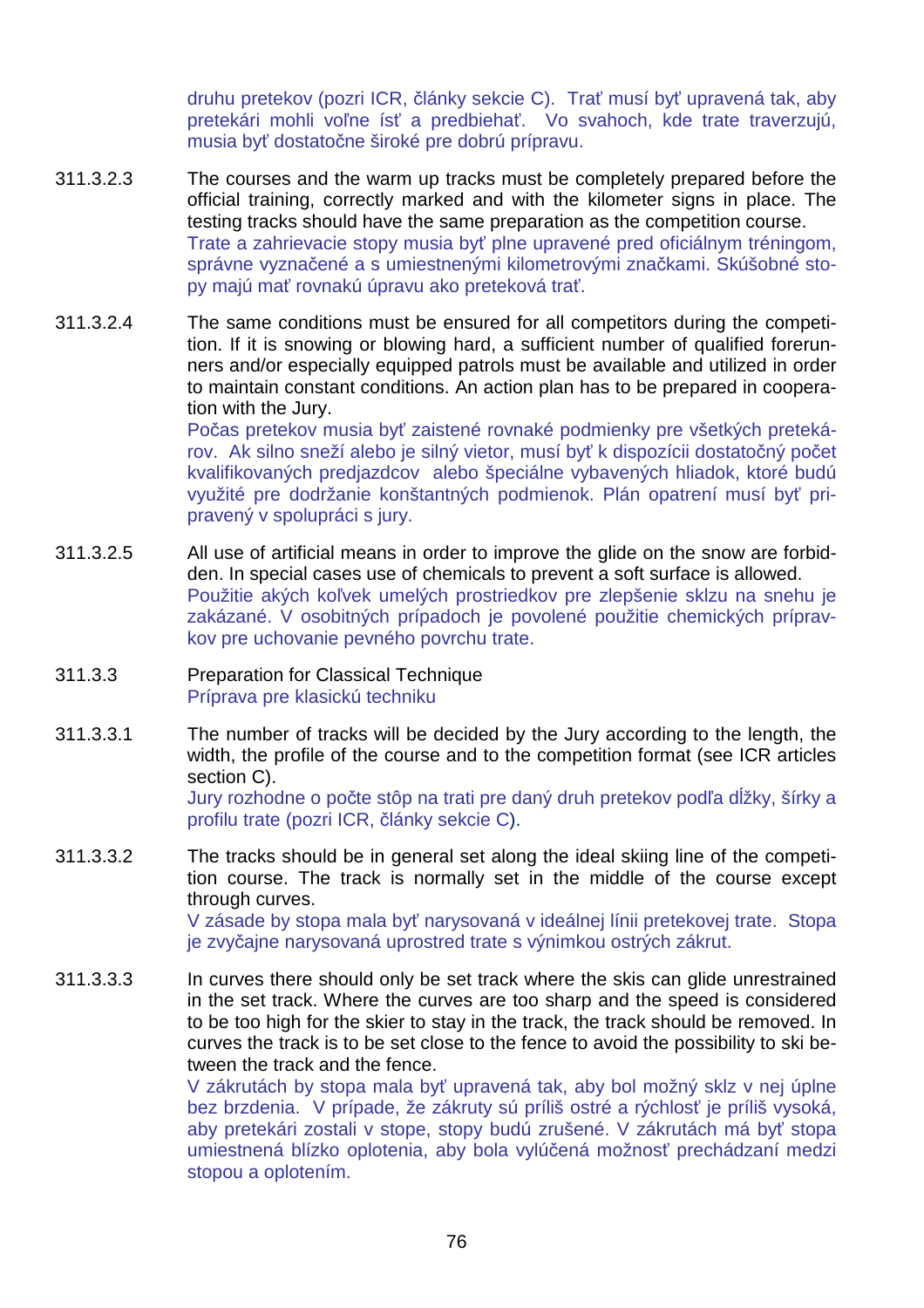- 311.3.3.4 To decide the proper course preparation and track setting, the best competitors and highest possible speed must be taken into consideration. Pre rozhodovanie o správnej úprave a polohe stopy je nutné brať do úvahy najlepšie pretekárov a najvyššiu možnú rýchlosť.
- 311.3.3.5 The ski tracks must be prepared so that ski control and gliding are possible without a lateral braking effect by any parts of the bindings. The two tracks should be set 17-30 cm apart, measured from the middle of each track. The depth of the track should be 2-5 cm, even in hard or frozen snow. Bežecké stopy musia byť upravené tak, aby ovládanie lyží a sklz bol možný bez bočného brzdiaceho efektu akoukoľvek časťou viazania. Dve stopy majú byť od seba vzdialené 17 - 30 cm, merané od stredu každej stopy. Hĺbka stopy má byť 2 - 5 cm, a to aj v tvrdom alebo zamrznutom snehu.
- 311.3.3.6 Where two or more tracks are used, they should be a minimum 1.20 meter apart measured from the middle of each pair of tracks. Kde je použité dve a viac stôp, majú byť od seba vzdialené minimálne 1,20 m, merané od stredu každého páru stôp.
- 311.3.4 Preparation for Free Technique Úprava pre voľnú techniku
- 311.3.4.1 The course must be well-packed the entire width. The width of the course should be suitable with the competition format (see ICR articles section C). Trať musí byť dobre zhutnená po celej šírke. Šírka trate musí byť v súlade s druhom pretekov (pozri ICR, článok sekcia C)
- 311.3.4.2 The Jury determines where and how tracks will be set in the downhills. Jury určuje kde a ako budú v zjazdoch vytvorené stopy

# **311.4 Marking the Course**

Značenie trate

- 311.4.1 The marking of the course must be so clear that the competitor is never in doubt where the course goes. At OWG and WSC the colors of the markings have to be determined and described in the course descriptions. Značenie trate musí byť tak jasné, aby pretekár nebol nikdy na pochybách, kadiaľ trať vedie. Pri ZOH a MS musí byť určené farebné značenie a uvedené v popisoch tratí.
- 311.4.2 Kilometer signs should mark the accumulated distance skied along the course. Kilometrovníky musia udávať súhrnnú vzdialenosť prejdenú po trati.
- 311.4.3 Forks and intersections on the course must be clearly marked by visible signage, and fences or V-boards must be placed across unused parts of the course. Odbočky a kríženie tratí musia byť jasne označené viditeľnými značkami. Na

nepoužívané časti trate musí byť umiestnené oplotenie alebo striešky.

#### **311.5 Refreshment Stations Občerstvovacie stanice**

311.5.1 The OC must at a minimum provide a refreshment station (in the finish area). OV musí zabezpečiť minimálne 1 občerstvovacie stanicu (v cieľovom priestore).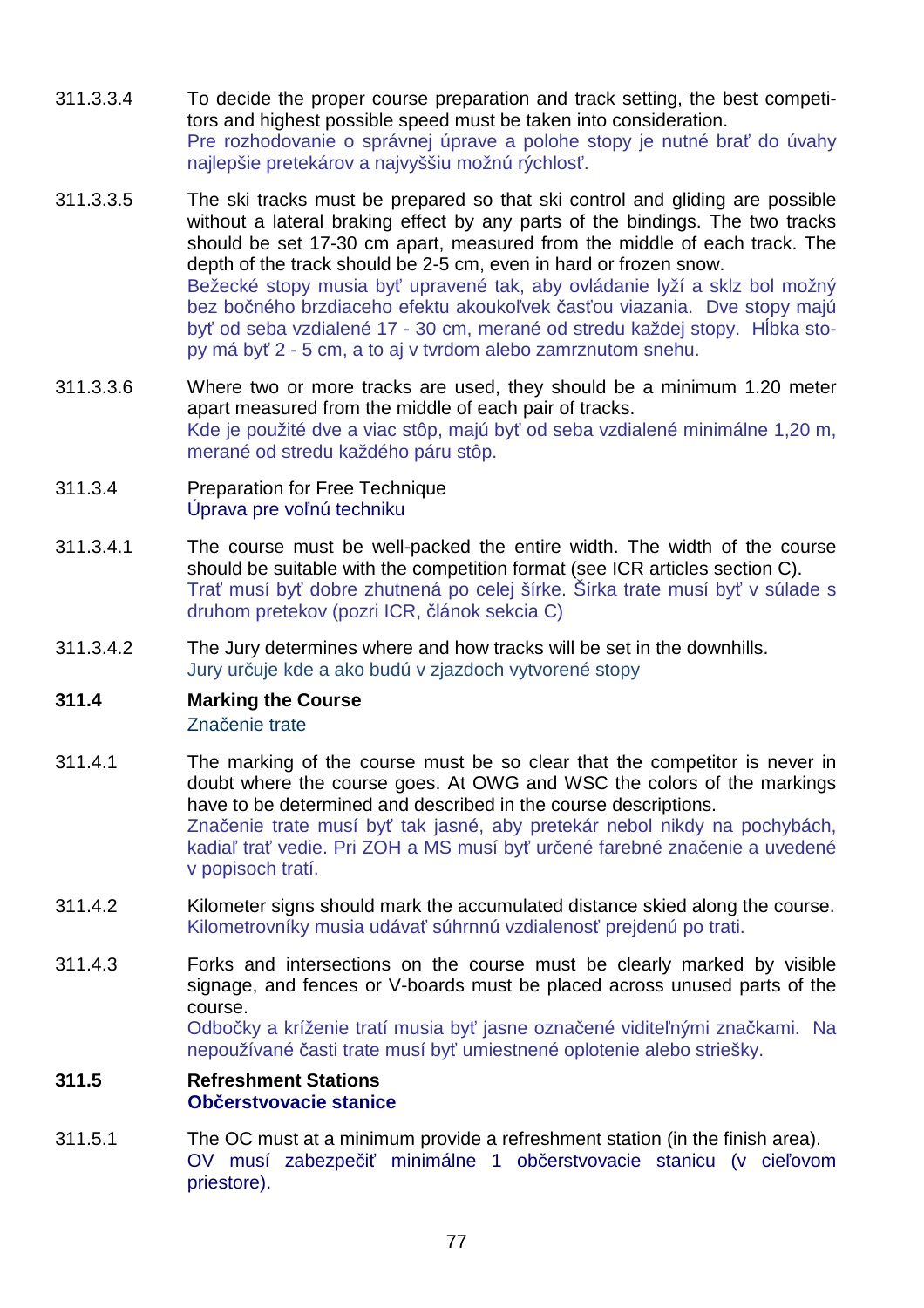311.5.2 The Jury decides on positions or limitations on feeding stations on the competition course.

Jury rozhodne o pozícii a počte občerstvovacích staníc na pretekárskej trati.

## **311.6 Course Protection Ochrana trate**

311.6.1 At OWG, WSC, JWSC and WC competitions the courses should be fenced along both sides at all places where spectators can potentially interfere with the competitors. Pri pretekoch ZOH, MS, MSJ a SP musia byť trate oplotené z oboch strán na všetkých miestach, kde by diváci mohli prekážať pretekárom.

## **311.7 Training and Inspection of the Course Tréning a prehliadka trate**

311.7.1 Competitors and team officials should be given the opportunity to train and inspect the course in competition conditions. When possible, the course should be open two days before the competition. The Jury may close the course or limit the use of the course to certain sections or hours. Pretekári a doprovod tímov by mali mať možnosť trénovať a prezrieť si trať v pretekových podmienkach. Ak je to možné, trať by mala byť otvorená dva dni pred pretekmi. Jury môže uzavrieť trať alebo obmedziť tréning v určitých úsekoch alebo hodinách.

# **312 The Cross-Country Stadium Štadión pre beh na lyžiach**

## **312.1 Stadium Area Areál štadióna**

312.1.1 A Cross-Country stadium has to be prepared with a well-designed start/finish area.

Lyžiarsky štadión musí byť pripravený s dobre určeným štartovým a cieľovým priestorom.

- 312.1.2 The stadium arrangement should provide a functional entity divided and controlled as necessary by gates, fences and marked zones. It must be prepared in such a way that
	- the competitors may pass through it several times,
	- competitors, officials, media, service people and spectators may reach their respective areas easily,
	- there is enough space to carry out all competition formats.

Usporiadanie štadióna musí tvoriť funkčný priestor delený a riadený podľa potreby bránami, plotmi a značenými zónami. Musí byť upravený takým spôsobom, aby

- pretekári mohli cez neho prechádzať niekoľkokrát
- pretekári, funkcionári, media, servisný personál a diváci sa mohli ľahko dostať do im zodpovedajúcich zón
- bol dostatočný priestor pre všetky druhy pretekov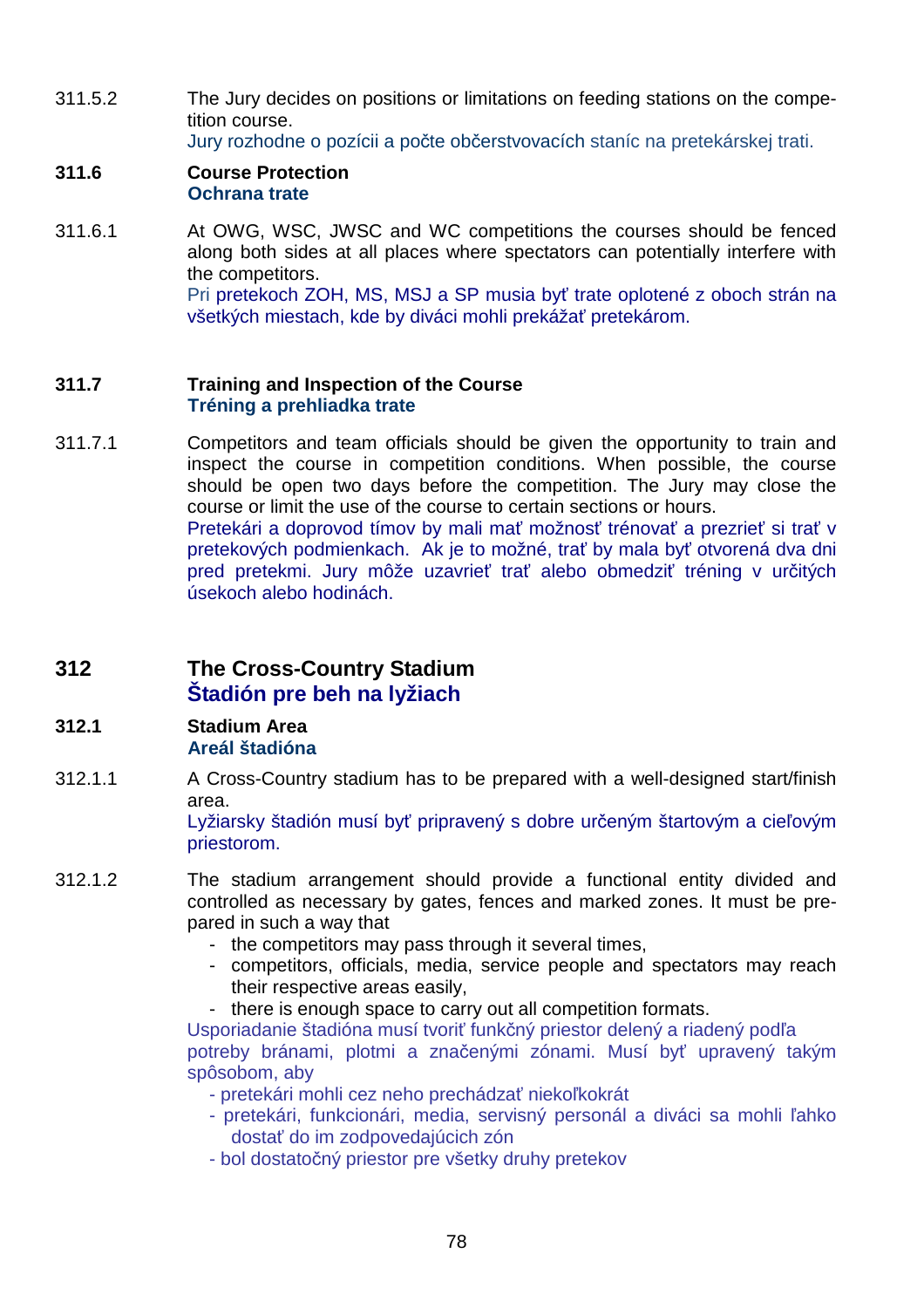# **312.2 Start Zone**

# **Štartový priestor**

312.2.1 The first 50 m will be the start zone. This zone may be separated into corridors and classical tracks may be set. The number, width and length of corridors will be determined by the Jury according to the competition formats (see ICR articles section C) and the stadium layout.

Prvých 50 m je štartová zóna. Táto zóna môže byť rozdelená do koridorov a Môžu byť vyrezané klasické stopy. Počet, šírka a dĺžka koridorov záleží na rozhodnutí SV s ohľadom na druh pretekov a rozmery štadióna (viď. ICR článok v sekcii C).

312.2.2 The starting positions will be set according to the competition formats (see ICR articles section C).

Štartové pozície budú stanovené podľa formátu pretekov (viď. ICR sekcia C)

## **312.3 Finish Zone Cieľový priestor**

312.3.1 The last straight 50 to 100 m will be the finish zone. This zone is normally separated into corridors. They must be clearly marked and highly visible but the markings must not interfere with the skis. The number, width and length of corridors will be determined by the Jury according to the competition formats (see ICR articles section C) and the stadium layout.

Posledných 50 až 100 m je cieľová zóna. Táto zóna je zvyčajne rozdelená na koridory. Koridory musia byť viditeľne označené tak, aby značenie nebránilo voľnému pohybu lyží. Počet, šírka a dĺžka koridorov bude stanovená SV podľa formátu pretekov (viď. ICR sekcia C) a usporiadania štadióna.

312.3.2 The finish line must be clearly marked with a colored line. The width of the finish line is maximum 10 cm. Cieľová čiara musí byť jasne označená farebnou čiarou. Šírka cieľovej čiary je maximálne 10 cm.

## **312.4 Exchange zone Odovzdávacie územie**

- 312.4.1 In team events, the exchange zone should be sufficiently wide and long, clearly marked and located on flat or smoothly rising ground in the stadium. Pri tímových súťažiach musí byť na štadióne vyznačené dostatočne široké a dlhé odovzdávacie územie. Odovzdávacie územie má byť umiestnené naplochej alebo mierne stúpajúcej časti štadióna.
- 312.4.2 The size (length and width) should be adapted to the competition formats (see also ICR articles section C) and the available space in the stadium. Veľkosť (dĺžka a šírka) odovzdávacieho územia má byť prispôsobená podľa formátu pretekov (viď. tiež ICR časť C) a dostupného miesta na štadióne.

## **312.5 Pit boxes Výmenné boxy**

312.5.1 When ski exchange is allowed, the pit box area must be designed so that each competitor has a designated box marked by his/her bib number and an exit is provided that minimizes any chance for interference. A bypass corridor must be provided so that any competitors who do not enter their pit boxes will have the shortest skiing distance past this ski exchange area.

Ak je pri pretekoch dovolená výmena lyží, musia byť na štadióne pripravené priestory výmenných boxov tak, aby mal každý pretekár/ka oddelený box označený jeho/jej štartovým číslom a výjazd z boxu pripravený tak, aby bolo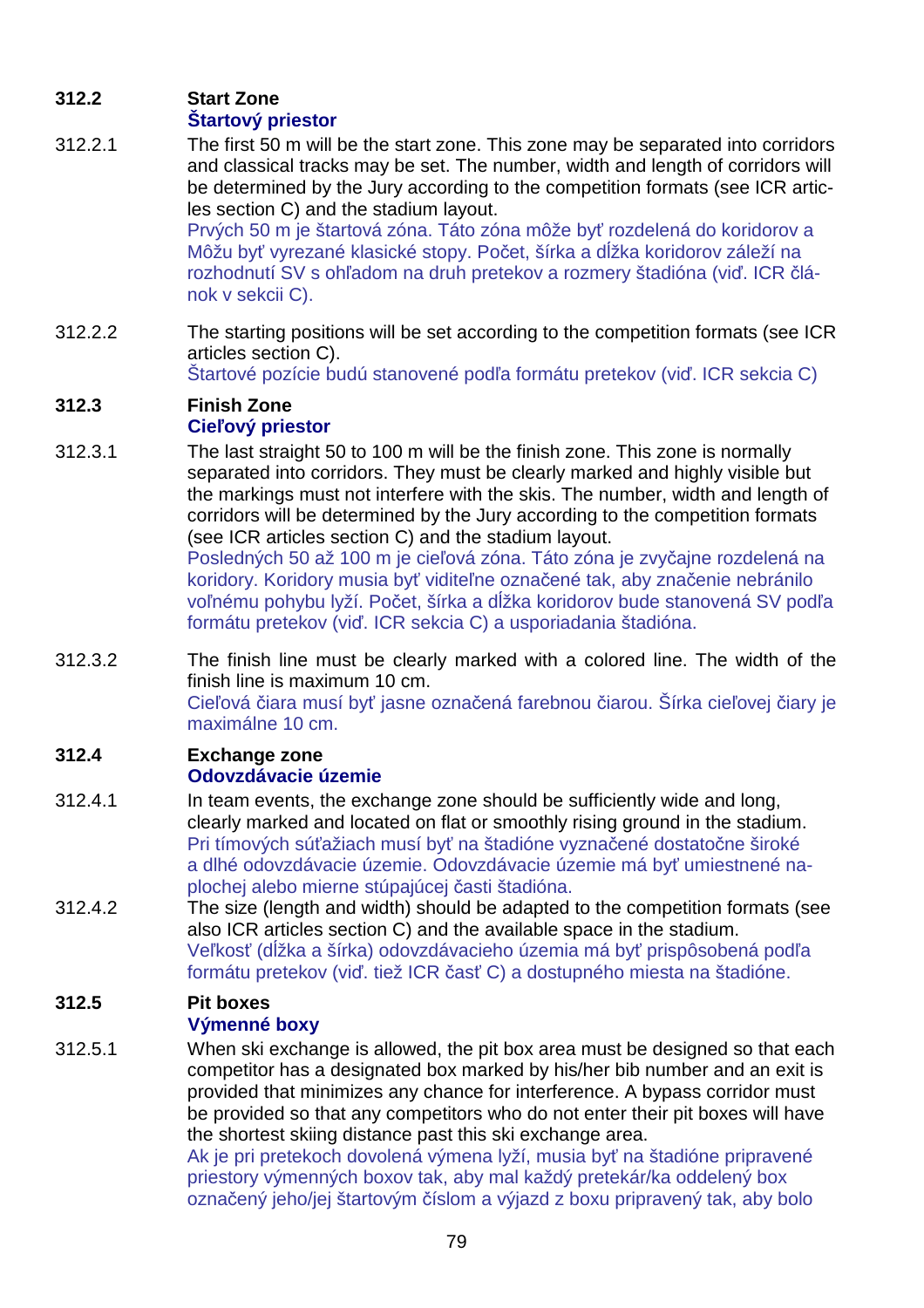možné box opustiť bez kolízie s minimálnou možnosťou kolízie. Tranzitný koridor musí byť postavený tak, aby pretekári, ktorí nebežia do výmenných boxov, mali kratšiu trať než tí, ktorí k výmenným boxom bežia.

# **312.6 Working Conditions**

# **Pracovné podmienky**

312.6.1 Competition officials, Jury members, Coaches, media and service people must have proper working zones within the stadium area so that they can work without disturbing the process of start and finish. The access of these persons to the stadium area must be controlled.

Funkcionári pretekov, členovia SV, tréneri, médiá a servis musia mať vhodné pracovné zóny v priestore štadióna, aby mohli pracovať a nerušili pritom činnosť na štarte a v cieli. Vstup týchto osôb do priestoru štadióna musí byť kontrolovaný.

312.6.2 Timekeeping and calculation should be located in a building with a good view of the start and finish.

Časomiera a výpočtové stredisko majú byť umiestnené v budove s dobrým výhľadom na štart a cieľ.

- 312.6.3 At OWG, WSC, JWSC, WC and COC competitions, FIS Officials and Jury members must be provided a working room with a good view of the stadium, and in the immediate vicinity of the stadium. Pri pretekoch ZOH, MS, MSJ, SP a KoP musia byť pre funkcionárov FIS a členov jury poskytnutá pracovná miestnosť s dobrým výhľadom na štadión v bezprostrednej blízkosti štadióna.
- 312.6.4 A heated room must be provided for the medical office near the stadium. Pre vedúceho zdravotnej starostlivosti musí byť poskytnutá vykurovaná miestnosť v blízkosti štadióna.

## **312.7 Additional Facilities Doplňujúce vybavenie**

312.7.1 In the immediate vicinity of the stadium at OWG, WSC, JWSC and WC a controlled (with fences or manual control) team preparation area with wax cabins and space for wax trucks must be installed. The cabins must be heated and well ventilated using forced air exchangers. Additional rules may apply for OWG, WSC, JWSC, WC.

Pri ZOH, MS, MSJ a SP musí byť priestor pre prípravu tímov v bezprostrednej blízkosti štadióna (oplotený, alebo kontrolovaný) vybavený servisnými bunkami a priestorom pre veľké voskovacie autá. Bunky musia byť vykurované a dobre vetrateľné (s nútenou ventiláciou). Doplnkové pravidlá platia pre ZOH, MS, MSJ, SP.

312.7.2 Toilets and wash rooms must be installed for competitors near the stadium. They must be easily reached from the start area. Toalety a sprchy pre pretekárov musia byť umiestnené blízko štadióna. Musia byť ľahko dosiahnuteľné zo štartového priestoru.

## **312.8 Current Information Facilities Zariadenia pre aktuálne informácie**

312.8.1 A notice board showing results, important information from the OC and the Jury, and the air and snow temperature should be located close to the wax cabins and the stadium. The temperatures must be displayed for the following times: two hours before the start, one hour before the start, half an hour before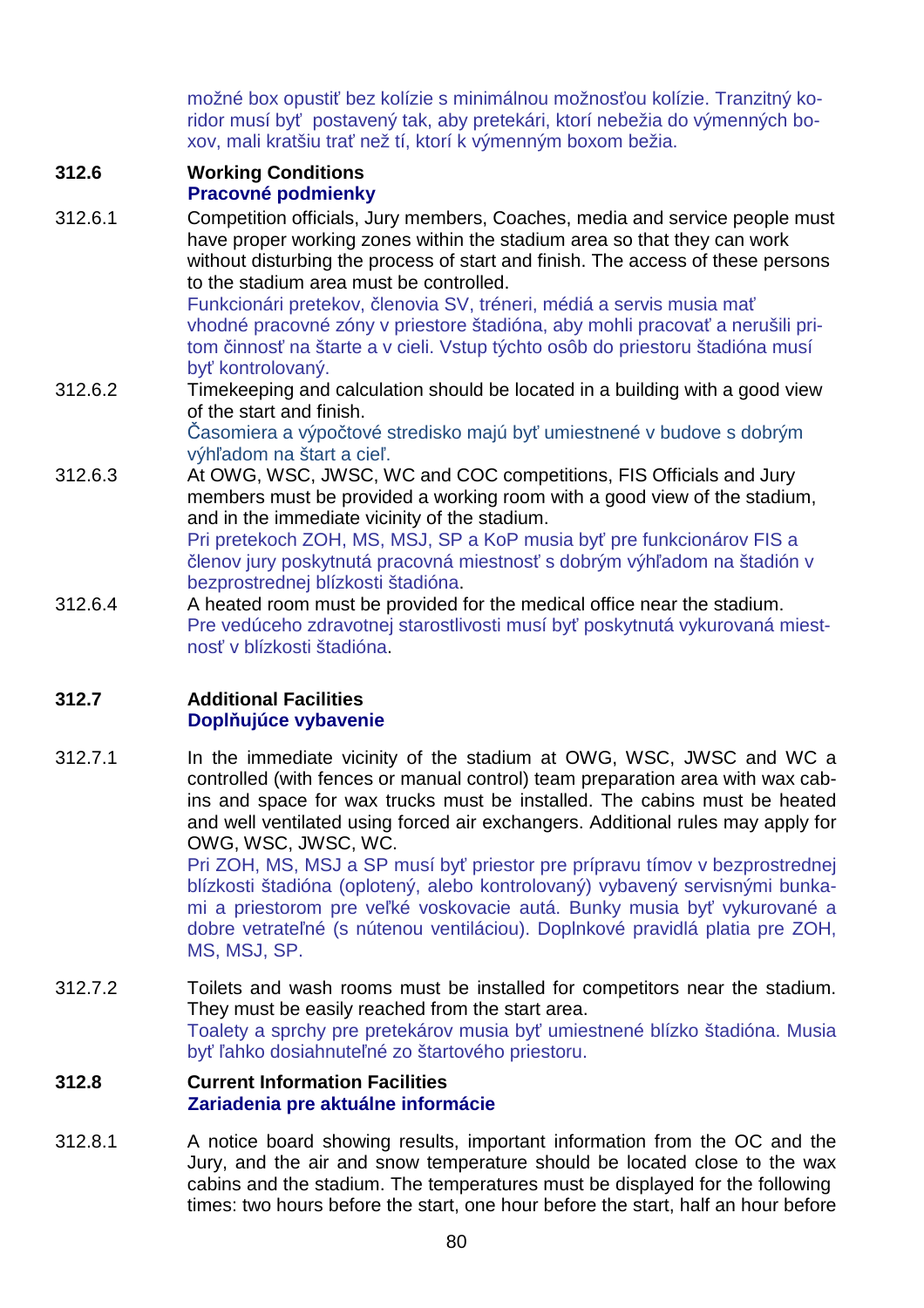the start, at the start, half an hour after the start, one hour after the start. Informačná tabuľa oznamujúca výsledky, dôležité informácie OV a SV, teplotu vzduchu a snehu má byť umiestnená v blízkosti servisných buniek a štadióna. Tieto teploty musia byť zobrazené v nasledujúcich časoch: dve hodiny pred štartom, hodinu pred štartom, pol hodiny pred štartom, pri štarte, pol hodiny po štarte, hodinu po štarte.

- 312.8.2 Temperature measurements must be taken in the stadium area and at places where extreme temperatures (low point, high point) can be expected. Meranie teplôt sa musí vykonávať v priestore štadióna a na miestach, kde možno očakávať extrémne teploty (najnižší bod, najvyšší bod),
- 312.8.3 Loudspeakers must be used for announcing the competition and important information. Pre dôležité informácie o pretekoch a na jeho komentovanie sa musia použiť reproduktory.
- 312.8.4 In order to inform international competitors, trainers, spectators, English language must be used. Pre informovanie zahraničných pretekárov, trénerov, divákov musí byť používaná angličtina.

## **313 Official Entries for the Organiser Oficiálne prihlášky pre organizátora**

## **313.1 Procedure**

## **Postup**

- 313.1.1 Official entry forms must be sent by the Organiser to all relevant Nations in an electronic or paper form. An online registration process can also be provided. Usporiadateľ musí zaslať všetkým relevantným národom oficiálne formuláre prihlášok FIS v elektronickej alebo papierovej forme. Môže byť použité aj online prihlásenie (registrácia).
- 313.1.2 As a minimum, the required data fields shown in the Official FIS Entry Form must be included. Minimálne musia byť vyplnené požadované dáta v FIS prihláške.

313.1.3 For WC this entry process will be determined by the FIS Cross-Country Committee.

Pre SP je proces prihlasovania stanovený FIS Cross-Country komisiou.

- **313.2 Receiving official entry information for a specific competition Prijatie oficiálnych prihlášok pre konkrétne preteky**
- 313.2.1 Official entries and grouping information (when required) must be received and checked by the competition secretary latest two hours before the Team Captains' meeting.

Oficiálne prihlášky a informácie o zaradení do skupín (ak je vyžadované) musí sekretár pretekov prijať a skontrolovať najneskôr dve hodiny pred poradou vedúcich tímov.

313.2.2 If grouping will be used to determine the starting order, then the competition secretary will use the order of the written entry to assign the competitors into groups unless other specific instructions are provided. Ak bude pre stanovenie poradia na štarte použité zaraďovanie do skupín, po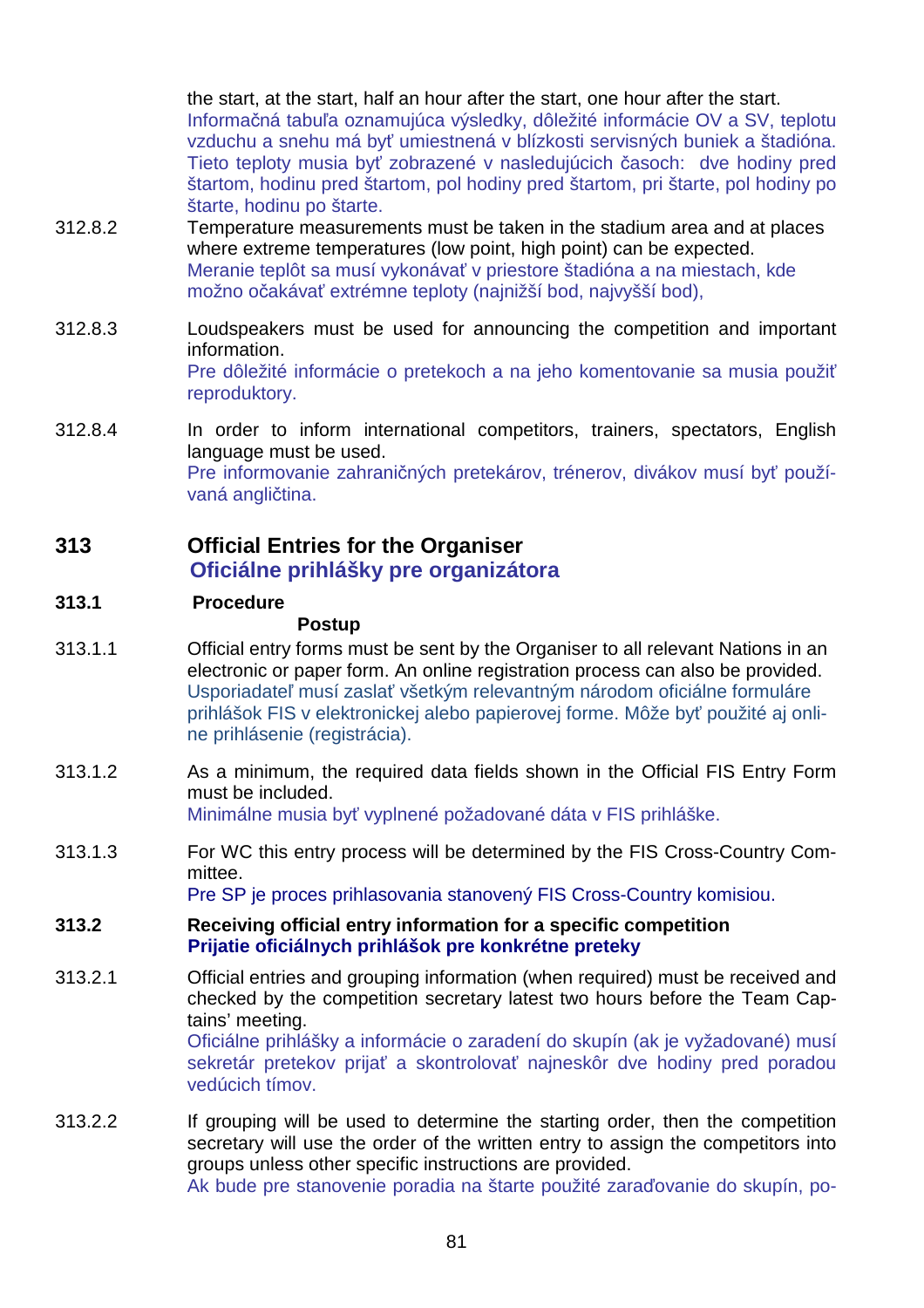tom sekretár pretekov použije poradie písomných prihlášok pre zaradenie pretekárov do skupín, ak neboli dané zvláštne inštrukcie.

313.2.3 When the starting order will be determined according to the FIS Points, the Competition Secretary will be required to compile the current point values for each competitor within the valid points list. Ak poradie na štarte bude určené podľa FIS bodov, sekretár pretekov je povinný zostaviť aktuálane poradie pretekárov podľa platnej listiny bodov.

#### **313.3 Late Entries Neskoré prihlášky**

- 313.3.1 Late entries can be admitted by the Jury before the draw. Jury môže prijať neskoré prihlášky pred žrebovaním.
- 313.3.2 Late entries are not admitted after the draw. Neskoré prihlášky sa nemôžu prijímať po žrebovaní.

# **313.4 Substitution**

## **Nahradenie**

313.4.1 After the draw a competitor can only be substituted if he cannot start due to force majeure (injury, illness, etc.) and if the Jury permits the substitution. This has to be certified by a medical doctor and communicated to the Jury until 2 hours before the start.

Po žrebovaní môže byť pretekár nahradený ak nemôže nastúpiť z dôvodu pôsobenia vyššej moci (zranenie, choroba, atď.) a keď SV náhradu povolí. To musí byť potvrdené doktorom a oznámené SV 2 hodiny pred štartom.

- 313.4.2 In the event of an accident during warming up the Jury can permit a substitution up to the start of the competition if the accident is reported to and certified by the Chief of medical and rescue service of the OC. V prípade úrazu pri rozcvičení jury môže povoliť nahradenie pred štartom
- pretekov, ak je úraz hlásený a potvrdený oficiálnym lekárom OV. 313.4.3 If the withdrawn competitor was selected for doping control then this test must still be carried out and must also be carried out on the substitute competitor. If the withdrawn competitor produces a positive test, no substitute will be allowed.

Ak pretekár, ktorý odstúpil, bol vybraný pre dopingovú kontrolu, musí byť táto skúška vykonaná a musí byť vykonaná aj u náhradníka. Ak pretekár, ktorý odstúpil, bude mať pozitívny test, nebude náhrada povolená.

- 313.4.4 The starting position of the substitute competitor will be according to ICR articles section C "competition formats" Štartová pozícia náhradného pretekára bude podľa ICR časti C "formát pretekov".
- 313.4.5 Competitors, who are on the starting list and cannot take part in the competition because of illness or other reasons, must be reported by the team captain to the competition secretary at latest 30 min. before the start. If any of these competitors were selected for doping control, they must still be tested. Pretekárov, ktorí sú v štartovej listine a nemôžu sa zúčastniť pretekov pre chorobu alebo z iného dôvodu, musí vedúci tímu ohlásiť sekretárovi pretekov najneskôr do 30 minút pred štartom. Ak bol niektorý z týchto pretekárov vybraný na dopingovú kontrolu, musí byť aj tak testovaný.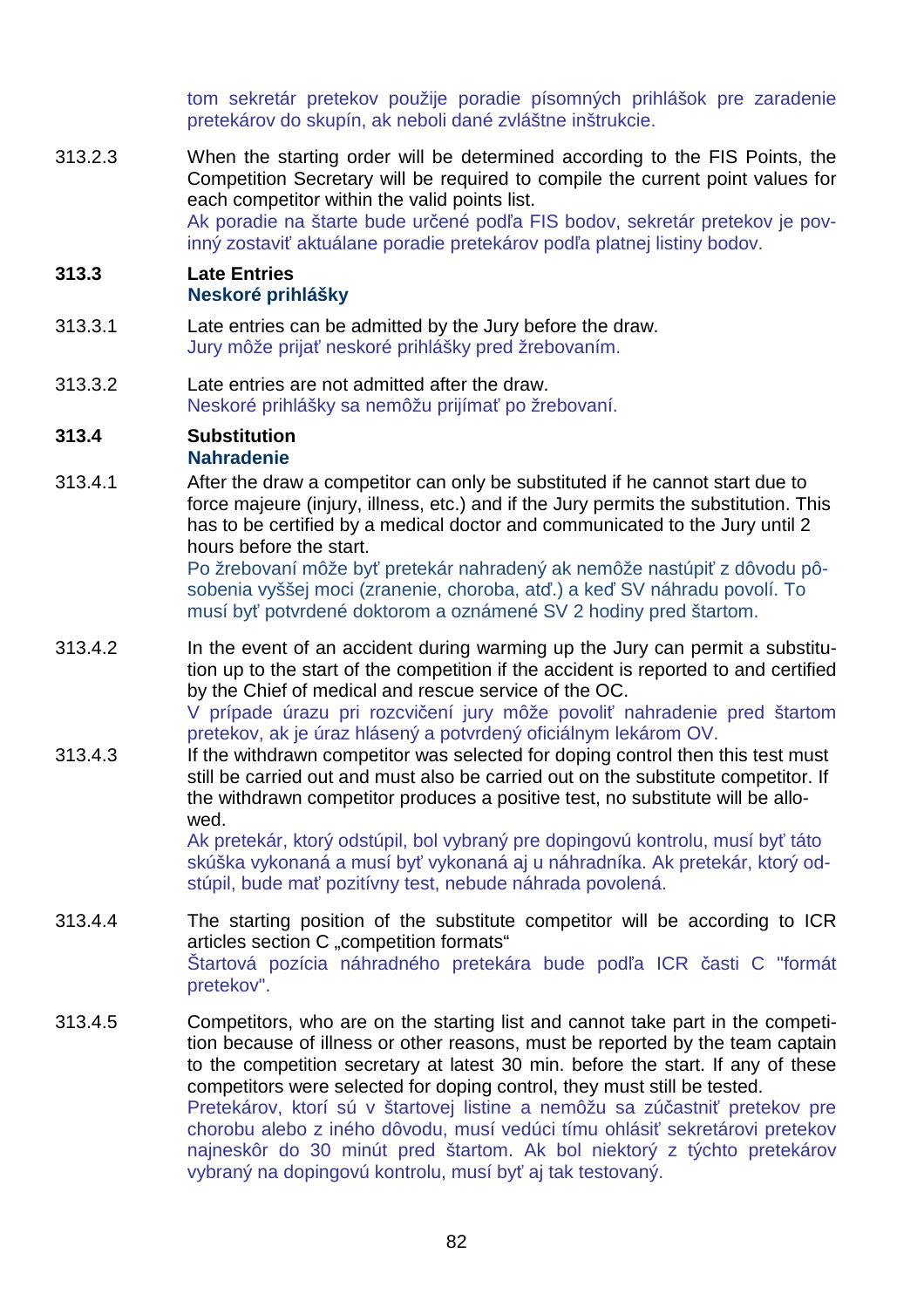# **313.5 Grouping**

## Nasadzovanie do skupín

313.5.1 If grouping is used to determine the starting order, the Team Captain must distribute his/her competitors evenly within the groups. This must be done latest 2 hours before the draw. If a nation enters more competitors than there are groups, the extra competitors must be distributed among the groups, one per group, at the option of the Team Captain. This rule also holds for teams with fewer competitors than groups.

Example:

| eams: |
|-------|
|-------|

| Teams: |           | Groups: |        |  |  |
|--------|-----------|---------|--------|--|--|
|        |           |         |        |  |  |
| Team A | 8 entries |         |        |  |  |
| Team B | 6 entries |         |        |  |  |
| Team C | 3 entries |         | $\sim$ |  |  |

Ak zaradenie do skupín určuje poradie na štarte, musí vedúci tímu rozdeliť svojich pretekárov rovnomerne do jednotlivých skupín. To sa musí uskutočniť najneskôr 2 hodiny pred žrebovaním. Ak tím prihlási viac pretekárov ako je počet skupín, presahujúci pretekári musia byť rozdelení do skupín, jeden do každej skupiny podľa voľby vedúceho tímu. Toto pravidlo sa uplatňuje aj pre tímy s menším počtom pretekárov než skupín.

| Príklad:<br>Tímy: |             | Skupiny: |  |  |
|-------------------|-------------|----------|--|--|
|                   |             |          |  |  |
| Tím A             | 8 prihlášok |          |  |  |
| Tím B             | 6 prihlášok |          |  |  |
| Tím C             | 3 prihlášky | $\sim$   |  |  |

313.5.2 With 20 competitors or less, use groups I and II; with 21 - 40 competitors, use groups I, II and III; with more than 40 competitors, use all four groups. Pri menšom počte pretekárov ako 20 sa použijú skupiny I a II, pri počte 21 - 40 pretekárov sa použijú skupiny I, II a III, pri viac ako 40 pretekárov sa použijú všetky štyri skupiny.

# **314 Starting Order**

# **Štartové poradie**

#### **314.1 Principles Princípy**

314.1.1 The start list can be created with a draw, using a point system, a cup standing, a stage event overall standing, a qualification system or other methods. Štartová listina môže byť vytvorená žrebovaním, použitím bodového systému, podľa umiestnenia v pohári, podľa celkovom poradí v etapových pretekoch, podľa umiestnenia v kvalifikácii alebo iných metód.

## **314.2 Draw Žrebovanie**

314.2.1 Manual and computer methods are allowed for the draw. Pre žrebovanie sú povolené ručné aj počítačové metódy.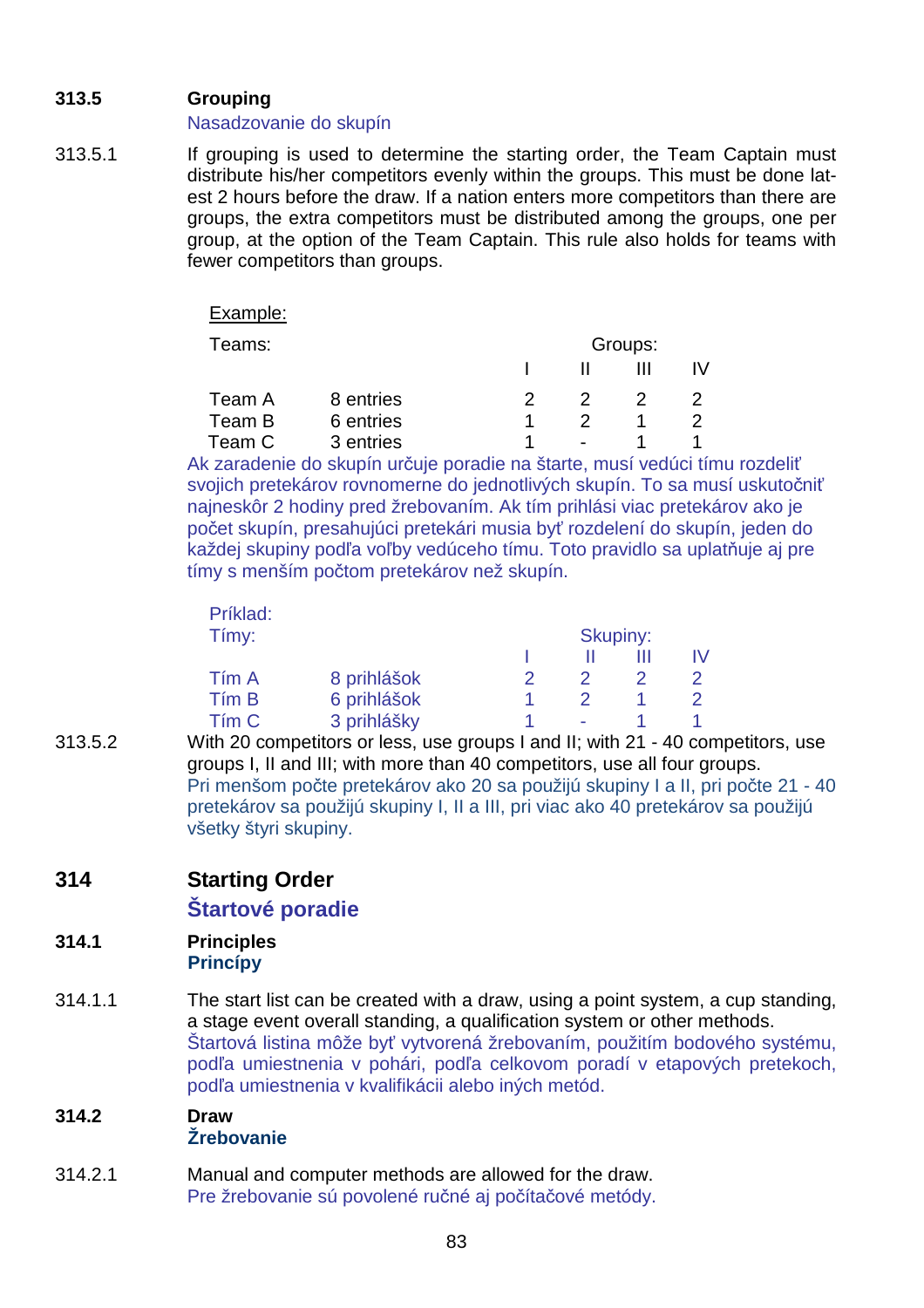- 314.2.2 The draw is carried out by using a random double selection. Žrebovanie sa vykoná dvojnásobným náhodným výberom.
- 314.2.3 If grouping is used, the start numbers will be drawn within each group. The normal starting order of the groups will be I, II, III and IV. The grouping of the competitors cannot be changed during the draw. Ak je použité zaradenie do skupín, štartové čísla budú žrebované v rámci každej skupiny. Obvyklé štartové poradie skupín bude I, II, III a IV. Zaradenie pretekárov do skupín sa nemôže počas žrebovania meniť.
- 314.2.4 If a competition has to be postponed to a different date, the draw must be repeated (article 217.6). Ak preteky museli byť preložené na iný deň, musí sa žrebovanie opakovať (článok 217.6).
- 314.2.5 It is possible to have the draw conducted before the Team Captains' Meeting under the supervision of the Jury. Žrebovanie je možné vykonať pred poradou vedúcich tímov pod dozorom SV.

# **314.3 Manual Draw**

# **Manuálne žrebovanie**

314.3.1 In this method, each competitor receives one number from a sequence determined by the number of competitors in his group (for instance, 23 competitors in the group, the competitor is assigned a number between 1 and 23). In the first random selection, one of the numbers 1-23, is drawn. At the same time, a start number that has been assigned to that group is drawn (for example, group II with 23 competitors will race with bibs 45-67 inclusive). This number that is drawn is the start number for the competitor whose number was drawn in the first random selection. For both random selections, balls with the appropriate numbers on them are usually drawn by hand from a closed box or container. After the two balls are drawn, the nameplates of the competitors are transferred from the board with the grouping to the board with the starting order.

Pri tejto metóde každý pretekár dostane číslo z radu, určenú počtom pretekárov v jeho skupine (napríklad pri 23 pretekároch v skupine určitý pretekár dostane číslo od 1 do 23). V prvom náhodnom výbere je ťahané jedno číslo z 1- 23. Súčasne sa ťahá štartové číslo z čísel, pridelených tejto skupine (napríklad skupina II s 23 pretekármi bude pretekať so štartovacími číslami 45-67 vrátane). Toto číslo je potom štartovým číslom pretekára, ktorého číslo bolo ťahané v prvom náhodnom výbere. Pri oboch náhodných výberoch sa obvykle z uzavretej škatule alebo nádoby rúkou vyťahujú loptičky s príslušnými číslami. Po vytiahnutí oboch loptičiek sa doštičky s menami pretekárov prenesú z dosky so skupinami na dosku s poradím na štarte.

## **314.4 Computer Draw Počítačové žrebovanie**

- 314.4.1 The computer draw procedures must be inspected by a member of the Jury in order to validate the process. Postupy počítačového žrebovania musia byť kontrolované členom jury, aby bol postup potvrdený.
- 314.4.2 This method requires that the names and the grouping of the competitors will be entered into the computer. The programme provides at least four stages of output on the monitor.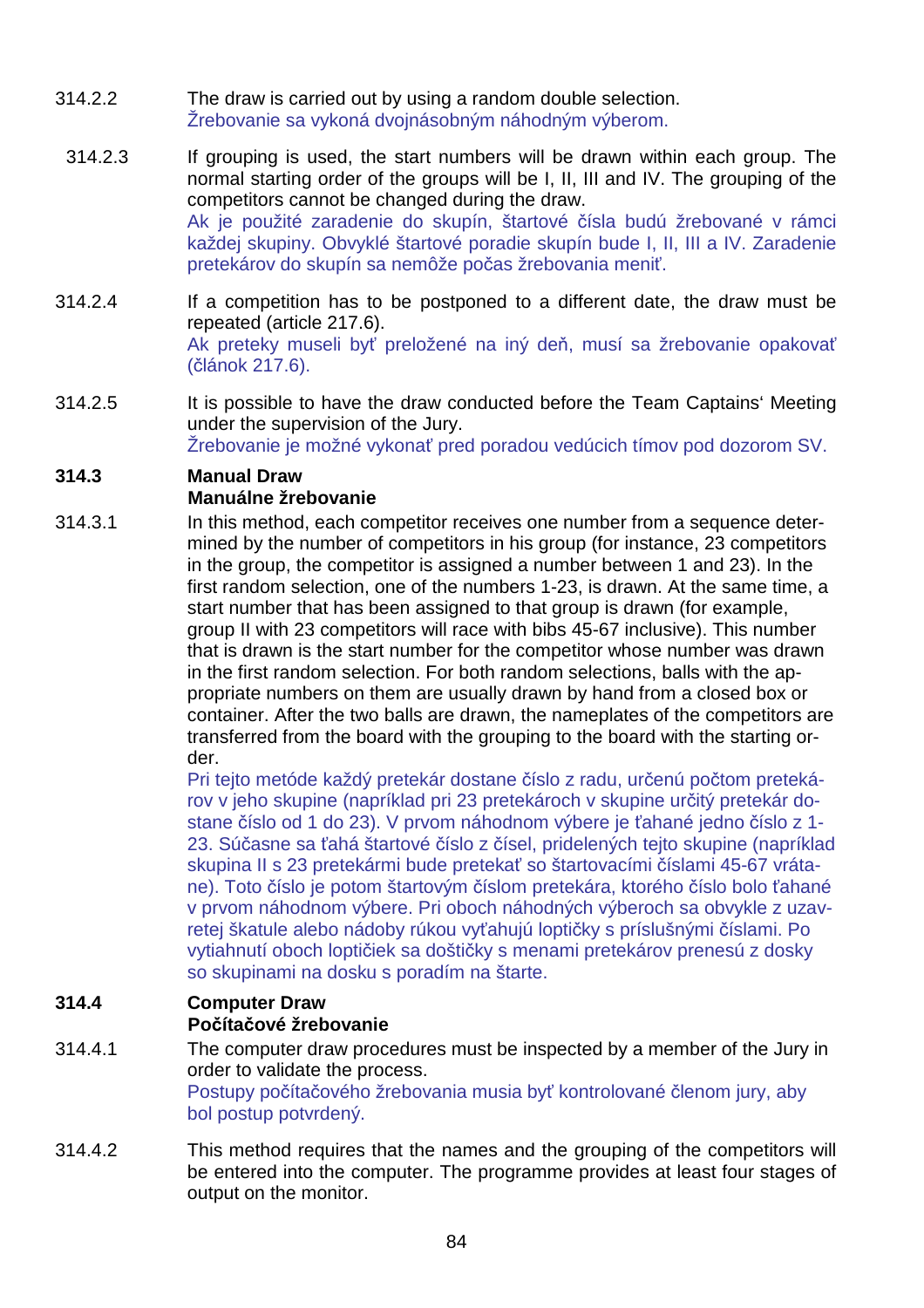- 1. The list with the registered competitors and their sequential numbers within a group appears on the monitor.
- 2. The computer randomly selects the name of one competitor and displays it on the monitor.
- 3. The computer randomly selects a start number for this competitor. The start number and the name of the competitor now appear on the monitor.
- 4. The monitor then shows the start list order with this competitor listed.

Táto metóda vyžaduje, aby do počítača boli zadané mená pretekárov a ich zaradenie do skupín. Program vykoná najmenej štyri kroky pri zobrazovaní na monitore.

- 1. Na monitore sa objaví zoznam pretekárov, registrovaných v skupine a ich poradové čísla.
- 2. Počítač náhodne vyberie meno jedného pretekára a zobrazí ich na monitore.
- 3. Počítač náhodne vyberie štartové číslo pre tohto pretekára. Na monitore sa teraz objavia štartové číslo a meno pretekára.
- 4. Na monitore sa potom objaví štartová listina so zaradeným pretekárom.

#### **314.5 Using a Points System to Determine the Starting Order Použitie bodového systému pre určenie poradia na štarte**

- 314.5.1 The starting order can be made on the basis of the FIS Points; overall list, distance list or sprint list. Poradie na štarte je môže byť zostavené na základe FIS bodov; listiny pre dištančné preteky alebo listiny pre šprinty.
- 314.5.2 Refer to the Rules and Guidelines of the FIS Points to determine valid lists. Pozri pravidlá a pokyny FIS bodov pre určenie platných listín.

#### **314.6 Seeded Group Nasdená skupina**

- 314.6.1 The Seeded Group is an exception and is composed of the best athletes entered in a competition. The seeded group can be determined according to the FIS Points, to a current Cup Standing or a current stage event standing. Nasadená skupina je výnimkou a je pozostáva z najlepších pretekárov zúčastnených v pretekoch. Nasadená skupina môže byť určená podľa FIS bodov, priebežným poradím v pohárovej súťaži alebo priebežným etapovým poradím.
- 314.6.2 All competitors who are eligible to be in the Seeded Group must start the competition within the Seeded Group. Všetci pretekári, ktorí prichádzajú do úvahy pre nasadenú skupinu, musia v pretekoch štartovať v nasadenej skupine.
- 314.6.3 The starting position of the seeded Group will be determined for each different competition formats by the Jury according to the specific competition rules. As a principle, the seeded Group should start with the most advantageous position.

Štartová pozícia nasadenej skupiny bude stanovená pre každý pretekový formát súťažným výborom podľa špecifických pravidiel pretekov. V zásade má mať nasadená skupina najvýhodnejšiu pozíciu.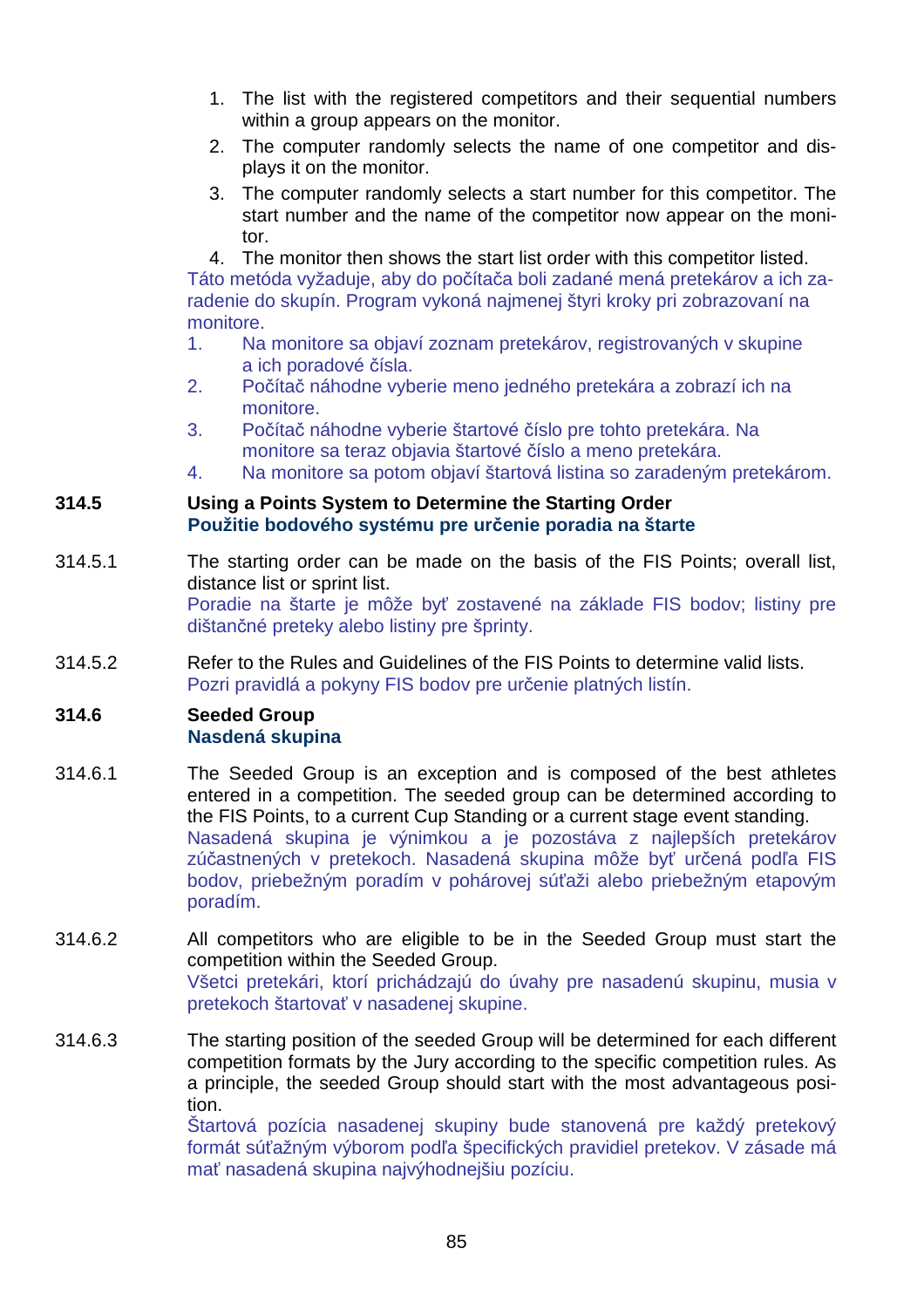## **314.7 Bibs (Start Numbers) Štartové čísla**

## 314.7.1 Design

Bibs must be readable from the back and the front. They must not hinder the competitor in any way. The size, the shape and the method of attachment cannot be changed. The Organiser is responsible for obtaining practical bibs. Bibs used in sprints and in competitions with handicap start and mass starts should also have numbers on both sides under the arms; this is also possible for other competitions.

Tvar

Štartové čísla musia byť čitateľné zo zadu a z predu. V žiadnom prípade nesmie obmedzovať pretekára. Veľkosť, tvar a spôsob upevnenia čísla nemožno meniť. Usporiadateľ je zodpovedný za zabezpečenie vyhovujúcich štartových čísel. Štartové čísla pre šprinty, preteky s hendicapovým a hromadným štartom musia mať čísla tiež na oboch stranách pod ramenami. To je možné aj pre ostatné preteky.

- 314.7.2 Leg Numbers Čísla na nohách
- 314.7.2.1 For Mass Start, Skiathlon, Pursuit, Individual Sprints competitions it is required to affix bibs to the competitor's leg that is closest to the finish line camera. Pre preteky s hromadným štartom, Skiatlon, pursuit, individuálne šprinty, je vyžadované, aby pretekár mal pripevnené štartové číslo na nohe, ktorá je bližšie k cieľovej kamere.
- 314.7.2.2 For Team Sprint and Relay competitions it is required to affix bibs to the finishing competitor's leg that is closest to the finish line camera. Pre preteky tím šprintu a štafetové preteky je požadované, aby finišujúci pretekár mal umiestnené štartové číslo na nohe, ktorá je bližšie k cieľovej kamere.

## **315 Start Procedures Štartové postupy**

#### **315.1 Types of Starts Typy štartov**

315.1.1 For competitions on the International Ski Calendar, interval start, mass start, handicap start, and heat start will be used. Pre preteky v medzinárodnom kalendári budú použité intervalové štarty, hromadné štarty, hendikepové štarty a štarty rozbehov.

## **315.2 Intervall Start Procedure Postup intervalového štartu**

- 315.2.1 Interval starts will normally use half-minute intervals and fifteen seconds for sprint qualifying round. The Jury may approve shorter or longer intervals. Pre intervalový štart sa bežne používa polminútový štartový interval a 15 sekundový pre kvalifikáciu v šprinte. Jury môže odporučiť kratší alebo dlhší štartový interval.
- 315.2.2 The start command consists of a countdown starting 5 seconds before the start time ("5-4-3-2-1") and start signal ("GO!"). The command can be given verbally or by audible signals. Štartový povel sa skladá z odpočtu štartu 5 sekúnd pred štartom ("5-4-3-2-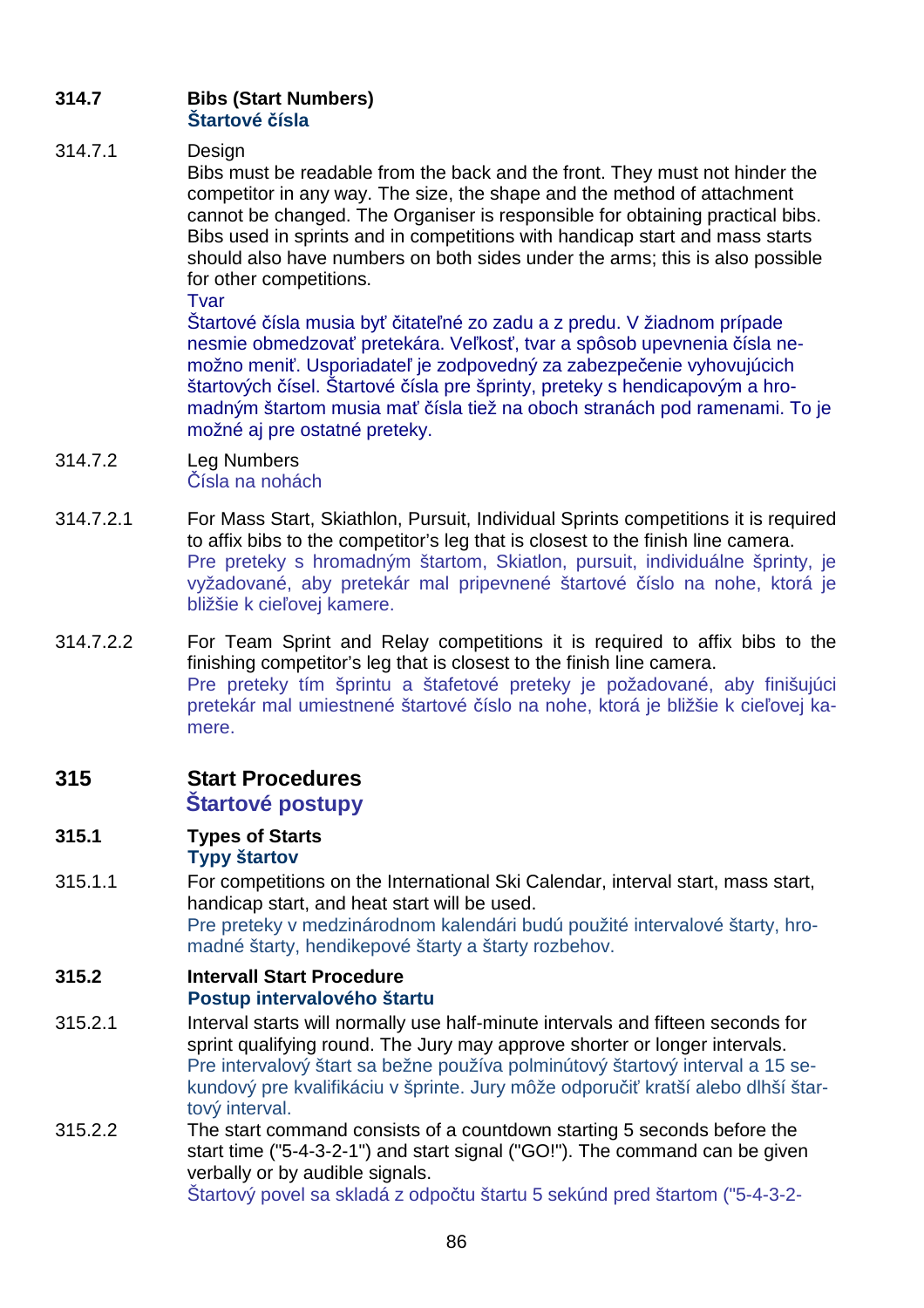1") a štartového signálu ("GO!"). Štartový povel môže byť ústny alebo zvukový.

- 315.2.3 The competitor must have his feet behind the start line and remain stationary before the starter gives starting commands. The poles remain stationary and must be placed in front of the starting line and/or starting gate. Pretekár musí mať nohy za štartovou čiarou a stáť nehybne, kým štartér nevydá svoj povel. Paličky musia byť nehybné a musia byť pred štartovou čiarou alebo štartovacou bránkou
- 315.2.4 The competitor may start any time between three seconds before and three seconds after the start signal. If he/she starts more than three seconds before the start signal, it is a false start. If he/she starts more than three seconds after the start signal, it is late start and the start list time will count. Pretekár môže vyštartovať kedykoľvek v rozmedzí troch sekúnd pred štartovým signálom a troch sekúnd po štartovom signále. Ak odštartuje skôr ako tri sekundy pred štartovým signálom, jedná sa o chybný štart. Keď sa oneskorí o viac ako tri sekundy, započíta sa mu čas podľa štartovej listiny.
- 315.2.5 A competitor who starts late must not interfere with the start of others. Pretekár, ktorý odštartuje oneskorene, nesmie obmedzovať štart ďalších.
- 315.2.6 With both electric and hand-timing, the competitor's actual start time must be noted in case the Jury decides his late start was due to force majeure. Ako pri elektrickom, tak pri ručnom meraní času musí byť zaznamenaný skutočný čas štartu pretekára pre prípad, že by jury rozhodla, že k oneskoreniu štartu došlo zásahom vyššej moci.

## **315.3 Mass Start Procedure Postup hromadného štartu**

315.3.1 The mass start should be carried out using angled start lines in shape of an arrow. This means that the athlete with start number 1 has the most favorable start position followed by start number 2 etc. Each competitor should be separated by a fixed distance interval.

Hromadný štart má byť organizovaný pomocou šikmých štartových čiar v tvare šípu. To znamená, že pretekár so štartovným číslom 1 má najlepšiu štartovaciu pozíciu, nasleduje číslo 2, atď. Medzi pretekármi na štarte sú rovnaké vzdialenosti.

Number one will be in the middle position; even numbers are placed on the right and odd numbers on the left side of the arrow. The numbering mark should be placed to the right or in the middle of the track.

Číslo 1 na štarte stojí uprostred, vpravo sú pretekári s párnymi číslami, vľavo s nepárnymi. Číselné označenie dráhy je umiestnené vpravo alebo uprostred stopy.

315.3.2 The starting procedures for a Mass Start will begin two minutes before the start signal. At this time instructions about the start will be given to all competitors assembled in their start lanes. These instructions should end with the competitors being instructed to stand at their start positions and a **"one minute to start warning"** is given. Next there will be the command **"30 seconds to start".** When all competitors are motionless then the next sound will be the **start command or signal**.

> Štartovací postup pri hromadnom štarte začína dve minúty pred vydaním štartového signálu. V tomto okamihu je vydaný pokyn k štartu pre všetkých pretekárov, nastúpených vo svojich štartových dráhach. Tieto pokyny majú končiť pokynom, aby pretekári zaujali svoje štartové pozície a je vydané upozornenie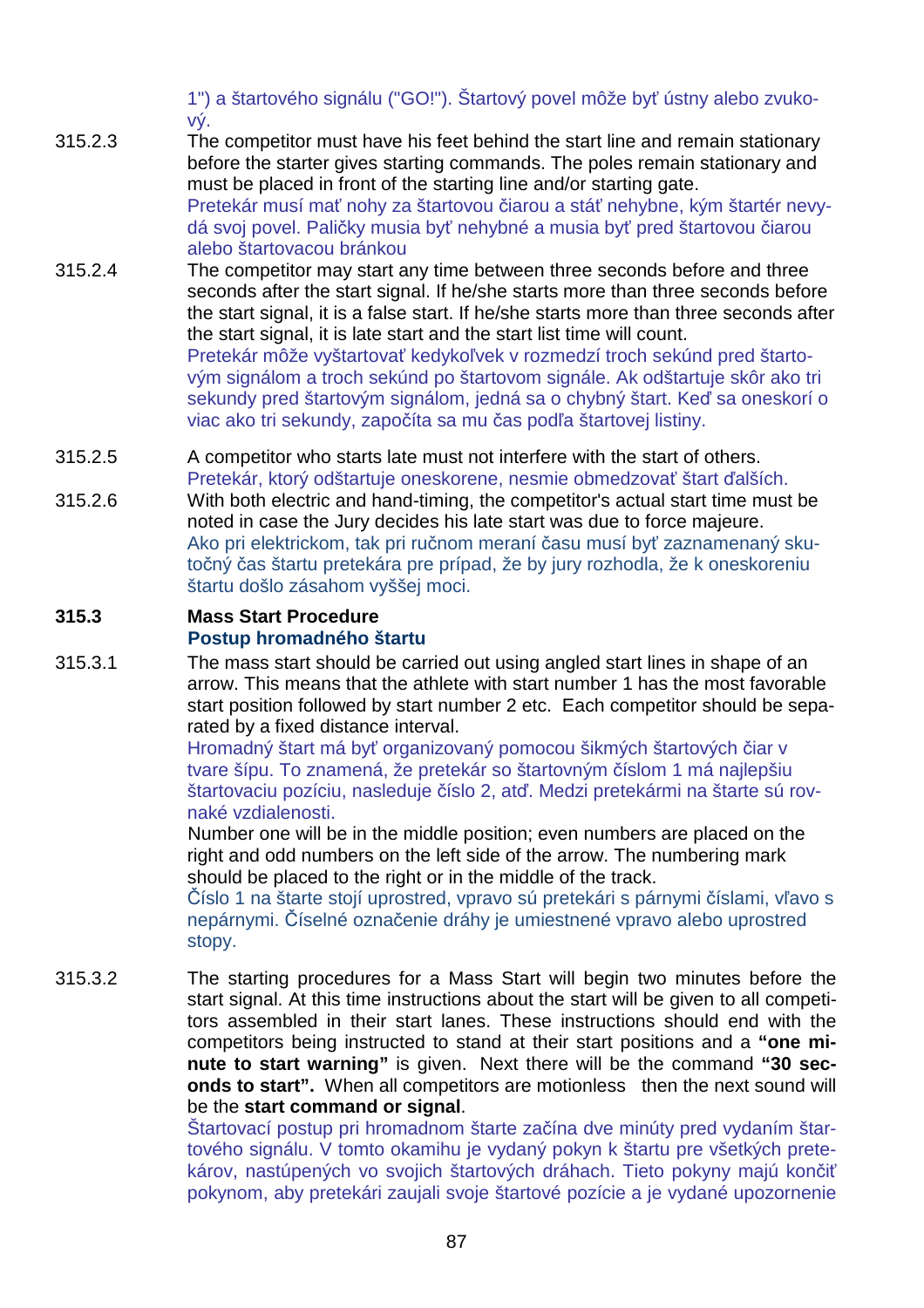"minúta do štartu". Nasleduje povel "30 sekúnd do štartu". Keď sú všetci pretekári v kľude, ako ďalšie zaznie štartovný povel alebo signál.

315.3.3 Competitors are not allowed to change tracks within marked corridors the first 30-50 m after the start line. Pretekárom nie je dovolené meniť stopu v označenom koridore prvých 30-50 m po štarte.

#### **315.4 Handicap Start Procedure Postup hendikepového štartu**

315.4.1 The starting order and intervals are set according the results of a first competition or a stage event current overall standing. The tenths of seconds will be deleted to establish the start list.

| Rank | <b>Name</b>           | Country    | Final   |
|------|-----------------------|------------|---------|
|      | <b>SVENSSON, Lars</b> | <b>SWE</b> | 25:12.9 |
|      | ARKJANOW, Nikolai     | <b>RUS</b> | 25:14.2 |
|      | <b>KRECEK, Jan</b>    | <b>CZE</b> | 25:21.7 |

The start list should be prepared according to the following example:

| Start number | <b>Name</b>           | Country    | <b>Start time</b> |
|--------------|-----------------------|------------|-------------------|
|              | <b>SVENSSON, Lars</b> | <b>SWE</b> | 0:00              |
|              | ARKJANOW, Nikolai     | <b>RUS</b> | 0:02              |
|              | <b>KRECEK, Jan</b>    | CZE        | 0:09              |

Štartovné poradie a intervaly sú nastavené podľa výsledkov prvých pretekov alebo celkového poradia etapových pretekov. Pre štartovné listiny budú vymazané desatiny sekundy. Umiestnenie Meno Štát Čas

| <b>SVENSSON, Lars</b> | <b>SWE</b> | 25:12.9 |
|-----------------------|------------|---------|
| ARKJANOW, Nikolai     | <b>RUS</b> | 25:14.2 |
| <b>KRECEK, Jan</b>    | <b>CZE</b> | 25:21.7 |

#### Štartová listina bude pripravená podľa príkladu Štartové číslo Meno Štát Čas

| <b>SVENSSON, Lars</b>    | <b>SWE</b> | 0:00 |
|--------------------------|------------|------|
| <b>ARKJANOW, Nikolai</b> | <b>RUS</b> | 0:02 |
| <b>KRECEK, Jan</b>       | <b>CZE</b> | 0:09 |

315.4.2 In order to avoid overlapping or competition taking too long, the Jury may allow a mass or heat start for the late starting competitors. The Jury is also allowed to reduce the number of starting competitors.

Aby sa predišlo k predbehnutiu o kolo alebo dlhému priebehu pretekov, Jury môže povoliť pre neskoro štartujúcich pretekárov hromadný štart alebo štart vo vlnách. Jury môže tiež obmedziť počet štartujúcich.

315.4.3 The handicap start is carried out without an electronic start gate. A video camera should be used to record the entire start such that a review by the Jury can be done.

Štart stíhacích pretekov sa vykonáva bez elektronickej štartovej brány. Pre zaznamenanie štartu by mala byť použitá videokamera, pre neskoršiu možnú kontrolu zo strany jury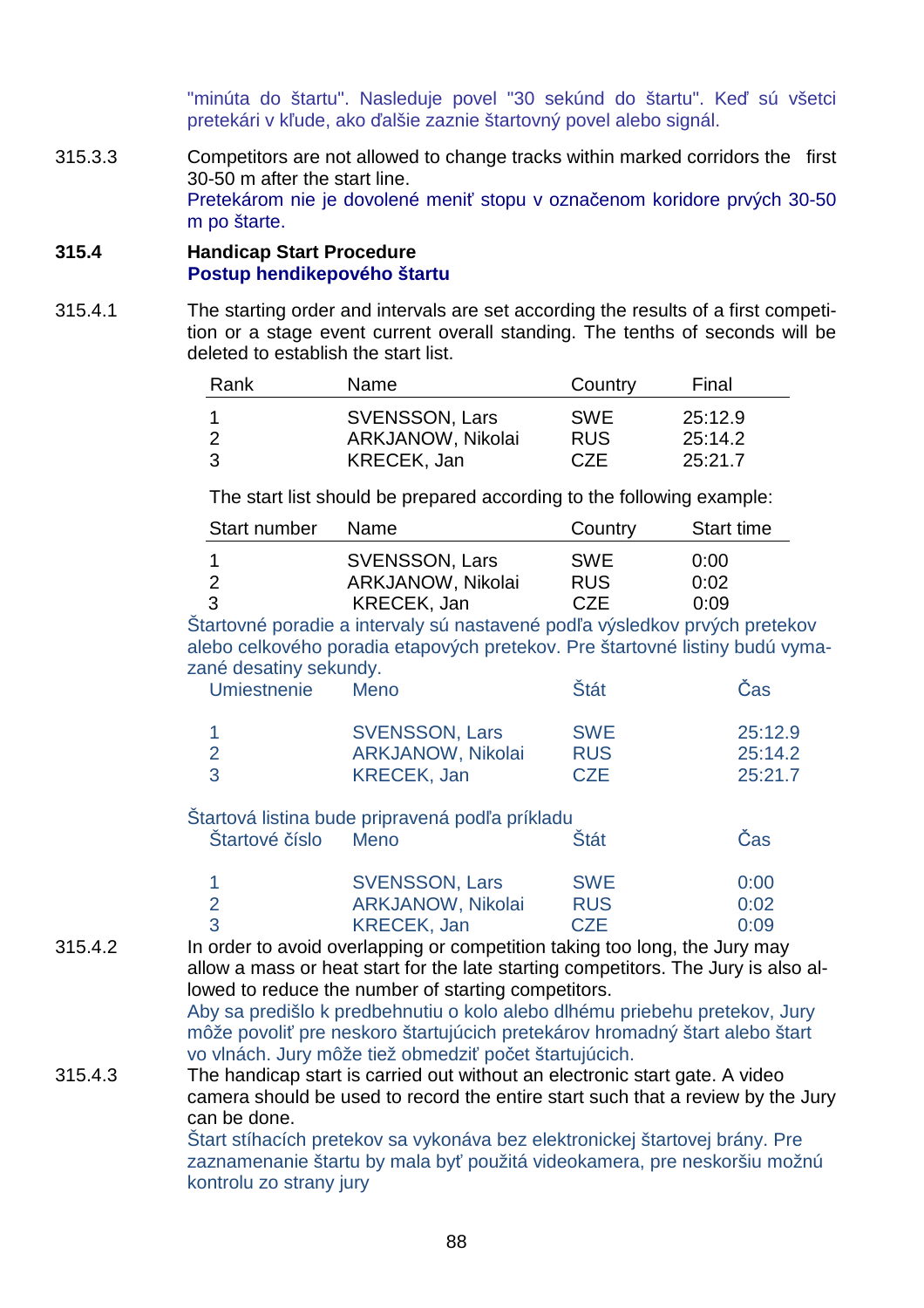- 315.4.4 In order to guarantee an exact start, a large display clock must be used for each starting lane together with bib number and starting times for respective competitors for that lane. The start must be prepared so that two or more competitors may start side by side. Pre záručnie presného štartu musia byť pre každú štartovú dráhu použité hodiny s veľkým displejom so zobrazením štartového čísla a štartového času pre pretekára v danej štartovej dráhe. Štart musí byť upravený tak, aby mohli štartovať dvaja a viac pretekárov vedľa seba.
- 315.4.5 The competitors are not allowed to change marked corridors within the marked corridor area after the start line. Pretekárom nie je dovolené meniť vyznačený koridor v štartovom koridore po štarte.

#### **315.5 Heat Start procedure Postup štartu rozbehov**

315.5.1 The start area is prepared with a start line and a pre-start line that are 1 meter apart.

> Štartový priestor tvorí štartová čiara a prípravná predštartová čiara 1m za štartovou čiarou.

- 315.5.2 Electronic and/or mechanical start gates can be used if approved by the Jury. Môže byť použitá elektronická alebo ručná štartovacia brána, pokiaľ ju schváli jury.
- 315.5.3 Competitors are organised on the pre-start line where instructions are given and start lanes designated. The starter will give the command "take your start positions" and the competitors advance to the start line. When all competitors are at the start line, the starter will give the command "Set" and all the competitors must remain motionless until the starter gives the start signal. Pretekári sú organizovaní na predštartovej čiare, kde sú vyznačené štartovacie dráhy a dostávajú inštrukcie. Štartér vydá povel "na svoje pozície" a

pretekári prejdú na štartovú čiaru. Keď sú všetci pretekári na štartovej čiare štartér dá povel "pripreaviť sa" a všetci pretekári musia zostať bez pohybu kým štartér vydá štartový signál.

## 315.5.4 Starts that do not use gates follow the same principles and procedures as stated above.

Štarty bez štartovacích brán používajú rovnaké zásady a postupy.

315.5.5 Competitors are not allowed to change tracks within marked corridors the first 10-15 m after the start line. Pretekárom nie je dovolené meniť trať vo vyznačenom koridore prvých 10 – 15 m po štarte.

## **315.6 Duties of the Start Officials Povinnosti činovníkov na štarte**

315.6.1 Start officials must provide all competitors with the opportunity to start at their correct times. An assistant must be placed near the starter and is responsible for recording the details for any violations at the start. Štartéri musia zabezpečiť všetkým pretekárom možnosť odštartovať v správnom čase. V blízkosti štartéra musí stať jeho asistent, ktorý zodpovedá za záznam detailov pri akomkoľvek porušení pravidiel pri štarte.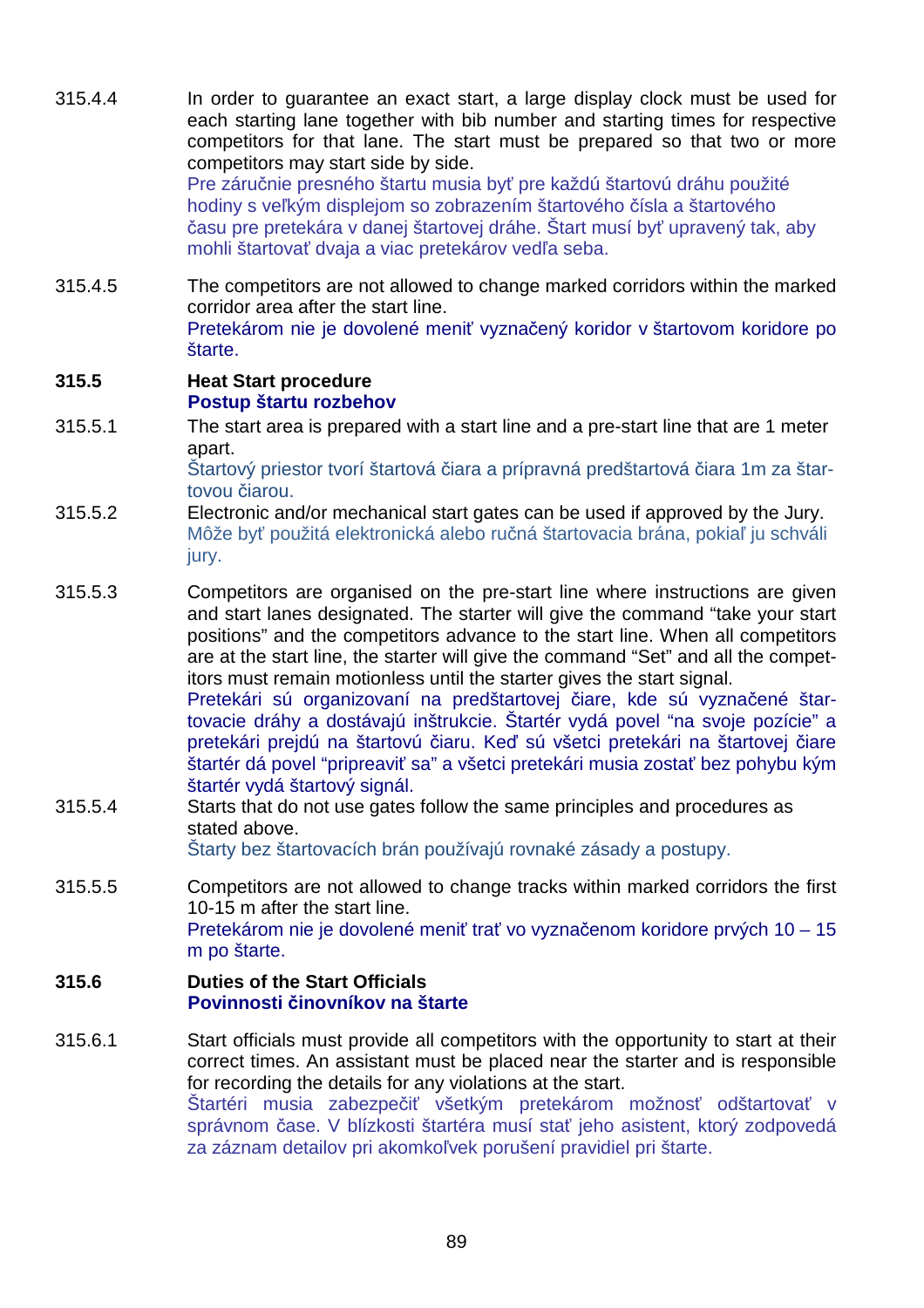## **315.7 False Start Consequences Následky chybného štartu**

315.7.1 For competitions using interval start or handicap start procedures a competitor who makes a false start will not be recalled to the start line. False start infractions must be reported to the Jury.

Pri pretekoch s intervalovým alebo handicapvým štartom nie je žiadny pretekár, ktorý odštartuje nesprávne, vrátený na štartovaciu čiaru. Chybný štart musí byť oznámený jury.

315.7.2 For all competitions using a mass start or heat start procedure, any false start will result in a "restart" of the competition. The starter or the start gate must give a false signal. There must be assistants placed an effective distance down the tracks where it is possible to turn the competitors back. Pri všetkých pretekoch s použitím hromadného alebo rozbehov má každý chybný štart za následok opakovanie štartu. Štartér alebo štartová brána dá signál zlého štartu. Asistenti musia byť postavení na trati v dostatočnej vzdialenosti, kde je možné pretekárov otočiť späť.

## **315.8 Marking of Skis Značenie lyží**

315.8.1 Ski marking will not be used unless requested in advance by the sanctioning body of the competition. For purposes of control, both skis are marked shortly before the start. The competitor must come to the official marking place in person and in due time wearing his starting bib.

Značenie lyží sa nebude používať, pokiaľ nebude požiadavka na značenie lyží predom schválená vedením pretekov. Pre účely kontroly sú obe lyže bezprostredne pred štartom označené. Pretekár sa musí dostaviť na oficiálne miesto značenia osobne a včas, pritom musí mať na sebe svoje štartové číslo.

# **315.9 Temperature**

## **Teplota**

If the temperature is below -20° C, measured at the coldest point of the course, a competition will be postponed or cancelled by the Jury. With difficult weather conditions (e.g., strong wind, high air humidity, heavy snowfall, or high temperature) the Jury may, in consultation with the Team Captains of the participating teams and the Chief of medical and rescue service responsible for the competition, postpone or cancel the competition.

Ak je teplota nameraná v najchladnejšom bode trati pod -20 ° C, SV preteky odloží alebo zruší. Za sťažených poveternostných podmienok (napr. silný vietor, vysoká vlhkosť vzduchu, husté sneženie, alebo vysoká teplota) môže jury, po konzultácii s vedúcimi družstiev zúčastnených tímov a lekárom pretekov dané preteky odložiť, alebo zrušiť.

# **316 Timing Meranie časov**

316.1 For all competitions listed in the FIS Calendar, electronic timekeeping must be used. Electronic timing will always be supplemented by hand-timing as a backup system and the results cross-checked between the two systems. Pre všetky preteky, uvedené v kalendári FIS, musí byť použitá elektronická časomiera. Elektronické meranie času musí byť vždy doplnené ručným meraním času, ktoré slúži ako záložný systém a bude vykonaná krížová kontrola výsledkov oboch systémov.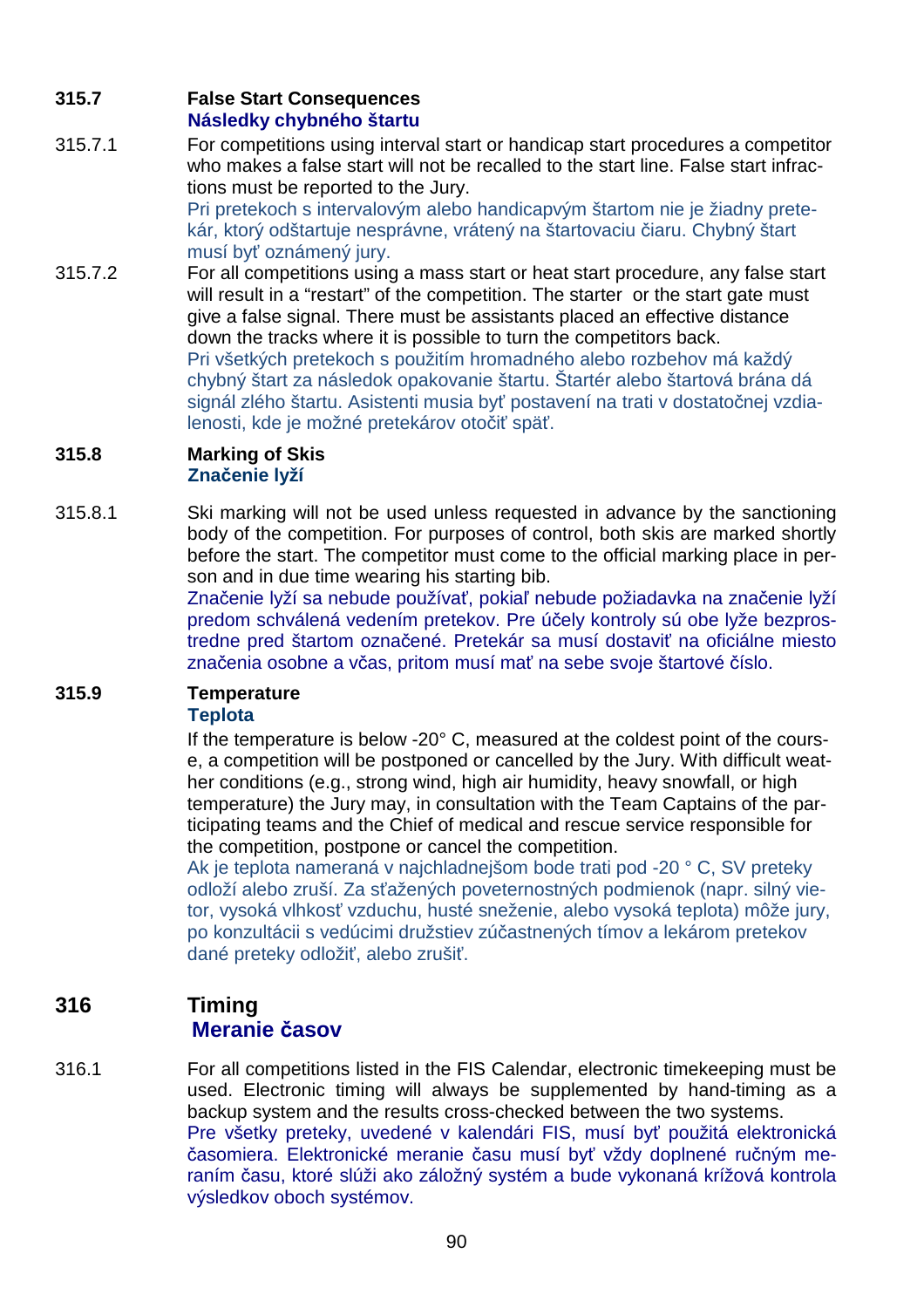- 316.2 If the electronic timing temporarily fails hand times will be used by correcting the average time difference which develops between the electronic timing and the hand-timing. If the electronic timing fails frequently or completely during the competition, the hand times will be used for all the competitors. When hand times are used to calculate results, the actual start times must be used. Ak elektronické meranie času dočasne zlyhá, bude použité ručné meranie času s korigovaním stredného časového rozdielu, ktorý sa vytvorí medzi elektronickým a ručným meraním času. Ak počas pretekov elektronické meranie času zlyhá častejšie alebo úplne, bude ručné meranie použité pre všetkých pretekárov. Ak sa pre výpočet výsledkov použije ručné meranie času, musia byť použité skutočné štartové časy.
- 316.3 When using hand-timing, the time is taken when the competitor's first foot crosses the finish line. Pri použití ručnej časomiery sa počíta ako výsledný čas, keď pretekár prvou nohou pretne cieľovú čiaru.
- 316.4 Electronic Timing Elektronické meranie
- 316.4.1 The following electronic timing technologies can be used to identify the official finish times:
	- Electronic timing system based on photo cells. The measuring point of the light or photo barrier must be at a height of 25 cm above the snow surface
	- Photo finish system. The measuring point will be the toe of the first boot meeting the finish line.

Pre oficiálne meranie cieľových časov môžu byť použité nasledovné elektronické technológie:

- Elektronický merací system na báze fotobuniek. Merací bod svetelnej či optické bariéry musí byť 25 cm nad povrchom snehu
- Systém pre fotofiniš. Merací bod je špička topánky, ktorá ako prvá pretne cieľovú čiaru.
- 316.4.2 Transponder Timekeeping

Transponders (active and passive systems) can be used as a supporting system to the official timing system to determine race times and ranking sequences at intermediate timing points, pre-timing points, and finish (unofficial result). The official result must be confirmed by using electronic timing systems in accordance with ICR 316.4.1

Transponderová časomiera

Transpondéry (aktívne a pasívne systémy) môžu byť použité ako podporný systém k oficiálnej časomiere pre určenie časov v pretekoch a sled poradia na medzičasoch, pred-časovými bodmi a cieľom (neoficiálne výsledky). Oficiálny výsledok musí byť potvrdený použitím elektronických časových systémov v súlade s článkom ICR 316.4.1

316.5 In the case of competitors falling as they cross the finish line, the competitors will be assigned their finish time as per articles 316.3 or 316.4 if all the parts of their bodies are moved across the finish line without any outside assistance. Ak pretekár pri prechádzaní cieľovej čiary spadne, bude mu jeho cieľový čas priradený podľa článkov 316.3 alebo 316.4 v prípade, že sa všetky časti jeho tela dostanú za cieľovú čiaru bez akejkoľvek vonkajšej asistencie.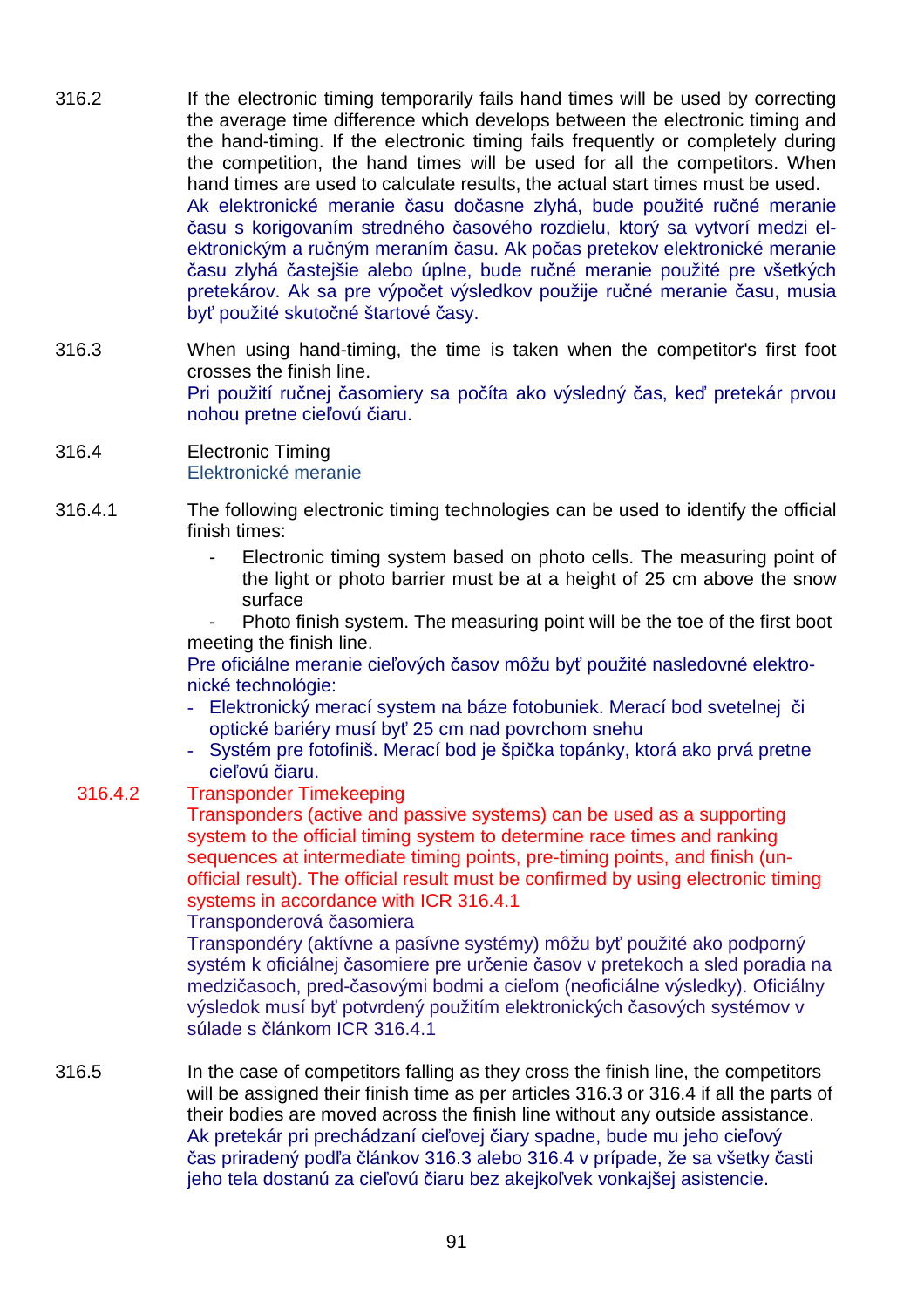- 316.6 For the calculation of results all start and finish times will be recorded to at least 1/100 (0.01) precision. The calculated net time for each competitor is determined by subtracting the recorded start time from the recorded finish time. The final result for each skier will be determined to 1/10 (0.1) precision by truncating the calculated net time. For example, 38:24.38 becomes 38:24.3. Pre výpočet výsledkov budú všetky štartové a cieľové časy zaznamenané s presnosťou najmenej 1/100 (0.01). Každému pretekárovi sa vypočíta čistý čas odpočítaním zaznamenaného štartového času od zaznamenaného cieľového času. Konečný výsledok každého lyžiara bude určený s presnosťou na jednu desatinu sekundy 1/10 (0.1), tak že sa čistý čas oreže. Napríklad čas 38:24.38 bude upravený na 38:24.3.
- 316.7 During the OWG, WSC, JWSC and WC, photo finish cameras must be used. Počas ZOH, MS, MSJ a SP musí byť použitá cieľová kamera.
- 316.8 The finish referee is responsible for keeping a list of the order in which the competitors cross the finish line. He gives this list to the chief of timekeeping. Cieľový rozhodca je zodpovedný za zaznamenanie poradia, v akom pretekári prešli cieľom. Tento zoznam odovzdá vedúcemu časomiery.
- **317 Results**

# **Výsledky**

- **317.1 Calculation of Results Výpočet výsledkov**
- 317.1.1 The results are calculated by taking the difference between the finish and start times. In a stage event competition, the actual time, bonus seconds and time penalties from each stage are accumulated. Výsledky sa vypočítajú z rozdielu medzi časmi v cieli a časmi štartu. V etapových pretekoch sa kumulujú skutočné časy, bonusové sekundy a penalizácia v každej etape.
- 317.1.2 The ranking of athletes involved in a photo finish will be established according to the order they crossed the vertical plane of the finish line by the toe of the front foot.

Umiestnenie pretekárov pri fotofiniši je stanovené poradím, v akom pretne špičkou prednej topánky cieľovú čiaru.

#### **317.2 Publication of Results Zverejňovanie výsledkov**

- 317.2.1 The unofficial result list will be posted on the official notice board as soon as possible after the competition, with the time of its publication noted. Neoficiálna výsledková listina bude zverejnená čo najskôr po pretekoch na oficiálnej vývesnej tabuli s uvedením času zverejnenia.
- 317.2.2 The official result list must contain the final order of the competitors, their FIS Codes, starting number, times, intermediate times and competition points. Skiing technique, the number of competitors, names of the competitors who started but did not finish, any written sanctions to competitors, the technical details of the course; length, HD, MC, TC, the weather, temperature data, and the composition of the Jury.

 Examples can be found on the FIS Website Cross-Country and through the FIS Nordic Office.

Oficiálna výsledková listina musí obsahovať konečné poradie pretekárov, ich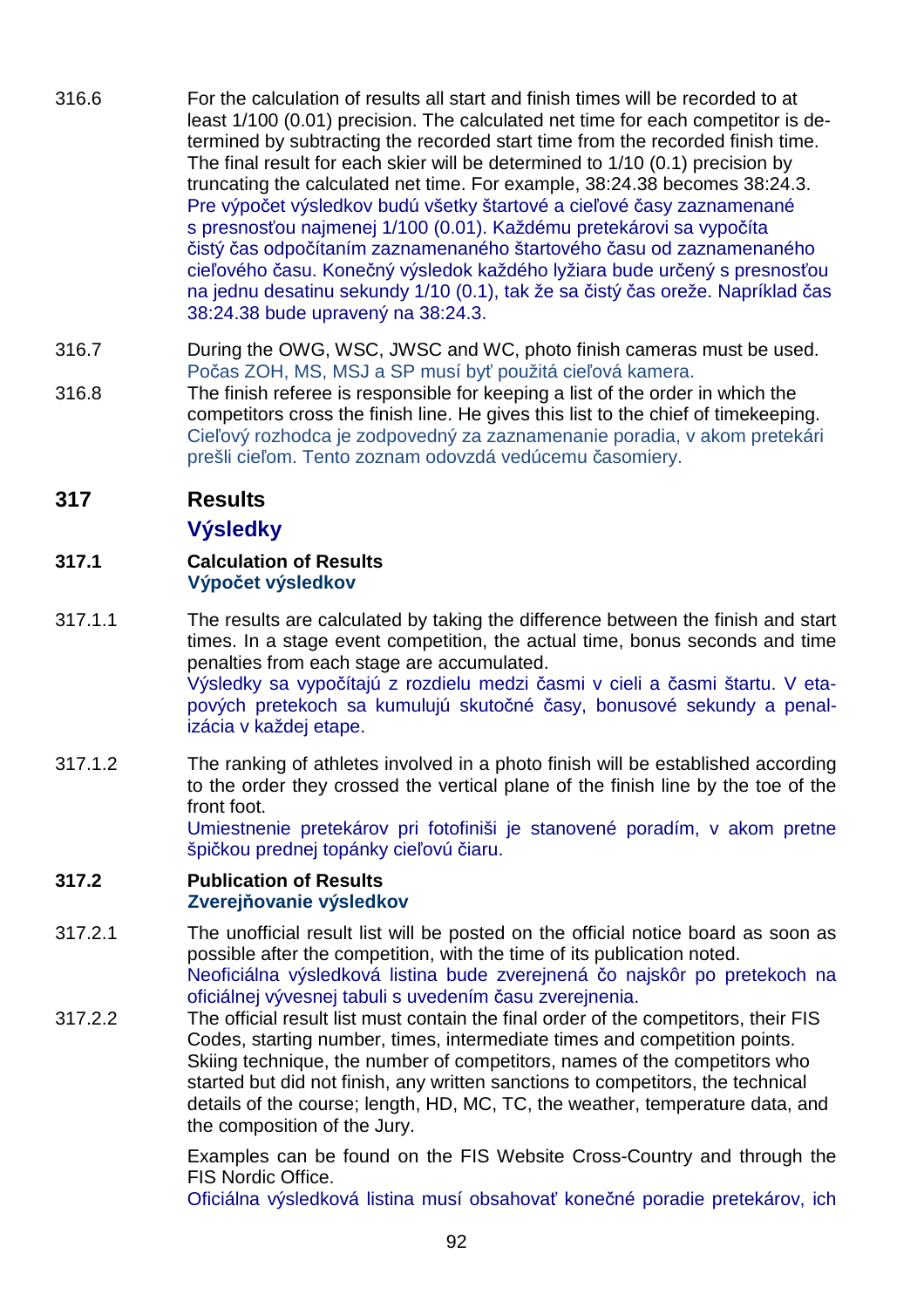FIS kódy, štartové čísla, časy, medzičasy a body dosiahnuté v pretekoch. Tiež lyžiarsku techniku, počet pretekárov, mená pretekárov, ktorí štartovali, ale nedokončili, všetkých diskvalifikovaných pretekárov, technické detaily trati, dĺžku, HD, MC, TC, počasie, teplotné údaje a zloženie jury.

Príklady možno nájsť na webstránke FIS Cross-Country a cez FIS Nordic Office.

- 317.2.3 In countries where the Latin alphabet is not used, information and results should also be given in Latin characters. V krajinách, kde sa nepíše latinskou abecedou, by mali byť informácie a výsledky písané v latinskej abecede.
- 317.2.4 The competition secretary and the TD sign the official result list and certify that it is correct. Sekretár pretekov a TD podpisom oficiálnej výsledkovej listiny potvrdzujú jej správnosť.

**C. Competition Formats Formy pretekov**

- **321 Interval Start Competitions Preteky intervalovým štartom**
- **321.1 Definition Definícia**

 At interval start competition, each competitor starts at his/her designated starting time and final result is determined by difference between finish time and start time.

V pretekoch intervalovým štartom pretekár štartuje v jeho určenom štartovnom čase a výsledný čas je určený rozdielom medzi časom v cieli a časom štartu.

#### **321.2 Courses and stadium Trate a štadión**

321.2.1 Recommended Norms

| <b>Items</b>                           | <b>Preparation for</b>      |                |  |
|----------------------------------------|-----------------------------|----------------|--|
|                                        | <b>Classical technique</b>  | Free technique |  |
| <b>COURSE</b>                          |                             |                |  |
| Category                               | A                           | в              |  |
| <b>Classical tracks</b>                | 1 or 2 tracks in ideal line |                |  |
| Distance between tracks                | Minimum 1.2 m               |                |  |
| <b>START</b>                           |                             |                |  |
| Organisation/preparation               | 1 corridor                  | 1 corridor     |  |
| <b>Classical tracks</b>                |                             | No             |  |
| Length of tracks<br>(after start line) | end of start zone           |                |  |
| Distance between tracks                |                             |                |  |
| <b>FINISH</b>                          |                             |                |  |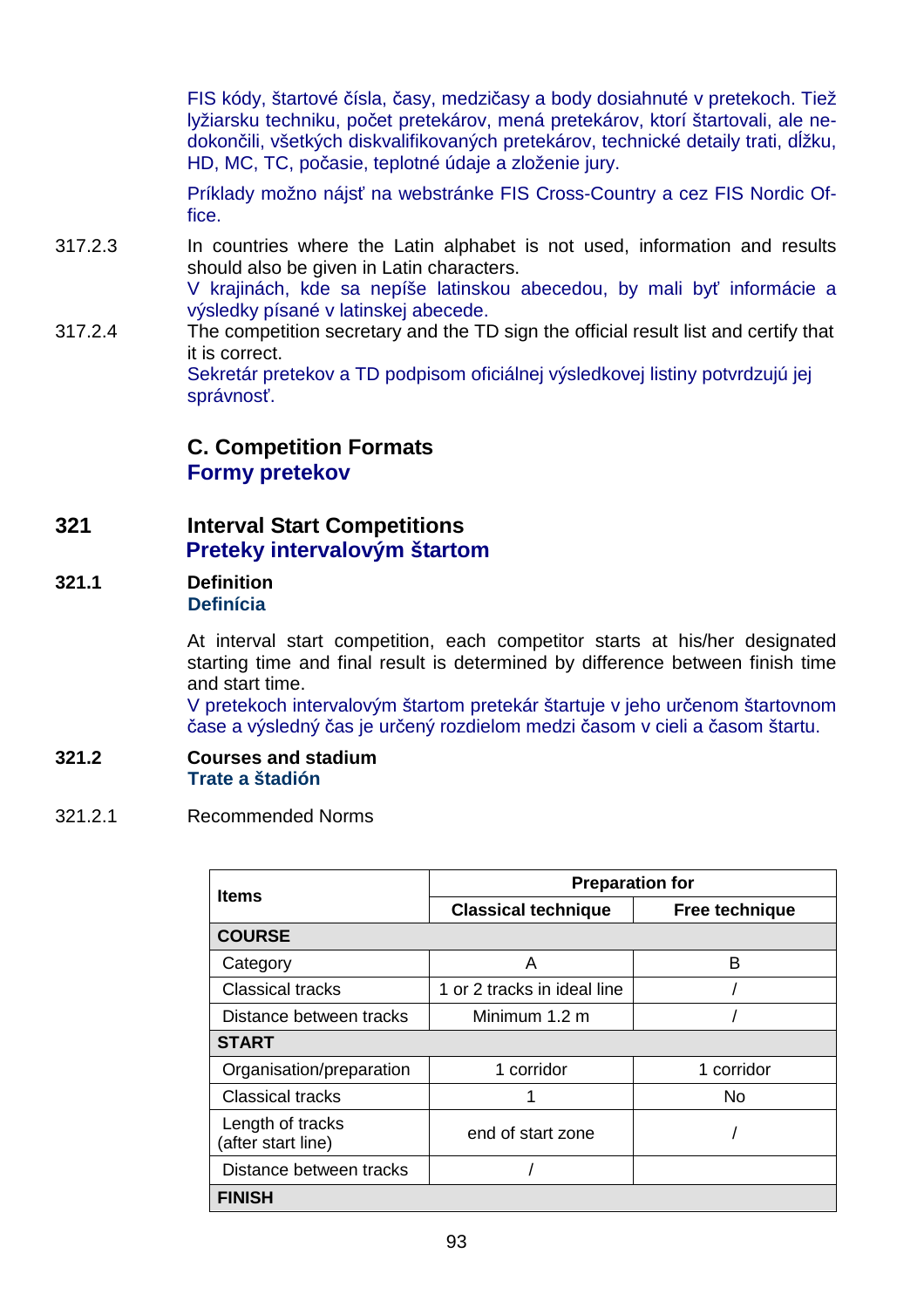| Width (minimum)         | 4 m           | 9 m                    |
|-------------------------|---------------|------------------------|
| Number of corridors     | 3 tracks      | 3 corridors (3 m each) |
| Distance between tracks | Minimum 1.2 m |                        |

### **Odporúčané normy**

| <b>Items</b>                         | Príprava pre                        |                       |  |
|--------------------------------------|-------------------------------------|-----------------------|--|
|                                      | <b>Klasická technika</b>            | Voľná technika        |  |
| TRAŤ                                 |                                     |                       |  |
|                                      | A                                   | B                     |  |
| Klasická trať                        | 1 alebo 2 stopy v<br>ideálnej línii |                       |  |
| Vzdialenosť medzi<br>stopami         | Minimálne 1,2m                      |                       |  |
| <b>START</b>                         |                                     |                       |  |
| Organizácia/príprava                 | 1 koridor                           | 1 koridor             |  |
| Klasická trať                        | 1                                   | <b>Nie</b>            |  |
| Dĺžka stopy<br>(za štartovou čiarou) | koniec štartovej zóny               |                       |  |
| Vzdialenosť medzi<br>stopami         |                                     |                       |  |
| <b>CIEL'</b>                         |                                     |                       |  |
| Šírka (minimálne)                    | 4 <sub>m</sub>                      | 9 <sub>m</sub>        |  |
| Počet koridorov                      | 3 stopy                             | 3 koridory (3m každý) |  |
| Vzdialenosť medzi<br>stopami         | Minimum 1.2 m                       |                       |  |

## **321.3 Entries – Substitution Prihlášky - náhrady**

- 321.3.1 Substitution is possible according to ICR art. 313.4. Náhrada je možná podľa čl. 313.4 PLP
- 321.3.2 The substitute athlete's start position will be determined by the Jury. Štartovú pozíciu náhradníka určí SV.
- **321.4 Starting Order and Start Procedure Štartové poradie a štartové postupy**
- 321.4.1 Interval start procedure must be used (see ICR art. 315.2) Musí byť použitý postup intervalového štartu (viď čl. 315.2 PLP)

## **321.5 Timing and results Meranie časov a výsledky**

321.5.1 If two or more competitors have the same time, they shall have the same ranking in the result list, and the competitor with the lower starting number will be listed first (article 219.2). Ak dvaja pretekári budú mať rovnaký čas, potom budú mať rovnaké umiestnenie vo výsledkovej listine a pretekár s nižším štartovým číslom bude uvedený ako prvý (článok 219.2).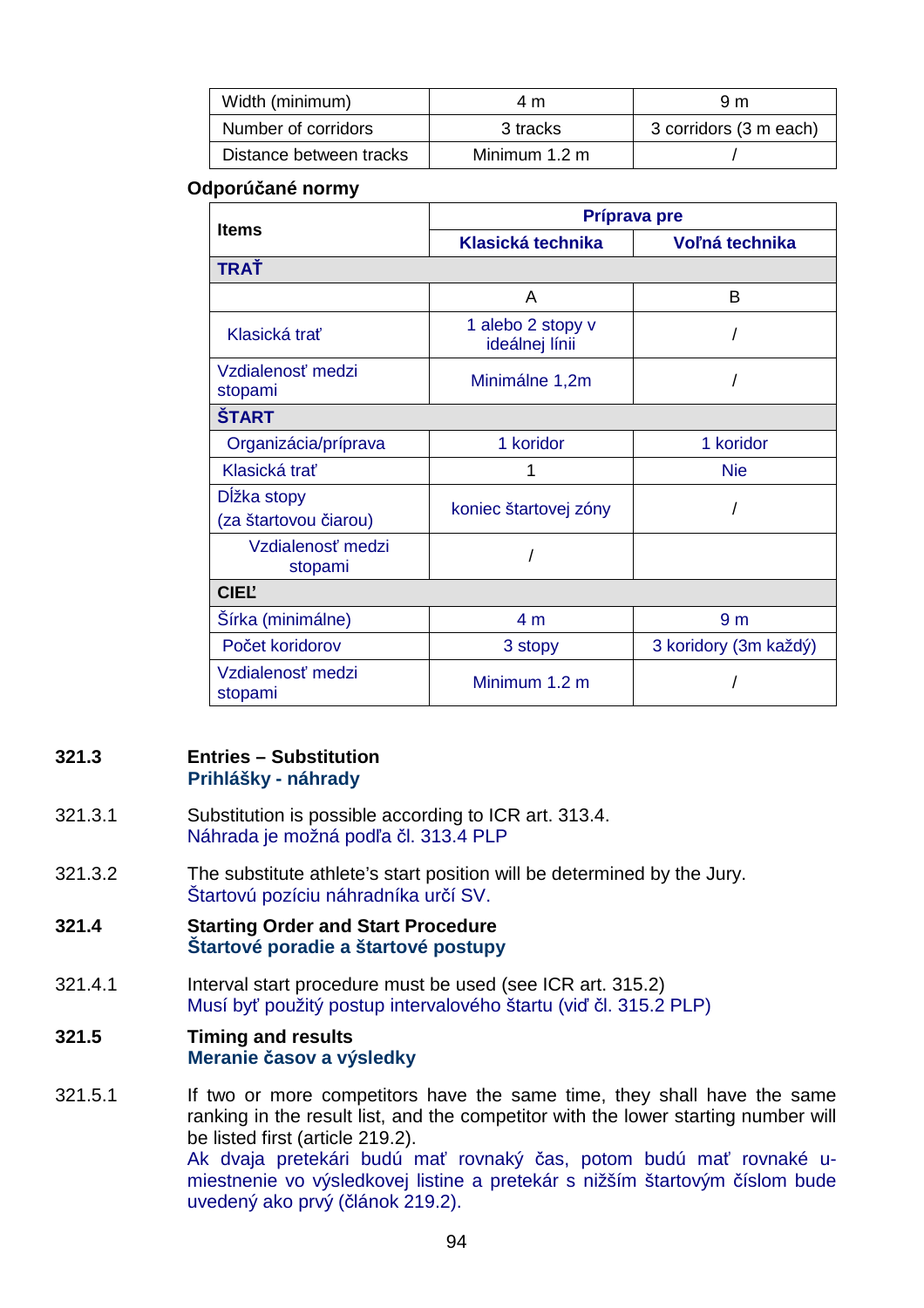## **321.6 Jury and protests SV a protesty**

 No specific rules Bez špecifických pravidiel.

# **322 Mass Start Competitions Preteky hromadným štartom**

**322.1 Definition Definícia** 

> At mass start competitions, all athletes start at the same time and final results are determined by finish arrival order.

> V pretekoch s hromadným štartom všetci pretekári štartujú v rovnaký čas a konečné výsledky určuje poradie pretekárov v cieli.

#### **322.2 Courses and stadium Trate a štadión**

## 322.2.1 Recommended norms

| <b>Items</b>                           | <b>Preparation for</b>     |                        |  |
|----------------------------------------|----------------------------|------------------------|--|
|                                        | <b>Classical technique</b> | Free technique         |  |
| <b>COURSE</b>                          |                            |                        |  |
| Category                               | C                          | D                      |  |
| <b>Classical tracks</b>                | 4 tracks                   |                        |  |
| Distance between tracks                | Minimum 1.2 m              |                        |  |
| <b>START</b>                           |                            |                        |  |
| Organisation/preparation               | Arrow start grid           | Arrow start grid       |  |
| <b>Classical tracks</b>                | Odd number 5 or 7          | Odd number 5 or 7      |  |
| Length of tracks<br>(after start line) | 50 to 100 m                | 30 to 50 m             |  |
| Distance between tracks                | Minimum 1.2 m              | Minimum 1.2 m          |  |
| <b>FINISH</b>                          |                            |                        |  |
| Width (minimum)                        | 6 m                        | 12 <sub>m</sub>        |  |
| Number of corridors                    | 4 tracks minimum           | 4 corridors (3 m each) |  |
| Distance between tracks                | Minimum 1.2 m              |                        |  |

## Odporúčané normy

| Položky     |                   | Príprava pre   |  |  |
|-------------|-------------------|----------------|--|--|
|             | Klasická technika | Voľná technika |  |  |
| <b>TRAŤ</b> |                   |                |  |  |
| Kategória   |                   |                |  |  |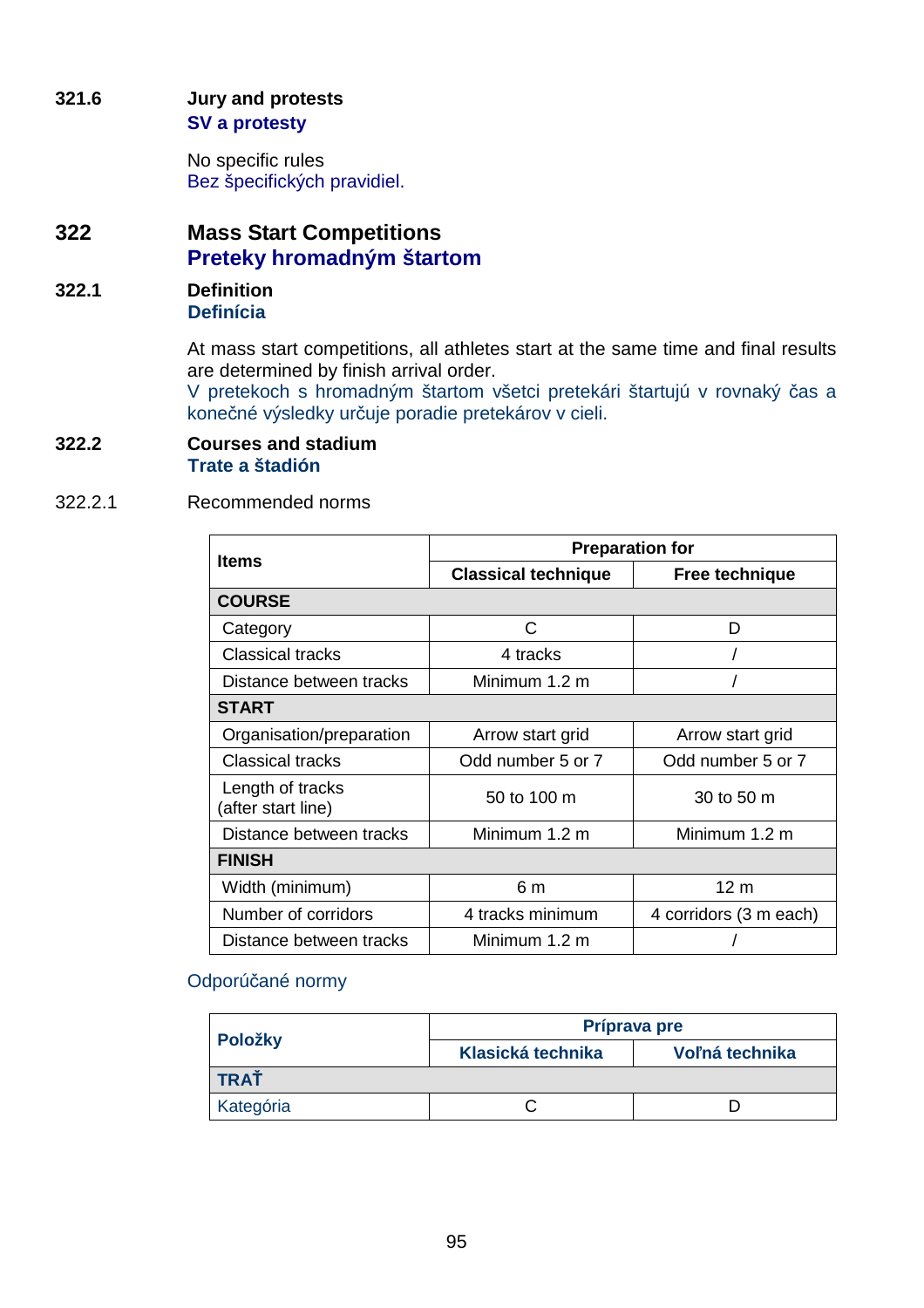| Klasická trať                        | 4 stopy                 |                         |
|--------------------------------------|-------------------------|-------------------------|
| Vzdialenosť medzi<br>stopami         | Minimálne 1,2 m         |                         |
| <b>START</b>                         |                         |                         |
| Organizácia/príprava                 | Šípový štart            | Šípový štart            |
| Klasická trať                        | Nepárny počet 5 alebo 7 | Nepárny počet 5 alebo 7 |
| Dĺžka stopy (za štartovou<br>čiarou) | 50 až 100 m             | 30 až 50 m              |
| Vzdialenosť medzi<br>stopami         | Minimálne 1,2 m         | Minimálne 1,2 m         |
| <b>CIEL</b>                          |                         |                         |
| Šírka (minimum)                      | 6 m                     | 12 <sub>m</sub>         |
| Počet koridórov                      | Minimálne 4 stopy       | 4 koridory (3m každý)   |
| Vzdialenosť medzi<br>stopami         | Minimálne 1,2           |                         |

- 322.2.2 There must be no factors along the course that cause congestion. Trať musí byť upravená tak, aby na nej nedošlo k jej upchatiu.
- 322.2.3 If ski exchange is allowed, the stadium must be organised in a way that athletes going to exchange skis will ski longer distance comparing to athletes that will not change skis.

Ak je povolená výmena lyží, štadión musí byť pripravený tak, že pretekári meniaci lyže absolvujú dlhšiu vzdialenosť ako pretekári, ktorí lyže nemenia.

#### **322.3 Entries – Substitution Prihlášky - náhrady**

- 322.3.1 Substitution is possible according to ICR art. 313.4. Náhrada je možná podľa čl.313.4 PLP.
- 322.3.2 The substitute athlete must start in the same position as the substituted athlete if their FIS points are the same or better than those of the replaced athlete. If their FIS points are worse they must start at the end of the field. Náhradník musí štartovať na tej istej pozícii ako nahradený pretekár ak jeho body sú rovnaké alebo lepšie ako u vymeneného pretekára. Ak jeho body sú horšie, musí štartovať na konci štartového poľa.
- 322.3.3 The athlete takes the bib of the one he is replacing. Pretekár má číslo pretekára, ktorého nahrádza.
- 322.3.4 The original start position will be left empty. Pôvodná štartová pozícia zostane prázdna.

#### **322.4 Starting Order and Start Procedure Štarové poradie a postup štartu**

322.4.1 Mass Start procedure must be used (see ICR art. 315.3). Používa sa postup pre hromadný štart (viď 315.3 PLP ).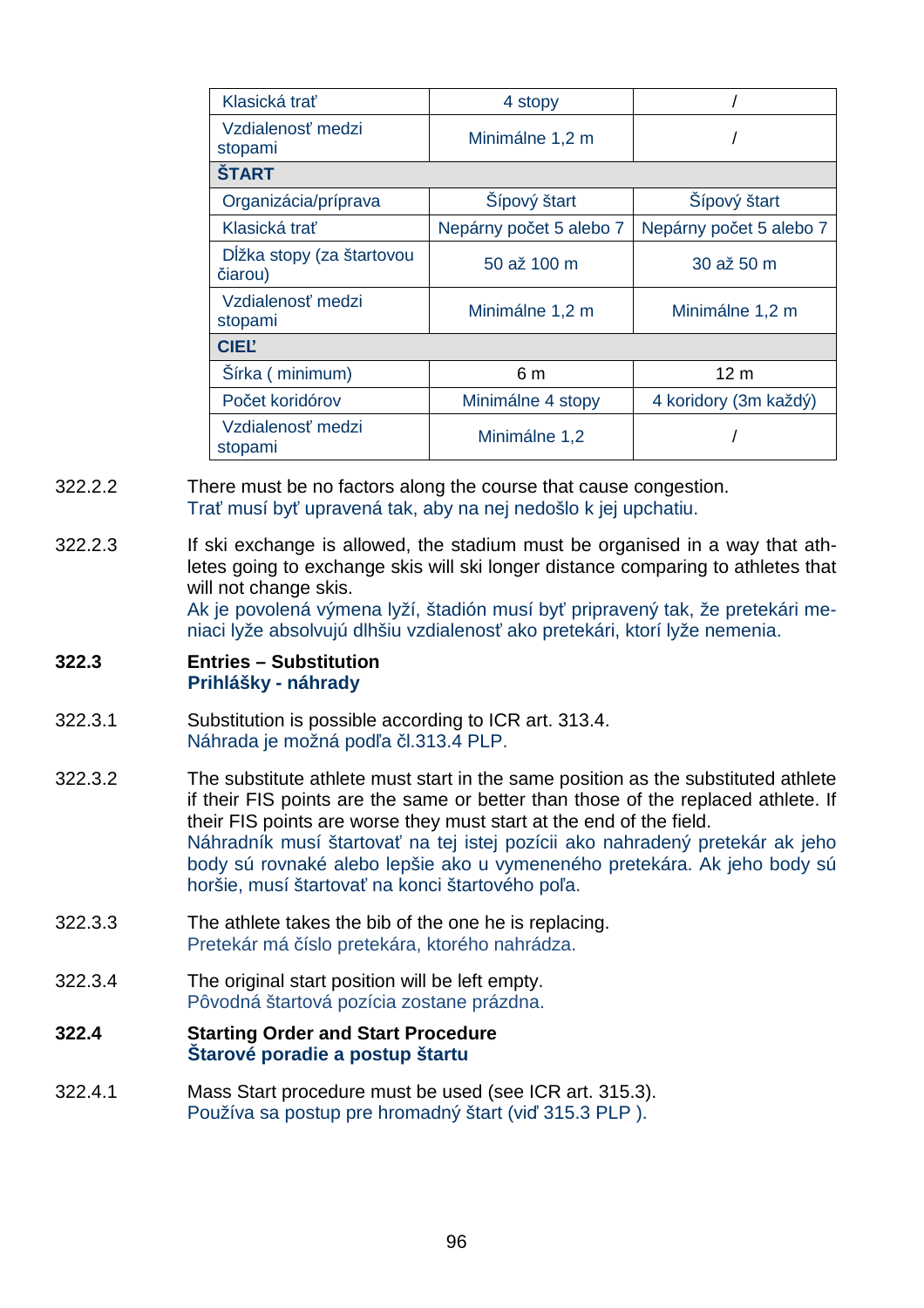## **322.5 Timing and Results Meranie časov a výsledky**

- 322.5.1 Overlapping Rules normally apply. For skiers who are lapped refer to ICR article 343.13. Používajú sa pravidlá pre predbehnutie o kolo. Pre predbehnutých pretekárov platí čl.343.13 PLP
- **322.6 Jury and protests SV a protesty No specific rules. Bez špecifických pravidiel.**
- **323 Skiathlon Skiathlon**
- **323.1 Definition Definícia**

 Skiathlon is a combined competition of a mass start in classical technique in first part, followed by mandatory ski exchange in a pit box in the stadium and then second part in free technique.

Skiatlon je kombinácia pretekov s hromadným štartom klasickou technikou v prvej časti, ktorá je nasledovaná povinnou výmenou lyží vo výmennom boxe na štadióne a druhou časťou voľnou technikou.

#### **323.2 Courses and stadium Trate a štadión**

323.2.1 Recommended norms Odporúčané normy

| <b>Items</b>                           | <b>Preparation for</b>     |                        |  |
|----------------------------------------|----------------------------|------------------------|--|
|                                        | <b>Classical technique</b> | Free technique         |  |
| <b>COURSE</b>                          |                            |                        |  |
| Category                               | $C$ or $E$                 | $D$ or $E$             |  |
| <b>Classical tracks</b>                | 4 tracks                   |                        |  |
| Distance between tracks                | Minimum 1.2 m              |                        |  |
| <b>START</b>                           |                            |                        |  |
| Organisation/preparation               | Arrow start grid           |                        |  |
| <b>Classical tracks</b>                | Odd number 5 or 7          |                        |  |
| Length of tracks<br>(after start line) | 50 to 100 m                |                        |  |
| Distance between tracks                | 1.2 <sub>m</sub>           |                        |  |
| <b>FINISH</b>                          |                            |                        |  |
| Width (minimum)                        |                            | 12 m minimum           |  |
| Number of corridors                    |                            | 4 corridors (3 m each) |  |
| Distance between tracks                |                            |                        |  |
| <b>PIT BOXES</b>                       |                            |                        |  |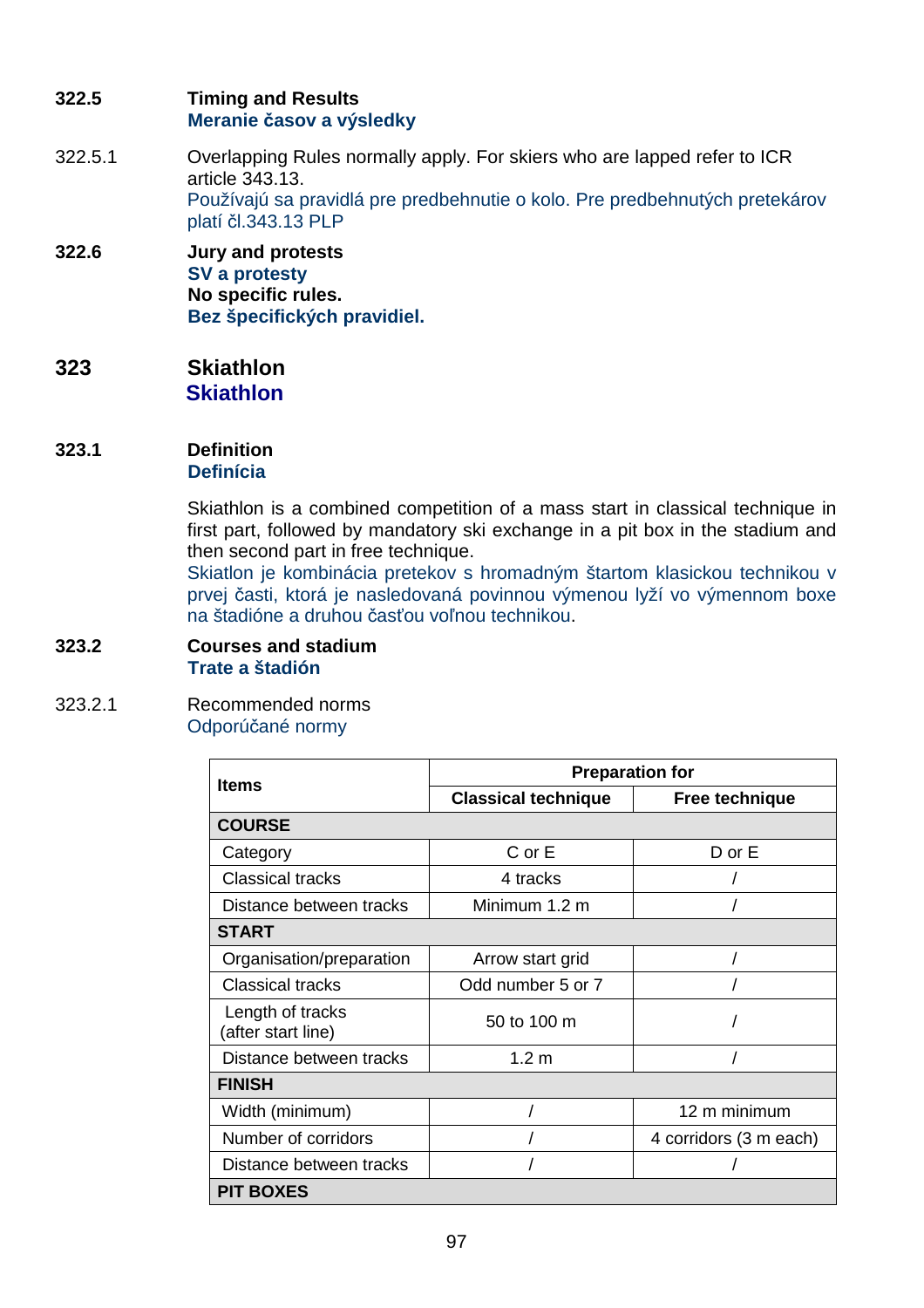|                  | <b>Preparation for</b>     |                       |  |
|------------------|----------------------------|-----------------------|--|
| <b>Items</b>     | <b>Classical technique</b> | Free technique        |  |
| Recommended size | length $2 m - 2.5 m$       | width $1.2 m - 1.5 m$ |  |

## Odporúčané normy

|                                     | Príprava pre                |                        |  |
|-------------------------------------|-----------------------------|------------------------|--|
| Položky                             | Klasická technika           | Voľná technika         |  |
| <b>TRAŤ</b>                         |                             |                        |  |
| Kategória                           | C alebo E                   | D alebo E              |  |
| Klasické stopy                      | 4 stopy                     |                        |  |
| Vzdialenosť medzi<br>stopami        | Minimálne 1,2               |                        |  |
| <b>ŠTART</b>                        |                             |                        |  |
| Organizácia/príprava                | Šípový štart                |                        |  |
| Klasické stopy                      | Nepárny počet 5 alebo       |                        |  |
| Dĺžka stôp<br>(za štartovou čiarou) | 50 až100 m                  |                        |  |
| Vzdialenosť medzi<br>stopami        | 1.2 <sub>m</sub>            |                        |  |
| <b>CIEL</b>                         |                             |                        |  |
| Sírka (minimálne)                   |                             | 12 m minimálne         |  |
| Počet koridorov                     |                             | 4 koridory (3 m každý) |  |
| Vzdialenosť medzi<br>stopami        |                             |                        |  |
| <b>VÝMENNÉ BOXY</b>                 |                             |                        |  |
| Odporúčaná veľkosť                  | $d\tilde{z}$ ka 2 m – 2.5 m | šírka 1.2 m - 1.5 m    |  |

#### **323.2.2 Pit Box area Výmenné boxy**

- 323.2.2.1 Within the exchange box area there is no technique control. V priestore výmenných boxov sa nevykonáva kontrola techniky behu.
- 323.2.2.2 The course along the access to the boxes must be a minimum of 4 m wide. The course on the exit side of the boxes must be a minimum of 6 m wide. Trať na vjazde do výmenných boxov musí byť najmenej 4 m široká. Šírka trate na výjazde z výmenných boxov musí byť najmenej 6m.
- 323.2.2.3 The free technique equipment must be deposited into the assigned box before the mass start. Other equipment is not allowed to be deposited in the boxes. Výstroj pre voľnú techniku musí byť umiestnený v pridelenom výmennom boxe pred hromadným štartom. V boxoch nesmie byť uložené žiadne iné vybavenie.
- 323.2.2.4 All equipment exchanges must be done by the competitor within the assigned box without any assistance. The exchanged equipment must be left in the box until the competitor has finished the competition. Celá výmena výstroja musí byť vykonaná pretekárom v určenom výmennom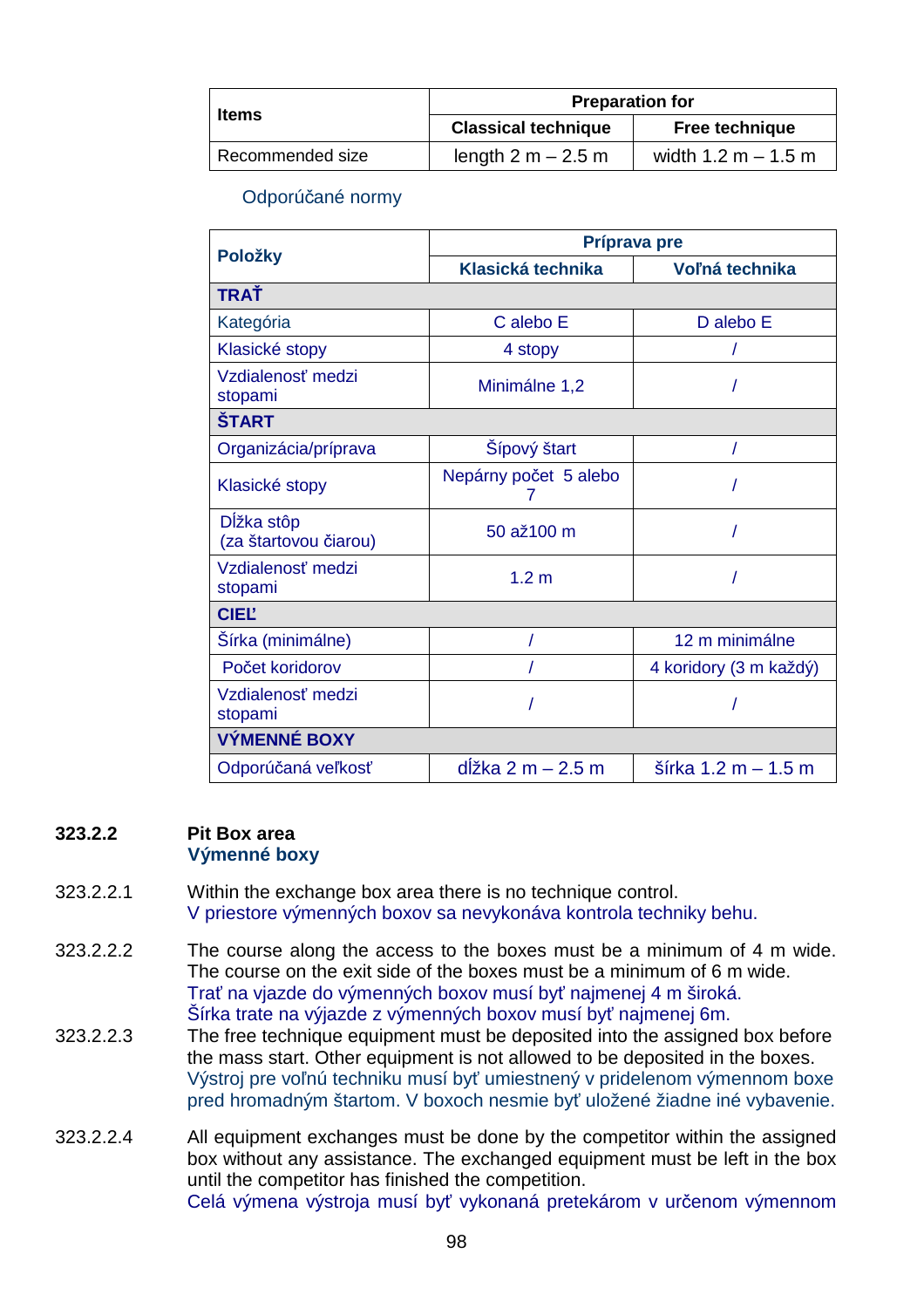boxe bez cudzej pomoci. Vymenený výstroj musí zostať v boxe až do doby, kým pretekár dokončí preteky.

323.2.2.5 5 minutes before the start coaches or service people have to leave the exchange box area. 5 minút pred štartom musia tréneri a členovia servisných tímov opustiť priestor výmenných boxov.

#### **323.3 Entries - Substitution Prihlášky - náhrady**

- 323.3.1 Substitution is possible according to ICR art. 313.4 Možnosť využitia náhradníkov podľa PLP, čl.313.4.
- 323.3.2 The substitute athlete must start in the same position as the substituted athlete if their FIS points are the same or better than those of the replaced athlete. If their FIS points are worse they must start at the end of the field. Náhradník musí štartovať na tej istej pozícii ako nahradený pretekár ak jeho body sú rovnaké alebo lepšie ako u vymeneného pretekára. Ak jeho body sú horšie, musí štartovať na konci štartového poľa.
- 323.3.3 The athlete takes the bib of the one he is replacing. Pretekár má číslo pretkára, ktorého nahrádza.
- 323.3.4 The original start position will be left empty. Pôvodná štartová pozícia zostane neobsadená.

### **323.4 Starting Order and Start Procedure Štarové poradie a postup štartu**

- 323.4.1 Mass Start procedure must be used (see ICR art. 315.3). Musí byť použitý postup pre hromadný štart (viď. PLP článok 315.3)
- **323.5 Timing and results Meranie časov a výsledky**
- 323.5.1 Overlapping Rules normally apply. For skiers who are lapped refer to ICR article 343.13. Používajú sa pravidlá pre predbehnutie o kolo. Pre predbehnutých pretekárov platia PLP čl.343.13
- **323.6 Jury and protests SV a protesty**

 No specific rules. Žiadne špecifické pravidlá.

# **324 Pursuit Stíhacie preteky**

#### **324.1 Definition Definícia**

 Pursuit competitions are carried out as combined competitions where starting times of athletes are determined by result(s) of previous competition(s) and the final result is determined by finish arrival order of the last competition. Stíhacie preteky sú kombinácia pretekov, kde štartové časy pretekárov sú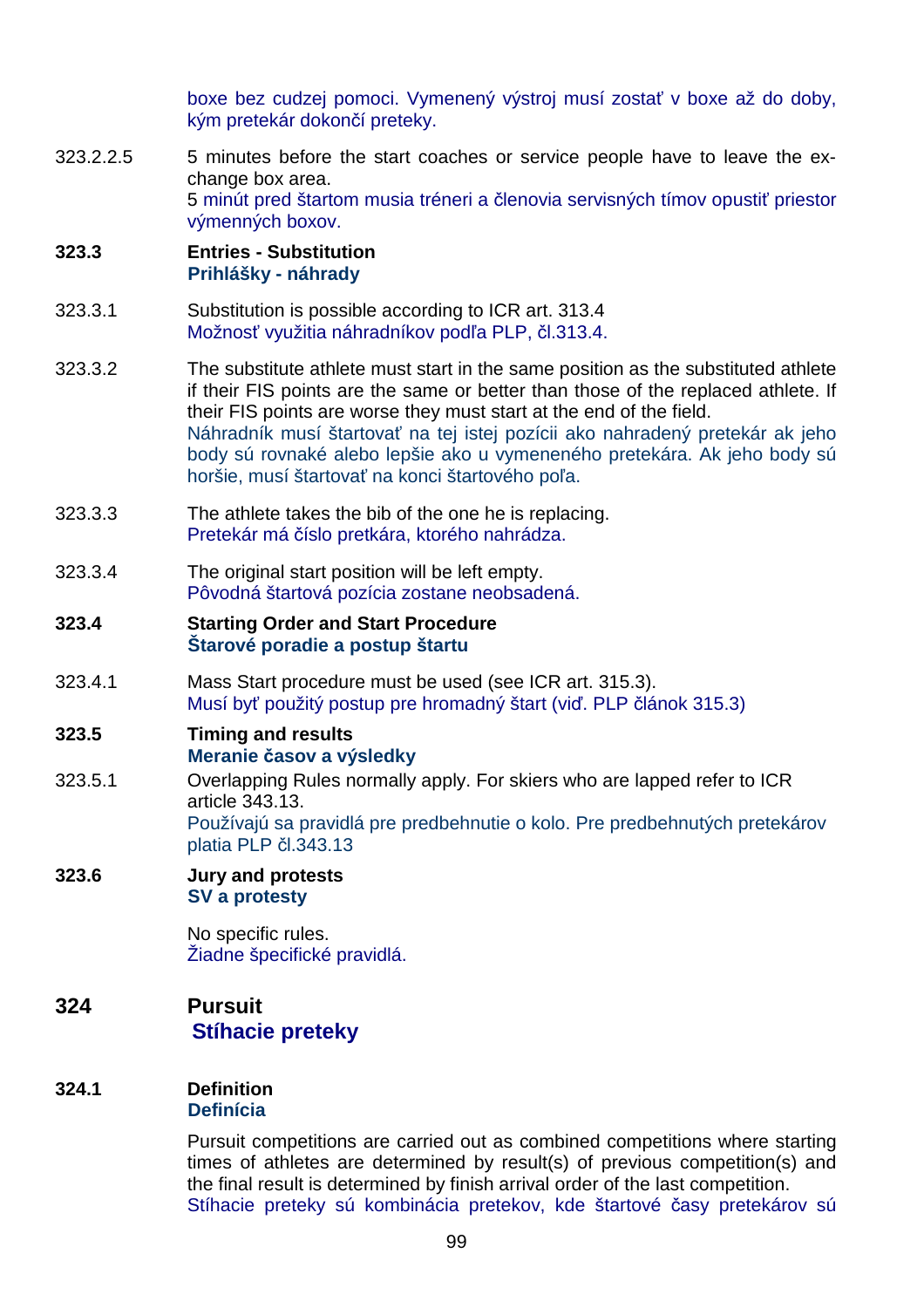určené výsledkami predchádzajúcich pretekov a celkové výsledky sú dané poradím v cieli posledných pretekov.

# **324.2 Courses and stadium**

# **Trate a štadión**

# 324.2.1 Recommended norms

| <b>Items</b>                           | <b>Preparation for</b>     |                       |  |
|----------------------------------------|----------------------------|-----------------------|--|
|                                        | <b>Classical technique</b> | Free technique        |  |
| <b>COURSE</b>                          |                            |                       |  |
| Category                               | C                          | D                     |  |
| <b>Classical tracks</b>                | 4 tracks                   |                       |  |
| Distance between tracks                | Minimum 1.2 m              |                       |  |
| <b>START</b>                           |                            |                       |  |
| Organisation/preparation               | $2 - 5$ corridors          | $2 - 5$ corridors     |  |
| <b>Classical tracks</b>                | 1 per corridor             | 1 per corridor        |  |
| Length of tracks<br>(after start line) | End of start zone          | 10 <sub>m</sub>       |  |
| Distance between tracks                | 3 <sub>m</sub>             | 3 <sub>m</sub>        |  |
| <b>FINISH</b>                          |                            |                       |  |
| Width (minimum)                        | 6 m minimum                | 12 m minimum          |  |
| Number of corridors                    | 4 tracks minimum           | 4 corridors (3m each) |  |
| Distance between tracks                | Minimum 1.2 m              |                       |  |

# Odporúčané normy

|                                     |                         | Príprava pre           |
|-------------------------------------|-------------------------|------------------------|
| Položky                             | Klasická technika       | Voľná technika         |
| <b>TRAŤ</b>                         |                         |                        |
| Kategória                           | В                       | C                      |
| Klasické stopy                      | 4 stopy                 |                        |
| Vzdialenosť medzi<br>stopami        | Minimálne 1,2           |                        |
| <b>ŠTART</b>                        |                         |                        |
| Organizácia/príprava                | 2-5 koridorov           | 2-5 koridorov          |
| Klasické stopy                      | 1 pre koridor           | 1 pre koridor          |
| Dĺžka stôp<br>(za štartovou čiarou) | koniec štartovacej zóny | 10 <sub>m</sub>        |
| Vzdialenosť medzi<br>stopami        | 3 <sub>m</sub>          | 3 <sub>m</sub>         |
| <b>CIEL</b>                         |                         |                        |
| Sírka (minimálne)                   | 6 m minimálne           | 12 m minimálne         |
| Počet koridorov                     | 4 stopy minimum         | 4 koridory (3 m každý) |
| Vzdialenosť medzi<br>stopami        | Minimálne 1,2           |                        |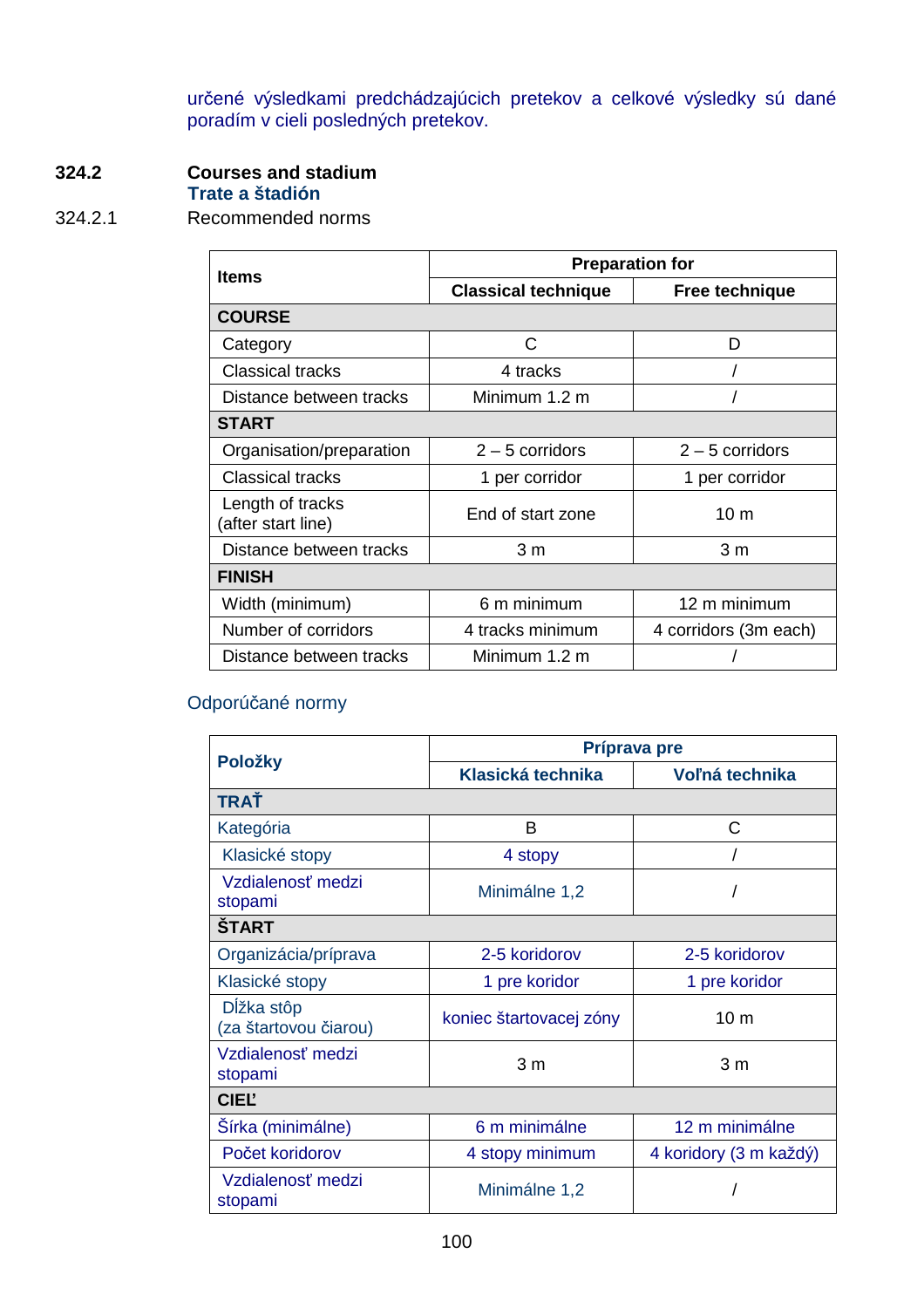#### **324.3 Entries – Substitution Prihlášky - náhrady**

324.3.1 Substitution according to ICR 313.4 is only possible before the first part of Pursuit competition. Náhrada pretekárov je možná podľa PLP 313.4 iba pred prvou časťou stíhacích pretekov.

### **324.4 Starting Order and Start Procedure Štarové poradie a postup štartu**

324.4.1 Handicap start procedure must be used (see ICR art. 315.4). Štartuje sa handicapovým štartom (viď. PLP 315.4)

### **324.5 Timing and Results Meranie časov a výsledky**

- 324.5.1 The calculation of the final times in a pursuit competition will be done by combining the results (actual skiing time) in the previous race without the tenths of a second with the final results of the second race with the tenths of a second. The order of finish determines the final ranking. Celkový čas stíhacích pretekov je daný súčtom výsledkov (výsledných časov) v predchádzajúcich pretekoch bez desatín sekundy a výsledného času druhých pretekov vrátane desatín sekundy. Celkové poradie je dané poradím v cieli.
- 324.5.2 Overlapping Rules normally apply. For skiers who are lapped refer to ICR article 343.13.

Používajú sa pravidlá pre predbehnutie o kolo. Pre predbehnutých pretekárov platia PLP čl.343.13

324.5.3 Under difficult weather conditions the Jury may decide to postpone the start or to cancel the competition. If it is cancelled the result from the first part of the competition will count as the final result.

V prípade nepriaznivých poveternostných podmienok môže SV rozhodnúť o posunutí pretekov alebo o ich zrušení. Ak je záverečná časť stíhacích pretekov zrušená, použijú sa výsledky prvej časti pretekov ako konečné výsledky.

324.6 Jury and protests SV a protesty

> No specific rules. Žiadne špeciálne pravidlá.

# **325 Individual Sprint Competitions Preteky v šprinte**

## **325.1 Definition Definícia**

 Individual sprint competitions begin with a qualification round, organised as an interval start competition. After the qualification, qualified athletes compete in the sprint finals using elimination rounds (sprint heats).

Preteky v individuálnom šprinte začínajú kvalifikačnou časťou, organizovanou intervalovým štartom. Po kvalifikácii postúpia kvalifikovaní pretekári do finálovej časti s využívaním eliminačných kôl (rozbehy).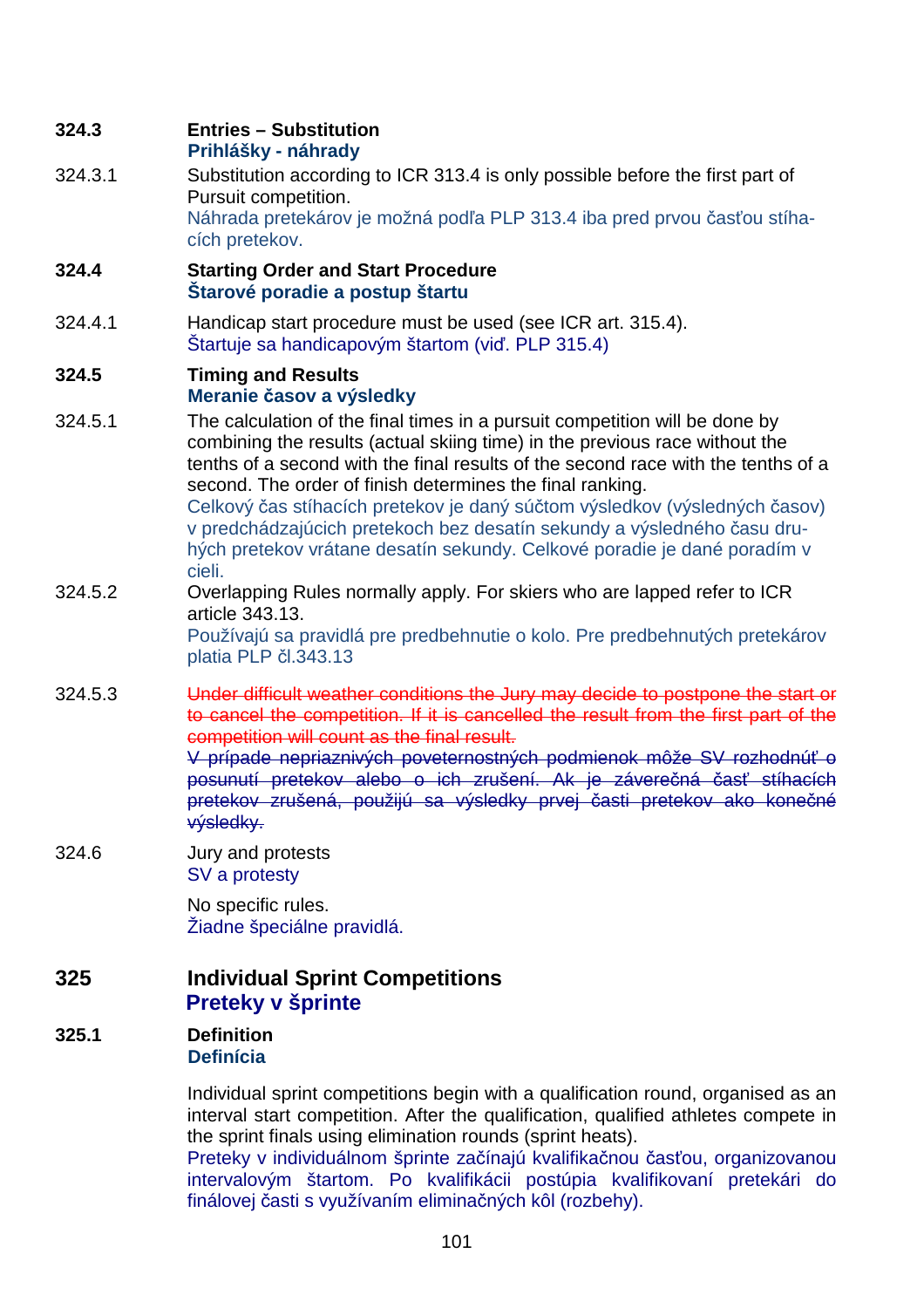# **325.2 Courses and stadium Trate a štadión**

# 325.2.1 Recommended Norms

Odporúčané normy

| <b>Items</b>                           | <b>Preparation for</b>                                                                |                                                                                       |  |  |
|----------------------------------------|---------------------------------------------------------------------------------------|---------------------------------------------------------------------------------------|--|--|
|                                        | <b>Classical technique</b>                                                            | Free technique                                                                        |  |  |
| <b>COURSE</b>                          |                                                                                       |                                                                                       |  |  |
| Category                               | C                                                                                     | D                                                                                     |  |  |
| <b>Classical tracks</b>                | 4 tracks                                                                              |                                                                                       |  |  |
| Distance between tracks                | Minimum 1.2 m                                                                         |                                                                                       |  |  |
| <b>START</b>                           |                                                                                       |                                                                                       |  |  |
| Organisation/preparation               | Extra corridor for<br>qualification round,<br>6 corridors / gates for<br>sprint heats | Extra corridor for<br>qualification round,<br>6 corridors / gates for<br>sprint heats |  |  |
| <b>Classical tracks</b>                | 1 per corridor                                                                        | 1 per corridor                                                                        |  |  |
| Length of tracks<br>(after start line) | End of start zone                                                                     | 15 <sub>m</sub>                                                                       |  |  |
| Distance between tracks                | 1.8 <sub>m</sub>                                                                      | 1.8 m minimum                                                                         |  |  |
| <b>FINISH</b>                          |                                                                                       |                                                                                       |  |  |
| Width (minimum)                        | 6 m minimum                                                                           | 12 m minimum                                                                          |  |  |
| Number of corridors                    | 4 tracks minimum                                                                      | 4 corridors (3 m each)                                                                |  |  |
| Distance between tracks                | Minimum 1.2 m                                                                         |                                                                                       |  |  |

# Odporúčané normy

| <b>Items</b>                        | Príprava pre                                                                                       |                                                                                                    |  |  |  |
|-------------------------------------|----------------------------------------------------------------------------------------------------|----------------------------------------------------------------------------------------------------|--|--|--|
|                                     | Klasická technika                                                                                  | Voľná technika                                                                                     |  |  |  |
| TRAŤ                                |                                                                                                    |                                                                                                    |  |  |  |
| Kategória                           | C                                                                                                  | D                                                                                                  |  |  |  |
| Klasické stopy                      | 4 stopy                                                                                            |                                                                                                    |  |  |  |
| Vzdialenosť medzi<br>stopami        | Minimálne 1,2                                                                                      |                                                                                                    |  |  |  |
| <b>START</b>                        |                                                                                                    |                                                                                                    |  |  |  |
| Organizácia/príprava                | Zvláštny koridor pre<br>kvalifikáciu<br>6 koridorov/ štartovacích<br>brán pre šprintové<br>rozbehy | Zvláštny koridor pre<br>kvalifikáciu<br>6 koridorov/ štartovacích<br>brán pre šprintové<br>rozbehy |  |  |  |
| Klasické stopy                      | 1 pre koridor                                                                                      | 1 pre koridor                                                                                      |  |  |  |
| Dĺžka stôp<br>(za štartovou čiarou) | Koniec štartovej zóny                                                                              | 15 <sub>m</sub>                                                                                    |  |  |  |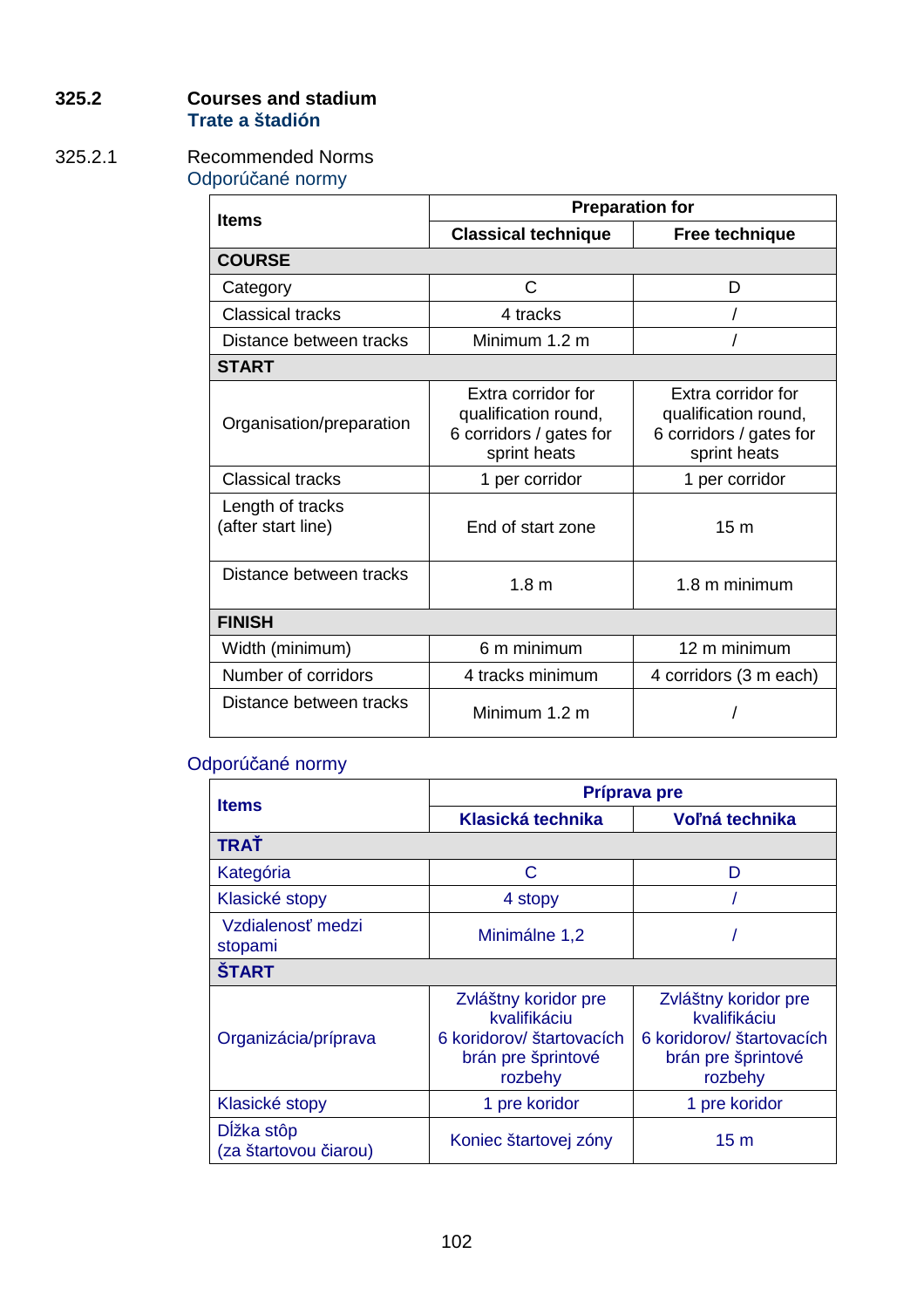| <b>Items</b>                 | Príprava pre                        |                        |  |  |
|------------------------------|-------------------------------------|------------------------|--|--|
|                              | Klasická technika                   | Voľná technika         |  |  |
| Vzdialenosť medzi<br>stopami | 1.8 m minimálne<br>1.8 <sub>m</sub> |                        |  |  |
| <b>CIEL</b>                  |                                     |                        |  |  |
| Šírka (minimálne)            | 6 m minimálne                       | 12 m minimálne         |  |  |
| Počet koridorov              | 4 stopy minimálne                   | 4 koridory (3 m každý) |  |  |
| Vzdialenosť medzi<br>stopami | Minimálne 1,2                       |                        |  |  |

325.2.2 The course used for the qualification round and the course used for the Finals heats should be the same.

Trať použitá pre kvalifikáciu a pre finále by mala byť rovnaká.

325.2.3 Sections of the course must be designed straight, wide and long enough to make overtaking possible. Časti trate musia byť rovné, široké, dostatočne dlhé aby bolo možné predbiehanie.

#### **325.3 Entries – Substitution Prihlášky - náhrady**

- 325.3.1 Substitution is possible before qualification according to ICR art. 313.4 Možnosť využitia náhradníkov je možná pred kvalifikáciou podľa PLP čl.313.4.
- 325.3.2 The substitute athlete's start position will be determined by the Jury. Štartové pozície náhradníkov určí SV.

#### **325.4 Starting Order and Start Procedure Štarové poradie a postup štartu**

- 325.4.1 Qualification Kvalifikácia
- 325.4.1.1 Interval Start procedure must be used (see ICR Art. 315.2). Start intervals can be 10, 15, 20 or 30 seconds. Pre priebeh štartu musí byť použité ICR, čl.315.2 Pri intervalovom štarte môžu byť štartové intervaly 10, 15, 20 alebo 30 sekúnd
- 325.4.1.2 If two laps are used an interval block start can be used. Ak sú použité dve kolá, môže byť použitý blokový štart.
- 325.4.1.3 In case of equal qualification times, the competitors who will be advancing to the quarterfinals will be ranked according to their FIS sprint points on the qualification results. If a tie remains, then the position are determined by a draw. The tie in qualification results will not change maximum number of qualified competitors (30 / 24 / 16).

V prípade rovnakých časov z kvalifikácie pretekári, ktorí postupujú do štvrťfinále, budú vo výsledkoch kvalifikácie zaradení podľa ich FIS bodov v šprinte. Rovnaký kvalifikačný výsledok nezmení maximálny počet kvalifikovaných pretekárov (30/24/16).

325.4.2 Finals Heats (Quarterfinals, Semi-finals and Finals) Finálové rozbehy (štvrťfinále, semifinále a finále)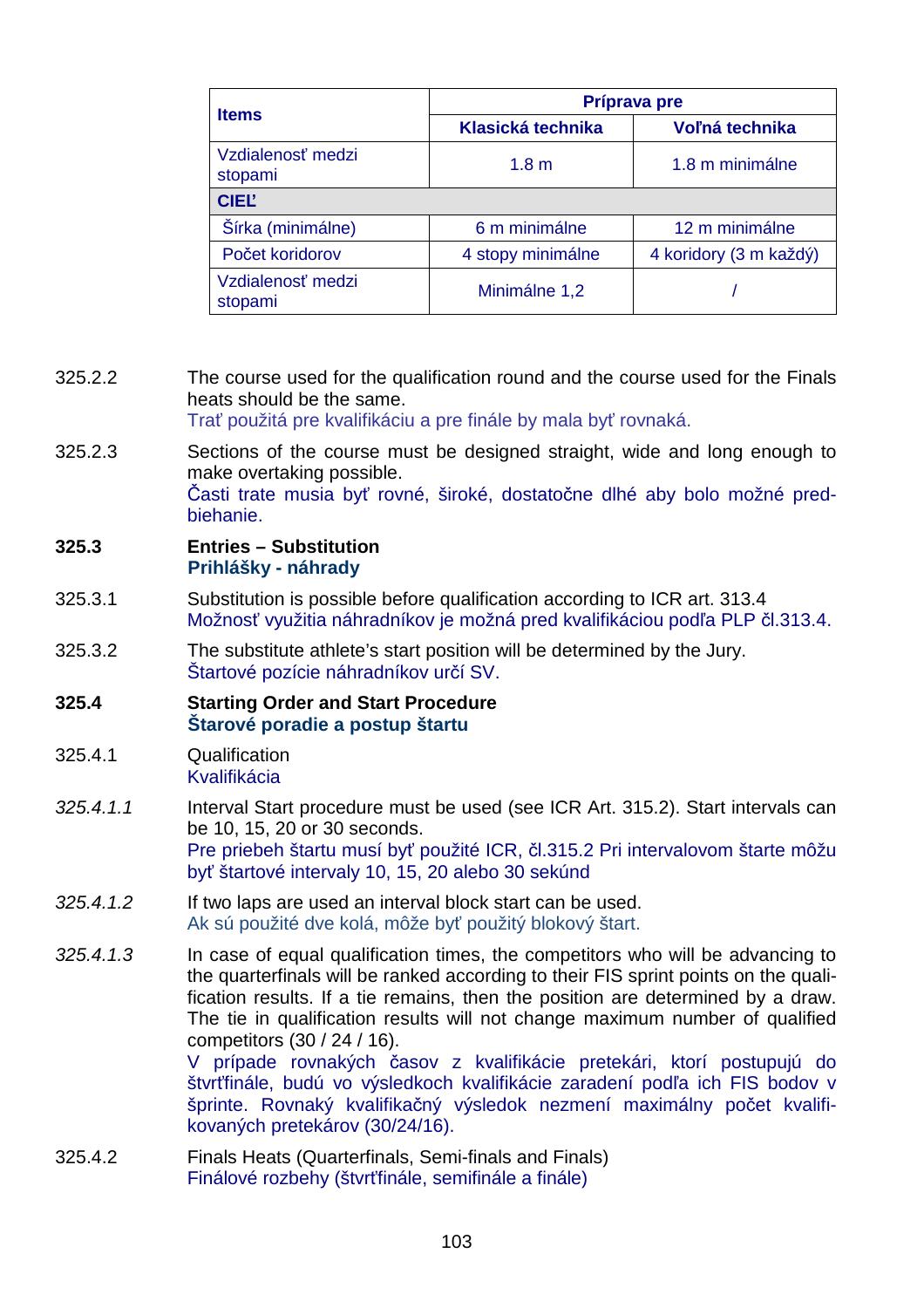- 325.4.2.1 Heat Start procedure must be used (see ICR Art. 315.5) Použitý musí byť postup pre rozbehy (viď PLP čl. 315.5)
- 325.4.2.2 In OWG, WSC, WC heats will include quarterfinals, semi-finals and the A-Final. In other competitions the heats will be decided by the organiser including the addition of a B-Final. Pri pretekoch ZOH, MS, MSJ rozbehy zahŕňajú štvrťfinále, semifinále a finále. Pri iných pretekoch o rozbehách, vrátane pridania B finále rozhodne usporiadateľ.
- 325.4.2.3 The starting positions are chosen by the athletes according to the following order:
	- Quarterfinals: qualification times (rankings) are used
	- Semi-finals: rankings from the Quarterfinals and qualification times are used
	- Finals: rankings from the Semi-finals and qualification times are used. Štartové pozície si pretekári vyberajú podľa nasledujúcich pravidiel:
		- štvrťfinále použije sa kvalifikačný čas (umiestnenie)
		- semifinále použije sa umiestnenie zo štvrťfinále a kvalifikačný čas
		- finale použije sa umiestnenie zo semifinále a kvalifikačný čas
- 325.4.2.4 The assignment of competitors to quarterfinal heats is determined from the finish rankings in the qualification round. Positions in subsequent heats are also assigned based on rankings or times in the previous round of heats. The table below illustrates the principle of allocating the competitors to their heats when the heats are not timed.

Zaradenie pretekárov do štvrťfinálových rozjázd sa určí z poradia v cieli kvalifikačného kola. Pozície v nasledujúcich rozbehách budú určené na základe poradia alebo časov z rozjázd predchádzajúceho kola. Nižšie uvedená tabuľka ilustruje princíp rozdelenia pretekárov do rozjázd, keď v rozbehách nie je meraný čas.

#### 325.4.2.5 Table A: quarter finals with 6 competitors in 5 heats Tabuľka A: štvrťfinále so 6 pretekármi v 5 rozbehoch

| <b>TABLE A</b>                                                    |                                                                 |                |    |                |    |
|-------------------------------------------------------------------|-----------------------------------------------------------------|----------------|----|----------------|----|
|                                                                   | Quarterfinals with 6 competitors in 5 Heats, maximum 30 advance |                |    |                |    |
| Štvrťfinále so 6 pretekármi v 5 rozbehoch, postupuje maximálne 30 |                                                                 |                |    |                |    |
| Assigned to heats                                                 |                                                                 |                |    |                |    |
| Zaradenie do                                                      |                                                                 |                |    |                |    |
| rozbehov                                                          | Q1                                                              | Q <sub>2</sub> | Q3 | Q4             | Q5 |
| Distribution $1 - 20$                                             |                                                                 | 4              | 5  | $\overline{2}$ | 3  |
| Rozdelenie 1 - 20                                                 | 10                                                              | 7              | 6  | 9              | 8  |
|                                                                   | 11                                                              | 14             | 15 | 12             | 13 |
|                                                                   | 20                                                              | 17             | 16 | 19             | 18 |
| Distribution $21 - 25$                                            |                                                                 |                |    |                |    |
| Rozdelenie 21 - 25                                                | 21                                                              | 24             | 25 | 22             | 23 |
| Distribution 26 - 30                                              |                                                                 |                |    |                |    |
| Rozdelenie 26 - 30                                                | 30                                                              | 27             | 26 | 29             | 28 |

| Semi Finals (12) |    | Finals $(6 + 6)$      |                |
|------------------|----|-----------------------|----------------|
| Semifinále (12)  |    | Finále $(6+6)$        |                |
| S1               | ິດ | <b>B</b> Final/Finale | A Final/Finále |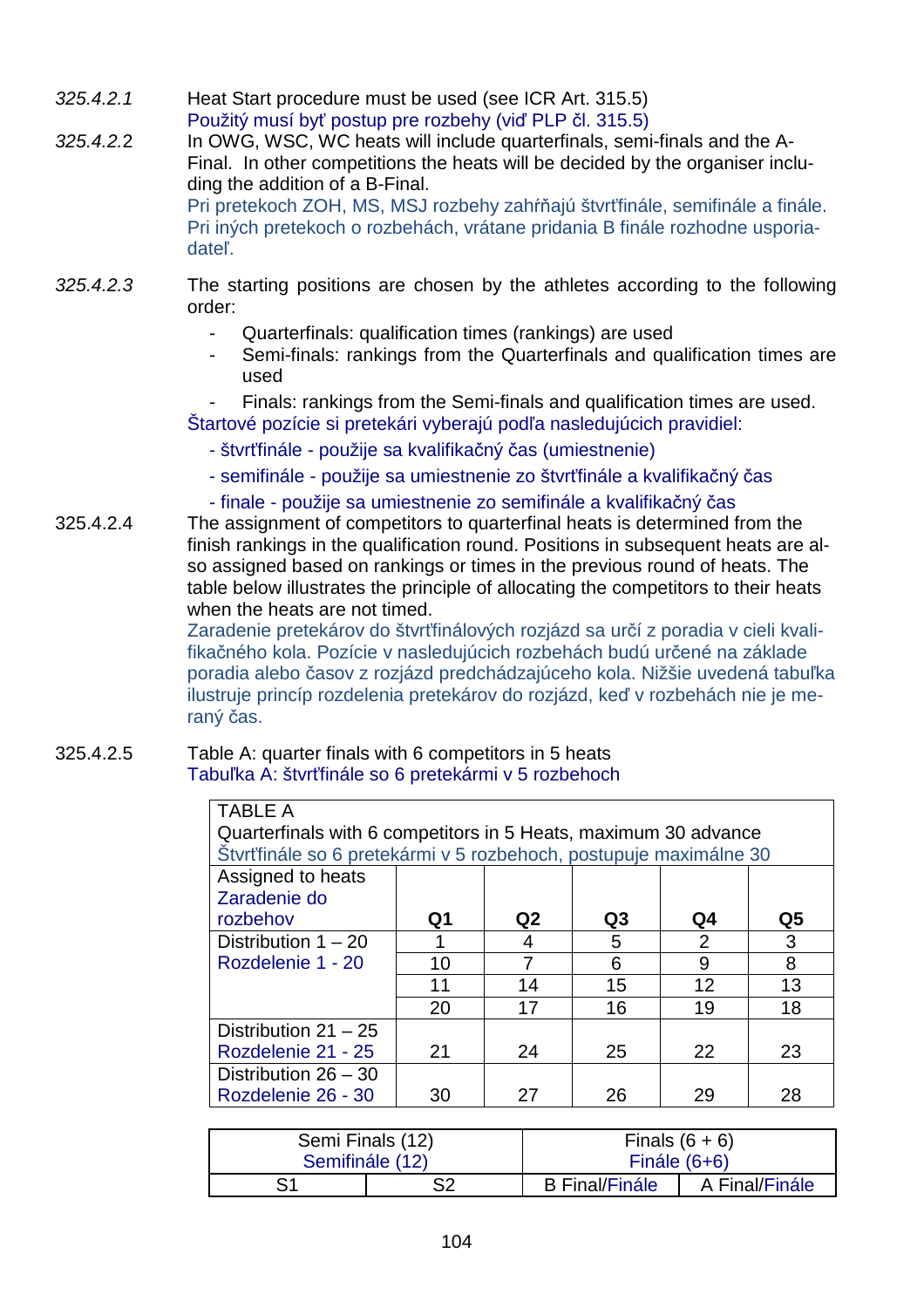| Q1 #1       | Q4 #1       | S1 #4             | S1 #1             |
|-------------|-------------|-------------------|-------------------|
| Q1 #2       | Q4 #2       | S2#4              | S2#1              |
| Q2 #1       | Q5 #1       | S1 #5             | S1 #2             |
| Q2 #2       | Q5 #2       | S <sub>2</sub> #5 | S <sub>2</sub> #2 |
| $Q3#2-1$    | $Q3 \#12$   | S1 #6             | S1 #3             |
| $R3 - 12^*$ | $R3 - 21$ * | S <sub>2</sub> #6 | S2#3              |

In competitions when the heats are not timed, the  $6<sup>th</sup>$  positions in the semi-final heats are assigned from the 3<sup>rd</sup> ranked competitors in all the quarter final heats. The  $3^{rd}$  ranked competitor with the fastest qualifying time (Q R3-1) is assigned to the *first* second semi-final heat  $S42$  and the  $3<sup>rd</sup>$ ranked competitor with the second best qualifying time (Q R3-2) is assigned to S.semi-final S1.

V pretekoch, pri ktorých v rozbehách nie je meraný čas, sú šieste miesta v semifinálových rozbehách určené pre pretekárov z tých, ktorí boli vo všetkých štvrťfinálových rozbehách na tretích miestach. Tretí pretekár s najlepším časom z kvalifikácie (Q R3-1) je zaradený do prvej semifinálovej rozbehy S1 a tretí pretekár s druhým najlepším časom z kvalifikácie (Q R3- 1) je zaradený do druhej semifinálovej rozbehy S2.

#### 325.4.2.6 Or using Table B: quarter Finals using 4 heats Alebo použitia tabuľky B: štvrťfinále s použitím 4 rozjázd

| TABLE B Quarter Finals using 4 Heats, maximum 24 advance |    |                   |    |    |
|----------------------------------------------------------|----|-------------------|----|----|
| Assigned to heats                                        | Q1 | Q2                | Q3 | Q4 |
| <b>Distribution</b>                                      |    |                   | 2  |    |
| $1 - 16$                                                 | 8  | 5                 |    |    |
|                                                          |    | $12 \overline{ }$ | 10 |    |
|                                                          | 16 | 13                | 15 | 14 |
| <b>Extended Distribution</b>                             | 17 | 20                | 18 | 19 |
| $17 - 20$                                                |    |                   |    |    |
| <b>Extended Distribution</b>                             | 24 | 21                | 23 | 22 |
| $21 - 24$                                                |    |                   |    |    |

| Semi Finals (8) | Finals $(4 + 4)$ |                   |                   |
|-----------------|------------------|-------------------|-------------------|
| S <sub>1</sub>  | S <sub>2</sub>   | <b>B</b> Final    | A Final           |
| Q1 #1           | Q3#1             | S1 #3             | S1 #1             |
| Q1 #2           | Q3 #2            | S1 #4             | S1 #2             |
| Q2#1            | Q4 #1            | S <sub>2</sub> #3 | S2#1              |
| Q2 #2           | Q4 #2            | S <sub>2</sub> #4 | S <sub>2</sub> #2 |

| TABUĽKA B Štvrťfinále so 4 rozbehami, postupuje maximálne 24 |     |                 |                 |                 |  |
|--------------------------------------------------------------|-----|-----------------|-----------------|-----------------|--|
| Zaradenie do rozjázd                                         | SF1 | SF <sub>2</sub> | SF <sub>3</sub> | SF <sub>4</sub> |  |
| Rozdelenie                                                   |     |                 |                 |                 |  |
| $1 - 16$                                                     |     | 5               |                 |                 |  |
|                                                              |     | 12              |                 |                 |  |
|                                                              | 16  | 13              | 15              |                 |  |
| Rozšírené rozdelenie<br>$17 - 20$                            | 17  | 20              | 18              | 19              |  |
|                                                              |     |                 |                 |                 |  |
| Rozšírené rozdelenie                                         | 24  | 21              | 23              | 22              |  |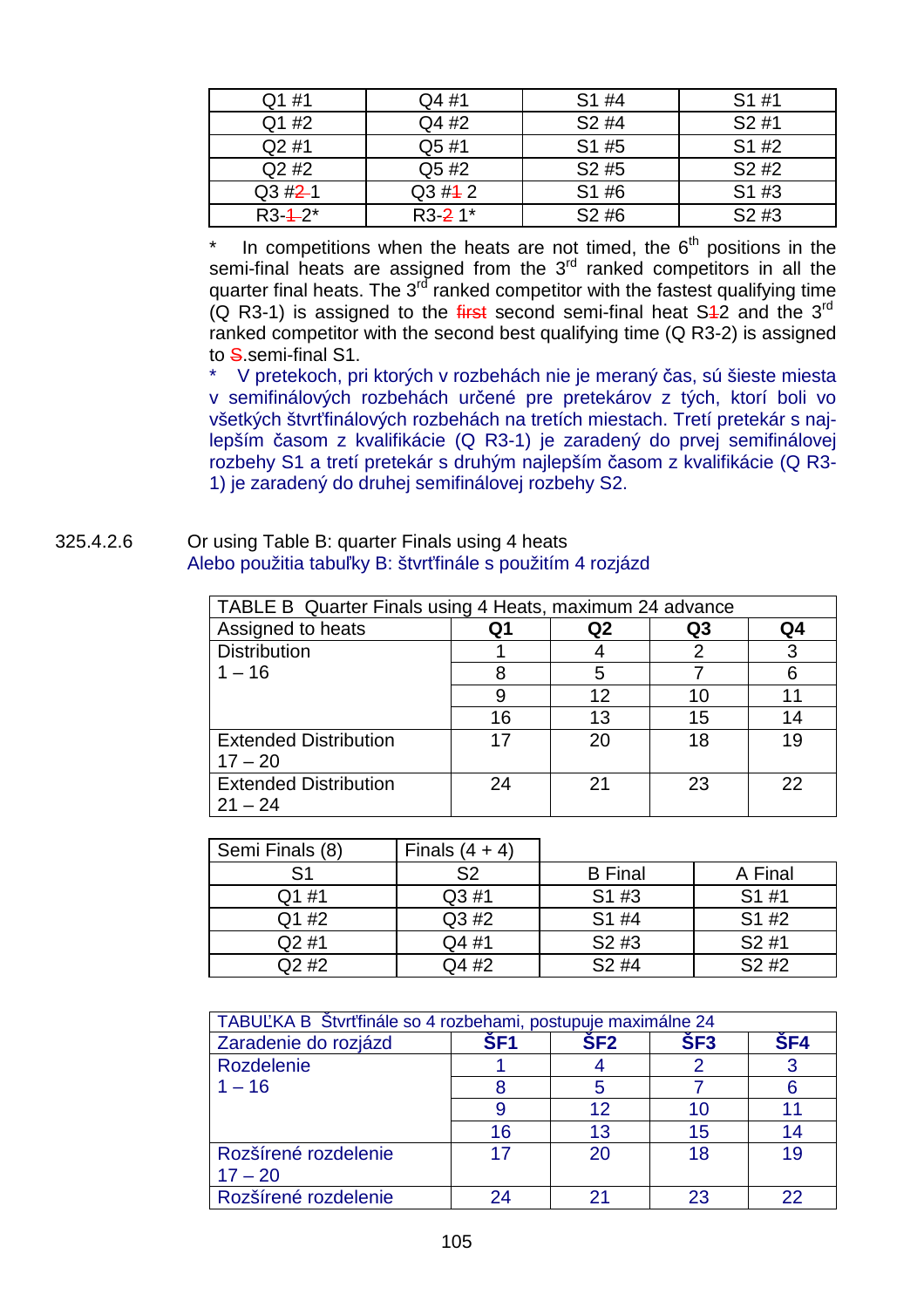| Semi Finále (8) | Finále $(4 + 4)$ |                   |          |
|-----------------|------------------|-------------------|----------|
| S1              | S <sub>2</sub>   | <b>B</b> Finále   | A Finále |
| <b>SF1#1</b>    | <b>SF3#1</b>     | S <sub>1</sub> #3 | S1#1     |
| ŠF1 #2          | SF3#2            | S1 #4             | S1 #2    |
| SF2#1           | <b>SF4#1</b>     | S2#3              | S2#1     |
| SF2#2           | <b>SF4#2</b>     | S <sub>2</sub> #4 | S2#2     |

325.4.2.7 For OWG, WSC, JWSC and WC the heats must be timed and the assignment of competitors into the semi-final heats and the A-Final is according to the following principles:

> For the  $6<sup>th</sup>$  positions in the semi-final heats the next two fastest competitors from the quarterfinal heats who are ranked  $3<sup>rd</sup>$  or  $4<sup>th</sup>$  will be advanced. The fastest will be assigned to S1 and the next fastest to S2. For the A-Final the 1<sup>st</sup> & 2<sup>nd</sup> ranked competitor from each Semi-final heat are assigned to the A-Final plus the next 2 fastest competitors from either Semi-final heat who are ranked  $3^{rd}$  or  $4^{th}$  will also be assigned to the A-final, all other Semi-finalists are assigned to the B-Final.

> In case of equal times in the heats for positions 5 and 6 (lucky losers), their qualification times will apply. If the tie still remains current sprint FIS Points will apply; if a tie still remains, then the positions are determined by a draw. Pri ZOH, MS, MSJ a SP musí byť v rozbehoch meraný čas a pretekári

budú zaradení do semifinálových rozbehov a do finále A podľa nasledujúcich princípov:

Na 6. pozície v semifinálových rozbehoch postúpia dvaja najrýchlejší pretekári z tých, ktorí boli vo štvrťfinálových rozbehoch na 3. alebo 4. mieste. Najrýchlejší bude zaradený do S1, druhý do S2. Do finále A bude zaradený 1. a 2. pretekár z každého semifinálového rozbehu plus dvaja najrýchlejší z 3. a 4. miest v semifinálových rozbehoch, ktorí budú zaradení aj do finále A, všetci ostatní semifinalisti budú zaradení do finále B.

V prípade rovností časov v rozbehoch na 5. a 6.mieste (lucky losers - šťastní porazení) budú použité ich časy z kvalifikácie. Ak sú rovnaké, budú použité ich aktuálne FIS body pre šprint. Ak sú rovnaké, pozíciu určí žreb.

- 325.4.2.8 In sprint competitions with less than 20 competitors in the Qualification Round the Jury can decide to use a reduced version of Table A or they can assign competitors directly into the Semi-finals or the A-Final. Ak sa pretekov v šprinte v kvalifikačnom kole zúčastní menej ako 20 pretekárov, môže sa SV rozhodnúť pre použitie redukovanej verzie tabuľky A, alebo môže pretekárov zaradiť priamo do semifinálových rozjázd, alebo do finále A, ak je počet prihlášok veľmi malý.
- 325.4.2.9 False starts due to an error by a competitor or due to a mechanical failure of the start gate may be declared by the starter. Following the first false start in a heat, any competitor who causes a subsequent false start in the same heat will be required to withdraw from the competition. The competitor will be ranked as the last position of these finals, semi-finals or quarter finals (rank 6, 12, 30 or 4, 8, 16).

Štartér môže vyhlásiť štart za neplatný z dôvodu chyby pretekára alebo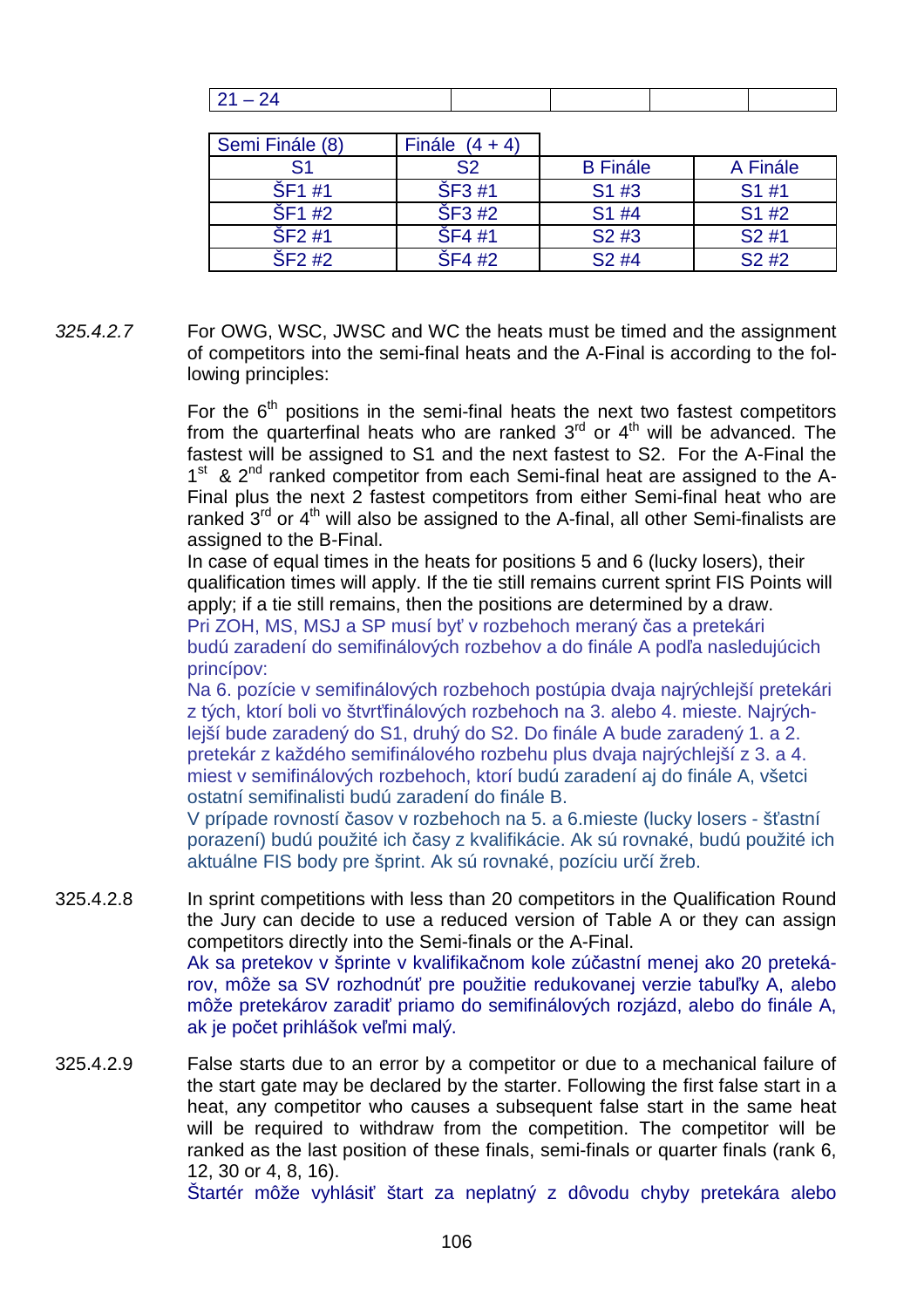mechanickej závady na štartovej bráne. Po prvom chybnom štarte ktorýkoľvek pretekár, ktorý spôsobí ďalší chybný štart, musí odstúpiť z pretekov. Pretekár bude zaradený na posledné miesto v tomto finále, semifinále alebo štvrťfinále (umiestnenie 6, 12, 30 alebo 4, 8, 16).

### **325.5 Timing and results Meranie časov a výsledky**

325.5.1 For OWG, WSC, JWSC and WC sprint qualifying round and heats, start and finish times are recorded to 1/1000 precision and the final result is determined to 1/100 precision. For other FIS sprint competitions it is possible to use timing equipment that only has 1/100 precision but still the final results report the hundredths of a second.

> Pri ZOH, MS, MSJ a SP sú štartové a cieľové časy kvalifikačných kôl a rozbehov v šprinte merané s presnosťou 1/1000 sekundy a konečné výsledky sú zaznamenané s presnosťou 1/100 sekundy. Pre ostatné FIS preteky je možné použiť meracie zariadenie s presnosťou iba 1/100 sekundy, ale výsledky sú aj v tomto prípade zaznamenané s presnosťou stotiny sekundy.

- 325.5.2 Qualification Kvalifikácia
- 357.5.2.1 In case of equal qualification times, the competitors who will be advancing to the quarterfinals will be ranked according to their FIS sprint points on the qualification results. Competitors with the same qualification time who did not advance to the quarterfinals will have the same ranking on this result list. V prípade rovnakých časov z kvalifikácie pretekári, ktorí postupujú do štvrťfinále, budú vo výsledkoch kvalifikácie zaradení podľa ich FIS bodov v šprinte. Pretekári s rovnakým časom z kvalifikácie, ktorí nepostúpia do štvrťfinále, budú vo výsledkovej listine zaradení na rovnakom mieste.
- 325.5.3 Final heats Finálové rozbehy
- 325.5.3.1 Competitors with the same rank in the quarterfinals or semi-finals (if there is no B-final) who do not reach the next round are ranked according their qualification times in the final results. Pretekári, ktorí sa umiestnia vo štvrťfinále a semifinále (pokiaľ nie je B finále) na rovnakom mieste a nepostupujú do ďalšieho kola, sú v konečných výsledkoch zoradení podľa časov z kvalifikácie.
- 325.5.3.2 In sprint competitions with 30 competitors to the quarterfinal the result list will be made as follows:

| 31 <sup>st</sup> to last rank,<br>$26^{th} - 30^{th}$ rank, | the results from the qualification round will be used<br>the 6 <sup>th</sup> place finisher from each heat in the quarter-<br>final will be assigned based on their respective<br>ranking in the qualifying round |
|-------------------------------------------------------------|-------------------------------------------------------------------------------------------------------------------------------------------------------------------------------------------------------------------|
| $21^{st} - 25^{th}$ rank,                                   | the 5 <sup>th</sup> place finisher from each heat in the quarter-<br>final will be assigned based on their respective<br>ranking in the qualifying round                                                          |
| $16^{th}/17^{th}$ - $20^{th}$ rank,                         | the 4 <sup>th</sup> place finisher from each heat in the quarter-<br>final will be assigned based on their respective<br>ranking in the qualifying round (Exception, if one of                                    |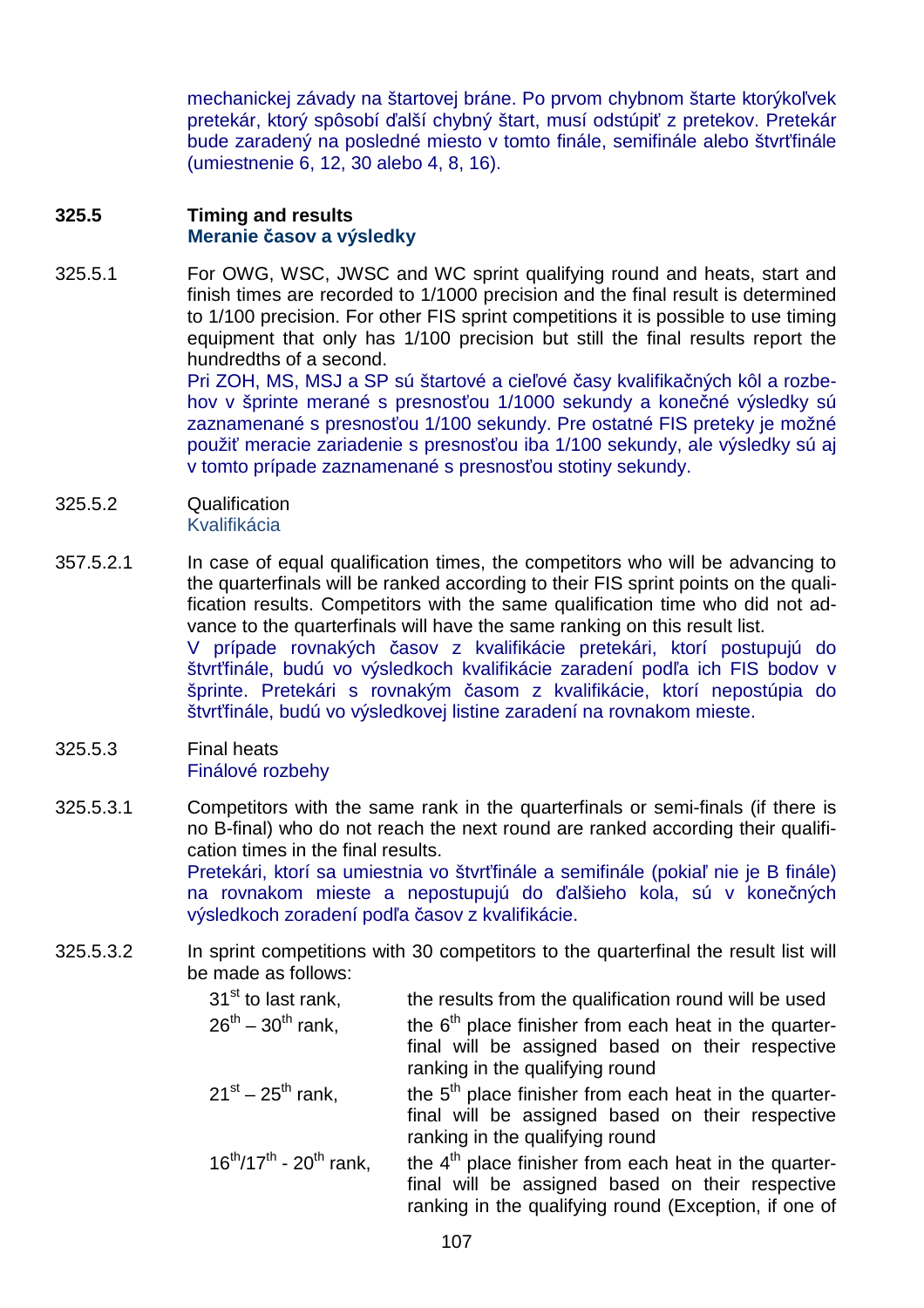those  $4<sup>th</sup>$  place finishers will advance to the semi final)

- $13<sup>th</sup> 15<sup>th</sup>/16<sup>th</sup>$  rank, the  $3<sup>rd</sup>$  place finisher from each heat in the quarterfinal, who did not advance to the semi-finals will be assigned based on their respective ranking in the qualifying round
- $7<sup>th</sup> 12<sup>th</sup>$  rank. based on the order of finish in the B final in case of no B Final, the athletes are ranked according their ranking in semi-final and their qualification round

 $1<sup>st</sup> - 6<sup>th</sup>$  rank. based on the order of finish in the A final Pri pretekoch v šprinte s 30 pretekármi vo štvrťfinále bude výsledková listina vytvorená nasledujúcim spôsobom:

- 31. až posledné miesto budú použité výsledky z kvalifikačného kola - 26. - 30. miesto pretekári zo šiestych miest každej rozbehy podľa ich poradia v kvalifikačnom kole - 21. - 25. miesto pretekári z piatych miest každej štvrťfinálovej rozbehy podľa ich poradia v kvalifikačnom kole - 16. - 20. miesto pretekári z štvrtých miest každej štvrťfinálovej rozbehy podľa ich poradia v kvalifikačnom kole (s výnimkou tých, ktorí postúpili zo štvrtých miest do semifinále) - 13. - 15./16. miesto pretekári z tretích miest každej štvrťfinálovej rozbehy, ktorí nepostúpili do semifinále, umiestnenie podľa ich poradia v kvalifikačnom kole - 7. - 12. miesto podľa poradia v cieli finále B, ak nie je B finále, pretekári budú vo výsledkoch zoradení podľa umiestnenia v semifinále a kvalifikačného - 1. - 6. miesto podľa poradia v cieli finále A

325.5.3.3 In sprint competitions with 16 competitors to the quarterfinal the result list will be made as follows:

| $-17th$ to last rank | the results from the qualification round will be used |
|----------------------|-------------------------------------------------------|
|                      |                                                       |

- $13<sup>th</sup> 16<sup>th</sup>$  rank the 4<sup>th</sup> place finisher from each heat in the quarterfinal will be assigned based on their respective ranking in the qualifying round
- $9<sup>th</sup> 12<sup>th</sup>$  rank the 3<sup>rd</sup> place finisher from each heat in the quarterfinal will be assigned based on their respective ranking in the qualifying round
- $-5<sup>th</sup> 8<sup>th</sup>$  rank based on the order of finish in the B final
- $1^{st} 4^{th}$  rank based on the order of finish in the A final

With a different number of competitors in the sprint finals the same principles apply.

Pri pretekoch v šprinte so 16 pretekármi vo štvrťfinále bude výsledková listina vytvorená nasledujúcim spôsobom:

- 17. až posledné miesto budú použité výsledky z kvalifikačného kola
- 13. 16. miesto pretekári zo štvrtých miest každej štvrťfinálovej rozbehy podľa ich poradia v kvalifikačnom kole - 9. - 12. miesto pretekári z tretích miest každej štvrťfinálovej rozbehy podľa ich poradia v kvalifikačnom kole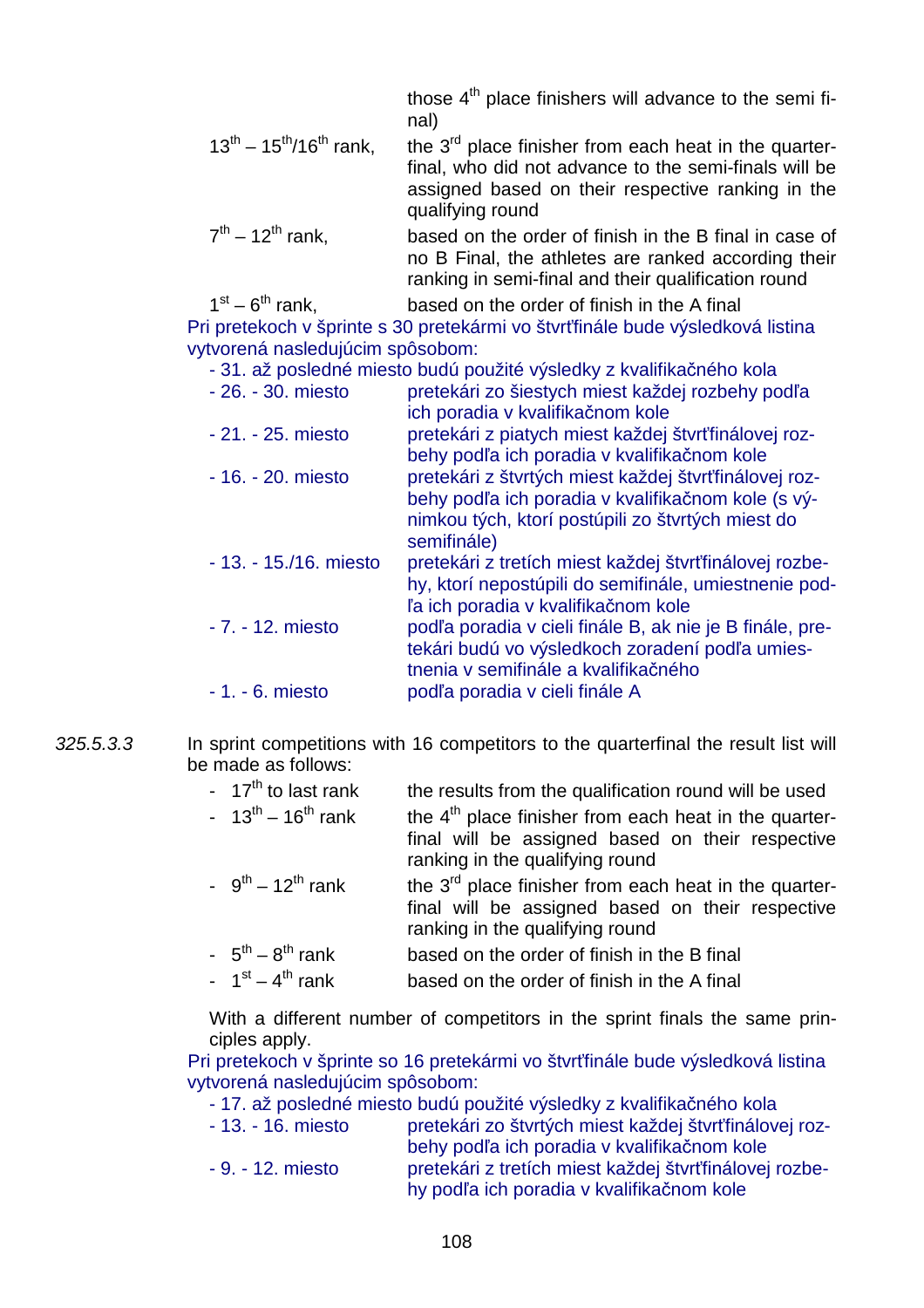- 5. - 8. miesto podľa poradia v cieli finále B - 1. - 4. miesto podľa poradia v cieli finále A Pri inom počte pretekárov vo finálových jazdách v šprinte sa použijú rovnaké princípy.

- 325.5.3.4 In case of a tie ("dead heat") in quarterfinals or semi-finals, the competitor with the better qualification time is ranked ahead. If there is a tie in the A or B finals the competitors are ranked on the same place in the final results. V prípade zhodného výsledku ("mŕtva rozbeha") vo štvrťfinále alebo v semifinále získa lepšie poradie pretekár s lepším časom z kvalifikácie. Ak dôjde k zhodnému výsledok vo finále A alebo B, budú mať obaja pretekári v konečných výsledkoch rovnaké poradie.
- 325.5.3.5 If the competitor does not start or ski the entire course in each heat, the competitor will be ranked in the last position of these finals, semi-finals or quarterfinals (rank 6, 12, 30 or 4, 8, 16). Ak pretekár neodštartuje alebo neprejde celú trať rozbehy, bude zaradený na posledné miesto v tomto finále, semifinále alebo štvrťfinále (umiestnenie 6,
- 325.5.3.6 If a competitor does not finish a heat due to force majeure he is ranked last in this heat. Ak pretekár nedôjde do cieľa rozbehy v dôsledku zásahu vyššej moci, je zaradený na posledné miesto v tejto rozbehe.

### **325.6 Jury and Protest**

Súťažný výbor a protesty

12, 30 alebo 4, 8, 16).

- 325.6.1 In sprint heats at OWG, WSC, JWSC and WC the unanimous decision of minimum two Jury members (including TD) equates to a Jury decision. V rozbehoch v šprinte na ZOH, MS, MSJ a SP jednotné rozhodnutie minimálne dvoch členov jury (vrátane TD) má váhu rozhodnutia jury.
- 325.6.2 Due to the timeline pressure of running successive heats it is not possible to allow protests during quarterfinals and semi-finals. Protests will only be accepted after the finals. Kvôli náročnosti časového rozvrhu tesne za sebou prebiehajúcich rozjázd nie

je možné aby sa podávali protesty počas štvrťfinále a semifinále. Protesty budú prijímané iba po finále.

325.6.3 During quarter- and semi-finals, ICR 224.7 does not apply. V priebehu štvrť a semifinále pravidlo ICR, článok 224.7 neplatí.

**326 Team Sprint Competitions** 

## **Preteky v šprinte družstiev (dvojíc)**

#### **326.1 Definition Definícia**

Team Sprints are competitions carried out as relays with 2 athletes who alternately ski between 3 – 6 legs each. The numbers and distances of the legs have to be published in the official invitation.

Preteky v šprinte družstiev (dvojíc) sa usporadúvajú ako štafeta, pri ktorej každý z 2 lyžiarov striedavo behá 3 - 6 úsekov. Počty a dĺžky úsekov musia byť uvedené v oficiálnom rozpise.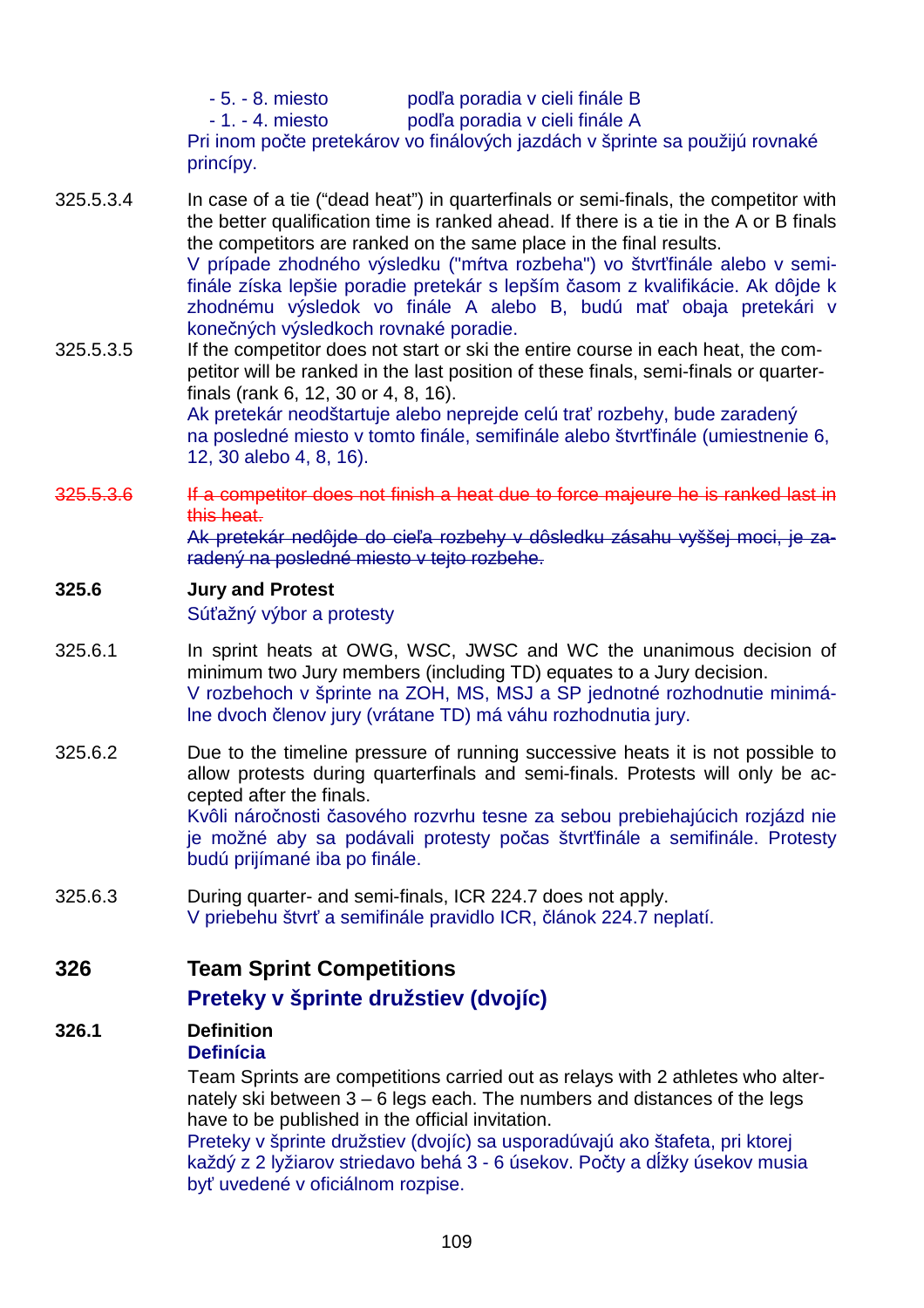### **326.2 Course and Stadium Trate a štadión**

### 326.2.1 Recommended Norms Odporúčané normy

| <b>Items</b>             |                            | <b>Preparation for</b> |  |
|--------------------------|----------------------------|------------------------|--|
|                          | <b>Classical technique</b> | <b>Free technique</b>  |  |
| <b>COURSE</b>            |                            |                        |  |
| Category                 | C                          | D                      |  |
| <b>Classical tracks</b>  | 4 tracks                   |                        |  |
| Distance between tracks  | Minimum 1.2 m              |                        |  |
| <b>START</b>             |                            |                        |  |
| Organisation/preparation | Arrow start grid           | Arrow start grid       |  |
| <b>Classical tracks</b>  | Odd number 3 or 5          | Odd number 3 or 5      |  |
| Length of tracks         | End of start zone          | 15 <sub>m</sub>        |  |
| (after the start line)   |                            |                        |  |
| Distance between tracks  | 1.8 <sub>m</sub>           | 1.8 <sub>m</sub>       |  |
| <b>FINISH</b>            |                            |                        |  |
| Width (minimum)          | 6 m                        | 12 <sub>m</sub>        |  |
| Number of corridors      | 4 tracks minimum           | 4 corridors (3m each)  |  |
| Distance between tracks  | Minimum 1.2 m              |                        |  |
| <b>EXCHANGE ZONE</b>     |                            |                        |  |
| Length                   | 45 m                       | 45 m                   |  |
| Width                    | 9 <sub>m</sub>             | 15 <sub>m</sub>        |  |

|                              | Príprava pre          |                       |  |  |  |
|------------------------------|-----------------------|-----------------------|--|--|--|
| <b>Položky</b>               | Klasická technika     | Voľná technika        |  |  |  |
| TRAŤ                         |                       |                       |  |  |  |
| Kategória                    | C                     | D                     |  |  |  |
| Klasické stopy               | 4 stopy               |                       |  |  |  |
| Vzdialenosť medzi<br>stopami | Minimálne 1,2         |                       |  |  |  |
| <b>START</b>                 |                       |                       |  |  |  |
| Organizácia/príprava         | Sípový štart          | Šípový štart          |  |  |  |
| Klasické stopy               | Nepárny počet 3 or 5  | Nepárny počet 3 or 5  |  |  |  |
| Dĺžka stôp                   | Koniec štartovej zóny | 15 <sub>m</sub>       |  |  |  |
| Vzdialenosť medzi<br>stopami | 1.8 <sub>m</sub>      | 1.8 <sub>m</sub>      |  |  |  |
| <b>CIEL</b>                  |                       |                       |  |  |  |
| Šírka (minimálne)            | 6 <sub>m</sub>        | 12 <sub>m</sub>       |  |  |  |
| Počet koridorov              | 4 stopy minimálne     | 4 koridory (3m každý) |  |  |  |
| Vzdialenosť medzi<br>stopami | Minimálne 1,2         |                       |  |  |  |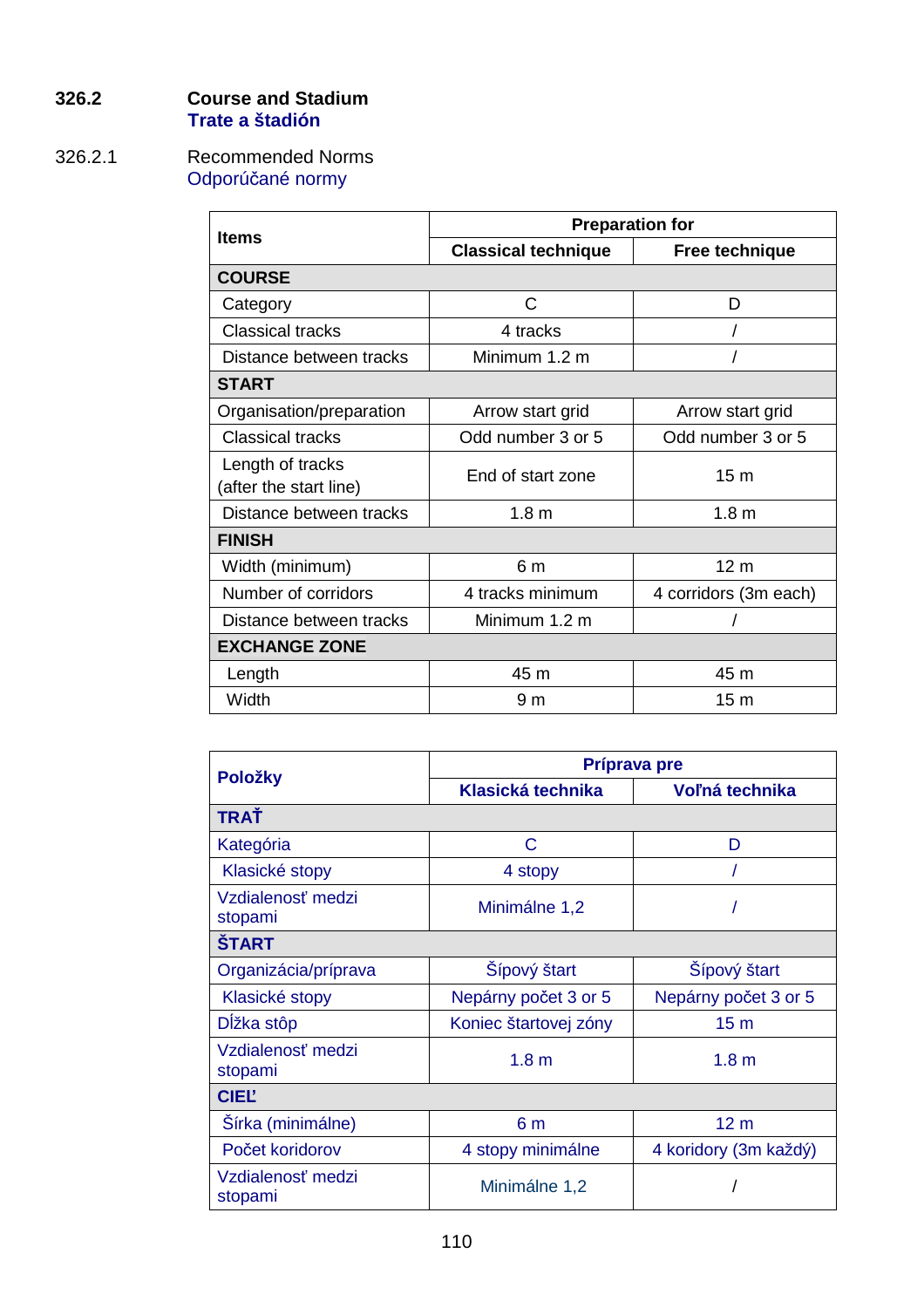|         |                                                                                                                                                                                                                                                                                                         | Príprava pre                                                                                                                                                                                                                                                             |                 |  |  |  |  |  |
|---------|---------------------------------------------------------------------------------------------------------------------------------------------------------------------------------------------------------------------------------------------------------------------------------------------------------|--------------------------------------------------------------------------------------------------------------------------------------------------------------------------------------------------------------------------------------------------------------------------|-----------------|--|--|--|--|--|
|         | Položky                                                                                                                                                                                                                                                                                                 | Klasická technika                                                                                                                                                                                                                                                        | Voľná technika  |  |  |  |  |  |
|         | <b>VÝMENNÁ ZÓNA</b>                                                                                                                                                                                                                                                                                     |                                                                                                                                                                                                                                                                          |                 |  |  |  |  |  |
|         | <b>D</b> ĺžka                                                                                                                                                                                                                                                                                           | 45 m                                                                                                                                                                                                                                                                     | 45 m            |  |  |  |  |  |
|         | Šírka                                                                                                                                                                                                                                                                                                   | 9 <sub>m</sub>                                                                                                                                                                                                                                                           | 15 <sub>m</sub> |  |  |  |  |  |
| 326.2.2 | Sections of the course must be designed straight, wide and long enough to<br>make overtaking possible.<br>Úseky trate musia byť navrhnuté priame, dostatočne široké a dlhé pre možné<br>predbiehanie.                                                                                                   |                                                                                                                                                                                                                                                                          |                 |  |  |  |  |  |
| 326.2.3 | A ski preparation zone must be provided close to the exchange zone. The Jury<br>decides on the number of service men per team and the use of waxing tables.<br>Zóna pre prípravu lyží musí byť v blízkosti odovzdávacieho územia. O počte<br>servismanov a o použití voskovacích stolov rozhoduje Jury. |                                                                                                                                                                                                                                                                          |                 |  |  |  |  |  |
| 326.3   | <b>Entries - Substitution</b><br>Prihlášky - náhradníci                                                                                                                                                                                                                                                 |                                                                                                                                                                                                                                                                          |                 |  |  |  |  |  |
| 326.3.1 | The names of the competitors actually competing and their starting order must<br>be delivered to the organiser latest 2 hours before the Team Captains' Meet-<br>ing.<br>Mená pretekárov a ich štartovné poradie musia byť usporiadateľovi doručené<br>najneskôr 2 hodiny pred poradou vedúcich tímov.  |                                                                                                                                                                                                                                                                          |                 |  |  |  |  |  |
| 326.3.2 |                                                                                                                                                                                                                                                                                                         | Substitution is possible according to ICR art. 313.4.<br>Náhrada je možná podľa ICR, článok 313.4.                                                                                                                                                                       |                 |  |  |  |  |  |
| 326.3.3 |                                                                                                                                                                                                                                                                                                         | The substitute athlete must start in the same Team position as the substituted<br>athlete. The Team's starting order cannot be changed.<br>Náhradník musí štartovať na rovnakej pozícii akú pretekár, ktorého nahrádza.<br>Startové poradie v družstve sa nesmmie meniť. |                 |  |  |  |  |  |
| 326.3.4 | In case of substitution, the Team will lose its starting position and will have to<br>start at the end of the field. The start order at the end of the field will be the<br>same as the original starting order. The original start positions will be left emp-<br>ty.                                  |                                                                                                                                                                                                                                                                          |                 |  |  |  |  |  |
|         | V prípade náhrady družstvo stratí svoju pozíciu na štarte a bude štartovať<br>na konci štartového poľa. Štartové poradie na konci štartového poľa bude<br>rovnaké, ako pôvodné poradie. Pôvodné štartové pozície zostanú prázdne.                                                                       |                                                                                                                                                                                                                                                                          |                 |  |  |  |  |  |
| 326.4   | <b>Starting Order and Start Procedure</b><br>Starové poradie a postup štartu                                                                                                                                                                                                                            |                                                                                                                                                                                                                                                                          |                 |  |  |  |  |  |
| 326.4.1 | Mass Start procedure must be used (see ICR art. 315.3).<br>Musí byť použitá procedúra hromadného štartu (viď ICR, článok 315.3)                                                                                                                                                                         |                                                                                                                                                                                                                                                                          |                 |  |  |  |  |  |
| 326.4.2 | Normally 2 semi-finals (example: A, B) will be used to select the teams for the<br>final in a team sprint competition. The teams should be evenly distributed<br>among semi finals using the following principle:                                                                                       |                                                                                                                                                                                                                                                                          |                 |  |  |  |  |  |
|         | (example team 2 and 3, team 4 and 5, etc.) to alternating semi finals.<br>Zvyčajne sa pre kvalifikáciu do finále v šprinte družstiev používajú 2 semifiná-<br>lové rozbehy (príklad A, B). Družstvá majú byť rozdelené do jednotlivých semi-<br>finále nasledujúcim spôsobom:                           | Best team by total points will be assigned to semi final A<br>Remaining teams will be assigned in subsequent pairs by ranking                                                                                                                                            |                 |  |  |  |  |  |

**326.3 Entries – Substitution** 

**326.4 Starting Order and Start Procedure**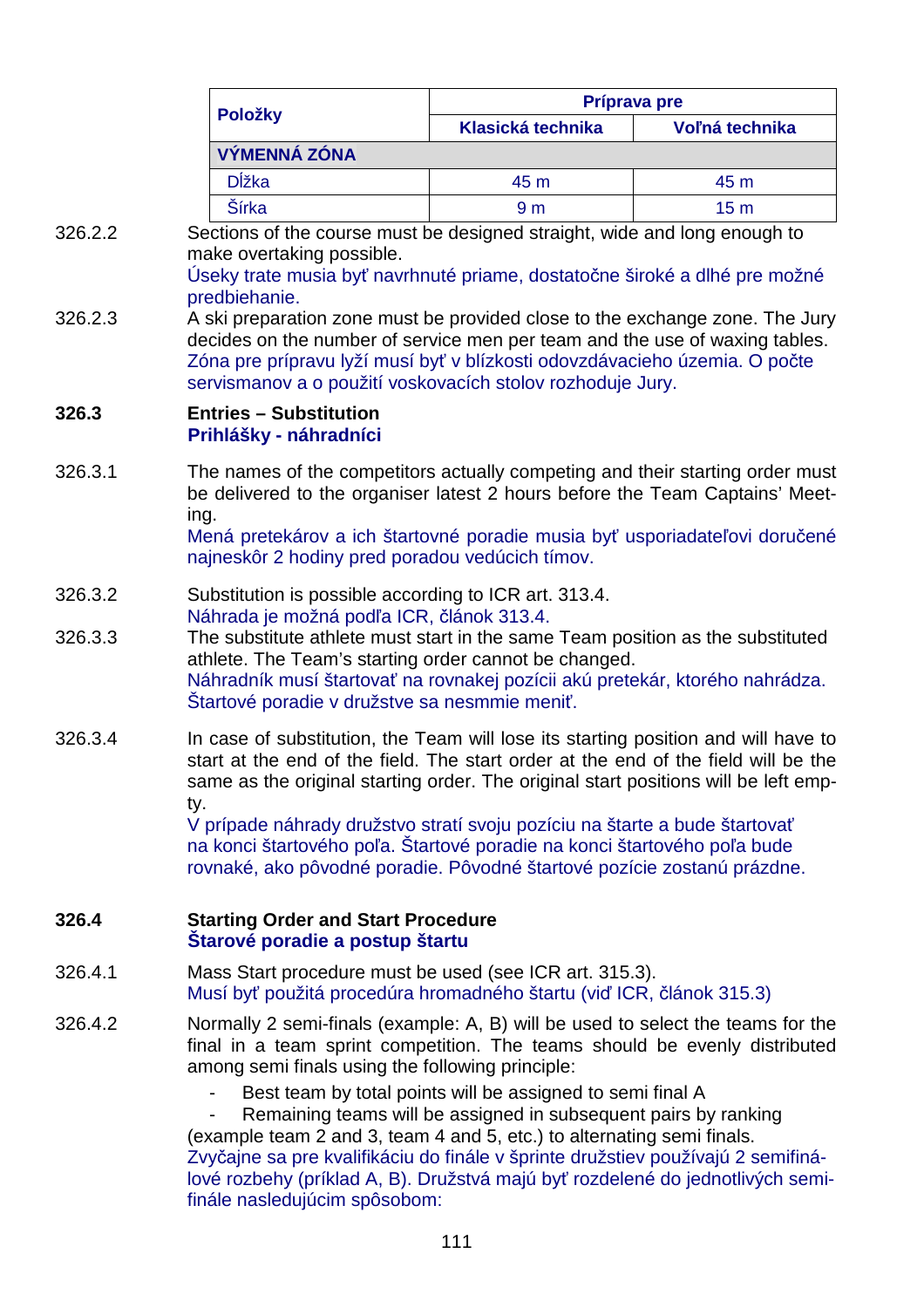- najlepšie družstvo podľa počtu bodov do semifinále A

- zostávajúce družstvá budú zaradená striedavo v po sebe idúcich dvojiciach podľa súčtu bodov do jednotlivých semifinále (napr. družstvo 2 a 3, 4 a 5, atd)

- 326.4.2.1 In case the entered competitor does not have FIS Points or his FIS Points are higher than 160, 160 points will be used for calculation. V prípade, že prihlásený pretekár nemá FIS body, alebo má body vyššie ako 160, pre výpočet sa použije 160 bodov.
- 326.4.2.1.1 If there are more than 50 teams entered, the jury may decide to use 3 semifinals and distribute the teams according the following principles:

 Ak je prihlásených viac ako 50 tímov, jury smie rozhodnúť o použití 3 semifinále a rozdeliť tímy na základe nasledujúcich zásad:

|   |    |    | 12 <sup>2</sup> |              | 13   18   19   22   27   28   33   34 |          |            |    | $ 39\rangle$ | 40 | 45 | Etc |
|---|----|----|-----------------|--------------|---------------------------------------|----------|------------|----|--------------|----|----|-----|
| B | -5 | 8  | 11              | 14           | 17   20   23   26   29                |          | 32         | 35 | 38           | 41 | 44 |     |
|   | 4  | ∣9 | $ 10\rangle$    | 15   16   21 |                                       | 24 25 30 | $\vert$ 31 | 36 | 37           | 42 | 43 |     |

- 326.4.3 The number of teams in one semi-final heat should not exceed 15 and the number of teams in the final should not exceed 15. Počet tímov v semifinálových rozbehách nemá prekročiť 15 a vo finále nemá prekročiť 15.
- 326.4.4 Order of semi finals will be determined by draw. Poradie štartu jednotlivých semifinále určí žreb.
- 326.4.5 Start position for the semi finals: the team with lowest total points using either sprint or distance FIS Points of the relay team members will start as number one. The team with the second lowest total points will start as number two and so on. In the case of more teams having equal total points, the team with the lowest point-holder starts ahead of the other. If this is not sufficient to determine the starting position, then starting position is drawn by lot. Štartovné poradie v semifinále:

tím s celkovo najnižším počtom FIS bodov (šprintových alebo dištančných) štartuje ako číslo jedna. Tím s druhým najnižším súčtom ako číslo dva a tak ďalej. V prípade rovnakého celkového počtu bude tím s pretekárom, ktorý má najnižší počet bodov, štartovať pred ďalšími. Ak toto pre určenie poradia na štarte nestačí, bude poradie určené žrebom.

- 326.4.6 The advancement of teams from the semi-final heats to the finals is done according to the following principles:
	- $\Box$  If the semi-final heats are not timed, the top 5 teams from each of the 2 semi-final heats will advance.
	- $\Box$  When the heats are timed, then the top 2 teams from each heat will advance and the next 6 fastest teams from the  $3<sup>rd</sup>$  -  $8<sup>th</sup>$  ranked teams will advance.

With three semi-final heats, the same principle applies.

When the heats are timed, then the top 2 teams from each heat will advance and the next 4 fastest teams from the 3rd - 6th ranked teams will advance. In case of a tie, the teams will be ranked according to their team total points. If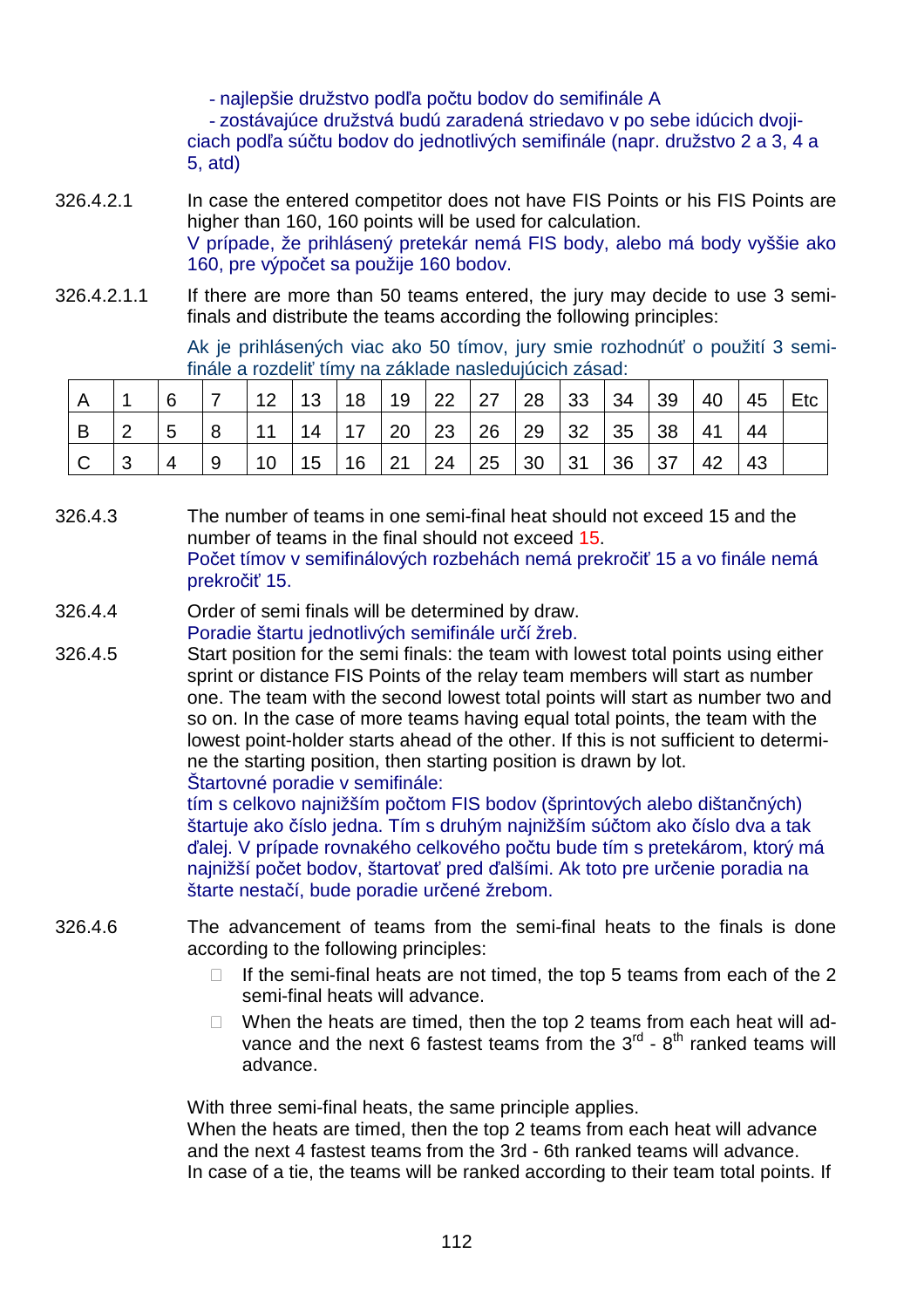a tie still remains, then the positions are determined by a draw. Postup družstiev zo semifinále do finále sa vykonáva na základe princípu:

- Ak sa v semifinálových rozbehách nemeria čas, postupuje prvých 5 z 2 semifinálových rozjázd.
- Keď sú rozbehy merané, postupujú prvé 2 tímy z každej rozbehy a ďalších 6 najrýchlejších tímov z tretích až ôsmych miest.

Pri troch semifinálových rozbehoch sa použijú rovnaké princípy.

Keď rozbehy sú merané, postupujú prvé 2 tímy z každého rozbehu a ďalšie 4 najrýchlejšie tímy z 3. až 6. miesta.

V prípade zhodného výsledku budú tímy zoradené podľa celkových bodov. Ak zhoda naďalej ostáva, potom poradie je stanovené losovaním.

326.4.7 The start position for the finals will be according to the results from the semifinals (rankings followed by times).

Štartové pozície pre finale sa určujú podľa výsledkov v semifinále (podľa poradia a potom podľa času)

#### **326.5 Timing and results Meranie časov a výsledky**

326.5.1 For OWG, WSC, JWSC and WC team sprint semi-finals and finals, start and finish times are recorded to 1/1000 precision and the final result is determined to 1/100 precision. For other FIS sprint competitions it is possible to use timing equipment that only has 1/100 precision but still the final results report the hundredths of a second.

Pre semifinále a finále pretekov družstiev pri ZOH, MS, MSJ a SP sú štartové a cieľové časy zaznamenané s presnosťou na 1/1000 a konečné výsledky sú určené s presnosťou na 1/100. Pri ostatných pretekoch FIS v šprinte je možné použiť časomieru, ktorá meria s presnosťou na 1/100, no konečné výsledky sú uvádzané v stotinách sekundy.

326.5.2 Overlapping Rules normally apply. For skiers who are lapped refer to ICR article 343.13

Obvykle sa používa pravidlo pre predbehnutie o kolo. Pre pretekárov, ktorí sú predbehnutí platí ICR, čl.343.13

326.5.3 The final results will be published according to the following:

 All teams in the final will be placed in the results list according to their rank in the final. When semi-final heats are used the teams who do not advance to the final round will be placed on the results list so that each team with the same rank in their heat will be given a ranking for the next available rank on the result list.

As an example if 5 teams from two semi-final heats advance to the final then the teams ranked 6th in each heat will be given the rank of  $11<sup>th</sup>$  and  $12<sup>th</sup>$  according to their time in their respective semi-final heats, the teams ranked  $7<sup>th</sup>$ in each heat will be given a rank of  $13<sup>th</sup>$  and  $14<sup>th</sup>$  etc. in the final results.

If the heats are not timed, then the ranking in the semi finals and the FIS points of the teams that did not qualify are used to determine the final ranking for these teams.

Konečné výsledky budú zverejnené nasledujúcim spôsobom:

Všetky tímy z finále budú vo výsledkovej listine umiestnené podľa ich poradia vo finále. Keď boli použité semifinálové rozbehy, tímy, ktoré nepostúpili do finálových kôl, dostanú vo výsledkovej listine miesta tak, že každý tím sa rov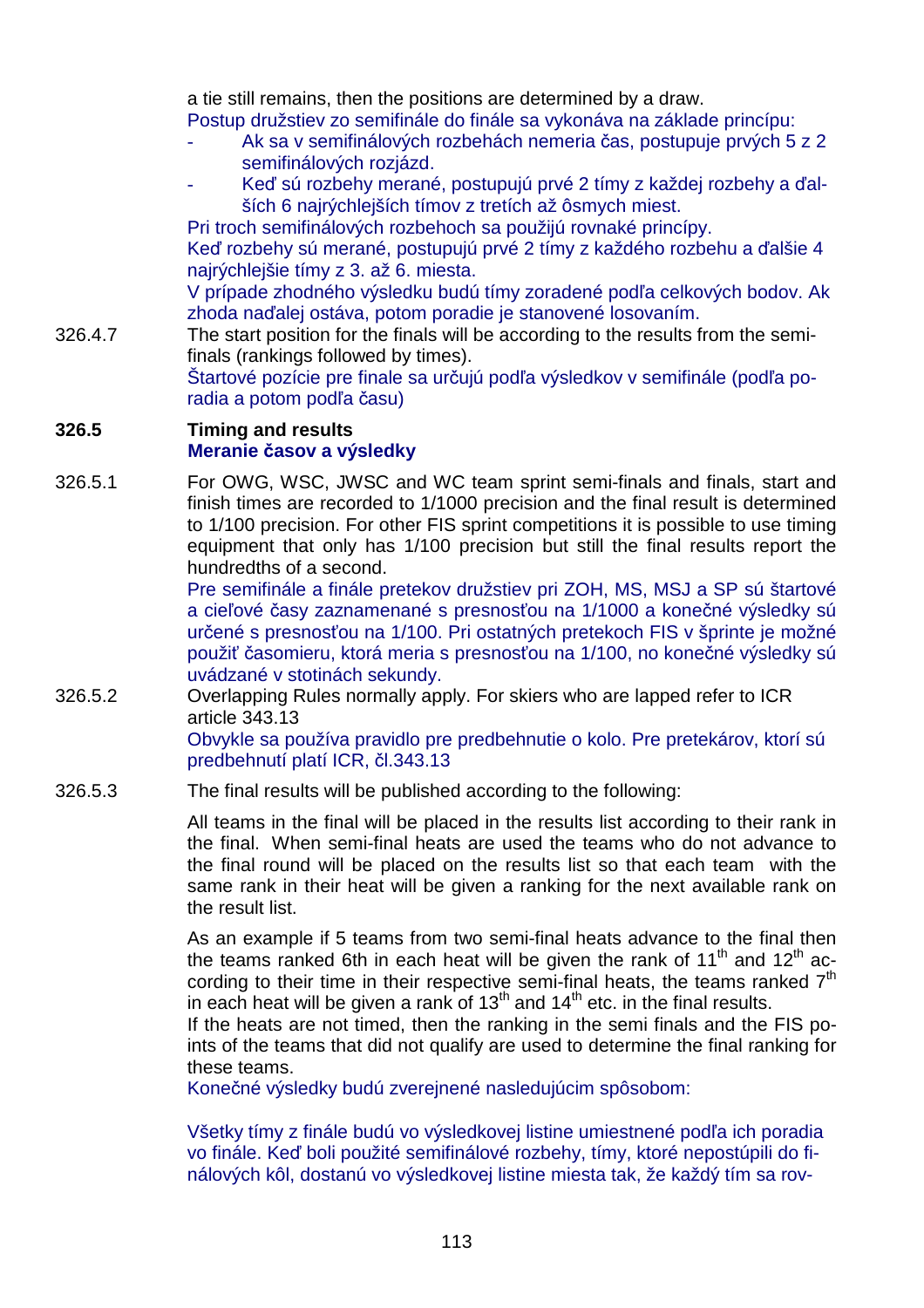nakým poradím vo svojej rozbehe bude na najbližšom voľnom mieste vo výsledkovej listine.

Ako príklad: keď postúpi do finále 5 tímov z dvoch semifinále, potom tímy na šiestych miestach v každom semifinále obsadia 11. a 12. miesto podľa ich času v ich semifinálových jazdách, tímy na siedmych miestach získajú vo výsledkovej listine 12. a 13. miesto atď.

Ak ne sú rozbehy merané, potom poradie v semifinále a FIS body tímov, ktoré sa nekvalifikovali, sú použité pre celkové výsledky týchto tímov.

### **326.6 Jury and Protest**

### **Súťažný výbor a protesty**

- 326.6.1 In team sprints at OWG, WSC, JWSC and WC the unanimous decision of minimum two Jury members (including TD) equates to the Jury decision. V rozbehoch tím-šprintu na ZOH, MS, MSJ, a SP jednotné rozhodnutie minimálne dvoch členov jury (vrátane TD) sa rovná rozhodnutiu jury.
- 326.6.2 Due to the timeline pressure of running successive heats it is not possible to allow protests during the semi-finals. Protests will only be accepted after the finals.

Kvôli náročnosti časového rozvrhu tesne za sebou prebiehajúcich rozjázd nie je možné aby sa počas semifinále podávali protesty. Protesty budú prijímané iba po finále.

326.6.3 During team sprints, ICR 224.7 does not apply. Počas tímových šprintov sa článok 224.7 nepoužije.

## **327 Relay Competitions**

### **Preteky štafiet**

#### **327.1 Definition Definícia**

327.1.1 The relay team consists of three or four competitors, according to the invitation, of whom each may run only one leg. At OWG, WSC, JWSC and WC competitions, a relay consists of four competitors.

Štafetu tvoria 3 alebo 4 pretekári, záleží od oficiálneho rozpisu, pričom každý pretekár môže bežať iba jeden úsek. V pretekoch ZOH, MS, MSJ a SP štafetu tvoria štyria pretekári.

327.1.2 In OWG, WSC, WC and JWSC the first two legs will be raced using the classical technique on a classical course and the second two legs using free technique on a free technique course.

Na ZOH, MS a MSJ sa prvé dva úseky bežia klasickou technikou na klasickej trati, druhé dva úseky voľnou technikou na trati pre voľnú techniku.

### **327.2 Course and Stadium Trate a štadión**

#### 327.2.1 Recommended norms Odporúčané normy

|               | <b>Preparation for</b>     |                |  |  |  |
|---------------|----------------------------|----------------|--|--|--|
| <b>Items</b>  | <b>Classical technique</b> | Free technique |  |  |  |
| <b>COURSE</b> |                            |                |  |  |  |
| Category      |                            |                |  |  |  |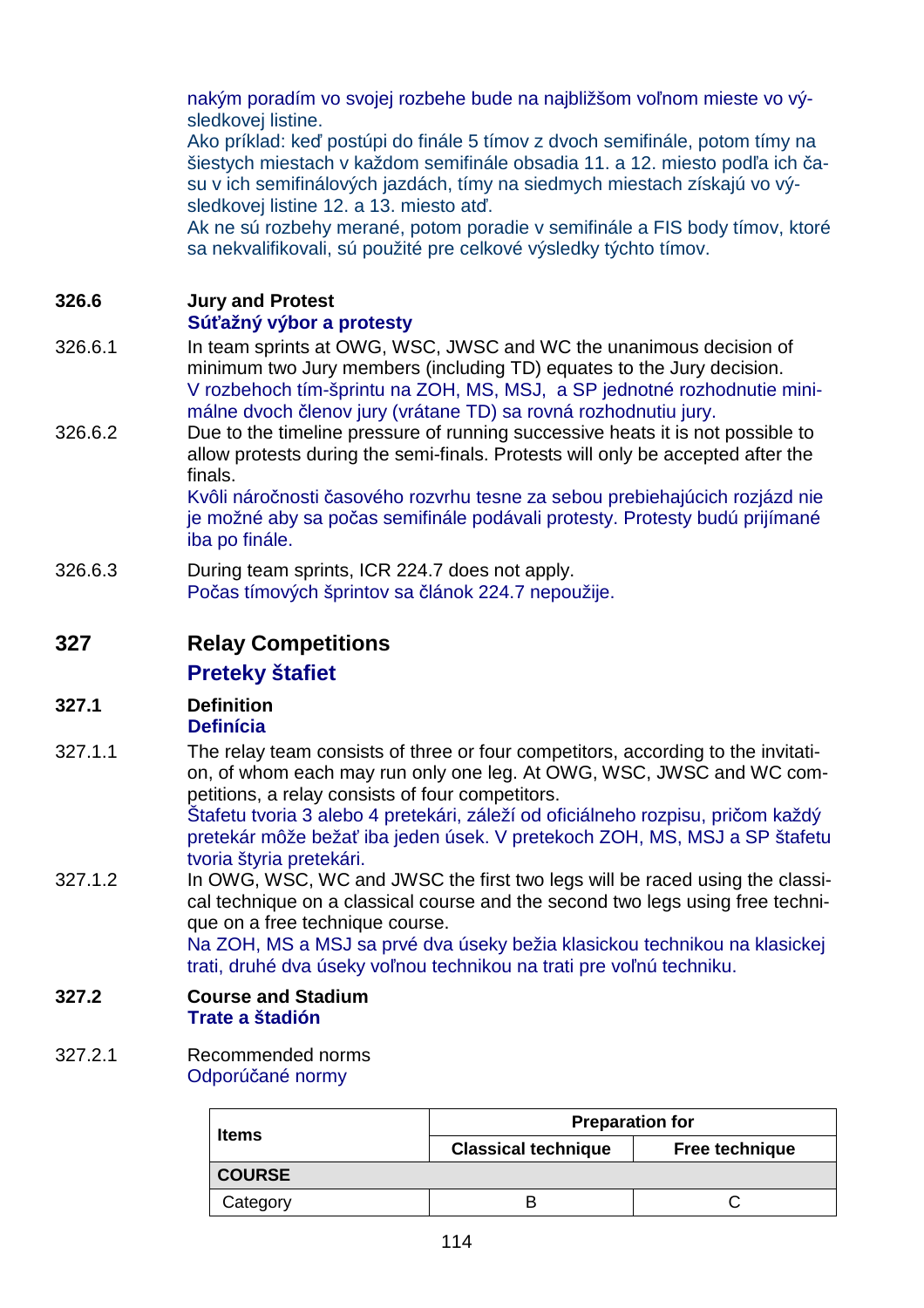|                          |                            | <b>Preparation for</b> |  |
|--------------------------|----------------------------|------------------------|--|
| <b>Items</b>             | <b>Classical technique</b> | Free technique         |  |
| <b>Classical tracks</b>  | 2 tracks                   |                        |  |
| Distance between tracks  | Minimum 1.2 m              |                        |  |
| <b>START</b>             |                            |                        |  |
| Organisation/preparation | Arrow start grid           | Arrow start grid       |  |
| <b>Classical tracks</b>  | Odd number 5 or 7          | Odd number 5 or 7      |  |
| Length of tracks         | End of start zone          | 15 <sub>m</sub>        |  |
| Distance between tracks  | 1.2 <sub>m</sub>           | 1.2 <sub>m</sub>       |  |
| <b>FINISH</b>            |                            |                        |  |
| Width (minimum)          | 6 m                        | 12 <sub>m</sub>        |  |
| Number of corridors      | 4 tracks minimum           | 4 corridors (3 m each) |  |
| Distance between tracks  | Minimum 1.2m               |                        |  |
| <b>EXCHANGE ZONE</b>     |                            |                        |  |
| Length                   | 30 m                       | 30 <sub>m</sub>        |  |
| Width                    | 9 <sub>m</sub>             | 9 <sub>m</sub>         |  |

|                              | Príprava pre             |                        |  |  |  |
|------------------------------|--------------------------|------------------------|--|--|--|
| <b>Items</b>                 | <b>Klasická technika</b> | Voľná technika         |  |  |  |
| <b>TRAŤ</b>                  |                          |                        |  |  |  |
| Kategória                    | B                        | C                      |  |  |  |
| Klasické stopy               | 2 stopy                  |                        |  |  |  |
| Vzdialenosť medzi<br>stopami | Minimálne 1,2            |                        |  |  |  |
| <b>START</b>                 |                          |                        |  |  |  |
| Organizácia/príprava         | Šípový štart             | Šípový štart           |  |  |  |
| Klasické stopy               | Nepárny počet 5 or 7     | Nepárny počet 5 or 7   |  |  |  |
| Dĺžka stôp                   | Koniec štartovej zóny    | 15 <sub>m</sub>        |  |  |  |
| Vzdialenosť medzi<br>stopami | 1.2 <sub>m</sub>         | 1.2 <sub>m</sub>       |  |  |  |
| <b>CIEL</b>                  |                          |                        |  |  |  |
| Width (minimum)              | 6 <sub>m</sub>           | 12 <sub>m</sub>        |  |  |  |
| <b>Number of corridors</b>   | 4 stopy minimálne        | 4 koridory (3 m každý) |  |  |  |
| Vzdialenosť medzi<br>stopami | Minimálne 1,2            |                        |  |  |  |
| <b>ODOVZDÁVACIE ÚZEMIE</b>   |                          |                        |  |  |  |
| Dĺžka                        | 30 m                     | 30 m                   |  |  |  |
| Šírka                        | 9 <sub>m</sub>           | 9 <sub>m</sub>         |  |  |  |

327.2.2 The length of the first relay leg can deviate +/- 5% from the other legs, according to the stadium layout.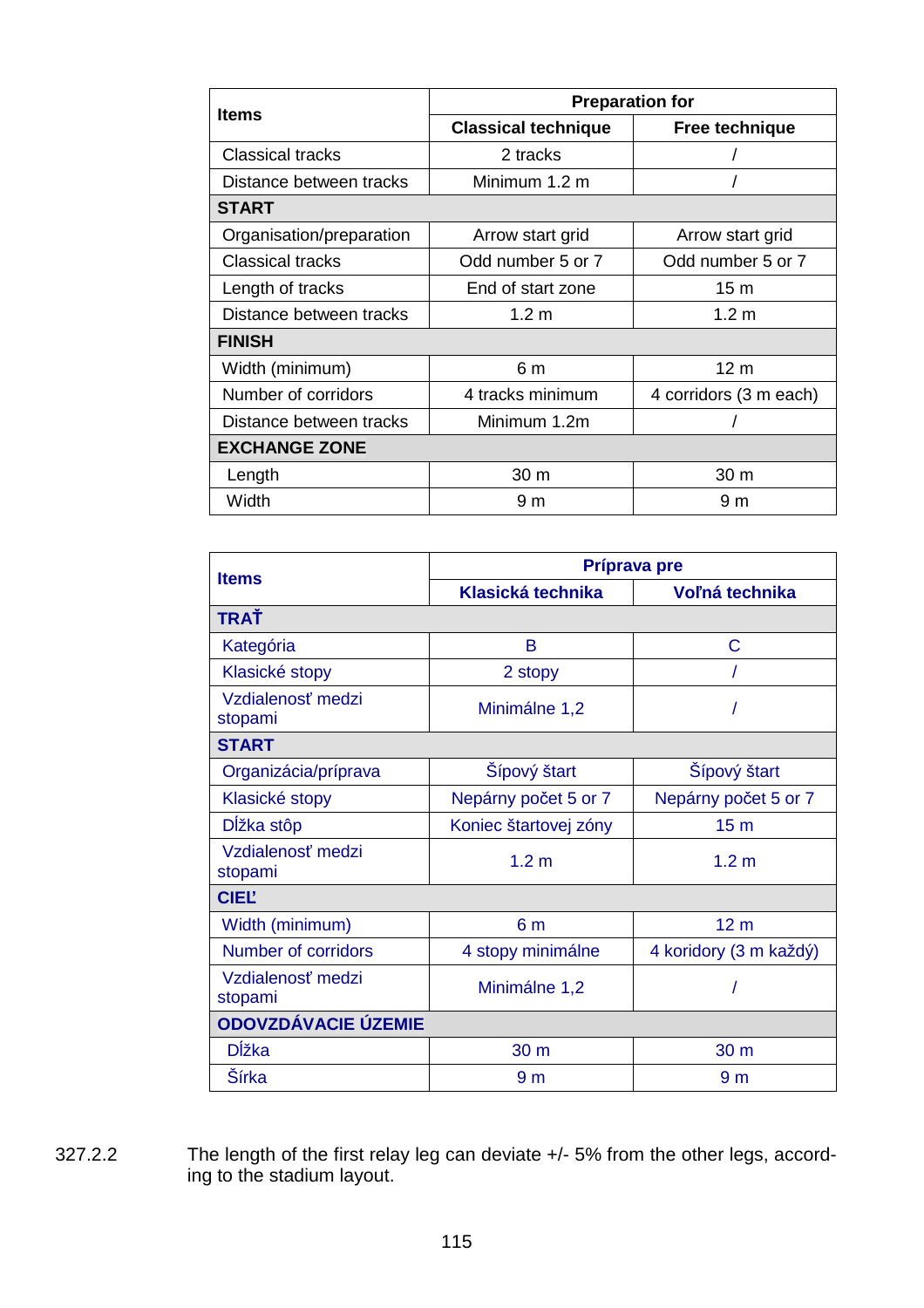Prvý úsek štafety sa od ostatných úsekov môže líšiť o +/- 5%, podľa dispozície štadióna

#### **327.3 Entries – Substitution Prihlášky - náhrady**

327.3.1 The names of the competitors actually competing and their starting order must be delivered to the organiser latest 2 hours before the Team Captains' Meeting.

Mená pretekárov a ich štartovné poradie musí byť doručené usporiadateľovi najneskôr 2 hodiny pred poradou vedúcich družstiev.

- 327.3.2 Substitution is possible according to ICR art. 313.4. Náhrada je možná podľa ICR, čl.313.4.
- 327.3.3 The starting order cannot be changed by substitution. Štartové poradie nemôže byť náhradníkom zmenené.
- 327.3.4 The Team starting position on the start grid will remain the same. Štartová pozícia štafety zostáva nezmenená.

#### **327.4 Starting order and Start Procedure Štarové poradie a postup štartu**

- 327.4.1 Mass start procedure must be used (see ICR art. 315.3). Musí byť použitý postup hromadného štartu (pozri ICR čl.315.3).
- 327.4.2 Start numbers will normally be drawn. At OWG, WSC and JWSC the placing in the previous OWG, WSC or JWSC will determine the starting order. At WC, placing in the current Nation's Cup will decide the starting order. Teams which do not appear in those results will be drawn after those that did. Štartové čísla sa obyčajne žrebujú. Pri ZOH, MS a MSJ bude poradie na štarte určené podľa poradia na predchádzajúcich ZOH, MS a MSJ. V pretekoch SP rozhoduje o štartovom poradí umiestnenie v Pohári národov minulého roka. Tímy, ktoré sa v týchto výsledkoch neobjavujú, budú žrebované po tých, ktoré v nich boli.
- 327.4.3 When each nation can enter more than one official team, the first team for each nation must be placed on the start grid before the second teams and likewise for the third teams etc. Unofficial teams should have the least favorable starting positions.

Keď každý štát môže prihlásiť viac ako jeden oficiálny tím, prvý tím musí byť na štarte pred druhým tímom tohto štátu, a podobne pred tretím atď. Neoficiálne tímy majú mať najmenej výhodné štartové pozície.

327.4.4 Colors: Separate colors shall be used for the start numbers for each relay leg. For OWG, WSC and WC competitions they will be:  $1<sup>st</sup>$  leg=red;  $2<sup>nd</sup>$  leg=green;  $3<sup>rd</sup>$  leg=yellow and 4<sup>th</sup> leg=blue. Farby: Na štartovných číslach pre každý úsek štafety majú byť použité rôzne farby. Na ZOH, MS a SP budú použité farby: 1. úsek = červená, 2. úsek = zelená, 3. úsek = žltá, 4. úsek = modrá.

### **327.5 Timing and Results Meranie časov a výsledky**

327.5.1 Intermediate times for the individual legs of the course are taken when the competitor crosses the line for the intermediate timing. This is also the starting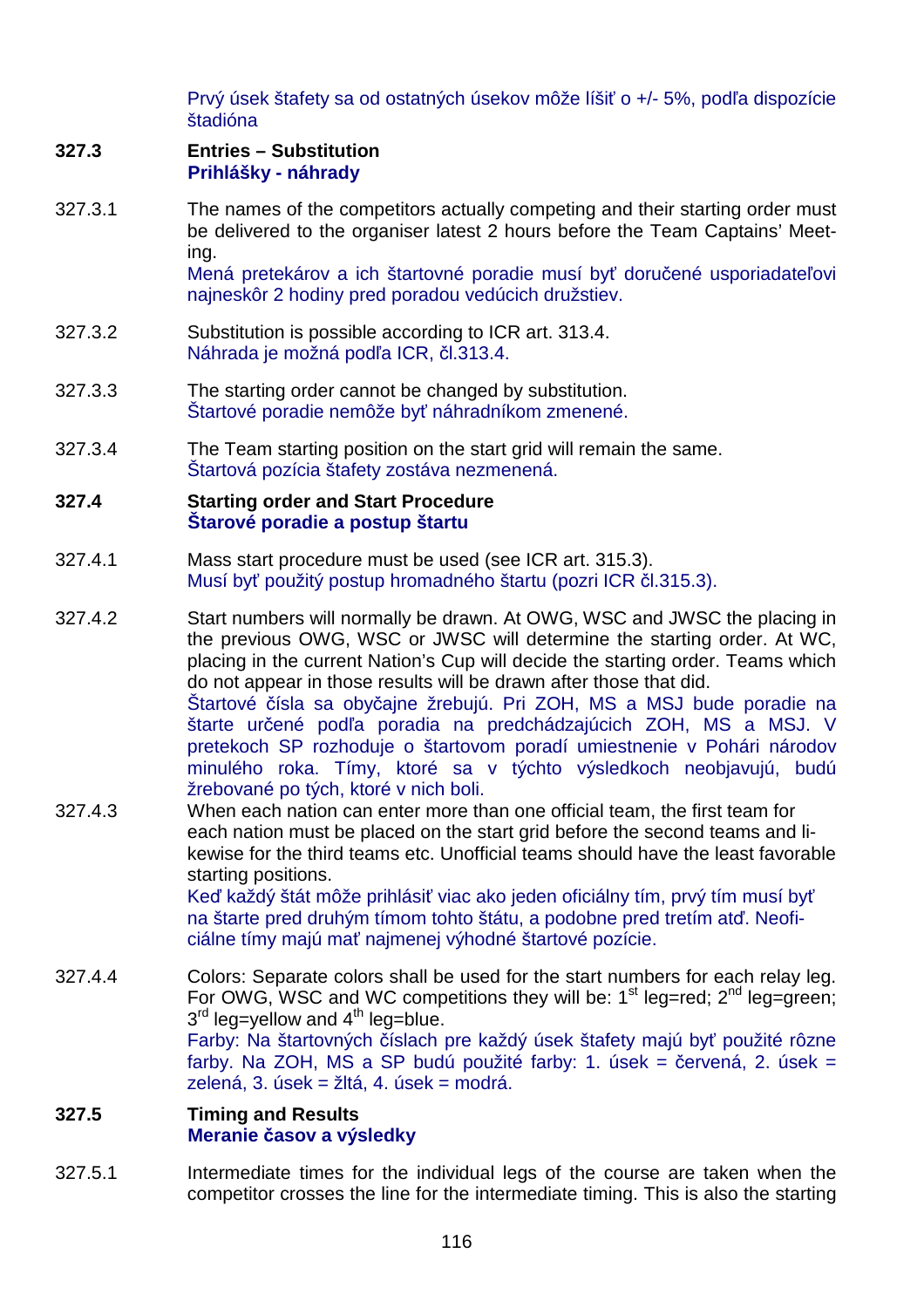time for the next competitor.

Medzičasy pre jednotlivé úseky trate sa snímajú, keď pretekár prekoná čiaru pre meranie medzičasu. Je to tiež okamih štartu ďalšieho pretekára.

- 327.5.2 The total time of a relay team is the time which elapses between the start and team's final competitor crossing the finish line. The order in which the competitors finish the last relay leg determines the result list. Celkový čas štafetového tímu je čas, ktorý uplynie od štartu do okamihu, kedy posledný pretekár pretne cieľovú čiaru. Poradie, v ktorom pretekári dokončili posledný úsek štafety, určuje výsledkovú listinu.
- 327.5.3 Overlapping Rules normally apply. For skiers who are lapped refer to ICR article 343.13 Zvyčajne sa používa pravidlo pre predbehnutie o kolo. Pre pretekárov, ktorí sú predbehnutí platí ICR, čl.343.13

### **327.6 Jury and Protest Súťažný výbor a protesty**

 No specific rules. Žiadne špecifické pravidlá.

# **D. The Competition and the Competitors Preteky a pretekári**

## **341 Requirements of the Competitors Požiadavky na pretekárov**

### **341.1 Age Categories Vekové kategórie**

- 341.1.1 The FIS competition year is July  $1<sup>st</sup>$  June 30<sup>th</sup> of the following year. FIS pretekový rok je od 1. júla do 30. júna nasledujúceho roka.
- 341.1.2 Seniors (ladies and men) must be at least 21 years old during the calendar year (01.01.-31.12.). The right to start begins with the beginning of the competition season (e.g. for  $2017$  from 1<sup>st</sup> July 2016 onwards). Seniori (ženy a muži) musia v priebehu kalendárneho roka (01.01.-31.12.) dosiahnuť najmenej 21 rokov veku. Právo štartovať sa začína začiatkom pretekovej sezóny (napr. pre 2017od 1. júla 2016 ďalej).
- 341.1.3 Junior ladies and junior men must be no older than 20 during the calendar year (01.01.-31.12.). Juniorky a juniori nesmú byť v priebehu kalendárneho roka (01.01.- 31.12.). starší ako 20 rokov.

Nordic Junior World Ski Championships Juniorské majstrovstvá sveta v severských disciplínach

A competitor must have reached his  $16<sup>th</sup>$  birthday before the end of the calendar year (1st January –  $31<sup>st</sup>$  December) in question. Pretekár musí dosiahnuť svoje 16. narodeniny pred koncom prislúchajúceho kalendárneho roka.

| Season | Age | Years of birth |  |
|--------|-----|----------------|--|
|--------|-----|----------------|--|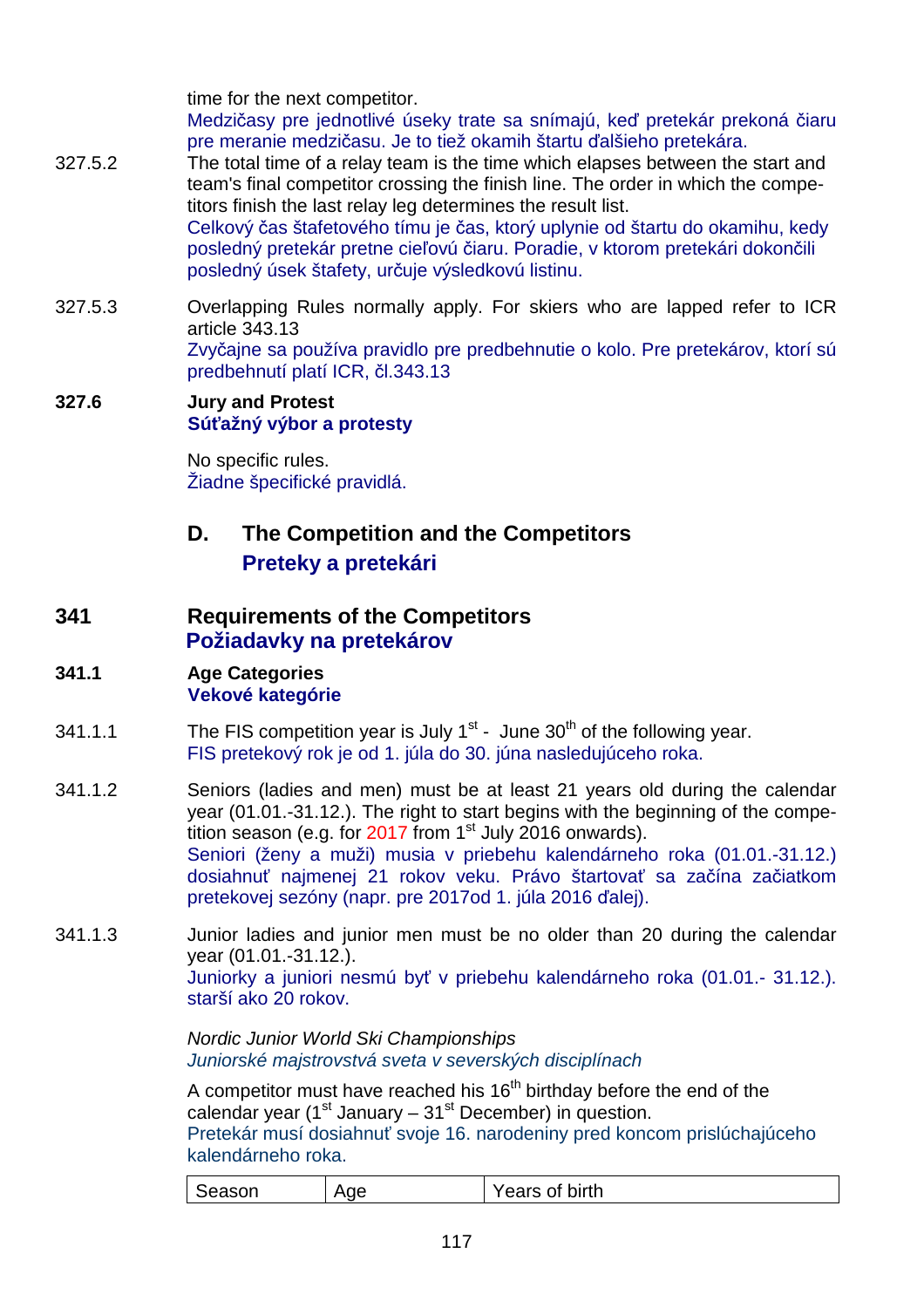| 2016/17 | 16 - 20 | 1997, 1998, 1999, 2000, 2001 |
|---------|---------|------------------------------|
| 2017/18 | 16 - 20 | 1998, 1999, 2000, 2001, 2002 |
| 2018/19 | 16 - 20 | 1999, 2000, 2001, 2002, 2003 |

| Sezóna  | Vek       | Roky narodenia               |
|---------|-----------|------------------------------|
| 2016/17 | $16 - 20$ | 1997, 1998, 1999, 2000, 2001 |
| 2017/18 | $16 - 20$ | 1998, 1999, 2000, 2001, 2002 |
| 2018/19 | 16 - 20   | 1999, 2000, 2001, 2002, 2003 |

U23 World Ski Championships Cross-Country Majstrovstvá sveta v behu na lyžiach U23

U23 ladies and U23 men must be no older than 23 during the calendar year (01.01.-31.12.). Years of birth for U23from 2015/16 on:

| Season  | Age       | Years of birth   |
|---------|-----------|------------------|
| 2016/17 | $21 - 23$ | 1994, 1995, 1996 |
| 2017/18 | $21 - 23$ | 1995, 1996, 1997 |
| 2018/19 | $21 - 23$ | 1996, 1997, 1998 |

 U23 ženy a U23 muži nesmú byť starší akoo 23 počas kalendárneho roka (01.01. – 31.12.) Roky narodenia pre U23 od 2015/16 ďalej:

| Sezóna  | Vek       | Roky narodenia   |
|---------|-----------|------------------|
| 2016/17 | $21 - 23$ | 1994, 1995, 1996 |
| 2017/18 | $21 - 23$ | 1995, 1996, 1997 |
| 2018/19 | $21 - 23$ | 1996,1997, 1998  |

- 341.1.4 Junior ladies and junior men should normally start in their own classes. They may start in the respective ladies or men's classes. Juniorky a juniori majú zvyčajne štartovať vo vlastných kategóriách. Môžu ale tiež štartovať v kategórii žien alebo kategórii mužov.
- 341.1.5 At WC and WSC all FIS competition a competitor must have reached his 16<sup>th</sup> birthday before the end of the calendar year (1<sup>st</sup> January – 31<sup>st</sup> December) in question:
	- In season WG 2016/17, competitors born 2001 and earlier
	- In season 2017/18 competitors born 2002 and earlier
	- In season 2018/19, competitors born 2003 and earlier
	- Na všetkých FIS pretekoch SP a MS pretekár musí dosiahnuť svoje 16. narodeniny pred koncom prislúchajúceho kalendárneho roka (01.01. – 31.12.)
	- SP 2016/17, pretekári narodení v roku 2001 a starší
	- SP 2017/18, pretekári narodení v roku 2002 a starší
	- SP 2018/19, pretekári narodení v roku 2003 a starší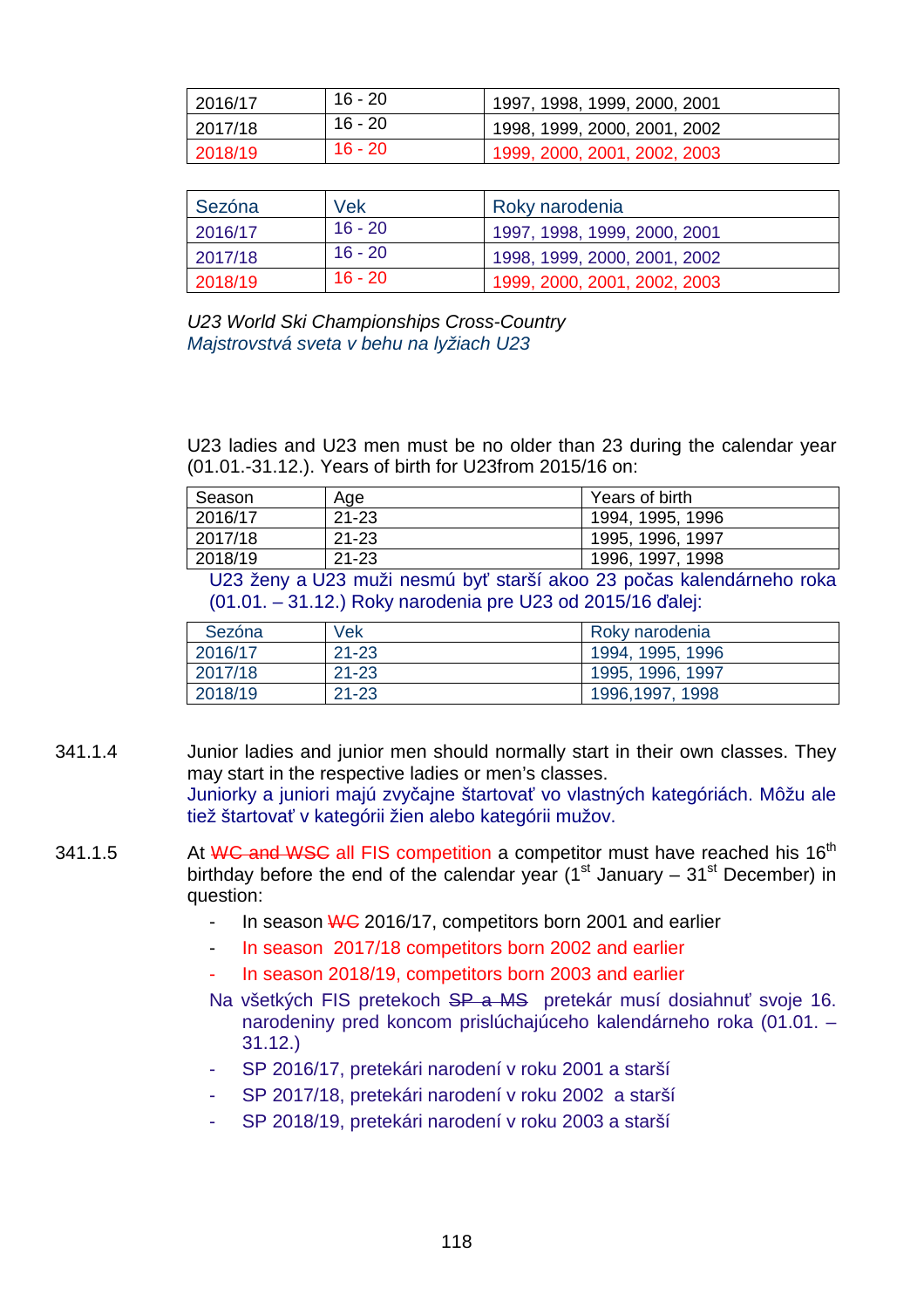## **341.2 FIS Points System**

### **Systém FIS bodov**

341.2.1 The FIS Points are used particularly for establishing the qualification for OWG, WSC and World Cup competitions, grouping and start list creation (see: World Cup rules and Rules and Guidelines of the FIS Points available on the FIS Website).

FIS body sa používajú najmä na určenie kvalifikácie pre preteky ZOH, MS a SP, pre vytvorenie skupín a vytváranie štartovej listiny (viď Pravidlá SP a Pravidlá a smernice FIS bodov dostupné na stránke FIS).

## **342 Medical Examinations**

Lekárske prehliadky

#### **342.1 State of Health Zdravotný stav**

342.1.1 The National Associations are responsible for the health of the competitors they enter. The Chief of medical and rescue service will only carry out a medical examination at the request of the competitor's Team Captain, competitor or the representative of the FIS Medical Committee (see article 221). Za zdravie prihlásených pretekárov zodpovedajú národné zväzy. Len lekár pretekov môže vykonať prehliadku na žiadosť vedúceho tímu, pretekára alebo zástupcu zdravotnej rady FIS Medical Committee (pozri článok 221).

## **343 Responsibilities of the competitors Zodpovednosť pretekárov**

- 343.1 In all training and competition situations the athlete must act with due care taking into account the course conditions, visibility and competitor congestion. Vo všetkých tréningových a pretekárskych situáciách musí pretekár konaťprimerane na vzniknuté situácie s ohľadom na podmienky na trati, viditeľnosť a pretekárske zaťažene.
- 343.2 In all training and competition situations the athletes must always ski in the competition course direction. Vo všetkých tréningových a pretekárskych situáciách sa musí pretekár vždy pohybovať v smere trati.
- 343.3 Competitors must follow the special instructions (course opening times, wearing special bibs, training, ski testing, etc.) issued by the Jury or OC in order to ensure order on the course, in the stadium and in the team preparation area before, during and after the competition. Pretekári musia dodržiavať osobitné pokyny (časy otvorenia trate, nosiť pridelené čísla, tréning, testovanie lyží, atď.) vydané jury alebo OV na zabezpečenie poriadku na trati, štadióne, v tímovom priestore pred pretekmi, v priebehu a po pretekoch
- 343.4 The competitor is responsible for arriving at the start and starting at the correct time. Pretekár je zodpovedný za to, že sa dostaví na štart včas a za to, že v správny čas odštartuje.
- 343.5 If transponders or GPS are used it is mandatory for the competitors to wear these equipment.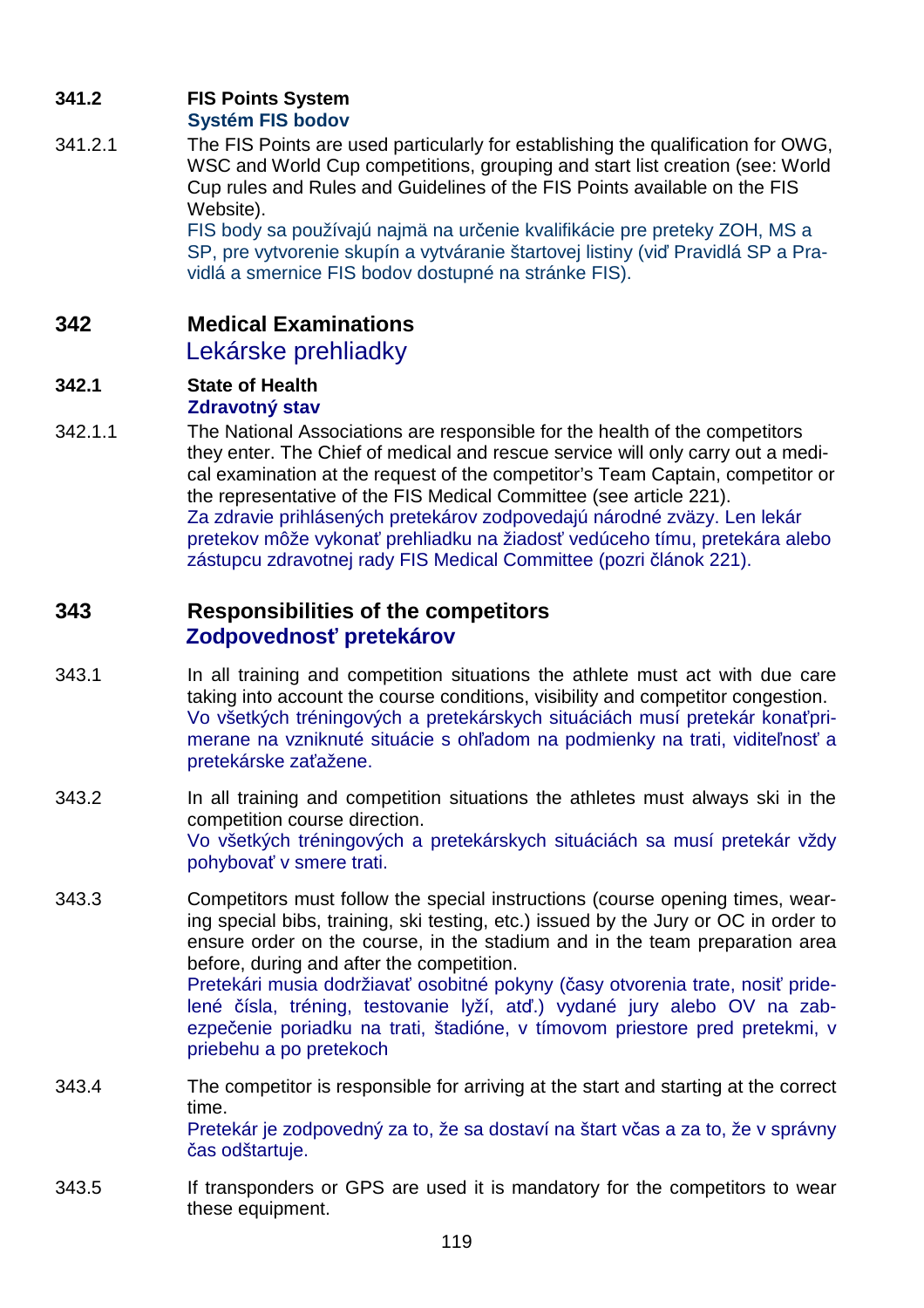Keď sú v pretekoch použité transpordéry alebo GPS, je pretekár povinný toto zariadenie nosiť.

- 343.6 Competitors must follow the marked course in correct sequence from start to finish and must pass all control points. Pretekári musia obísť celú vyznačenú trať v správnom smere od štartu do cieľa a musia prejsť všetkými kontrolami.
- 343.6.1 If a competitor skis on a wrong section or leaves the marked course, they should return to the point where they made the error. In order to do so, the competitor may have to ski against the correct ski direction and shall be totally responsible for ensuring that they do not obstruct or endanger other competitors.

Keď pretekár lyžuje po nesprávnej časti trate alebo opustí označenú trať, musí sa vrátiť na miesto, kde chybu urobil. V tom prípade môže pretekár ísť proti smeru trate, a je plne zodpovedný za to, že nebude prekážať alebo inak ohrozovať ostatných pretekárov.

- 343.7 Competitors have to cover the whole distance on their skis using only their own means of propulsion. Help from pacemakers or pushing is not allowed. Pretekár musí prejsť celú dĺžku trate na svojich lyžiach s použitím iba vlastných síl k pohybu. Pomoc navádzačov alebo tlačenie nie je dovolená .
- 343.8 In classical technique competitions, the competitors must use classical technique only.

V pretekoch klasickou technikou musí pretekár používať len klasickú techniku.

343.9 In all competitions obstruction is not allowed. This behavior is defined as deliberately impeding, blocking (by not following best line), charging or pushing any competitor with any part of the body or ski equipment. V pretekoch nie je dovolené prekážanie. Týmto správaním sa rozumie vedomé zdržiavanie, blokovanie (aby nebolo možné ísť ideálnou líniou), napádanie, tlačenie, strkanie do ľubovoľnej častí tela alebo lyžiarskeho výstroja.

### **343.10 Overtaking**

### Predbiehanie

343.10.1 During an interval start competition a competitor who is being overtaken must give way on the first demand.

This applies in classical technique courses even when there are two tracks and in free technique courses when the skier being overtaken may have to restrict his/her skating action.

Pri intervalovom štarte pretekár, ktorý je predbiehaný, musí na prvé požiadanie uvoľniť trať.

To platí v klasických pretekoch aj keď sú na trati dve stopy a v pretekoch voľnou technikou tam, kde predbiehaný pretekár nemôže voľne ísť bez obmedzenia.

343.10.2 For all other competitions, when overtaking occurs, competitors must not cause any obstruction.

> The responsibility for a correct passing without obstruction is on the overtaking skier. The overtaking skier must have his/her skis in front of the skis of the overtaken skier before skiing his/her best line.

Pre všetky ďalšie preteky platí, že predbiehaný pretekár nesmie prekážať.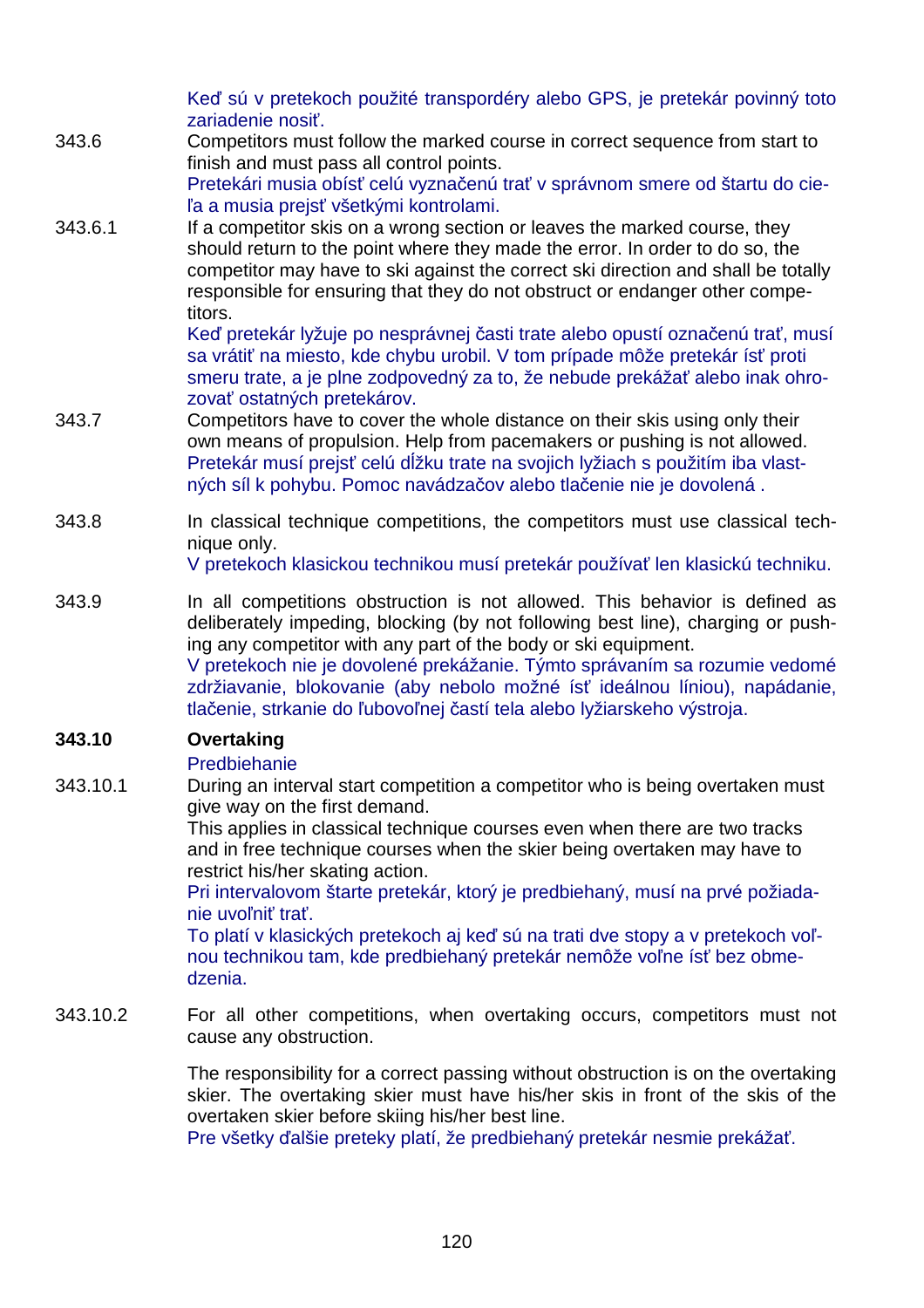Zodpovednosť za správne predbiehanie bez prekážania je na predbiehajúcom pretekárovi. Predbiehajúci pretekár musí mať svoje lyže pred lyžami predbiehajúceho pretekára skôr ako pokračuje po ideálnej línii.

#### **343.12 Equipment Exchange Výmena výstroja**

- 343.12.1 In all competitions poles may be changed. Palice sa môžu vymeniť vo všetkých pretekoch.
- 343.12.2 Skis may be changed only if:
	- The skis or bindings are broken or damaged. The equipment failure must be proven to the Jury after the competition.
	- Equipment exchange boxes (pit boxes, team boxes in team sprint) are in place at the competition.

Lyže je možné vymeniť len keď:

- Lyža alebo viazanie sa zlomilo alebo poškodilo. Poškodený výstroj musí byť overený súťažným výborom po pretekoch.
- V pretekoch sú zriadené výmenné boxy (tímové boxy pri tímových šprintoch) pre výmenu výstroja.
- 343.12.3 In the case of any ski exchange, the competitor must do it outside of the track without help from any other person. V prípade akejkoľvek výmeny lyže ju pretekár musí vykonať mimo stopy a bez pomoci inej osoby.
- 343.12.4 When ski exchange boxes (pit boxes) are provided for long distance or Skiathlon competitions, the competitor is permitted to change skis inside the pit box one or more times.

Number of ski exchanges is limited to:

- 1 time maximum at competitions up to 30 km
- 2 times maximum at competitions longer than 30 km

Keď sú v pretekoch na dlhú trať alebo v pretekoch skiatlone použité výmenné boxy na výmenu lyží, pretekárovi je povolené vymeniť lyže v boxe jediac krát. Počet výmen je obmedzený:

- maximálne 1 krát v pretekoch do 30 km
- maximálne 2 krát v pretekoch dlhších ako 30km
- 343.11.5 When ski exchange boxes (pit boxes) are provided, overtaking along the access corridors to the boxes is only allowed on the side that is farthest from the boxes.

Ak sú v pretekoch poskytnuté výmenné boxy, môže pretekár v koridore pozdĺž boxov predbiehať iba na strane vzdialenejšej od boxov.

343.11.6 Waxing, scraping or cleaning of the competitor's skis during the competition is forbidden. Exception: In classical technique competitions competitors may scrape their skis to remove snow and ice, and add wax if necessary. Competitors may only be handed tools or materials and must do this outside of the track without help from any other person. It is not allowed to place branches, tools or materials on or adjacent to the groomed course.

Voskovanie, škrabanie alebo čistenie lyží pretekárov počas pretekov je zakázané. Výnimka: V klasickej technike môžu pretekári svoje lyže oškrabať a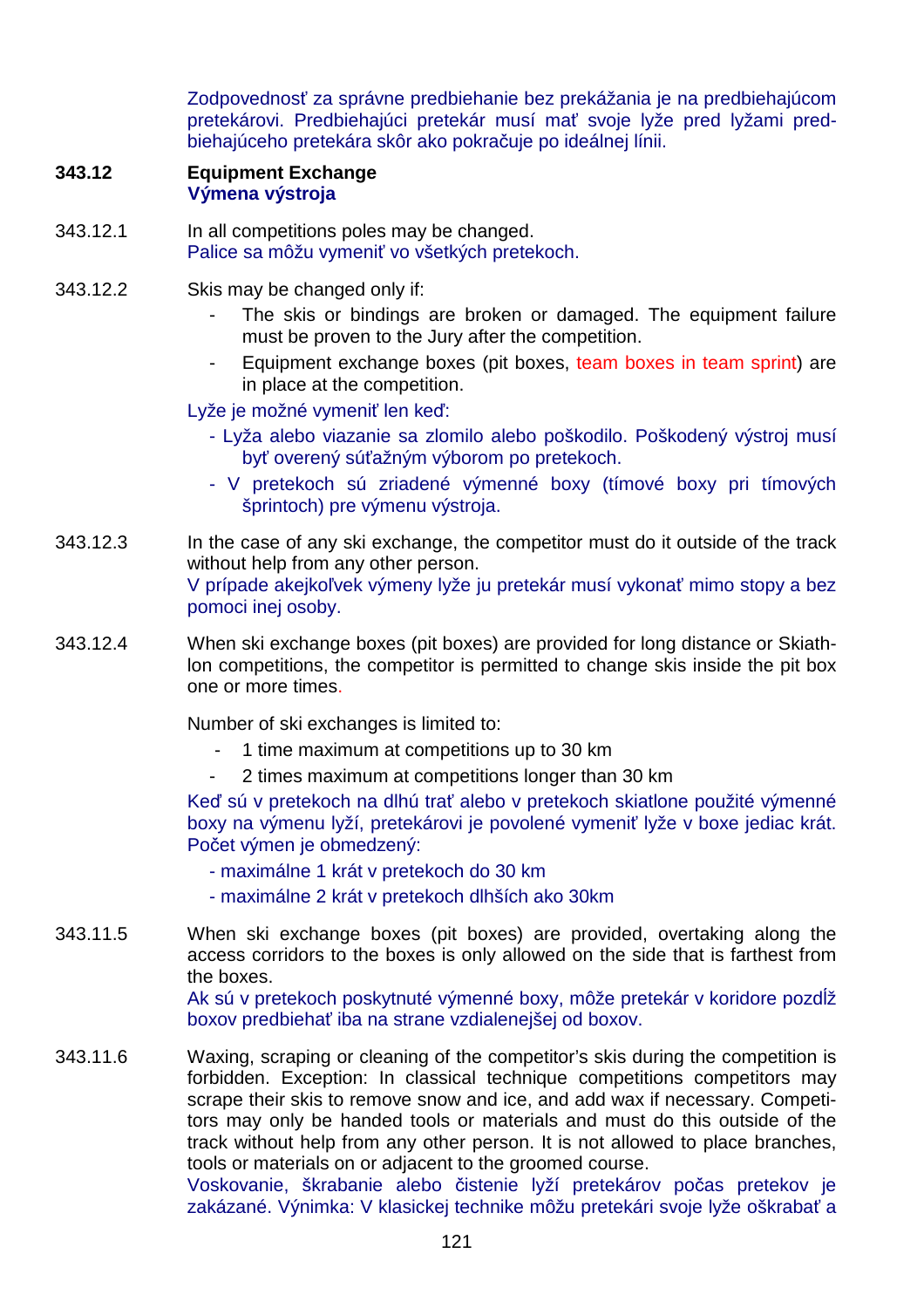navoskovať, ak je to potrebné. Pretekárom môžu byť len podané nástroje a materiál a čistenie musí pretekár vykonať mimo stopu bez cudzej pomoci. Na upravenú trať nie je dovolené pokladať vetvičky, nástroje alebo iný materiál.

#### **343.12 Relay Exchange Odovzdávky štafiet**

343.12.1 In a team event, the exchange is achieved by the arriving competitor, with a tap of the hand on any part of the next competitor's body while both competitors are in the relay exchange zone. The next competitor may only enter the relay exchange zone when summoned. Any method of pushing the starting competitor is forbidden.

V pretekoch družstiev sa odovzdanie uskutoční klepnutím ruky odovzdávajúceho pretekára na časť tela čakajúceho pretekára, pričom sú obaja vnútri odovzdávacieho územia. Ďalší pretekár môže vstúpiť do odovzdávacej zóny, len keď je vyzvaný. Akýkoľvek spôsob tlačenia štartujúceho pretekára je zakázaný.

### **343.13 Overlapping**

### **Predbehnutie o kolo**

- 343.13.1 In Pursuit competitions, Skiathlon, Mass start, Team Sprint and Relay competitions, competitors or teams, who are lapped or instructed by competition officials to stop the competition, must abandon the competition. In all competitions the competitors or teams will be ranked in the final results (no time) according to their ranking at their last intermediate timing point. Pri stíhacích pretekoch, skiatlone, pretekoch s hromadným štartom, tímovom šprinte a štafetách, pretekári alebo tímy, ktorí sú predbehnutí o kolo alebo vyzvaní činovníkom pretekov k tomu, aby preteky ukončili, musia preteky opustiť. Vo všetkých pretekoch budú pretekári alebo družstvá zaradení do výsledkových listín (bez času), podľa ich poradia na poslednom medzičase.
- 343.13.2 ICR art. 343.13.1 must be applied for OWG, WSC and WC. ICR čl.343.13.1 musí byť použitý pre ZOH, MS a SP.
- 343.13.3 For all other FIS competition the Jury decides if ICR art. 343.13.1 applies. Vo všetkých ostatných FIS pretekoch jury rozhoduje či čl.ICR 343.13.1 bude platiť.
- 343.14 Communication devices that support wireless communication between coaches and athletes or between athletes are not allowed during competition. Komunikačné zariadenia, ktoré podporujú bezdrôtovú komunikáciu medzi trénermi a pretekárom, alebo medzi pretekármi, nie sú počas pretekov povolené.
- 343.15 The competitors must comply with the instructions of competition officials. Pretekári musia rešpektovať inštrukcie činovníkov pretekov.
- 343.16 The competitor must comply with all aspects of the medical code (see 221). Pretekár musí dodržiavať aspekty lekárskeho kódexu (viz.221)

## **344 Responsibilities of Officials and Others** Povinnosti činovníkov pretekov a ostatných

344.1 If required, the Jury will issue special regulations for officials, media and service people and any other non-competitors, to ensure order on the course, in the stadium and in the team preparation area before, during and after the competition.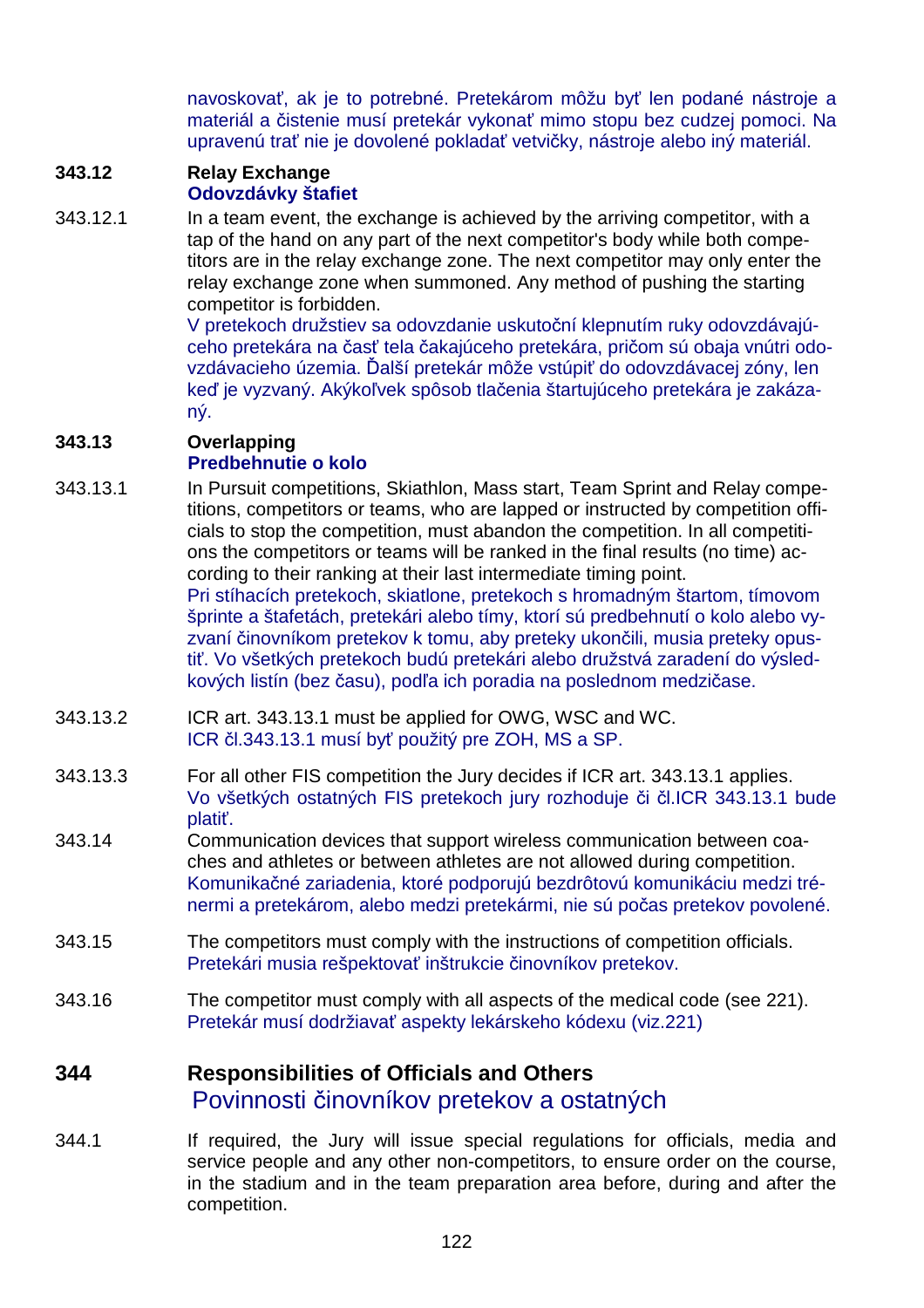Ak je to nutné, Jury vydá špeciálne pravidlá pre funkcionárov, médiá, servismanov a pre akékoľvek ďalších nepretekárov, na zabezpečenie poriadku na trati, na štadióne a v tímových priestoroch pred, počas a po pretekoch.

344.2 For order and control on the courses the following principles apply:

- from 5 minutes before the start until the time the course closers have passed, all officials, coaches, non-competitors and other accredited persons, are not permitted to ski on the course. During the competition, these persons must take fixed locations beside the course and must stand without skis on.
- while giving intermediate times and information to competitors, officials, coaches and others are not allowed to run more than 30 meters beside the competitors
- while doing this work officials and others have to ensure not to obstruct competitors
- while giving refreshments to the competitors the coaches must ensure not to obstruct competitors and must maintain a fixed position.

Pre poriadok a kontrolu na tratiach sa použijú nasledujúce zásady:

- od 5 minúty pred štartom až po prejazd záveru za posledným pretekárom nemôžu všetci usporiadatelia, tréneri, nepretekári a ďalšie akreditované osoby ísť po trati. Počas pretekov musia tieto osoby stáť vedľa trati bez lyží na nohách.
- ak usporiadateľ, tréner, alebo niekto ďalší informuje pretekára počas pretekov, nesmie vedľa neho bežať viac ako 30m.
- pri tejto činnosti nesmie usporiadateľ ani nikto ďalší obmedziť pretekára.
- pri podávaní občerstvenia nesmie pretekárovi tréneri pretekára obmedziť a musia stáť na mieste.
- 344.3 In order to obtain clean TV coverage and for safety reasons parts of the competition course may be closed for all but the competitors taking part in the competition. The Jury can allow ski testing and warming up by competitors on parts of the competition course before and during the competition. Athletes and service personnel, wearing special bibs may be allowed to ski on these parts of the competition course.

Kvôli zaisteniu dobrého televízneho pokrytia a z bezpečnostných dôvodov môžu byť časti pretekárskej trate uzavreté pre všetkých okrem pretekárov zúčastňujúcich sa na pretekoch. Jury môže povoliť testovanie lyží a pripravovanie sa pretekárov na časti pretekárskej trate pred a počas pretekov. Pretekárom a servismanom, ktorí majú špeciálne čísla, môže byť umožnené ísť po týchto častiach pretekárskej trate.

344.4 Wax testing and warming up on the ski competition course must always be done in the competition course direction. Anyone testing skis on the competition course must consider the safety of others on the course and the course preparation. Electronic timing devices used for testing skis will not be allowed on the course during the competition or official training. Testovanie lyží a pripravovanie sa na pretekárskej trati musí byť vykonávané v

smere pretekovej trati. Každý testujúci musí zvážiť bezpečnosť ostatných a prípravu trati. Elektronické zariadenia používané pre testovanie lyží nie sú povolené na trati počas pretekov a oficiálneho tréningu.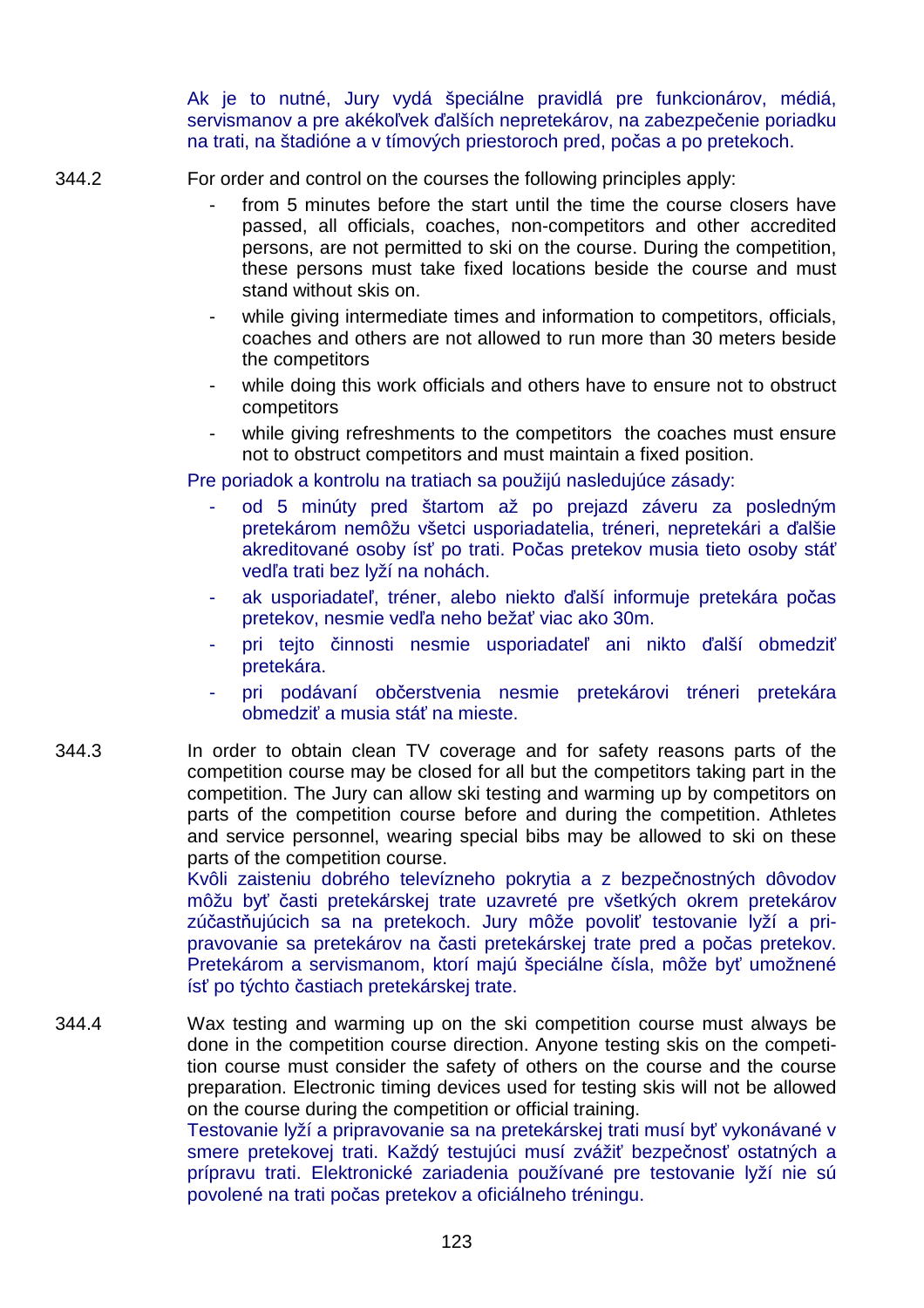## **E. Not Permitted to Start, Sanctions Nepovolenie k štartu, Sankcie**

| 351   | <b>Not Permitted to Start</b><br>Nepovolenie k štartu                                                                                                                                                                                                                                             |
|-------|---------------------------------------------------------------------------------------------------------------------------------------------------------------------------------------------------------------------------------------------------------------------------------------------------|
|       | A competitor will not be permitted to start in any FIS international ski competi-<br>tion who:                                                                                                                                                                                                    |
|       | Pretekárovi nebude povolený štart v akýchkoľvek FIS medzinárodných lyžiar-<br>skych pretekoch ak:                                                                                                                                                                                                 |
| 351.1 | wears obscene names and/or symbols on clothing and equipment (art. 206.7)<br>or behaves in an unsportsmanlike manner in the start area (art. 205.5)<br>má na oblečení alebo vybavení neslušné nápisy alebo symboly (odsek 206.7)<br>alebo sa chová nešportovo v štartovom priestore (odsek 205.5) |
| 351.2 | violates the FIS rules in regard to equipment (art. 222) and commercial mark-<br>ings (art. 207)<br>poruší FIS pravidlá vo vzťahu k vybaveniu (odsek 222) a komerčným značkám<br>(ods. 207)                                                                                                       |
| 351.3 | refuses to undertake a FIS required medical examination (art. 221.2)<br>odmietne podstúpiť FIS povinné lekárske vyšetrenie (ods. 221.2)                                                                                                                                                           |
| 351.4 | If a competitor has actually started in a competition and is later determined by<br>the Jury to have been in violation of these rules the Jury must sanction the<br>competitor.                                                                                                                   |
|       | Ak pretekár už vyštartoval do pretekov a neskôr Jury zistila, že porušil tieto<br>pravidlá, Jury musí pretekára sankcionovať.                                                                                                                                                                     |
| 352   | <b>Sanctions</b>                                                                                                                                                                                                                                                                                  |

# **Sankcie**

#### **352.1 Procedure Postup**

 When an infraction to the rules occurs, the Jury must meet and decide the appropriate sanction by taking into consideration:

- − the specific circumstances
- − the gain or advantage for the offender (see ICR art. 223.3.3)
- − the negative impact on other competitors
- − the impact on the final result or intermediate results (sprint heats or bonus sprints)
- − the arguments from the athlete (see ICR art 224.7)
- − the level of the competition
- − the age and experience of the competitors
- − the guidelines for Jury work published on the FIS Website

Pokiaľ dôjde k porušeniu pravidiel, musí sa zísť Jury, rozhodnúť o primeranej sankcii a vziať do úvahy:

- − špecifické okolnosti
- − zisk alebo výhodu pre páchateľa priestupku (viď. ICR odsek 223.3.3)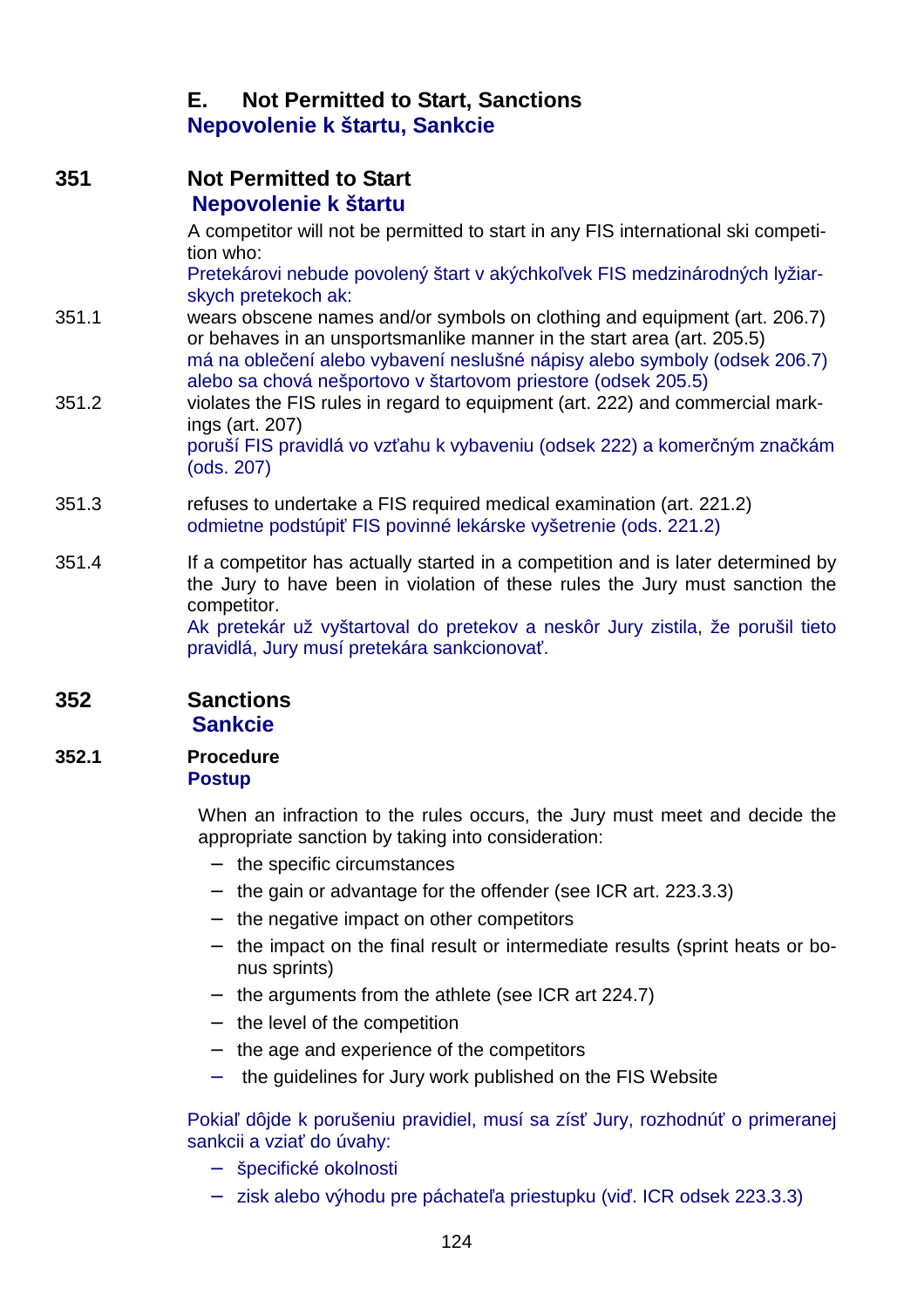- − negatívny dopad na ostatných pretekárov
- − vplyv na konečné výsledky alebo medzičasy (rozbehy pri šprintoch alebo bonusové šprinty)
- − argumenty pretekára (viď. ICR odsek 224.7)
- − kategóriu pretekov
- − vek a skúsenosti pretekára
- − príručku pre prácu Jury publikovanú na webových stránkach FIS
- 352.1.2 Sanction for the violation of the classical technique rules can be given by an unanimous decision of two jury members (including TD) without video evidence and a hearing of the athlete. For classical technique violations ICR 224.7 does not apply.

 Sankcie za porušenie pravidiel voči klasickej technike môže byť dané jednoznačným rozhodnutím dvoch členov SV (vrátane TD) bez video dôkazov a vypočutia si pretekára. Pri porušení pravidiel klasickej techniky sa čl. 227.7 neaplikuje.

352.1.3 For OWG WSC and WC competitions sanctions can be given by a unanimous decision of the Race Director and the TD.

> In the event that the TD or Race Director comes from the same nation, the TD nominates a substitute from the Jury members.

> Na pretekoch ZOH, MS a SP môžu sankcie byť udelené jednoznačným rozhodnutím riaditeľa pretekov a TD.

> V pretekoch, kde riaditeľ pretekov alebo TD pochádzajú z tej istej národnosti, TD určí náhradníka z členov jury.

### **352.2 Disqualification**

### **Diskvalifikácia**

- 352.2.1 Disqualification should be used only for major infractions and for infractions with a clear impact on the final result of a competition. Diskvalifikácia by mala byť použitá len pre závažné priestupky a pre priestupky s jasným dopadom na konečné výsledky pretekov.
- 352.2.2 In addition, a competitor should automatically be disqualified if he:
	- participates in the competition under false pretences
	- either jeopardizes the security of persons or property or actually causes in Jury or damage
	- runs more than one leg in a relay competition (ICR art. 327.1.1)

Okrem toho by mal byť pretekár automaticky diskvalifikovaný, ak:

- sa zúčastňuje pretekov pod iným menom
- ohrozuje bezpečnosť osôb alebo majetku alebo dokonca spôsobí zranenie či škodu
- bežal viac ako 1 úsek pri štafetových pretekoch (ICR odsek 327.1.1)

352.2.3 A competitor who receives a second written reprimand in the same season will be automatically disqualified. Written reprimands given during the season are not valid in the WSC and OWG periods. Written reprimands given during WSC or OWG are valid until the end of the season.

Pretekár, ktorý dostal druhé písomné napomenutie v jednej sezóne bude automaticky diskvalifikovaný. Písomné napomenutie dané počas sezóny nie je platné na majstrovstvách sveta (MS) a olympijských hrách (OH). Písomné napomenutie dané počas MS alebo OH sú platné do konca sezóny.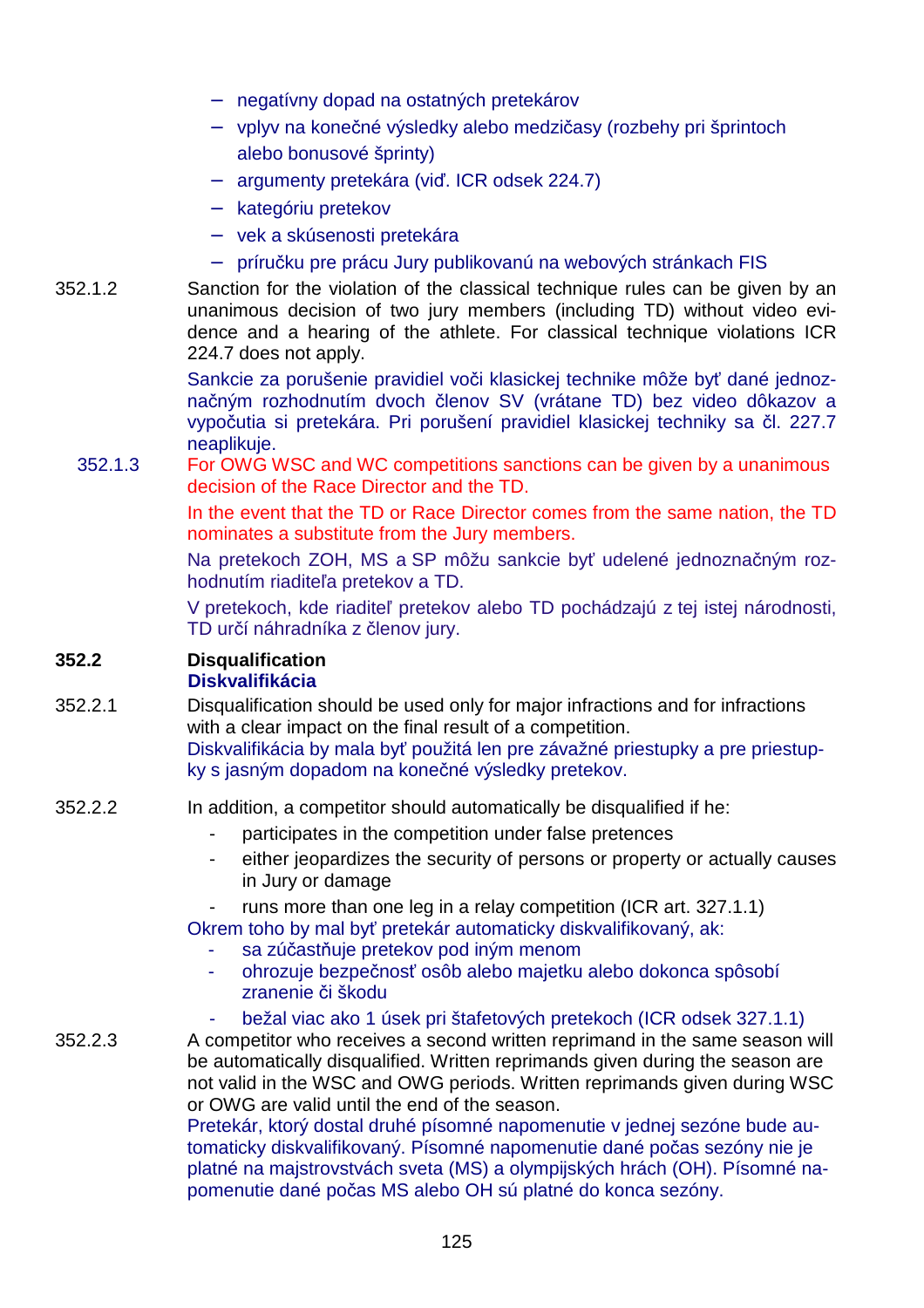- 352.2.4 During stage events, an offence that is normally sanctioned with a DSQ can instead be sanctioned by a time penalty (see ICR art. 353.4). Using DSQ or time penalty will be the Jury's decision. Počas viacetapových pretekov môže byť previnenie, ktoré je normálne sankcionované diskvalifikáciou nahradené časovou penalizáciou (pozri ICR odsek 353.4). O použití diskvalifikácie alebo časovej penalizácie rozhodne Jury.
- 352.2.5 After disqualification, the competitor's name will be shown on a revised result list indicating his/her status as DSQ and no times must be printed for this competitor.

Po diskvalifikácii bude pretekárove meno na revidovanej výsledkovej listine s označením jeho/jej výsledku ako DSQ a nesmú byť u neho/nej vytlačené žiadne časy.

352.2.6 In Sprint and Team sprint competition, if an infraction leads to disqualification and that infraction caused another competitor (or team) not to advance to the next round, the Jury may allow the competitor (or team) to proceed into the next round. In this case the competitor or team concerned will start in the least favorable start position.

> V pretekoch v šprinte a tímovom šprinte ak bolo porušenie vedúce k diskvalifikácii spôsobené iným pretekárom (alebo tímom), môže jury poškodenému pretekárovi (tímu) povoliť pokračovať do ďalšieho kola. V tomto prípade bude pretekár alebo tím štartovať z najmenej výhodnej štartovej pozície.

#### **352.3 Competition suspension Vylúčenie z pretekov**

- 352.3.1 Competition suspension can only be used for ICR infractions during sprint heats and bonus sprints (both intermediate and finish). Vylúčenie z pretekov môže byť použité iba pre porušení ICR počas šprintových rozbehov a bonusových šprintov (oboje na medzičasoch aj v cieli).
- 352.3.2 In Sprint competitions, a competition suspension means that the competitor will be ranked last in the heat and last in the round ( $6<sup>th</sup>$  for final, 12<sup>th</sup> for 1⁄2 finals and  $30<sup>th</sup>$  for 1/4 finals). Vylúčenie z pretekov v šprinte znamená, že pretekár bude uvedený na poslednom mieste v rozbehe a na poslednom mieste v rozbehu (6. pre finale, 12. pre semifinále a 30. pre štvrťfinále).
- 352.3.3 In Mass Start or Skiathlon competitions, a competition suspension means that the competitor will be relegated out of the result of a bonus sprint. V pretekoch s hromadným štartom, alebo v skiatlone vylúčenie z pretekov
- znamená, že pretekár bude vyradený z výsledkov bonusových šprintov. 352.3.4 A competition suspension must always be accompanied by a Written Reprimand. Vylúčenie z pretekov musí byť vždy udelené spoločne s písomným napomenutím.

### **352.4 Time Penalty Časová penalizácia**

352.4.1 Early start infractions should be sanctioned by time penalties: Predčasný štart bude potrestaný časovou penalizáciou: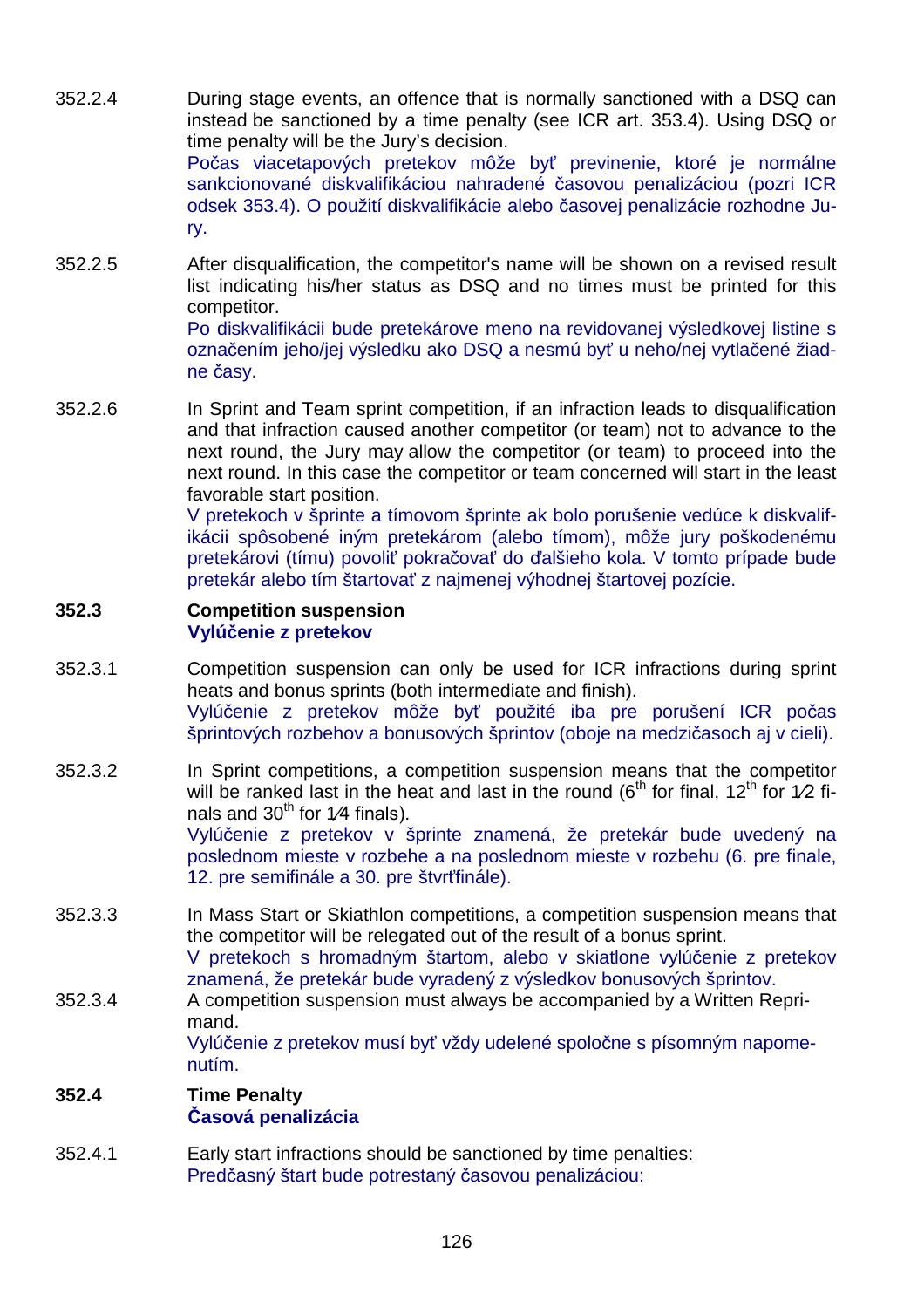- 352.4.1.1 In interval start competitions or sprint qualifications, early start infractions should be sanctioned by a minimum time penalty of 15 seconds (the competitor's actual skiing time + 15 seconds minimum penalty). V pretekoch s intervalovým štartom alebo v kvalifikáciách v šprinte bude predčasný štart potrestaný minimálnou časovou penalizáciou 15 sekúnd (pretekárov skutočný výsledný čas + 15 sekúnd penalizácie minimálne)
- 352.4.1.2 In competitions with handicap start, early start infractions should be sanctioned by a time penalty equal to the time gained (posted start time minus actual start time) + 30 seconds minimum penalty. V pretekoch s handicapovým štartom bude predčasný štart penalizovaný rovnakým počtom sekúnd ako získaná výhoda (štartový čas v štartovej listine mínus skutočný štartový čas) + minimálne 30 sekúnd penalizácie.
- 352.4.2 In stage events, the Jury can decide to substitute a DSQ with a 3 minutes time penalty (see ICR art. 352.2.4). Pri viac denných pretekoch (tours) môže Jury rozhodnúť o tom, že diskvalifikáciu nahradí časovou penalizáciou 3 minúty (viď. ICR 353.2.4)

#### **352.5 Written Reprimand Písomné napomenutie**

352.5.1 Written reprimand should be used for all infractions of the rules that do not lead to a clear advantage for the offender. Písomné napomenutie by malo byť použité vo všetkých prípadoch porušenia pravidiel, ktoré nevedú k jasnej výhode pre previnilca.

#### **352.6 Verbal Reprimand Ústne napomenutie**

 Verbal reprimand should be used only to inform a competitor that his technique or behavior is very close to being in violation of the rules. Ústne napomenutie by malo byť použité v prípade, že je nutné pretekára

upozorniť, že jeho správanie alebo jeho použitá lyžiarska technika je blízko k porušeniu pravidiel.

#### **352.7 Monetary Fine Peňažná pokuta**

352.7.1 Monetary fines can be given to any accredited person.

Peňažná pokuta môže byť udelená ktorejkoľvek akreditovanej osobe.

352.7.2 Monetary fine should be used for infractions of advertising and commercial markings rules, for minor course discipline infractions, and for violation of restrictions on ski testing and warming up. Peňažná pokuta by mala byť použitá v prípade porušenia pravidiel o reklame,

menších porušeniach pravidiel o dodržaní trate a pre porušenie pravidiel pri testovaní a rozbehení pred pretekmi.

352.7.3 For competitors, a monetary fine may also be accompanied by a written reprimand.

Pre pretekárov môže byť peňažná pokuta doplnená písomným napomenutím.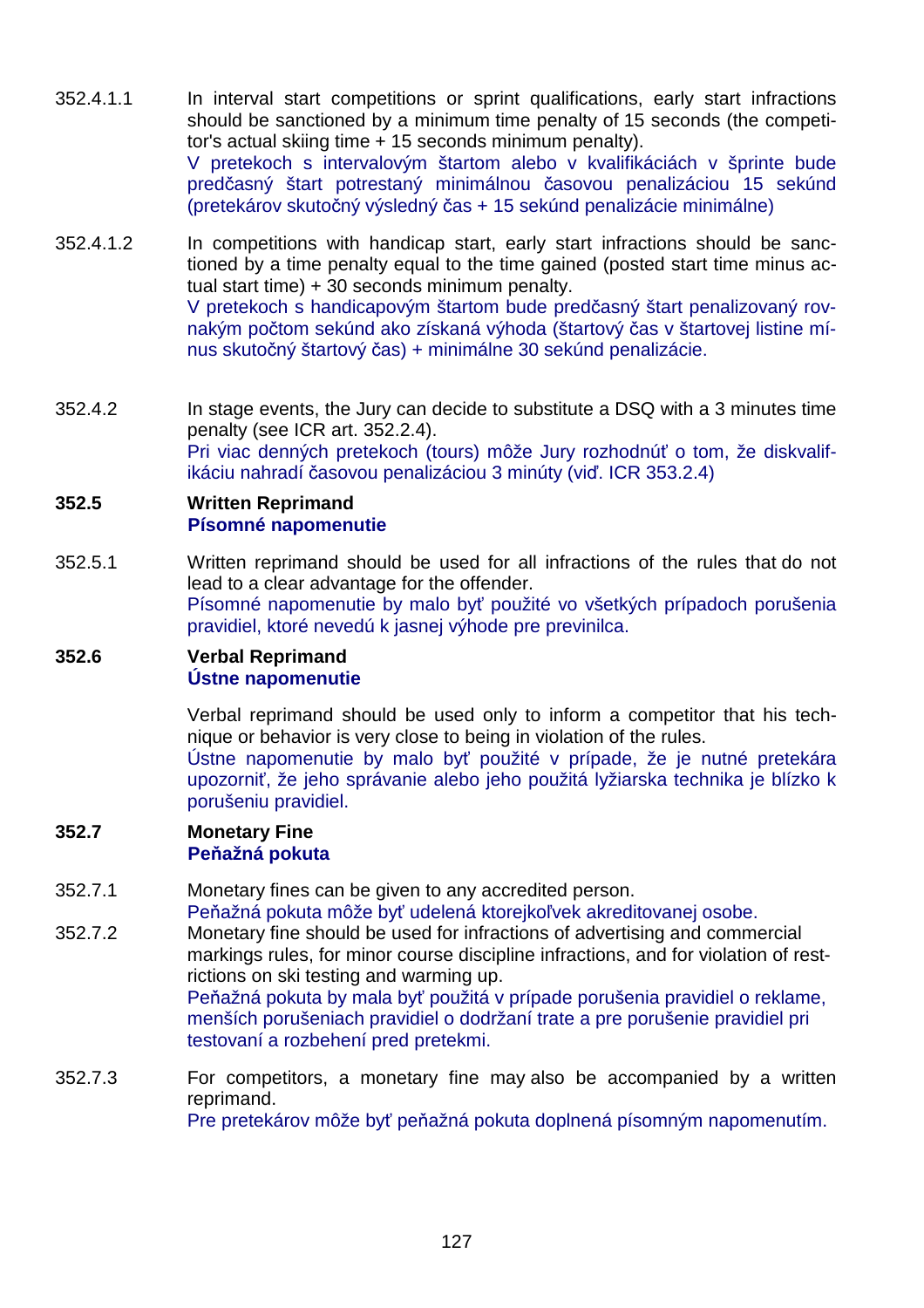## **F. Protests and Appeals Protesty a odvolania**

**361 Protests Protesty**

### **361.1 Types of Protests Druhy protestov**

- 361.1.1 Against admittance of competitors or their competition equipment, Proti prihláseniu pretekárov alebo proti ich pretekovému vybaveniu,
- 361.1.2 Against the course or its condition, Proti trati alebo jej stavu,
- 361.1.3 Against another competitor or against an official during the competition, Proti inému pretekárovi alebo proti rozhodcom a osobám zúčastnených na pretekoch v priebehu pretekov,
- 361.1.4 Against timekeeping results, Proti výsledkom,
- 361.1.5 Against decisions of the Jury, excluding disqualifications. Also see exceptions 325.6.2 and 326.6.2. Proti rozhodnutiam jury výnimkou diskvalifikácie. Ďalšie výnimky viď. 325.6.2 a 326.6.2.
- 361.1.6 Against clerical errors or violations of the FIS rules after the competition Proti administratívnym chybám či porušeniach FIS pravidiel po pretekoch.

### **361.2 Place of Submission Miesto podania**

The various protests are to be submitted as follows:

- Rôzne protesty by mali byť podané nasledujúcim spôsobom: 361.2.1 Protests according to the art. 310 – 344.4 at the location designated on the official notice board or at a place announced at a team captains' meeting. Protesty podľa článkov 310 - 344.4 na mieste vyvesenom na oficiálnej informačnej tabuli alebo zverejnené v priebehu porady vedúcich pretekárov.
- 361.2.2 Protests concerning clerical errors or violations of the FIS rules after the competition must be sent by registered mail through the competitor's National Ski Association to the FIS Office within one month of the competition. Protesty týkajúce sa administrativných chýb alebo porušenie FIS pravidiel po skončení pretekov musia byť zaslané doporučenou poštou prostredníctvom národného zväzu lyžiarov do kancelárie FIS do 1 mesiaca po skončení pretekov.

### **361.3 Deadlines for Submission Termíny pre podanie**

- 361.3.1 Against the admittance of a competitor
	- before the draw

Proti prihláseniu pretekárov

pred žrebovaním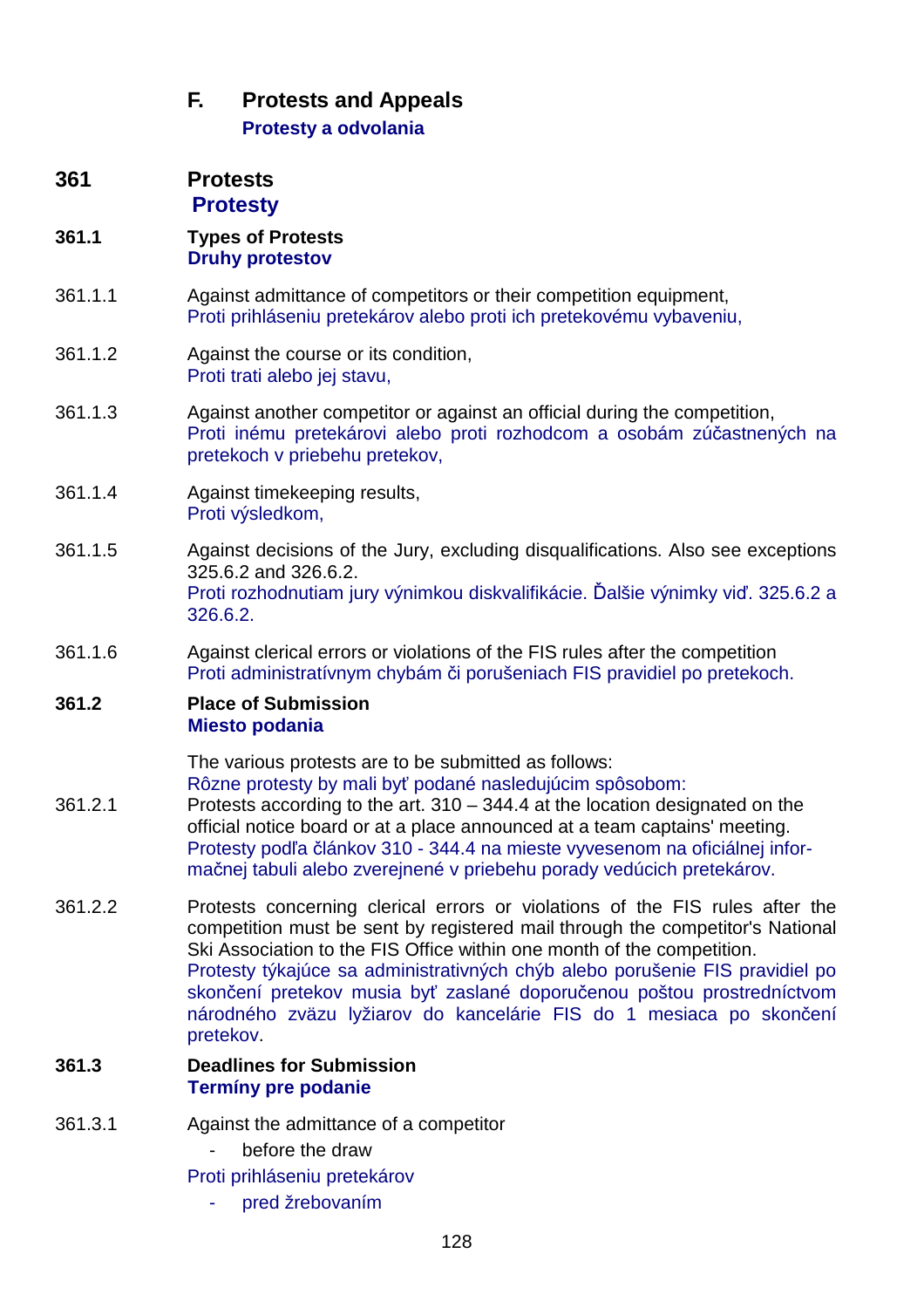| 361.3.2 | Against the course or its condition<br>not later than 15 minutes after the end of official training<br>Proti trati alebo jej úprave<br>- nie neskôr ako 15 minút po skončení oficiálneho tréningu                                                                                                                                                                                                                                         |
|---------|-------------------------------------------------------------------------------------------------------------------------------------------------------------------------------------------------------------------------------------------------------------------------------------------------------------------------------------------------------------------------------------------------------------------------------------------|
| 361.3.3 | Against another competitor or competitor's equipment or against an official<br>because of irregular behavior during the competition<br>within 15 minutes after the posting of the unofficial result list.<br>Proti inému pretekárovi alebo vybaveniu pretekárov alebo proti rozhodcom<br>a osobám zúčastnených na pretekoch kvôli neregulárnemu správaniu pri<br>pretekoch<br>- do 15 minút po vyvesení neoficiálnej výsledkovej listiny. |
| 361.3.4 | Against the timekeeping<br>within 15 minutes after the posting of the unofficial result list.<br>Proti výsledkom<br>do 15 minút po vyvesení neoficiálnej výsledkovej listiny.                                                                                                                                                                                                                                                             |
| 361.3.5 | Against Jury decisions that are not sanctions<br>within 15 minutes after the posting of the unofficial result list.<br>Proti rozhodnutiam jury, pri ktorých nebola udelená sankcia<br>do 15 minút po vyvesení neoficiálnej výsledkovej listiny.                                                                                                                                                                                           |
| 361.3.6 | Against clerical errors or violations of the FIS Rules after the competition<br>within one month of the competition.<br>Proti administratívnym chybám či porušeniach FIS pravidiel po pretekoch<br>do jedného mesiaca po skončení pretekov.                                                                                                                                                                                               |
| 361.4   | <b>Form of Protests</b><br><b>Forma protestu</b>                                                                                                                                                                                                                                                                                                                                                                                          |
| 361.4.1 | Protests are to be submitted in writing.<br>Protesty musia byť podané písomne.                                                                                                                                                                                                                                                                                                                                                            |
| 361.4.2 | Protests must be substantiated in detail. Proof must be submitted and any<br>evidence must be included.<br>Protesty musia byť detailne zdôvodnené. Musia sa predložiť dôkazy a prilože-<br>ná všetka evidencia.                                                                                                                                                                                                                           |
| 361.4.3 | CHF 100. – or the equivalent in another valid currency must be deposited with<br>the submittal of the protest. This deposit will be returned if the protest is up-<br>held. Otherwise it goes to the account of the FIS.<br>100,- CHF alebo ekvivalent v platnej mene musí byť zložený s podaním                                                                                                                                          |
| 361.4.4 | protestu. Vklad bude vrátený ak protest je uznaný. Inak vklad ide na účet FIS.<br>A protest may be withdrawn by the protesting party before the publication of a<br>decision by the Jury. In this case, the money deposit must be returned.<br>Protest môže byť predkladateľom stiahnutý pred zverejnením rozhodnutím ju-<br>ry. V tom prípade musí byť peňažný vklad vrátený.                                                            |
| 361.4.5 | Protests not submitted on time or submitted without the protest fee are not to<br>be considered.<br>Protesty, ktoré neboli podané včas alebo u ktorých nebol zložený peňažný<br>vklad, nebudú brané do úvahy.                                                                                                                                                                                                                             |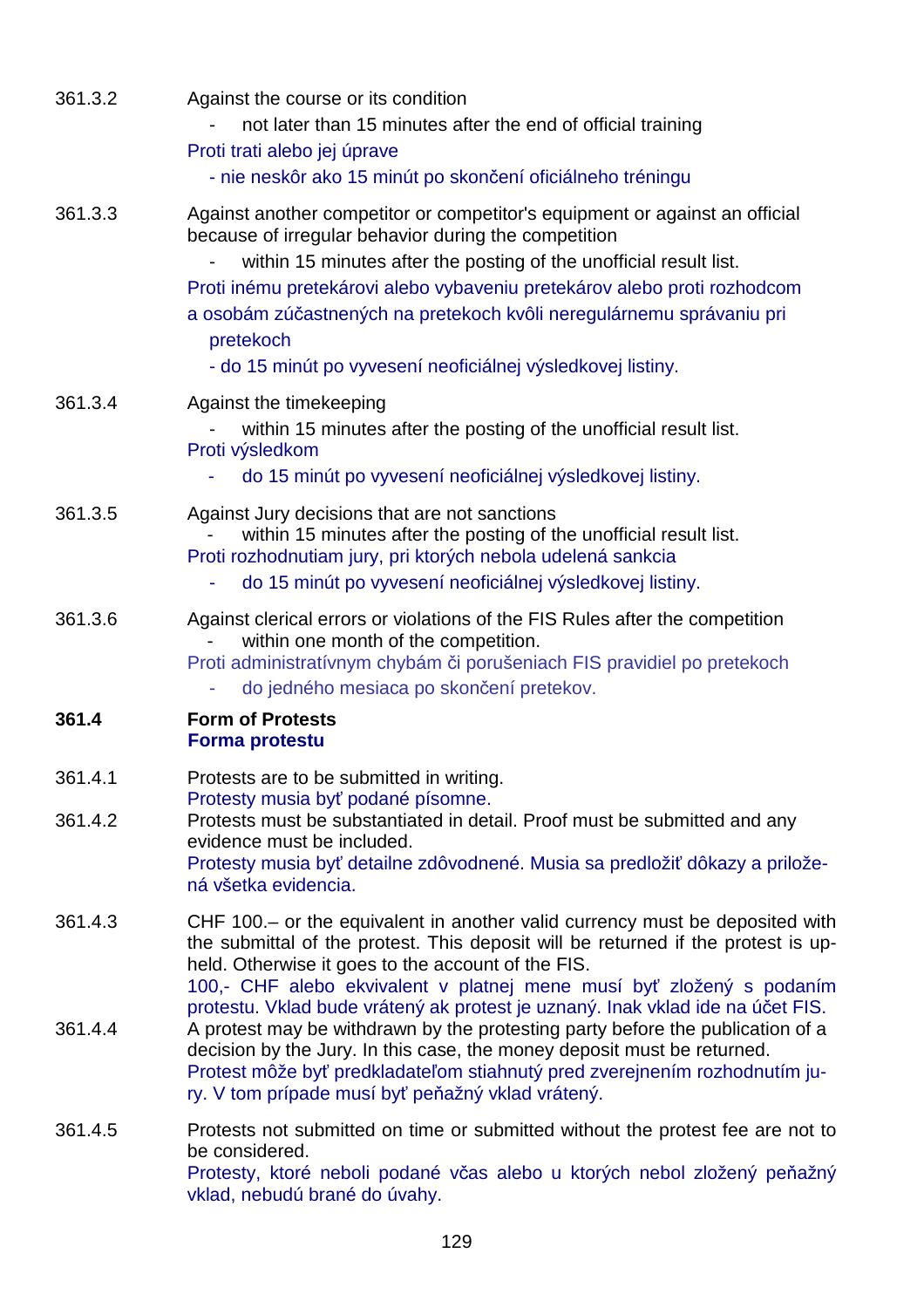### **361.5 Authorization Oprávnenie**

The following are authorized to submit protests:

- the National Ski Associations
- Team Captains.

Protesty môžu podať

- národné lyžiarske asociácie
- vedúci tímu.
- **361.6 Settlement of Protests by the Jury Vyriešenie protestu súťažným výborom**
- 361.6.1 The Jury meets to deal with the protests at a predetermined place and time fixed and announced by it. Jury sa schádza vysporiadať sa s protestmi na vopred určenom mieste a čase stanovenom a ohlásenom.
- 361.6.2 At the vote on the protest, only the Jury members are to be present. The TD chairs the proceedings. Minutes of the proceedings are to be kept and signed by all voting members of the Jury. The decision requires a majority of all voting members of the Jury, not just of those present. In case of a tie, the TD's vote is decisive.

The principle of a free evaluation of the evidence is maintained. The rules on which the decision is to be based shall be applied and interpreted in such a way that fair proceedings taking into account the maintenance of discipline are guaranteed.

Pri hlasovaní o proteste majú byť prítomní len členovia jury. Riadením je poverený TD. Zápis z rokovania musí byť uchovávaný a podpísaný všetkými hlasujúcimi členmi SV. Rozhodnutie vyžaduje, väčšinu všetkých členov SV s hlasovacím právom a to nielen z prítomných. V prípade, nerozhodného vý-

sledku, TD má hlas rozhodujúci.

Princíp slobodného hodnotenia dôkazov je zachovávaný. Pravidlá, na ktorých je rozhodnutie založené a podľa ktorých je vykladané, musia byť vykonané a aplikované spôsobom s ohľadom na špecifiká danej disciplíny.

- 361.6.3 The decision is to be made public immediately after the proceedings by posting on the official notice board with the publication time stated. Rozhodnutie sa zverejní hneď po rokovaní, vyvesením na úradnej tabuli s časom zverejnenia.
- **362 Right of Appeal Právo na odvolanie**
- **362.1 The Appeal Odvolanie**
- 362.1.1 It can be made
	- against all decisions of the Jury (see also ICR 224.11)
	- against the official result lists. This appeal has to be directed exclusively against an obvious and proven calculation mistake.

To môže byť vykonané:

proti všetkým rozhodnutiam Jury (pozri tiež ICR 224,11)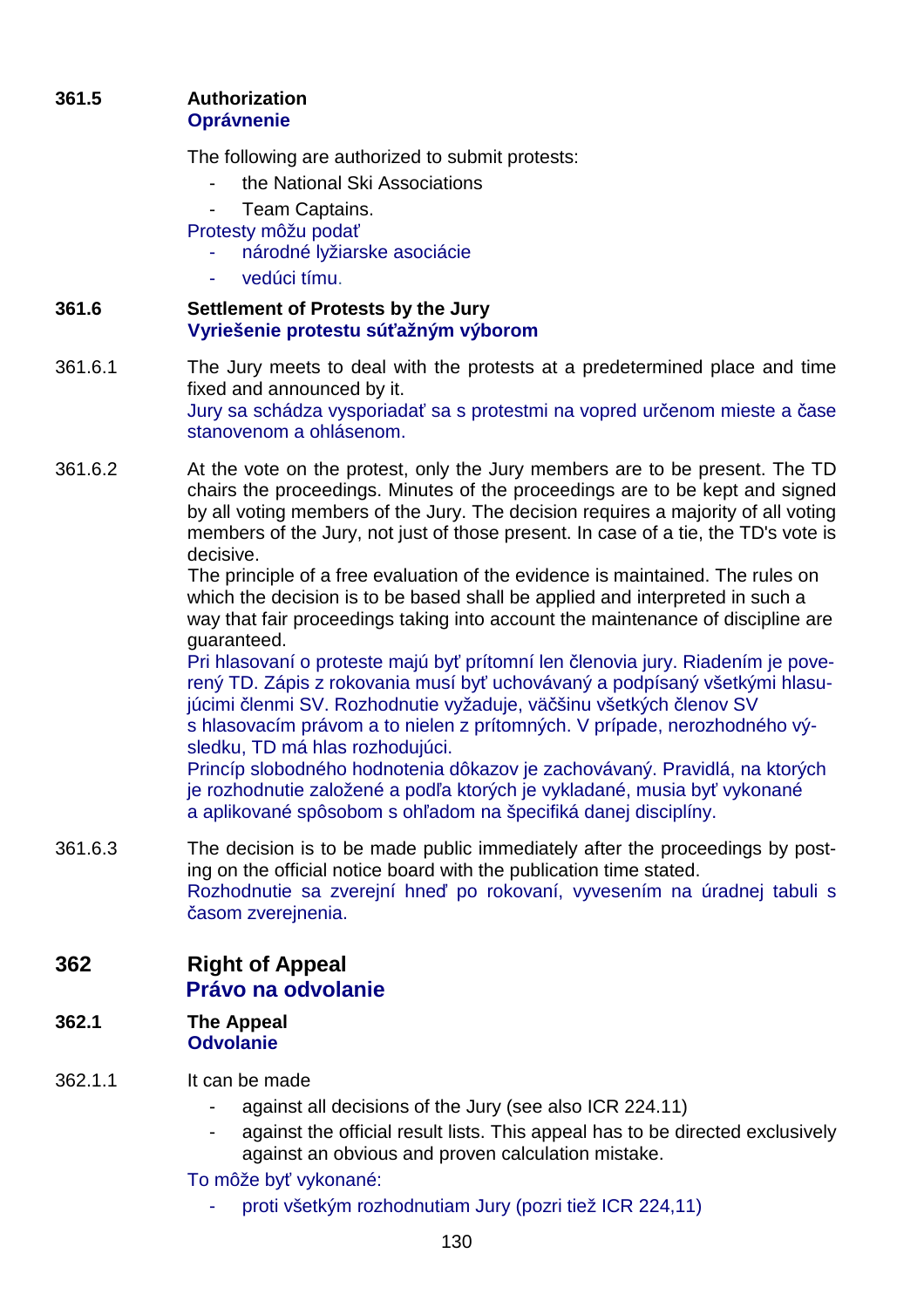- proti oficiálnym výsledkom. Toto odvolanie musí byť smerované výhradne proti zjavne preukázanej chybe vo výpočte.
- 362.1.2 Appeals must be submitted to the FIS by the NSA. Odvolanie musí byť predložené FIS národnou lyžiarskou asociáciou.
- 362.1.3 Deadlines **Lehoty**
- 362.1.3.1. Appeals against the decisions of the Jury are to be submitted within 72 hours of the publication of the official results list. Odvolanie proti rozhodnutiu Jury musí byť podané do 72 hodín po zverejnení oficiálnych výsledkov.
- 362.1.3.2 The appeals against the official results are to be submitted within 30 days, including the day of the competition. V odvolania proti oficiálnym výsledkom musia byť predložené do 30 dní vrátane dňa súťaže.
- 362.1.4 The decision concerning the appeals are taken by
	- the Appeals Commission
	- the FIS Court.

Rozhodnutie o odvolaní prijímajú:

- Odvolacia komisia
- Súd FIS.

#### **362.2 Postponing Effect Odkladný účinok**

The evidence submitted (protest, appeal) may not cause a postponement of the appeal.

Predložené dôkazy (protest, odvolanie) nesmie spôsobiť odklad odvolania.

### **362.3 Submission Podanie**

All evidence must be in writing to be substantiated. Proof and evidence are to be included. Evidence submitted too late must be declined by the FIS (see 225.3). In order to file an appeal it must be accompanied with a deposit of CHF 500, which will be refunded if the appeal is upheld.

Všetky dôkazy musia byť v písomnej forme musia byť odôvodnené. Dôkazy a záznamy majú byť súčasťou. Dôkazy predložené neskoro musia byť odmietnuté FIS. (Viď 225,3). Aby bolo možné podať odvolanie, musí byť s kauciou 500 CHF, ktorá bude vrátená v prípade, že odvolaniu bolo vyhovené.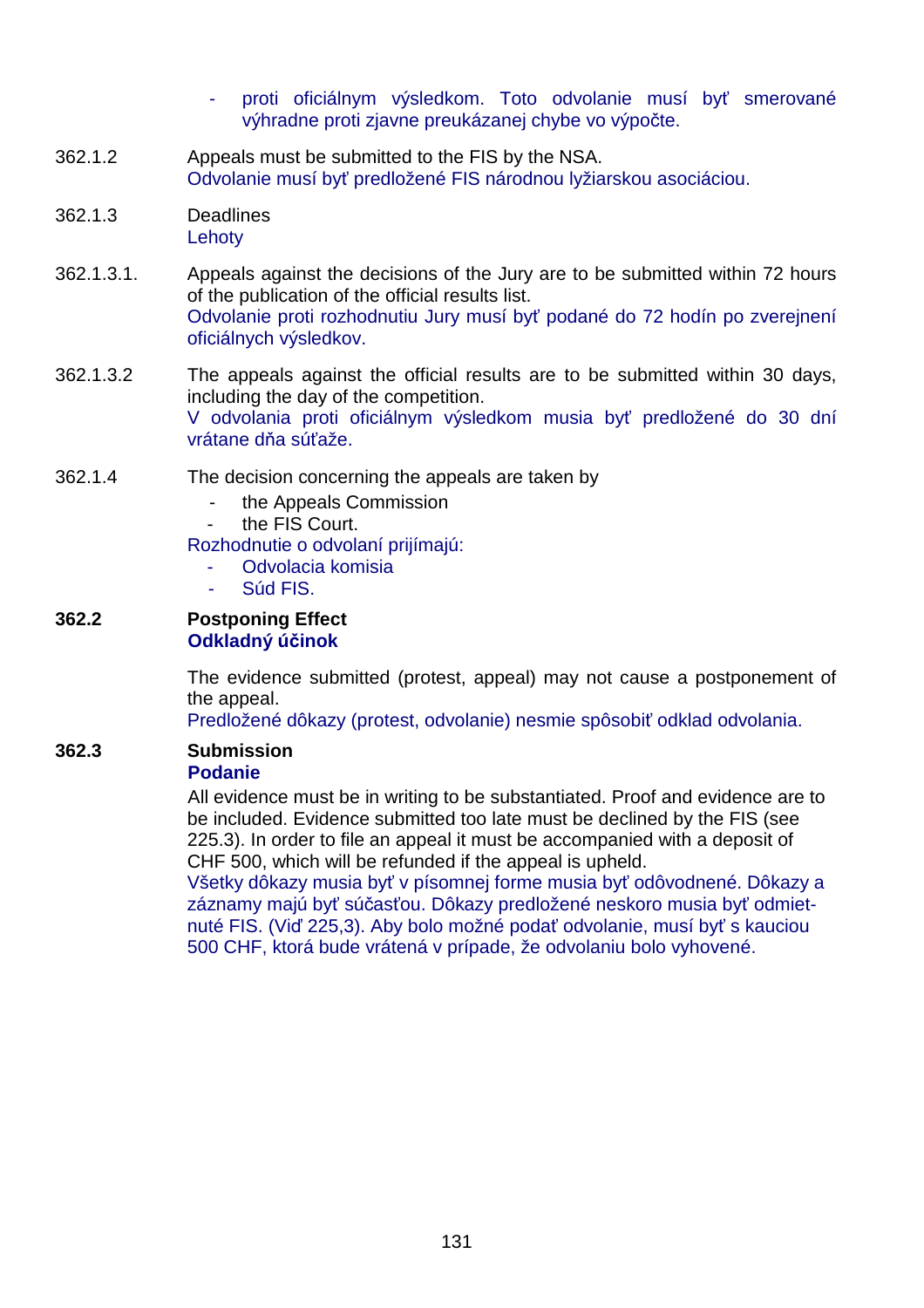## **G. Popular Cross-Country Competitions Verejné masové preteky v behu na lyžiach**

### **380 Definition of Popular Cross-Country Competitions (PCCC) Definícia verejných masových pretekov v behu na lyžiach**

#### **380.1 Competitions Preteky**

380.1.1 Popular Cross-Country Competitions (PCCC) are competitions open to all Cross-Country competitors, licensed and non-licensed, without limitation on competition distance or format. Verejné masové preteky v behu na lyžiach sú preteky otvorené pre všetkých pretekárov v behu na lyžiach, s registráciu aj bez registrácie, bez obmedzenia dĺžky pretekov alebo formátu.

### **381 Entries and Competitors Prihlášky a pretekári**

#### **381.1 Entries Prihlášky**

381.1.1 Entries should be forwarded promptly by e-mail, by facsimile transmission or online in accordance with regulations in the invitation. Early entries may receive a reduced entry fee. Additional fees may be charged for late entries. Prihlášky by mali byť podané včas e-mailom, faxom alebo na mieste v súlade s podmienkami uvedenými v propozíciách. Včasné prihlášky môžu mať nižší poplatok. Pre neskoré prihlášky môže byť účtovaný dodatočný poplatok.

#### **381.2 Licenses Registrácie**

381.2.1 Licensed competitors are responsible for complying with the license requirements of their own NSAs. Registrovaní pretekári sú povinní sa správať v súlade s podmienkami registrácie určenými ich národným zväzom.

### **381.3 Seeding Nasadzovanie**

381.3.1 Competitors may be placed in different starting positions according to their competitive abilities. The seeding may include an elite start group. The seeding of the elite start group should be according to the competitors FIS Points points or other ranking system and competitors without FIS Points should be seeded based on known previous performance or by nomination of the competitors NSA.

Pretekárom môžu byt pridelené rôzne štartové pozície podľa ich pretekárskych schopnosti. Pri nasadzovaní môže byt vytvorená elitná skupina. Nasadenie do elitnej skupiny by malo byť vykonané podľa FIS bodov pretekárov alebo iného rebríčkového systému a pretekári bez FIS bodov môžu byt nasadení do elitnej skupiny na základe predchádzajúcich výsledkov alebo na základe nominácie ich národného zväzu.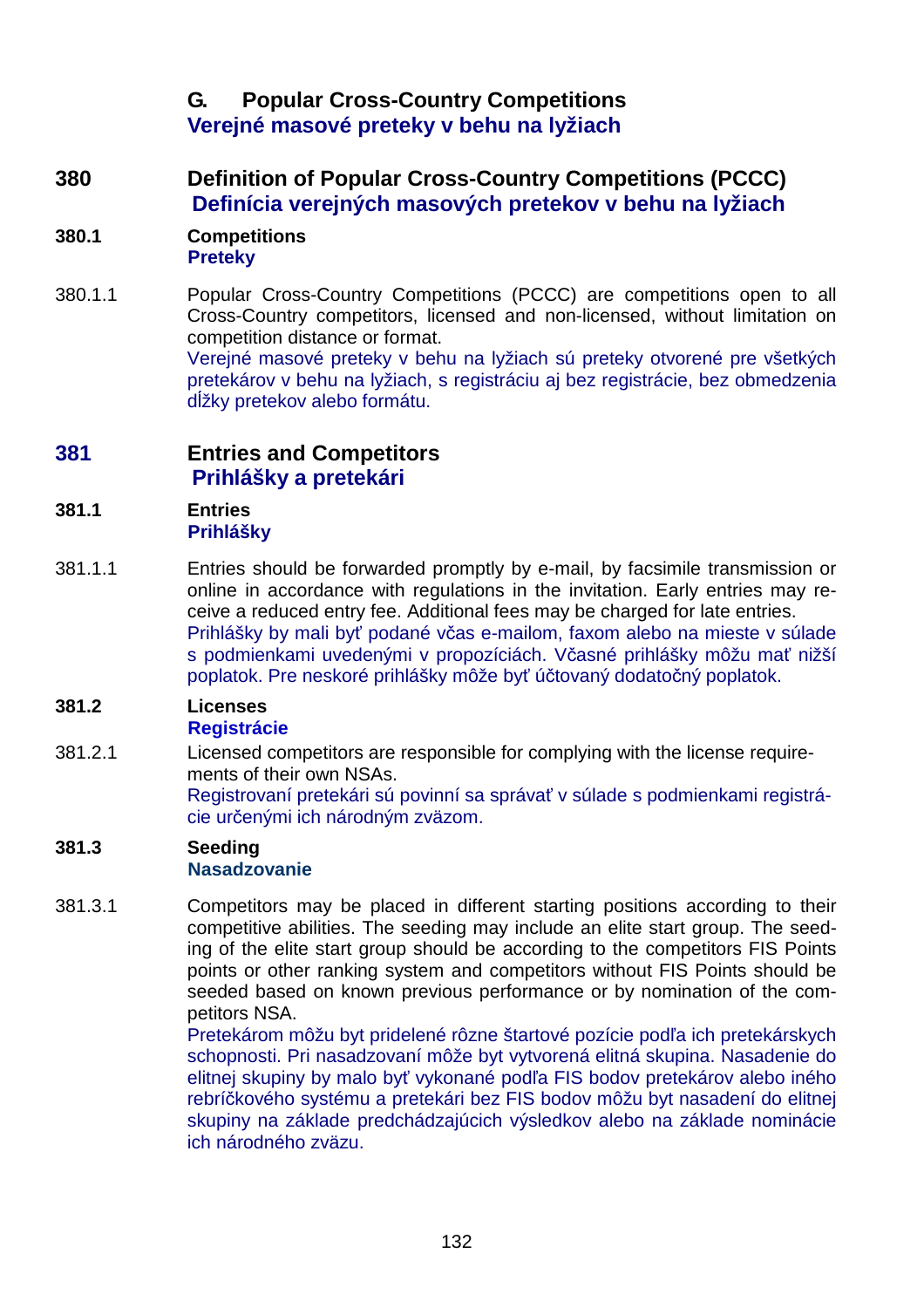### **381.4 Grouping Rozdelenie do skupín**

381.4.1 Competitors may be grouped in accordance with results from previous years' competitions or other competitions. They may also be grouped by gender and age or by date of submission of competition entry. Pretekári môžu byť podľa výsledkov z predchádzajúcich rokoch rozdelení do skupín. Rozdelenie do skupín môže byť urobené aj na základe veku a pohlavia alebo podľa dátumu podania prihlášky.

### **381.5 Results Výsledky**

381.5.1 Separate result list must be published for men and ladies. Výsledková listina musí byť zverejnená zvlášť pre mužov a ženy.

#### **381.6 Competitors Pretekári**

- 381.6.1 Popular Cross-Country Competition are organised for the enjoyment of all participating competitors. Because these competitions involve competitors with a wide range of experience and ability, good sportsmanship and courtesy toward other competitors are essential. Competitors who demonstrate unsportsmanlike behavior or do not follow these rules or the rules of the competitions may be sanctioned by the Jury. During a competition competitors must
	- follow the marked course from the start to finish passing all control points
	- complete the course on skis using only their own means of propulsion and without assistance from others
	- neither hinder nor interfere with other competitors
	- make a reasonable effort to allow faster competitors to pass. Normally slower competitors should use the right track or side of the course, faster competitors the left
	- comply with the special regulations of the competition (e.g. littering)

Verejné masové preteky sú organizované pre potešenie všetkých zúčastnených pretekárov. Pretože úroveň pretekárov v týchto pretekoch je rozdielna, kľúčové veci v týchto pretekoch je správne športové správanie a ohľaduplnosť k ostatným. Pretekári, ktorí sa správajú nešportovo, nedodržujú tieto pravidlá, alebo sa neriadi pravidlami pretekov, môžu byť sankcionovaní SV. Počas pretekov pretekári musia:

- prejsť značenú trať od štartu do cieľa a prejsť pri tom všetkými kontrolnými bodmi
- absolvovať celú trať na lyžiach iba vlastnými silami bez pomoci ostatných
- neprekážať ostatným pretekárom a vyhnúť sa kolízii s nimi
- umožniť rýchlejším pretekárom predbehnutie (v rozumných medziach).Normálne by pomalší pretekári mali použiť pravú stopu, rýchlejší ľavú.
- prispôsobiť sa zvláštnym obmedzeniam pretekov (napr. Odhadzovanie odpadkov)
- 381.7 For Popular Cross-Country races on the FIS World Cup or Marathon Cup calendar, all competitors placed in an elite group must comply with ICR article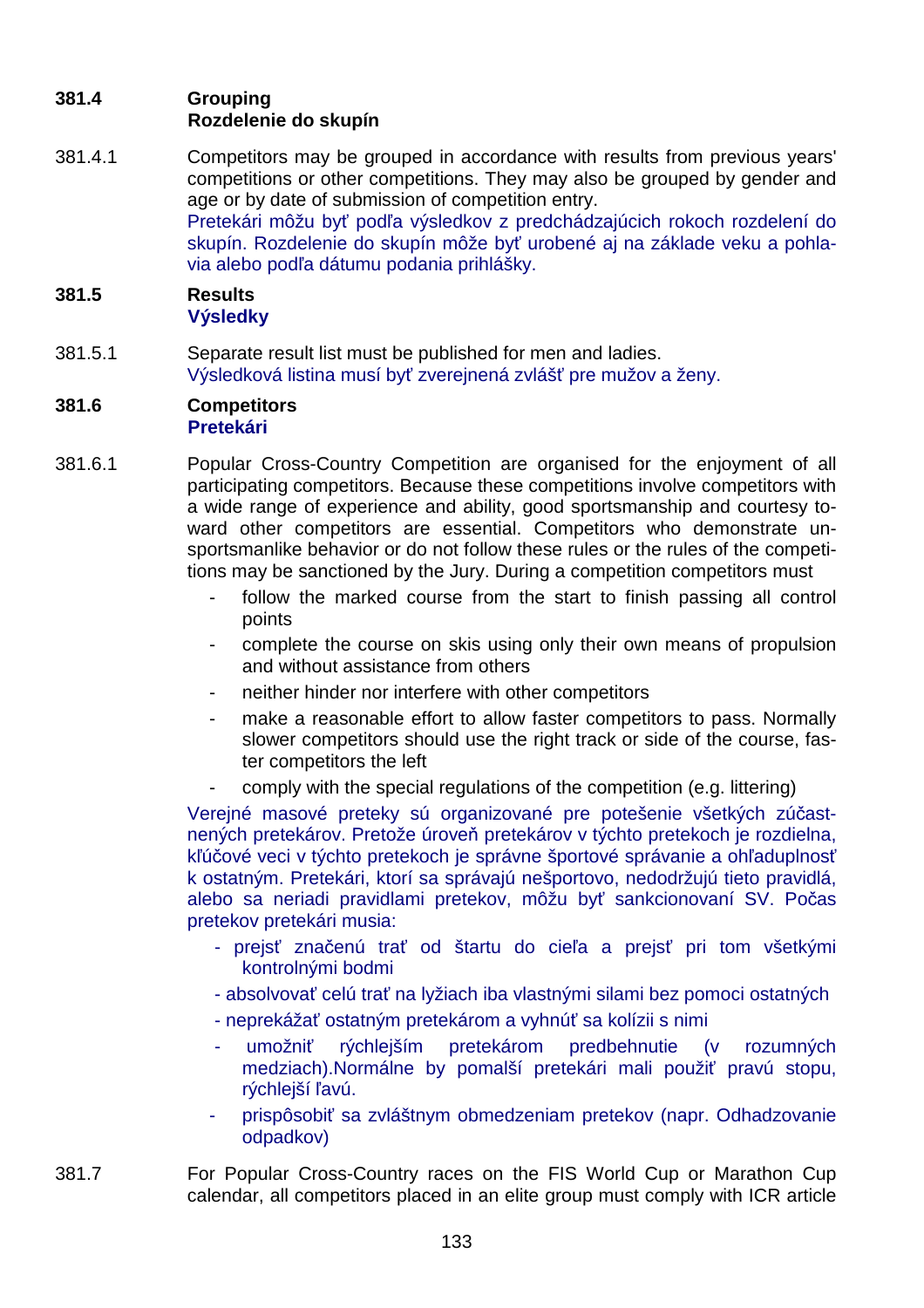207 "Advertising and Commercial Marking" and with article 222 .Competition Equipment"

Pri všetkých verejných masových pretekoch zaradených v kalendári FIS alebo kalendári Marathon Cup musia všetci pretekári zaradení v elitnej skupine dodržiavať ustanovenia článku 207 "Reklamné značenie" a článku 222 "Pretekové vybavenie ".

381.8 ICR 343.12.6 does not apply for competitors outside the seeded group. Článok 343.12.6 sa nevzťahuje pre pretekárov mimo nasadenej skupiny

### **382 Information Informácie**

#### **382.1 Announcement Propozície**

- 382.1.1 The announcement should contain the following information
	- name of the competition
	- competition site and the alternative site, if any
	- course distance (s) and technique (s)
	- competition date and starting time
	- seeding procedures
	- entry deadline
	- registration fee
	- lodging and transportation information
	- prizes and awards
	- refund policy if the competition is cancelled
	- insurance regulations
	- any other useful or necessary information
	- Propozície pretekov by mali obsahovať nasledujúce informácie:
		- názov pretekov
		- miesto pretekov a alternatívne miesto pretekov, ak existuje
		- dĺžka trate a použitý štýl
		- dátum pretekov a čas štartu.
		- pravidlá pre zoradenie na štarte
		- termín podania prihlášok
		- poplatok (štartovné)
		- informácie o doprave a ubytovaní
		- vyhlásenie výsledkov a ceny pre víťazov
		- spôsob zrušenia pretekov vrátane spôsobu vrátenia štartovného
		- podmienky poistenia
		- ďalšie užitočné alebo potrebné informácie

#### **382.2 Information for Competitors Informácie pre pretekárov**

- 382.2.1 Before the start of the competition, competitors should receive information regarding the following
	- starting time
	- course description and profile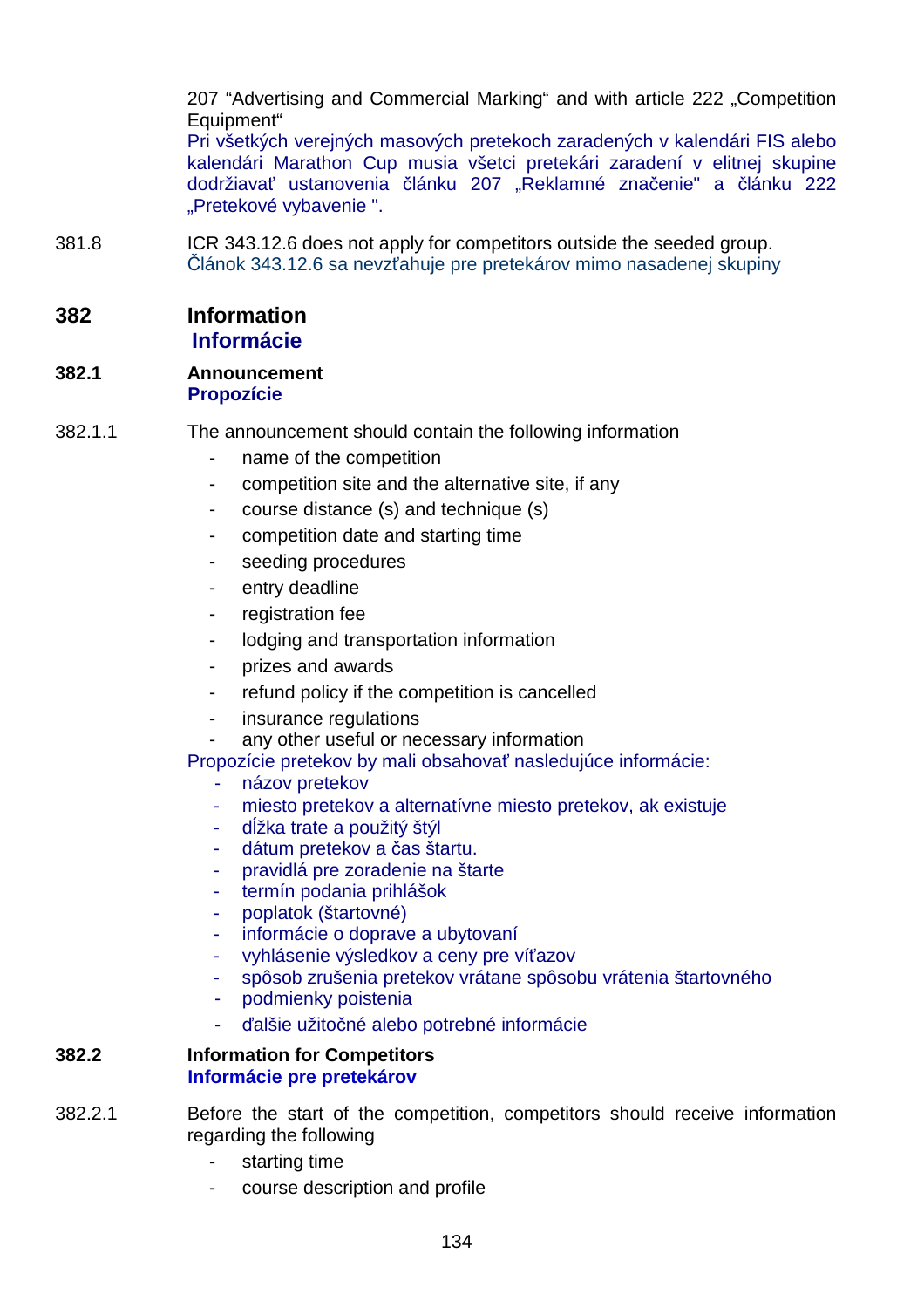- technique(s)
- transportation information
- identification sticker and control card, if any
- ski marking
- starting procedures
- warm-up area and procedures
- feeding station locations and refreshments available
- procedure to follow if a skier does not complete the competition
- finish line procedure
- information regarding emergency medical procedures
- cut-off times, if any
- clothing drop off and pickup sites
- changing area, shower location, and food sites
- results service with grouping and announcements
- protest procedures
- prizes and awards
- procedures for short notice competition cancellation
- time and location of Team Captains' and Jury meetings, press conferences and other meetings
- communication services
- other necessary information

Pred štartom pretekov by pretekári mali dostať nasledujúce informácie:

- čas štartu
- popis trate a jej profil
- použitý štýl
- informácie o doprave
- identifikačné nálepky a kontrolné karty, ak sú použité
- značenie lyži
- postup vykonania štartu
- zahrievacie stopy (miesto) a pravidlá ich použitia
- rozmiestnenie občerstvovacích staníc a občerstvenie na nich
- postup pri odstúpení z pretekov
- správanie sa v cieli
- zdravotný a núdzový predpis
- časový limit, ak existuje
- postup pre odloženie a vyzdvihnutie oblečenia
- umiestnenie šatne, spŕch a jedálne
- vydanie a vyhlásenie výsledkov
- postup pre podávanie protestov
- vyhlásenie výsledkov a odovzdanie cien
- postup pri zrušení pretekov
- miesto a čas konania porád vedúcich, porád Jury a ostatných porád
- komunikačné služby
- ostatné dôležité informácie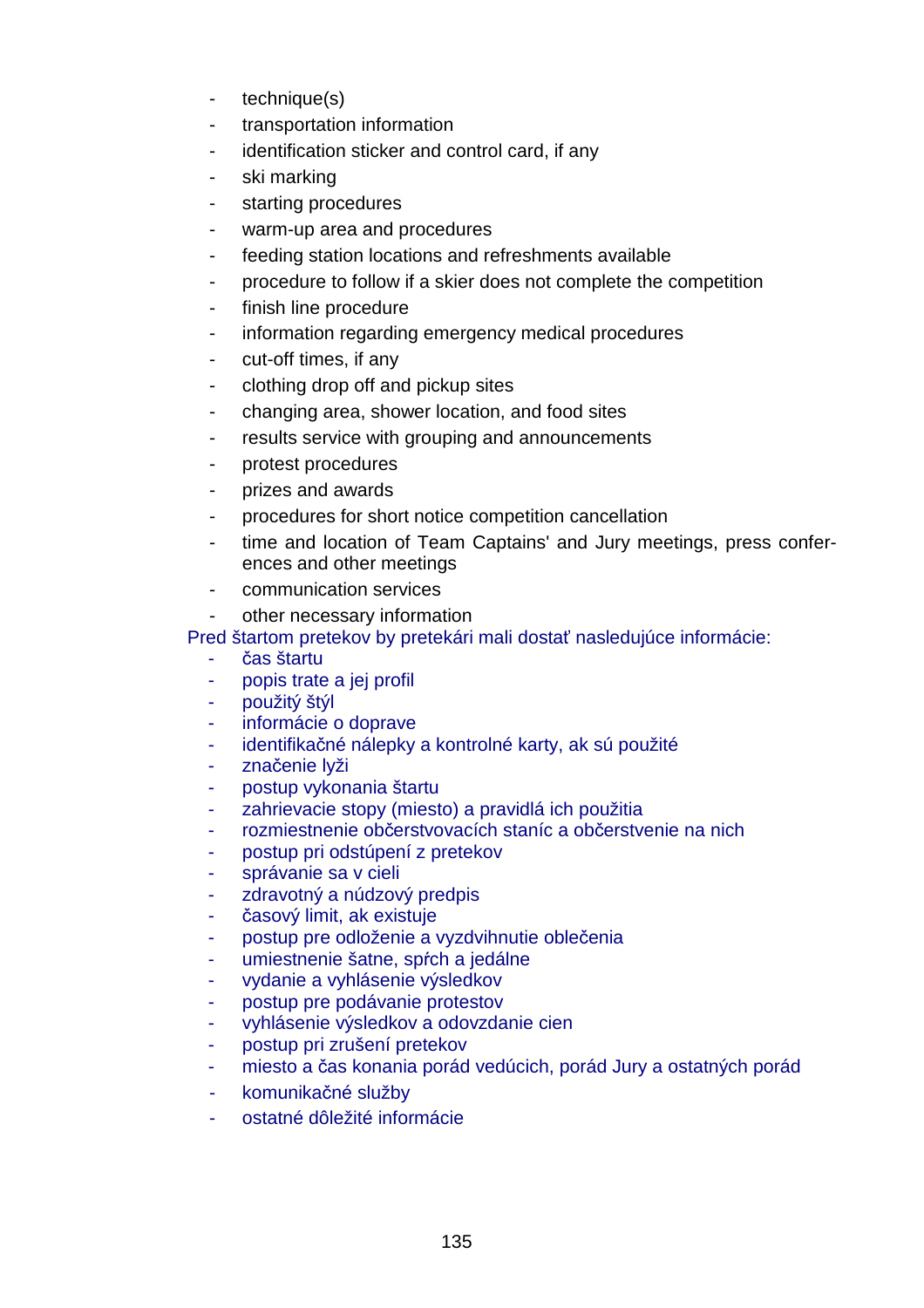## **384 The Course Trať**

#### **384.1 Width Šírka**

384.1.1 All obstacles must be cleared from the course to a width that allows, at a minimum, double tracks to be set throughout the length of the course. For free technique competitions the course width should allow unhindered overtaking. Trať musí byť pripravená bez prekážok a v takej šírke, ktorá umožní vedeniu minimálne dvoch stôp po celej dĺžke trate. Pri pretekoch voľnou technikou musí šírka trate umožniť bezproblémové predbehnutie.

### **384.2 Start Area Priestor štartu**

- 384.2.1 The start area should be flat or nearly flat. It should lead directly into the course and be wide enough to avoid excessive crowding. The start should gradually narrow to the width of the course over a distance sufficient in length to allow competitors to spread out before entering the tracks. The start area should be organised to provide for
	- ski marking
	- control of competitor identification
	- control of commercial markings
	- competitor seeding
	- crowd control.

Priestor štartu by mal byť rovný alebo takmer rovný. Mal by ústiť priamo na trať a byť dostatočne široký, aby zamedzil nadnernému upchávaniu. Štart by sa mal postupne zužovať na šírku trati na dostatočnej dĺžke tak, aby sa pretekári mohli rozložiť do stôp na trati. Štartovný priestor by mal byť navrhnutý tak, aby umožnil:

- značenie lyží
- identifikáciu pretekárov
- kontrolu obchodného označenia a reklamy
- radenie pretekárov
- riadenie a kontrolu davu.

#### **384.3 Finish Area Cieľový priestor**

384.3.1 The course should enter the finish area on a straight and flat approach. The finish area should be flat and sufficiently wide to allow several competitors to finish at the same time without impeding each other.

> The last 200 meters should have a width of at least 10 meters and be divided into at least 3 lanes separated with appropriate markings. Where more than one competition (two races of different distances) are held over the same course at the same time, separate finishing lanes should be provided to ensure that the leaders in the longer competition are not hindered by slower finishers in the shorter competition. The finish area should be designed and equipped for the necessary control functions and to avoid crowding. Interview (mixed) and flowers ceremony zones should be fenced and separated from the crowd of finishing participants and spectators. Feeding, access to clothing,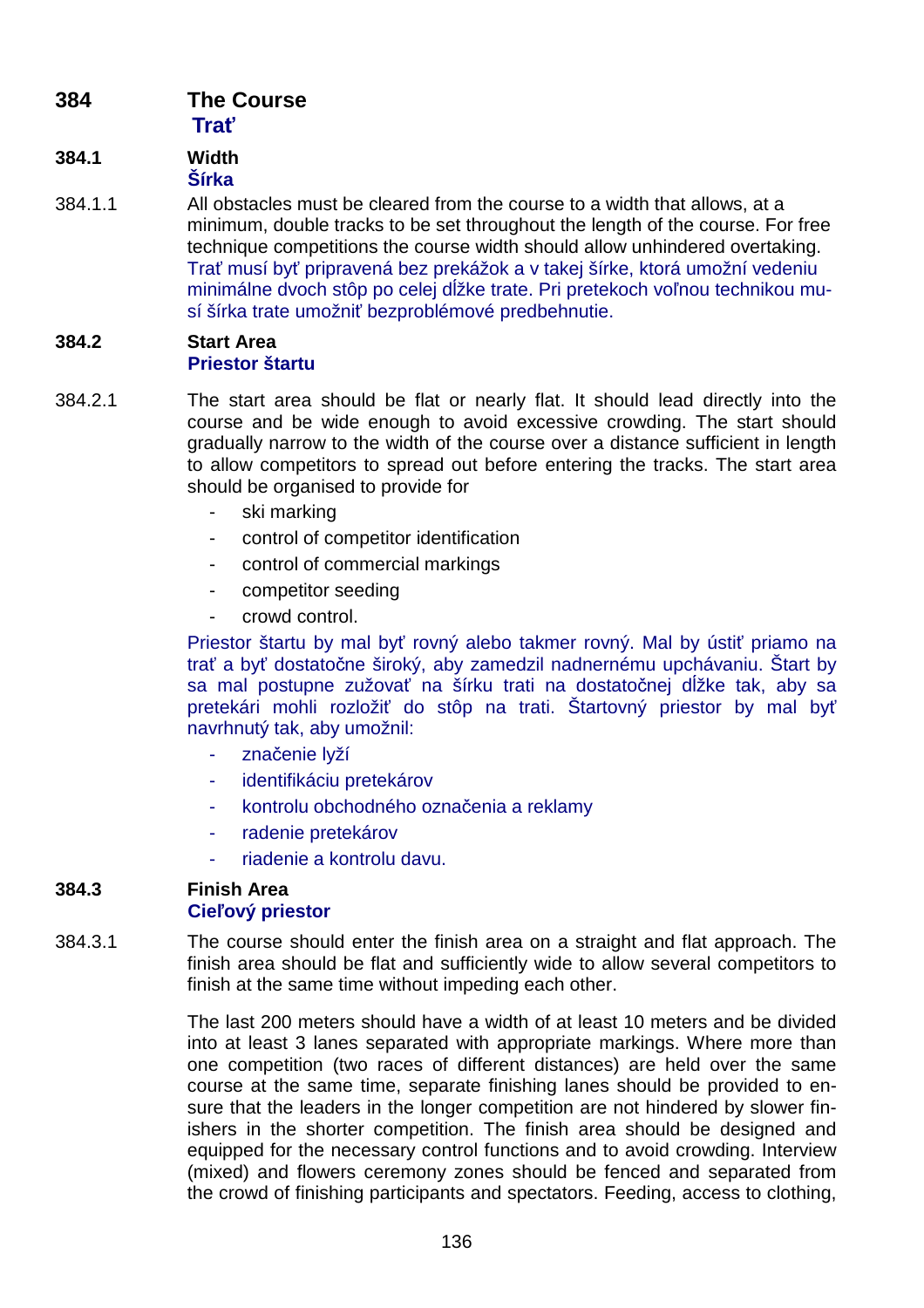showers or transportation to such facilities should be clearly marked in different languages and available near the finish area.

Vstup trate do cieľového priestoru by mal byť rovný a plochy. Cieľový priestor by mal byt plochy a dostatočne široký, aby umožnil finišovať niekoľkým pretekárom naraz bez toho, aby si prekážali.

Posledných 200 metrov by malo mať šírku najmenej 10 metrov a rozdelený do 3 koridorov oddelených vhodným značením. Ak sa koná viac pretekov naraz (dva preteky na rôzne vzdialenosti) na rovnakej trati v rovnaký čas, môžu byť cieľové koridory rozdelené medzi jednotlivé preteky, tak aby najrýchlejší pretekári z dlhšej trate neboli obmedzení pomalšími pretekármi z kratšej trate. Cieľový priestor musí byť navrhnutý tak, aby umožnil všetky potrebné funkcie a zamedzil zhlukovaniu a hromadeniu pretekárov. Zóny pre novinárov a pre ceremoniály by mali byť ohradené a oddelené od divákova dobiehajúcich pretekárov. Občerstvenie, prístup k šatniam, sprchám či doprave musí byť blízko cieľového priestoru a prístup k nim musí byť jasne a zrozumiteľne označený v rôznych jazykoch.

**384.4 Course Preparation Príprava tratí**

384.4.1 Pre-season Predsezónna príprava

> The course should be groomed and maintained to ensure that the competition can be held safely with a minimum of snow cover. Trať by mala byt upravená a zabezpečená tak, aby sa preteky uskutočnili bezpečne aj pri minimálnej snehovej pokrývke.

384.4.2 Winter preparation

Zimná príprava

The course should be packed and groomed throughout the winter to ensure a solid base for final preparation.

Trať by mala byt v priebehu zimy upravovaná a pripravovaná tak, aby bol zaistený základ pre konečnú prípravu.

384.4.3 Free Technique Voľná technika

> In free technique competitions, the course should be well packed and wide enough to allow two competitors to ski side by side. Where appropriate, one single track may be set along the side of the course. The last 200 meters should be prepared to a width of at least 10 m. This section should be divided into at least 3 lanes and separated with appropriate markings.

> Pri pretekoch voľnou technikou by mala byt trať pevná, kompaktná a dostatočne široká pre jazdu dvoch pretekárov vedľa seba. Podľa potreby sa môže po strane trati pripraviť jedna stopa. Posledných 200 metrov by trať mala byť najmenej 10 metrov široká. Táto časť by mala byť rozdelená do 3 vhodne označených koridorov.

384.4.4 Classical Technique Klasická technika

Normally the course should be set with two tracks. Where the width makes it possible, more tracks should be set. In curves the tracks should only be set if the skis can glide unrestrained in the set track. Where the curves are too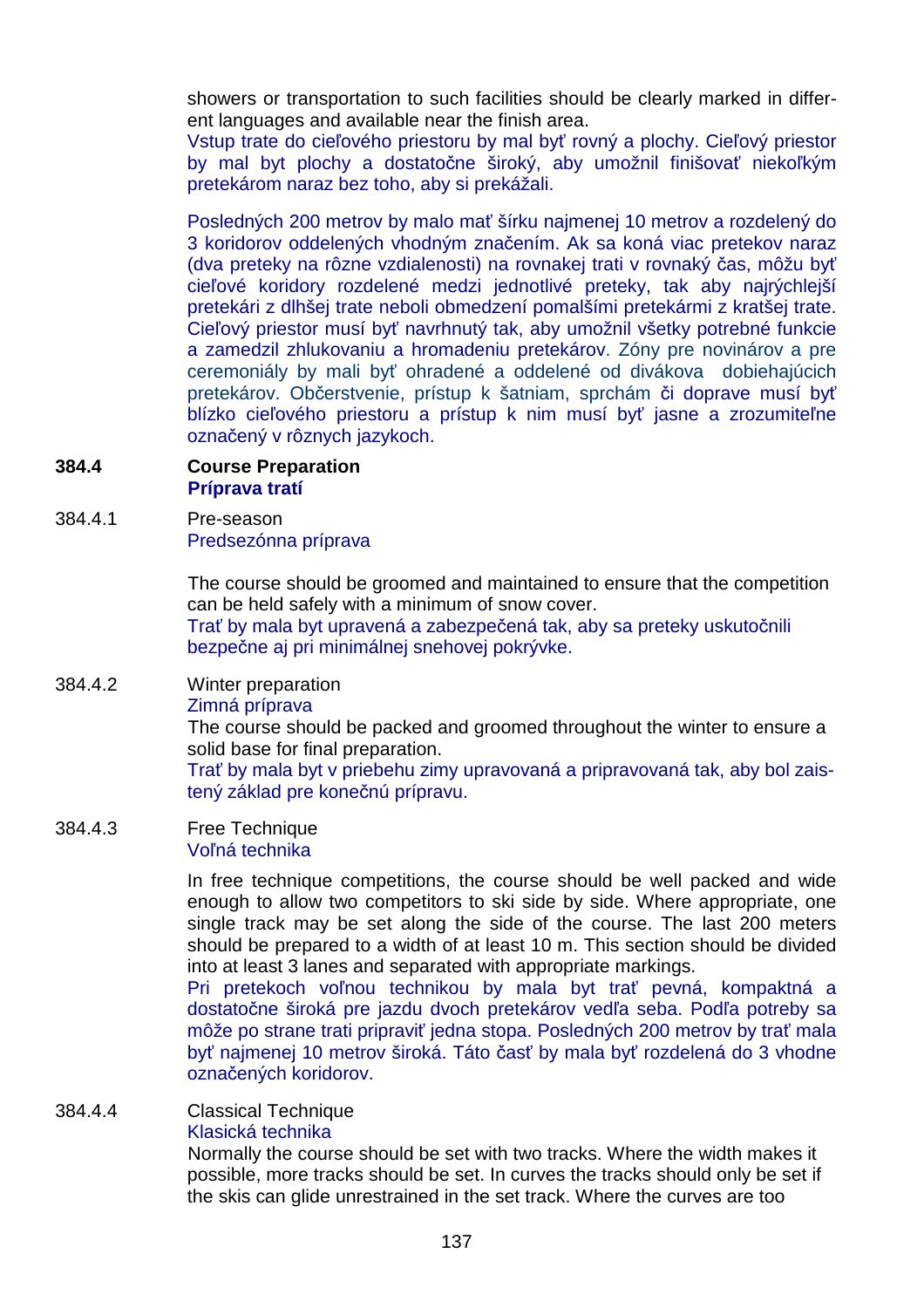sharp or the speed is too high to remain in the tracks, then the tracks should be removed. In steep downhills or other locations as designated by the TD and chief of competition, no tracks should be set. In the finish area, the last 200 meters should be set with as many tracks as possible. In appropriate situations, with approval of the TD and the chief of competition, course grooming may take place during the competition.

Na trati by mali normálne byť dve stopy. Ak to šírka trate umožní, môže byt pripravených viac stôp. V zákrutách má byť vedená stopa iba vtedy, ak je možne zákruty v stope bez problémov prejsť. Ak je zákruta príliš ostrá alebo rýchlosť v zákrute je príliš vysoká, mali by byť stopy v zákrute odstránené. Stopa by mala byt odstránená tiež v prudkých zjazdoch a v miestach, ktoré označí TD a riaditeľ pretekov. V cieľovom priestore na posledných 200 metroch by malo byť pripravené čo najviac stôp. Pokiaľ je to potrebné, môže sa so súhlasom TD a riaditeľa pretekov upravovať trať aj počas pretekov.

### 384.4.5 Both Techniques

### Obe techniky

Competitions may be carried out in both techniques at the same time and on the same course. In such cases, the course for free technique should be separated from the classical course with appropriate barriers or markings so classical competitors do not have the opportunity to use the other course and vice versa. Each course should be packed and prepared in accordance with article 384.4.3 and 384.4.4.

Preteky sa môžu konať oboma technikami v rovnakom čase na rovnakej trati. V tomto prípade musia byť trate pre voľnú a klasickú techniku oddelené tak, aby pretekári idúci klasickou technikou nemohli použiť trať pre voľnú techniku a naopak. Každá z trate by mala byť upravená podľa článku 384.4.3 a 384.4.4.

#### **384.5 Measuring and Marking Meranie a značenie**

384.5.1 The competition course must be measured for length from start to finish by chain, tape or measuring wheel. Each kilometer should be marked. The last 500 meters and the last 200 m should also be marked. Places such as steep downhills, curves, crossings should be given special marking.

Preteková trať musí byť zmeraná od štartu do cieľa reťazou, páskou alebo meracím kolieskom. Každý kilometer by mal byť označený. Posledných 500 m a 200 m by tiež mali byt označené. Prudké zjazdy, zákruty a kríženie by mali byt označené špeciálnym značením.

#### **384.6 Feeding Občerstvenie**

384.6.1 Feeding stations should be provided approximately every 10 km. If the course is difficult, the distance between the feeding stations may be shortened. In easy terrain, the distance may be increased. For competitions longer than 50 km different types of drinks and other appropriate nourishment should be provided.

Občerstvovacie stanice by mali byť umiestnené približne každých 10 km. Pokiaľ je trať náročná, môže byť vzdialenosť medzi občerstvovacími stanicami skrátená. V ľahkom teréne môže byť vzdialenosť medzi občerstvovacími stanicami predĺžená. Pre vzdialenosti väčšej ako 50 km by mali byť poskytnuté rôzne nápoje a vhodné druhy potravín.

384.6.2 When team officials give refreshments to their competitors, they must follow ICR 344.2.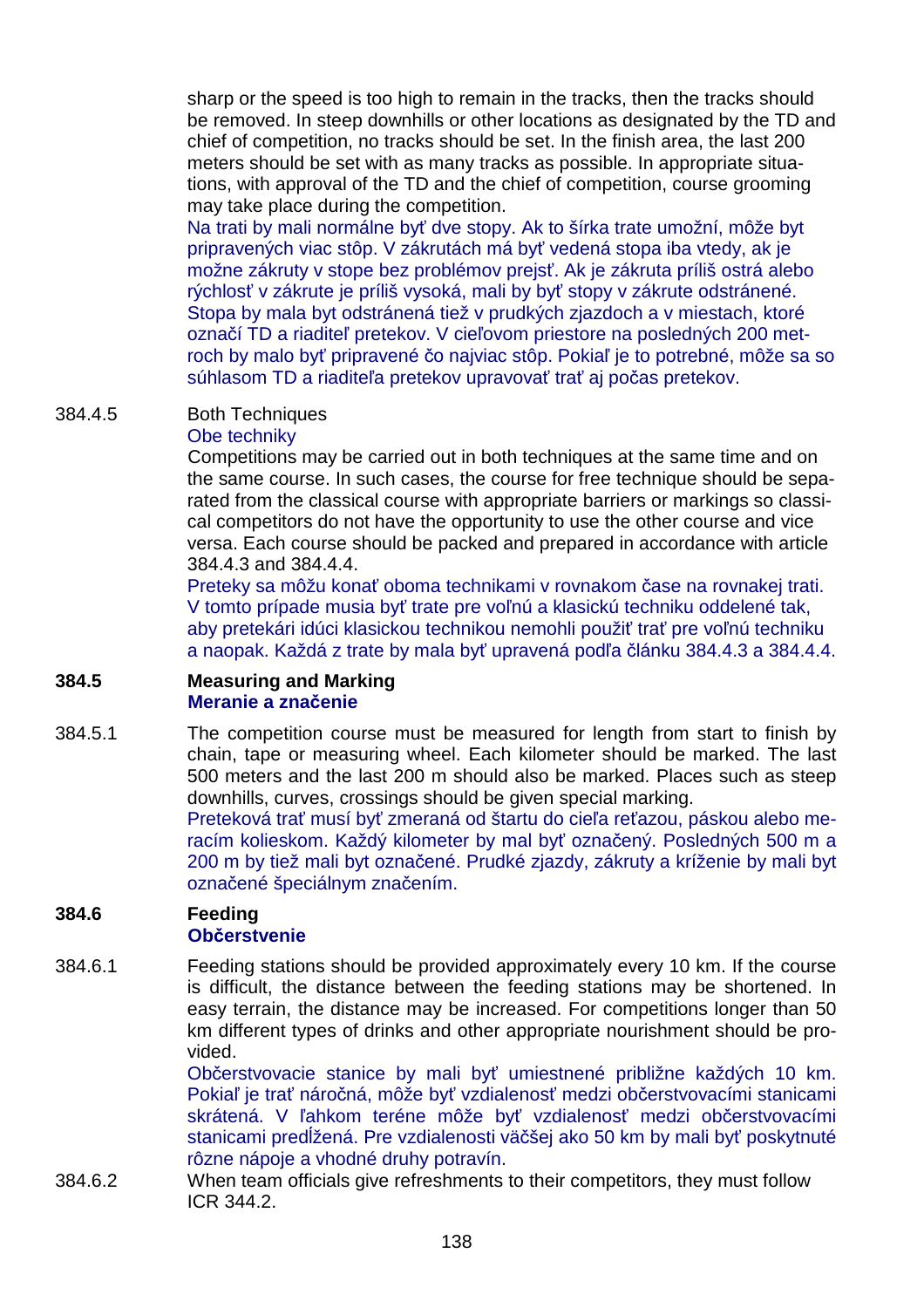Pokiaľ tímový funkcionári občerstvujú svojich pretekárov, musia dodržiavať článok 344.2

# **384.7 Course Layout**

- **Návrh trate**
- 384.7.1 PCCC should be conducted to accommodate all levels of competitors from recreational racers to elite athletes. Course layout should be adapted to the skill levels of the participants.

Verejné masové preteky by mali byť prispôsobené všetkým úrovniam pretekárov od rekreačných až po elitných pretekárov. Trať by mala vyhovovať schopnostiam účastníkov.

## **384.8 Bonus sprints**

### **Bonusové šprinty**

384.8.1 When having sprints along the course, the final approach to the sprint should be at least 75 m straight that is wide enough for 2 competitors to sprint side by side. The bonus sprint finish line must be clearly marked. Sprint controllers must be assigned to each bonus sprint.

Pokiaľ sú na trati umiestnené šprinty, posledná časť pred šprintom v dĺžke 75 m by mala byť priama a umožňovať šprint 2 pretekárov vedľa seba. Šprintová cieľová čiara musí byť jasne vyznačená. Pre každý bonusový šprint musia byť vymenovaní rozhodcovia.

### **385 Control Riadenie**

### **385.1 Control Procedure Postupy riadenia**

- 385.1.1 All aspects of the competitions must be controlled in a manner to ensure the safe and fair conduct of the competition for the competitors. The location of control points and utilization of controllers should be determined by the chief of competition in consultation with the TD, giving particular attention to the following
	- technique control, if any
	- completion of the entire competition course without shortcuts
	- completion of the entire competition on skis
	- ensuring any support or assistance given competitors is in accordance with the ICR
	- compliance with ICR commercial markings regulations
	- providing a competition course free from obstructions
	- ensuring competitors do not obstruct or hinder one another
	- control at sprint positions and finish line
	- other control aspects as required.

Všetky stránky pretekov musia byť riadené tak, aby bola zaistená bezpečnosť a spravodlivé a rovnaké podmienky pre všetkých pretekárov. Umiestnenie kontrolných bodov a použitie rozhodcov by malo byt stanovené riaditeľom pretekov v spolupráci s TD so zreteľom na:

- − kontrolu techniky
- − prejdenie pretekovej trate bez možnosti skrátenia
- − prejdenie pretekovej trati na lyžiach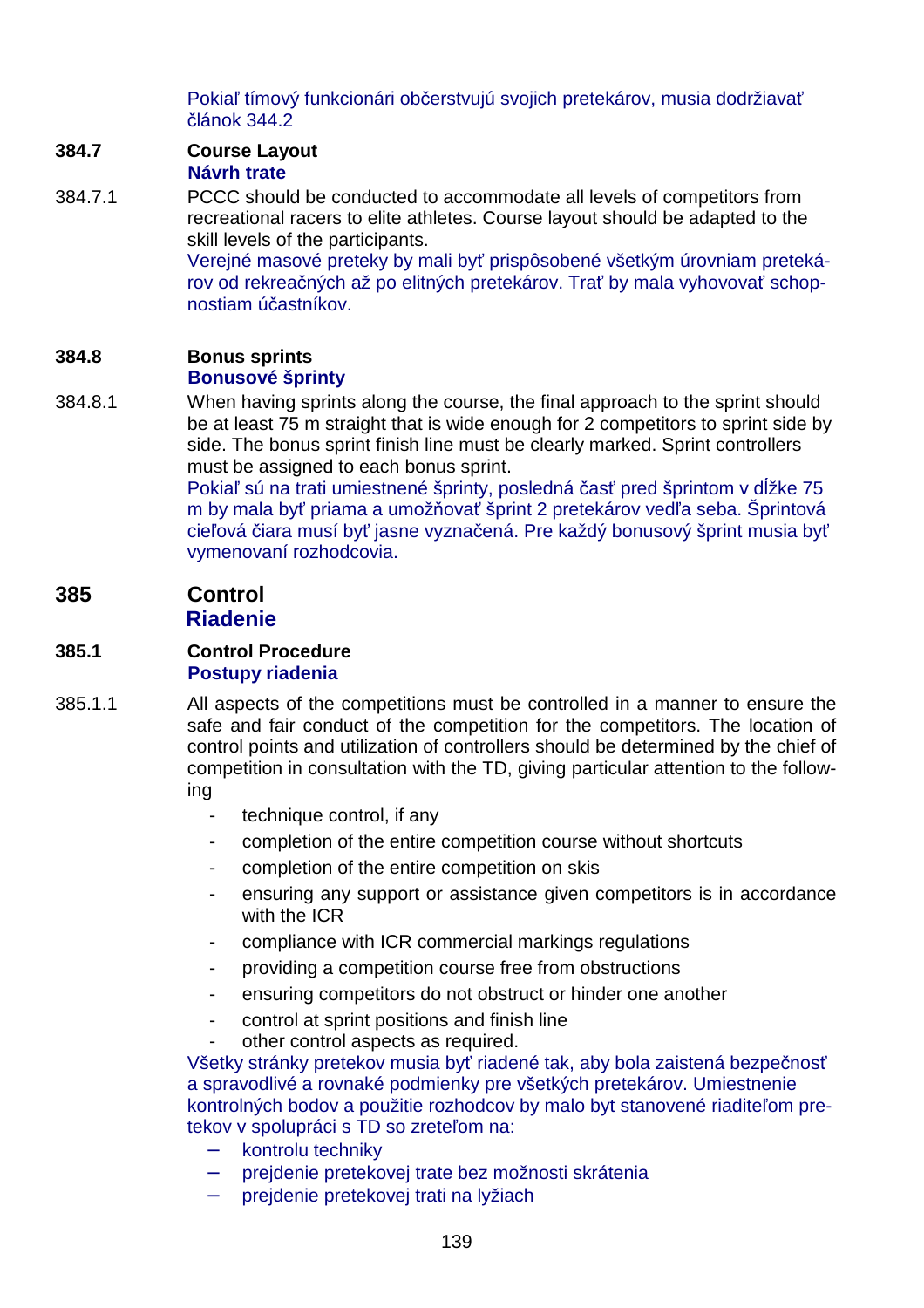- zamedzenie cudzej pomoci podľa týchto pravidiel
- − dodržanie pravidiel pre reklamu a obchodné značenie
- − zabezpečenie upravenej trati bez prekážok
- zamedzenie prekážania alebo strkania pretekárov
- − kontrola na šprintových pozíciách a v cieli
- − ďalšie požadované riadiace aspekty.
- 385.1.2 Controllers should be qualified to perform their assigned duties. Rozhodcovia musia byť pre plnenie svojich povinností kvalifikovaní.

### **386 Medical and Safety**

## Zdravotné zabezpečenie a bezpečnosť

#### **386.1 Chief of Medical and Rescue Service Vedúci zdravotnej a záchrannej služby**

386.1.1 A chief of medical and rescue service will be appointed for every PCCC. He will be a member of the Competition Committee, and may be invited to attend the Jury meetings. The chief of medical and rescue service must be a licensed medical officer.

Pre každé verejné masové preteky musí byť vymenovaný vedúci zdravotnej a záchrannej služby. Je členom Súťažného výboru a mal byť pozývaný na zasadnutie Jury. Vedúci zdravotnej a záchrannej služby má byť licencovaný lekár.

### 386.1.2 First Aid and Medical Service

### Prvá pomoc a zdravotná služba

The first aid and medical services must be completely operational during all training times. Details of the Medical Support Requirements are given in chapter 1 of the FIS Medical Guide containing Medical Rules and Guidelines. Prvá pomoc a zdravotná služba musia byť plne funkčné už v dobe tréningu. Detaily o požiadavkách na zdravotné zabezpečenie sú uvedené v kapitole 1 FIS Medical Guide, ktorá obsahuje zdravotné pravidlá a postupy.

#### **386.2 Planning Plánovanie**

386.2.1 The medical officer shall prepare an emergency first aid, evacuation, and notification plan for injuries, accidents, or deaths. Information regarding this plan and procedures to be followed in the event of injury, accident, or death should be provided to participants and competition officials. Lekár musí pripraviť pohotovostné plány na poskytovanie prvej pomoci, evakuáciu a oznámenia v prípade zranenia, nehôd alebo úmrtí. Pokyny v týchto plánoch, ktoré musia byť v prípade zranenia, nehody či úmrtia dodržané, by

### **386.3 Training Príprava**

386.3.1 The medical officer shall designate, inform and train a sufficient number of medical, safety and emergency personnel to provide for the safety and medical needs of the competitors. Lekár by mal určiť, informovať a vycvičiť dostatok pracovníkov lekárskej a

mali byť k dispozícii všetkým účastníkom a funkcionárom pretekov.

pohotovostnej služby, aby zabezpečil bezpečnostné a zdravotné potreby pretekov.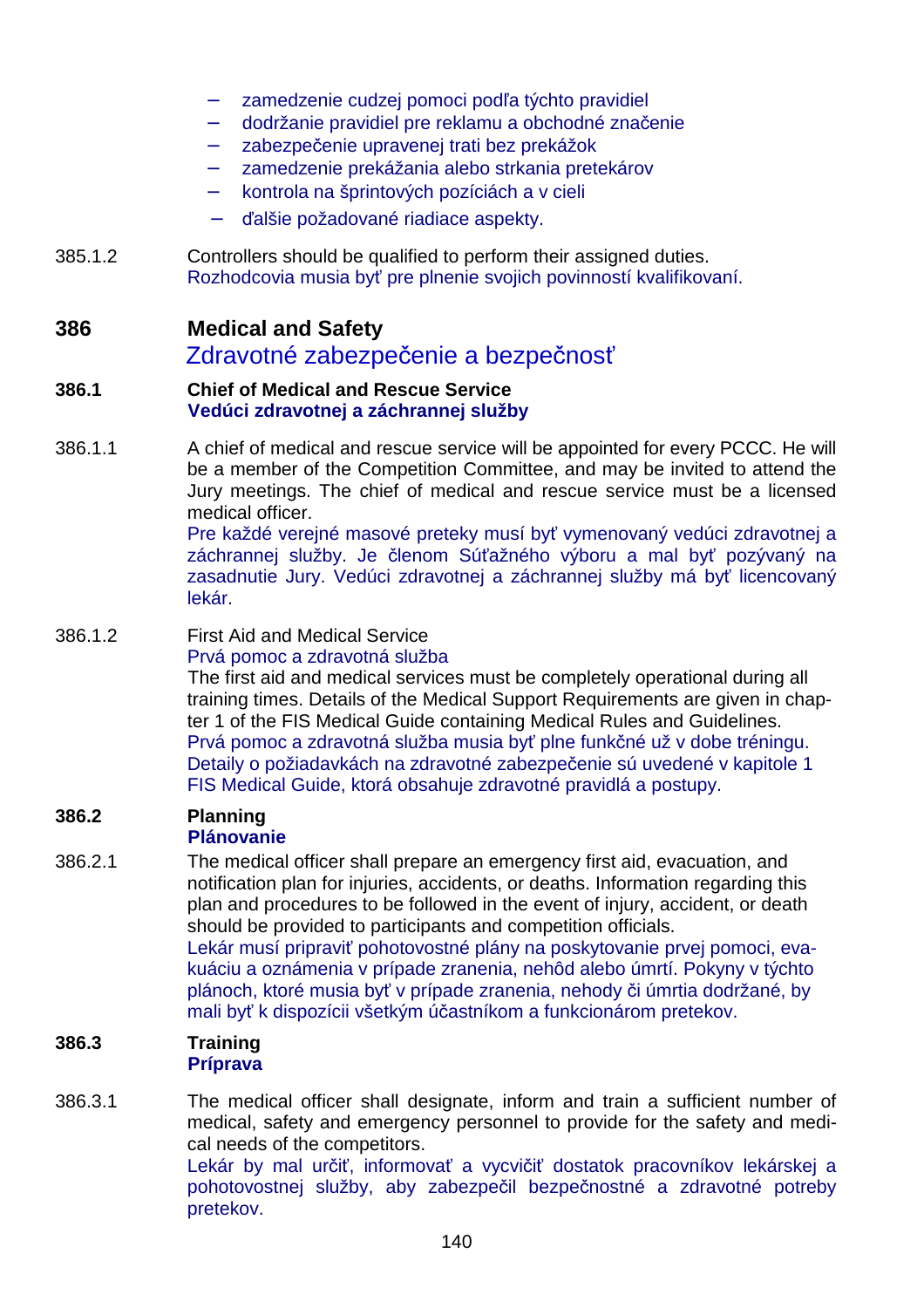### **386.4 First Aid Stations**

## **Stanice prvej pomoci**

386.4.1 The location of first aid stations shall be marked by appropriate signs along the course. There shall be heated first aid stations in the start and finish areas. Miesta staníc prvej pomoci by mali byť na trati vyznačené zodpovedajúcimi značkami. V priestore štartu a cieľa by mali byť pripravené vyhrievané miestnosti prvej pomoci.

## **387 Sanctions, protests and appeals**

**387.1** In principle art. 352 applies. Any evidence on rules infraction, submitted within 48 hours after the last participant has finished the main race, must be considered and decided by competition jury within 72 hours after the first participant has finished the race.

V princípe sa používa čl. 352. Akýkoľvek dôkaz o porušení pravidiel podaný v rámci 48 hodín po dobehnutí posledného pretekára v hlavných pretekoch musí byť zvážený a rozhodnuté právomocou jury do 72 hodín po dobehu prvého pretekára.

387.2 Protests concerning skiers with active FIS codes can be filed within 1 hour after the first participant has finished the main race. Such a protest must be filed according to ICR 361.4 and 361.5.

 Protesty týkajúce sa pretekárov s aktívnymi FIS kódmi môžu byť podané do 1 hodiny od dobehu prvého pretekára v hlavných pretekoch. Taký protest musí byť podaný podľa čl. 361.4 a 361.5 PLP.

387.3 Protests concerning other participants can file a protest within 48 hours after the first participant has finished the main race. Such a protest must be filed according to ICR 361.4.

 Protesty týkajúce sa iných účastníkov sa môžu podať do 48 hodín po dobehnutí prvého pretekára hlavných pretekov. Takýto protest musí byť podaný podľa čl. 361.4.

387.4 Participants with no active FIS codes have no right to appeal. Účastníci s neaktívnymi kódmi nemajú právo na odvolanie.

## **388 Cold Weather Precautions**

## Opatrenia pri chladnom počasí

- **388.1 Background Základ**
- 388.1.1 There are three main factors to be considered by the Jury regarding cold weather safety: the temperature; the duration of the exposure; and, the clothing and other protection against cold weather. These factors together with any other relevant information such as the "wind chill factor" must be taken into consideration when a decision is made regarding cold weather.

Existujú tri hlavné faktory, ktoré musí Jury zohľadňovať, aby zaistila bezpečnosť pri chladnom počasí: teplota, čas vystavenia chladnému počasiu a oblečenie a ostatná ochrana proti chladnému počasiu. Tieto faktory spoločne s ďalšími ako je "pocit chladu" musia byť pri rozhodovaní o opatreniach proti chladnému počasiu brané do úvahy.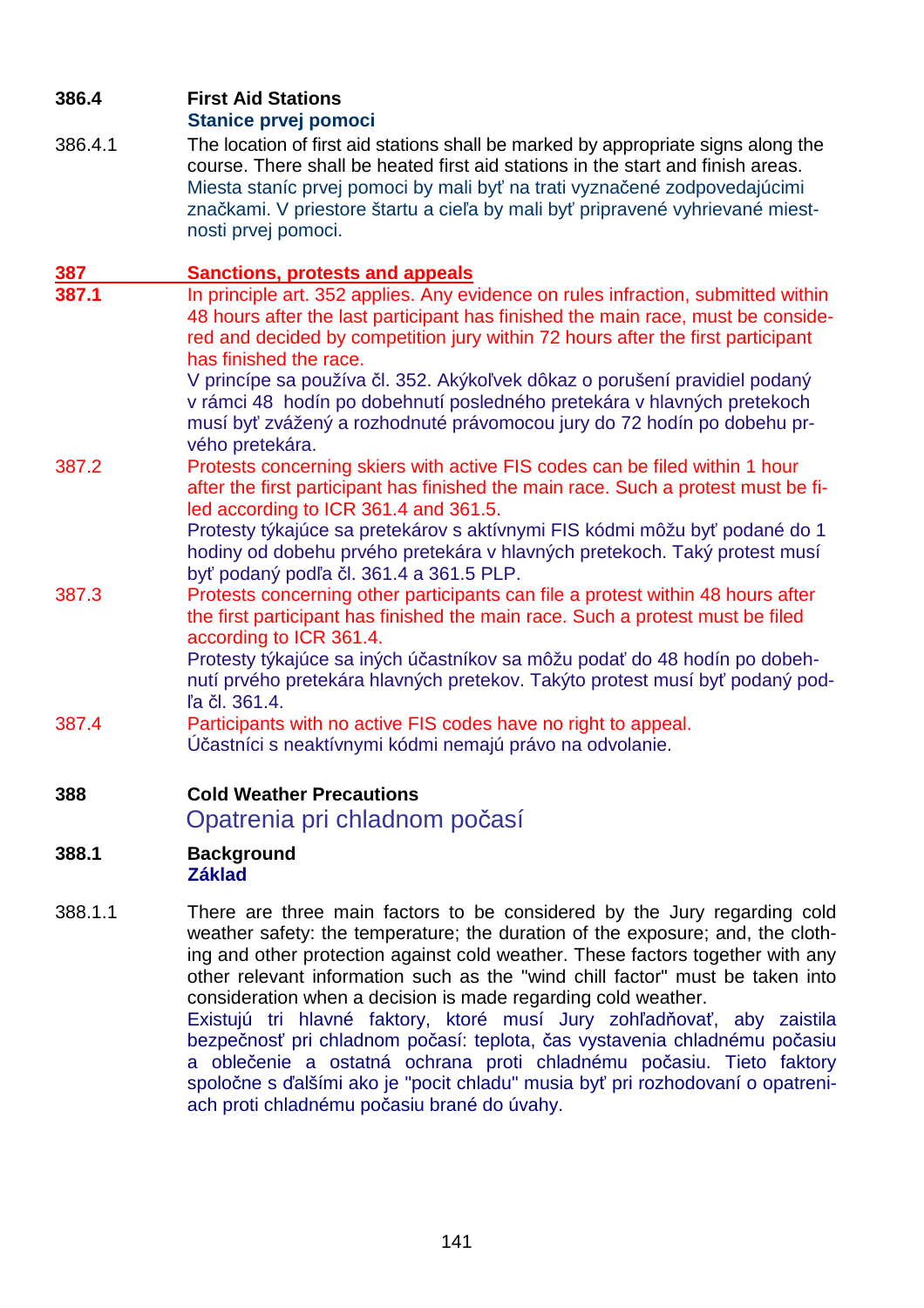### **388.2 Between minus 15 ° and minus 25 °C Medzi -15°C a -25°C**

388.2.1 If the temperature level is forecast to be between minus 15 °C and minus 25 °C at any point on the course, recommendations regarding cold weather protection should be made available to the participants. Under such conditions it is the responsibility of the participants to seek the information and to follow the recommendations given by the organiser.

> Pokiaľ je predpoveď teploty na ľubovoľnom mieste trate medzi mínus 15 ° C a mínus 25 ° C, mali by všetci účastníci dostať odporúčania týkajúce sa ochrany proti chladnému počasiu. V tomto prípade je povinnosťou účastníkov vyhľadať si tieto informácie a riadiť sa pokynmi organizátora.

### **388.3 Minus 25 °C and below Mínus 25°C a nižšie**

388.3.1 If the temperature in a major portion of the course is minus 25 °C or below, the competition shall be delayed or cancelled. Keď je na väčšine trate teplota mínus 25 ° C alebo nižšia, preteky by mali byť odložené alebo zrušené.

### **388.4 Warm Weather Precautions Opatrenia pri teplom počasí**

388.4.1 If the temperature is forecast to rise above 5 °C during the course of the competition, and exposure to sunshine is expected, recommendations must be given to competitors concerning clothing, skin protection and the need to consume adequate liquid before and during the competition. Feeding stations must ensure that they have adequate drinks to meet the increased demand. First aid stations must be briefed to be alert for signs of dehydration or any damage from sun exposure, and be prepared to take necessary measures in cases of dehydration or sunburn.

> Keď je predpovedaná teplota na trati 5 ° C alebo vyššia a časť trati je vystavená slnečnému žiareniu, by mali účastníci dostať informácie o oblečení, ochrane kože a potrebe zvýšenej konzumácii tekutín v priebehu pretekov. Občerstvovacie stanice musia mať k dispozícii zodpovedajúce nápoje v dostatočnom množstve pre krytie zvýšených požiadaviek. Stanice prvej pomoci musia byť informované, aby si všímali známok dehydratácie či popáleniny od slnka a boli pripravené v týchto prípadoch poskytnúť potrebnú pomoc.

### **389 Cancellation Procedure Postup pri zrušení**

#### **389.1 Policy Politika**

389.1.1 Normally the factors to be considered for the cancellation or the postponement of a competition are: temperature, weather conditions, snow conditions and course conditions. If a competition is postponed, a new date should be arranged with the NSA concerned.

Faktory, ktoré by mali byť brané do úvahy pri zrušení či odložení pretekov sú: teplota, poveternostné podmienky, snehové podmienky a stav trate. Pokiaľ sú preteky odložené, mal by byť nový dátum pretekov stanovený v spolupráci s Národným lyžiarskym zväzom.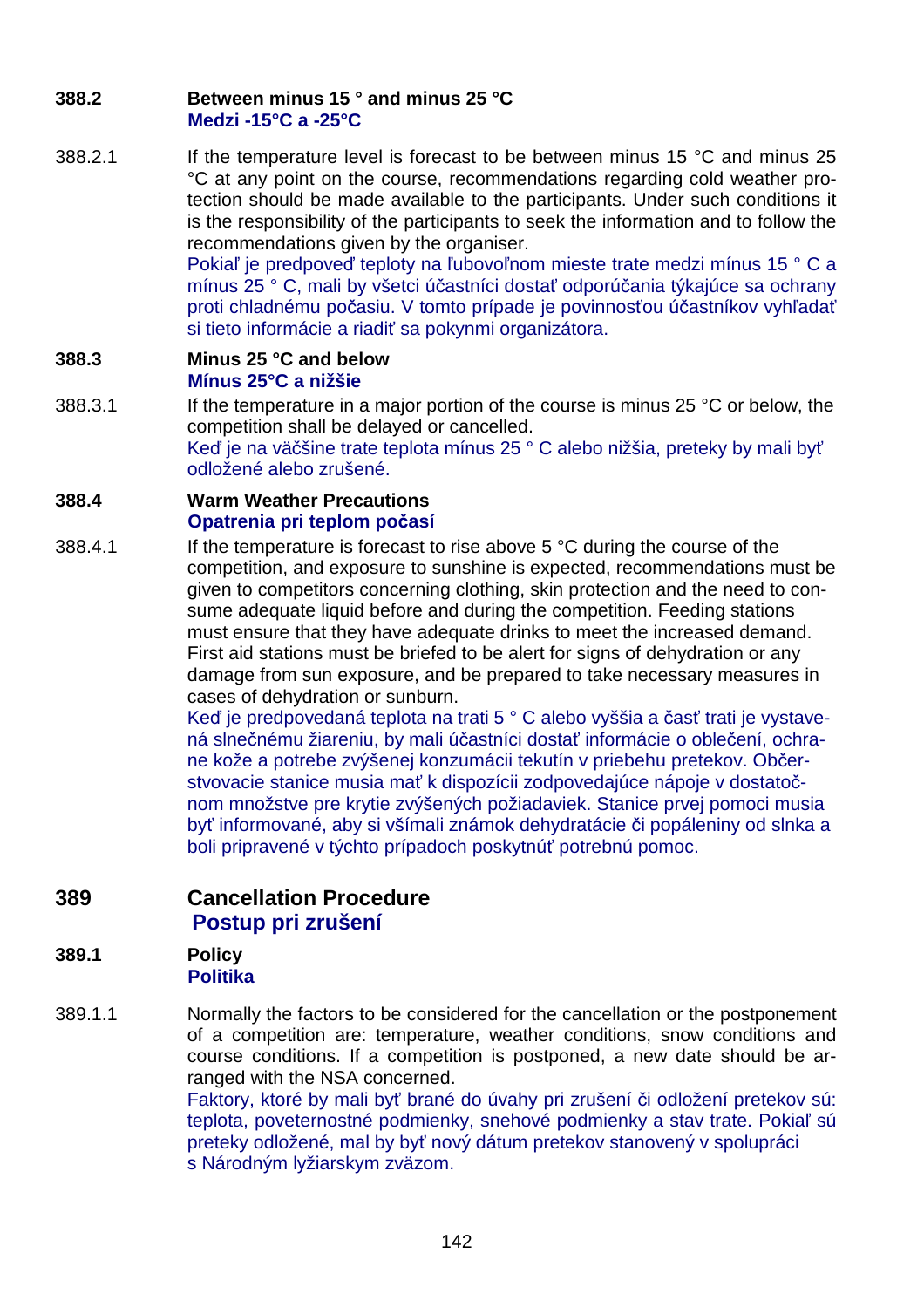### 389.1.2 Cancellation or Postponement more than Six Days Before the Competition Zrušenie alebo odloženie pretekov viac ako 6 dní pred pretekmi

If a decision to cancel or postpone a competition is taken at least 6 days before the date of the original competition, the organising committee must immediately inform the NSAs, the media and post the information on the Internet. This decision will be made by the Organising Committee in consultation with the TD.

Ak je rozhodnuté o odložení alebo zrušení pretekov najmenej 6 dni pred pôvodným termínom konania, organizačný výbor musí bezodkladne informovať národné lyžiarsk asociácie, média a umiestniť túto informáciu na internet. Takéto rozhodnutie prijme Organizačný výbor v spolupráci s TD.

#### 389.1.3 Short Notice Cancellation Zrušenie narýchlo

A short notice cancellation is made six or fewer days before the date of the competition. However, a competition cannot be cancelled less than three hours before the scheduled start time except for the competitors' and officials' safety. The cancellation procedure must be included in the information to the competitors (see article 382.2). The cancellation decision shall be made by the Jury.

Zrušenie na rýchlo je vyhlásené šesť alebo menej dní pred pôvodným termínom pretekov. Tri hodiny pred plánovaným štartom môžu byť preteky zrušené jedine z dôvodu zaistenia bezpečnosti pretekárov a funkcionárov. Postup pri zrušení pretekov musí byť uvedený v propozíciách pretekov (viď článok 382.2). Rozhodnutie o zrušení pretekov by mala vykonať Jury.

### 389.1.4 Refund Policy Vrátenie poplatkov

 If a competition is postponed, competitors who have paid the entry fee should be allowed to compete in the postponed competition without additional charge. If a competitor decides not to compete in the postponed competition, the entry fee will not be refunded. The policy for refunds in a cancelled competition should be stated in the announcement for the competition (article 382.1). Ak sú preteky preložené, mali by mať pretekári, ktorí zaplatili štartovné, možnosť štartovať v preložených pretekoch bez ďalšej platby. Pokiaľ sa súťažiaci rozhodne neštartovať v preložených pretekoch, štartovné sa nevracia. Postup vrátenia štartovného by mal byť uvedený v propozíciách pretekov (článok 382.1).

# **390 International Ski Competition Rules Medzinárodné pravidlá lyžiarskych pretekov**

## 390.1 Fundamental Rule Základné pravidlo

390.1.1 All matters not covered within this section G are subject to the provisions in section A – H of the International Ski Competition Rules, book II. Všetky náležitosti týkajúce sa verejných masových pretekov, ktoré nie sú uvedené v sekcii G, sa riadi pravidlami v sekcii A - H medzinárodných pravidiel lyžiarskych pretekov, kniha II.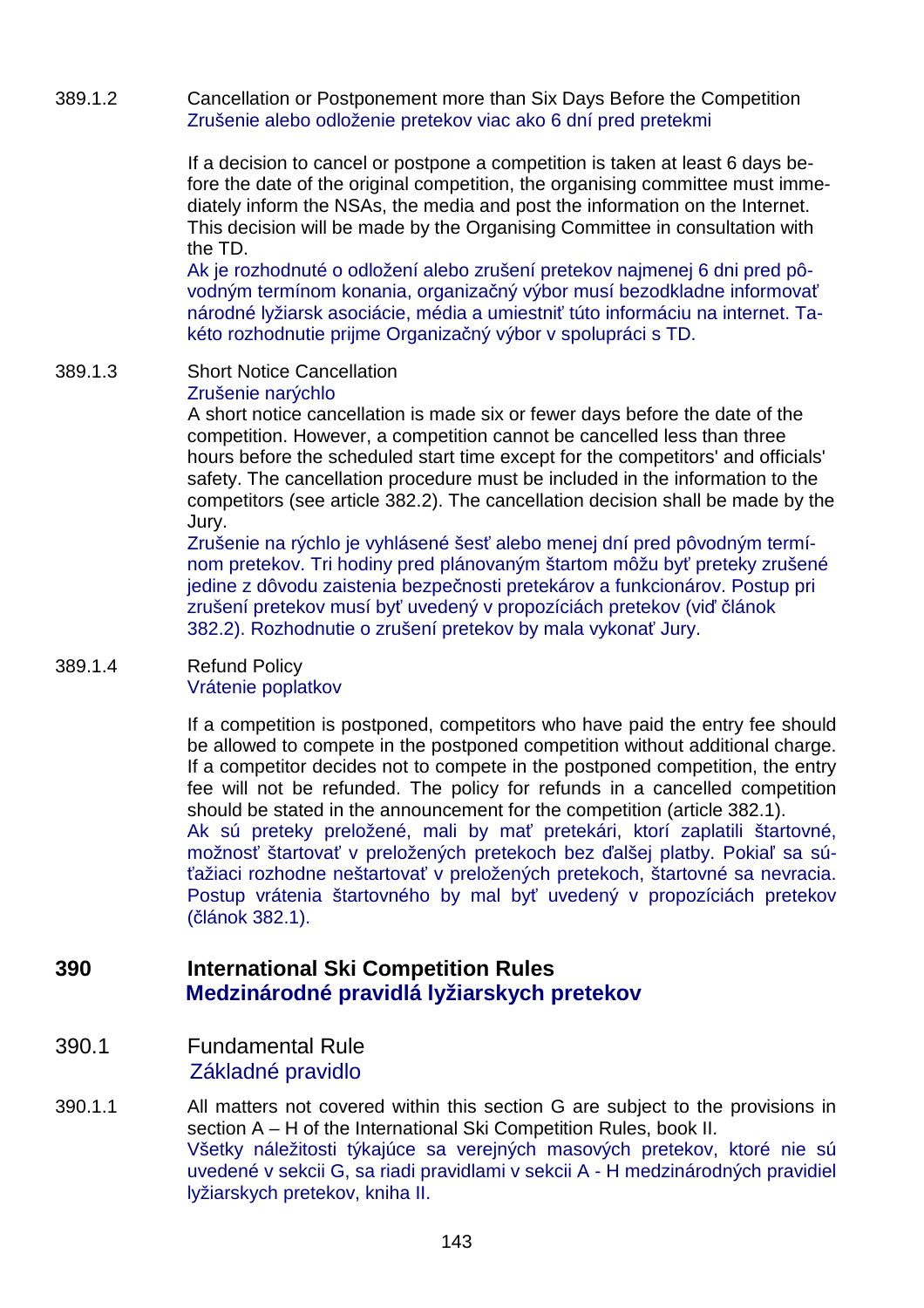# **H. Rollerski Competitions H. Preteky na kolieskových lyžiach**

**396 Rollerski Competitions Preteky na kolieskových lyžiach**

### **396.1 Rollerski ICR Definitions Definície**

396.1.1 The matters covered within this section of the ICR are intended to focus on the unique aspects of Rollerski sport that are significantly different from the methodologies used in Cross-Country ski sport as outlined in the previous sections of this ICR publication.

Záležitosti upravené v tejto časti PLP sú zamerané na jedinečné aspekty behu na kolieskových lyžiach, ktoré sa výrazne odlišujú od metód používaných v behu na lyžiach, ako je uvedené v predchádzajúcich častiach tejto publikácie PLP.

- 396.1.2 The previous sections in this ICR will be used to give specific requirements in areas where there is direct similarity between Rollerski and Cross-Country. V predchádzajúcej časti týchto PLP budú použité špecifické požiadavky na oblasti , kde je priama podobnosť medzi behom na kolieskových lyžiach a behom na lyžiach.
- 396.1.3 In addition, the underlying principles and format procedures that apply in the Cross-Country sections of this ICR must also be applied to Rollerski sport. Navyše, základné princípy a formálne postupy použité v častiach týchto PLP pre bežecké lyžovanie musia byť použité aj pre beh na kolieskových lyžiach.

### **396.2 Competition Equipment**  Pretekársky výstroj

- 396.2.1 Rollerski sport equipment must be available as a commercially produced product that is available to the general public. Pretekársky výstroj musí byť dostupný ako komerčne vyrábaný výrobok dostupný pre širokú verejnosť .
- 396.2.2 The OC in cooperation with TD must carry out equipment control before the start and after the finish of each competition. Rollerski wheel dimensions, wheel, material hardness and frame length must be controlled. OV v kooperácii s TD musia vykonať kontrolu výstroja pred štartom a po skončení každých pretekov. Rozmery koliesok, tvrdosť koliesok a dĺžka rámu musí byť kontrolovaná.
- 396.2.3 The diameter of the wheels must not be more than 100 mm. Priemer kolies nesmie byť viac ako 100 mm.
- 396.2.4 The distance between the axles of the Rollerskis must not be less than 530 mm. Vzdialenosť medzi osami kolies nesmie byť menej ako 530 mm.
- 396.2.5 Cross-country ski poles must be used. Musia byť použité lyžiarske palice.
- 396.2.6 Safety helmets (e.g. DIN EN 1078 or equivalent) and eye protection must be worn during the official training and competition.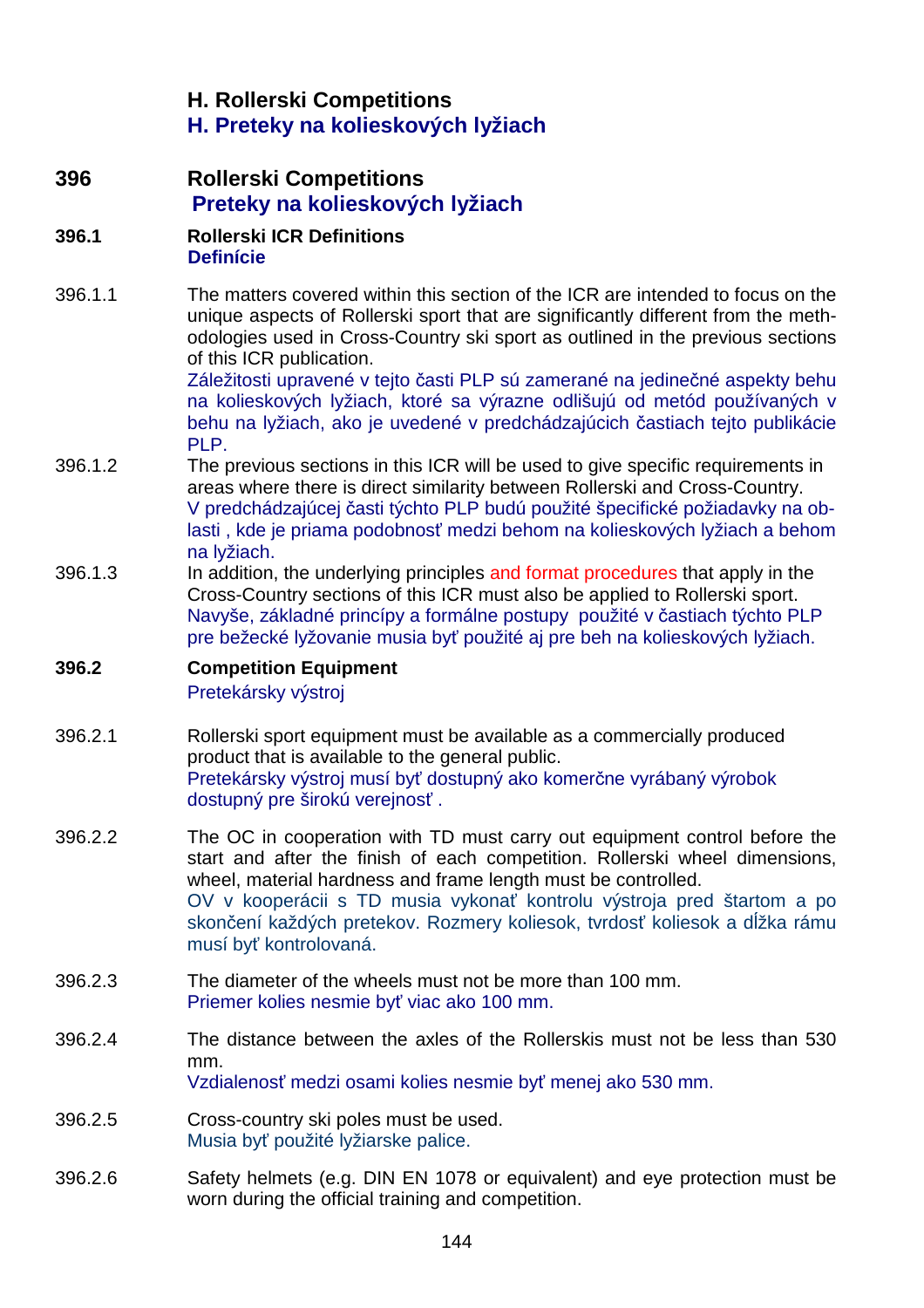Bezpečnostné prilby ( napr. Podľa DIN EN 1078, alebo rovnocenné) a ochrana očí musia sa počas oficiálneho tréningu a pretekov musia používať. 396.2.7 Shoes or ski boots have to be fixed on the Rollerskis with a Cross-Country ski binding. Rollerski exchange must be done according to art. 343.12.2. Topánky alebo lyžiarske topánky musia byť pripevnené ku kolieskovým lyžiam bežeckým viazaním. Výmena lyží musí byť vykonaná podľa čl. 343.12.2.

396.2.8 Competitors are permitted to change or repair equipment during the competition but they must do this without any outside assistance other than being handed the replacement equipment or tools. Rolerski change must be done according to article 343.12. Pretekárom je povolené meniť alebo opravovať výstroj počas pretekov, no musia to spraviť bez cudzej pomoci inak ako podaním náhradných dielov ale-

bo nástrojov. Výmena kolieskových lyží musí byť vykonaná podľa článku

- 396.2.9 In order to provide and fair condition for athlets the competition the organiser and jury can limit the technical parameters for Rollerski equipment (wheels, etc.) by announcing it in advance in the competition invitation. S cieľom poskytnúť rovnaké podmienky pre preteky môže organizátor a jury obmedziť technické parametre výstroja kolieskových lyž (kolesá, atď.)í v predstihu v propozíciách pretekov.
- 396.2.10 The competition organiser can provide Rollerskis from an official rollerski equipment supplier for all athletes entered in competition. This must be clearly announced in official invitation. The Rollerskis must be distributed to the athletes by a draw supervised by a jury member. Organizátor pretekov môže poskytnúť kolieskové lyže od oficiálneho dodávateľa výstroja pre všetkých pretekárov prihlásených na preteky. To musí byť jasne uvedené v rozpise pretekov. Kolieskové lyže musia byť vydané pretekárom losovaním pod dohľadom člena jury.
- 396.2.11 If the competition organizer provides official rollerski equipment, rollerski exchange during the competition may be done only at an official servis point (boxes) according to articles 343.12..2 – 343.12.3. Ak usporiadateľ pretekov poskytne oficiálny výstroj, výmena kolieskových lyží počas pretekovmôže byť vykonaná len na oficiálnych servisných miestach (boxoch) podľa článkov 343.12.2 – 343.12.3.
- 396.2.12 If the Competition Organizer provides official rollerski equipment, rollerski repair during official training or before the competition may be done only at an official service point provided by the organizer. Ak usporiadateľ pretekovposkytne oficiálny výstroj, oprava kolieskových lyží počas oficiálneho tréningu alebo pred pretekmi môže byť robená len na oficiálnych servisných miestach poskytnutých organizátorom.

### **396.3 Competition Formats and Programmes Formát pretekov a program**

343.12.

396.3.1 The following competition formats and recommended distances may be used and the competitions may be carried out in either classic or free technique: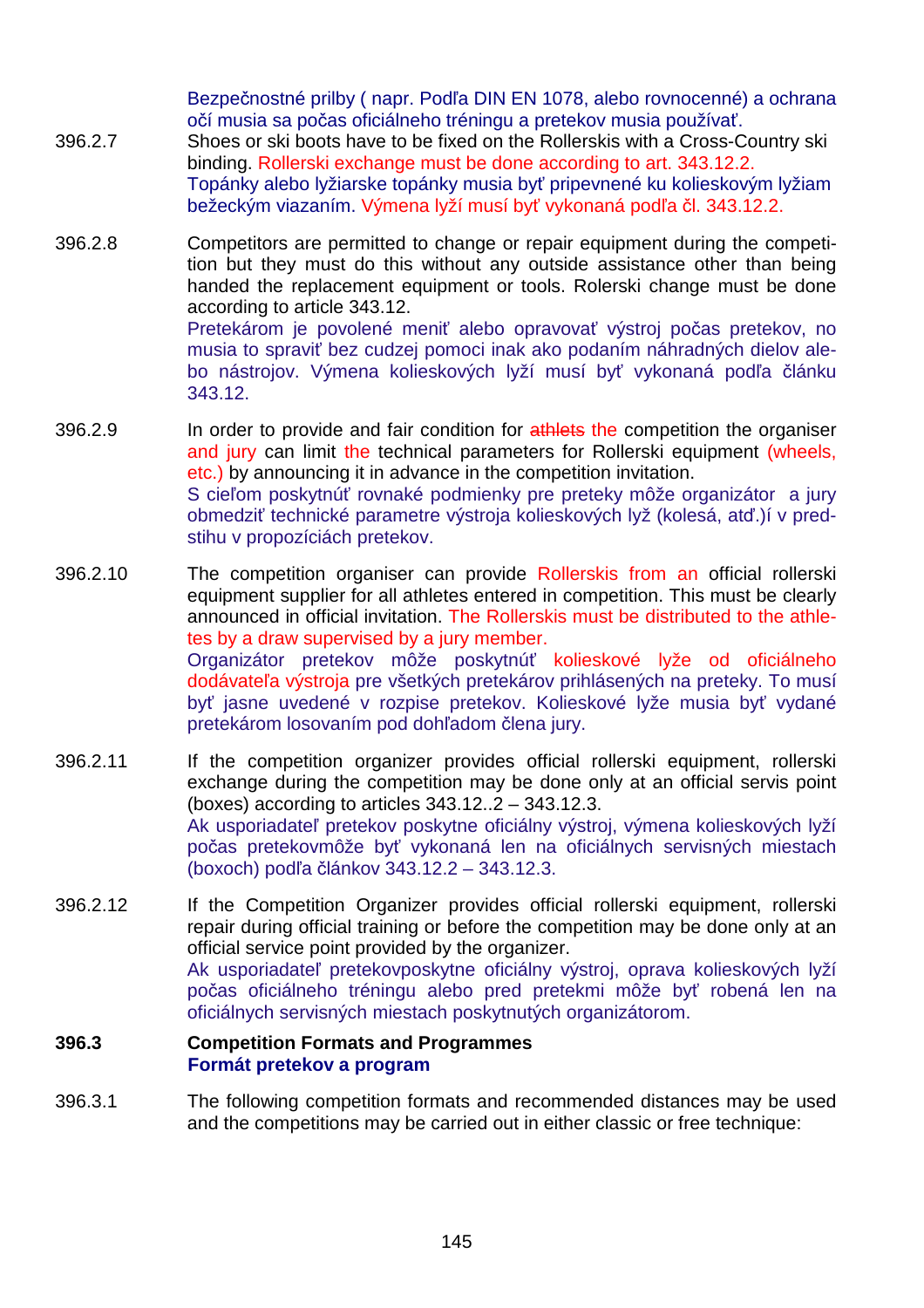| Race Format                                                                                                 | Competition Distance   Course Length (km)<br>(km) |                                                                            |
|-------------------------------------------------------------------------------------------------------------|---------------------------------------------------|----------------------------------------------------------------------------|
| Interval start competi-<br>tion                                                                             | 10, 15, 30, 50                                    | 2.5, 3.3, 3.75, 5, 7.5, 2.5, 3.3, 3.75, 5, 7.5, 8.3,<br>10, 12.5, 15, 16,7 |
| Mass start competition                                                                                      | 10, 15, 30, 50                                    | 2.5, 3.3, 3.75, 5, 7.5, 8.3,<br>10, 12.5, 15, 16,7                         |
| Popular competition                                                                                         | No limitations                                    | No limitations                                                             |
| Skiathlon                                                                                                   | $5+5$ , $7.5+7.5$ , $10+10$ ,<br>$15 + 15$        | 2.5, 3.3, 3.75, 5, 7.5, 8.3,<br>10,                                        |
| Pursuit competition $\vert 5, 7.5, 10, 15 \rangle$<br>$(2^{nd}$ part)                                       |                                                   | 2.5, 3.3, 3.75, 5, 7.5, 8.3,<br>10,                                        |
| Relay competition   2.5, 3.3, 5, 7.5, 10<br>(teams with 3 or com-<br>petitors, can include<br>mixed gender) |                                                   | 2.5, 3.3, 3.75, 5                                                          |
| Individual sprint                                                                                           | $0.2 - 1.8$                                       | $0.2 - 1.8$                                                                |
| Team sprint                                                                                                 | $2x(3-6) \times 0.8 - 1.8$                        | $0.4 - 1.8$                                                                |

 This table is valid for oranising multi-lap races but when choosing a short course with many laps the overall distance, start format and course width must be considered.

 Actual competition distance can vary by ±5%. Interval start, Mass startart and Skiathlon competitions can be organized on undulating or uphill courses. Individual sprint up to 200m may be organized on flat or uphill course (with a maximum allowed average inclination of 10%).

Nasledujúce formáty a odporúčané dĺžky môžu byť pri pretekoch použité a majú byť v klasickej alebo voľnej technike:

| Formát pretekov                                 | Dĺžka pretekov (km)                        | Dĺžka okruhu (km)                                  |
|-------------------------------------------------|--------------------------------------------|----------------------------------------------------|
| Interval start competi-<br>tion                 | 2.5, 3.3, 3.75, 5, 7.5,<br>10, 15, 30, 50  | 2.5, 3.3, 3.75, 5, 7.5, 8.3,<br>10, 12.5, 15, 16,7 |
| <b>Mass start competition</b>                   | 10, 15, 30, 50                             | 2.5, 3.3, 3.75, 5, 7.5, 8.3,<br>10, 12.5, 15, 16,7 |
| Popular competition                             | No limitations                             | No limitations                                     |
| <b>Skiathlon</b>                                | $5+5$ , $7.5+7.5$ , $10+10$ ,<br>$15 + 15$ | 2.5, 3.3, 3.75, 5, 7.5, 8.3,<br>10.                |
| <b>Pursuit</b><br>$(2^{nd}$ part)               | competition   5, 7.5, 10, 15               | 2.5, 3.3, 3.75, 5, 7.5, 8.3,<br>10,                |
| Relay<br>competition  <br>(teams with 3 or com- | 2.5, 3.3, 5, 7.5, 10                       | 2.5, 3.3, 3.75, 5                                  |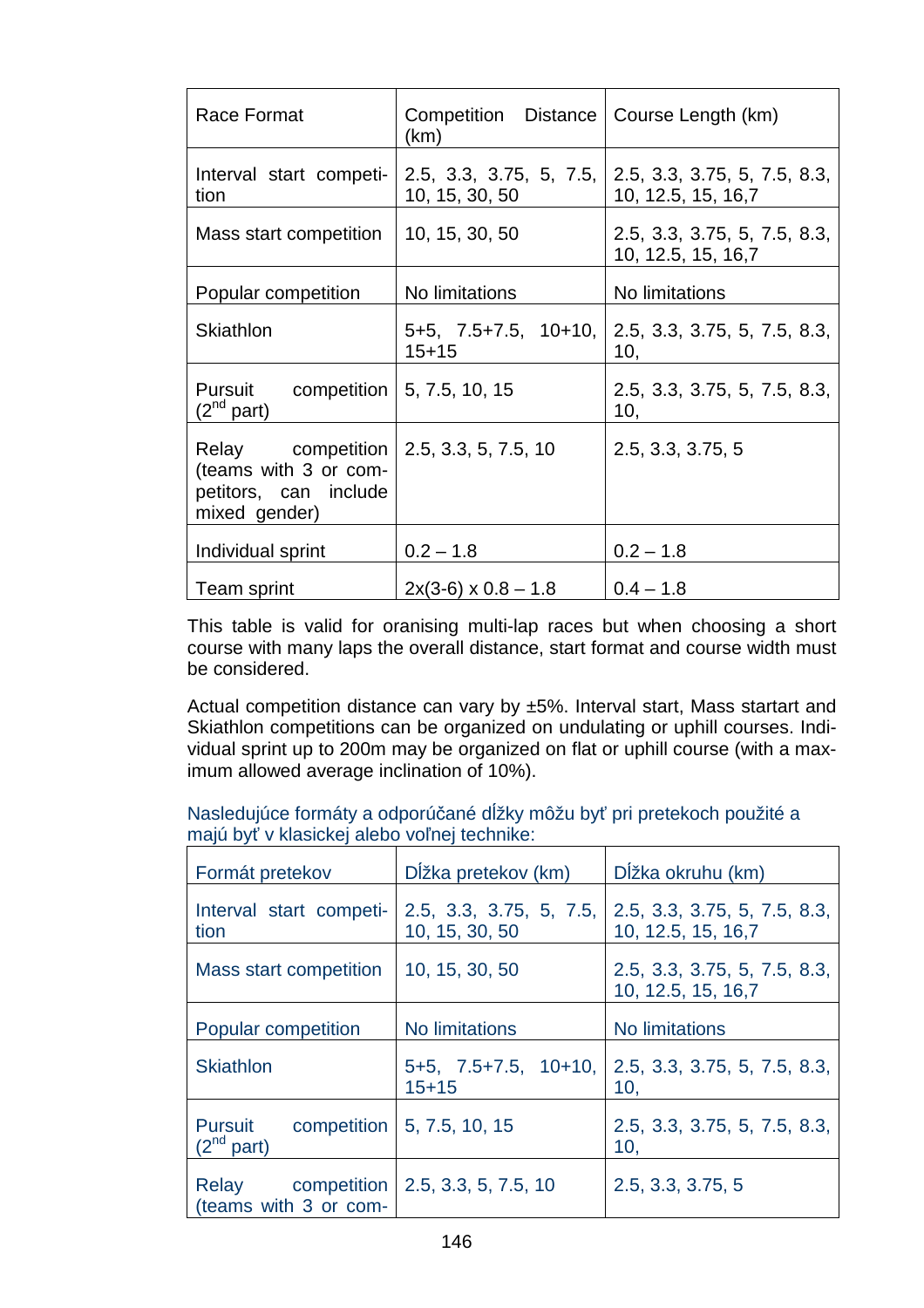| petitors, can include<br>mixed gender) |                            |              |
|----------------------------------------|----------------------------|--------------|
| Individual sprint                      | $0.2 - 1.8$                | $10.2 - 1.8$ |
| <b>Team sprint</b>                     | $2x(3-6) \times 0.8 - 1.8$ | $10.4 - 1.8$ |

Táto tabuľka je platná pre organizovanie pretekov na okruhu, no keď sa zvolí kratšia trať s viacerými okruhmi pre celkovú dĺžku musí byť braný do úvahy formát štartu a šírka trate.

Aktuálna dĺžka pretekov môže varírovať ± 5%. Preteky s intervalovým štartom, hromadným štartom a v skiathlone môžu byť organizované na zvlnených alebo stúpajúcich tratiach. Individuálny šprint do 200m môže byť organizovaný na plochej alebo stúpajúcej trati ( s maximálnym dovoleným priemerným stúpaním 10%).

#### **396.4 Course and Stadium Trať a štadión**

- 396.4.1 Rollerski competitions are held on asphalt or similar artificial or natural surfaces that are hard packed. Kolieskové súťaže sa konajú na asfalte alebo na podobných umelých alebo prírodných povrchoch, ktoré sú dobre zhutnené.
- 396.4.2 The course must be designed with the highest priority being given to the safety of competitors.

Najvyššia priorita pri navrhovaní trate musí byť daná bezpečnosti pretekárov.

396.4.2.1. A rollerski competition course does not have any homologation requirements, but should include some demanding uphill sections.

 Trate pre kolieskové lyže nemajú akékoľvek homologizačné požiadavky, ale mali by mať úseky so stúpaním.

396.4.3 Obstacles or hazardous objects along or beside the track must be removed, or if not possible, they must be clearly marked and where necessary protected by padding.

Prekážky alebo nebezpečné objekty pozdĺž alebo vedľa trate musia byť odstránené, alebo ak to nie je možné, musia byť zreteľne označené a kde je to nutné chránené matracmi.

396.4.4 The course has to be at least 4 meters wide Recommended course norms:

| <b>Race Format</b>         | <b>Classical technique</b> | Free technique |
|----------------------------|----------------------------|----------------|
| <b>Interval Start</b>      |                            |                |
| Course                     | 3 <sub>m</sub>             | 4 <sub>m</sub> |
| Width of course (minimum)  |                            |                |
| <b>Start</b>               | 1                          |                |
| <b>Number of corridors</b> |                            |                |
| <b>Finish</b>              |                            |                |
| Total width (minimum)      | 3.6 <sub>m</sub>           | 6 <sub>m</sub> |
| <b>Number of corridors</b> | 3                          | 3              |
| <b>Pursuit</b>             |                            |                |
| Course                     | 4 <sub>m</sub>             | 6 <sub>m</sub> |
| Width of course (minimum)  |                            |                |
| <b>Start</b>               | $\overline{2}$             | 2              |
| <b>Number of corridors</b> |                            |                |
| <b>Finish</b>              | 3.6 <sub>m</sub>           | 6 <sub>m</sub> |
| Total width (minimum)      | $3-4^*$                    | $3-4^*$        |
| <b>Number of corridors</b> |                            |                |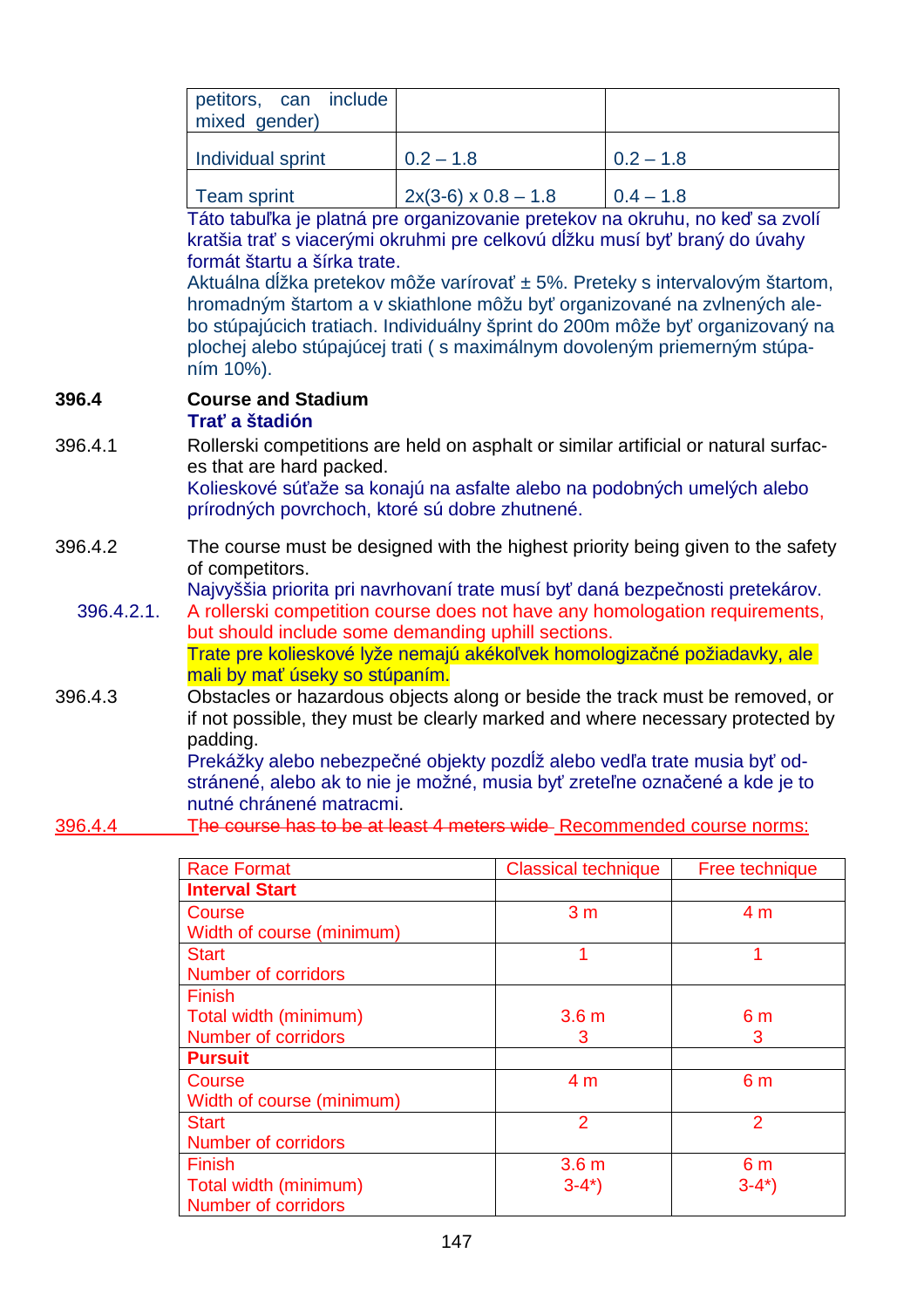| <b>Mass Start, Skiathlon</b> |                  |                  |
|------------------------------|------------------|------------------|
| Course                       | 4 m              | 6 m              |
| Width of course (minimum)    |                  |                  |
| Organisation/preparation     | Arrow start grid | Arrow start grid |
| Number of corridors          | 6                | 8                |
| <b>Finish</b>                | $4-5m$           | $6-8$ m          |
| Total width (minimum)        | $3-4^*$ )        | $3-4^*$          |
| Number of corridors          |                  |                  |

\*) The number, width and length of corridors will be determined by the Jury according to the competition formats and finish area layout (uphill or flat).

### Trať musí byť minimálne 4 m široká. Odporúčané normy trate

| Formát pretekov           | Klasická technika | Voľná technika |
|---------------------------|-------------------|----------------|
| Intervalový štart         |                   |                |
| Trat                      | 3 <sub>m</sub>    | 4 <sub>m</sub> |
| Šírka trate minimálne     |                   |                |
| <b>Start</b>              | 1                 | 1              |
| Počet koridorov           |                   |                |
| <b>Ciel'</b>              | 3,6m              | 6 <sub>m</sub> |
| Celková šírka (minimálne) | 3                 | 3              |
| Počet koridorov           |                   |                |
| <b>Pursuit</b>            |                   |                |
| Trat                      | 4 <sub>m</sub>    | 6 <sub>m</sub> |
| Šírka trate (minimum)     |                   |                |
| <b>Start</b>              | $\overline{2}$    | $\overline{2}$ |
| Počet koridorov           |                   |                |
| <b>Cieľ</b>               |                   |                |
| Celková šírka (minimum)   | 3,6m              | 6 <sub>m</sub> |
| Počet koridorov           | $3-4^*$           | $3-4$ *)       |
| Hromadný štart, skiathlon |                   |                |
| Trat                      |                   |                |
| Sírka trate (minimum)     | 4 m               | 6 m            |
| <b>Start</b>              | Šípový štart      | Šípový štart   |
| Počet koridorov           | 6                 | 8              |
| <b>Ciel'</b>              |                   |                |
| Celková šírka (minimum)   | $4-5m$            | $6-8$ m        |
| Počet koridorov           | $3-4$ *)          | $3-4^*$ )      |

Počet, šírka a dĺžka koridorov bude stanovená jury podľa formátu pretekov a rozloženia cieľového priestoru (stúpanie, alebo plochý povrch)

396.4.5 The downhill sections must not have any sharp curves. If a downhill or curve is deemed dangerous, the OC and jury must implement speedreducing measures (carpet, artificial turf etc). Zjazdové časti nesmú mať ostré oblúky. Ak sa zjazd alebo zátačka považujú za nebezpečné, OV a jury musia použiť opatrenia obmedzujúce rýchlosť (koberec, umelý trávnik, atď).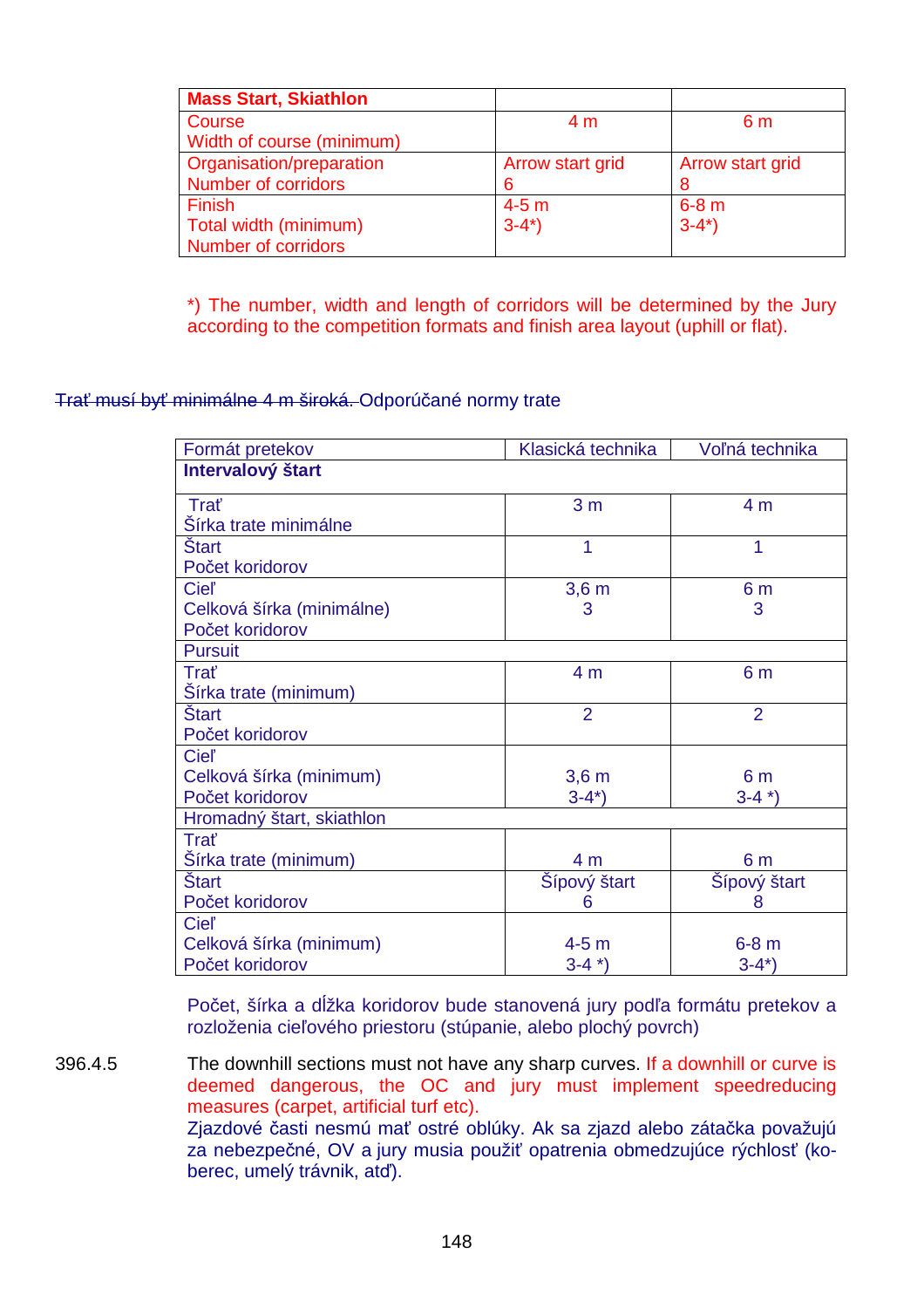396.4.6 Safe and secured warm up and cool down areas must exist and be secured be available near the competition course. Bezpečné a ohradené priestory na zahriatie a vyjazdenie musia byť k dispozícii blízko pretekových tratí.

### **396.5 General Course Preparations Všeobecné prípravy trate**

- 396.5.1 Competition courses should be ready for inspection and for official training by the teams competitors at least one day before the competition. Pretekové trate by mali byť pripravené pre inšpekciu a oficiálny tréning pre pretekárov najneskôr jeden deň pred pretekmi.
- 396.5.2 The competition courses must be closed to normal traffic. Only the competitors, OC, safety guards, Jury and security/TV cars/motorbikes vehicles are allowed to be on the competition course during the competition or during official training.

Pretekové trate musia byť uzavreté pre normálnu prevádzku. Len pretekári, OV, bezpečnostná služba, jury a bezpečnostné/TV vozidlá majú dovolené byť na pretekových tratiach počas pretekov alebo počas oficiálneho tréningu.

### **396.6 Requirements of the Competitors Požiadavky na pretekárov**

- 396.6.1 The competition season is defined as 1st January to 31st December. See CC ICR article 341 for age categories. Súťažná sezóna je definovaná od 1. januára do 31. decembra . Pozri PLP článok 341 pre vekové kategórie.
- 396.6.2 Methods of grouping Metódy delenia do skupín
- 396.6.2.1 Refer to the Rules for the FIS Rollerski World Cup/World Championships for special seeding rules. Pozri pravidlá pre nasadzovanie do skupín pre FIS svetový pohár/majstrovstvá sveta na kolieskových lyžiach.

#### **396.7 Refreshment Stations Občerstvovacie stanice**

- 396.7.1 During competitions which are 8 km or less, refreshment services are only permitted in the finish zone after the finish line. Pri pretekoch, ktoré sú 8 km alebo menej, občerstvovacie služby sú povolené
- iba v cieľovej zóne za cieľovou čiarou. 396.7.2 For competitions longer than 8 km but less than 30 km, refreshment services are allowed along the course without the use of motorized vehicles. For com
	- petitions longer than 30 km, motorbikes may be allowed at the discretion of the Jury.

Pri pretekoch dlhších ako 8 km, ale menej než 30 km, je dovolené občerstvovanie pozdĺž trate bez použitia motorových vozidiel. Pre preteky dlhšie ako 30 km, motorky môžu byť povolené na základe rozhodnutia Jury .

396.7.3 For uphill competitions the Jury decides the location of the refreshment stations. Pre preteky do kopca súťažný výbor rozhodne o umiestnení občerstvovacích staníc.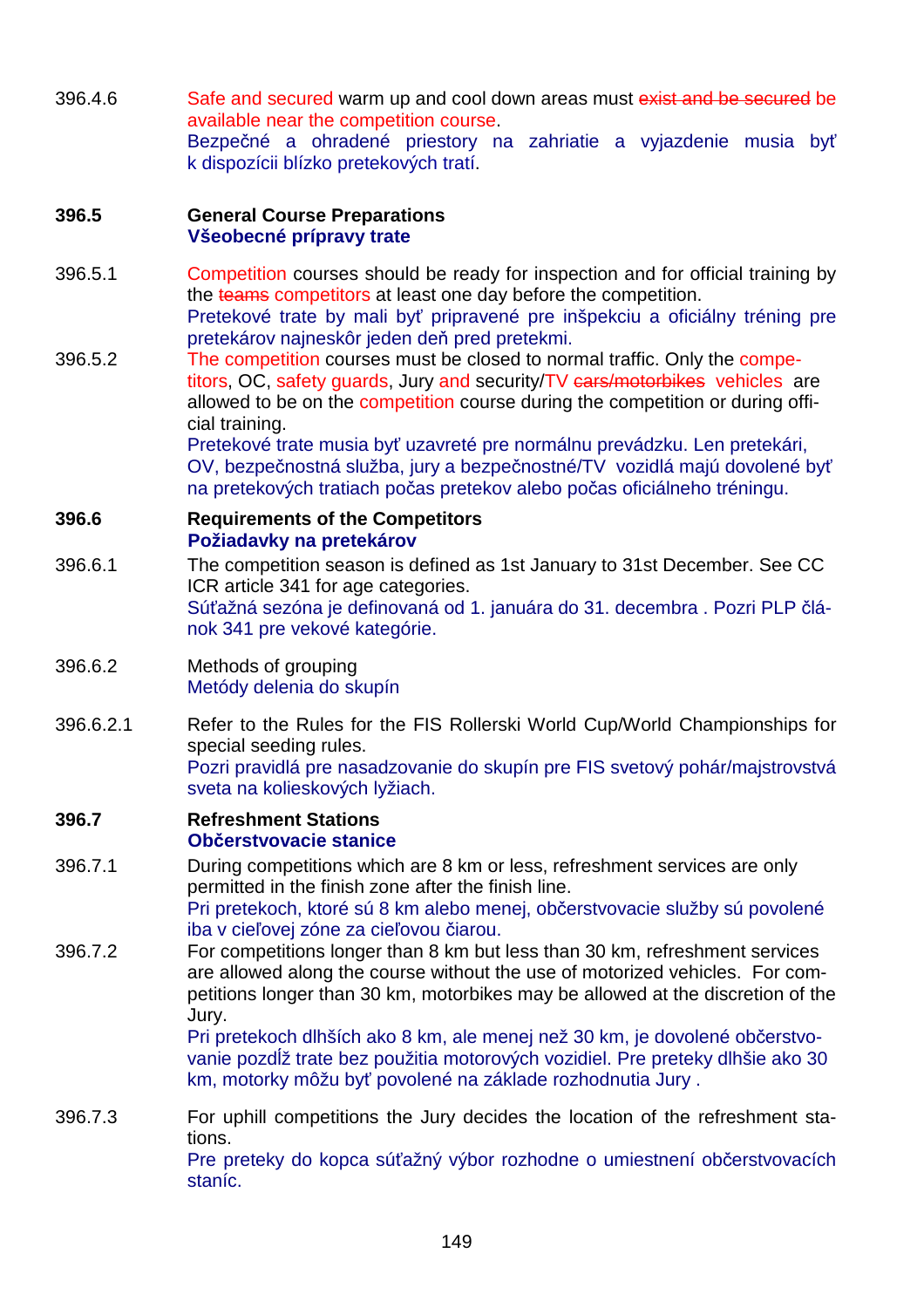### **396.8 Start and Finish Requirements Požiadavky na štart a cieľ**

- 396.8.1 The start line, finish line, corridors and exchange zone must be clearly marked on the surface using paint. Štartovná čiara, cieľová čiara, koridory a odovzdávacie územie musia byť jasne označené na povrchu.
- 396.8.1.1 Mass start areas must be a minimum of 6 m wide in order to permit a fair start. Miesto pre hromadný štart musí byť minimálne 6 m široké aby sa umožnil spravodlivý štart.
- 396.8.1.1 At mass start free technique competition, a no skating zone must be clearly marked, for the first 50-70 m after the start. Pri pretekoch hromadným štartom voľnou technikou musí byť jasne vyznačená

zóna po štarte, v ktorej sa nesmie korčuľovať.

- 396.8.1.3 Handicap starts must have a minimum of two corridors that are minimum of 10 m in length and each corridor must be a minimum of 2 m wide. Hendikepové štarty musia mať minimálne dva koridory, ktoré sú minimálne 10 m dlhé a každý koridor musí byť minimálne 2 m široký
- 396.8.1.2 For World Cup during Mass Starts and Pursuit Starts it is required to video tape the no-skating areas at the start and the finish with a minimum of two digital video cameras. Pre Svetový pohár počas hromadného štartu a štartu pursuitu sa požaduje videozáznam pre priestory, kde sa nesmie korčuľovať, na štarte a v cieli s minimálne dvoma digitálnymi video kamerami.
- 396.8.1.3 There must be radio or phone contact between the start and the finish area. Musí byť rádiový alebo telefónny kontakt medzi štartom a cieľom.
- 396.8.1.6 There must be a loudspeaker system at the start and the finish area. Musí byť systém reproduktorov na štarte a v cieľom priestore.

### **396.8.2 Finish Area Requirements Požiadavky na cieľový priestor**

396.8.2.1 Three finish corridors which are 2m wide must be marked for the final 50 m before the finish line. The final 150 m of the course should be relatively straight.

Tri cieľové koridory, ktoré sú 2 metre široké musia byť označené 50m pred cieľovou čiarou. Posledných 150 m trate by malo byť relatívne priame.

- 396.8.2.1 For Rollerski World Cup and Rollerski World Championships the finish corridors must be videotaped using a minimum of 2 digital video cameras. Play back units must be available in the Jury room. Pre svetový pohár a majstrovstvá sveta na kolieskových lyžiach cieľový koridór musí byť nahrávaný videozáznam pomocou minimálne 2 digitálnych videokamier. Prehrávanie musí byť k dispozícii v miestnosti pre SV.
- 396.8.2.3 The finish line must be clearly painted on the surface of the course. Cieľová čiara musí byť jasne namaľovaná na povrchu trate.
- 396.8.2.2 The Finish Zone (Roll Out Zone) which follows the finish line must be a minimum of 40070 m long for sprint competitions (depending on inclination). For distance competitions the Jury will decide on the lenght. The finish control line must be after the roll out zone. Competitors are not allowed to take off their